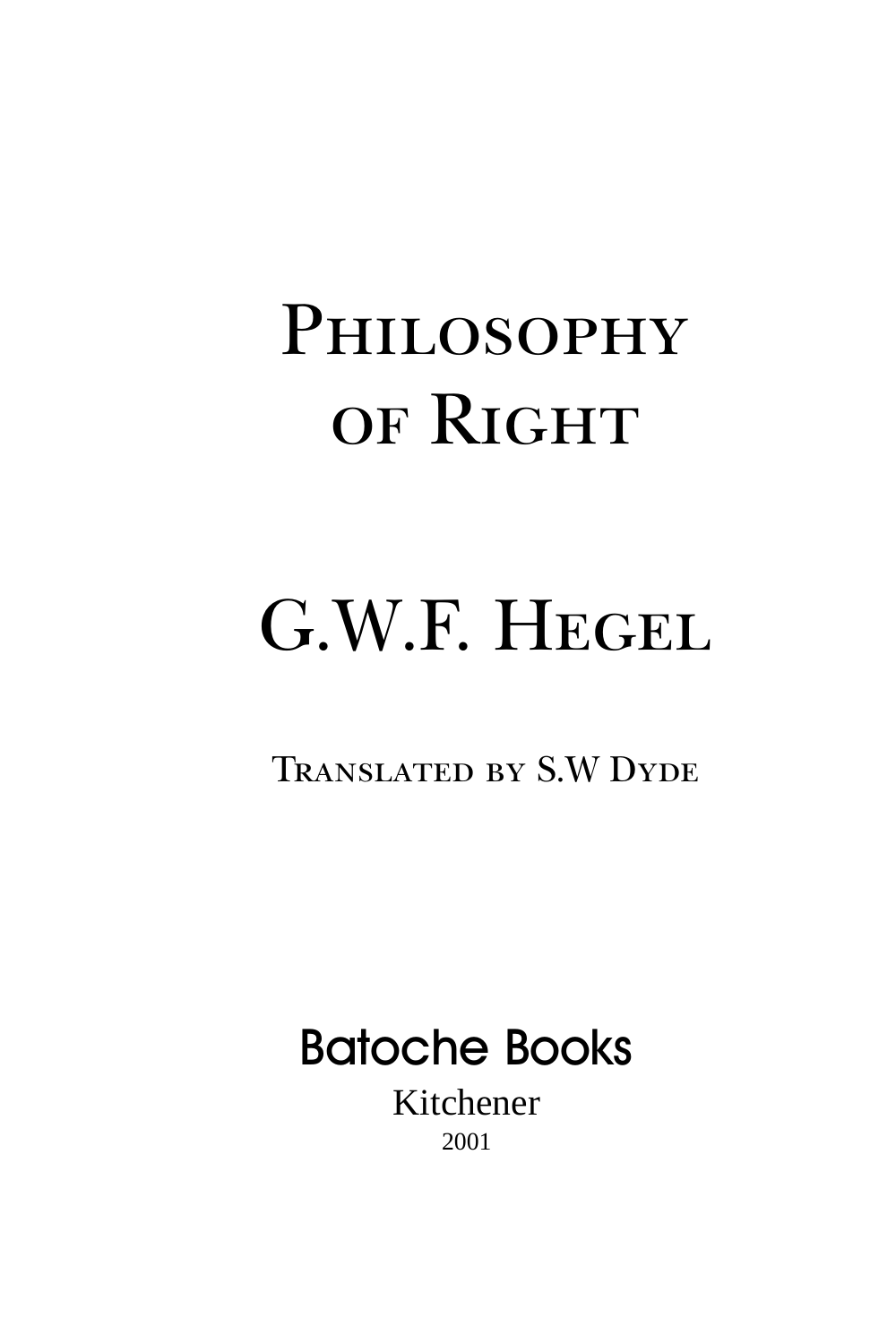Batoche Books Limited 52 Eby Street South Kitchener, Ontario N2G 3L1 Canada email: batoche@gto.net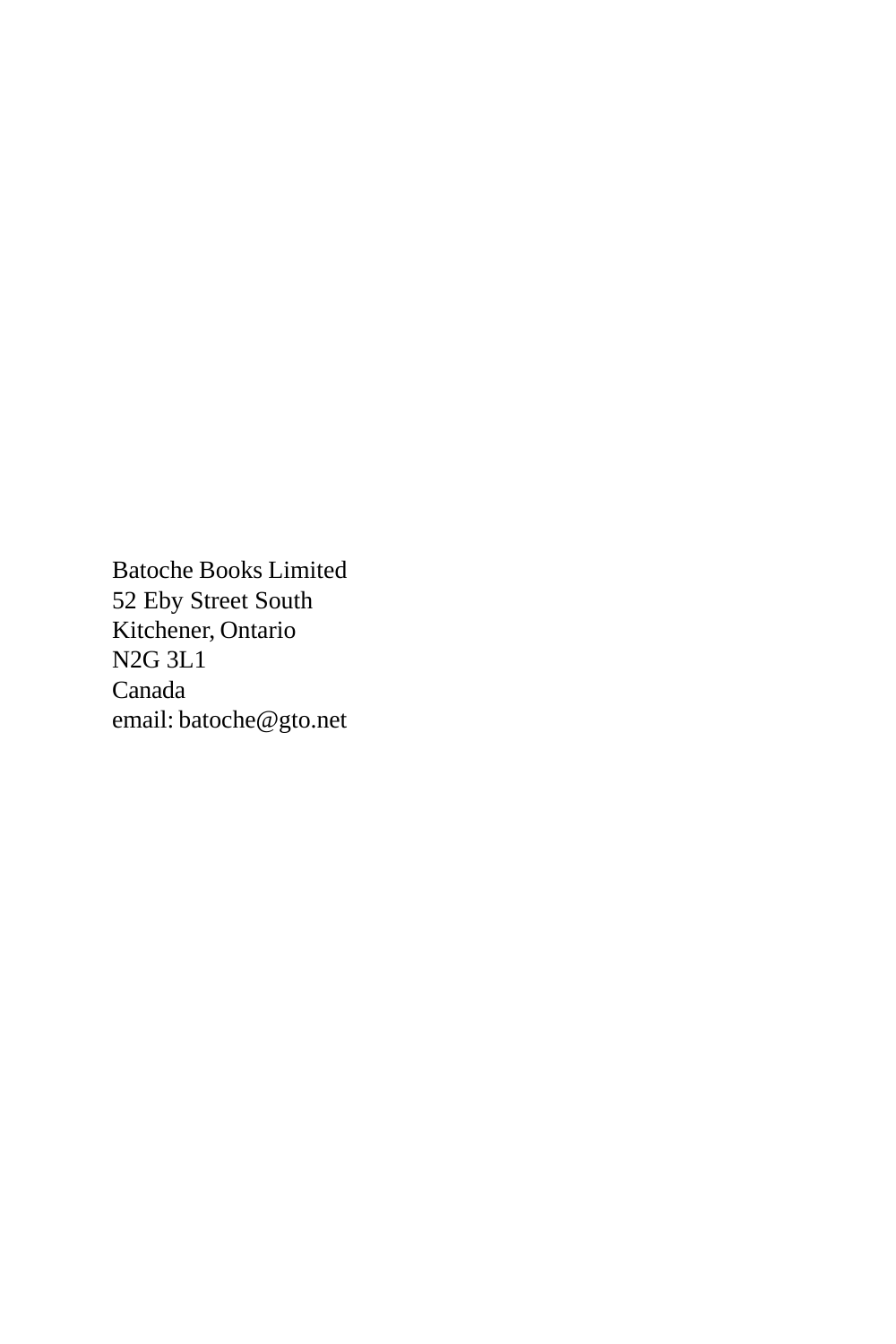## **Contents**

| C. Education of the Children and Dissolution of the Family 147 |  |
|----------------------------------------------------------------|--|
| Transition of the Family into the Civic Community.  153        |  |
|                                                                |  |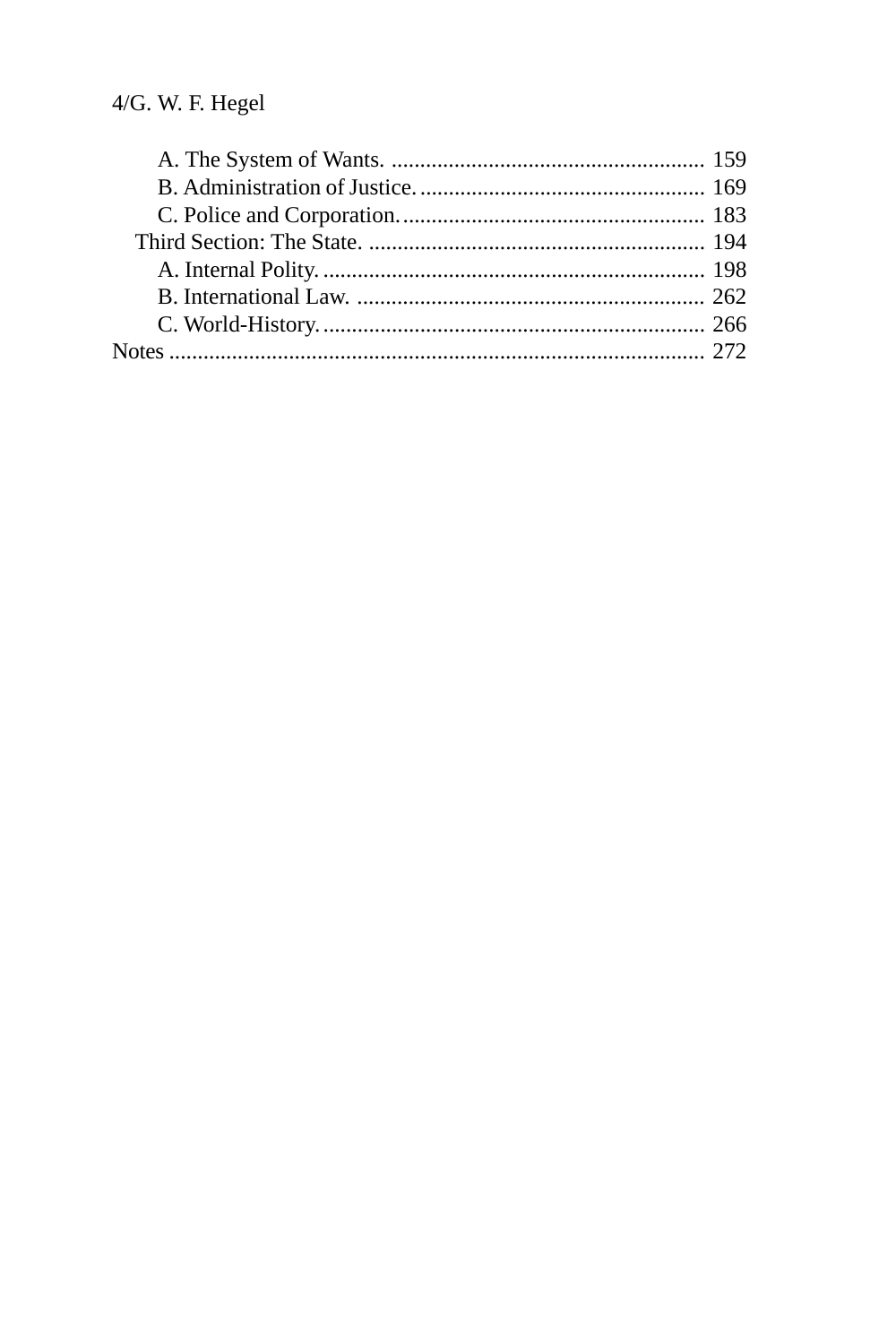With the Name of Professor Watson, Who Gave Me My First Lessons, Not in Hegel Only, but in Philosophy, it Gives Me Pleasure to Connect this Translation.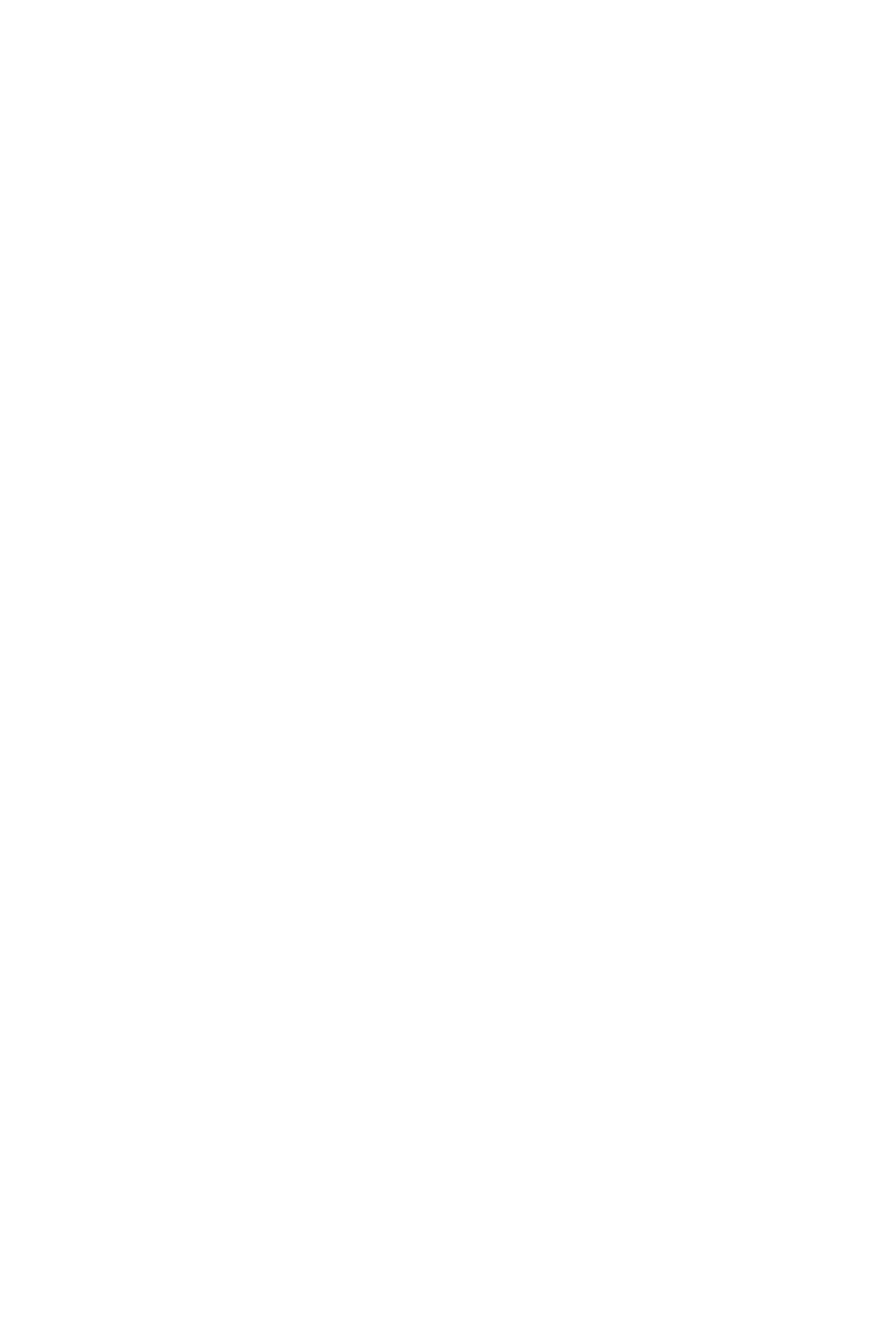## <span id="page-6-0"></span>Translator's Preface.

In his preface, Hegel's editor, Professor Eduard Gans, makes some interesting remarks upon the "Philosophy of Right," and informs us as to the way in which the matter of the book had been put together. He dates his preface May 29th, 1833, thirteen years, lacking one month, later than Hegel's date for the completion of his own preface, and eighteen months after the philosopher's death. Hegel had, it would appear, lived to see the outbreak of unusual opposition to his political conceptions, and so Dr. Gans begins: "The wide-spread misunderstanding, which prevents the recognition of the real value of the present work, and stands in the way of its general acceptance, urges me, now that an enlarged edition of it has been prepared, to touch upon some things, which I would rather have left simply to increasing philosophic insight." He goes on to give three reasons for placing great value upon this work of Hegel's.

**1**. He thinks that the highest praise is due to the author for the way in which he does justice to every side of the subject, even investigating questions which have only a slight bearing upon the matter in hand, and thus erecting a marvellously complete structure. This fact is more striking, thinks Dr. Gans, than the foundation of the work, which had been already in a measure laid by Kant and Rousseau.

**2**. A second achievement of the "Philosophy of Right" is the abolition of the distinction, so prominent in the seventeenth, and eighteenth centuries, between law and politics. Even in our own time, remarks the editor, many think of law as the skeleton, as it were, of the different forms of the state, as an abstract thing devoid of life and movement. Politics, again, they conceive to be more mobile and a function of a living thing. Law is thus said to stand to politics as anatomy to physiol-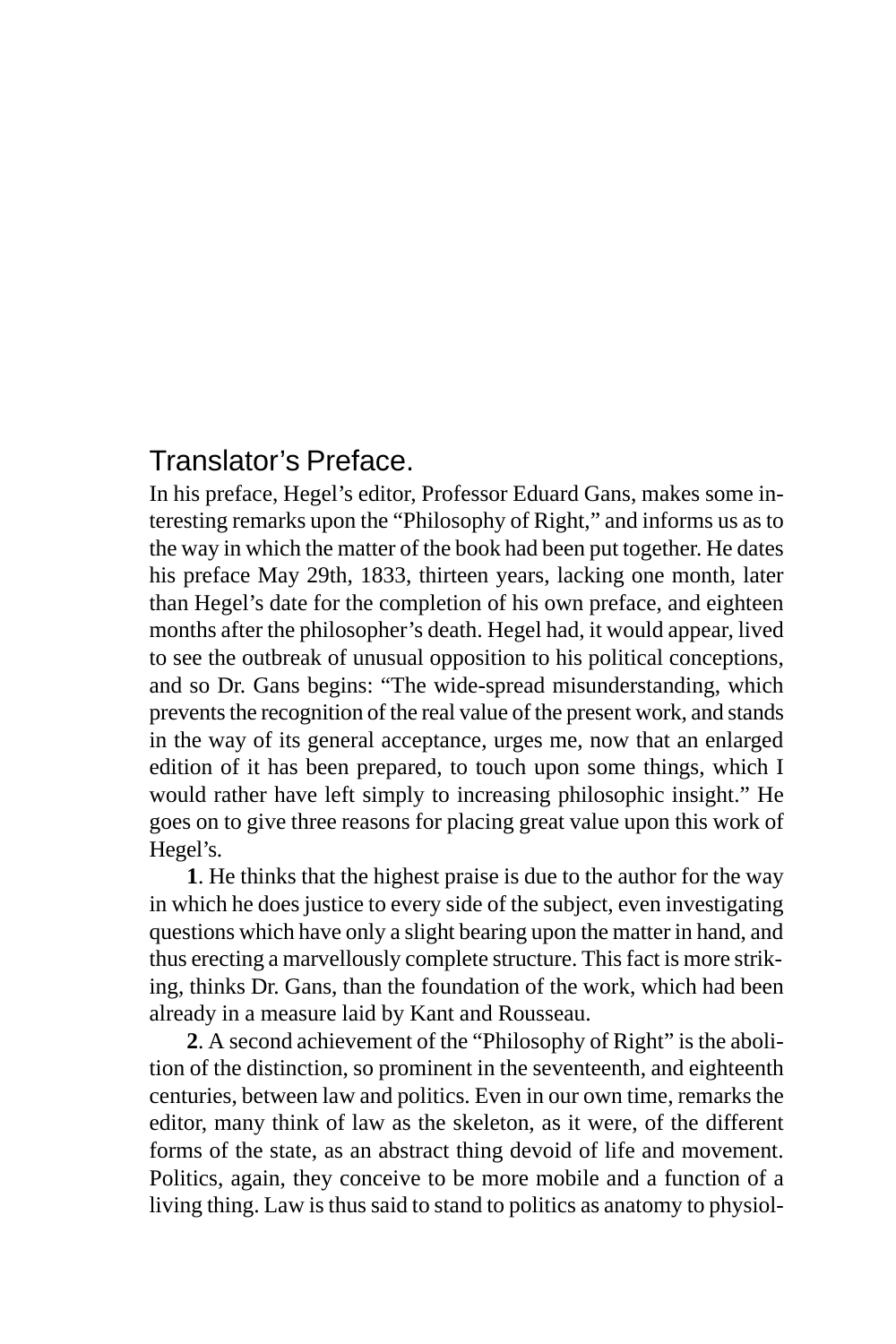ogy. This divergence, which was unknown to Plato and Aristotle, had its origin in the separatist character of the Middle Ages, and was brought to completion in the seventeenth and eighteenth centuries. Hegel, gathering up the experience of centuries, returns to the form of the ancient state, and counts law and politics as organic phases of one single whole.

**3**. The "Philosophy of Right" suggests a two-fold place for the principle of natural right. In its scientific treatment this principle precedes the philosophy of right, and it also comes at the close. That part of the "Encyclopaedia of the Philosophical Sciences," which precedes the discussion there given of right, morality, and the ethical system, is designated the subjective mind or spirit, and from that ground natural right proceeds. Skipping over the region occupied by the "Philosophy of Right," dealing with the objective spirit, natural right reappears in worldhistory. Dr. Grans means that the right of the world-spirit, transcending, as it does, the individual and the nation, is a return at a higher level to natural right. Nations are, as he says, so many streams discharging themselves into the world-ocean of history.

The three points of Professor Grans may be summarized thus: (1) Hegel is thorough and systematic; (2) He has so clear and penetrating a conception of his main idea that he is able to unify sciences, which had seemed to be mutually exclusive; (3.) A right of nature may be viewed as a phase of any stage of an expanding idea, and can be understood only by reference to the exact stage which the exposition has reached. Hence a right of nature, like sub-iectivity or objectivity, may mean quite different things at different points in the unfolding of the system.

The single word here added is meant to accent what is implied in the third of these remarks. The "Philosophy of Right" is really only one part of a system. In the third part of his "Encyclopaedia," when he reaches the subject of Right, Hegel says *(note* to §487) that he may deal briefly with this topic, since he has already gone exhaustively into it in his "Philosophy of Right." Hence as this work treats of an essential stage in the evolution of spirit, whose whole nature is unfolded scene by scene in the "Encyclopaedia," it is not accurate to speak of Hegel's ethical principles as based upon his logic. The more concrete categories of the "Philosophy of Right" are related each to the next in the same way as are the more abstract categories treated of in the logic. But the relation of the ethics to the logic is not that of superstructure to foundation or of application to principle, but of the more concrete to the less concrete stage of evolution. One single life runs through the whole or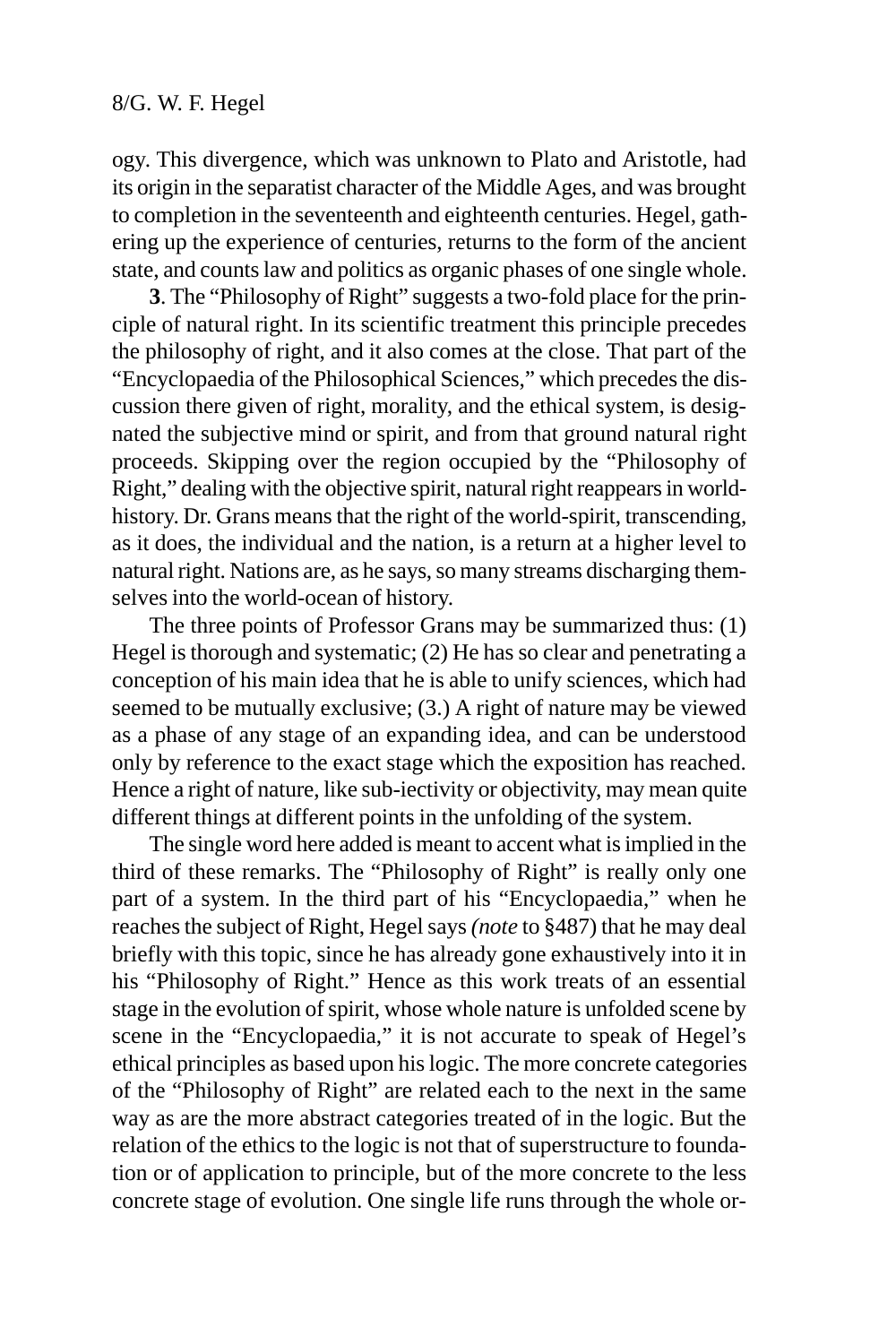ganism of the work. Hence, Dr. Grans is not wrong in stating that this work is an essential part of Hegel's philosophy, and adding that with the entire system it must stand or fall. Eather, correcting the dramatic tone of the remark, he says in effect that standing and falling are not the only possibilities in the case of a great philosophy. Nor, again, can the different works of a genuine philosopher be separated into those that are gold and those that are alloy. His work as a whole becomes a common possession, and in that way makes ready, as Dr. Grans say, for a higher thought. The unqualified rejection of any part of a philosopher's work is a challenge to his claim to rank as a great thinker. But the only challenge which he could himself accept as genuine, is the one which is prepared to call in question the basis of his entire system.

Perhaps in the "Philosophy of Right" the average philosophical worker comes more quickly to understand something of Hegel than in his other writings. At least Hegel in this book is more likely to collide directly with the reader's prepossessions, and therefore more speedily stimulates him to form his own view. No genuine philosopher will hesitate to show what form his principles assume in relation to tangible human interests. Hegel exhibits philosophic breadth by dressing up his ideas for the thoroughfare, w-here the every-day thinker finds it possible to hob and nob with the master. Yet the student must be again cautioned not to fancy that, because he "feels sure" that Hegel's conception of the family, of the monarch, or of war is defective, he has left his author behind. Such a feeling is at best only a first step, and the student must go on to know how these practical ideas of Hegel are necessitated by his general conception of the process of spirit. And the sure feeling can survive only if it is transformed into a consistent criticism of this fundamental process. The stronghold of Hegel may not be impregnable, but it will not fall on a mere summons to surrender.

The object of the translator is to let Hegel speak at large for himself. What liberties have been taken with the Hegelian vocabulary are illustrated by the index of words to be found at the close of this volume. It has been considered quite within the province of a translator to ameliorate Hegel's rigid phraseology. Even as it is the English would read more smoothly, had the words "the individual," "the subject," etc., been more frequently used instead of "particularity" and "subjectivity," but the substitution casts a different shade over Hegel's thought. Apart from the words, the reader of German will miss also Hegel's brackets and italics.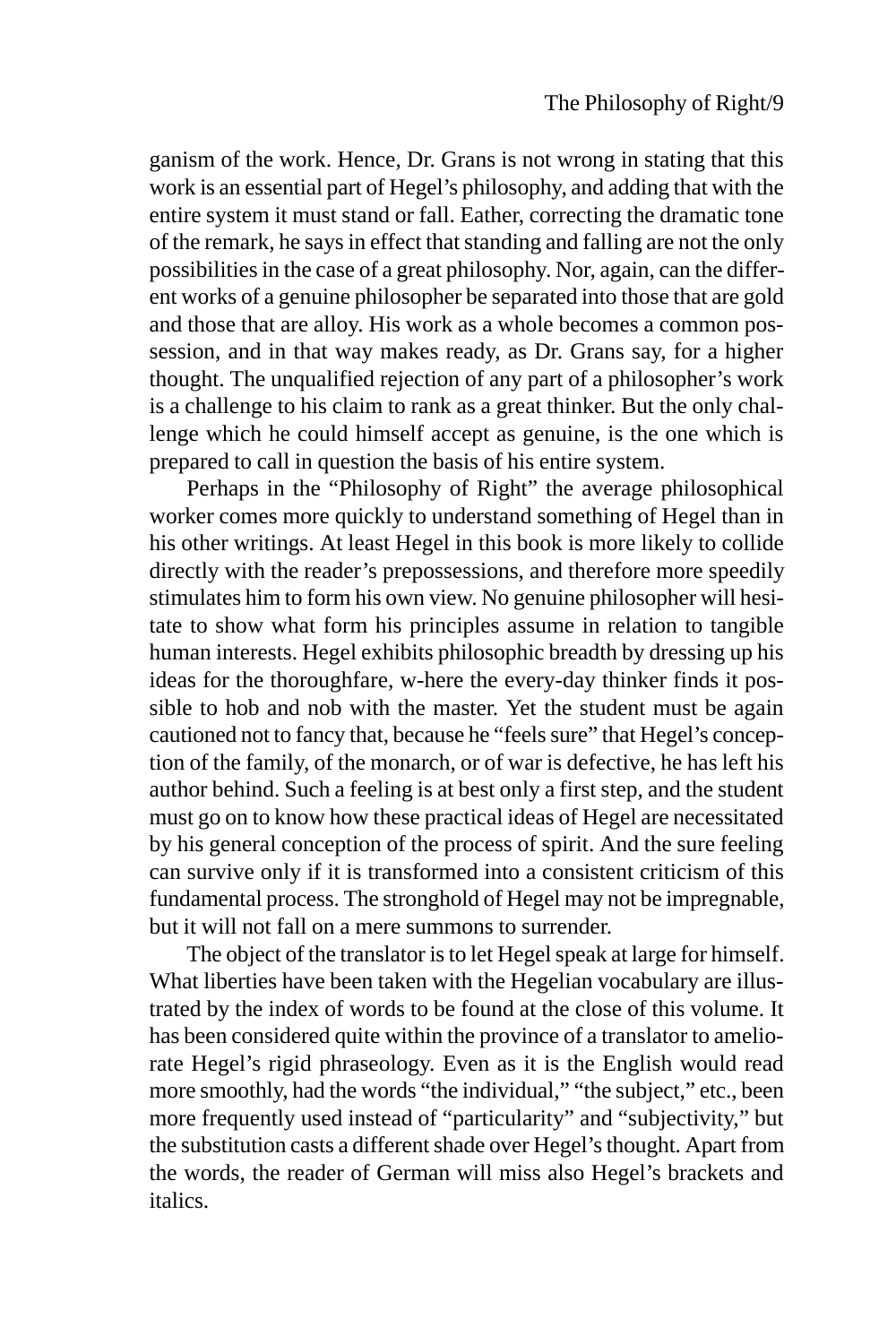<span id="page-9-0"></span>As Dr. Gans has pointed out, the present work is in form made up of three elements, the paragraphs proper, the notes and the additions. The paragraphs comprised the entire book as it was originally issued. Then Hegel added what he in all his references to them calls *Notes,* although they are not expressly so designated in the German text. For the sake of simplicity this term has been used throughout the book. After these notes by Hegel are frequently found *Additions* made by students of Hegel from his oral lectures and comments. It is but bare justice to the editors to say that these additions usually cast a welcome light upon the text. Yet as they are mere additions, not even supervised by Hegel, it is no matter of surprise that the student, in beginning a new paragraph must, in order to get the direct connection, revert to the closing sentences not of the addition or mote but of the preceding paragraph. It ought to be some comfort to the earnest reader to have in his hand all that Hegel on this subject thought to be worth saying. Mistakes the translator has no doubt made, and it would be for him fortunate if workers in this department were sufficiently interested in this translation to point them out.

S. W. Dyde. Queen's University, Kingston, Canada, *March 23rd,* 1896.

### Author's Preface.

The immediate occasion for publishing these outlines is the need of placing in the hands of my hearers a guide to my professional lectures upon the Philosophy of Right. Hitherto I have used as lectures that portion of the "Encyclopaedia of the Philosophic Sciences" (Heidelberg, 1817,) which deals with this subject. The present work covers the same ground in a more detailed and systematic way.

But now that these outlines are to be printed and given to the general public, there is an opportunity of explaining points which in lecturing would be commented on orally. Thus the *notes* are enlarged in order to include cognate or conflicting ideas, further consequences of the theory advocated, and the like. These expanded notes will, it is hoped, throw light upon the more abstract substance of the text, and present a more complete view of some of the ideas current in our own time. Moreover, there is also subjoined, as far as was compatible with the purpose of a compendium, a number of notes, ranging over a still greater latitude. A compendium proper, like a science, has its subject-matter accurately laid out. With the exception, possibly, of one or two slight additions, its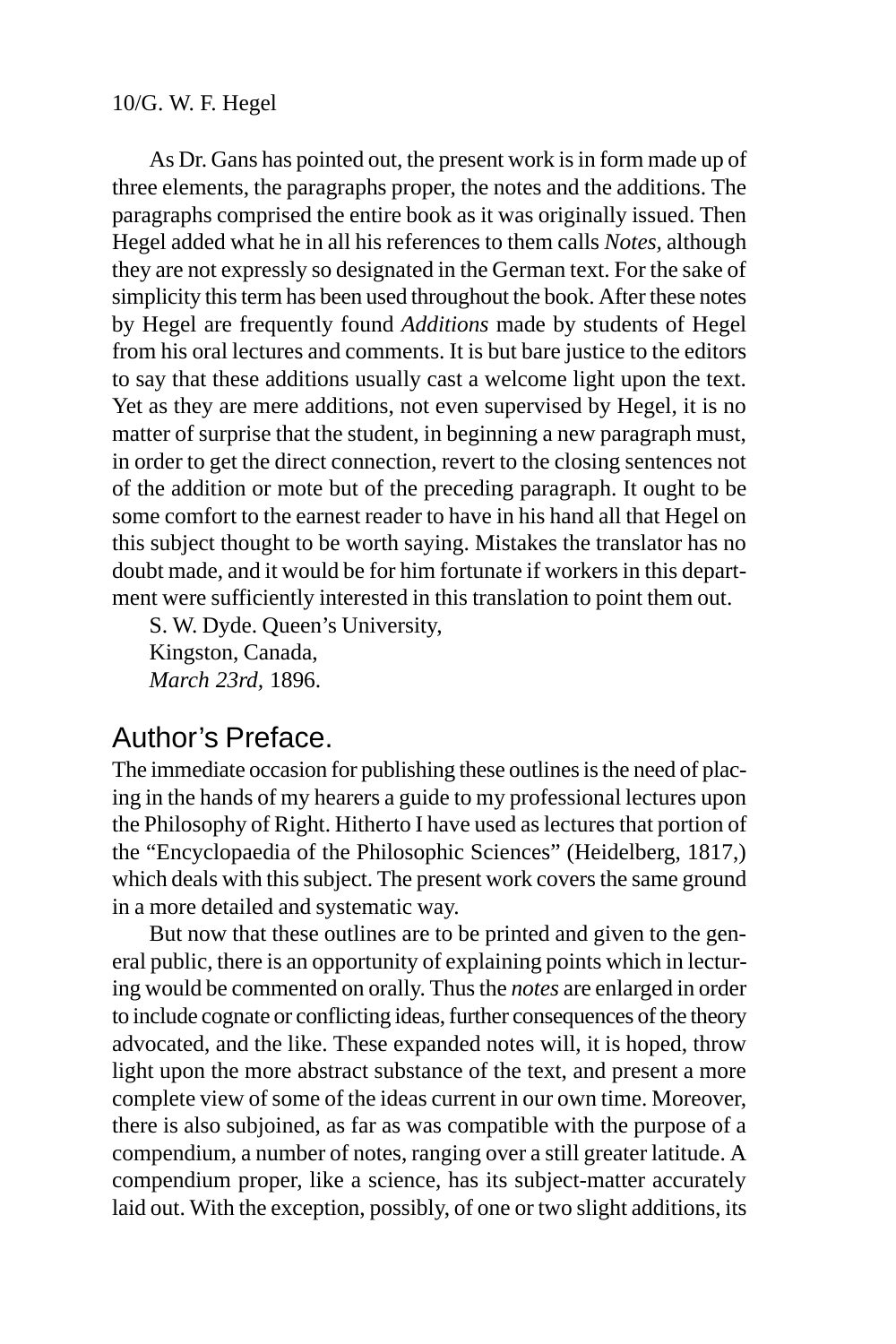chief task is to arrange the essential phases of its material. This material is regarded as fixed and known, just as the form is assumed to be governed by well-ascertained rules. A treatise in philosophy is usually not expected to be constructed on such a pattern, perhaps because people suppose that a philosophical product is a Penelope's web which must be started anew every day.

This treatise differs from the ordinary compendium mainly in its method of procedure. It must be under-stood at the outset that the philosophic way of advancing from one matter to another, the general speculative method, which is the only kind of scientific proof available in philosophy, is essentially different from every other. Only a clear insight into the necessity for this difference can snatch philosophy out of the ignominious condition into which it has fallen in our day. True, the logical rules, such as those of definition, classification, and inference are now generally recognized to be inadequate for speculative science. Perhaps it is nearer the mark to say that the inadequacy of the rules has been felt rather than recognized, because they have been counted as mere fetters, and thrown aside to make room for free speech from the heart, fancy and random intuition. But when reflection and relations of thought were required, people unconsciously fell back upon the oldfashioned method of inference and formal reasoning.—In my "Science of Logic" I have developed the nature of speculative science in detail. Hence in this treatise an explanation of method will be added only here and there. In a work which is concrete, and presents such a diversity of phases, we may safely neglect to display at every turn the logical process, and may take for granted an acquaintance with the scientific procedure. Besides, it may readily be observed that the work as a whole, and also the construction of the parts, rest upon the logical spirit. From this standpoint, especially, is it that I would like this treatise to be understood and judged. In such a work as this we are dealing with a science, and in a science the matter must not be separated from the form.

Some, who are thought to be taking a profound view, are heard to say that everything turns upon the subject-matter, and that the form may be ignored. The business of any writer, and especially of the philosopher, is, as they say to discover, utter, and diffuse truth and adequate conceptions. In actual practice this business usually consists in warming up and distributing on all sides the same old cabbage. Perhaps the result of this operation may be to fashion and arouse the feelings; though even this small merit may be regarded as superfluous, for "they have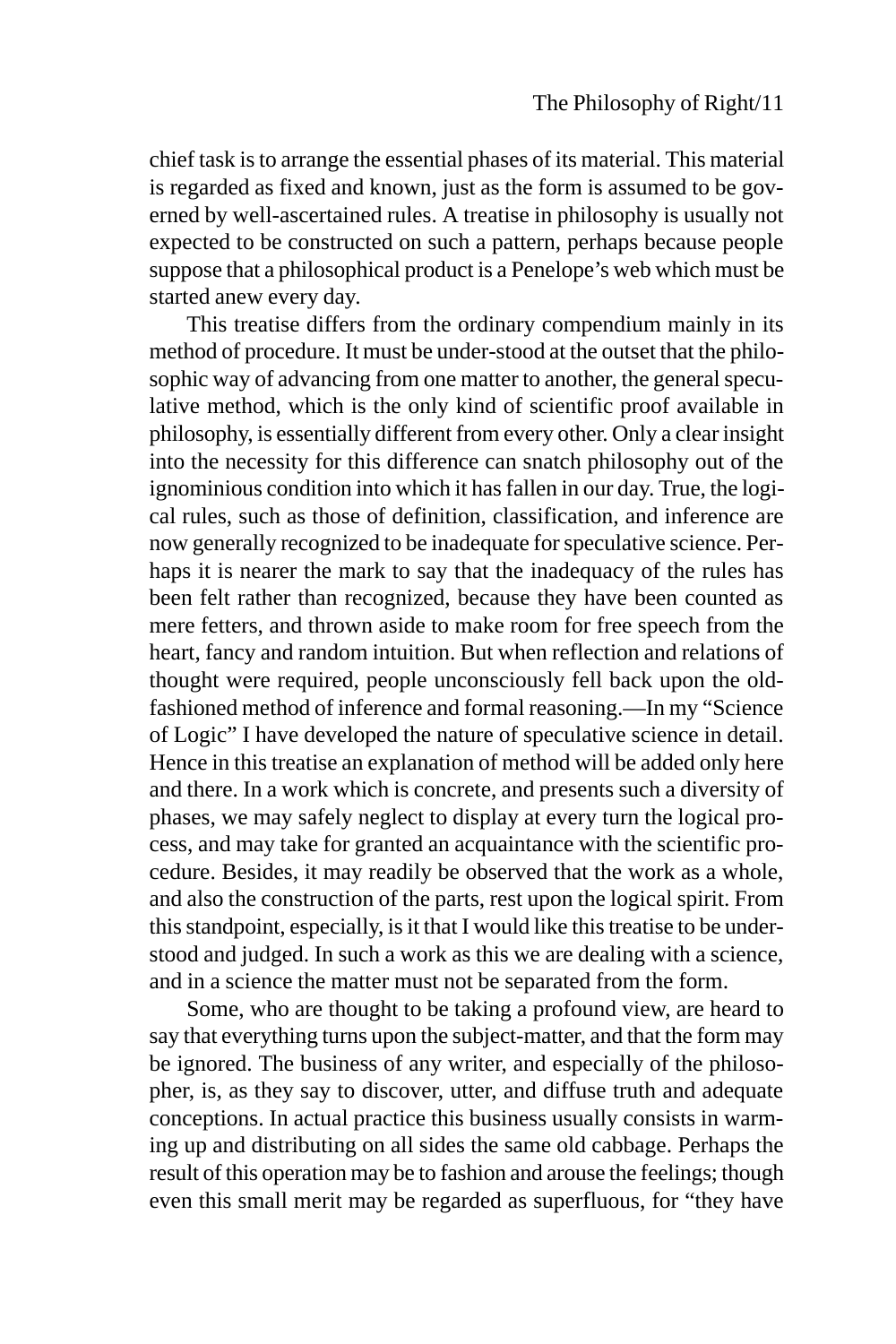Moses and the prophets: let them hear them." Indeed, we have great cause to be amazed at the pretentious tone of those who take this view. They seem to suppose that up till now the dissemination of truth throughout the world has been feeble. They think that the warmed-up cabbage contains new truths, especially to be laid to heart at the present time. And yet we see that what is on one side announced as true, is driven out and swept away by the same kind of worn-out truth. Out of this hurlyburly of opinions, that which is neither new nor old, but permanent, cannot be rescued and preserved except by science.

Further, as to rights, ethical observances, and the state, the truth is as old as that in which it is openly displayed and recognized, namely, the law, morality, and religion. But as the thinking spirit is not satisfied with possessing the truth in this simple way, it must conceive it, and thus acquire a rational form for a content which is already rational implicitly. In this way the substance is justified before the bar of free thought. Free thought cannot be satisfied with what is given to it, whether by the external positive authority of the state or human agreement, or by the authority of internal feelings, the heart, and the witness of the spirit, which coincides unquestioningly with the heart. It is the nature of free thought rather to proceed out of its own self, and hence to demand that it should know itself as thoroughly one with truth.

The ingenuous mind adheres with simple conviction to the truth which is publicly acknowledged. On this foundation it builds its conduct and way of life. In opposition to this naive view of things rises the supposed difficulty of detecting amidst the endless differences of opinion anything of universal application. This trouble may easily be supposed to spring from a spirit of earnest inquiry. But in point of fact those who pride themselves upon the existence of this obstacle are in the plight of him who cannot see the woods for the trees. The confusion is all of their own making. Nay, more: this confusion is an indication that they are in fact not seeking for what is universally valid in right and the ethical order. If they were at pains to find that out, and refused to busy themselves with empty opinion and minute detail, they would adhere to and act in accordance with substantive right, namely the commands of the state and the claims of society. But a further difficulty lies in the fact that man thinks, and seeks freedom and a basis for conduct in thought. Divine as his right to act in this way is, it becomes a wrong, when it takes the place of thinking. Thought then regards itself as free only when it is conscious of being at variance with what is generally recog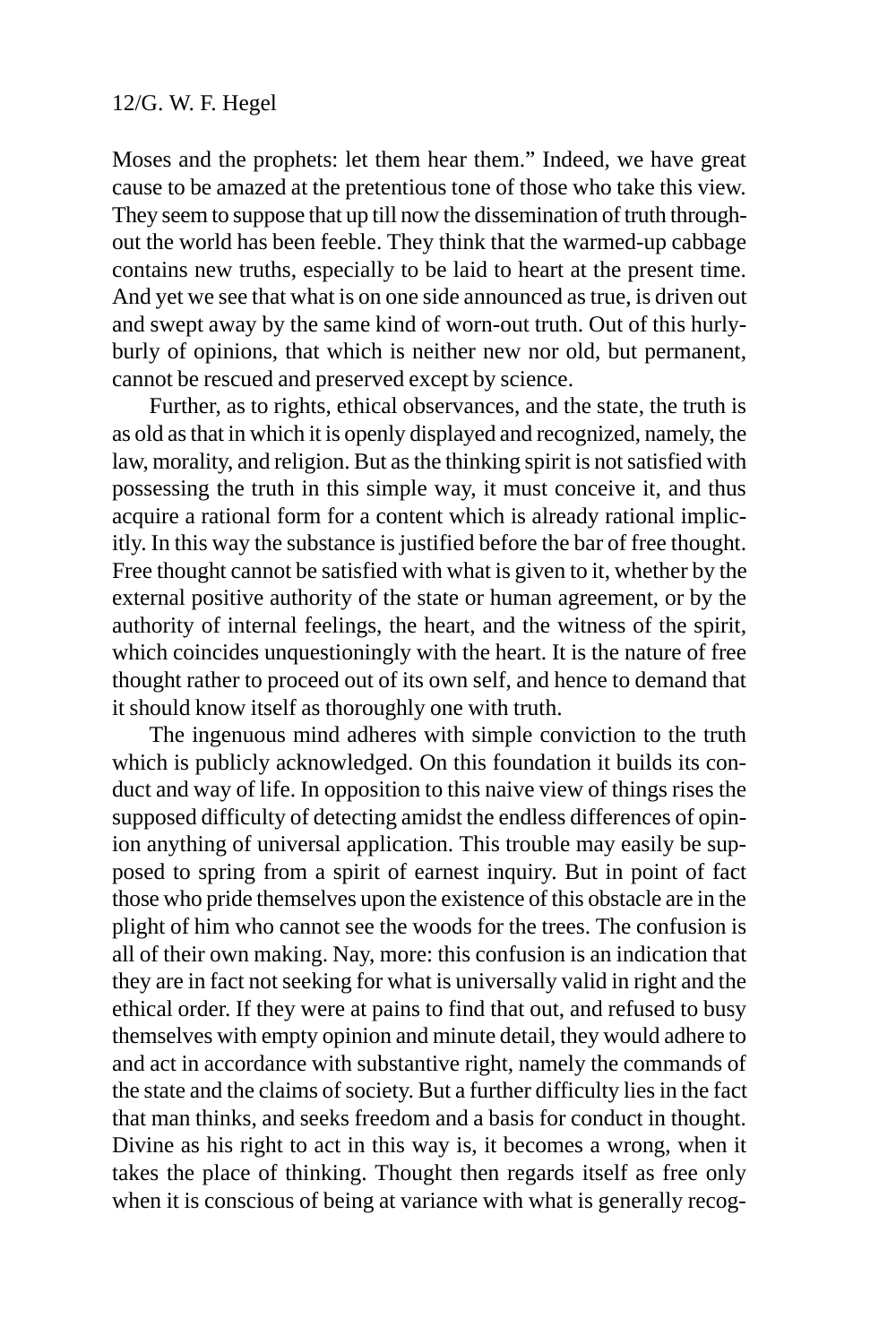nized, and of setting itself up as something original.

The idea that freedom of thought and mind is indicated only by deviation from, or even hostility to what is everywhere recognized, is most persistent with regard to the state. The essential task of a philosophy of the state would thus seem to be the discovery and publication of a new and original theory. When we examine this idea and the way it is applied, we are almost led to think that no state or constitution has ever existed, or now exists. We are tempted to suppose that we must now begin and keep on beginning afresh for ever. We are to fancy that the founding of the social order has depended upon present devices and discoveries. As to nature, philosophy, it is admitted, has to understand it as it is. The philosophers' stone must be concealed somewhere, we say, in nature itself, as nature is in itself rational. Knowledge must, therefore, examine, apprehend and conceive the reason actually present in nature. Not with the superficial shapes and accidents of nature, but with its eternal harmony, that is to say, its inherent law and essence, knowledge has to cope. But the ethical world or the state, which is in fact reason potently and permanently actualized in self-consciousness, is not permitted to enjoy the happiness of being reason at all.<sup>1</sup> On the contrary the spiritual universe is looked upon as abandoned by God, and given over as a prey to accident and chance. As in this way the divine is eliminated from the ethical world, truth must be sought outside of it. And since at the same time reason should and does belong to the ethical world, truth, being divorced from reason, is reduced to a mere speculation. Thus seems to arise the necessity and duty of every thinker to pursue a career of his own. Not that he needs to seek for the philosophers' stone, since the philosophizing of our day has saved him the trouble, and every would-be thinker is convinced that he possesses the stone already without search. But these erratic pretensions are, as it indeed happens, ridiculed by all who, whether they are aware of it or not, are conditioned in their lives by the state and find their minds and wills satisfied in it. These, who include the majority if not all, regard the occupation of philosophers as a game, sometimes playful, sometimes earnest, sometimes entertaining, sometimes dangerous, but always as a mere game. Both this restless and frivolous reflection and also this treatment accorded to it might safely be left to take their own course, were it not that betwixt them philosophy is brought into discredit and contempt. The most cruel despite is done when every one is convinced of his ability to pass judgment upon, and discard philosophy without any special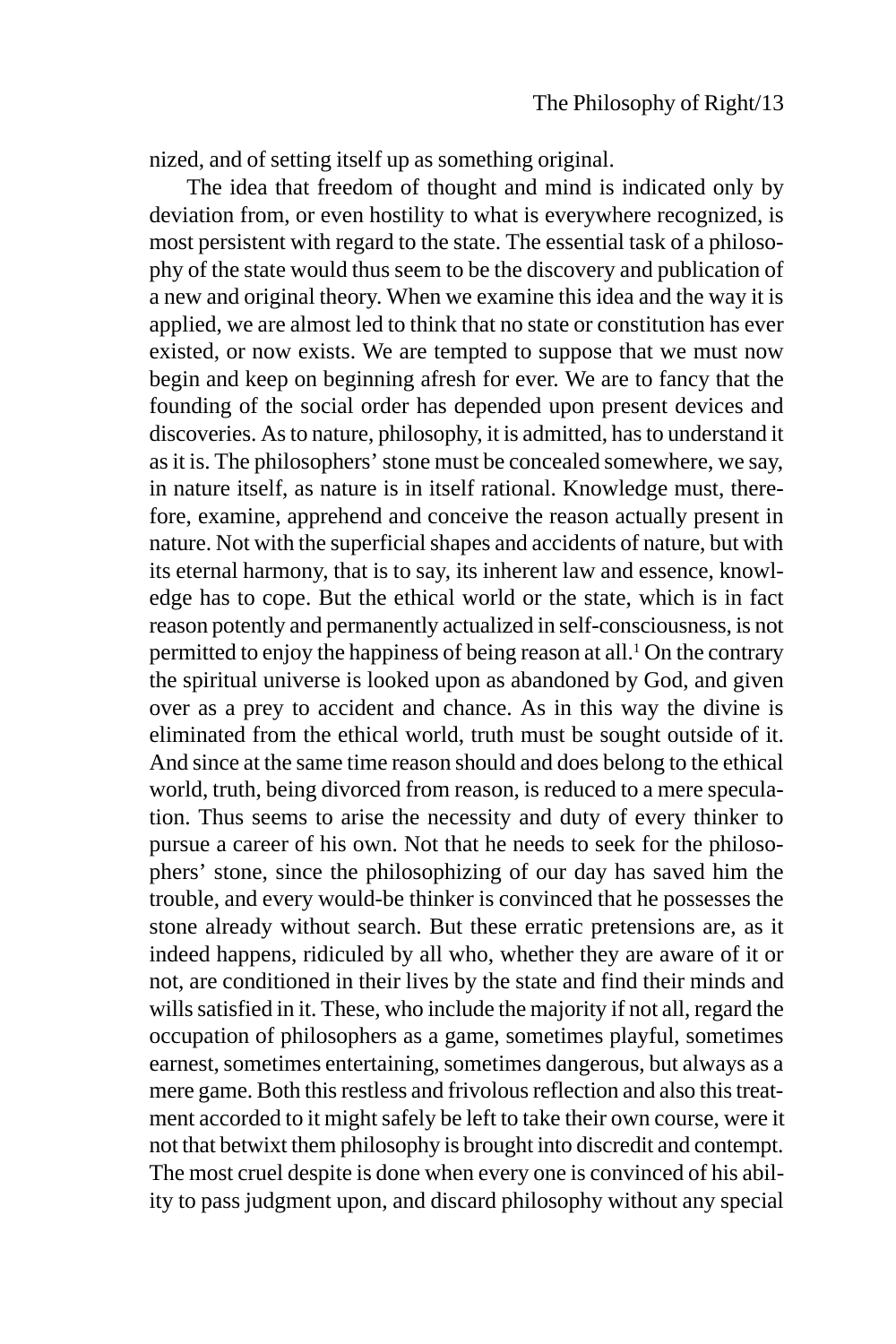study. No such scorn is heaped upon any other art or science.

In point of fact the pretentious utterances of recent philosophy regarding the state have been enough to justify any one who cared to meddle with the question, in the conviction that he could prove himself a philosopher by weaving a philosophy out of his own brain. Notwithstanding this conviction, that which passes for philosophy has openly announced that truth cannot be known. The truth with regard to ethical ideals, the state, the government and the constitution ascends, so it declares, out of each man's heart, feeling, and enthusiasm. Such declarations have been poured especially into the eager ears of the young. The words "God giveth truth to his chosen in sleep" have been applied to science; hence every sleeper has numbered himself amongst the chosen. But what he deals with in sleep is only the wares of sleep. Mr. Fries,<sup>2</sup> one of the leaders of this shallow-minded host of philosophers, on a public festive occasion, now become celebrated, has not hesitated to give utterance to the following notion of the state and constitution: "When a nation is ruled by a common spirit, then from below, out of the people, will come life sufficient for the discharge of all public business. Living associations, united indissolubly by the holy bond of friendship, will devote themselves to every side of national service, and every means for educating the people." This is the last degree of shallowness, because in it science is looked upon as developing, not out of thought or conception, but out of direct perception and random fancy. Now the organic connection of the manifold branches of the social system is the architectonic of the state's rationality, and in this supreme science of state architecture the strength of the whole is made to depend upon the harmony of all the clearly marked phases of public life, and the stability of every pillar, arch, and buttress of the social edifice. And yet the shallow doctrine, of which we have spoken, permits this elaborate structure to melt and lose itself in the brew and stew of the "heart, friendship, and inspiration." Epicurus, it is said, believed that the world generally should be given over to each individual's opinions and whims; and according to the view we are criticising the ethical fabric should be treated in the same way. By this old wives' decoction, which consists in founding upon the feelings what has been for many centuries the labour of reason and understanding, we no longer need the guidance of any ruling conception of thought. On this point Goethe's Mephistopheles, and the poet is a good authority, has a remark, which I have already used elsewhere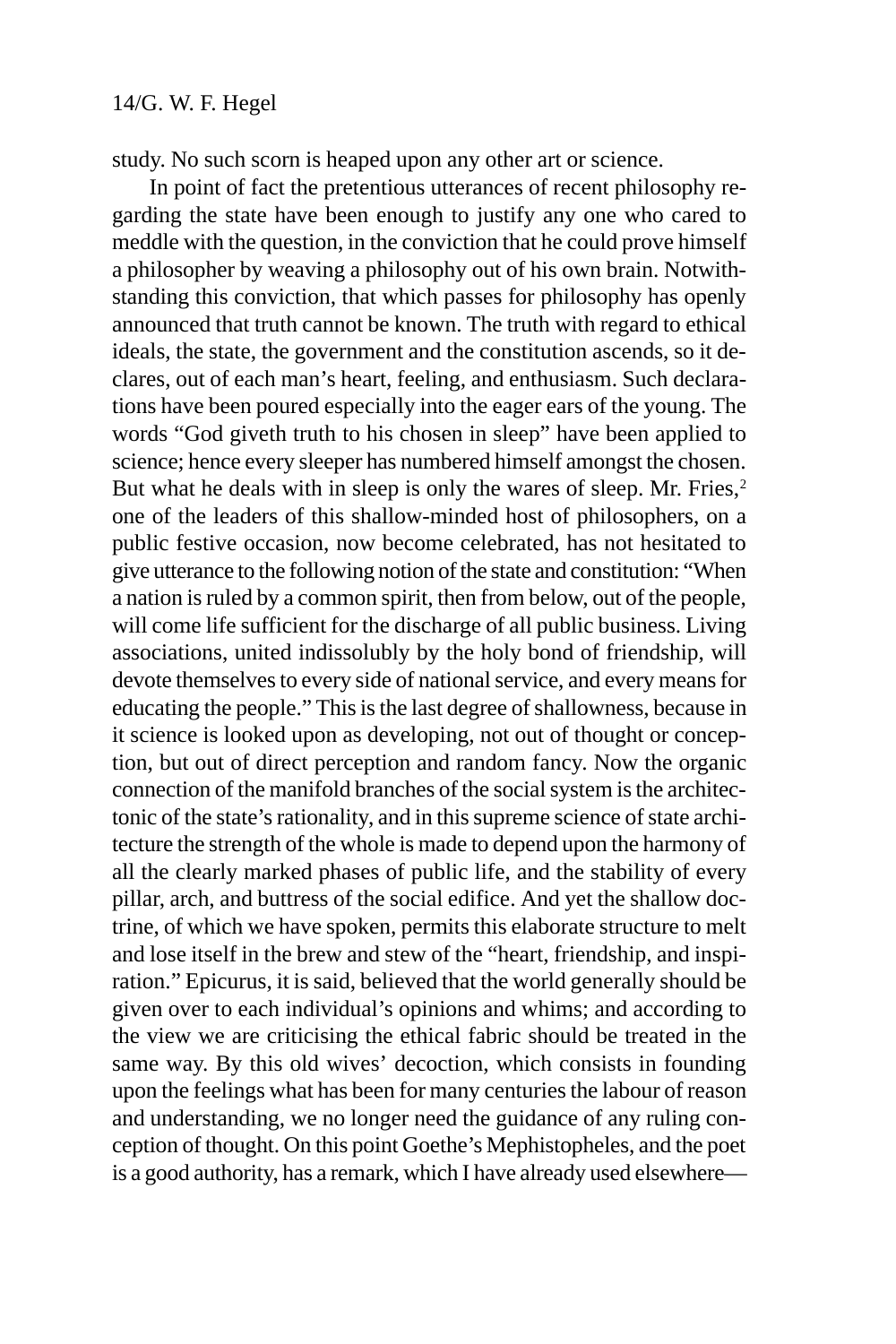"Verachte nur Verstand und Wissenschaft, des Mensclien allerhöchste Gaben— So hast dem Teufel dieh ergeben und musst zu Grunde gehn."

It is no surprise that the view just criticised should appear in the form of piety. Where, indeed, has this whirlwind of impulse not sought to justify itself? In godliness and the Bible it has imagined itself able to find authority for despising order and law. And, in fact, it is piety of a sort which has reduced the whole organized system of truth to elementary intuition and feeling. But piety of the right kind leaves this obscure region, and comes out into the daylight, where the idea unfolds and reveals itself. Out of its sanctuary it brings a reverence for the law and truth which are absolute and exalted above all subjective feeling.

The particular kind of evil consciousness developed by the wishywashy eloquence already alluded to, may be detected in the following way. It is most unspiritual, when it speaks most of the spirit. It is the most dead and leathern, when it talks of the scope of life. When it is exhibiting the greatest self-seeking and vanity it has most on its tongue the words "people" and "nation." But its peculiar mark, found on its very forehead, is its hatred of law. Right and ethical principle, the actual world of right and ethical life, are apprehended in thought, and by thought are given definite, general, and rational form, and this reasoned right finds expression in law. But feeling, which seeks its own pleasure, and conscience, which finds right in private conviction, regard the law as their most bitter foe. The right, which takes the shape of law and duty, is by feeling looked upon as a shackle or dead cold letter. In this law it does not recognize itself and does not find itself free. Yet the law is the reason of the object, and refuses to feeling the privilege of warming itself at its private hearth. Hence the law, as we shall occasionally observe, is the Shibboleth, by means of which are detected the false brethren and friends of the so-called people.

Inasmuch as the purest charlatanism has won the name of philosophy, and has succeeded in convincing the public that its practices are philosophy, it has now become almost a disgrace to speak in a philosophic way about the state. Nor can it be taken ill, if honest men become impatient, when the subject is broached. Still less is it a surprise that the government has at last turned its attention to this false philosophizing. With us philosophy is not practised as a private art, as it was by the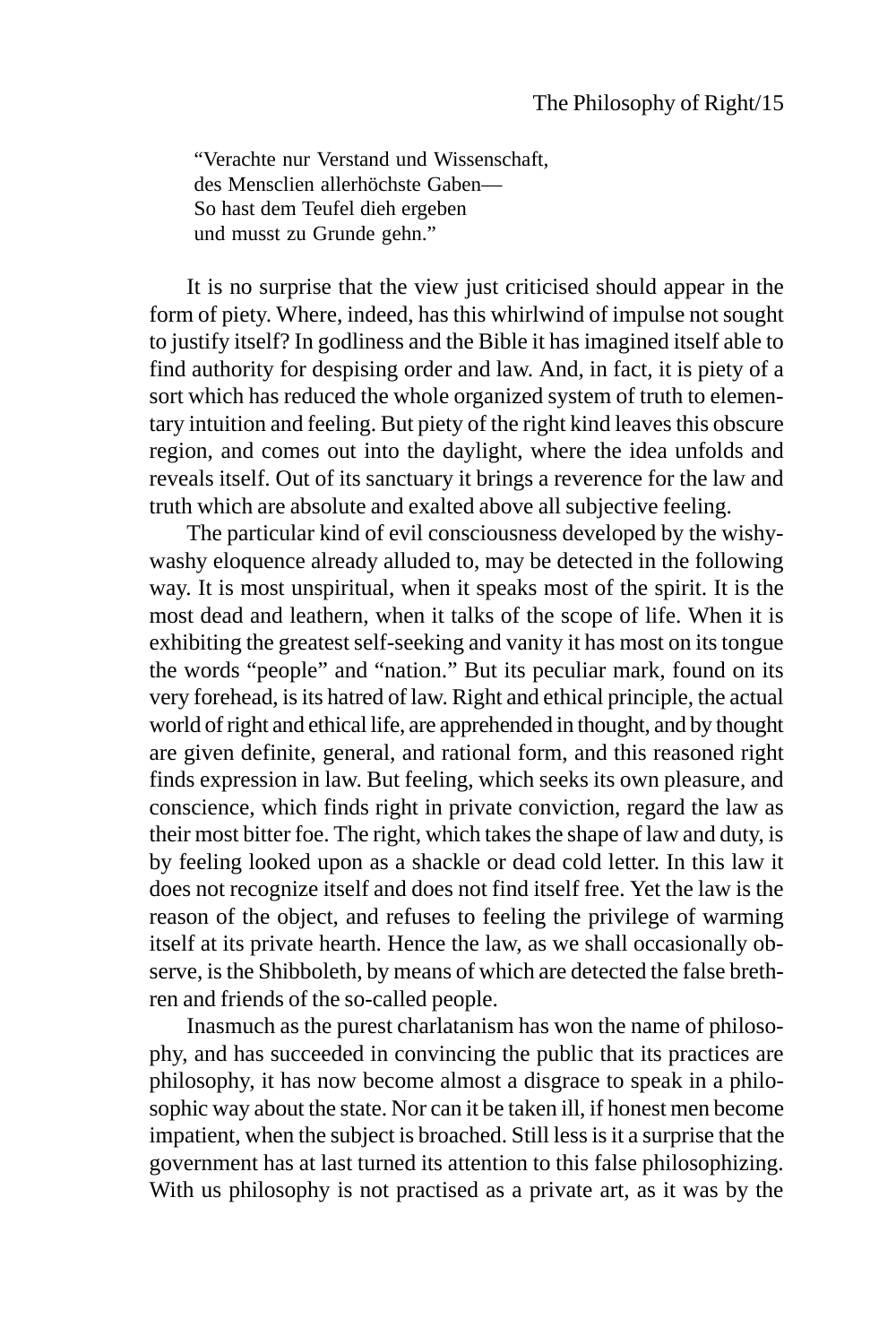Greeks, but has a public place, and should therefore be employed only in the service of the state. The government has, up till now, shown such confidence in the scholars in this department as to leave the subject matter of philosophy wholly in their hands. Here and there, perhaps, has been shown to this science not confidence "so much as indifference, and professorships have been retained as a matter of tradition. In France, as far as I am aware, the professional teaching of metaphysics at least has fallen into desuetude. In any case the confidence of the state has been ill requited by the teachers of this subject. Or, if we prefer to see in the state not confidence, but indifference, the decay of fundamental knowledge must be looked upon as a severe penance. Indeed, shallowness is to all appearance most endurable and most in harmony with the maintenance of order and peace, when it does not touch or hint at any real issue. Hence it would not be necessary to bring it under public control, if the state did not require deeper teaching and insight, and expect science to satisfy the need. Yet this shallowness, notwithstanding its seeming innocence, does bear upon social life, right and duty generally, advancing principles which are the very essence of superficiality. These, as we have learned so decidedly from Plato, are the principles of the Sophists, according to which the basis of right is subjective aims and opinions, subjective feeling and private conviction. The result of such principles is quite as much the destruction of the ethical system, of the upright conscience, of love and right, in private persons, as of public order and the institutions of the state. The significance of these facts for the authorities will not be obscured by the claim that the holder of these perilous doctrines should be trusted, or by the immunity of office. The authorities will not be deterred by the demand that they should protect and give free play to a theory which strikes at the substantial basis of conduct, namely, universal principles; and that they should disregard insolence on the ground of its being the exercise of the teacher's function. *To him, to whom God gives office, He gives also understanding* is a well-worn jest, which no one in our time would like to take seriously.

In the methods of teaching philosophy, which have under the circumstances been reanimated by the government, the important element of protection and support cannot be ignored. The study of philosophy is in many ways in need of such assistance. Frequently in scientific, religious, and other works may be read a contempt for philosophy. Some, who have no conspicuous education and are total strangers to philosophy, treat it as a cast-off garment. They even rail against it, and regard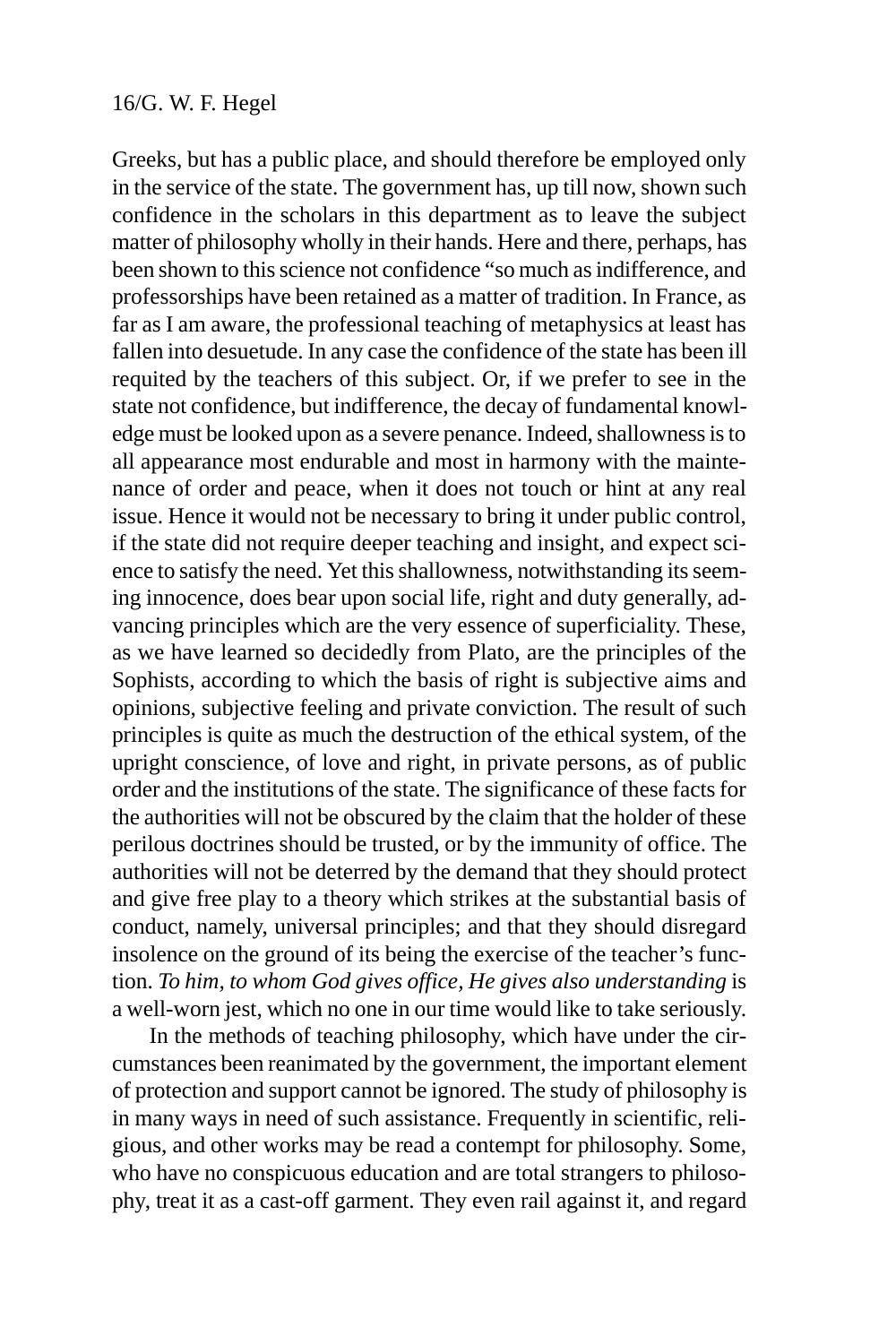as foolishness and sinful presumption its efforts to conceive of God and physical and spiritual nature. They scout its endeavour to know the truth. Reason, and again reason, and reason in endless iteration is by them accused, despised, condemned. Free expression, also, is given by a large number of those, who are supposed to be cultivating scientific research, to their annoyance at the unassailable claims of the conception. When we, I say, are confronted with such phenomena as these, we are tempted to harbour the thought that old traditions of tolerance have fallen out of use, and no longer assure to philosophy a place and public recognition.3

These presumptuous utterances, which are in vogue in our time, are, strange to say, in a measure justified by the shallowness of the current philosophy. Yet, on the other hand, they have sprung from the same root as that against which they so thanklessly direct their attacks. Since that self-named philosophizing has declared that to know the truth is vain, it has reduced all matter of thought to the same level, resembling in this way the despotism of the Roman Empire, which equalized noble and slave, virtue and vice, honour and dishonour, knowledge and ignorance. In such a view the conceptions of truth and the laws of ethical observance are simply opinions and subjective convictions, and the most criminal principles, provided only that they are convictions, are put on a level with these laws. Thus, too, any paltry special object, be it never so flimsy, is given the same value as an interest common to all thinking men and the bonds of the established social world.

Hence it is for science a piece of good fortune that that kind of philosophizing, which might, like scholasticism, have continued to spin its notions within itself, has been brought into contact with reality. Indeed, such contact was, as we have said, inevitable. The real world is in earnest with the principles of right and duty, and in the full light of a consciousness of these principles it lives. With this world of reality philosophic cob-web spinning has come into open rupture. Now, as to genuine philosophy it is precisely its attitude to reality which has been misapprehended. Philosophy is, as I have already observed, an inquisition into the rational, and therefore the apprehension of the real and present. Hence it cannot be the exposition of a world beyond, which is merely a castle in the air, having no existence except in the terror of a onesided and empty formalism of thought. In the following treatise I have remarked that even Plato's "Republic," now regarded as the byword for an empty ideal, has grasped the essential nature of the ethical obser-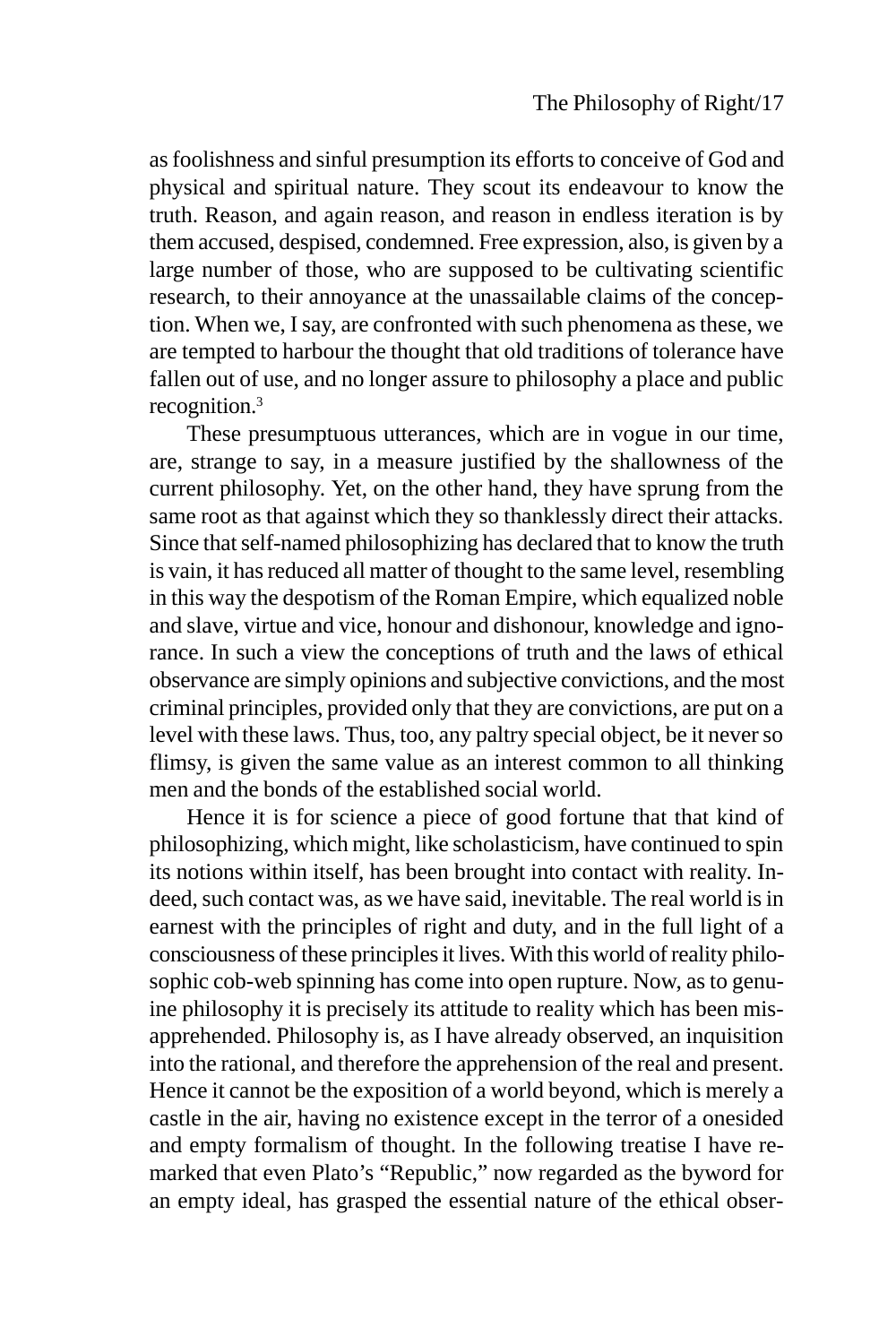vances of the Greeks He knew that there was breaking in upon Greek lif a deeper principle, which could directly manifest itself only as an unsatisfied longing and therefore as ruin. Moved by the same longing Plato had to seek help against it but had to conceive of the help as coming down from above and hoped at last to have found it in an external special form of Greek ethical observance. He exhausted himself in contriving how by means of this new society to stem the tide of ruin, but succeeded only in injuring more fatally its deeper motive, the free infinite personality. Yet he has proved himself to be a great mind because the very principle and central distinguishing feature of his idea is the pivot upon which the world-wide revolution then in process turned:

What is rational is real; And what is real is rational.

Upon this conviction stand not philosophy only but even every unsophisticated consciousness. From it also proceeds the view now under contemplation that the spiritual universe is the natural. When reflection, feeling, or whatever other form the subjective consciousness may assume, regards the present as vanity, and thinks itself to be beyond it and wiser, it finds itself in emptiness, and, as it has actuality only in the present, it is vanity throughout. Against the doctrine that the idea is a mere idea, figment or opinion, philosophy preserves the more profound view that nothing is real except the idea. Hence arises the effort to recognize in the temporal and transient the substance, which is immanent, and the eternal, which is present. The rational is synonymous with the idea, because in realizing itself it passes into external existence. It thus appears in an endless wealth of forms, figures and phe-nomena. It wraps its kernel round with a robe of many colours, in which consciousness finds itself at home. Through this varied husk the conception first of all penetrates, in order to touch the pulse, and then feel it throbbing in its external manifestations. To bring to order the endlessly varied relations, which constitute the outer appearance of the rational essence is not the task of philosophy. Such material is not suitable for it, and it can well abstain from giving good advice about these things. Plato could refrain from recommending to the nurses not to stand still with children, but always to dandle them in their arms. So could Fichte forbear to construe, as they say, the supervision of passports to such a point as to demand of all suspects that not only a description of them but also their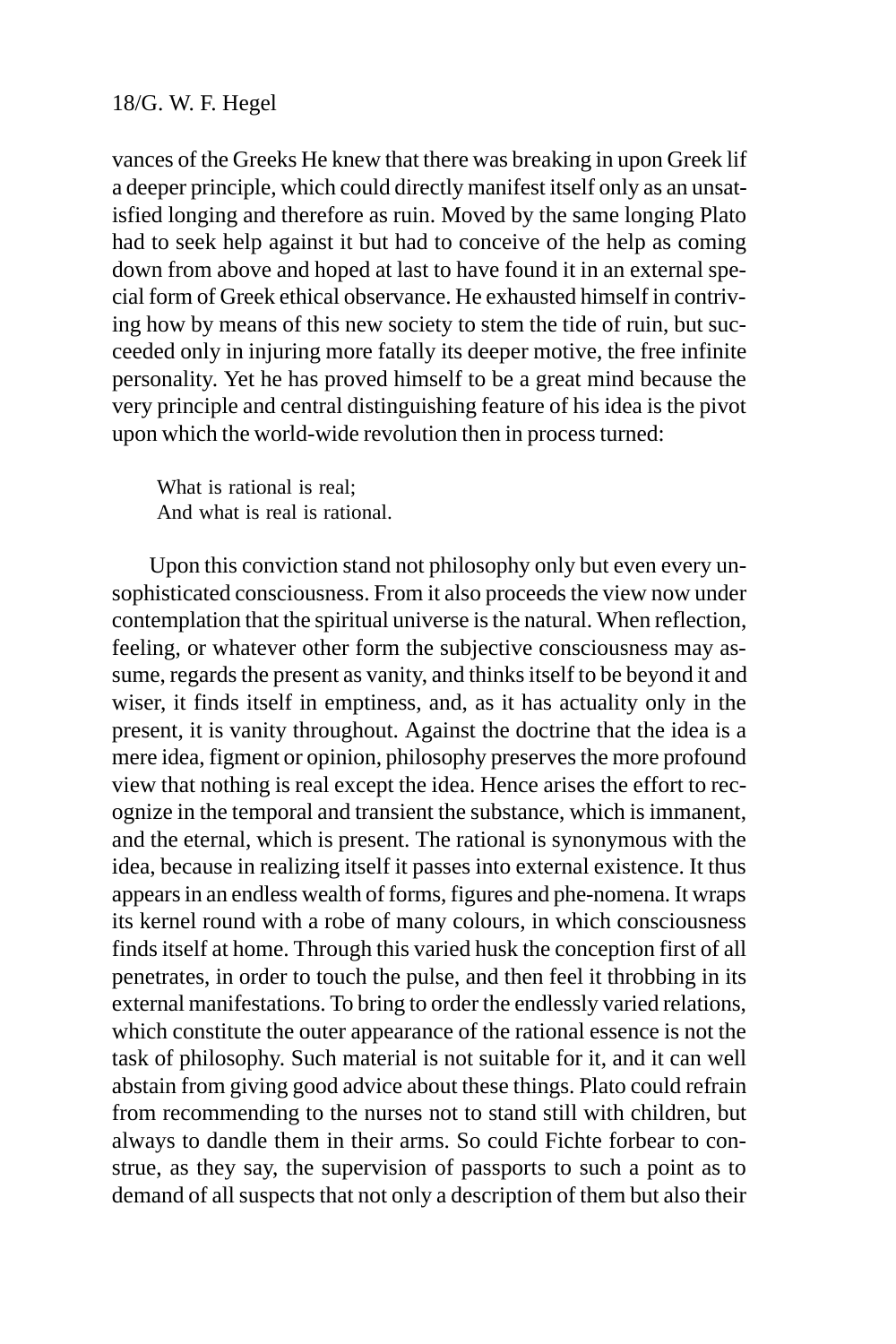photograph, should be inserted in the pass. Philosophy now exhibits no trace of such details. These superfine concerns it may neglect all the more safely, since it shows itself of the most liberal spirit in its attitude towards the endless mass of objects and circumstances. By such a course science will escape the hate which is visited upon a multitude of circumstances and institutions by the vanity of a better knowledge. In this hate bitterness of mind finds the greatest pleasure, as it can in no other way attain to a feeling of self-esteem.

This treatise, in so far as it contains a political science, is nothing more than an attempt to conceive of and present the state as in itself rational. As a philosophic writing it must be on its guard against constructing a state as it ought to be. Philosophy cannot teach the state what it should be, but only how it, the ethical universe, is to be known.

IdoÝ RÒodoj, "doÝ kai tõ p»dhma. Hic Rhodus, hic saltus.

To apprehend what is is the task of philosophy, because what is is reason. As for the individual, every one is a son of his time; so philosophy also is its time apprehended in thoughts. It is just as foolish to fancy that any philosophy can transcend its present world, as that an individual could leap out of his time or jump over Rhodes. If a theory transgresses its time, and builds up a world as it ought to be, it has an existence merely in the unstable element of opinion, which gives room to every wandering fancy.

With little change the above saying would read:

*Here* is the rose, *here* dance.

The barrier which stands between reason, as self-conscious spirit, and reason as present reality, and does not permit spirit to find satisfaction in reality, is some abstraction, which is not free to be conceived. To recognize reason as the rose in the cross of the present, and to find delight in it, is a rational insight which implies reconciliation with reality. This reconciliation philosophy grants to those who have felt the inward demand to conceive clearly, to preserve subjective freedom while present in substantive reality, and yet though possessing this freedom to stand not upon the particular and contingent, but upon what is selforiginated and self-completed.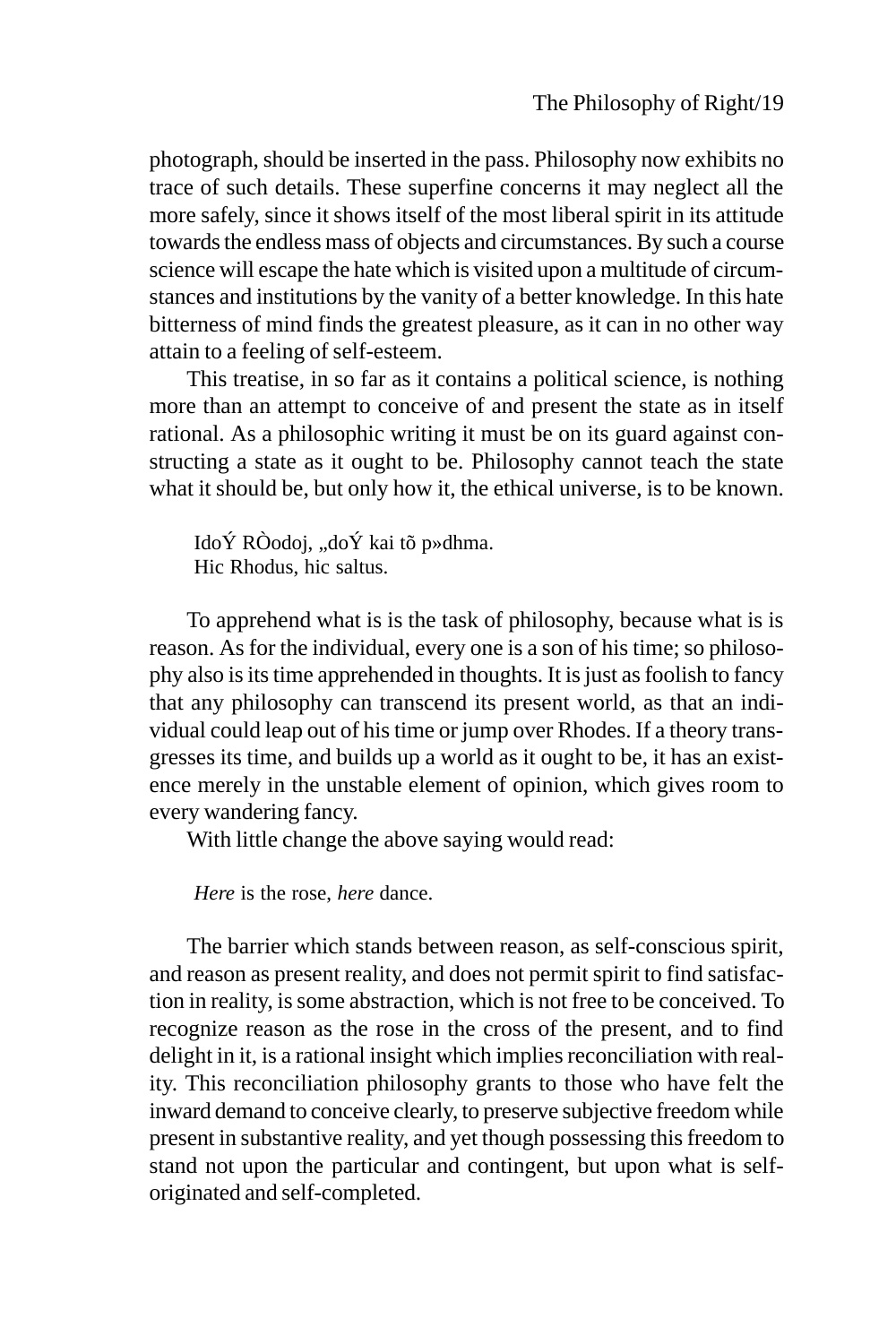This also is the more concrete meaning of what was a moment ago more abstractly called the unity of form and content. Form in its most concrete significance is reason, as an intellectual apprehension which conceives its object. Content, again, is reason as the substantive essence of social order and nature. The conscious identity of form and content is the philosophical idea.

It is a self-assertion, which does honour to man, to recognize nothing in sentiment which is not justified by thought. This self-will is a feature of modern times, being indeed the peculiar principle of Protestantism. What was initiated by Luther as faith in feeling and the witness of the spirit, the more mature mind strives to apprehend in conception. In that way it seeks to free itself in the present, and so find there itself. It is a celebrated saying that a half philosophy leads away from God, while a true philosophy leads to God. (It is the same halfness, I say in passing, which regards knowledge as an approximation to truth.) This saying is applicable to the science of the state. Reason cannot content itself with a mere approximation, something which is neither cold not hot, and must be spued out of the mouth. As little can it be contented with the cold scepticism that in this world of time things go badly, or at best only moderately well, and that we must keep the peace with reality, merely because there is nothing better to be had. Knowledge creates a much more vital peace.

Only one word more concerning the desire to teach the world what it ought to be. For such a purpose philosophy at least always comes too late. Philosophy, as the thought of the world, does not appear until reality has completed its formative process, and made itself ready. History thus corroborates the teaching of the conception that only in the maturity of reality does the ideal appear as counterpart to the real, apprehends the real world in its substance, and shapes it into an intellectual kingdom. When philosophy paints its grey in grey, one form of life has become old, and by means of grey it cannot be rejuvenated, but only known. The owl of Minerva takes its flight only when the shades of night are gathering.

But it is time to close this preface. As a preface it is its place to speak only externally and subjectively of the standpoint of the work which it introduces. A philosophical account of the essential content needs a scientific and objective treatment. So, too, criticisms, other than those which proceed from such a treatment, must be viewed by the author as unreflective convictions. Such subjective criticisms must be for him a matter of indifference.

Berlin, *June 25th,* 1820.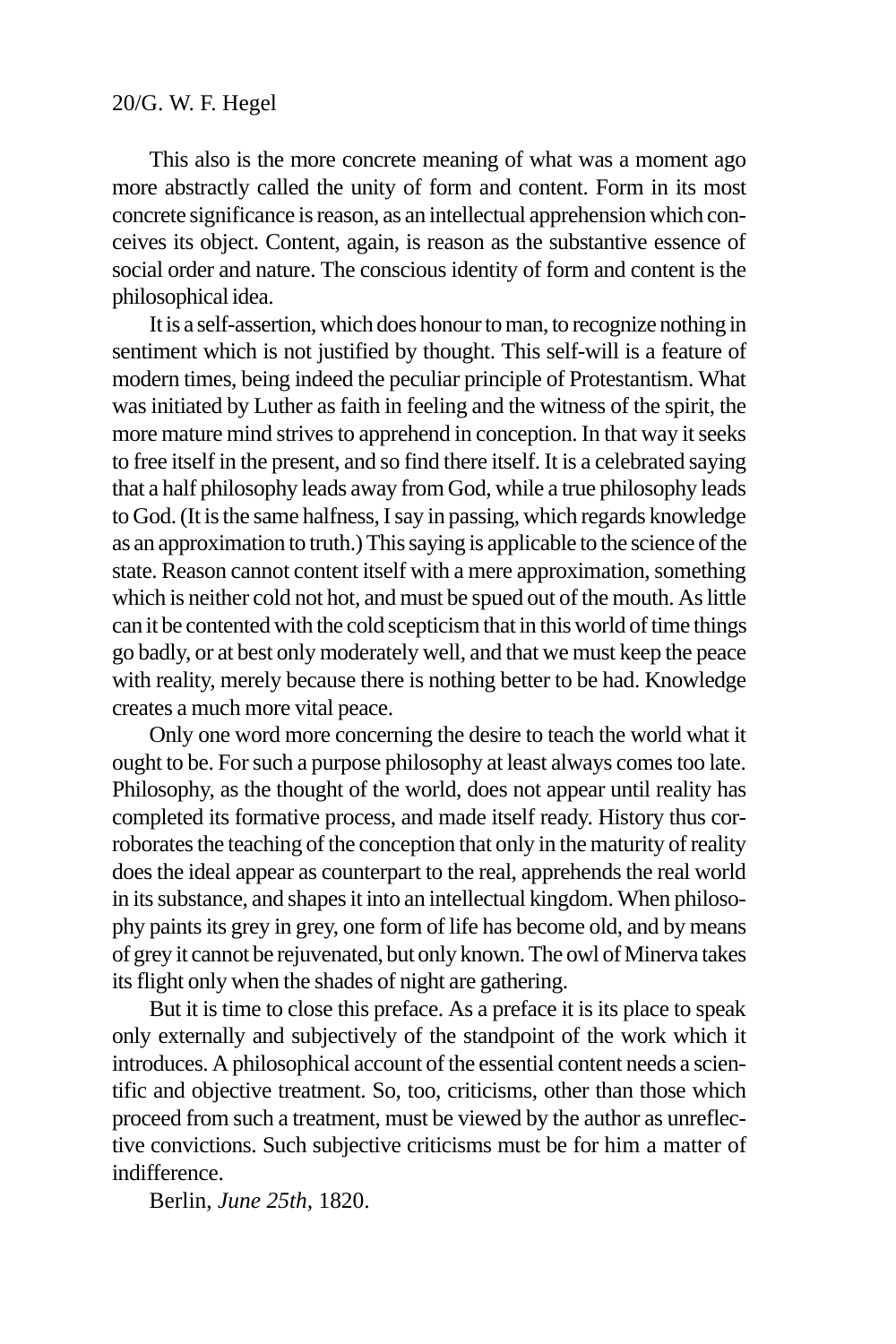## <span id="page-20-0"></span>The Philosophy of Right.

### Introduction.

**1**. The philosophic science of right has as its object the idea of right, *i.e.,* the conception of right and the realization of the conception.

*Note.*—Philosophy has to do with ideas or realized thoughts, and hence not with what we have been accustomed to call mere conceptions. It has indeed to exhibit the onesidedness and untruth of these mere conceptions, and to show that, while that which commonly bears the name "conception," is only an abstract product of the understanding, the true conception alone has reality and gives this reality to itself. Everything, other than the reality which is established "by the conception, is transient surface existence, external accident, opinion, appearance void of essence, untruth, delusion, and so forth. Through the actual shape, which it takes upon itself in actuality, is the conception itself understood. This shape is the other essential element of the idea, and is to be distinguished trom the form, which exists only as conception.

*Addition.—*The conception and its existence are two sides, distinct yet united, like soul and body. The body is the same life as the soul, and yet the two can be named independently. A soul without a body would not be a living thing, and *vice versa.* Thus the visible existence of the conception is its body, just as the body obeys the soul which produced it. Seeds contain the tree and its whole power, though they are not the tree itself; the tree corresponds accurately to the simple structure of the seed. If the body does not correspond to the soul, it is defective. The unity of visible existence and conception, of body and soul, is the idea. It is not a mere harmony of the two, but their complete interpenetration. There lives nothing, which is not in some way idea. The idea of right is freedom, which, if it is to be apprehended truly, must be known both in its conception and in the embodiment of the conception.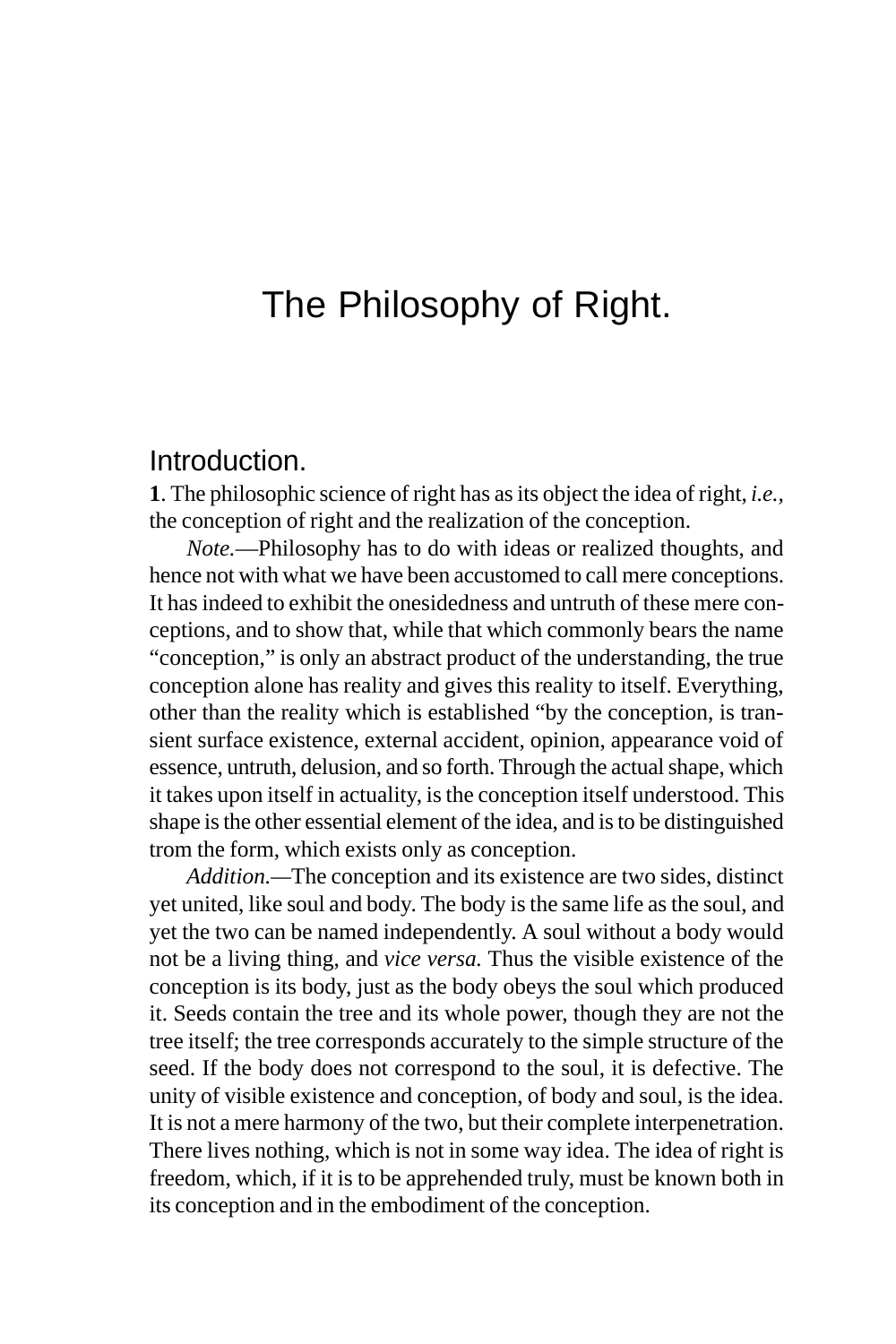**2**. The science of right is a part of philosophy. Hence it must develop the idea, which is the reason of an object, out of the conception. It is the same thing to say that it must regard the peculiar internal development of the thing itself. Since it is a part it has a definite beginning, which is the result and truth of what goes before, and this, that goes before, constitutes its so- called proof. Hence the origin of the conception of right falls outside of the science of right. The deduction of the conception is presupposed in this treatise, and is to be considered as already given.

*Addition.—*Philosophy forms a circle. It has, since it must somehow make a beginning, a primary, directly given matter, which is not proved and is not a result. But this starting-point is simply relative, since from another point of view it appears as a result. Philosophy is a consequence, which does not hang in the air or form a directly new beginning, but is self- enclosed.

According to the formal unphilosophic method of the sciences, definition is the first desideratum, as regards, at least, the external scientific form. The positive science of right, however, is little concerned with definition, since its special aim is to give what it is that is right, and also the particular phases of the laws. For this reason it has been said as a warning, *Omnis definitio in jure civili periculosa;* and in fact the more disconnected and contradictory the phases of a right are, the less possible is a definition of it. A definition should contain only universal features; but these forthwith bring to light contradictions, which in the case of law are injustice, in all their nakedness. Thus in Roman law, for instance, no definition of man was possible, because it excluded the slave. The conception of man was destroyed by the fact of slavery. In the same way to have defined property and owner would have appeared to be perilous to many relations.—But definitions may perhaps be derived from etymology, for the reason, principally, that in this way special cases are avoided, and a basis is found in the feeling and imaginative thought of men. The correctness of a definition would thus consist in its agreement with existing ideas. By such a method everything essentially scientific is cast aside. As regards the content there is cast aside the necessity of the self-contained and self-developed object, and as regards the form there is discarded the nature of the conception. In philosophic knowledge the necessity of a conception is the main thing, and the process, by which it, as a result, has come into being, is the proof and deduction. After the content is seen to be necessary independently,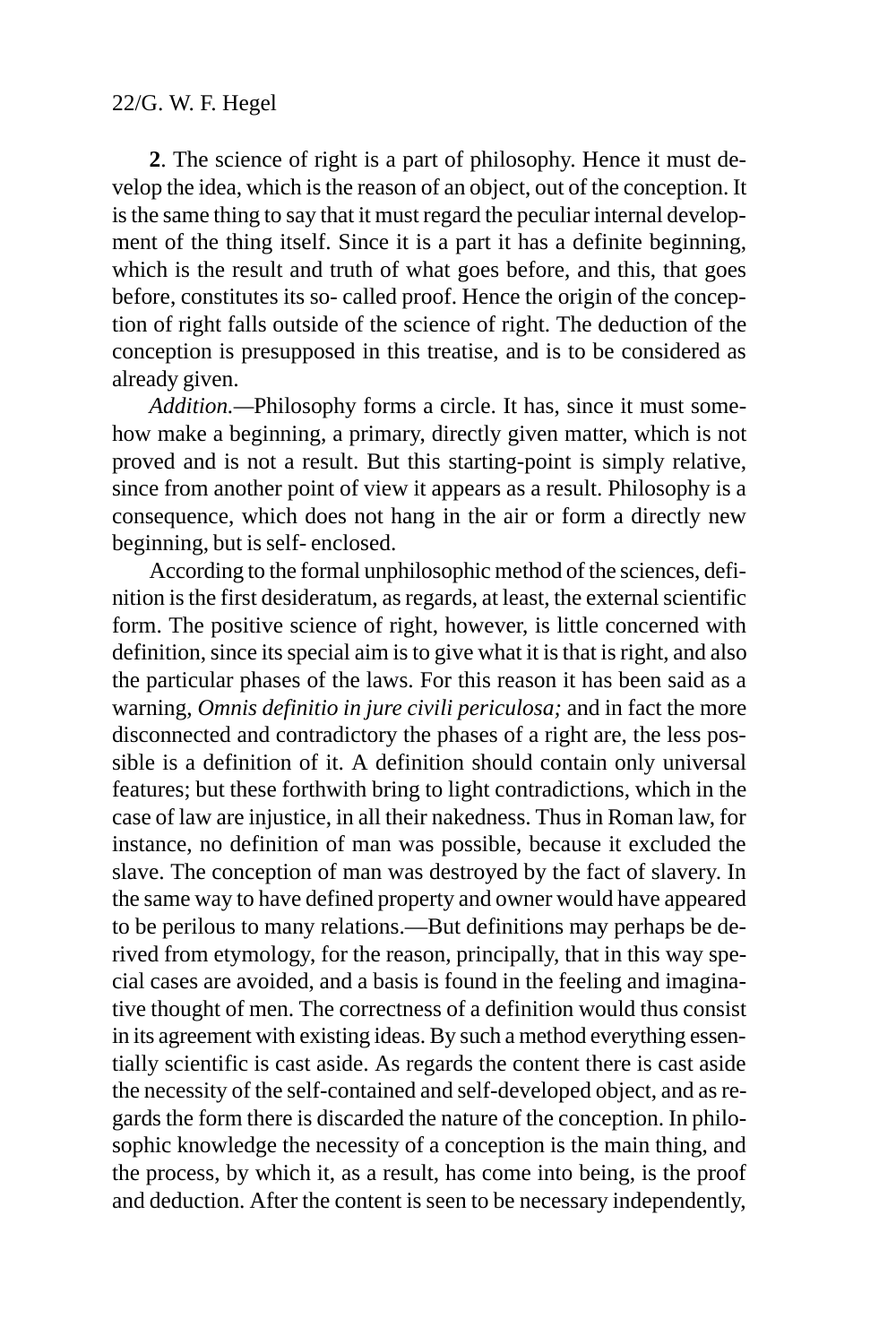the second point is to look about for that which corresponds to it in existing ideas and modes of speech. But the way in which a conception exists in its truth, and the way it presents itself in random ideas not only are but must be different both in form and structure. If a notion is not in its content false, the conception can be shown to be contained in it and to be already there in its essential traits. A notion may thus be raised to the form of a conception. But so little is any notion the measure and criterion of an independently necessary and true conception, that it must accept truth from the conception, be justified by it, and know itself through it.—If the method of knowing, which proceeds by formal definition, inference and proof, has more or less disappeared, a worse one has come to take its place. This new method maintains that ideas, as, *e.g.,* the idea of right in all its aspects, are to be directly apprehended as mere facts of consciousness, and that natural feeling, or that heightened form of it which is known as the inspiration of one's own breast, is the source of right. This method may be the most convenient of all, but it is also the most unphilosophic. Other fea-tures of this view, referring not merely to knowledge but directly to action, need not detain us here. While the first or formal method went so far as to require in definition the form of the conception, and in proof the form of a necessity of knowledge, the method of the intuitive consciousness and feeling takes for its principle the arbitrary contingent consciousness of the subject.—In this treatise we take for granted the scientific procedure of philosophy, which has been set forth in the philosophic logic.

**3**. Right is positive in general (a) in its form, since it has validity in a state; and this established authority is the principle for the knowledge of right. Hence we have the positive science of right. (b) On the side of content this right receives a positive element  $(\alpha)$  through the particular character of a nation, the stage of its historical development, and the interconnection of all the relations which are necessitated by nature:  $(\beta)$ through the necessity that a system of legalized right must contain the application of the universal conception to objects and cases whose qualities are given externally. Such an application is not the speculative thought or the development of the conception, but a subsumption made by the understanding:  $(y)$  through the ultimate nature of a decision which has become a reality.

*Note.—*Philosophy at least cannot recognize the authority of feeling, inclination and caprice, when they are set in opposition to positive right and the laws.—It is an accident, external to the nature of positive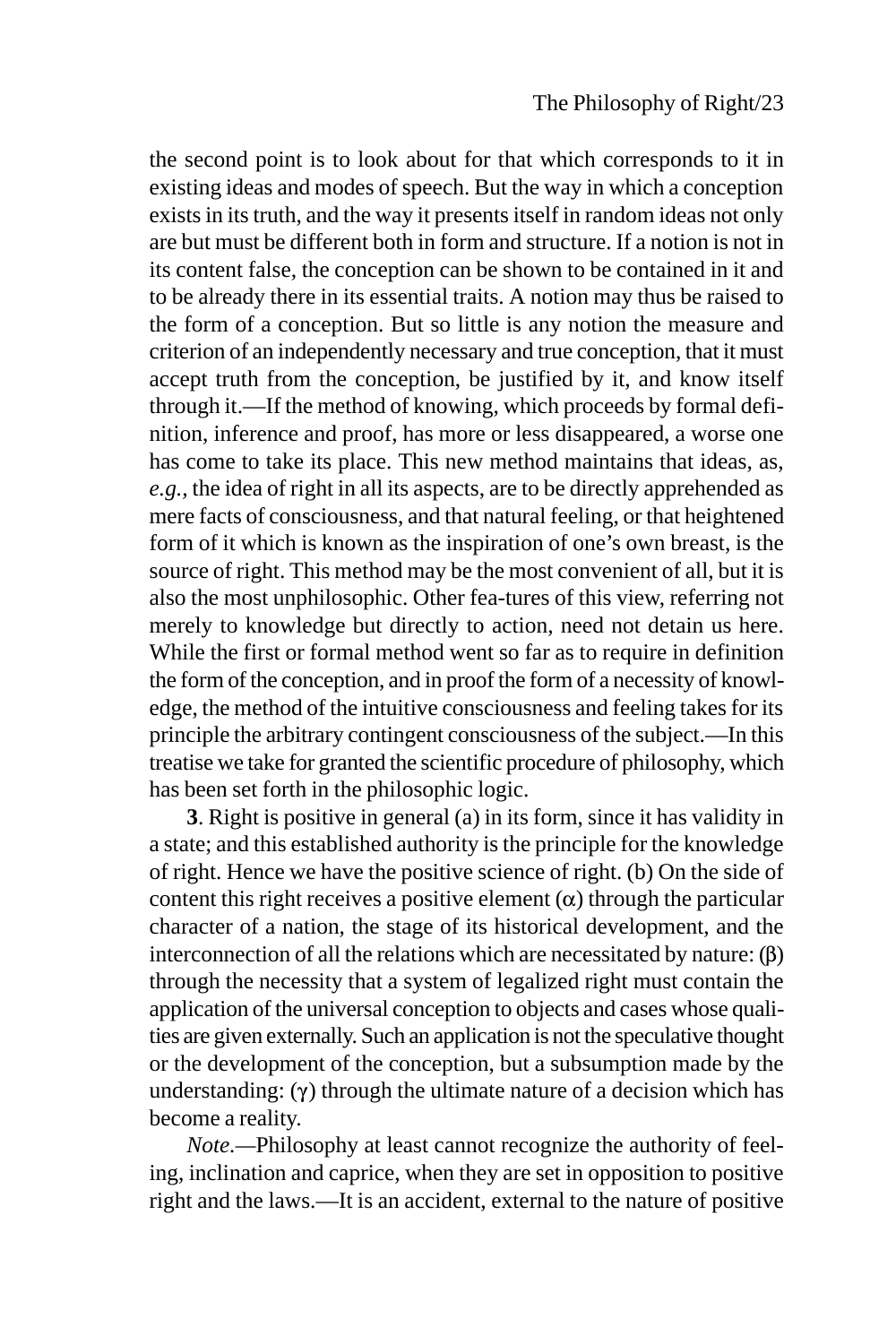right, when force or tyranny becomes an element of it. It will be shown later (§§211–214), at what point right must become positive. The general phases which are there deduced, are here only mentioned, in order to indicate the limit of philosophic right, and also to forestall the idea or indeed the demand that by a systematic development of right should be produced a law-book, such as would be needed by an actual state. — To convert the differences between right of nature and positive right, or those between philosophic right and positive right, into open antagonism would be a complete misunderstanding. Natural right or philosophic right stands to positive right as institutions to pandects.—With regard to the historical element in positive right, referred to in the paragraph, it may be said that the true historical view and genuine philosophic standpoint have been presented by Montesquieu. He regards legislation and its specific traits not in an isolated and abstract way, but rather as a dependent element of one totality, connecting it with all the other elements which form the character of a nation and an epoch. In this interrelation the various elements receive their meaning and justification.—The purely historical treatment of the phases of right, as they develop in time, and a comparison of their results with existing relations of right have their own value; but they are out of place in a philosophic treatise, except in so far as the development out of historic grounds coincides with the development out of the conception, and the historical exposition and justification can be made to cover a justification which is valid in itself and independently. This distinction is as manifest as it is weighty. A phase of right may be shown to rest upon and follow from the circumstances and existing institutions of right, and yet may be absolutely unreasonable and void of right. This is the cape in Roman law with many aspects of private right, which were the logical results of its interpretation of paternal power and of marriage. Further, if the aspects of right are really right and reasonable, it is one thing to point out what with regard to them can truly take place through the conception, and quite another thing, to portray the manner of their appearance in history, along with the circumstances, cases, wants and events, which they have called forth Such a demonstration and deduction from nearer or more remote historic causes, which is the occupation of pragmatic history, is frequently called exposition, or preferably conception, under the opinion that in such an indication of the historic elements is found all that is essential to a conception of law and institutions of right. In point of fact that which is truly essential, the conception of the matter has not been so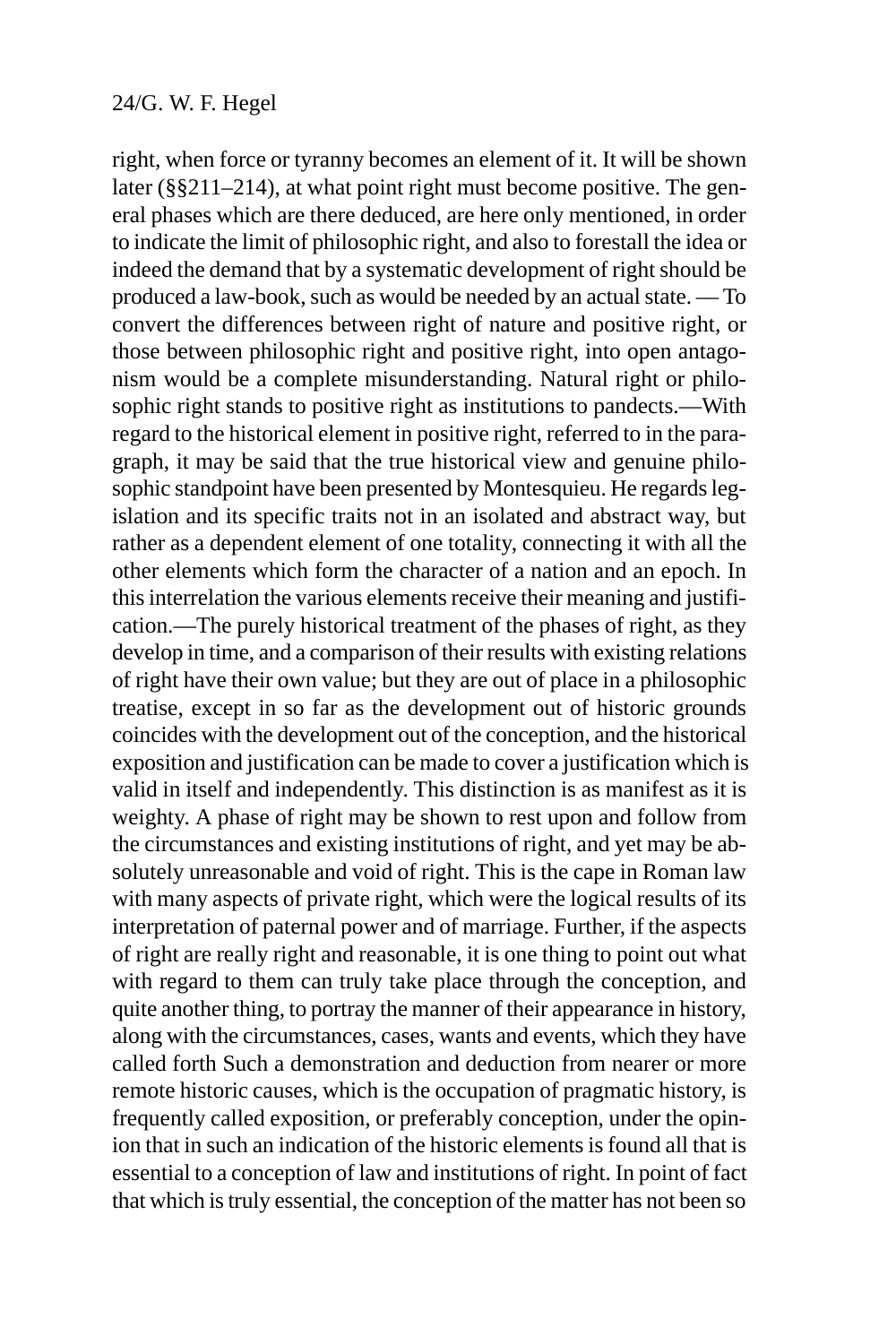much as mentioned.—So also we are accustomed to hear of Roman or German conceptions of right, and of conceptions of right as they are laid down in this or that statute-book, when indeed nothing about conceptions can be found in them, but only general phases of right, propositions derived from the understanding, general maxims, and laws.—By neglect of the distinction, just alluded to, the true standpoint is obscured and the question of a valid justification is shifted into a justification based upon circumstances; results are founded on presuppositions, which in themselves are of little value; and in general the relative is put in place of the absolute, and external appearance in place of the nature of the thing. When the historical vindication substitutes the external origin for the origin from the conception, it unconsciously does the opposite of what it intends. Suppose that an institution, originating under definite circumstances, is shown to be necessary and to answer its purpose, and that it accomplishes all that is required of it by the historical standpoint. When such a proof is made to stand for a justification of the thing itself, it follows that, when the circumstances are removed, the institution has lost its meaning and its right. When, *e.g.,* it is sought to support and defend cloisters on the grounds that they have served to clear and people the wilderness and by teaching and transcribing to preserve scholarship, it follows that just in so far as the circumstances are changed, cloisters have become aimless and superfluous.—In so far as the historic significance, or the historical exposition and interpretation of the origin of anything is in different spheres at home with the philosophic view of the origin and conception of the thing, one might tolerate the other. But, in illustration of the fact that they neither here nor in science, preserve this peaceful attitude, I quote from Mr. Hugo's "Lehrbuch der Geschichte des römischen Rechts."4 In this work Mr Hugo says (5th edition §53) that "Cicero praises the twelve tables with a side glance at philosophy," "but the philosopher Phavorinus treats them exactly as many a great philosopher since has treated positive right." Mr. Hugo makes the ultimate reply to such a method as that of Phavorinus, when he says of him that he "understood the twelve tables just as little as the philosophers understood positive right."—The correction of the philosopher Phavorinus by the jurist Sextus Caecilius (Gellius. "Noct. Attic." xx. 1) expresses the lasting and true principle of the justification of that which is in its content merely positive "Non ignoras," as Caecilius felicitously remarks to Phavorinus, "legum opportunitates et medelas pro tem-porum moribus, et pro rerum publicarum generibus, ac pro utilitatum praesen-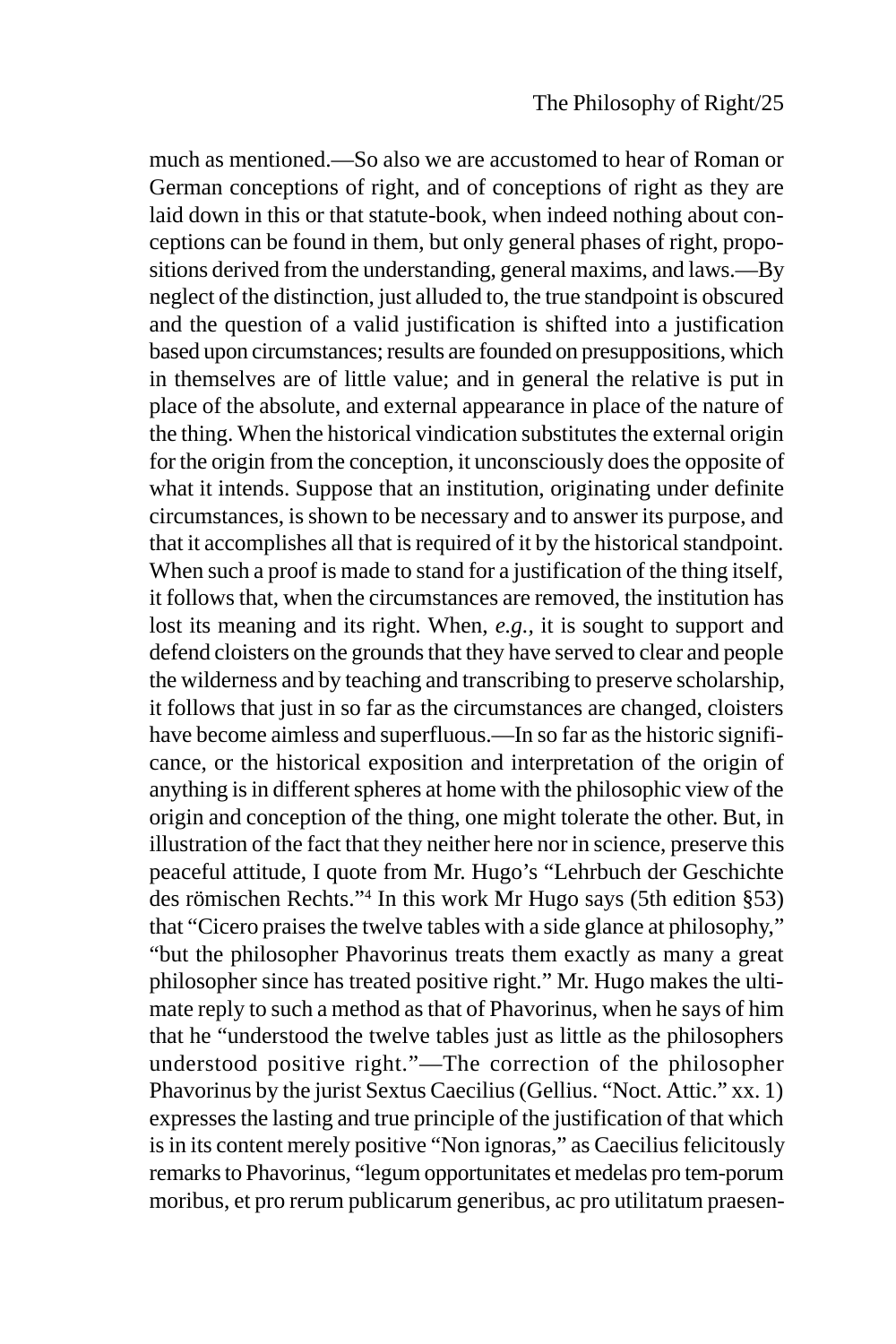tium rationibus, proque vitiorum, quibus medendum est, fervoribus mutari ac flecti, neque uno statu consistere, quin, ut facies coeli et maris, ita rerum atque fortunae tempestatibus varientur. Quid salubrius visum est rogatione illa Stolonis, etc., quid utilius plebiscite Voconio, etc., quid tam necessarium existimatum est, quam lex Licinia, etc.? Omnia tamen haec obliterata et operta sunt civitatis opulentia," etc.—These laws are positive so far as they have meaning and appropriateness under the circumstances, and thus have only an historic value. For this reason they are in their nature transient, Whether the legislator or government was wise or not in what it did for its own immediate time and circumstances is a matter quite by itself and is for history to say. History will the more profoundly recognize the action of the legislator in proportion as its estimate receives support from the philosophic standpoint.—From the vindications of the twelve tables against the judgment of Phavorinus I shall give further examples, because in them Caecilius furnishes an illustration of the fraud which is indissolubly bound up with the methods of the understanding and its reasonings. He adduces a good reason for a bad thing, and supposes that he has in that way justified the thing. Take the horrible law which permitted a creditor, after the lapse of a fixed term of respite, to kill a debtor or sell him into slavery. Nay, further, if there were several creditors, they were permitted to cut pieces off the debtor, and thus divide him amongst them, with the proviso that if any one of them should cut off too much or too little, no action should be taken against him. It was this clause, it may be noticed, which stood Shakespeare's Shylock in "The Merchant of Venice" in such good stead, and was by him most thankfully accepted. Well, for this law Caecilius adduces the good argument that by it trust and credit were more firmly secured, and also that, by reason of the very horror of the law, it never had to be enforced. Not only does he in his want of thought fail to observe that by the severity of the law that very intention of securing trust and credit was defeated, but he forthwith himself gives an illustration of the way in which the disproportionate punishment caused the law to be inoperative, namely through the habit of giving false witness.—But the remark of Mr. Hugo that Phavorinus had not understood the law is not to be passed over. Now any school-boy can understand the law just quoted, and better than anyone else would Shylock have understood what was to him of such advantage. Hence, by "understand" Mr. Hugo must mean that form of understanding which consists in bringing to the support of a law a good reason.—Another failure to understand,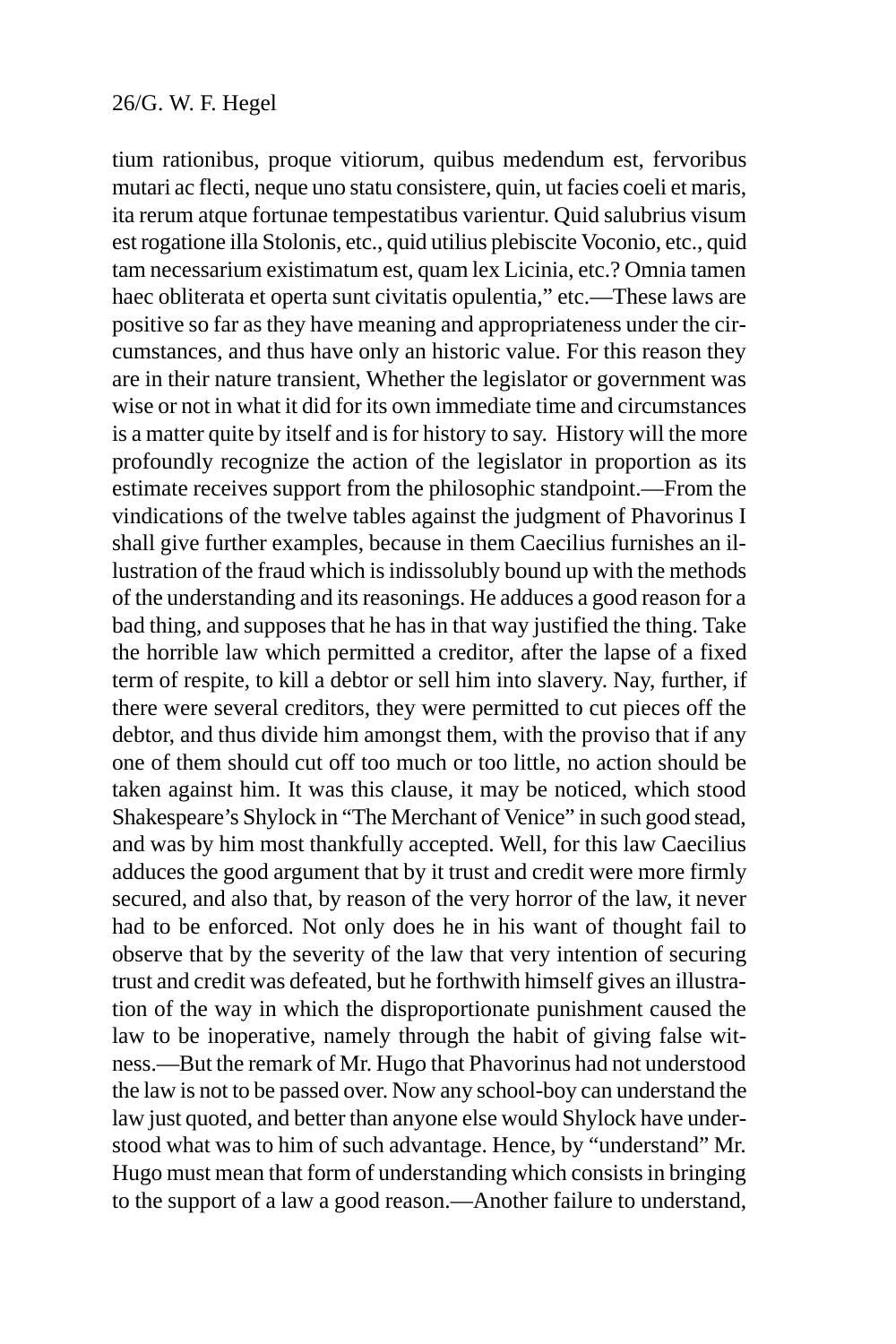asserted by Csecilius of Phavorinus, a philosopher at any rate may without blushing acknowledge: *jumentum,* which without any *arcera* was the only legal way to bring a sick man to court as a witness, was held to mean not only a horse but also a carriage or wagon. Further on in this law Caecilius found more evidence of the excellence and accuracy of the old statutes, which for the purpose of non-suiting a sick man at court distinguished not only between a horse and a wagon, but also, as Caecilius explains, between a wagon covered and cushioned and one not so comfortably equipped. Thus one would have the choice between utter severity on one side, and on the other senseless details. But to exhibit fully the absurdity of these laws and the pedantic defence offered in their behalf would give rise to an invincible repugnance to all scholarship of that kind.

But in his manual Mr. Hugo speaks also of rationality in connection with Roman law, and I have been struck with the following remarks. He first of all treats of the epoch extending from the origin of the Republic to the twelve tables (§§38, 39), noticing that in Rome people had many wants, and were compelled in their labour to use draught animals and beasts of burden, as we ourselves do, and that the ground was an alternation of hill and valley, and that the city was set upon a hill, etc. These statements might, perhaps, have answered to the sense of Montesquieu's thought, though in them it would be well-nigh impossible to find his genius. But after these preliminary paragraphs, he goes on to say in §40, that the condition of the law was still very far from satisfying the highest demands of reason. This remark is wholly in place, as the Roman family-right, slavery, etc., give no satisfaction to the smallest demands of reason. Yet when discussing the succeeding epochs, Mr. Hugo forgets to tell us in what particulars, if any, the Roman law has satisfactorily met the highest demands of reason. Still of the classic jurists, who flourished in the era of the greatest expansion of Roman law as a science, it is said (§289) that "it has been long since been observed that the Roman jurists were educated in philosophy," but "few know" (more will know now through the numerous editions of Mr. Hugo's manual) "that there is no class of writers, who, as regards deduction from principles, deserved to be placed beside the mathematicians, and also, as regards the quite remarkable way in which they develop their conceptions, beside the modern founder of meta-physic; as voucher for this assertion is the notable fact that nowhere do so many trichotomies occur as in the classic jurists and in Kant." This form of logical reasoning,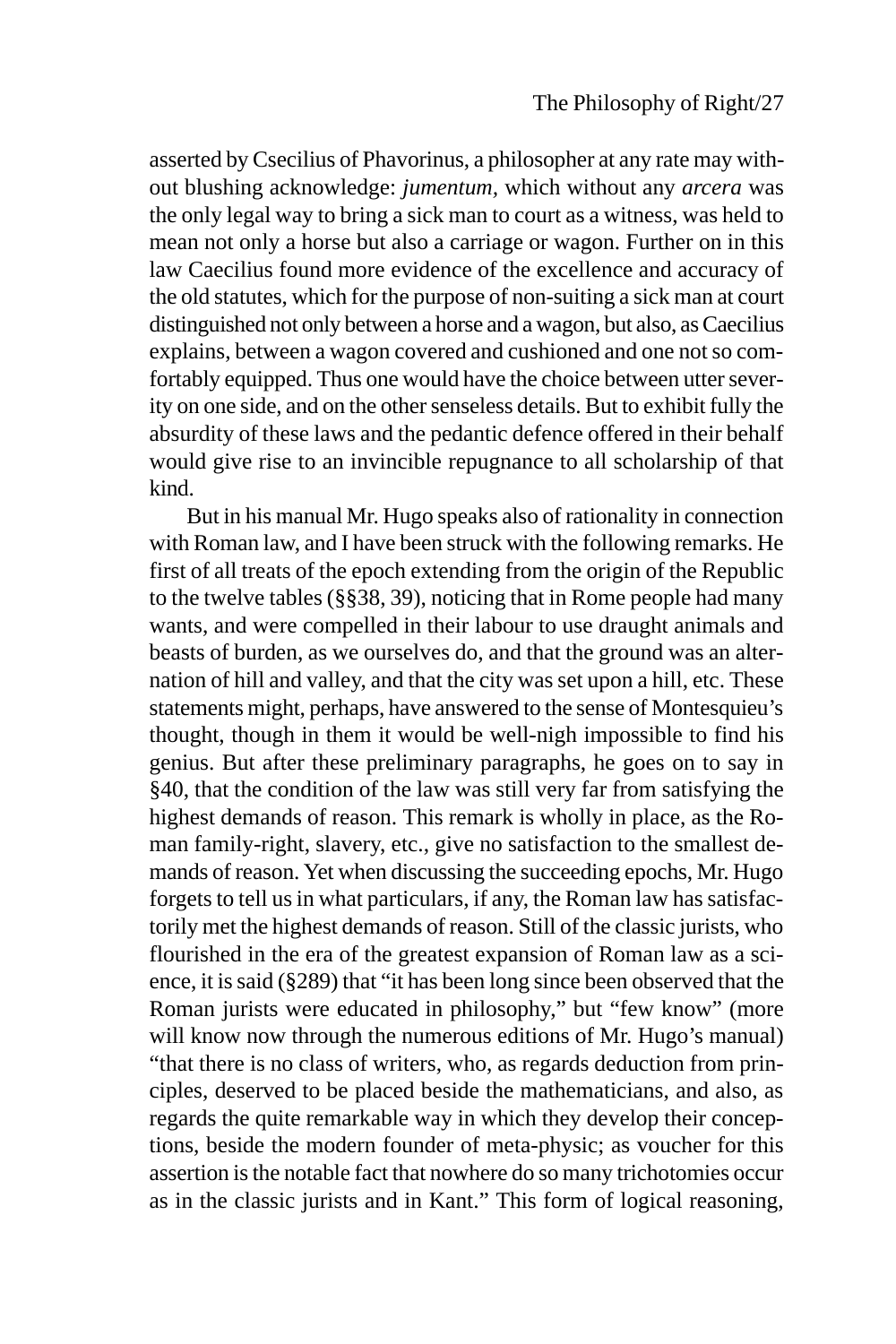extolled by Leibnitz, is certainly an essential feature of the science of right, as it is of mathematics and every other intelligible science; but the logical procedure of the mere understanding, spoken of by Mr. Hugo, has nothing to do with the satisfaction of the claims of reason and with philosophic science. Moreover, the very lack of logical procedure, which is characteristic of the Roman jurists and praetors, is to be esteemed as one of their chief virtues, since by means of it they obviated the consequences of unrighteous and horrible institutions. Through their want of logic they were compelled *callide* to put sense into mere verbal distinctions, as they did when they identified *Bonorum possessio* with inheritance, and also into silly evasions, for silliness is a defect of logic, in order to save the letter of the tables, as was done in the *fictio* or ὑπόκρισις that a *filia patroni* was a *filius* (Heinecc. "Antiq-Rom.," lib. i. tit. ii. §24). But it is absurd to place the classic jurists, with their use of trichotomy, along with Kant, and in that way to discern in them the promise of the development of conceptions.

**4**. The territory of right is in general the spiritual, and its more definite place and origin is the will, which is free. Thus freedom constitutes the substance and essential character of the will, and the system of right is the kingdom of actualized freedom. It is the world of spirit which is produced out of itself, and is a second nature.

*Addition.* —Freedom of will is best explained by reference to physical nature. Freedom is a fundamental phase of will, as weight is of bodies. When it is said that matter is heavy, it might be meant that the predicate is an accident; but such is not the case, for in matter there is nothing which has not weight; in fact, matter is weight. That which is heavy constitutes the body, and is the body. Just so is it with freedom and the will; that which is free is the will. Will without freedom is an empty word, and freedom becomes actual only as will, as subject. A remark may also be made as to the connection of willing and thinking. Spirit, in general, is thought, and by thought man is distinguished from the animal. But we must not imagine that man is on one side thinking and on another side willing, as though he had will in one pocket and thought in another. Such an idea is vain. The distinction between thought and will is only that between a theoretical and a practical relation. They are not two separate faculties. The will is a special way of thinking; it is thought translating itself into reality; it is the impulse of thought to give itself reality. The distinction between thought and will may be expressed in this way. When I think an object, I make of it a thought, and take from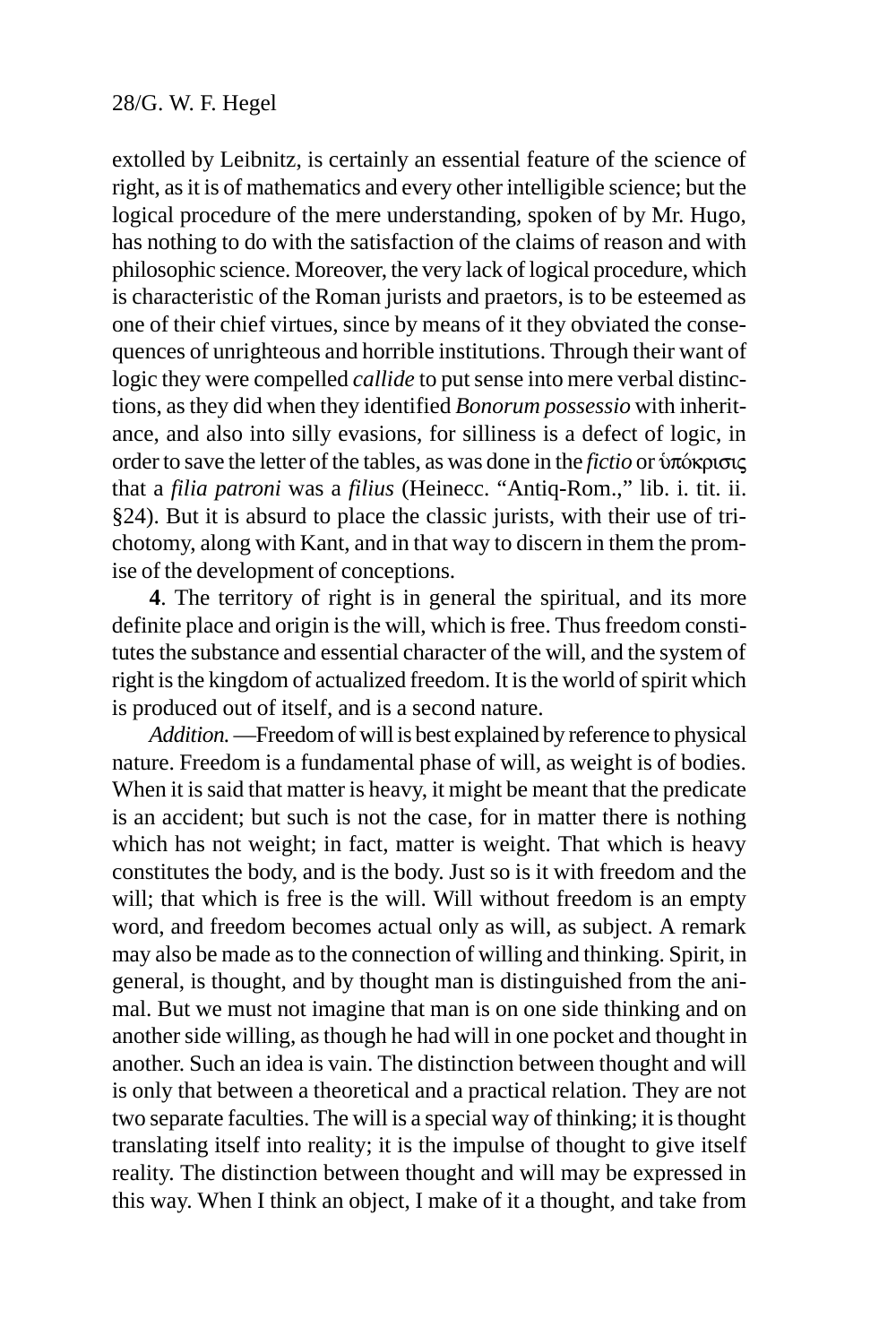it the sensible. Thus I make of it something which is essentially and directly mine. Only in thought am I self-contained. Conception is the penetration of the object, which is then no longer opposed to me. From it I have taken its own peculiar nature, which it had as an independent object in opposition to me. As Adam said to Eve, "thou art flesh of my flesh and bone of my bone," so says the spirit, "This object is spirit of my spirit, and all alienation has disappeared." Any idea is a universalizing, and this process belongs to thinking. To make something universal is to think. The "I" is thought and the universal. When I say "I," I let fall all particularity of character, natural endowment, knowledge, age. The I is empty, a point and simple, but in its simplicity active. The gaily coloured world is before me; I stand opposed to it, and in this relation I cancel and transcend the opposition, and make the content my own. The I is at home in the world, when it knows it, and still more when it has conceived it.

So much for the theoretical relation. The practical, on the other hand, begins with thinking, with the I itself. It thus appears first of all as placed in opposition, because it exhibits, as it were, a separation. As I am practical, I am active; I act and determine myself; and to determine myself means to set up a distinction. But these distinctions are again mine, my own determinations come to me; and the ends are mine, to which I am impelled. Even when I let these distinctions and determinations go, setting them in the so-called external world, they remain mine. They are that which I have done and made, and bear the trace of my spirit. That is the distinction to be drawn between the theoretical and the practical relations.

And now the connection of the two must be also stated. The theoretical is essentially contained in the practical. Against the idea that the two are separate runs the fact that man has no will without intelligence. The will holds within itself the theoretical, the will determines itself, and this determination is in the first instance internal. That which I will I place before my mind, and it is an object for me. The animal acts according to instinct, is impelled by something internal, and so is also practical. But it has no will, because it cannot place before its mind what it desires. Similarly man cannot use his theoretic faculty or think without will, for in thinking we are active. The content of what is thought receives, indeed, the form of something existing, but this existence is occasioned by our activity and by it established. These distinctions of theoretical and practical are inseparable; they are one and the same; and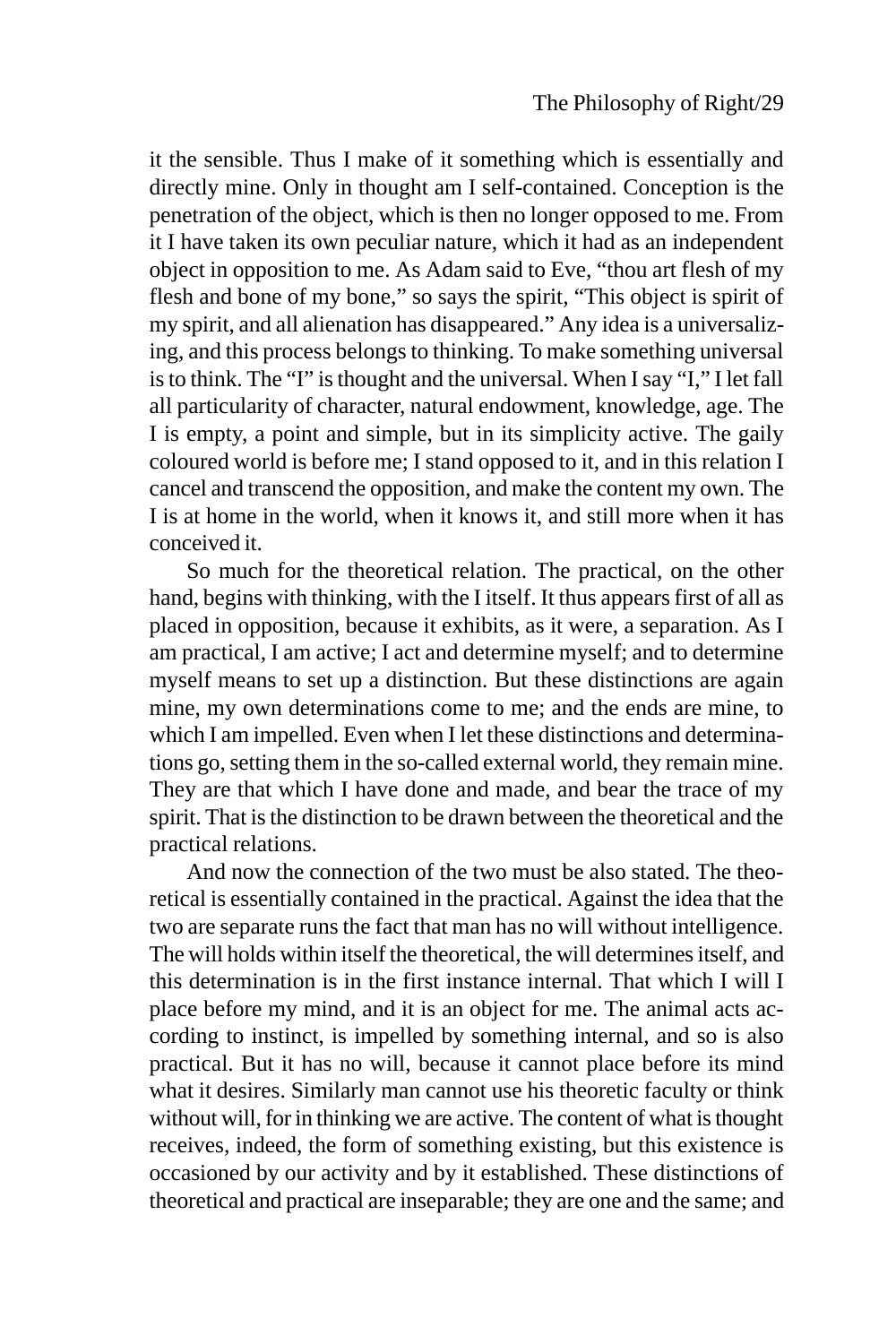in every activity, whether of thought or will, both these elements are found.

It is worth while to recall the older way of proceeding with regard to the freedom of the will. First of all, the idea of the will was assumed, and then an effort was made to deduce from it and establish a definition of the will. Next, the method of the older empirical psychology was adopted, and different perceptions and general phenomena of the ordinary consciousness were collected, such as remorse, guilt, and the like, on the ground that these could be explained only as proceeding out of a will that is free. Then from these phenomena was deduced the so-called proof that the will is free. But it is more convenient to take a short cut and hold that freedom is given as a fact of consciousness, and must be believed in.

The nature of the will and of freedom, and the proof that the will is free, can be shown, as has already been observed (§2), only in connection with the whole. The ground principles of the premises—that spirit is in the first instance intelligence, and that the phases, through which it passes in its development, namely from feeling, through imaginative thinking to thought, are the way by which it produces itself as will, which, in turn, as the practical spirit in general, is the most direct truth of intelligence—I have presented in my "Encyclopaedia of the Philosophical Sciences" (Heidelberg, 1817), and hope some day to be able to give of them a more complete exposition. There is, to my mind, so much the more need for me to give my contribution to, as I hope, the more thorough knowledge of the nature of spirit, since, as I have there said, it would be difficult to find a philosophic science in a more neglected and evil plight than is that theory of spirit, which is commonly called psychology.—Some elements of the conception of will, resulting from the premises enumerated above are mentioned in this and the following paragraphs. As to these, appeal may moreover be made to every individual to see them in his own self-consciousness. Everyone will, in the first place, find in himself the ability to abstract himself from all that he is, and in this way prove himself able of himself to set every content within himself, and thus have in his own consciousness an illustration of all the subsequent phases.

**5**. The will contains (a) the element of pure indeterminateness, *i.e.,* the pure doubling of the I back in thought upon itself. In this process every limit or content, present though it be directly by way of nature, as in want, appetite or impulse, or given in any specific way, is dissolved.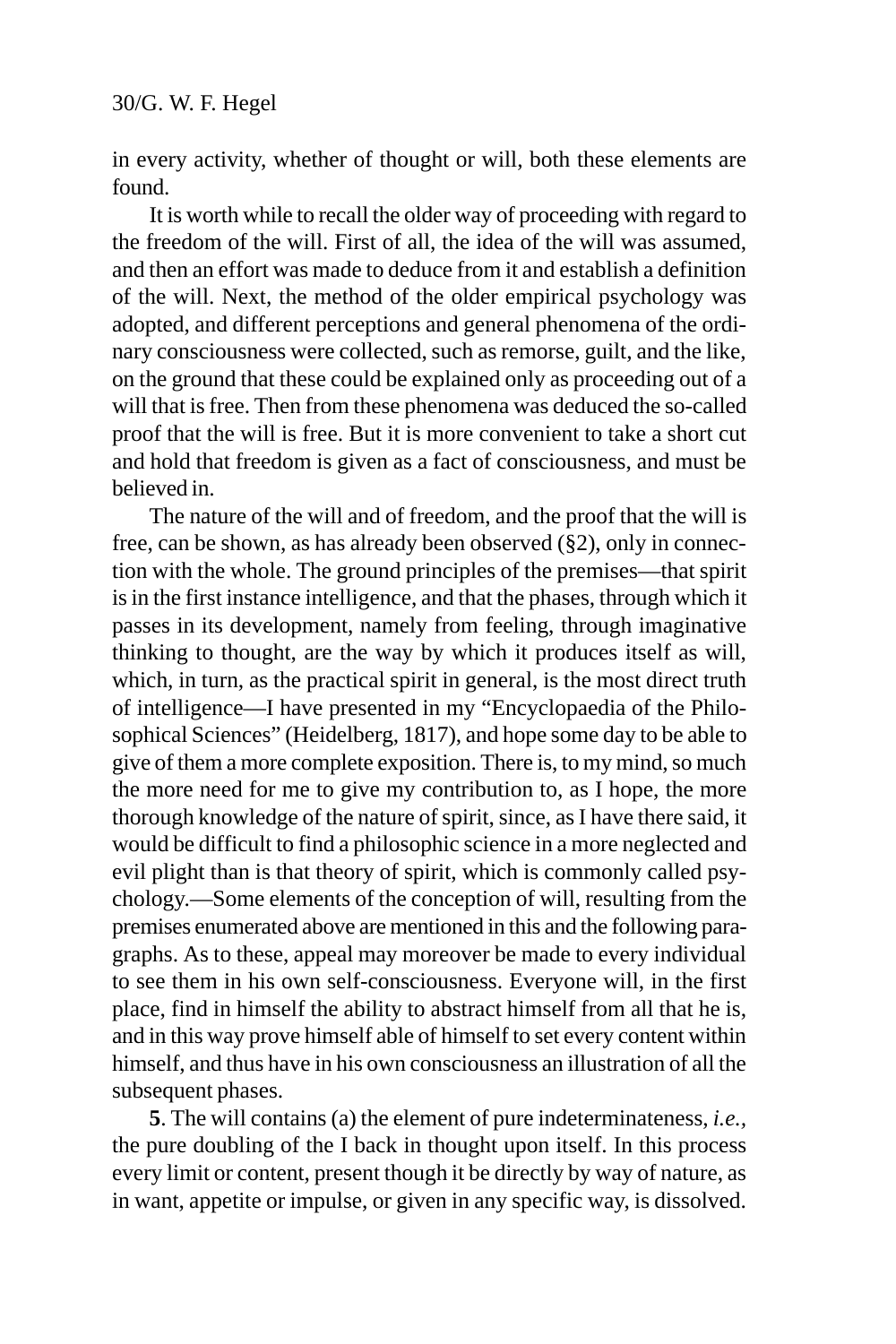Thus we have the limitless infinitude of absolute abstraction, or universality, the pure thought of itself.

*Note.—*Those who treat thinking and willing as two special, peculiar, and separate faculties, and, further, look upon thought as detrimental to the will, especially the good will, show from the very start that they know nothing of the nature of willing—a remark which we shall be called upon to make a number of times upon the same attitude of mind.— The will on one side is the possibility of abstraction from every aspect in which the I finds itself or has set itself up. It reckons any content as a limit, and flees from it. This is one of the forms of the self-direction of the will, and is by imaginative thinking insisted upon as of itself freedom. It is the negative side of the will, or freedom as apprehended by the understanding. This freedom is that of the void, which has taken actual shape, and is stirred to passion. It, while remaining purely theoretical, appears in Hindu religion as the fanaticism of pure contemplation; but becoming actual it assumes both in politics and religion the form of a fanaticism, which would destroy the established social order, remove all individuals suspected of desiring any kind of order, and demolish any organization which then sought to rise out of the ruins Only in devastation does the negative will feel that it has reality. It intends, indeed, to bring to pass some positive social condition, such as universal equality or universal religious life. But in fact it does not will the positive reality of any such condition, since that would carry in its train a system, and introduce a separation by way of institutions and between individuals. But classification and objective system attain self consciousness only by destroying negative freedom. Negative freedom is actuated by a mere solitary abstract idea, whose realization is nothing but the fury of desolation.

*Addition.—*This phase of will implies that I break loose from everything, give up all ends, and bury myself in abstraction. It is man alone who can let go everything, even life. He can commit suicide, an act impossible for the animal, which always remains only negative, abiding in a state foreign to itself, to which it must merely get accustomed. Man is pure thought of himself, and only in thinking has he the power to give himself universality and to extinguish in himself all that is particular and definite. Negative freedom, or freedom of the understanding, is onesided, yet as this one-sidedness contains an essential feature, it is not to be discarded. But the defect of the understanding is that it exalts its onesidedness to the sole and highest place. This form of freedom frequently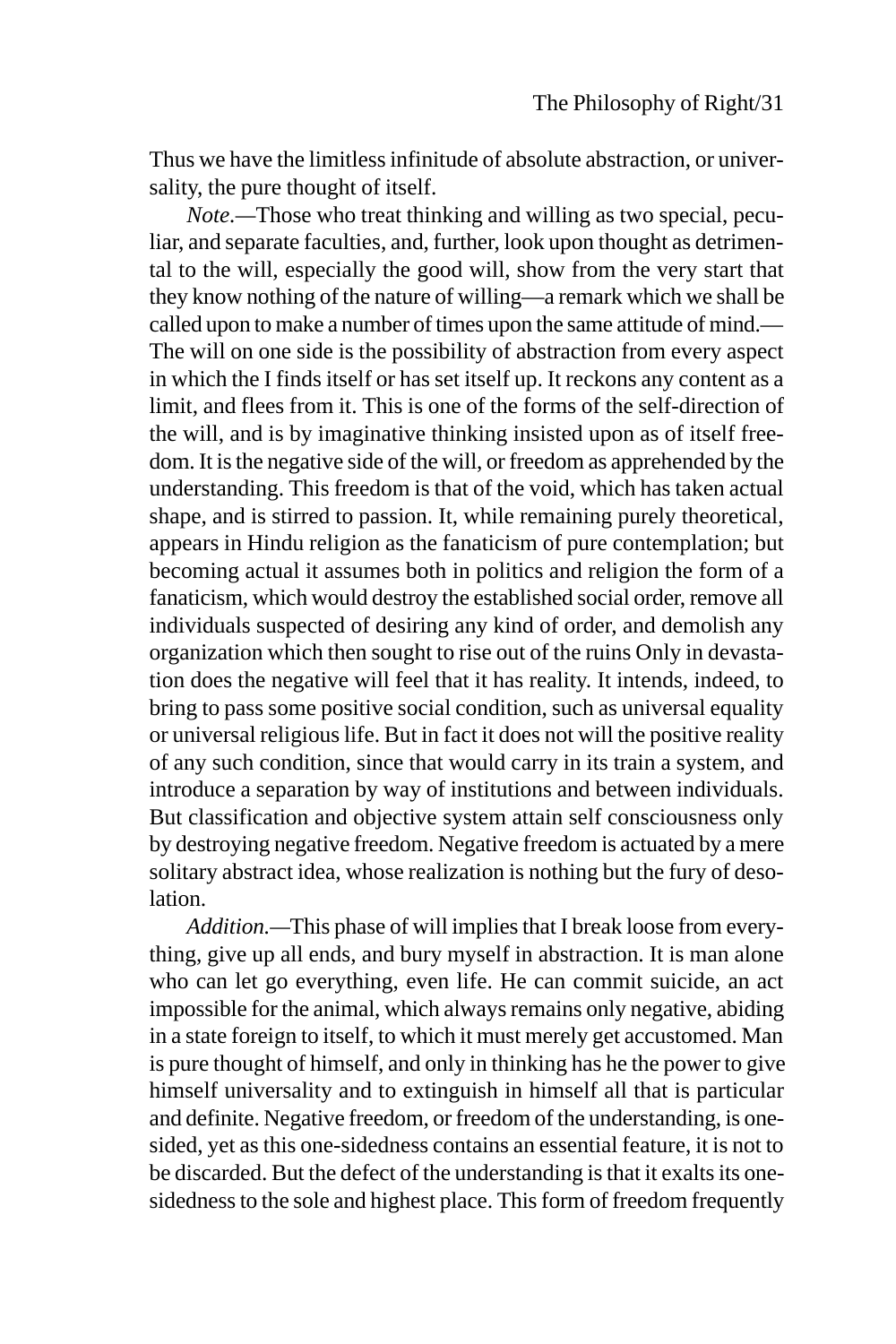occurs in history. By the Hindus, *e.g.,* the highest freedom is declared to be persistence in the consciousness of one's simple identity with himself, to abide in the empty space of one's own inner being, like the colourless light of pure intuition, and to renounce every activity of life, every purpose and every idea. In this way man becomes Brahma; there is no longer any distinction between finite man and Brahma, every difference having been swallowed up in this universality. A more concrete manifestation of this freedom is the fanaticism of political and religious life. Of this nature was the terrible epoch of the French Revolution, by which all distinctions in talent and authority were to have been superseded. In this time of upheaval and commotion any specific thing was intolerable. Fanaticism wills an abstraction and not an articulate association. It finds all distinctions antagonistic to its indefiniteness, and supersedes them. Hence in the French Revolution the people abolished the institutions which they themselves had set up, since every institution is inimical to the abstract self-consciousness of equality.

6.  $(\beta)$  The I is also the transition from blank indefiniteness to the distinct and definite establishment of a definite content and object, whether this content be given by nature or produced out of the conception of spirit. Through this establishment of itself as a definite thing the I becomes a reality. This is the absolute element of the finitude or specialization of the I

*Note.* This second element in the characterization of the I is just as negative as the first, since it annuls and replaces the first abstract negativity. As the particular is contained in the universal, so this second phase is contained already in the first, and is only an establishing of what the first is implicitly. The first phase, if taken independently, is not the true infinitude, *i.e.,* the concrete universal, or the conception, but limited and one-sided. In that it is the abstraction from all definite character, it has a definite character. Its abstract and one-sided nature constitutes its definite character, its defect and finitude.

The distinct characterization of these two phases of the I is found in the philosophy of Fichte as also in that of Kant. Only, in the exposition of Fichte the I, when taken as unlimited, as it is in the first proposition of his "Wissenschaftslehre," is merely positive. It is the universally and identity made by the understanding. Hence this abstract I is in its independence to be taken as the truth, to which by way of mere addition comes in the second proposition, the limitation, or the negative in general, whether it be in the form of a given external limit or of an activity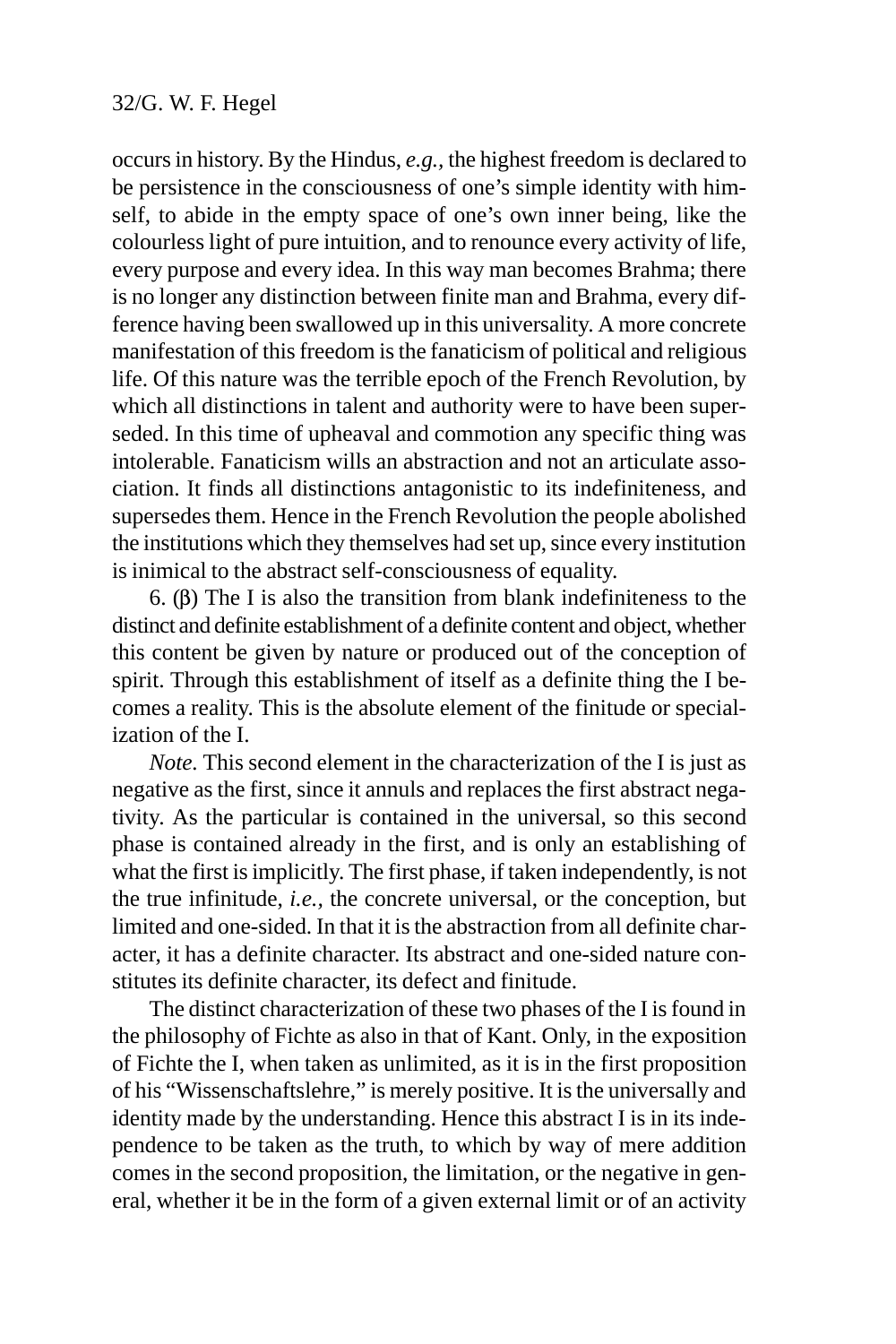of the I.—To apprehend the negative as immanent in the universal or self-identical, and also as in the I, was the next step, which speculative philosophy had to make. Of this want they have no presentiment, who like Fichte never apprehend that the infinite and finite are, if separated, abstract, and must be seen as immanent one in the other.

*Addition.*—This second element makes its appearance as the opposite of the first; it is to be understood in its general form: it belongs to freedom but does not constitute the whole of it. Here the I passes over from blank in-determinateness to the distinct establishment of a specific character as a content or object. I do not will merely, but I will something. Such a will, as is analysed in the preceding paragraph, wills only the abstract universal, and therefore wills nothing. Hence it is not a will. The particular thing, which the will wills is a limitation, since the will, in order to be a will, must in general limit itself. Limit or negation consists in the will willing something. Particularizing is thus as a rule named finitude. Ordinary reflection holds the first element, that of the indefinite, for the absolute and higher, and the limited for a mere negation of this indefiniteness. But this indefiniteness is itself only a negation, in contrast with the definite and finite. The I is solitude and absolute negation. The indefinite will is thus quite as much one-sided as the will, which continues merely in the definite.

7.  $(\gamma)$  The will is the unity of these two elements. It is particularity turned back within itself and thus led back to universality; it is individuality; it is the self-direction of the I. Thus at one and the same time it establishes itself as its own negation, that is to say, as definite and limited, and it also abides by itself, in its self-identity and universality, and in this position remains purely self-enclosed.— The I determines itself in so far as it is the reference of negativity to itself; and yet in this selfreference it is indifferent to its own definite character. This it knows as its own, that is, as an ideal or a mere possibility, by which it is not bound, but rather exists in it merely because it establishes itself there.— This is the freedom of the will, constituting its conception or substantive reality. It is its gravity, as it were, just as gravity is the substantive reality of a body.

*Note.—*Every self-consciousness knows itself as at once universal, or the possibility of abstracting itself from everything definite, and as particular, with a fixed object, content or aim. These two elements, however, are only abstractions. The concrete and true,—and all that is true is concrete,—is the universality, to which the particular is at first op-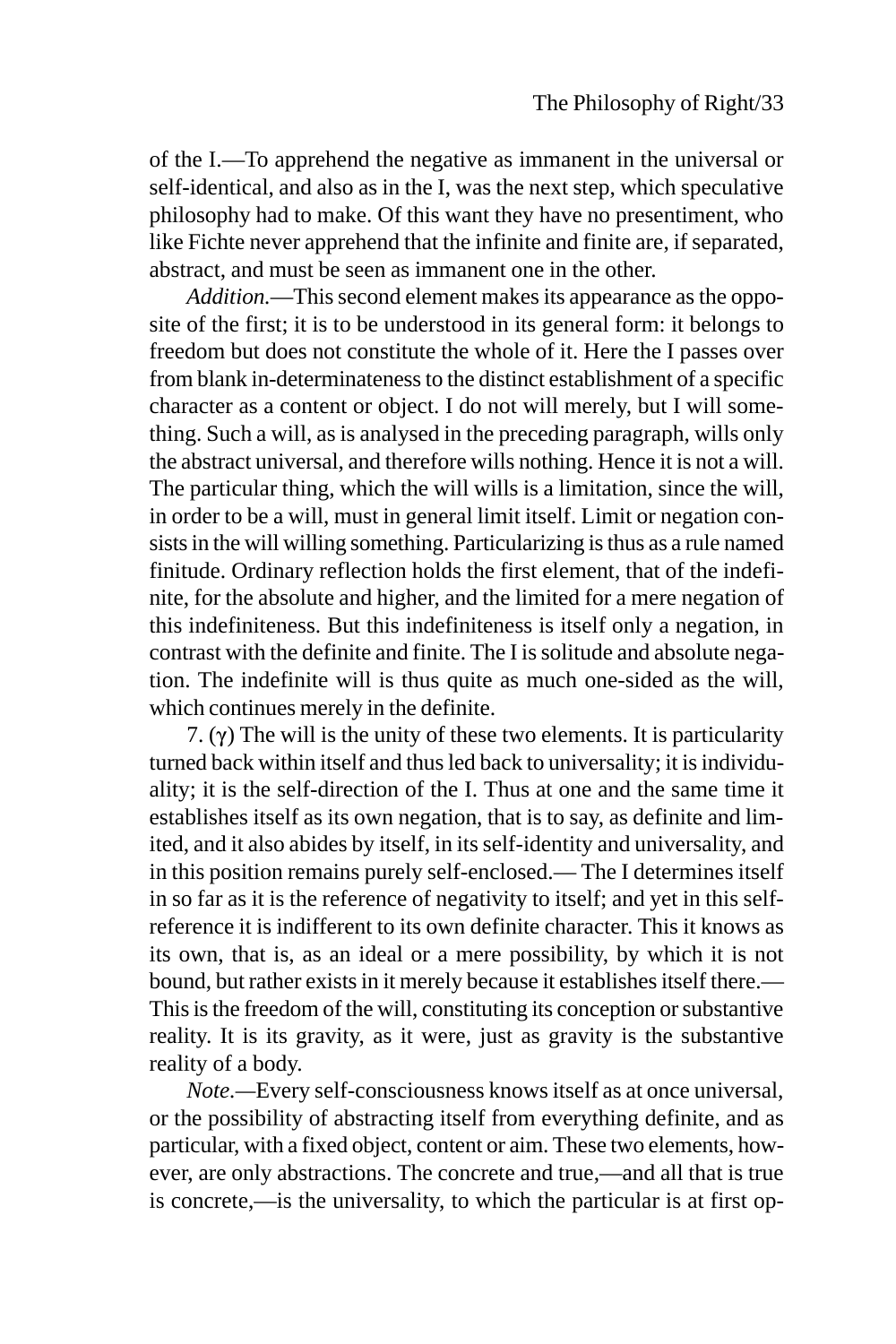posed, but, when it has been turned back into itself, is in the end made equal.—This unity is individuality, but it is not a simple unit as is the individuality of imaginative thought, but a unit in terms of the conception ("Encyclopaedia of the Philosophical Sciences," §§112–114). In other words, this individuality is properly nothing else than the conception. The first two elements of the will, that it can abstract itself from everything, and that it is definite through either its own activity or something else, are easily admitted and comprehended, because in their separation they are untrue, and characteristic of the mere understanding. But into the third, the true and speculative—and all truth, as far as it is conceived, must be thought speculatively—the understanding declines to venture, always calling the conception the inconceivable. The proof and more detailed explanation of this inmost reserve of speculation, of infinitude as the negativity which refers itself to itself, and of this ultimate source of all activity, life and consciousness, belong to logic, as the purely speculative philosophy. Here it can be noticed only in passing that, in the sentences, "The will is universal," "The will directs itself," the will is already regarded as presupposed subject or substratum; but it is not something finished and universal before it determines itself, nor yet before this determination is superseded and idealized. It is will only when its activity is self-occasioned, and it has returned into itself.

*Addition.—*What we properly call will contains the two above-mentioned elements. The I is, first of all, as such, pure activity, the universal which is by itself. Next this universal determines itself, and so far is no longer by itself, but establishes itself as another, and ceases to be the universal. The third step is that the will, while in this limitation, *i.e.,* in this other, is by itself. While it limits itself, it yet remains with itself, and does not lose its hold of the universal. This is, then, the concrete conception of freedom, while the other two elements have been thoroughly abstract and one-sided. But this concrete freedom we already have in the form of perception, as in friendship and love. Here a man is not onesided, but limits himself willingly in reference to another, and yet in this limitation knows himself as himself. In this determination he does not feel himself determined, but in the contemplation of the other as another has the feeling of himself. Freedom also lies neither in indeterminateness nor in determinate-ness, but in both. The wilful man has a will which limits itself wholly to a particular object, and if he has not this will, he supposes himself not to be free. But the will is not bound to a particular object, but must go further, for the nature of the will is not to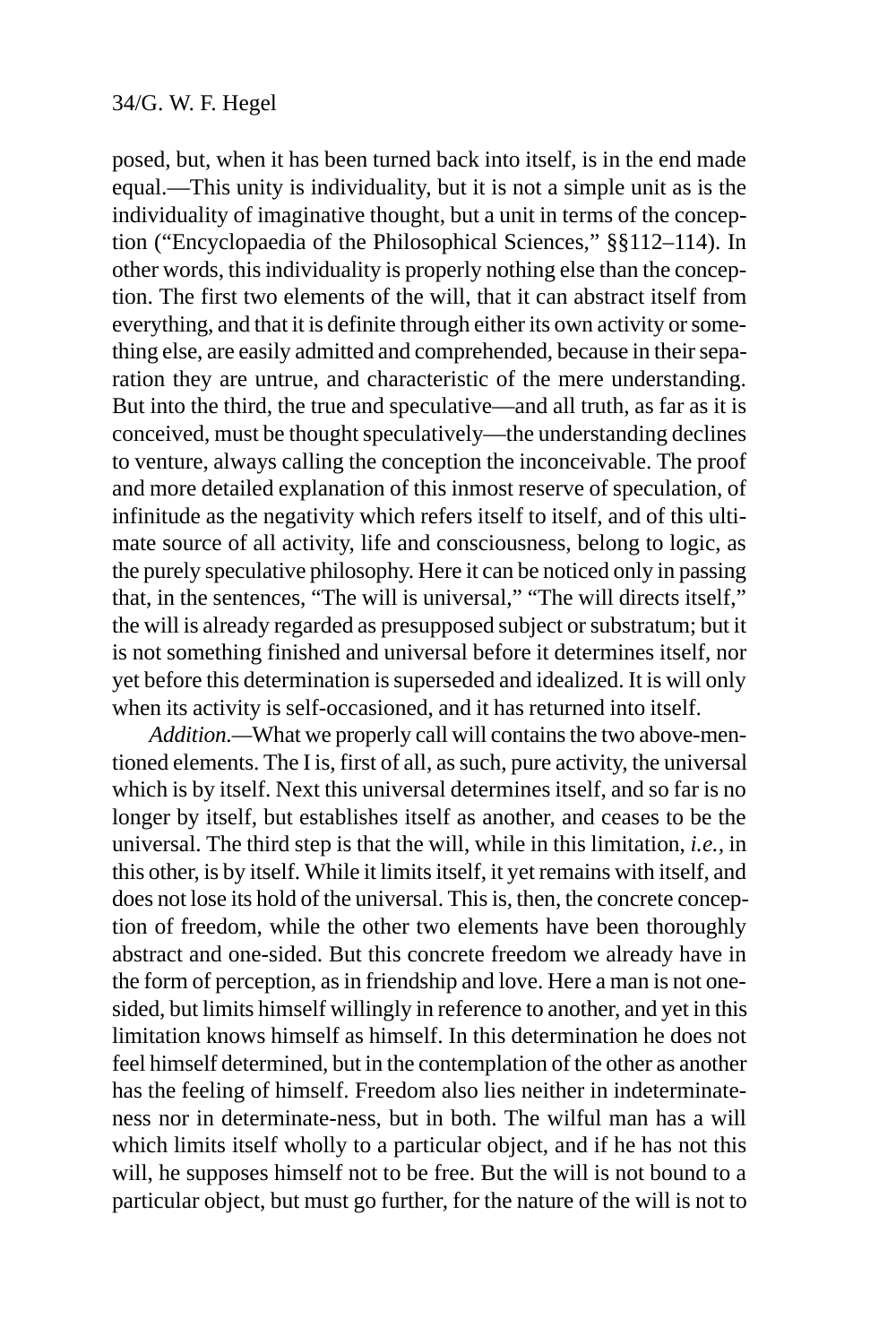be one-sided and confined. Free will consists in willing a definite object, but in so doing to be by itself and to return again into the universal.

**8**. If we define this particularizing  $(\beta \, \S 6)$  further, we reach a distinction in the forms of the will, (a) In so far as the definite character of the will consists in the formal opposition of the subjective to the objective or external direct existence, we have the formal will as a self consciousness; which finds an outer world before it. The process by which individuality turns back in its definiteness into itself, is the translation of the subjective end, through the intervention of an activity and a means, into objectivity. In the absolute spirit, in which all definite character is thoroughly its own and true ("Encyclop." §363), consciousness is only one side, namely, the manifestation or appearance of the will, a phase which does not require detailed consideration here.

*Addition.—*The consideration of the definite nature of the will belongs to the understanding, and is not in the first instance speculative. The will as a whole, not only in the sense of its content, but also in the sense of its form, is determined. Determinate character on the side of form is the end, and the execution of the end. The end is at first merely something internal to me and subjective, but it is to be also objective and to cast away the defect of mere subjectivity. It may be asked, why it has this defect. When that which is deficient does not at the same time transcend its defect, the defect is for it not a defect at all. The animal is to us defective, but not for itself. The end, in so far as it is at first merely ours, is for us a defect, since freedom and will are for us the unity of subjective and objective. The end must also be established as objective; but does not in that way attain a new one-sided character, but rather its realization.

**9** (b). In so far as the definite phases of will are its own peculiar property or its particularization turned back into itself, they are content. This content, as content of the will, is for it, by virtue of the form given in (a), an end, which exists on its inner or subjective side as the imaginative will, but by the operation of the activity, which converts the subjective into the objective, it is realized, completed end.

**10**. The content or determinate phase of will is in the first instance direct or immediate. Then the will is free only in itself or for us, *i.e.,* it is the will in its conception. Only when it has itself as an object is it also for itself, and its implicit freedom becomes realized.

*Note.—*At this standpoint the finite implies that whatever is in itself, or according to its conception, has an existence or manifestation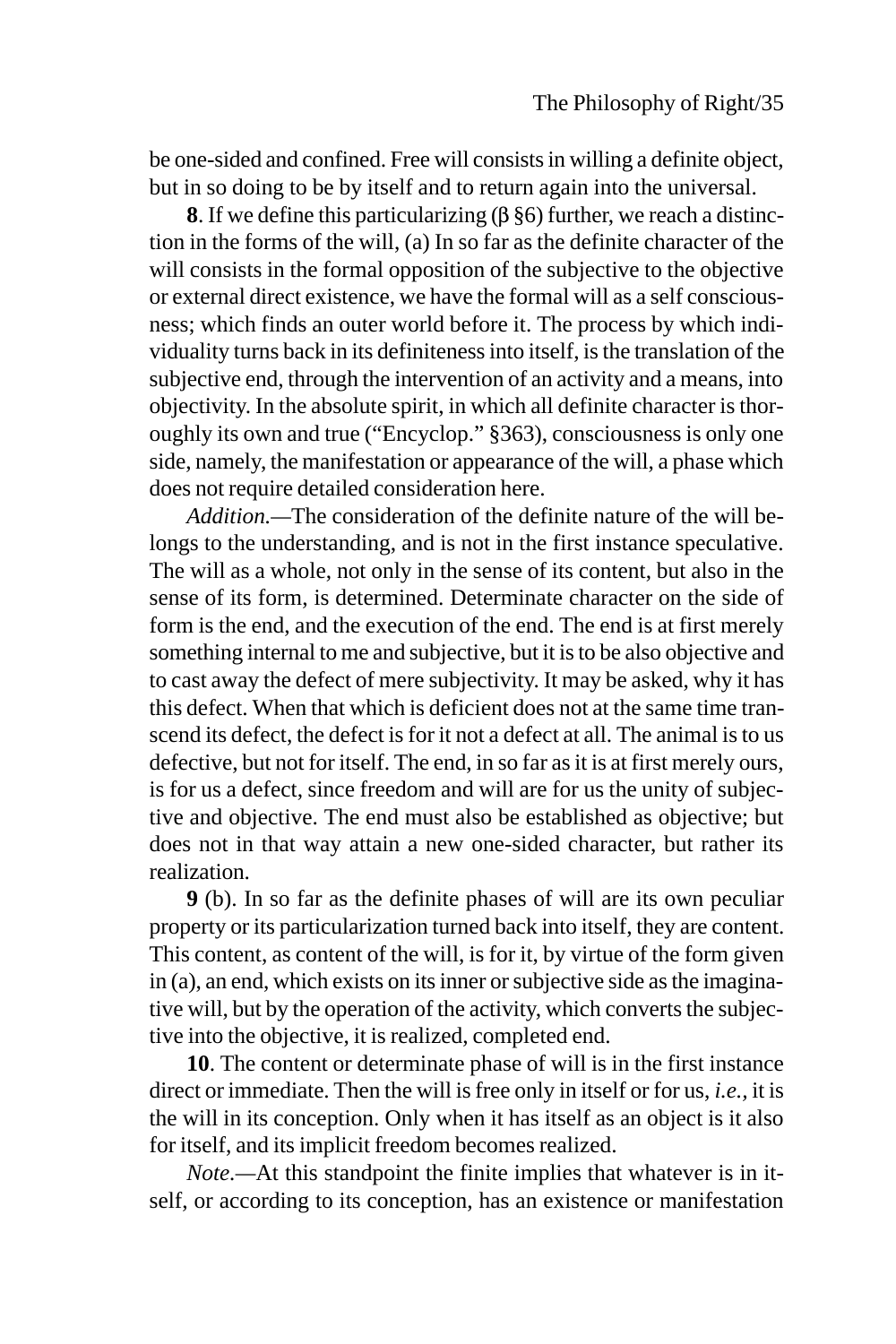different from what it is for itself. For example the abstract separateness of nature is in itself space, but for itself time. Here, two things are to be observed, (1) that because the truth is the idea, when any object or phase is apprehended only as it is in itself or in conception, it is not as yet apprehended in its truth, and yet (2) that, whatever exists as conception or in itself, at the same time exists, and this existence is a peculiar form of the object, as *e.g.* space. The separation of existence-in-itself or implicit existence from existence-for-itself or explicit existence is a characteristic of the finite, and constitutes its appearance or merely external reality. An example of this is to hand in the separation of the natural will from formal right. The understanding adheres *tc* mere implicit existence, and in accordance with this position calls freedom a capacity, since it is at this point only a possibility. But the understanding regards this phase as absolute and perennial, and considers the relation of the will to what it wills or reality as an application to a given material, which does not belong to the essence of freedom. In this way the understanding occupies itself with mere abstractions, and not with the idea and truth.

*Addition.*—The will, which is will only according to the conception, is free implicitly, but is at the same time not free. To be truly free, it must have a truly fixed content; then it is explicitly free, has freedom for its object, and is freedom. What is at first merely in conception, *i.e.,* implicit, is only direct and natural, We are familiar with this in pictorial thought also. The child is implicitly a man, at first has reason implicitly, and is at first the possibility of reason and freedom. He is thus free merely according to the conception. That which is only implicit does not yet exist in actuality. A man, who is implicitly rational, must create himself by working through and out of himself and by reconstructing himself within himself, before he can become also explicitly rational.

**11.** The will, which is at first only implicitly free, is the direct or natural will. The distinctive phases, which the self-determining conception sets up in the will, appear in the direct will, as a directly present content. They are impulses, appetites, inclinations, by which the will finds itself determined by nature. Now this content, with all its attendant phases, proceeds from the rationality of the will, and is therefore implicitly rational; but let loose in its immediate directness it has not as yet the form of rationality. The content is indeed for me and my own, but the form and the content are yet different. The will is thus in itself finite.

*Note.—*Empirical psychology enumerates and describes these im-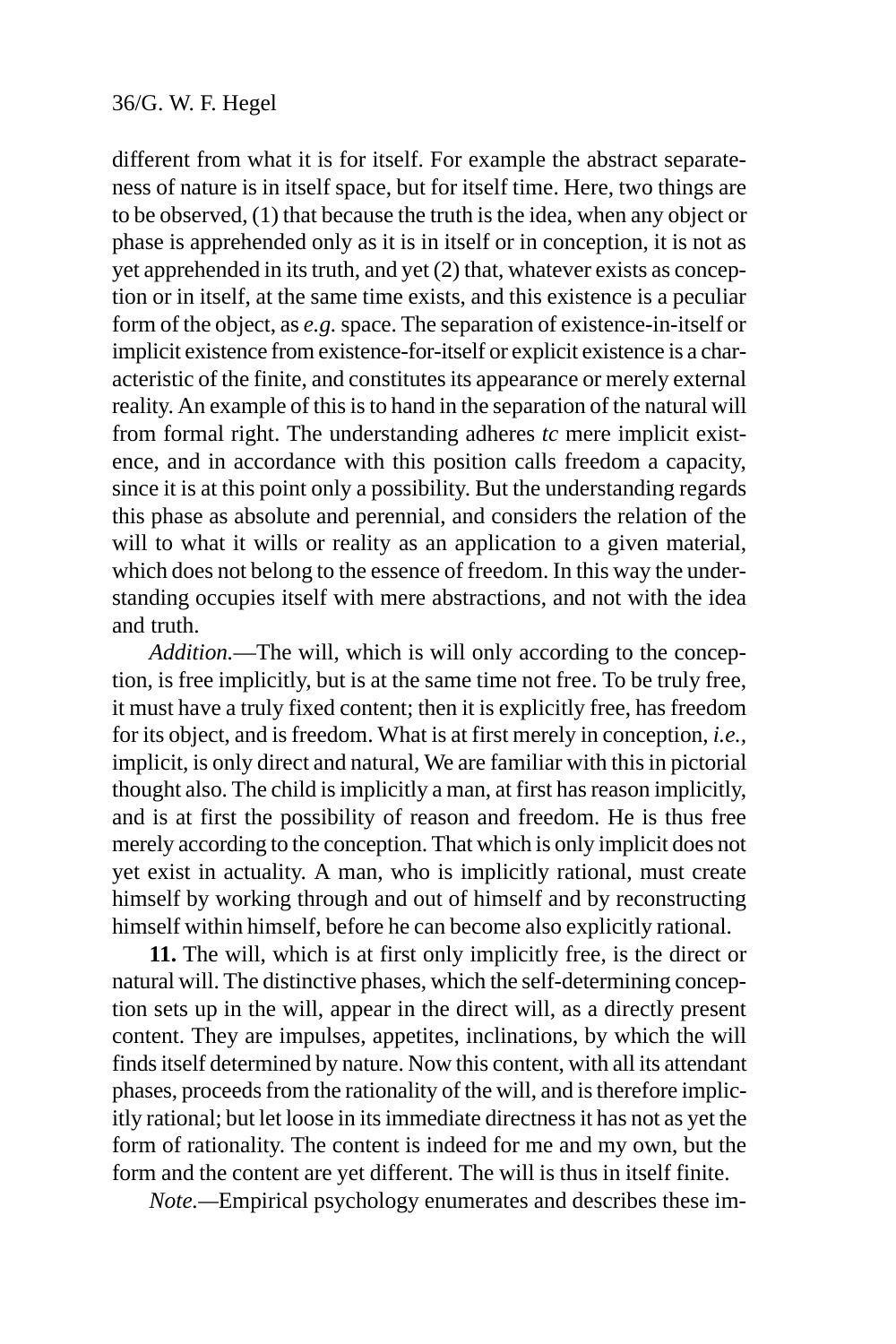pulses and inclinations, and the wants which are based upon them. It takes, or imagines that it takes this material from experience, and then seeks to classify it in the usual way. It will be stated below, what the objective side of impulse is, and what impulse is in its truth, apart from the form of irrationality which it has as an impulse, and also what shape it assumes when it reaches existence.

*Addition.—*Impulse, appetite, inclination are possessed by the animal also, but it has not will; it must obey impulse, if there is no external obstacle. Man, however, is the completely undetermined, and stands above impulse, and may fix and set it up as his. Impulse is in nature, but it depends on my will whether I establish it in the I. Nor can the will be unconditionally called to this action by the fact that the impulse lies in nature.

**12.** The system of this content, as it occurs directly in the will, exists only as a multitude or multiplicity of impulses, every one of which is mine in a general way along with others, but is at the same time universal and undetermined, having many objects and ways of satisfaction. The will, by giving itself in this two-fold indefiniteness the form of individuality (§7), resolves, and only as resolving is it actual.

*Note.—*Instead of to "resolve," *i.e.* to supersede the indefinite condition in which a content is merely possible, our language has the expression "decide" ("unfold itself"). The indeterminate condition of the will, as neutral but infinitely fruitful germ of all existence, contains within itself its definite character and ends, and brings them forth solely out of itself.

**13**. By resolution will fixes itself as the will of a definite individual, and as thereby distinguishing itself" from another. However apart from this finite character which it has as consciousness (§8), the immediate will is in virtue of the distinction between its form and its content formal. Hence its resolution as such is abstract, and its content is not yet the content and work of its freedom.

*Note.—*To the intelligence, as thinking, the object or content remains universal; the intelligence retains the form merely of a universal activity. Now the universal signifies in will that which is mine, *i.e.* it is individuality. And yet, also, the direct and formal will is abstract; its individuality is not yet filled with its free universality. Hence at the beginning the peculiar finitude of the intelligence is in will, and only by exalting itself again to thought and giving itself intrinsic universality does the will transcend the distinction of form and content and make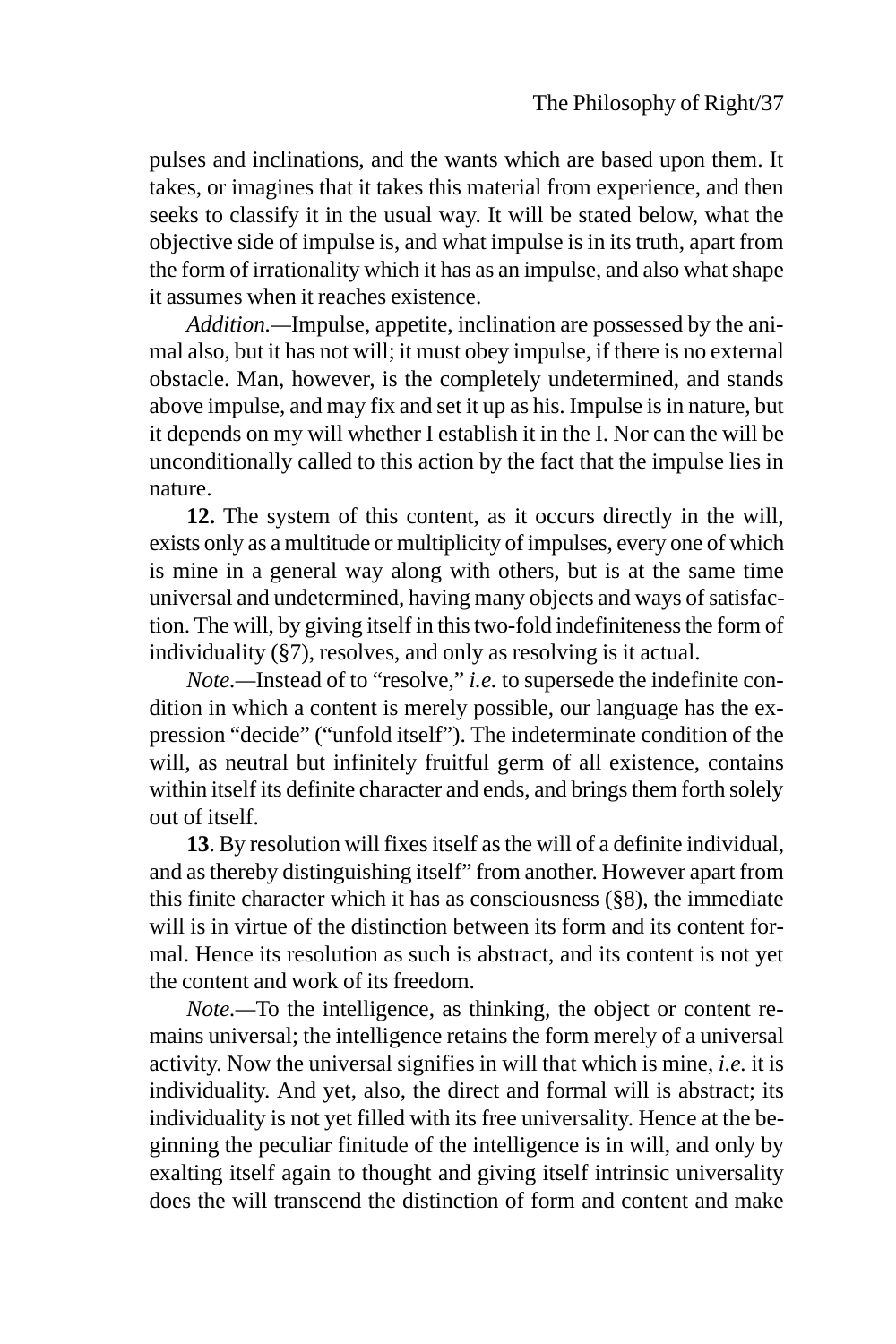itself objective infinite will. It is therefore a misunderstanding of the nature of thought and will to suppose that in the will man is infinite, while in thought and even in reason he is limited. In so far as thought and will are still distinct, the reverse is rather the case, and thinking reason, when it becomes will, assigns itself to finitude.

*Addition.—*A will which resolves nothing, is not an actual will; that which is devoid of definite character never reaches a volition. The reason for hesitation may lie in a sensitiveness, which is aware that in determining itself it is engaged with what is finite, is assigning itself a limit, and abandoning its infinity; it may thus hold to its decision not to renounce the totality which it intends. Such a feeling is dead, even when it aims to be something beautiful. "Who will be great," says Goethe, "must be able to limit himself." By volition alone man enters actuality, however distasteful it may be to him; for indolence will not desert its own self-brooding, in which it clings to a universal possibility. But possibility is not yet actuality. Hence the will, which is secure simply of itself, does not as yet lose itself in any definite reality.

**14**. The finite will, which has merely from the standpoint of form doubled itself back upon itself, and has become the infinite and selfsecluded I (§5), stands above its content of different impulses and also above the several ways by which they are realized and satisfied. At the same time, as it is only formally infinite, it is confined to this very content as the decisive feature of its nature and external actuality, although it is undetermined and not confined to one content rather than another (§§6, 11). As to the return of the I into itself such a will is only a possible will, which may or may not be mine, and the I is only the possibility of deputing itself to this or that object. Hence amongst these definite phases, which in this light are for the I external, the will chooses.

**15**. Freedom of the will is in this view of it caprice, in which are contained both a reflection, which is free and abstracted from everything, and a dependence upon a content or matter either internally or externally provided. Since the content is in itself or implicitly necessary as an end, and in opposition to this reflection is a definite possibility, caprice, when it is will, is in its nature contingent.

*Note.—*The usual idea of freedom is that of caprice. It is a midway stage of reflection between the will as merely natural impulse and the will as free absolutely. When it is said that freedom as a general thing consists in doing what one likes, such an idea must be taken to imply an utter lack of developed thought, containing as yet not even a suspicion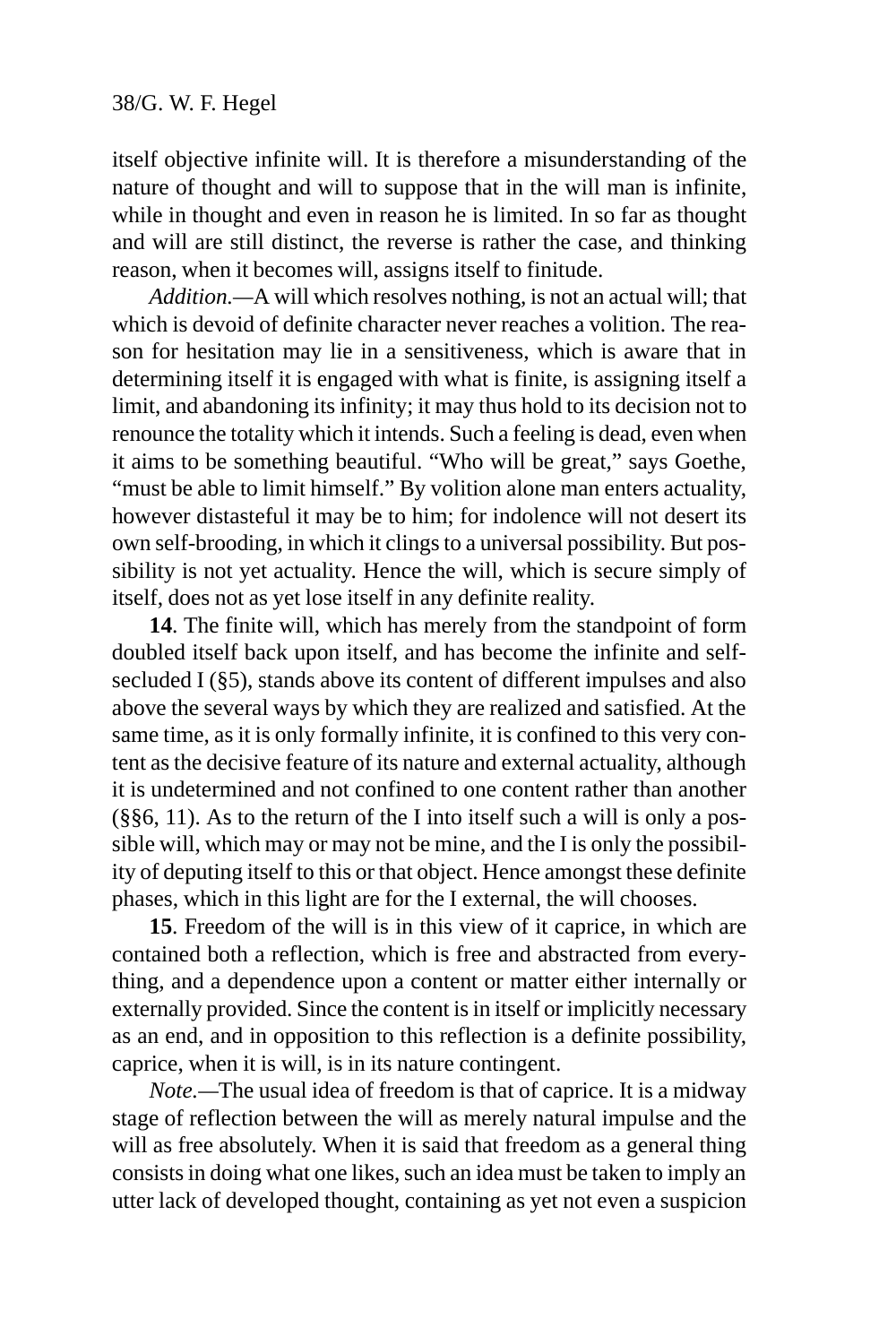of what is meant by the absolutely free will, right, the ethical system, etc. Reflection, being the formal universality and unity of self-consciousness, is the will's abstract certitude of its freedom, but it is not yet the truth of it, because it has not as yet itself for content and end; the subjective side is still different from the objective. Thus the content in such a case remains purely and completely finite. Caprice, instead of being will in its truth, is rather will in its contradiction.

In the controversy carried on, especially at the time of the metaphysic of Wolf, as to whether the will is really free, or our consciousness of its freedom is a delusion, it was this caprice which was in the minds of both parties. Against the certitude of abstract self-direction, determinism rightly opposed a content, which was externally presented, and not being contained in this certitude came from without. It did not matter whether this "without" were impulse, imagination, or in general a consciousness so filled that the content was not the peculiar possession of the self-determining activity as such. Since only the formal element of free self-direction is immanent in caprice, while the other element is something given to it from without, to take caprice as freedom may fairly be named a delusion. Freedom in every philosophy of reflection, whether it be the Kantian or the Eriesian, which is the Kantian superficialized, is nothing more than this formal self-activity.

*Addition.—*Since I have the possibility of determining myself in this or that way, since I have the power of choice, I possess caprice, or what is commonly called freedom. This choice is due to the universality of the will, enabling me to make my own this thing or another. This possession is a particular content, which is therefore not adequate to me, but separated from me, and is mine only in possibility; just as I am the possibility of bringing myself into coincidence with it. Hence choice is due to the indeterminateness of the I, and to the determinateness of a content. But as to this content the will is not free, although it has in itself formally the side of infinitude. No such content corresponds to will; in no content can it truly find itself. In caprice it is involved that the content is not formed by the nature of my will, but by contingency. I am dependent upon this content. This is the contradiction contained in caprice. Ordinary man believes that he is free, when he is allowed to act capriciously, but precisely in caprice is it inherent that he is not free. When I will the rational, I do not act as a particular individual but according to the conception of ethical observance in general. In an ethical act I establish not myself but the thing. A man, who acts perversely,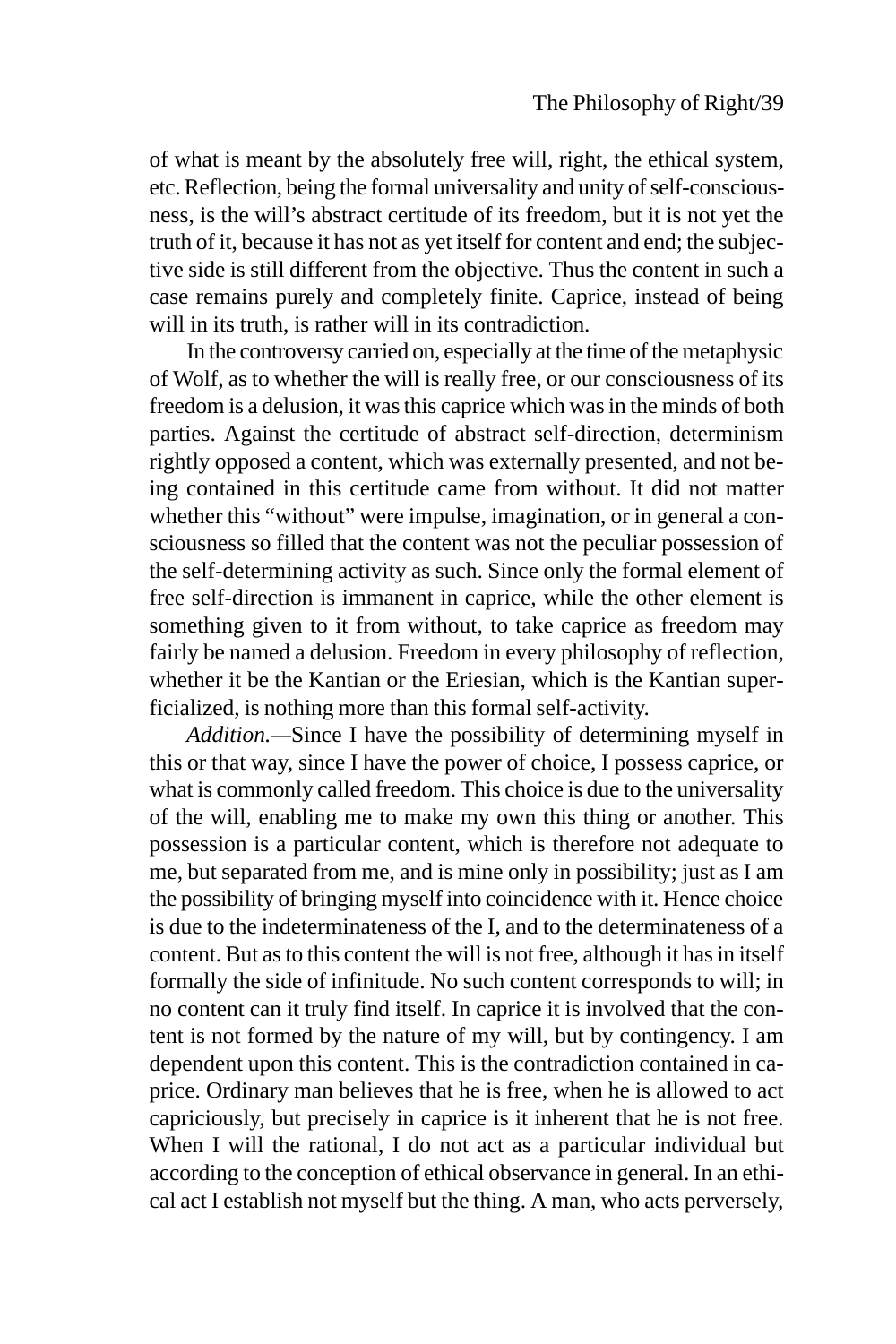### 40/G. W. F. Hegel

exhibits particularity. The rational is the highway on which every one travels, and no one is specially marked. When a great artist finishes a work we say: "It must be so." The particularity of the artist has wholly disappeared and the work shows no mannerism. Phidias has no mannerism; the statue itself lives and moves. But the poorer is the artist, the more easily we discern himself, his particularity and caprice. If we adhere to the consideration that in caprice a man can will what he pleases, we have certainly freedom of a kind; but again, if we hold to the view that the content is given, then man must be determined by it, and in this light is no longer free.

**16**. What is resolved upon and chosen (§14) the will may again give up (§5). Yet, even with the possibility of transcending any other content which it may substitute, and of proceeding in this way *ad infinitum,* the will does not advance beyond finitude, because every content in turn is different from the form and is finite. The opposite aspect, namely in determinateness, irresolution or abstraction, is also one-sided.

**17**. Since the contradiction involved in caprice (§15) is the dialectic of the impulses and inclinations, it is manifested in their mutual antagonism. The satisfaction of one demands the subjection and sacrifice of the satisfaction of another. Since an impulse is merely the simple tendency of its own essential nature, and has no measure in itself, to subject or sacrifice the satisfaction of any impulse is a contingent decision of caprice. In such a case caprice may act upon the calculation as to which impulse will bring the greater satisfaction, or may have some other similar purpose.

*Addition.—*Impulses and inclinations are in the first instance the content of will, and only reflection transcends them. But these impulses are self-directing, crowding upon and jostling one another, and all seeking to be satisfied. To set all but one in the background, and put myself into this one, is to limit and distort myself, since I, in so doing, renounce my universality, which is a system of all the impulses. Just as little help is found in a mere subordination of them, a course usually followed by the understanding. There is available no criterion by which to make such an arrangement, and hence the demand for a subordination is usually sustained by tedious and irrelevant allusions to general sayings.

**18**. With regard to the moral estimate of impulses, dialectic appears in this form. The phases of the direct or natural will are immanent and positive, and thus good. Hence man is by nature good. But natural characteristics, since they are opposed to freedom and the conception of the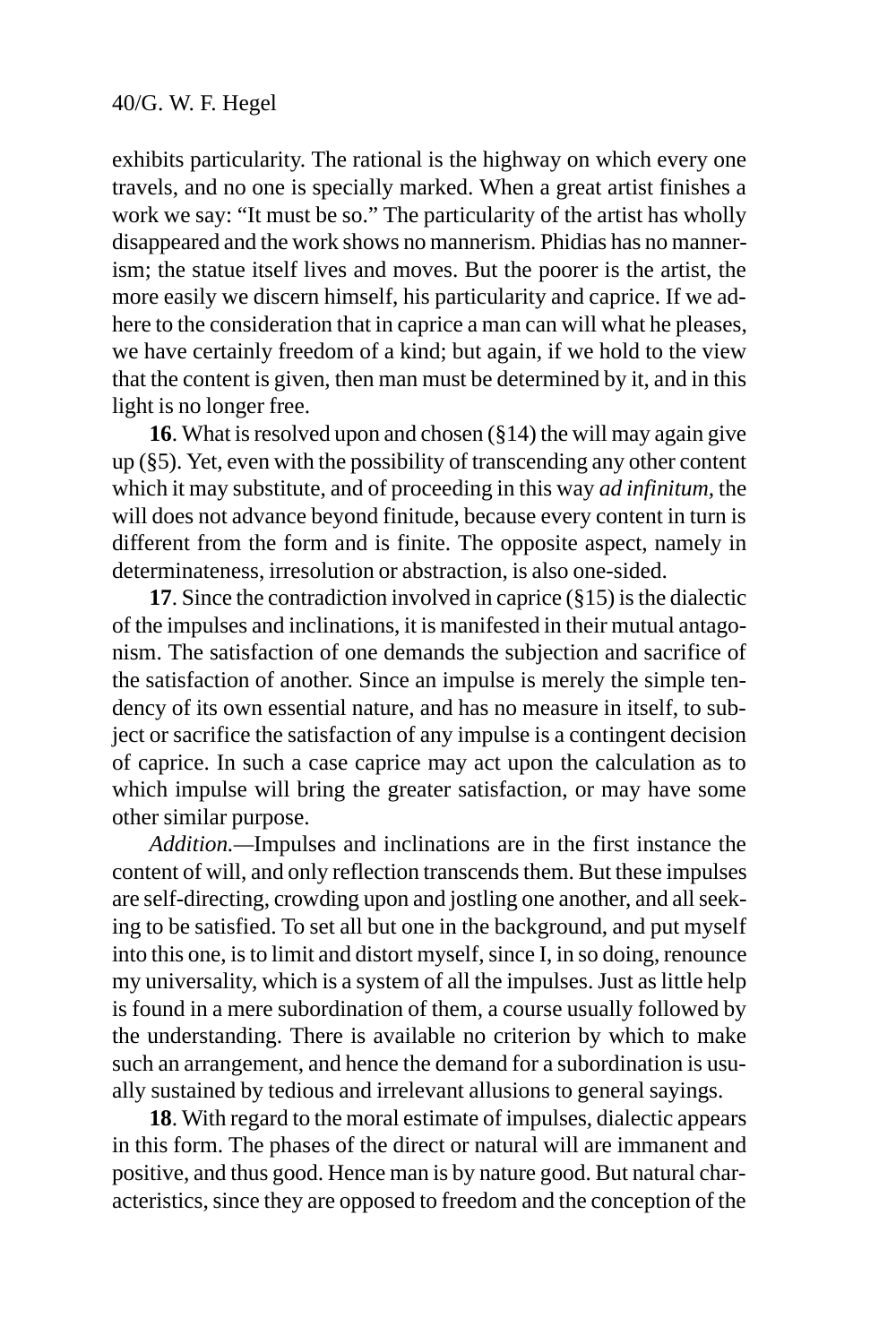spirit, and are, hence, negative, must be eradicated. Thus man is by nature evil. To decide for either view is a matter of subjective caprice.

*Addition.—*The Christian doctrine that man is by nature evil is loftier than the opposite that he is naturally good, and is to be interpreted philosophically in this way. Man as spirit is a free being, who need not give way to impulse. Hence in his direct and unformed condition, man is in a situation in which he ought not to be, and he must free himself. This is the meaning of the doctrine of original sin, without which Christianity would not be the religion of freedom.

**19**. In the demand that impulses must be purified is found the general idea that they must be freed from the form of direct subjection to nature, and from a content that is subjective and contingent, and must be restored to their substantive essence. The truth contained in this indefinite demand is that impulses should be phases of will in a rational system. To apprehend them in this way as proceeding from the conception is the content of the science of right.

*Note*.—The content of this science may, in all its several elements, right, property, morality, family, state, be represented in this way, that man has by nature the impulse to right, the impulse to property, to morality, to sexual love, and to social life. If instead of this form, which belongs to empirical psychology, a philosophic form be preferred, it may be obtained cheap from what in modern times was reputed and still is reputed to be philosophy. He will then say that man finds in himself as a fact of consciousness that he wills right, property, the state, etc. Later will be given still another form of the content which appears here in the shape of impulses, that, namely, of duties.

**20**. The reflection which is brought to bear upon impulses, placing them before itself, estimating them, comparing them with one another, and contrasting them with their means and consequences, and also with a whole of satisfaction, namely happiness, brings the formal universal to this material, and in an external way purifies it of its crudity and barbarism. This propulsion by the universality of thought is the absolute worth of civilization (§187).

*Addition.—*In happiness thought has already the upper hand with the force of natural impulse, since it is not satisfied with what is momentary, but requires happiness as a whole. This happiness is dependent upon civilization to the extent to which civilization confirms the universal. But in the ideal of happiness there are two elements. There is (1) a universal that is higher than all particulars; yet, as the content of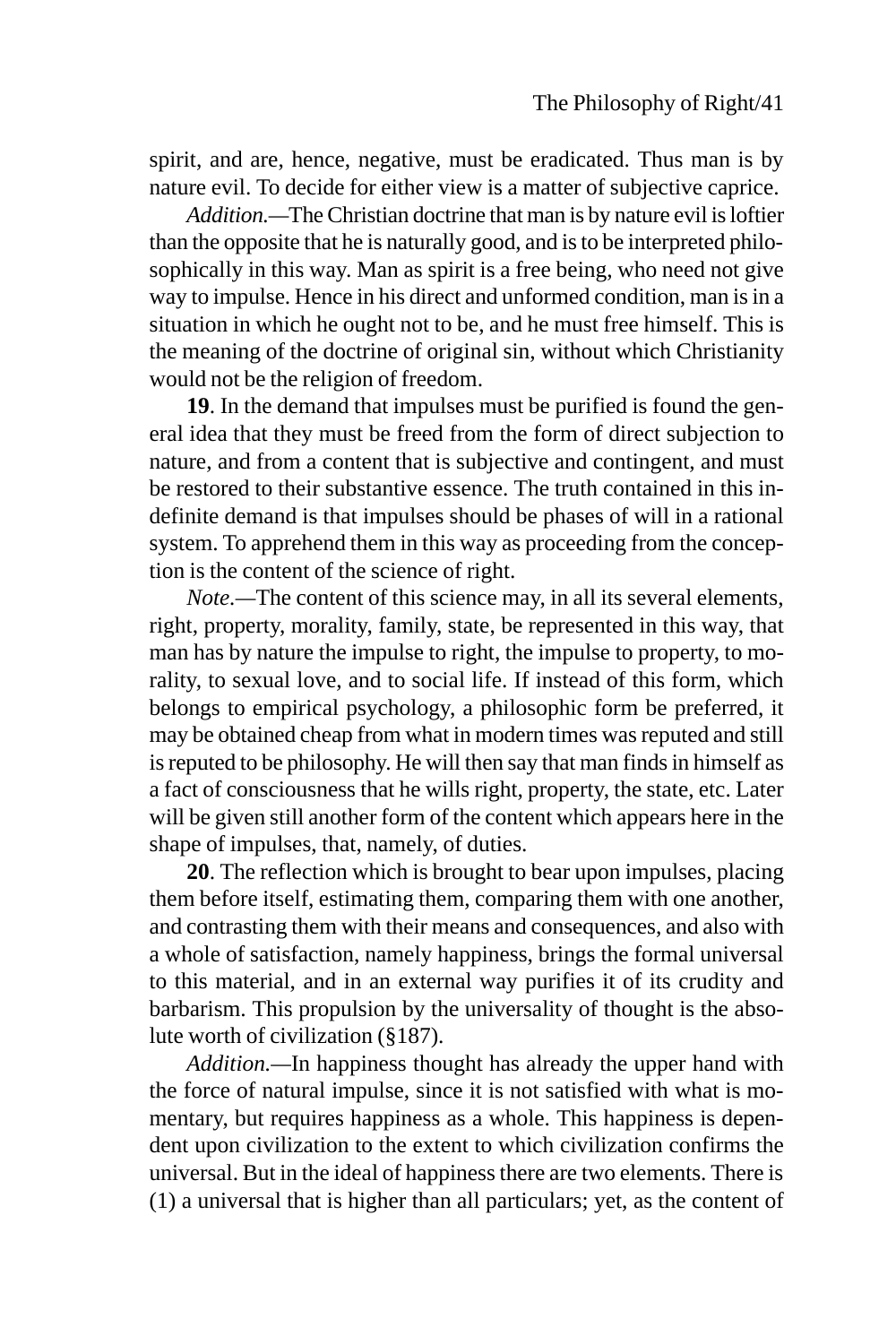this universal is in turn only universal pleasure, there arises once more the individual, particular and finite, and retreat must be made to impulse; (2) Since the content of happiness lies in the subjective perception of each individual, this universal end is again particular; nor is there present in it any true unity of content and form.

**21**. But the truth of this formal universality, which taken by itself is undetermined and finds definite character in externally given material, is the self-directing universality which is will or freedom. Since the will has as its object, content and end, universality itself, and thus assumes the form of the infinite, it is free not only in itself or implicitly, but for itself or explicitly. It is the true idea.

*Note.—*The self-consciousness of the will in the form of appetite or impulse is sensible, the sensible in general indicating the externality of self-consciousness, or that condition in which self-consciousness is outside of itself. Now this sensible side is one of the two elements of the reflecting will, and the other is the abstract universality of thought. But the absolute will has as its object the will itself as such in its pure universality. In this universality the directness of the natural will is superseded, and so also is the private individuality which is produced by reflection and infects the natural condition. But to supersede these and lift them into the universal, constitutes the activity or thought. Thus the self-consciousness, which purifies its object, content or end, and exalts it to universality, is thought carrying itself through into will. It is at this point that it becomes clear that the will is true and free only as thinking intelligence. The slave knows not his essence, his infinitude, his freedom; he does not know himself in his essence, and not to know himself is not to think himself. The self-consciousness, which by thought apprehends that itself is essence, and thus puts away from itself the accidental and untrue, constitutes the principle of right, morality, and all forms of ethical observance. They who, in speaking philosophically of right, morality, and ethical observance, would exclude thought and turn to feeling, the heart, the breast, and inspiration, express the deepest contempt for thought and science. And science itself, overwhelmed with despair and utter insipidity, makes barbarism and absence of thought a principle, and so far as in it lay robbed men of all truth, dignity, and worth.

*Addition.—*In philosophy truth is had when the conception corresponds to reality. A body is the reality, and soul is the conception. Soul and body should be adequate to each other. A dead man is still an exist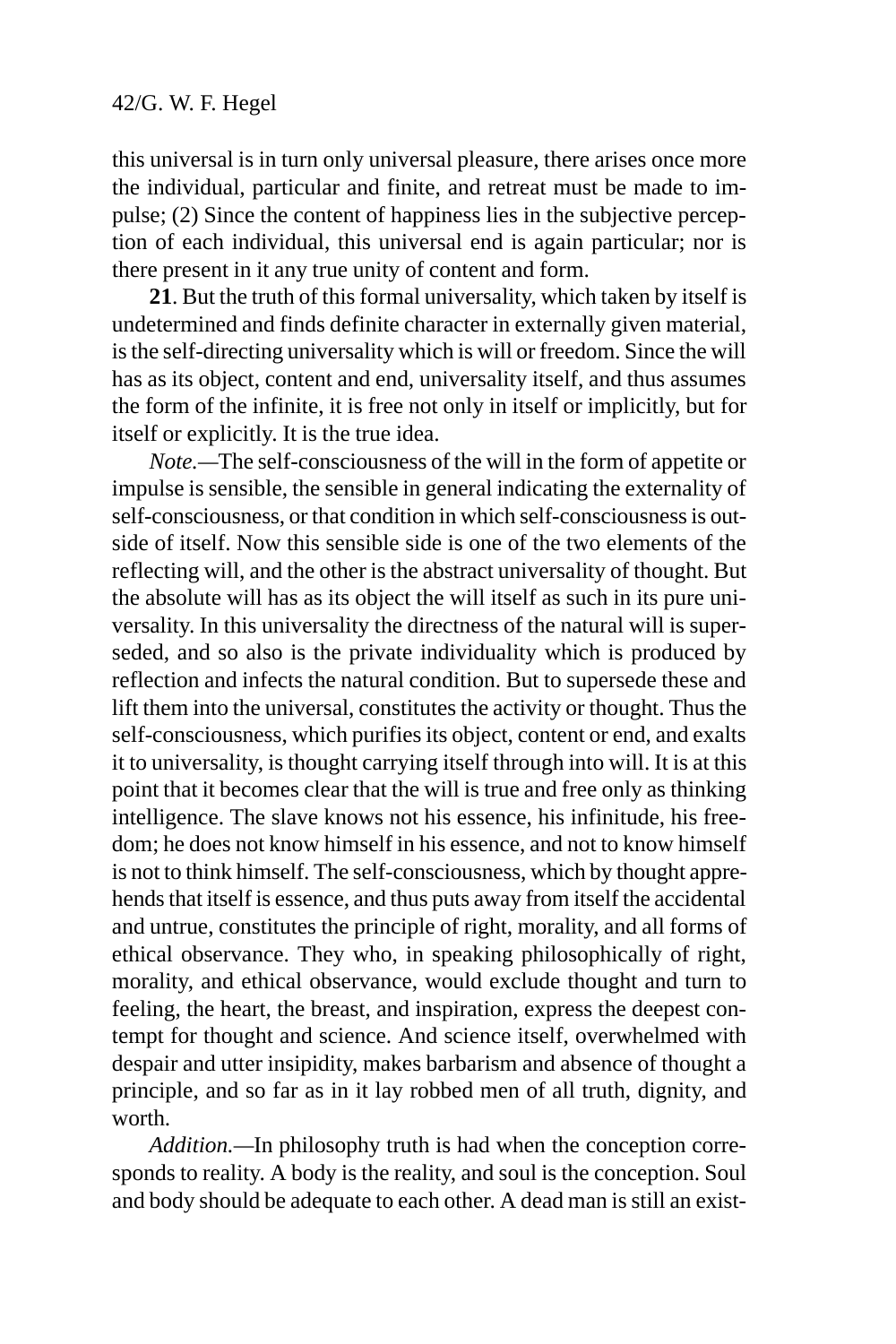ence, but no longer a true existence; it is a reality void of conception. For that reason the dead body decays. So with the true will; that which it wills, namely, its content, is identical with it, and so freedom wills freedom.

22. The will which exists absolutely is truly infinite, because its object being the will itself, is for it not another or a limitation. In the object the will has simply reverted into itself. Moreover, it is not mere possibility, capacity, potentiality (*potentia*), but infinitely actual (*infinitum actu*), because the reality of the conception or its visible externality is internal to itself.

*Note.—*Hence when the free will is spoken of without the qualification of absolute freedom, only the capacity of freedom is meant, or the natural and finite will (§11), and, notwithstanding all words and opinions to the contrary, not the free will. Since the understanding comprehends the infinite only in its negative aspect, and hence as a beyond, it thinks to do the infinite all the more honour the farther it removes it into the vague distance, and the more it takes it as a foreign thing. In free will the true infinite is present and real; it is itself the actually present selfcontained idea.

*Addition.—*The infinite has rightly been represented as a circle. The straight line goes out farther and farther, and symbolizes the merely negative and bad infinite, which, unlike the true, does not return into itself. The free will is truly infinite, for it is not a mere possibility or disposition. Its external reality is its own inner nature, itself.

**23**. Only in this freedom is the will wholly by itself, because it refers to nothing but itself, and all dependence upon any other thing falls away.—The will is true, or rather truth itself, because its character consists in its being in its manifested reality, or correlative opposite, what it is in its conception. In other words, the pure conception has the perception or intuition of itself as its end and reality.

**24**. The will is universal, because in it all limitation and particular individuality are superseded. These one-sided phases are found only in the difference between the conception and its object or content, or, from another standpoint, in the difference between the conscious independent existence of the subject, and the will's implicit, or self-involved existence, or between its excluding and concluding individuality, and its universality.

*Note.—*The different phases of universality are tabulated in the logic ("Encyclop. of the Phil. Sciences," §§118–126). Imaginative thinking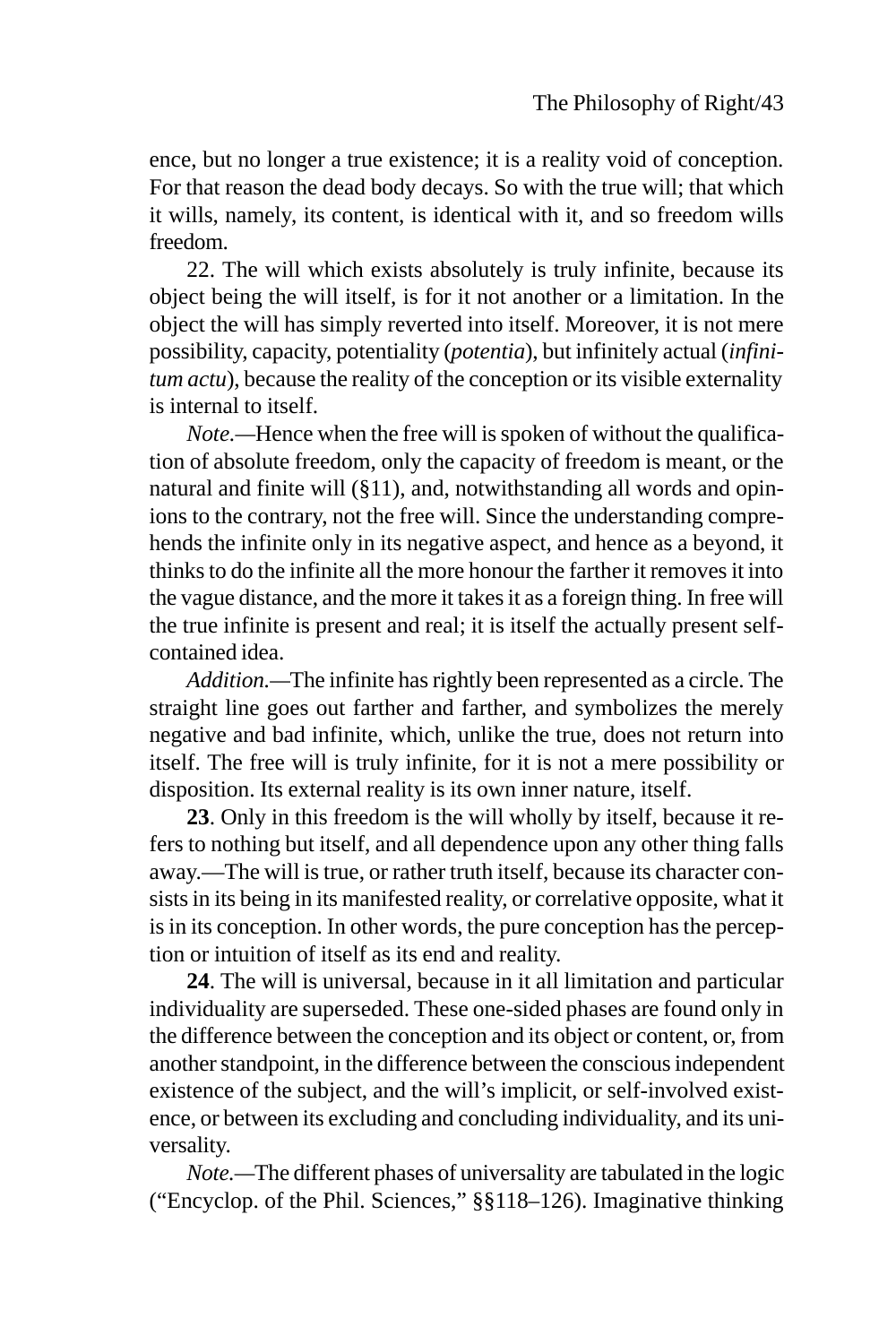### 44/G. W. F. Hegel

always takes universality in an abstract and external way. But absolute universality is not to be thought of either as the universality of reflection, which is a kind of concensus or generality, or, as the abstract universality and self-identity, which is fashioned by the understanding (§6, *note),* and keeps aloof from the individual. It is rather the concrete, selfcontained, and self-referring universality, which is the substance, intrinsic genus, or immanent idea of self-consciousness. It is a conception of free will as the universal, transcending its object, passing through and beyond its own specific character, and then becoming identical with itself.—This absolute universal is what is in general called the rational, and is to be apprehended only in this speculative way.

**25**. The subjective side of the will is the side of its self-consciousness and individuality (§7), as distinguished from its implicit conception. This subjectivity is  $(\alpha)$  pure form or absolute unity of self-consciousness with itself. This unity is the equation " $I = I$ ," consciousness being characterized by a thoroughly inward and abstract self-dependence. It is pure certitude of itself in contrast with the truth;  $(\beta)$  particularity of will, as caprice with its accidental content of pleasurable ends;  $(y)$  in general a one-sided form (§8), in so far as that which is willed is at first an unfulfilled end, or a content which simply belongs to selfconsciousness.

**26**. ( $\alpha$ ) In so far as the will is determined by itself, and is in accord with its conception and true, it is wholly objective will.  $(\beta)$  But objective self-consciousness, which has not the form of the infinite, is a will sunk in its object or condition, whatever the content of that may be. It is the will of the child, or the will present in slavery or superstition,  $(y)$  Objectivity is finally a one-sided form in opposition to the subjective phase of will; it is direct reality, or external existence. In this sense the will becomes objective only by the execution of its ends.

*Note.—*These logical phases of subjectivity and objectivity, since they are often made use of in the sequel, are here exposed, with the express purpose of noting that it happens with them as with other distinctions and opposed aspects of reflection; they by virtue of their finite and dialectic character pass over into their opposites. For imagination and understanding the meanings of antithetic phases are not convertible, because their identity is still internal. But in will, on the contrary, these phases, which ought to be at once abstract and yet also sides of that which can be known only as concrete, lead of themselves to identity, and to an exchange of meanings. To the understanding this is unintelligible.—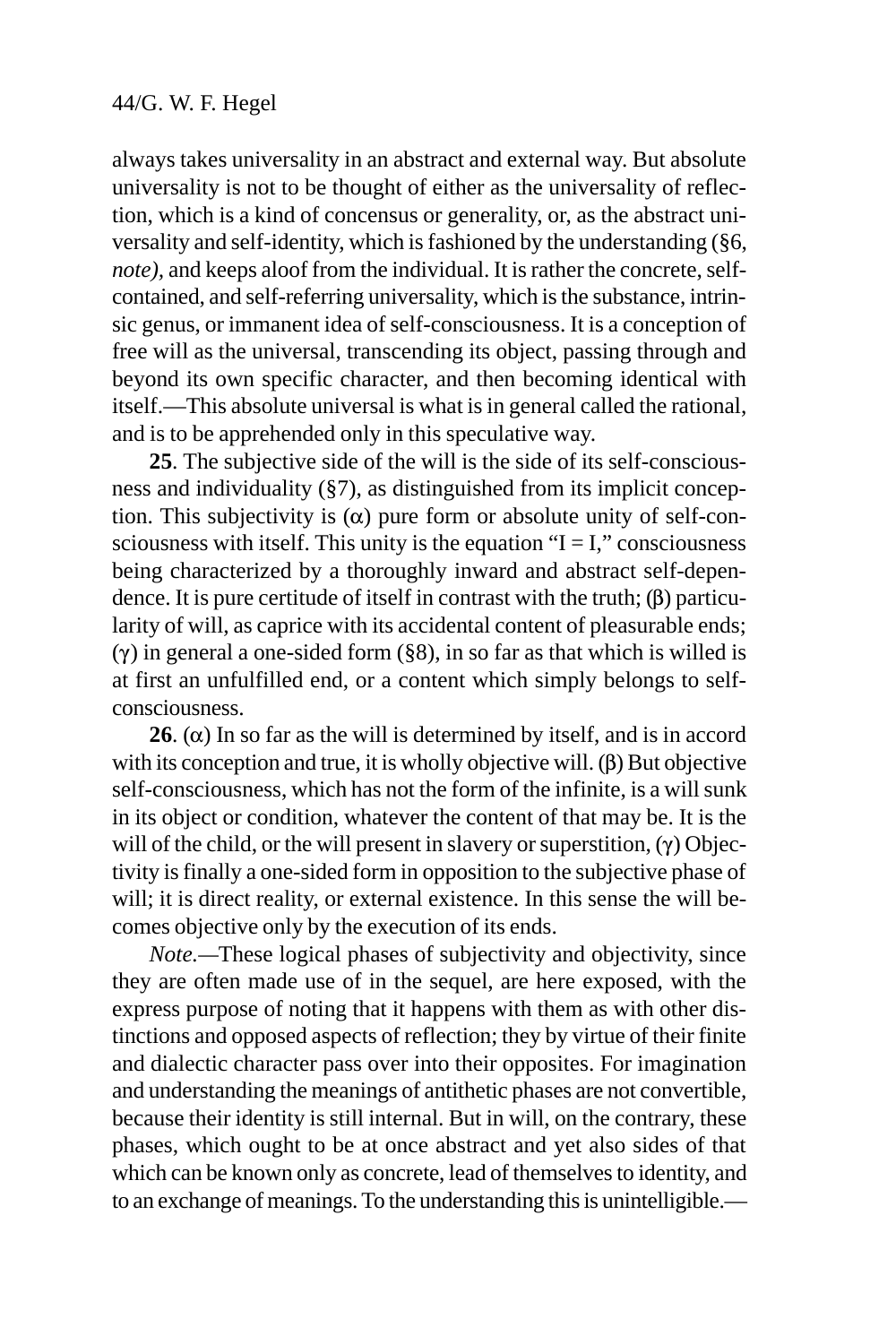Thus, *e.g.,* the will as a freedom which exists in itself, is subjectivity itself; thus subjectivity is the conception of the will, and therefore its objectivity. But subjectivity is finite in opposition to objectivity, yet in this opposition the will is not isolated, but in intricate union with the object; and thus its finitude consists quite as much in its not being subjective, etc.—What in the sequel is to be meant by the subjective or the objective side of the will, has each time to be made clear from the context, which will supply their positions in relation to the totality.

*Addition.—*It is ordinarily supposed that subjective and objective are blank opposites; but this is not the case. Bather do they pass into one another, for they are not abstract aspects like positive and negative, but have already a concrete significance. To consider in the first instance the expression "subjective;" this may mean an end which is merely the end of a certain subject. In this sense a poor work of art, that is not adequate to the thing, is merely subjective. But, further, this expression may point to the content of the will, arid is then of about the same meaning as capricious; the subjective content then is that which belongs merely to the subject. In this sense bad acts are merely subjective. Further, the pure, empty I may be called subjective, as it has only itself as an object, and possesses the power of abstraction from all further content. Subjectivity has, moreover, a wholly particular and correct meaning in accordance with which anything, in order to win recognition from me, has to become mine and seek validity in me. This is the infinite avarice of subjectivity, eager to comprehend and consume everything within the simple and pure I.

Similarly we may take the objective in different ways. By it we may understand anything to which we give existence in contrast to ourselves, whether it be an actual thing or a mere thought, which we place over against ourselves. By it also we understand the direct reality, in which the end is to be realized. Although the end itself is quite particular and subjective, we yet name it objective after it has made its appearance. Further, the objective will is also that in which truth is; thus, God's will, the ethical will also, are objective. Lastly, we may call the will objective, when it is wholly submerged in its object, as, *e.g.,* the child's will, which is confiding and without subjective freedom, and the slave's will, which does not know itself as free, and is thus a will-less will. In this sense any will is objective, if it is guided in its action by a foreign authority, and has not yet completed the infinite return into itself.

**27**. The absolute character or, if you like, the absolute impulse of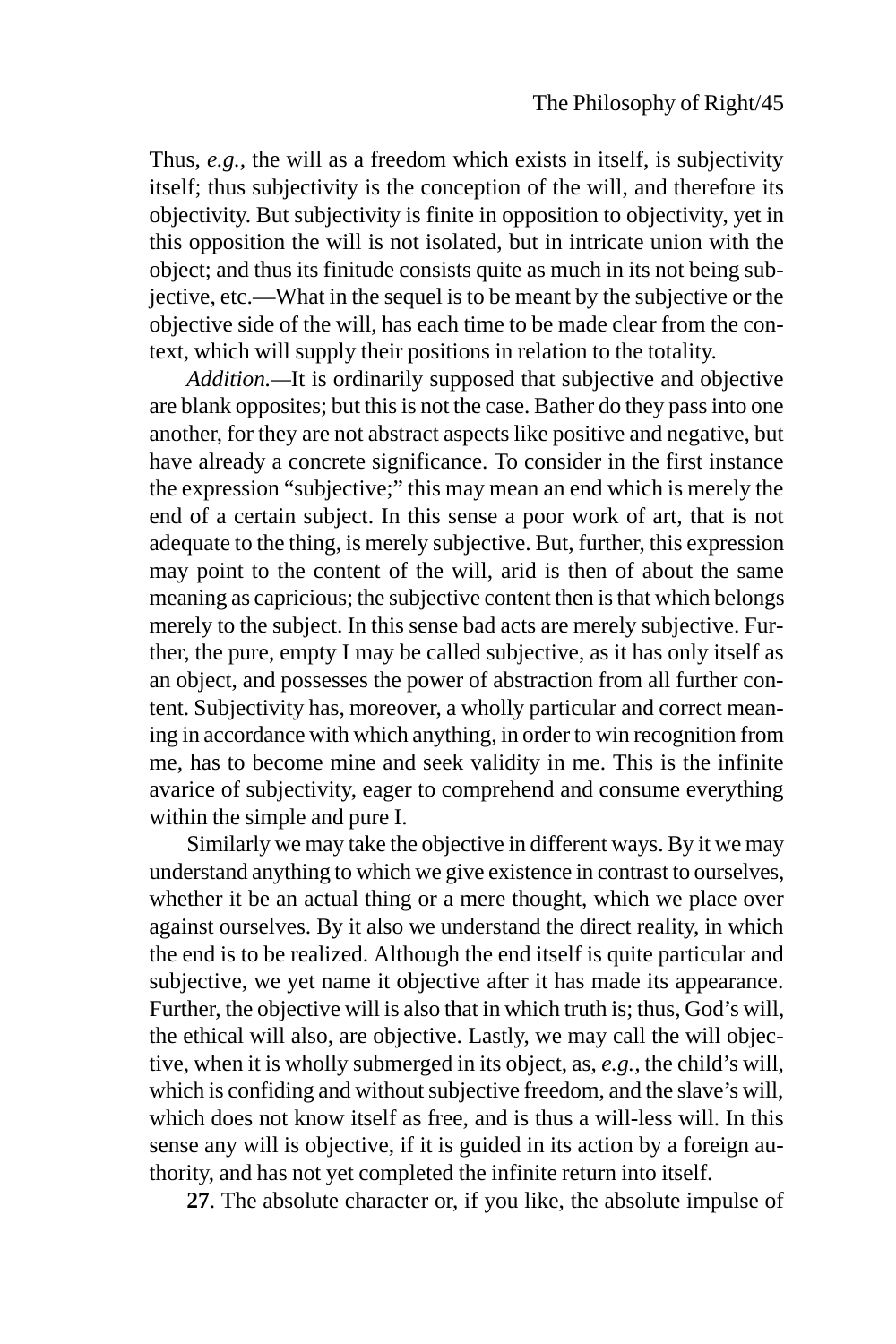the free spirit  $(\S 21)$  is, as has been observed, that its freedom shall be for it an object. It is to be objective in a two-fold sense: it is the rational system of itself, and this system is to be directly real (§26). There is thus actualized as idea what the will is implicitly. Hence, the abstract conception of the idea of the will is in general the free will which wills the free will.

**28**. The activity of the will, directed to the task of transcending the contradiction between subjectivity and objectivity, of transferring its end from subjectivity into objectivity, and yet while in objectivity of remaining with itself, is beyond the formal method of consciousness (§8), in which objectivity is only direct actuality. This activity is the essential development of the substantive content of the idea (§21). In this development the conception moulds the idea, which is in the first instance abstract, into the totality of a system. This totality as substantive is independent of the opposition between mere subjective end and its realization, and in both of these forms is the same.

**29**. That a reality is the realization of the free will, this is what is meant by a right. Right, therefore, is, in general, freedom as idea.

*Note.—*In the Kantian doctrine (Introduction to Kant's "Theory of Right"), now generally accepted, "the highest factor is a limitation of my freedom or caprice, in order that it may be able to subsist alongside of every other individual's caprice in accordance with a universal law." This doctrine contains only a negative phase, that of limitation. And besides, the positive phase, the universal law or so-called law of reason, consisting in the agreement of the caprice of one with that of another, goes beyond the well-known formal identity and the proposition of contradiction. The definition of right, just quoted, contains the view which has especially since Rousseau spread widely. According to this view neither the absolute and rational will, nor the true spirit, but the will and spirit of the particular individual in their peculiar caprice, are the substantive and primary basis. When once this principle is accepted, the rational can announce itself only as limiting this freedom. Hence it is not an inherent rationality, but only a mere external and formal universal. This view is accordingly devoid of speculative thought, and is rejected by the philosophic conception. In the minds of men and in the actual world it has assumed a shape, whose horror is without a parallel, except in the shallowness of the thoughts upon which it was founded.

**30.** Right in general is something holy, because it is the embodiment of the absolute conception and self-conscious freedom. But the formal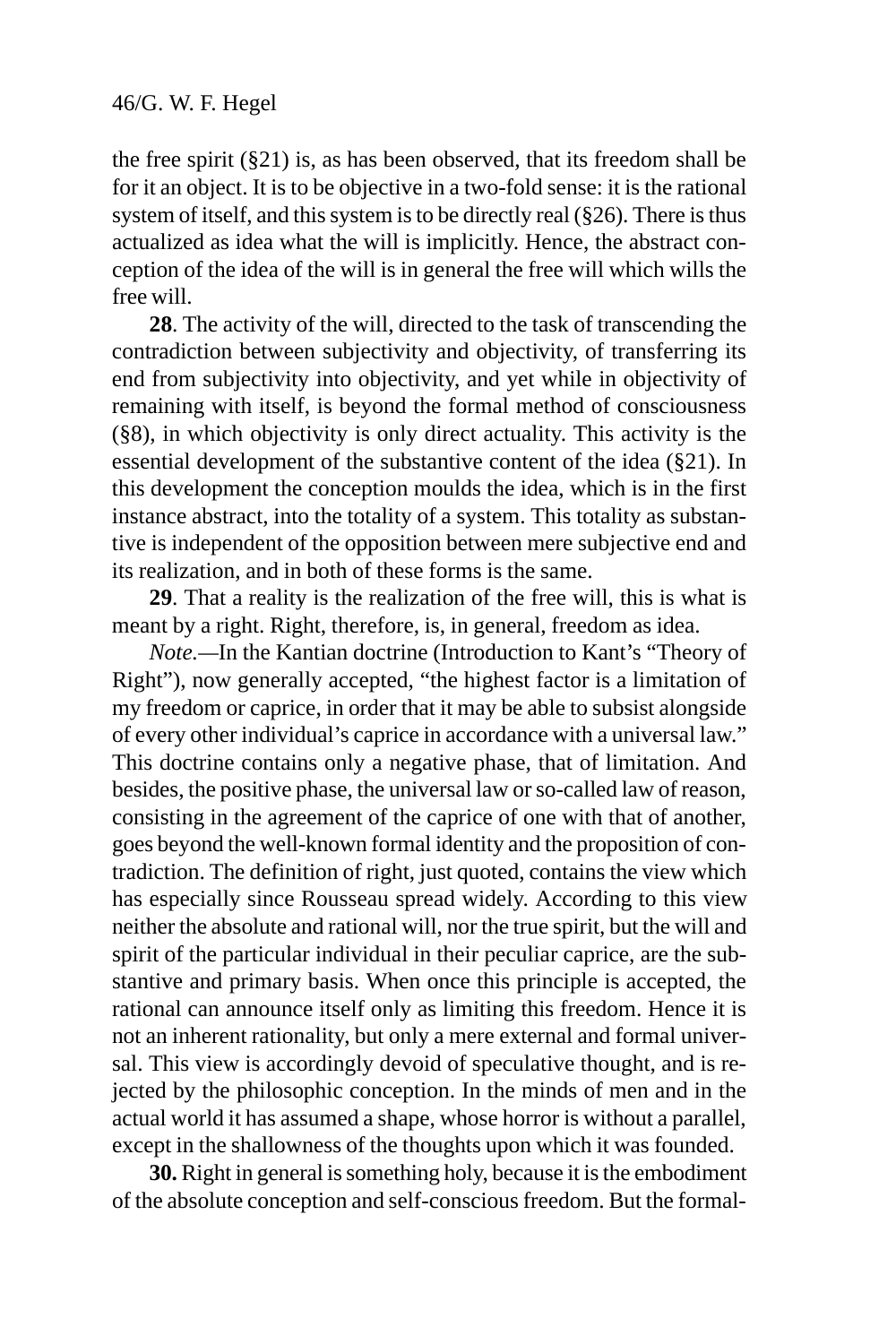ism of right, and after a while of duty also, is due to distinctions arising out of the development of the conception of freedom. In contrast with the more formal, abstract and limited right, there is that sphere or stage of the spirit, in which spirit has brought to definite actuality the further elements contained in the idea. This stage is the richer and more concrete; it is truly universal and has therefore a higher right.

*Note.—*Every step in the development of the idea of freedom has its peculiar right, because it is the embodiment of a phase of freedom. When morality and ethical observance are spoken of in opposition to right, only the first or formal right of the abstract personality is meant. Morality, ethical observance, a state-interest, are every one a special right, because each of these is a definite realization of freedom. They can come into collision only in so far as they occupy the same plane. If the moral standpoint of spirit were not also a right and one of the forms of freedom, it could not collide with the right of personality or any other right. A right contains the conception of freedom which is the highest phase of spirit, and in opposition to it any other kind of thing is lacking in real substance. Yet collision also implies a limit and a subordination of one phase to another. Only the right of the world-spirit is the unlimited absolute.

**31**. The scientific method by which the conception is self-evolved, and its phases self- developed and self-produced, is not first of all an assurance that certain relations are given from somewhere or other, and then the application to this foreign material of the universal. The true process is found in the logic, and here is presupposed.

*Note.—*The efficient or motive principle, which is not merely the analysis but the production of the several elements of the universal, I call dialectic. Dialectic is not that process in which an object or proposition, presented to feeling or the direct consciousness, is analyzed, entangled, taken hither and thither, until at last its contrary is derived. Such a merely negative method appears frequently in Plato. It may fix the opposite of any notion or reveal the contradiction contained in it, as did the ancient scepticism, or it may in a feeble way consider an approximation to truth, or modern half-and-half attainment of it, as its goal. But the higher dialectic of the conception does not merely apprehend any phase as a limit and opposite, but produces out of this negative a positive content and result. Only by such a course is there development and inherent progress. Hence this dialectic is not the external agency of subjective thinking, but the private soul of the content, which unfolds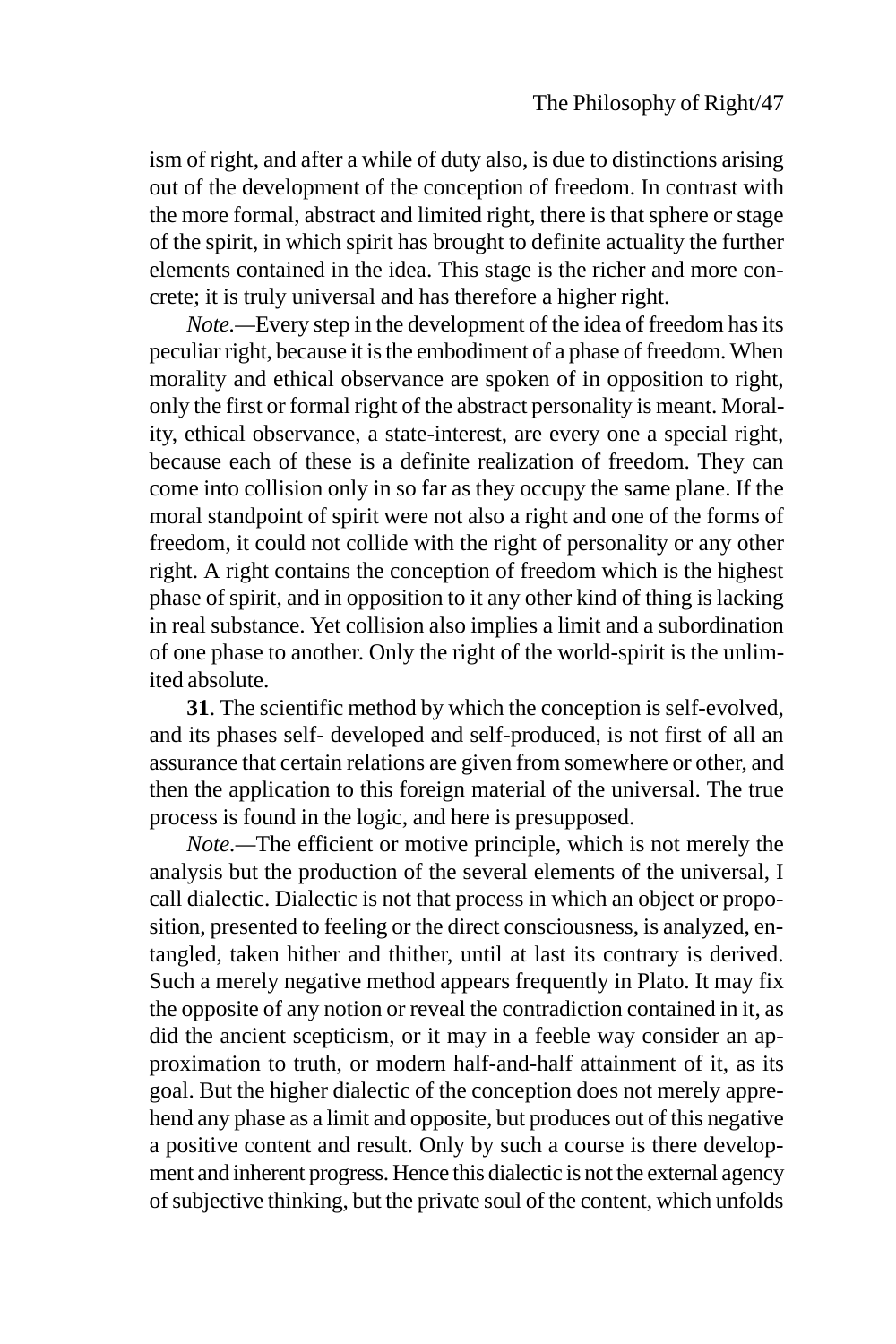### 48/G. W. F. Hegel

its branches and fruit organically. Thought regards this development of the idea and of the peculiar activity of the reason of the idea as only subjective, but is on its side unable to make any addition. To consider anything rationally is not to bring reason to it from the outside, and work it up in this way, but to count it as itself reasonable. Here it is spirit in its freedom, the summit of self-conscious reason, which gives itself actuality, and produces itself as the existing world. The business of science is simply to bring the specific work of the reason, which is in the thing, to consciousness.

**32**. The phases of the development of the conception are themselves conceptions. And yet, because the conception is essentially the idea, they have the form of manifestations. Hence the sequence of the conceptions, which arise in this way, is at the same time a sequence of realizations, and are to be by science so considered.

*Note.—*In a speculative sense the way, in which a conception is manifested in reality, is identical with a definite phase of the conception. But it is noteworthy that, in the scientific development of the idea, the elements, which result in a further definite form, although preceding this result as phases of the conception, do not in the temporal development go before it as concrete realizations.

Thus, as will be seen later, that stage of the idea which is the family presupposes phases of the conception, whose result it is. But that these internal presuppositions should be present in such visible realizations as right of property, contract, morality, etc., this is the other side of the process, which only in a highly developed civilization has attained to a specific realization of its elements.

*Addition.—*The idea must always go on determining itself within itself, since at the beginning it is only abstract conception. However, this initial abstract conception is never given up, but only becomes inwardly richer, the last phase being the richest. The earlier and merely implicit phases reach in this way free self-dependence, but in such a manner that the conception remains the soul which holds everything together, and only through a procedure immanent within itself arrives at its own distinctions. Hence the last phase falls again into a unity with the first, and it cannot be said that the conception ever comes to something new. Although the elements of the conception appear to have fallen apart when they enter reality, this is only a mere appearance. Its superficial character is revealed in the process, since all the particulars finally turn back again into the conception of the universal. The empirical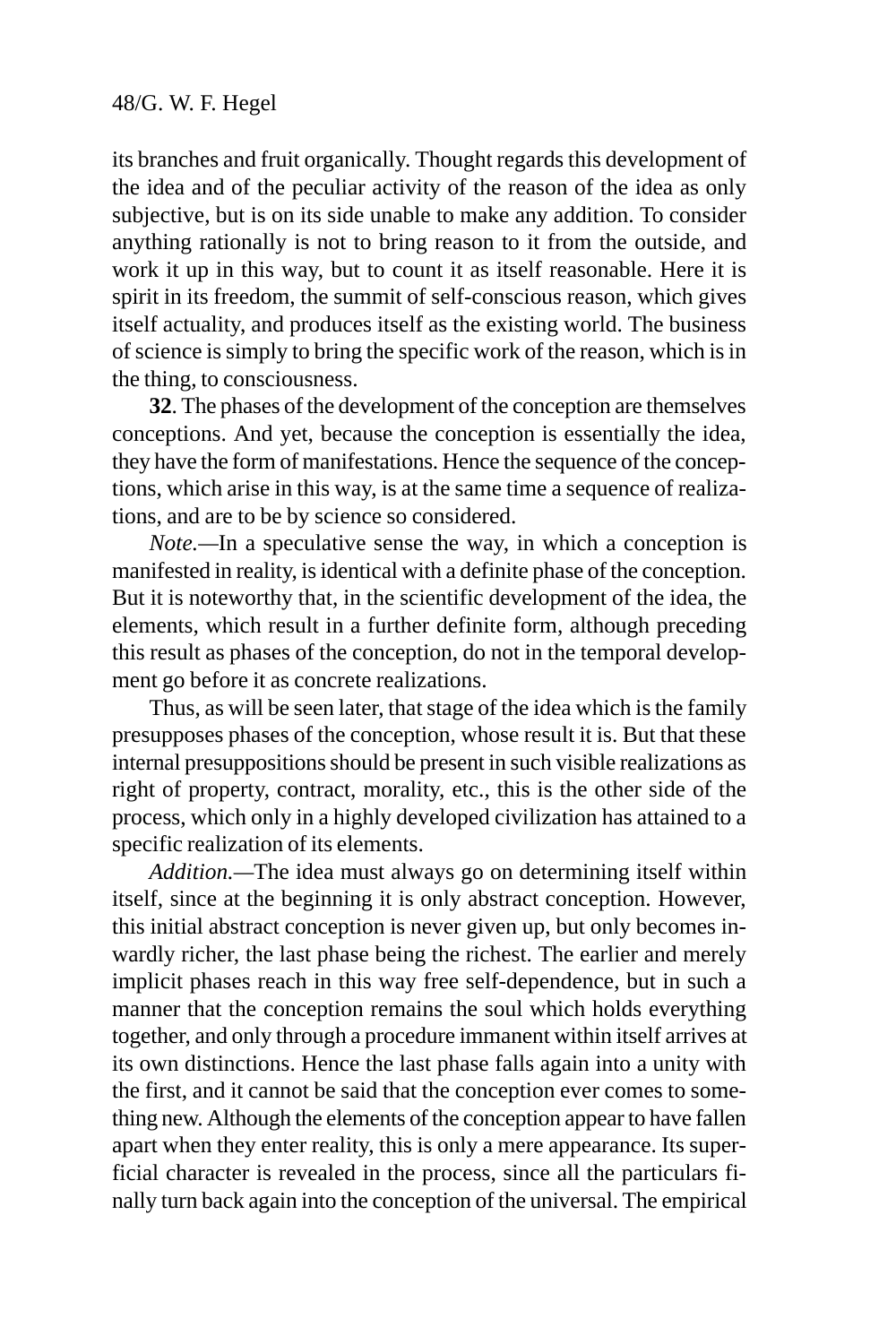sciences usually analyze what they find in pictorial ideas, and if the individual is successfully brought back to the general, the general property is then called the conception. But this is not our procedure. We desire only to observe how the conception determines itself, and compels us to keep at a distance everything of our own spinning and thinking. But what we get in this way is one series of thoughts and another series of realized forms. As to these two series, it may happen that the order of time of the actual manifestations is partly different from the order of the conception. Thus it cannot, *e.g.,* be said that property existed before the family, and yet, in spite of that it is discussed before the family is discussed. The question might also be raised here, Why do we not begin with the highest, *i.e.,* with concrete truth? The answer is, because we desire to see truth in the form of a result, and it is an essential part of the process to conceive the conception first of all as ab-stract The actual series of realizations of the conception is thus for us in due course as follows, even although in actuality the order should be the same. Our process is this, that the abstract forms reveal themselves not as self-subsistent but as untrue.

### *Division of the Work.*

**33.** According to the stages in the development of the idea of the absolutely free will,

A. The will is direct or immediate; its conception is therefore abstract, *i.e.,* personality, and its embodied reality is a direct external thing. This is the sphere of abstract or formal right.

B. The will, passing out of external reality, turns back into itself. Its phase is subjective individuality, and it is contrasted with the universal. This universal is on its internal side the good, and on its external side a presented world, and these two sides are occasioned only by means of each other. In this sphere the idea is divided, and exists in separate elements. The right of the subjective will is in a relation of contrast to the right of the world, or the right of the idea. Here, however, the idea exists only implicitly. This is the sphere of morality.

C. The unity and truth of these two abstract elements. The thought idea of the good is realized both in the will turned back into itself, and also in the external world. Thus freedom exists as real substance, which is quite as much actuality and necessity as it is subjective will. The idea here is its absolutely universal existence, viz., ethical observance. This ethical substance is again,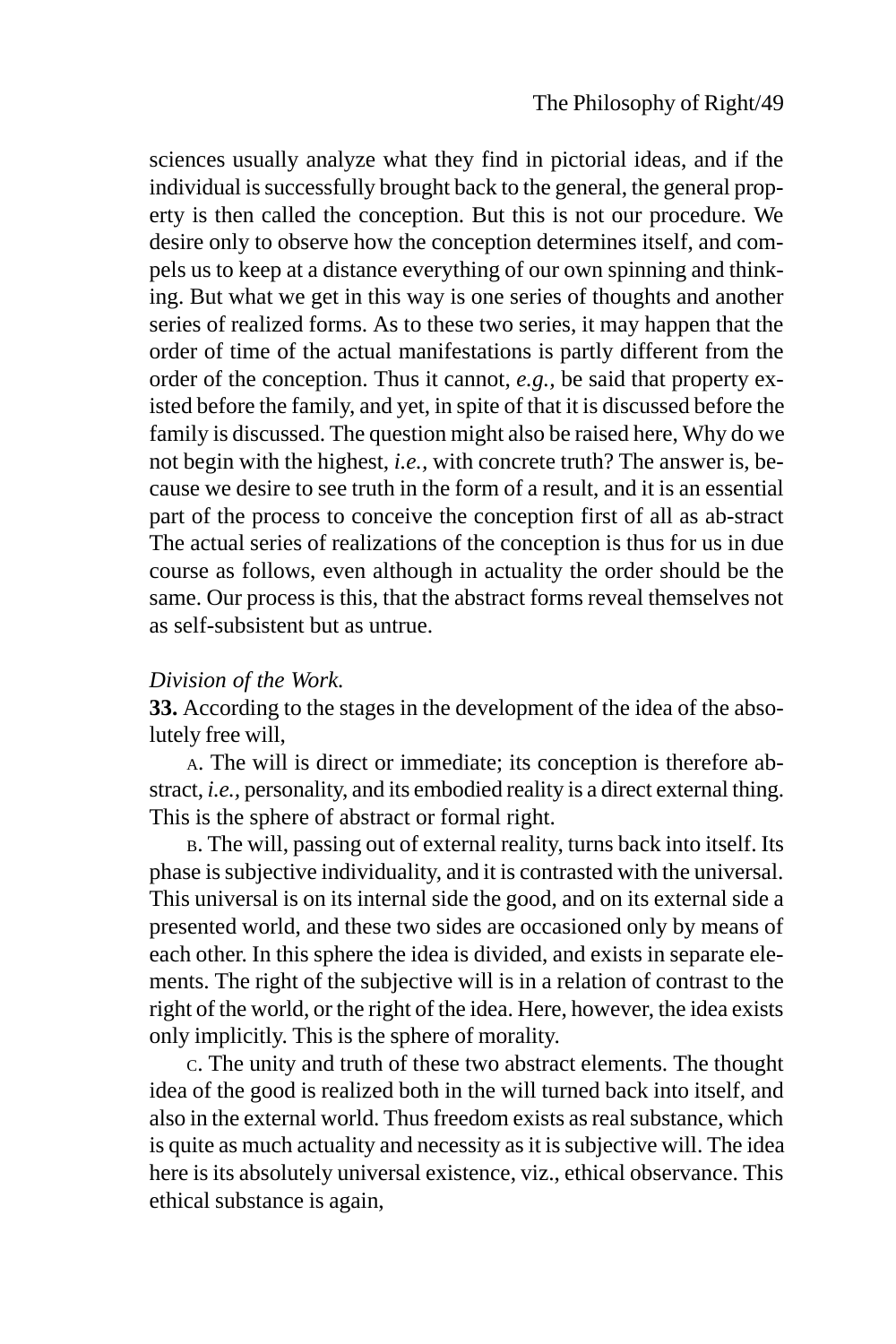*a*. Natural spirit; the family,

*b.* The civic community, or spirit in its dual existence and mere appearance,

*c.* The state, or freedom, which, while established in the free selfdependence of the particular will is also universal and objective. This actual and organic spirit  $(\alpha)$  is the spirit of a nation,  $(\beta)$  is found in the relation to one another of national spirits, and  $(y)$  passing through and beyond this relation is actualized and revealed in world history as the universal world-spirit, whose right is the highest.

*Note.—*It is to be found in the speculative logic, and here is presupposed, that a thing or content, which is established first of all according to its conception, or implicitly, has the form of direct existence. The conception, however, when it has the form of the conception is explicit, and no longer is a direct existence. So, too, the principle, upon which the division of this work proceeds, is presupposed. The divisions might be regarded as already settled by history, since the different stages must be viewed as elements in the development of the idea, and therefore as springing from the nature of the content itself. A philosophic division is not an external classification of any given material, such a classification as would be made according to one or several schemes picked up at random, but the inherent distinctions of the conception itself. Morality and ethical observance, which are usually supposed to mean the same thing, are here taken in essentially different meanings. Meanwhile even imaginative thought seems to make a distinction between them. In the usage of Kant the preference is given to the term morality, and the practical principles of his philosophy limit themselves wholly to this standpoint, making impossible the standpoint of ethical observance, and indeed expressly destroying and abolishing it. Although morality and ethics have the same meaning according to their etymology, yet these different words may be used for different conceptions.

*Addition.—*When we speak of right, we mean not only civil right, which is the usual significance of the word, but also morality, ethical observance and world-history. These belong to this realm, because the conception taking them in their truth, brings them all together. Free will, in order not to remain abstract, must in the first instance give itself reality; the sensible materials of this reality are objects, i.e., external things. This first phase of freedom we shall know as property. This is the sphere of formal and abstract right, to which belong property in the more developed form of contract and also the injury of right, *i.e.,* crime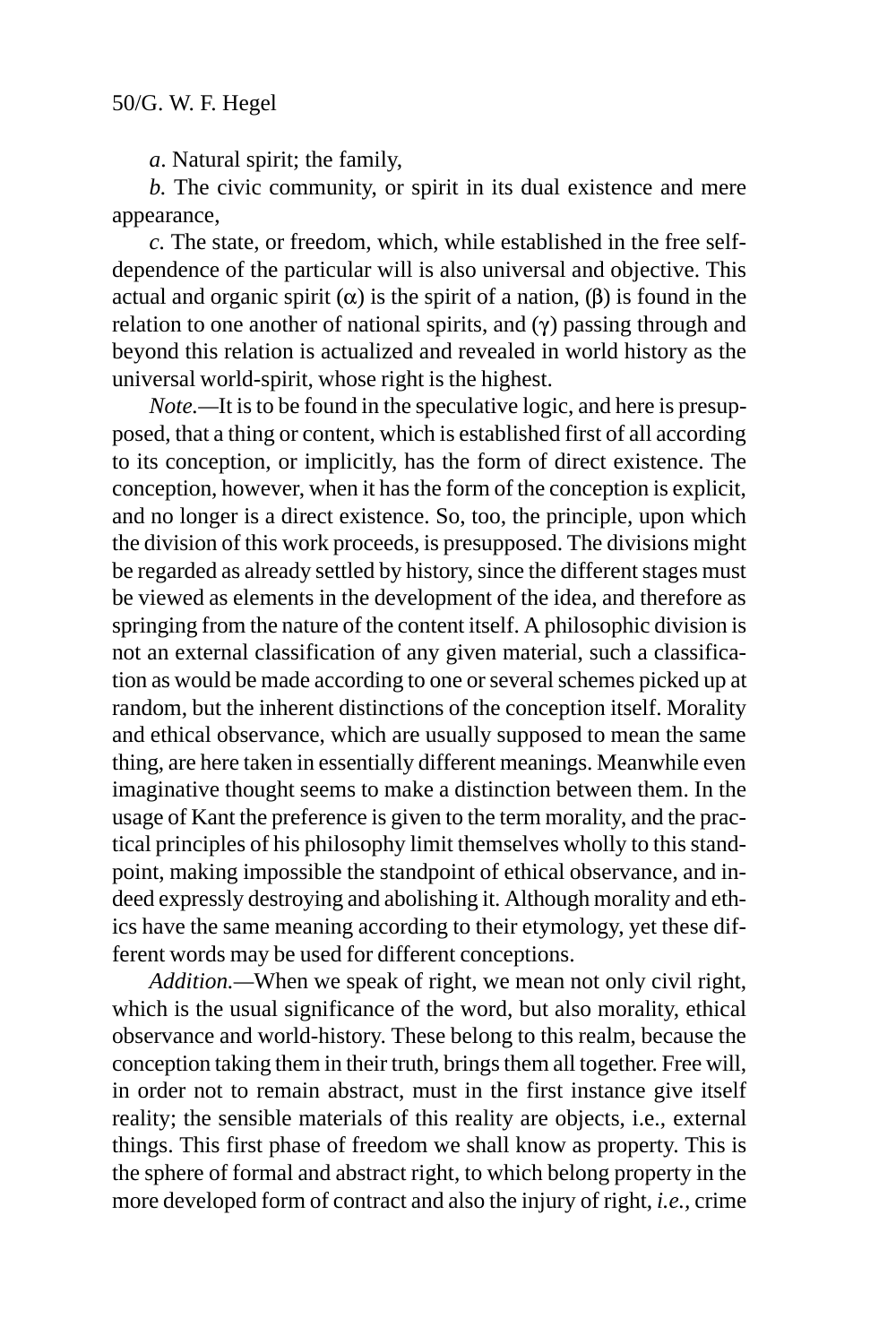and punishment. The freedom, we have here, we name person, or, in other words, the subject who is free, and indeed free independently, and gives himself a reality in things. But this direct reality is not adequate to freedom, and the negation of this phase is morality. In morality I am beyond the freedom found directly in this thing, and have a freedom in which this directness is superseded. I am free in myself, *i.e.,* in the subjective. In this sphere we come upon my insight, intention, and end, and externality is established as indifferent. The good is now the universal end, which is not to remain merely internal to me, but to realize itself. The subjective will demands that its inward character, or purpose, shall receive external reality, and also that the good shall be brought to completion in external existence. Morality, like formal right, is also an abstraction, whose truth is reached only in ethical observance. Hence ethical observance is the unity of the will in its conception with the will of the individual or subject. The primary reality of ethical observance is in its turn natural, taking the form of love and feeling. This is the family. In it the individual has transcended his prudish personality, and finds himself with his consciousness in a totality. In the next stage is seen the loss of this peculiar ethical existence and substantive unity. Here the family falls asunder, and the members become independent one of another, being now held together merely by the bond of mutual need. This is the stage of the civic community, which has frequently been taken for the state. But the state does not arise until we reach the third stage, that stage of ethical observance or spirit, in which both individual independence and universal substantivity are found in gigantic union. The right of the state is, therefore, higher than that of the other stages. It is freedom in its most concrete embodiment, which yields to nothing but the highest absolute truth of the world-spirit.

# First Part: Abstract Right.

**34**. The completely free will, when it is conceived abstractly, is in a condition of self-involved simplicity. What actuality it has when taken in this abstract way, consists in a negative attitude towards reality, and a bare abstract reference of itself to itself. Such an abstract will is the individual will of a subject. It, as particular, has definite ends, and, as exclusive and individual, has these ends before itself as an externally and directly presented world.

*Addition.—*The remark that the completely free will, when it is taken abstractly, is in a condition of self-involved simplicity must be under-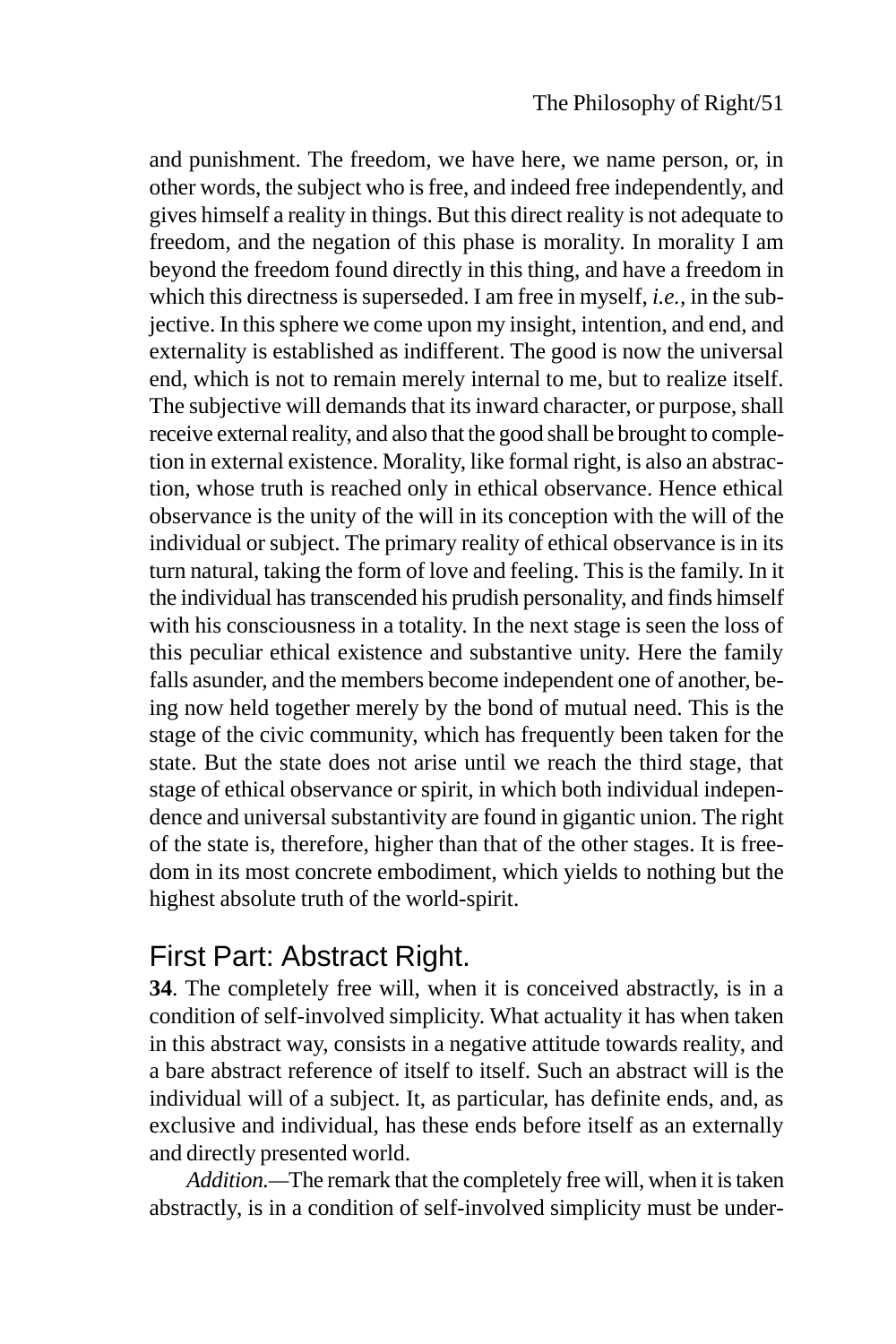### 52/G. W. F. Hegel

stood in this way. The completed idea of the will is found when the conception has realized itself fully, and in such a manner that the embodiment of the conception is nothing but the development of the conception itself. But at the outset the conception is abstract. All its future characters are implied in it, it is true, but as yet no more than implied. They are, in other words, potential, and are not yet developed into an articulate whole. If I say, "I am free," the I, here, is still implicit and has no real object opposed to it. But from the standpoint of morality as contrasted with abstract right there is opposition, because there I am a particular will, while the good, though within me, is the universal. Hence, at that stage, the will contains within itself the contrast between particular and universal, and in that way is made definite. But at the beginning such a distinction does not occur, because in the first abstract unity there is as yet no progress or modification of any kind. That is what is meant by saying that the will has the mark of self-involved simplicity or immediate being. The chief thing to notice at this point is that this very absence of definite features is itself a definite feature. Absence of determinate character exists where there is as yet no distinction between the will and its content. But when this lack of definiteness is set in opposition to the definite, it becomes itself something definite. In other words, abstract identity becomes the distinguishing feature of the will, and the will thereby becomes an individual will or person.

**35**. This consciously free will has a universal side, which consists in a formal, simple and pure reference to itself as a separate and independent unit. This reference is also a self-conscious one though it has no further content. The subject is thus so far a person. It is implied in personality that I, as a distinct being, am on all sides completely bounded and limited, on the side of inner caprice, impulse and appetite, as well as in my direct and visible outer life. But it is implied likewise that I stand in absolutely pure relation to myself. Hence it is that in this finitude I know myself as infinite, universal and free.

*Note.—*Personality does not arise till the subject has not merely a general consciousness of himself in some determinate mode of concrete existence, but rather a consciousness of himself as a completely abstract I, in which all concrete limits and values are negated and declared invalid. Hence personality involves the knowledge of oneself as an object, raised, however, by thought into the realm of pure infinitude, a realm, that is, in which it is purely identical with itself. Individuals and peoples have no personality, if they have not reached this pure thought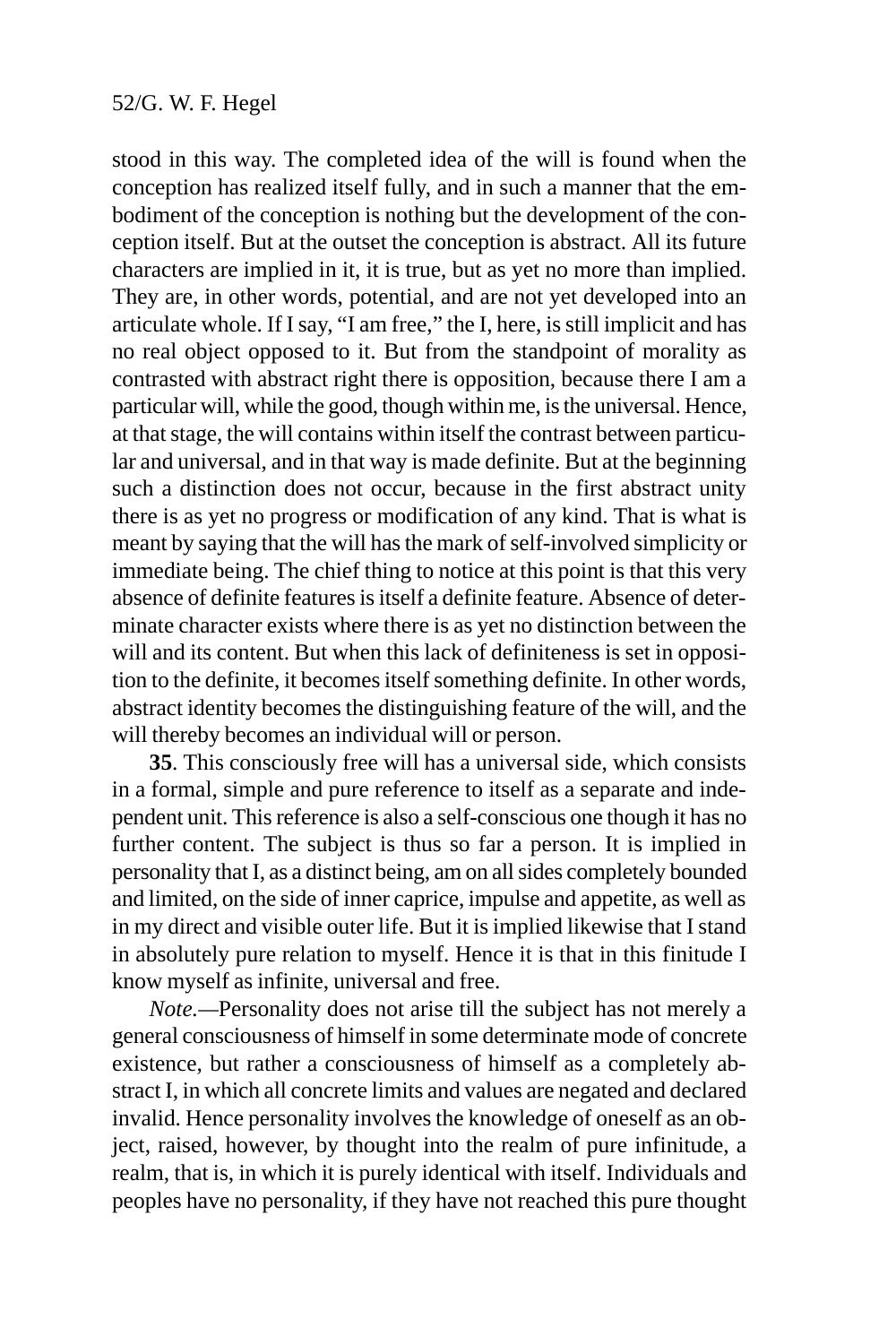and self- consciousness. In this way, too, the absolute or completed mind or spirit may be distinguished from its semblance. The semblance, though self-conscious, is aware of itself only as a merely natural will with its sternal objects. The other, as an abstract and pure I, has as itself as its end and object, and is therefore a person.

*Addition.*—The abstract will, the will which exists for itself, is a person. The highest aim of man is to be a person, and yet again the mere abstraction "person" is not held in high esteem. Person is essentially different from subject. Subject is only the possibility of personality. Any living thing at all is a subject, while person is a subject which has its subjectivity as an object. As a person I exist for myself. Personality is the free being in pure self-conscious isolation. I as a person am conscious of freedom. I can abstract myself from everything, since nothing is before me except pure personality. Notwithstanding all this I am as a particular person completely limited. I am of a certain age, height, in this space, and so on. Thus a person is at one and the same time so exalted and so lowly a thing. In him is the unity of infinite and finite, of limit and unlimited. The dignity of personality can sustain a contradiction, which neither contains nor could tolerate anything natural.

**36**. (1) Personality implies, in general, a capacity to possess rights, and constitutes the conception and abstract basis of abstract right. This right, being abstract, must be formal also. Its mandate is: Be a person and respect others as persons.

**37**. (2) The particularity of the will, that phase of the will, namely, which implies a consciousness of my specific interests, is doubtless an element of the whole consciousness of the will (§34), but it is not contained in mere abstract personality. It is indeed present in the form of appetite, want, impulse and random desire, but is distinct as yet from the personality, which is the essence of freedom.— In treating of formal right therefore, we do not trench upon special interests, such as my advantage or my well-being, nor have we here to do with any special reason or intention of the will.

*Addition.—*Since the particular phases of the person have not as yet attained the form of freedom, everything relating to these elements is so far a matter of indifference. When anyone bases a claim upon his mere formal right, he may be wholly selfish, and often such a claim comes from a contracted heart and mind. Uncivilized man, in general, holds fast to his rights, while a more generous disposition is alert to see all sides of the question. Abstract right is, moreover, the first mere possi-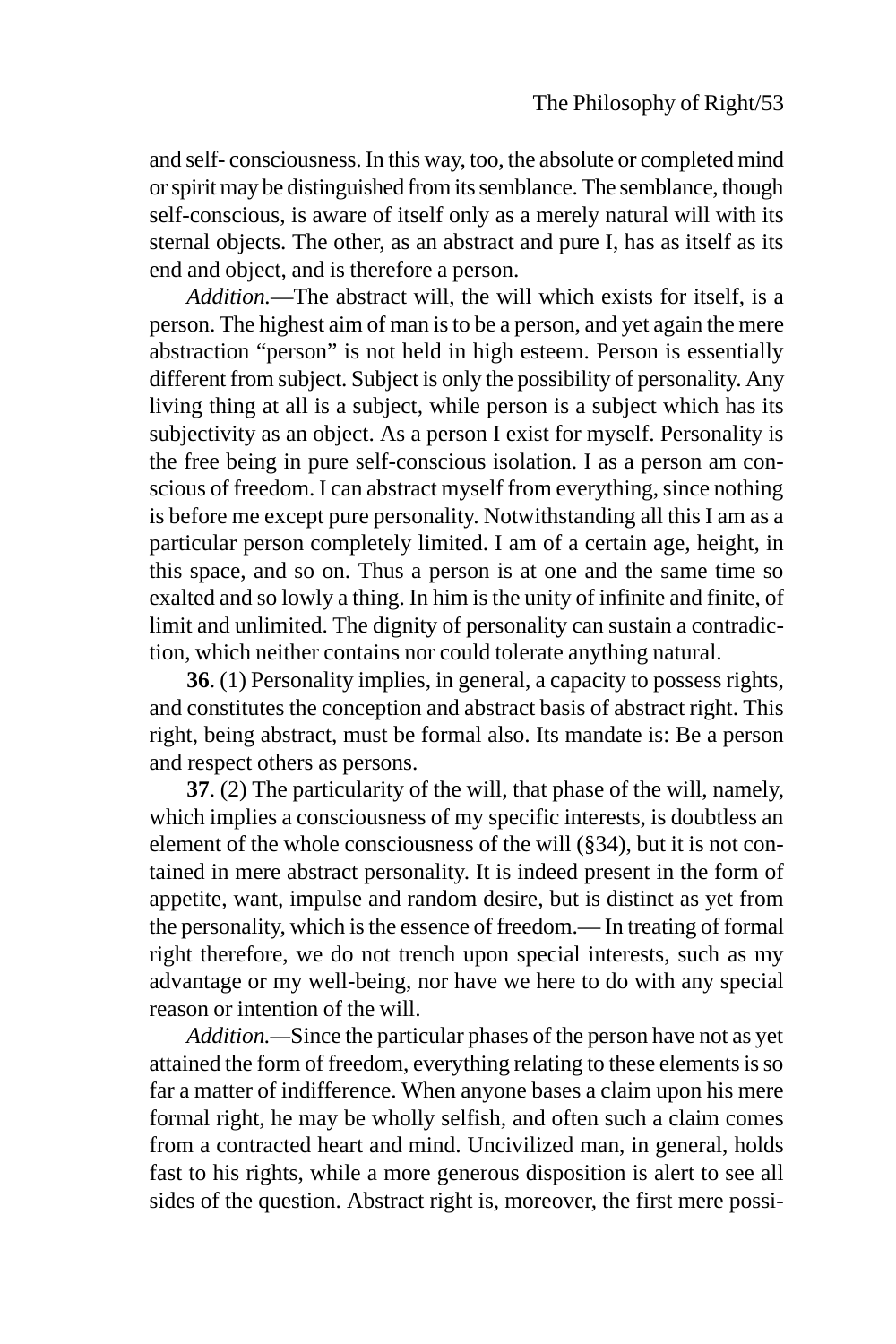bility, and in contrast with the whole context of a given relation is still formal. The possession of a right gives a certain authority, it is true, but it is not, therefore, absolutely necessary that I insist upon a right, which is only one aspect of the whole matter. In a word, possibility is something, which means that it either may or may not exist.

**38**. In contrast with the deeper significance of a concrete act in all its moral and social bearings, abstract right is only a possibility. Such a right is, therefore, only a permission or indication of legal power. Because of this abstract character of right the only rule which is unconditionally its own is merely the negative principle not to injure personality or anything which of necessity belongs to it. Hence we have here only prohibitions, the positive form of command having in the last resort a prohibition as its basis.

**39**. (3) A person in his direct and definite individuality is related to a given external nature. To this outer world the personality is opposed as something subjective. But to confine to mere subjectivity the personality, which is meant to be infinite and universal, contradicts and destroys its nature. It bestirs itself to abrogate the limitation by giving itself reality, and proceeds to make the outer visible existence its own.

**40**. Right is at first the simple and direct concrete existence which freedom gives itself directly. This un-modified existence is

(a) Possession or property. Here freedom is that of abstract will in general, or of a separate person who relates himself only to himself.

(b) A person by distinguishing himself from himself becomes related to another person, although the two have fixed existence for each other except as owners. Their implicit identity becomes realized through a transference of property by mutual consent, and with the preservation of their rights. This is contract.

(c) The will in its reference to itself, as in (a), may be at variance not with some other person, (b), but within itself. As a particular will it may differ from and be in opposition to its true and absolute self. This is wrong and crime.

*Note.*—The division of rights into personal right, real right, and right to actions is, like many other divisions, intended to systematize the mass of unorganized material. But this division utterly confuses rights which presuppose such concrete relations as the family or the state with those which refer to mere abstract personality. An example of this confusion is the classification, made popular by Kant, of rights into Real Rights, Personal Rights, and Personal Rights that are Real in kind. It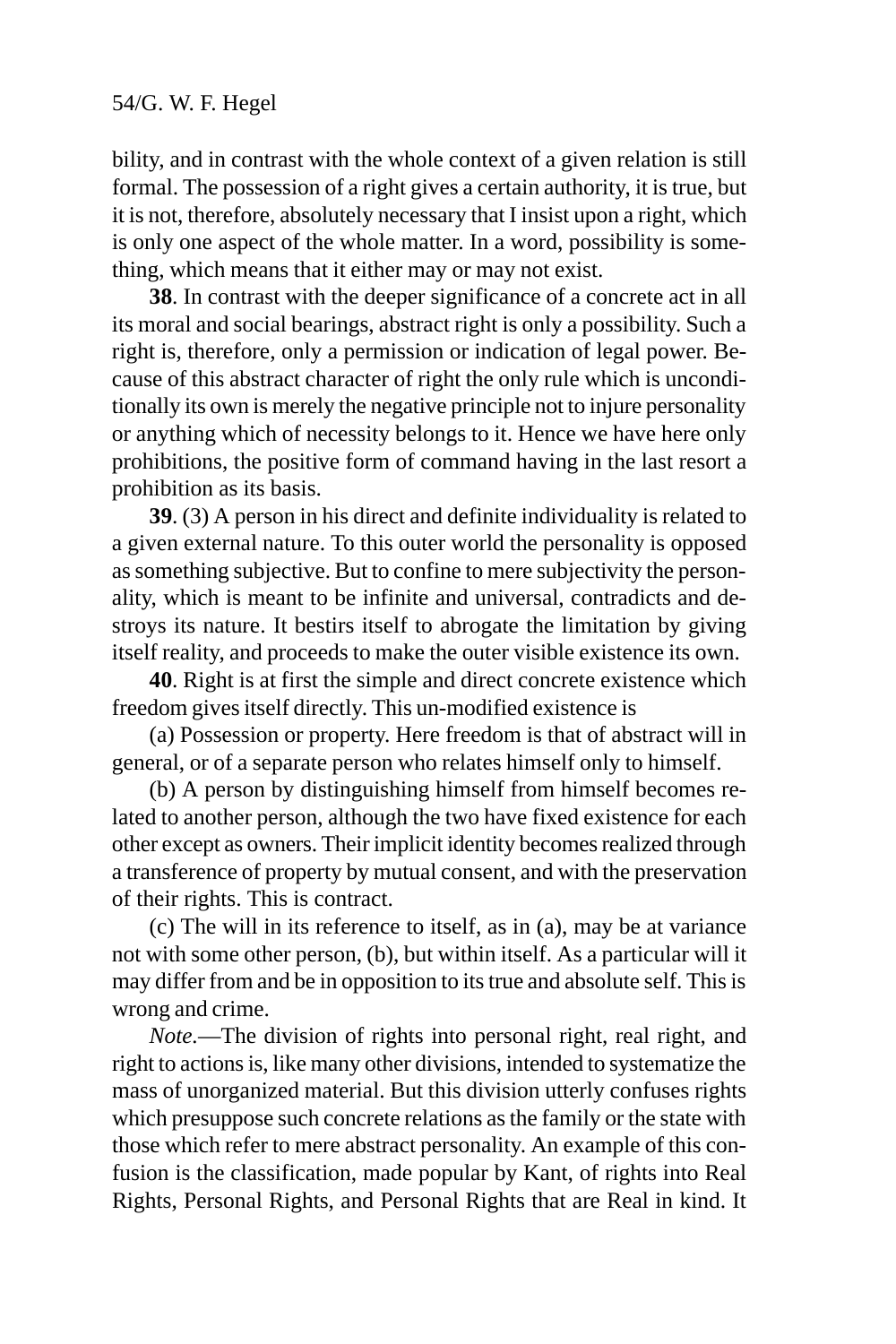would take us too far afield to show how contorted and irrational is the classification of rights into personal and real, a classification which lies at the foundation of Roman law. The right to actions concerns the administration of justice, and does not fall under this branch of the subject. Clearly it is only personality which gives us a right to things, and therefore personal right is in essence real right. A thing must be taken in its universal sense as the external opposite of freedom, so that in this sense my body and my life are things. Thus real right is the right of personality as such. In the interpretation of personal right, found in Roman law, a man is not a person till he has reached a certain status (Heineccii "Elem. Jur. Civ.," §lxxv.). In Roman law personality is an attribute of a class and is contrasted with slavery. The so-called personal right of Roman law includes not only a right to slaves, a class to which probably belong the children, not only a right over the class which has been deprived of right (*capitis diminutio*), but also family relations. With Kant, family relations are wholly personal rights which are real in kind.—The Roman personal right is not the right of a person as such, but of a special person. It will be afterwards shown that the family relation is really based upon the renunciation of personality. It cannot but seem an inverted method to treat of the rights of persons who belong to definite classes before the universal right of personality.—According to Kant personal rights arise out of a contract or agreement that I should give or perform something; this is the *jus ad rem* of Roman law which has its source in an *obligatio.* Only a person, it is true, can perform a thing through contract; and further, only a person can acquire the right to such a performance. Yet we cannot, therefore, call such a right personal. Every sort of right is right of a person; but a right, which springs out of contract, is not a right to a person, but only to something external to him, or to be disposed of by him; and this is always a thing.

# First Section. Property.

**41.** A person must give to his freedom an external sphere, in order that he may reach the completeness implied in the idea. Since a person is as yet the first abstract phase of the completely existent, infinite will, the external sphere of freedom is not only distinguishable from him but directly different and separable.

*Addition.—*The reasonableness of property consists not in its satisfying our needs, but in its superseding and replacing the subjective phase of personality. It is in possession first of all that the person becomes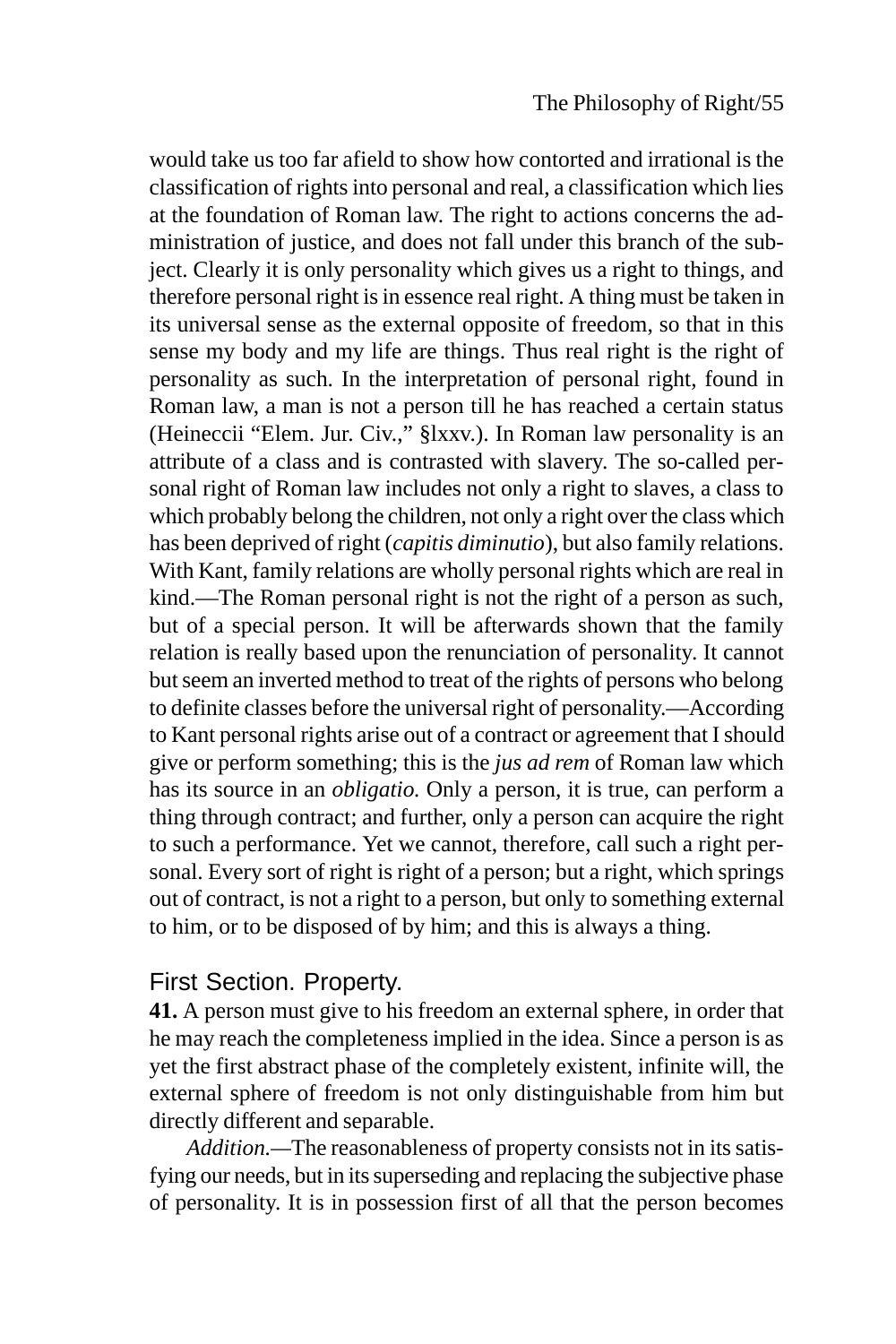rational. The first realization of my freedom in an external object is an imperfect one, it is true, but it is the only realization possible so long as the abstract personality has this firsthand relation to its object.

**42.** That which is defined as different from the free spirit is both in its own nature and also for this spirit the external. It is an object, something not free, impersonal and without rights.

*Note.*—"Thing," like "objective," has two opposite meanings. When we say "That is the thing or fact," "It depends on the thing itself, not on the person," we mean by "thing" that which is real and substantive. But it is also contrasted with person, which here includes more than a particular subject, and then it means the opposite of the real and substantive, and is something merely external.— What is external for the free spirit, which is different from mere consciousness, is absolutely external. Hence nature is to be conceived as that which is external in its very self.

*Addition.—*Since a thing has no subjectivity it is external not merely to a subject, but to itself. Space and time are external. I, as sensible, am external, spatial, and temporal. My faculty of sense-perception is external to itself. An animal may perceive, but the soul of the animal has as its object not itself, but something external.

**43.** The person in his direct conception and as a separate individual has an existence which is purely natural. This existence is something partly inalienable, partly akin in its nature to the external world.—As the individual is considered in his first abstract simplicity, reference is here made only to those features of personality with which he is directly endowed, not to those which he might proceed to acquire by voluntary effort.

*Note.—*Mental endowments, science, art, such matters of religion as sermons, masses, prayers, blessings of consecrated utensils, inventions also, are objects of exchange, recognized things to be bought and sold. It is possible to ask, also, if an artist or scholar is in legal possession of his art, science, or capacity to preach or read mass; and the question is put on the presumption that these objects are things. Yet one hesitates to call such gifts, knowledge, powers, mere things, because although they may be bargained for as a thing, they have an inner spiritual side. Hence the understanding becomes confused as to how they are to be regarded at law. Before the understanding always arises an exclusive disjunction, which in this case is that something must be either a thing or not a thing. It is like the disjunctive judgment that a thing must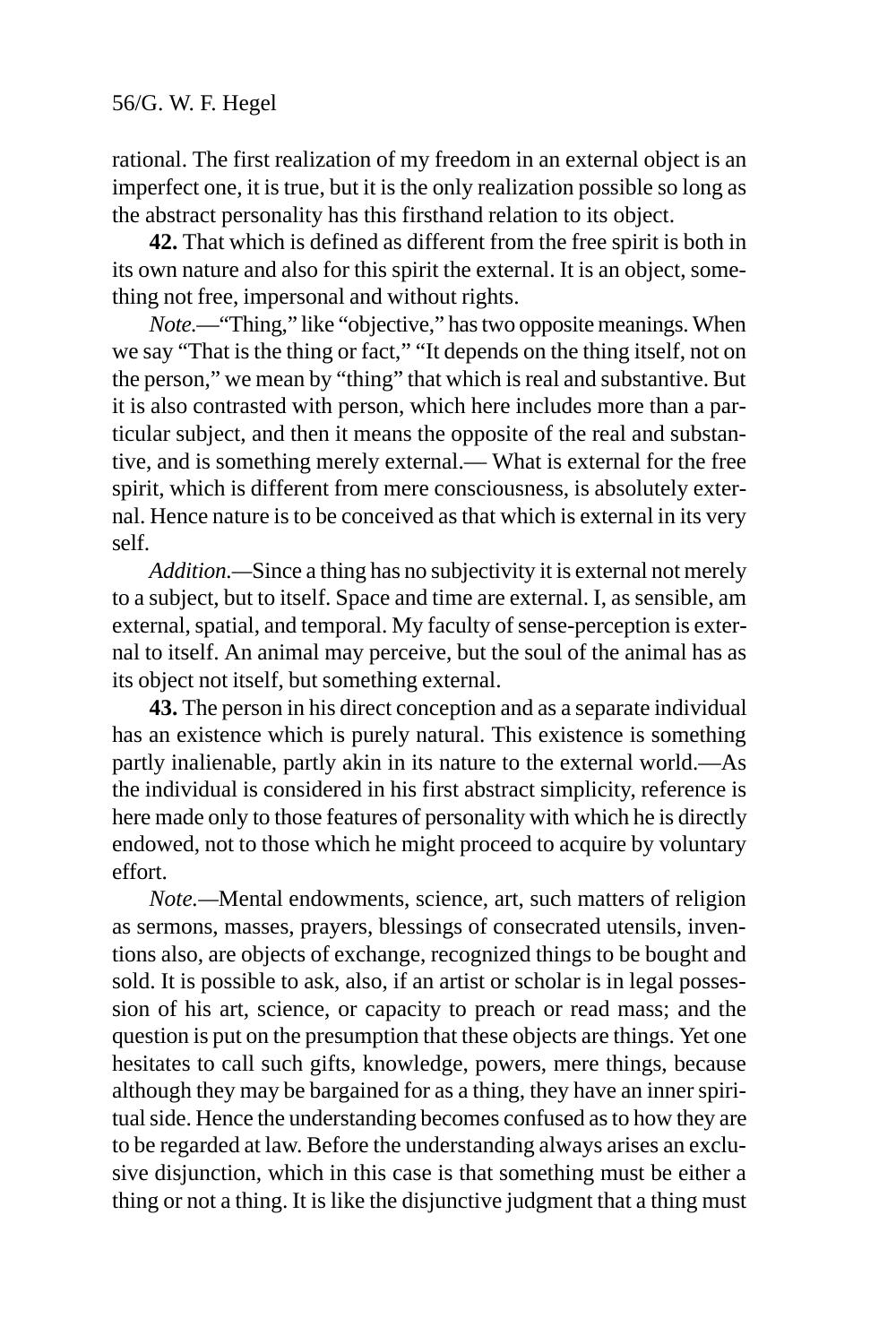be either finite or infinite. But, though knowledge, talents, etc., are the possession of the free mind, and therefore internal to it, they may be relinquished and given an external existence. (See below.) They would then fall under the category of things. They are not direct objects at the first, but the spirit lowers its inner side to the level of the directly external.

According to the unjust and immoral finding of the Roman law, children were things for their father, and he was in legal possession of them. At the same time he was related to them ethically by the tie of love, although the value of this relation was much weakened by the legal usage. In this legal relation there occurs a completely wrong union of thing and not-thing.

The essential feature of abstract right is that its object is the person as such, with only those elements added which, belonging to the external and visible embodiment of his freedom, are directly different from him and separable. Other phases it can include only after the conscious operation of the subjective will. Mental endowments, the sciences, etc., come up for treatment only from the standpoint of legal possession. The possession of the body and the mind, which is acquired by education, study and habit, is an inward property of the spirit, and does not fall to be considered here. The process by which a mental possession passes into the external world and comes under the category of a legal property, will be taken up later, under *relinquishment.*

**44.** A person has the right to direct his will upon any object, as his real and positive end. The object thus becomes his. As it has no end in itself, it receives its meaning and soul from his will. Mankind has the absolute right to appropriate all that is a thing.

*Note.*—There is a philosophy which ascribes to the impersonal, to separate things, as they are directly apprehended, an independent and absolutely complete reality. There is also a philosophy which affirms that the mind cannot know what the truth or the thing in itself is. These philosophies are directly contradicted by the attitude of the free will to these things. Although the so-called external things seem to have an independent reality in consciousness as perceiving and imagining, the free will is the idealization or truth of such reality.

*Addition.—*A man may own anything, because he is a free will, and is therefore self-contained and self-dependent. But the mere object is of an opposite nature. Every man has the right to turn his will upon a thing or make the thing an object of his will, that is to say, to set aside the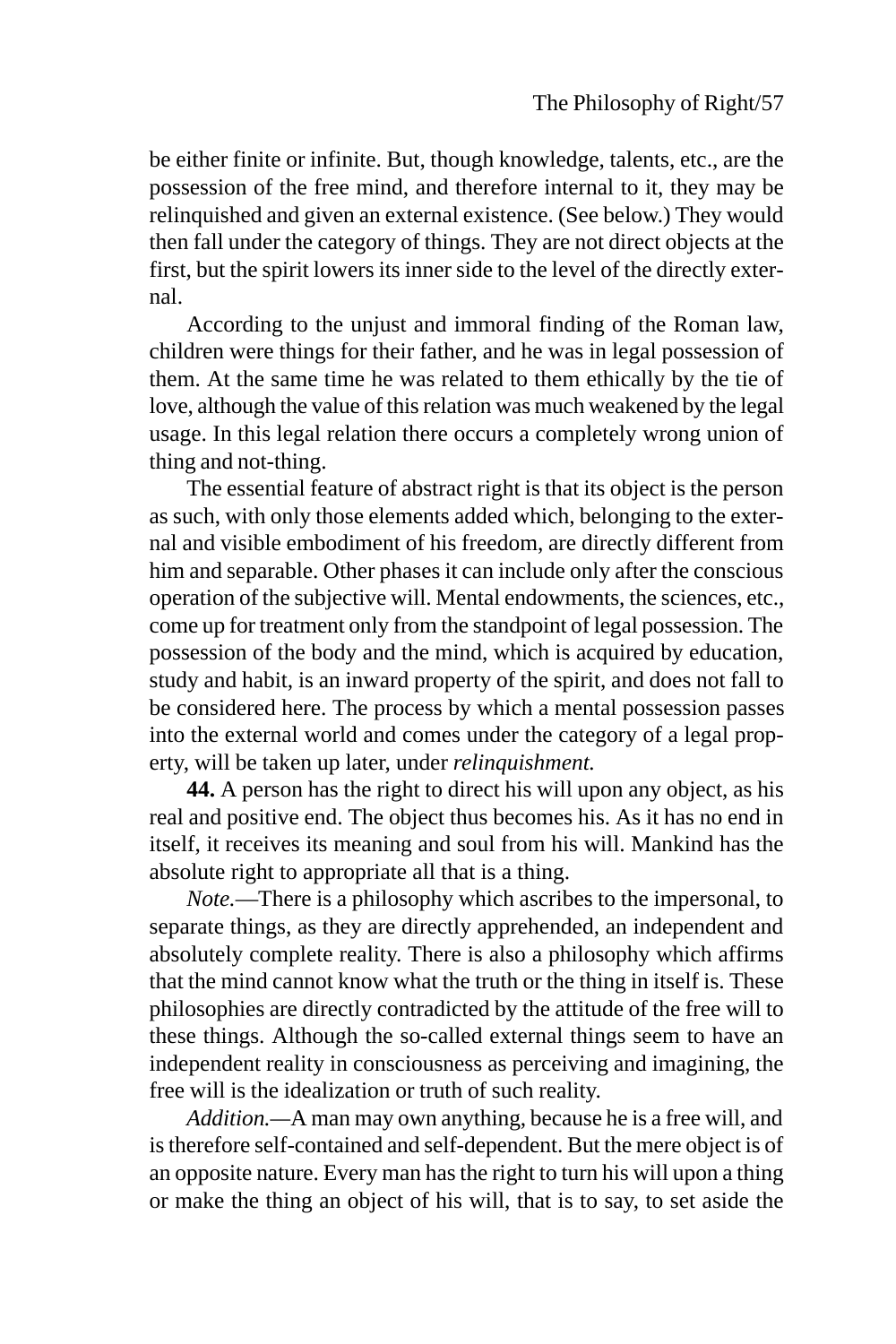mere thing and recreate it as his own. As the thing is in its nature external, it has no purpose of its own and contains no infinite reference to itself; it is external to itself. An animal also is external to itself, and is, so far, a thing. Only the will is the unlimited and absolute, while all other things in contrast with the will are merely relative. To appropriate is at bottom only to manifest the majesty of my will towards things, by demonstrating that they are not self-complete and have no purpose of their own. This is brought about by my instilling into the object another end than that which it primarily had. When the living thing becomes my property it gets another soul than it had. I give it my will. Free will is thus the idealism which refuses to hold that things as they are can be self-complete. Realism on the other hand declares them to be absolute in their finite form. But this realistic philosophy is not shared in by the animal, which by consuming things proves that they are not absolutely independent.

**45**. To have something in my power, even though it be externally, is possession. The special fact that I make something my own through natural want, impulse or caprice, is the special interest of possession. But, when I as a free will am in possession of something, I get a tangible existence, and in this way first became an actual will. This is the true and legal nature of property, and constitutes its distinctive character.

*Note.—*Since our wants are looked upon as primary, the possession of property appears at first to be a means to their satisfaction; but it is really the first embodiment of freedom and an independent end.

**46**. Since property makes objective my personal individual will, it is rightly described as a private possession. On the other hand, common property, which may be possessed by a number of separate individuals, is a mark of a loosely joined company, in which a man may or may not allow his share to remain at his own choice.

*Note.—*The elements of nature cannot become private property.— In the agrarian laws of Rome may be found a conflict between collective and private ownership of land. Private possession is the more reasonable, and, even at the expense of other rights, must win the victory.— Property bound up with family trusts contains an element which is opposed to the right of personality and private ownership. Yet private possession must be kept subject to the higher spheres of right, to a corporate body, *e.g.,* or to the state, as happens when private ownership is entrusted to a so- called moral person, as in mortmain. Yet these exceptions are not to be based on chance, private caprice or personal benefit,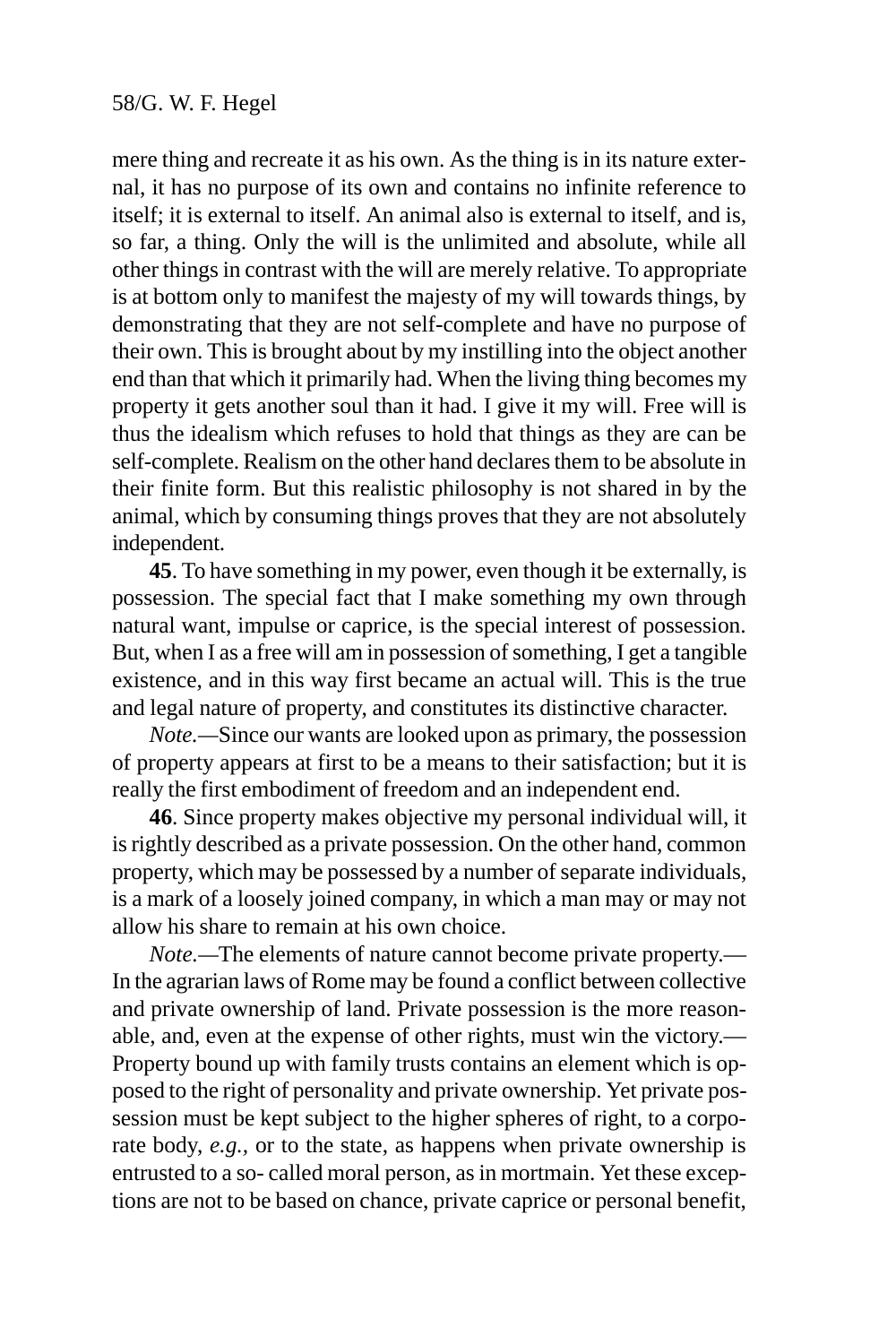but only on the rational organization of the state. The idea of Plato's "Republic" does a wrong to the person, in regarding him as unable to hold property. The theory of a pious, friendly, or even compulsory brotherhood of men, who are to possess all their goods in common, and to banish the principle of private ownership, easily presents itself to one who fails to understand the nature of freedom of spirit, and the nature of right, through mistaking their definite phases. There is a moral or religious side, also. When the friends of Epicurus proposed to establish a community of goods, he dissuaded them on the ground that the plan indicated a lack of confidence in one another, and that those who mistrusted one another could not be friends ("Diog. Laërt." 1. x. n. vi).

*Addition.—*In property my will is personal. But the person, it must be observed, is this particular individual, and, thus, property is the embodiment of this particular will. Since property gives visible existence to my will, it must be regarded as "this" and hence as "mine." This is the important doctrine of the necessity of private property. If exceptions may be made by the state, the state alone can be suffered to make them. But frequently, and especially in our time, it has restored private possession. Thus, for instance, many states have rightly abolished cloisters, because persons, living together in these institutions, have ultimately no such right to property, as the person has.

**47**. As a person, I am an individual in only its simplest aspect; more definitely, I am alive in a particular bodily organism. My body is as to its content my universal undifferentiated external existence; it is the real possibility of all definite phases. But also as a person I have my life and body, as I have other things only in so far as they express my will.

*Note.—*The view that the individual, not in his actualized existence but in his direct conception, is to be taken simply as living and having a physical organism follows from the conception of that phase of life and spirit, which we know as soul. The details of this conception are found in the philosophy of nature.

I have organs and life only so far as I will. The animal cannot mutilate or kill itself, but a human being can.

*Addition.—*Animals do in a manner possess themselves. Their soul is in possession of their body. But they have no right to their life, because they do not will it.

**48**. The body, merely as it stands, is not adequate to spirit. In order to be a willing instrument and vitalized means, it must first be taken possession of by the spirit (§57). Still for others I am essentially a free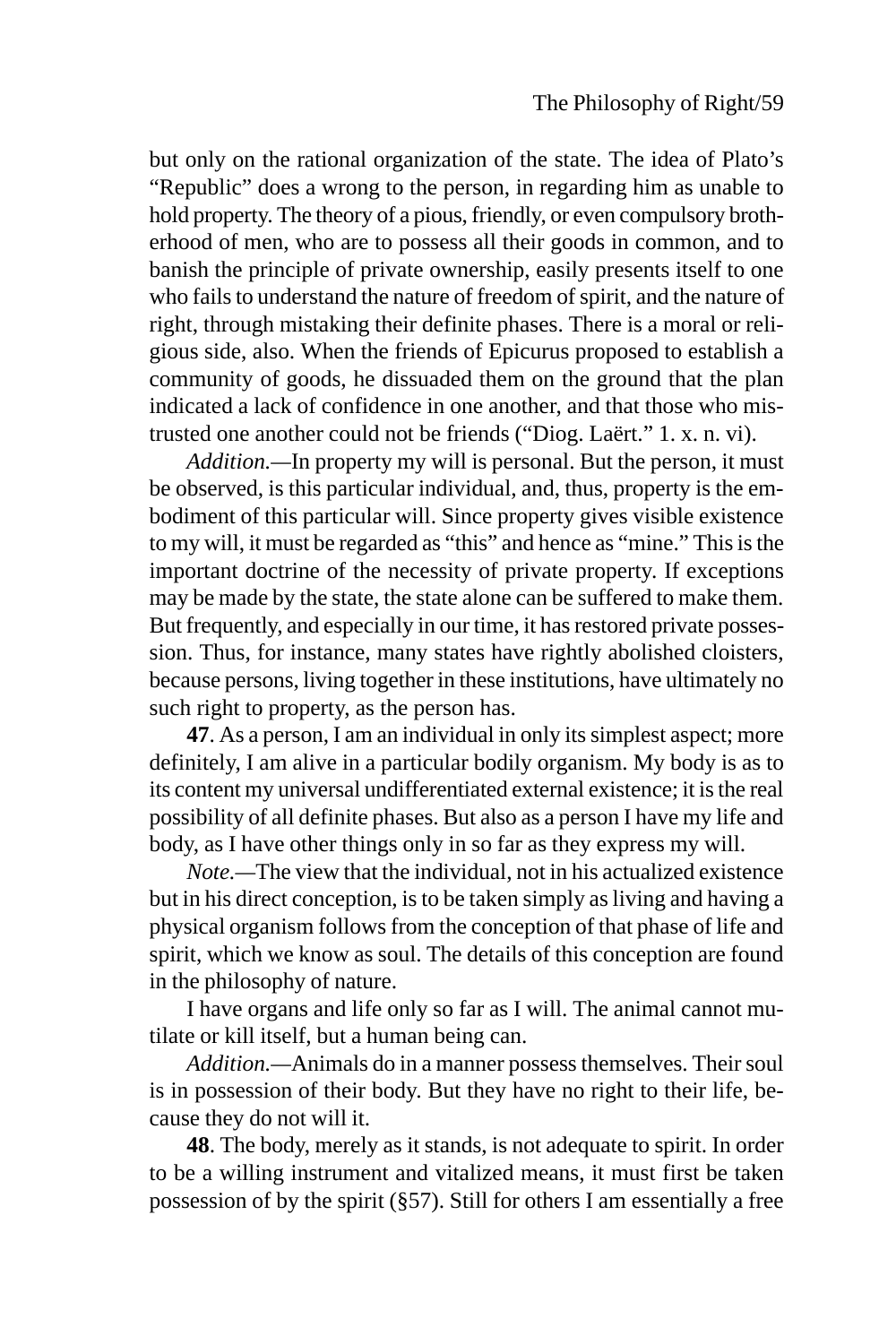being in my body, as I directly have it.

*Note.—*It is only because I in my living body am a free being, that my body cannot be used as a beast of burden. In so far as the I lives, the soul, which conceives and, what is more, is free, is not separated from the body. The body is the outward embodiment of freedom, and in it the I is sensible. It is an irrational and sophistic doctrine, which separates body and soul, calling the soul the thing in itself and maintaining that it is not touched or hurt when the body is wrongly treated, or when the existence of a person is subject to the power of another. I can indeed withdraw out of my existence into myself and make my existence something external. I can regard any present feeling as something apart from my real self, and may in this way be free even in chains. But that is an affair of my will. I exist for others in my body; that I am free for others is the same thing as that I am free in this outward life. If my body is treated roughly by others, I am treated roughly.

Since it is I that am sensible, violence offered to my body touches me instantly and directly. This is the difference between personal assault and injury to any external property. In property my will is not so vividly present as it is in my body.

**49**. In my relation to external things, the rational element is that it is I who own property. But the particular element on the other hand is concerned with ends, wants, caprices, talents, external circumstances, etc. (§45). Upon them, it is true, mere abstract possession depends, but they in this sphere of abstract personality are not yet identical with freedom. Hence what and how much I possess is from the standpoint of right a matter of indifference.

*Note.—*If we can speak of several persons, when as yet no distinction has been drawn between one person and another, we may say that in personality all persons are equal. But this is an empty tautological proposition, since a person abstractedly considered is not as yet separate from others, and has no distinguishing attribute. Equality is the abstract identity set up by the mere understanding. Upon this principle mere reflecting thought, or, in other words, spirit in its middle ranges, is apt to fall, when before it there arises the relation of unity to difference. This equality would be only the equality of abstract persons as such, and would exclude all reference to possession, which is the basis of inequality. Sometimes the demand is made for equality in the division of the soil of the earth, and even of other kinds of wealth. Such a claim is superficial, because differences of wealth are due not only to the acci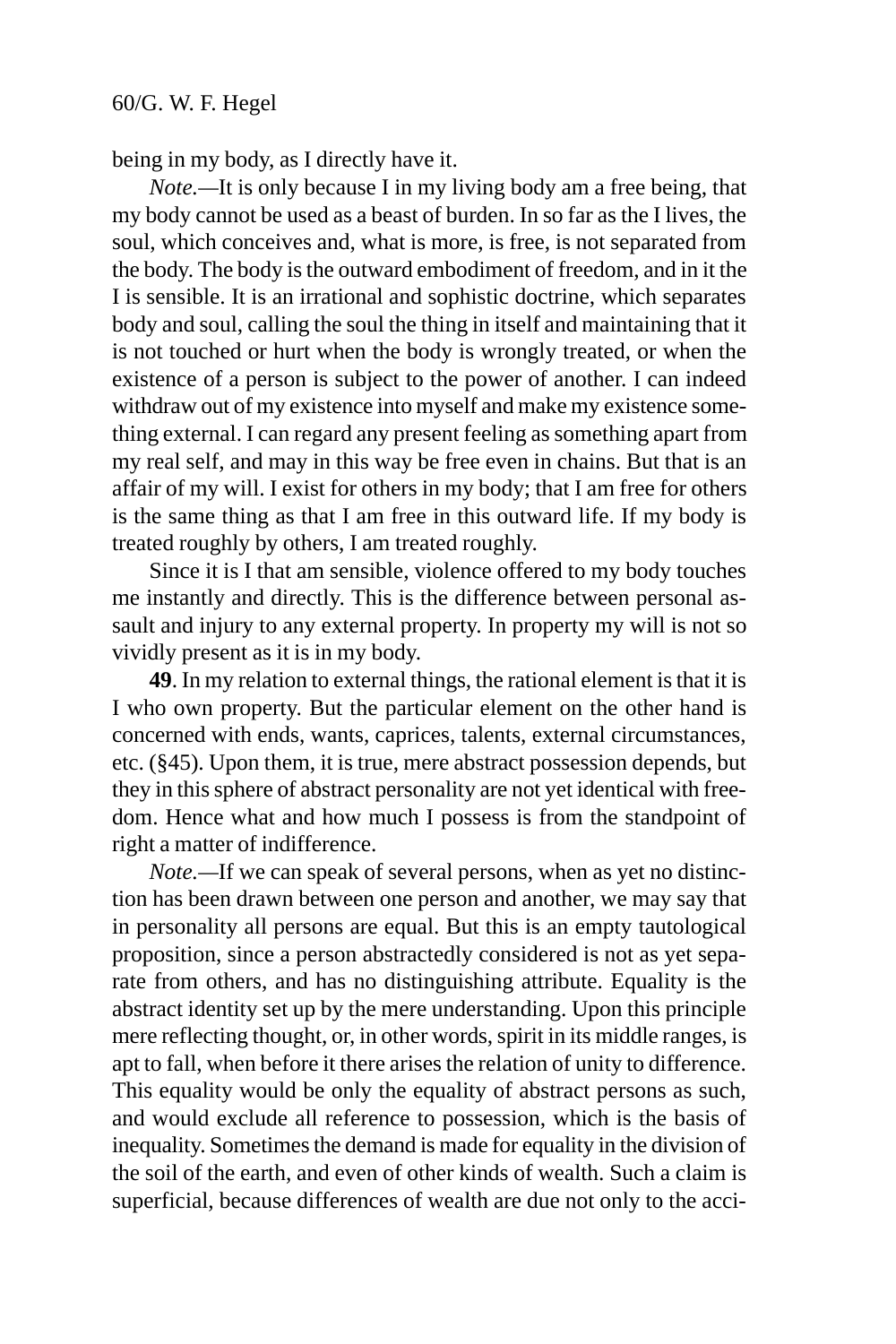dents of external nature but also to the infinite variety and difference of mind and character. In short, the quality of an individual's possessions depends upon his reason, developed into an organic whole. We cannot say that nature is unjust in distributing wealth and property unequally, because nature is not free and, therefore, neither just nor unjust. It is in part a moral desire that all men should have sufficient income for their wants, and when the wish is left in this indefinite form it is well-meant, although it, like everything merely well-meant, has no counterpart in reality. But, further, income is different from possession and belongs to another sphere, that of the civic community.

*Addition.* — Since wealth depends upon application, equality in the distribution of goods would, if introduced, soon be disturbed again. What does not permit of being carried out, ought not to be attempted. Men are equal, it is true, but only as persons, that is, only with reference to the source of possession. Accordingly every one must have property. This is the only kind of equality which it is possible to consider. Beyond this is found the region of particular persons, and the question for the first time comes up, How much do I possess? Here the assertion that the property of every man ought in justice to be equal to that of every other is false, since justice demands merely that every one should have property. Indeed, amongst persons variously endowed inequality must occur, and equality would be wrong. It is quite true that men often desire the goods of others; but this desire is wrong, for right is unconcerned about differences in individuals.

**50**. It is a self-evident and, indeed, almost superfluous remark that an object belongs to him who is accidentally first in possession of it. A second person cannot take into possession what is already the property of another.

*Addition.—*So far we have been chiefly concerned with the proposition that personality must find an embodiment in property. From what has been said, it follows that he who is first in possession is likewise owner. He is rightful owner, not because he is first, but because he is a free will. He is not first till some one comes after him.

**51**. In order to fix property as the outward symbol of my personality, it is not enough that I represent it as name and internally will it to be mine; I must also take it over into my possession. The embodiment of my will can then be recognized by others as mine. That the object, of which I take possession be unowned is a self-evident, negative condition (§50). Rather it is more than a bare negative, since it anticipates a rela-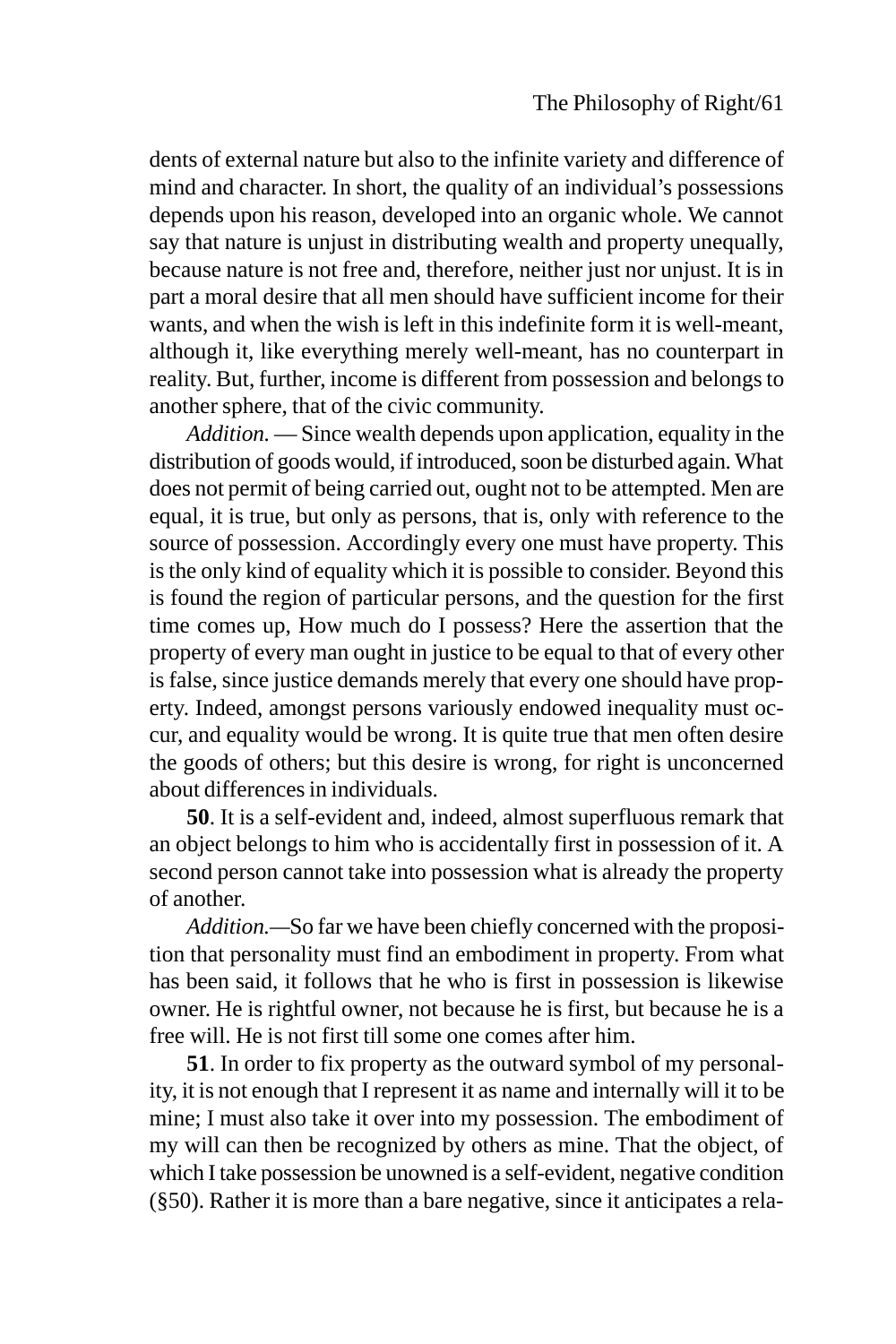### tion to others.

*Addition.—*A person's putting his will into an object is the conception of property, and the next step is the realizing of it. The inner act of my will, which says that something is mine, must be made recognizable for others. When I make an object mine, I give it a predicate, which must be manifested in its outer form, and not remain merely in my inner will. Children often affirm this earlier act of will against the real possessing of a thing by others. But for adults such a will is not enough. The form of subjectivity must be removed by working itself out into something objective.

**52**. Active possession makes the material of an object my property, since the material is not independently its own.

*Note.—*The material opposes itself to me. Indeed its very nature is to furnish opposition to me. It exhibits its abstract independence to my abstract or sentient consciousness. The sentient imagination, it may be said in passing, puts the truth upside down when it regards the sentient side of mind as concrete, and the rational as abstract. In reference therefore to the will and property this absolute independence of the material has no truth. Active possession, viewed as an external activity, by which the universal right of appropriating natural things becomes actualized, is allied to physical strength, cunning, skill, all the means, in short, by which one is able to take hold corporeally of a thing. Owing to the qualitative differences of natural objects, the mastery over and possession of them has an infinitely diversified meaning, and a corresponding limitation and contingency. Moreover, no one kind of matter, such as an element, can be wholly possessed by any number of separate persons. In order to become a possible object of possession, it must be taken in separate parts, as a breath of air or draught of water. The impossibility of owning one kind of matter, or an element, depends finally, not upon external physical incapacity, but upon the fact that the person, as will, is not only individual, but directly individual, and that the external exists for him, therefore, only as a collection of particulars. (§13, *note* to §43.)

The process, by which we become master and external owner, is in a sense infinite, and must remain more or less undetermined and incomplete. None the less, however, has the material an essential form, because of which alone it is anything. The more I appropriate this form, so much the more do I come into real possession of the object. The consumption of food is a through-and- through change of its quality. The cultivation of skill in my body, and the education of my mind, are also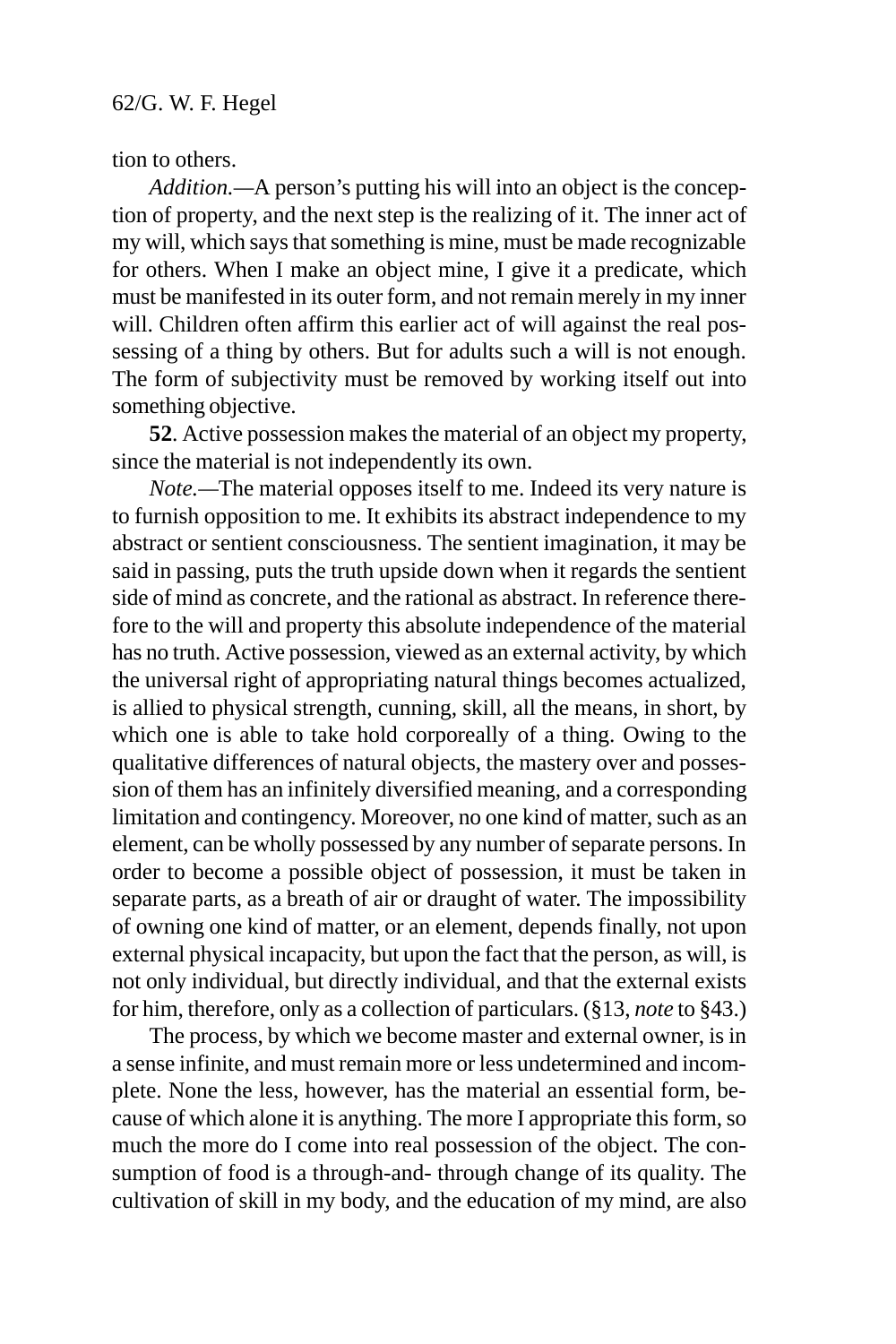more or less an active possession by means of thorough-going modification. Mind or spirit is above all that which I can make my own. But this possession is different from property. Property is completed in its relation to the free will. In the external relation of active possession something of externality remains as a residue, but with regard to the free will the owned object has reserved nothing. A matter without qualities, a something which in property is supposed to remain outside of me, and to belong wholly to the object, is an empty abstraction, which thought must expose and defeat.

*Addition.—*Fichte has raised the question, whether, if I have fashioned an object, its material is also mine. According to his view, if I have made a cup out of gold, any one may take the gold, provided that he does no injury to my handiwork. Though we may imagine that form and substance are separable in that way, the distinction is an empty subtlety. If I take possession of a field, and plough it, not only is the furrow mine, but also the ground which belongs to it. It is my will to take possession of the material, even the whole object. Hence the material is not masterless; it is not its own. Even if the material remains outside of the form which I give the object, the form is a sign that the object is to be mine. Hence the thing does not stay outside of my will or purpose. There is consequently nothing in it which can be taken hold of by another.

**53**. Property has its more direct phases in the relation of the will to the object. This relation is  $(\alpha)$  direct and active taking of possession, in so far as the will is embodied in the object as in something positive.  $(\beta)$ In so far as this object is negative towards the will, the will is visibly embodied in it as something to be negated. This is use,  $(\gamma)$  The return of the will into itself out of the object; this is relinquishment. These three phases are the positive, negative, and infinite judgments of the will concerning the object.

### A. The Act of Possession.

**54**. Taking possession is partly the simple bodily grasp, partly the forming and partly the marking or designating of the object.

*Addition.—*These modes of taking possession exhibit the progress from the category of particularity to that of universality. Bodily seizure can be made only of particular objects, while marking an object is done by a kind of picture-thinking. In marking I keep before me a representation, by which I intend that the object shall be mine in its totality, and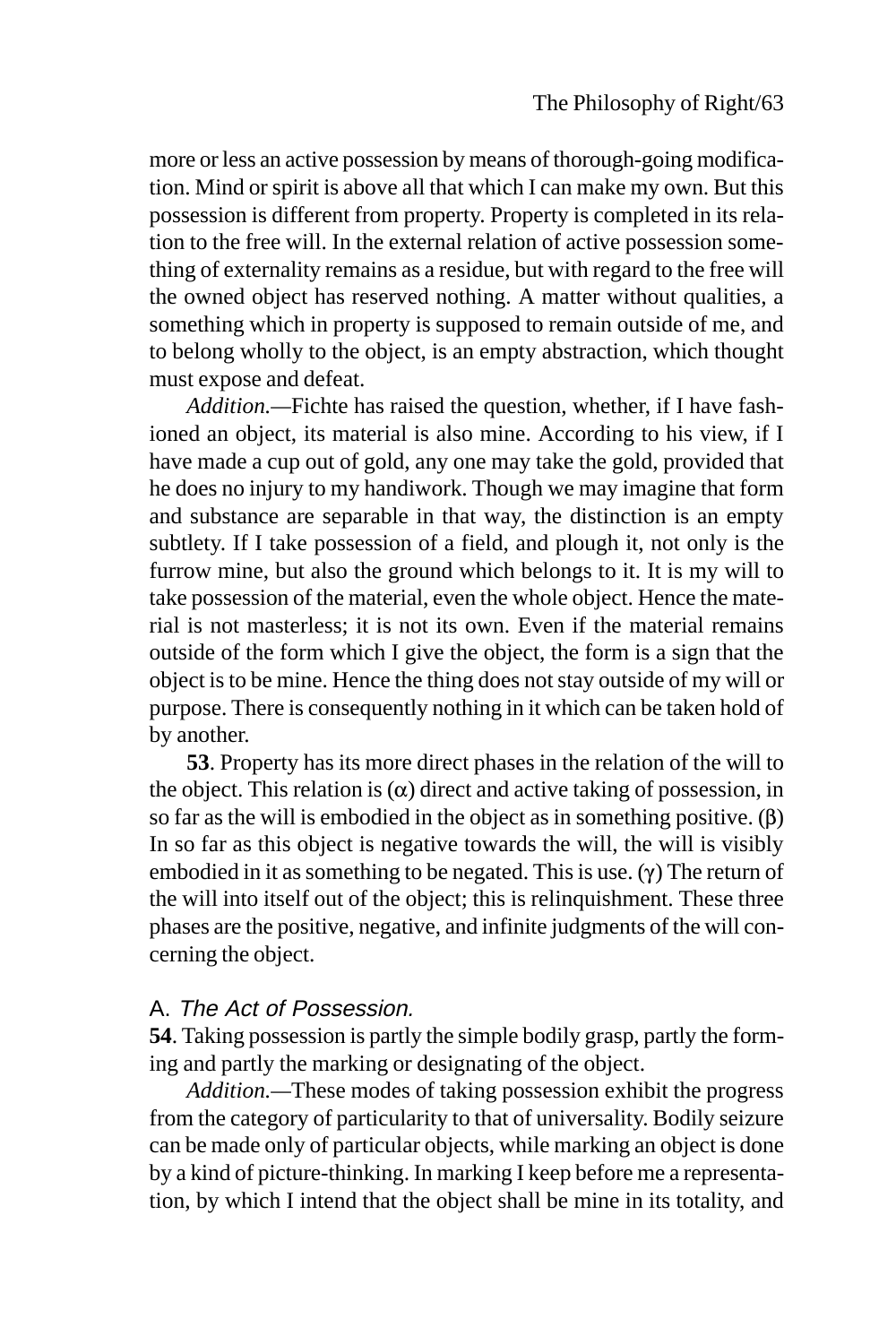not merely the part which I can hold in my hand.

**55.** ( $\alpha$ ) Corporeal possession, in which I am present directly, and my will is directly visible, appeals at once to the senses, and from that standpoint is the most complete kind of possession. But it is after all only subjective, temporary and greatly limited as well by surroundings as by the qualities of the object. But if I can connect an object with anything I have already, or if the two become connected accidentally, the sphere of direct physical prehension is to some extent enlarged.

*Note.—*Mechanical forces, weapons, instruments extend the compass of my power. If my ground is washed by the sea or a river, or lies adjacent to a bit of good hunting country or a pasturage, if it contains stone or other minerals, if there is any treasure in it or upon it, in each of these ways possession may be enlarged. It is the same if the enlargement occurs after I have possession and accidentally, as is the case with socalled natural accretions, such as alluvia] deposits, and with objects that are stranded. Everything that is born is also an extension of my wealth, *foetura* as they are called; but as they involve an organic relation, and are not external additions to an object already in my possession, they are different from the other accessories. All these adjuncts, some of them mutually exclusive, are possibilities by which one owner rather than another may the more easily take a piece of land into possession, or work it up; they may also be viewed as mere accidental accompaniments of the object to which they are added. They are in fact external concomitants which do not include any conception or living union. Hence it devolves upon the understanding to bring forward and weigh reasons for or against their being mine, and to apply the positive edicts of the law, so that a decision may be reached in accordance with the relative closeness of the connection between the object and its accessory.

*Addition.—*The act of possession assumes a separation of parts in the object. I take no more into my possession than I can touch with my body. But, secondly, external things have a wider range than I am able to cover physically. Something else stands in connection with what I own. Through the hand I exercise the act of ownership, but the compass of the hand can be enlarged. No animal has this noble member. What I grasp with it can itself become a means to further prehension. When I come into possession of a thing, the understanding goes at once over into it, and as a consequence not only what is directly laid hold upon is mine, but likewise what is connected with it. At this juncture positive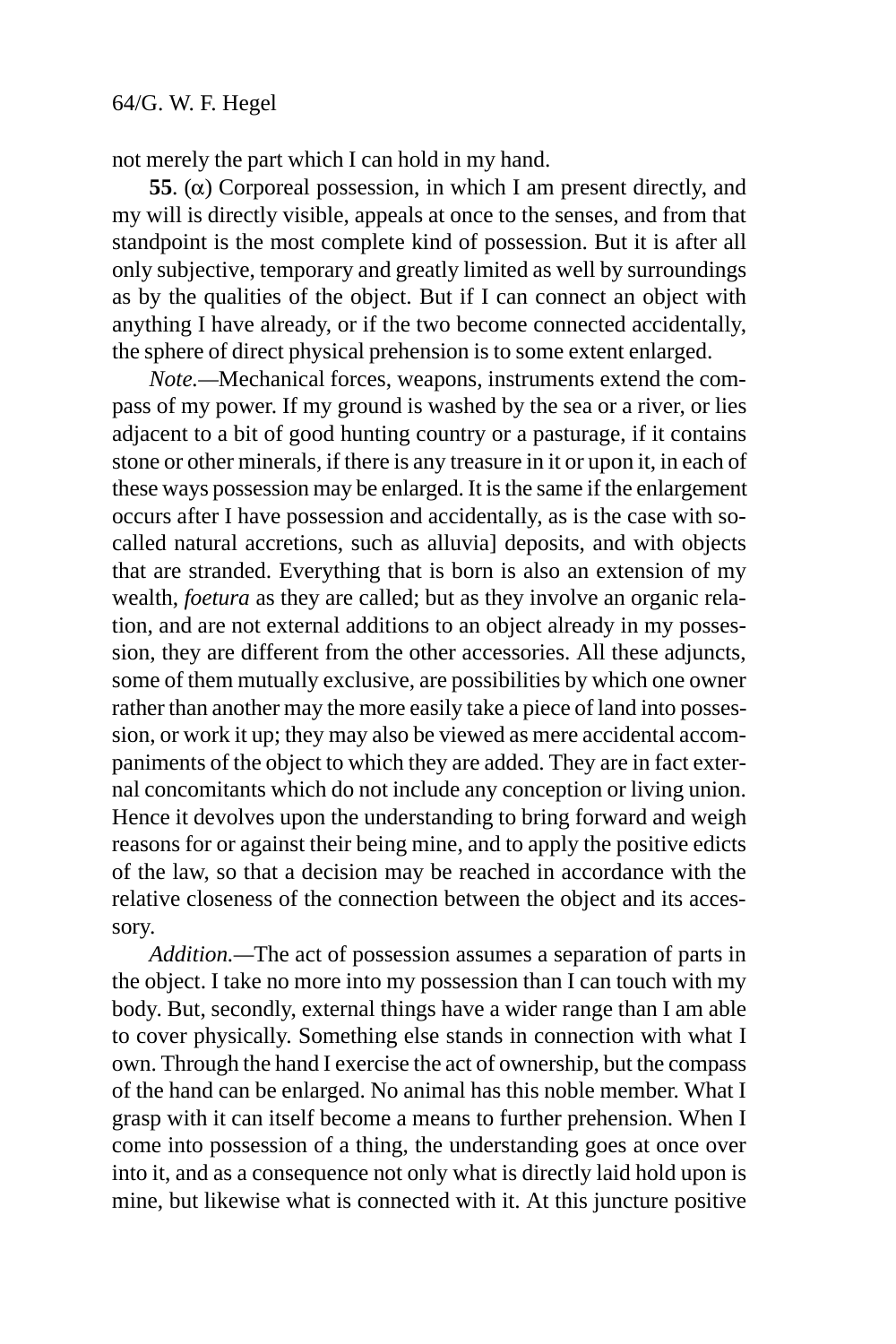law must introduce its prescripts, because nothing more than this can be deduced from the conception.

**56**. (B) When something that is mine is formed, it becomes independent of me, ceasing to be limited to my presence in this space or time, or to the presence of my consciousness and will.

*Note.—*The fashioning of a thing is the kind of active possession which is most adequate to the idea, because it unites the subjective and the objective. It varies infinitely according to the quality of the object and the purpose of the subject. To this head belongs likewise the formation or nurture of living things, in which my work does not remain something foreign, but is assimilated, as in the cultivation of the soil, the care of plants, and the taming, feeding, and tending of animals. It includes also any arrangement for the more efficient use of natural products or forces, as well as the effect of one material upon another, etc.

*Addition.—*This act of forming may in practice assume the greatest variety of aspects. The soil, which I till, is formed. The forming of the inorganic is sometimes indirect. When I, for instance, build a windmill, I have not formed the air, but I form something which will utilize the air. Yet, as I have not formed the air, I dare not call it mine. Moreover the sparing of a wild animal's life may be viewed as a forming, since my conduct is the preservation of the object. It is the same kind of act as the training of animals, only that training is more direct, and proceeds more largely from me.

**57**. In his direct life, before it is idealized by self-consciousness, man is merely a natural being, standing outside of his true conception. Only through the education of his body and mind, mainly by his becoming conscious of himself as free, does he take possession of himself, become his own property, and stand in opposition to others. This active possession of himself, conversely, is the giving of actuality to what he is in conception, in his possibilities, faculties, and disposition. By this process he is for the first time securely established as his own, becomes a tangible reality as distinguished from a simple consciousness of himself, and is capable of assuming the form of an object (§43, *note*).

*Note.—*We are now in a position to consider slavery. We may set aside the justification of slavery based upon the argument that it originates in superior physical force, the taking of prisoners in war, the saving and preserving of life, upbringing, education, or bestowal of kindnesses. These reasons all rest ultimately on the ground that man is to be taken as a merely natural being, living, or, it may even be, choos-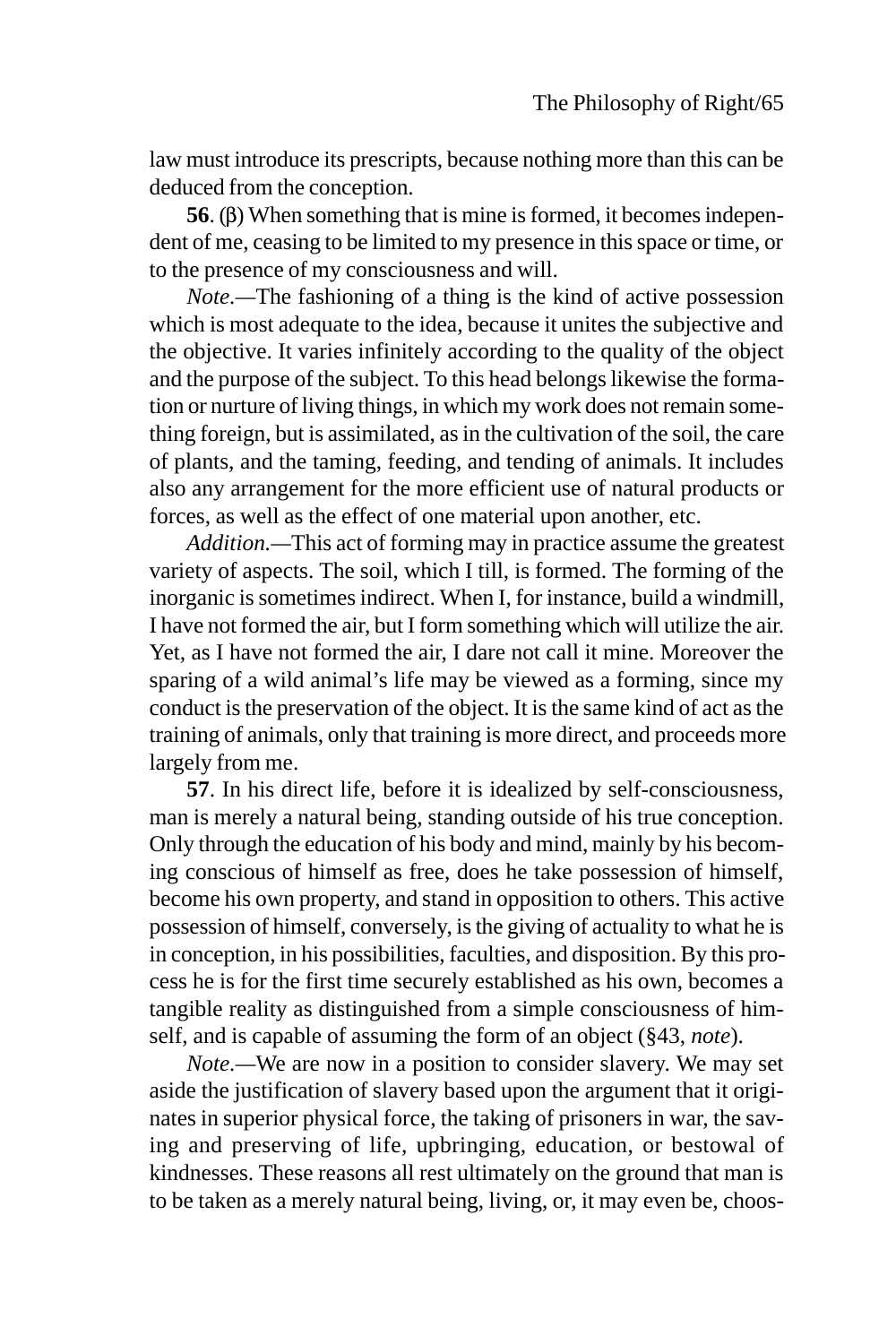ing a life which is not adequate to his conception. Upon the same footing stands the attempted justification of ownership as merely the status of masters, as also all views of the right to slaves founded on history. The assertion of the absolute injustice of slavery on the contrary, clinging to the conception that man, as spiritual, is free of himself, is also a onesided idea, since it supposes man to be free by nature. In other words, it takes as the truth the conception in its direct and unreflective form rather than the idea. This antinomy, like all others, rests upon the external thinking, which keeps separate and independent each of two aspects of a single complete idea. In point of fact, neither aspect, if separated from the other, is able to measure the idea, and present it in its truth. It is the mark of the free spirit (§21) that it does not exist merely as conception or naturally, but that it supersedes its own formalism, transcending thereby its naked natural existence, and gives to itself an existence, which, being its own, is free.

Hence the side of the antinomy, which maintains the conception of freedom, is to be preferred, since it contains at least the necessary point of departure for the truth. The other side, holding to the existence, which is utterly at variance with the conception, has in it nothing reasonable or right at all. The standpoint of the free will, with which right and the science of right begin, is already beyond the wrong view that man is simply a natural being, who, as he cannot exist for himself, is fit only to be enslaved. This untrue phenomenon had its origin in the circumstance that the spirit had at that time just attained the level of consciousness. Hence through the dialectical movement of the conception arises the first inkling of the consciousness of freedom. There is thus by this movement brought to pass a struggle for recognition, and, as a necessary result, the relation of master and slave. But in order that the objective spirit, which gives substance to right, may not again be apprehended only on its subjective side, and that it may not again appear as a mere unsupported command, intimating that man in his real nature is not appointed to slavery, it must be seen that the idea of freedom is in truth nothing but the state.

*Addition.—*If we hold fast to the side that man is absolutely free, we condemn slavery. Still it depends on the person's own will, whether he shall be a slave or not, just as it depends upon the will of a people whether or not it is to be in subjection. Hence slavery is a wrong not simply on the part of those who enslave or subjugate, but of the slaves and subjects themselves. Slavery occurs in the passage from, the natu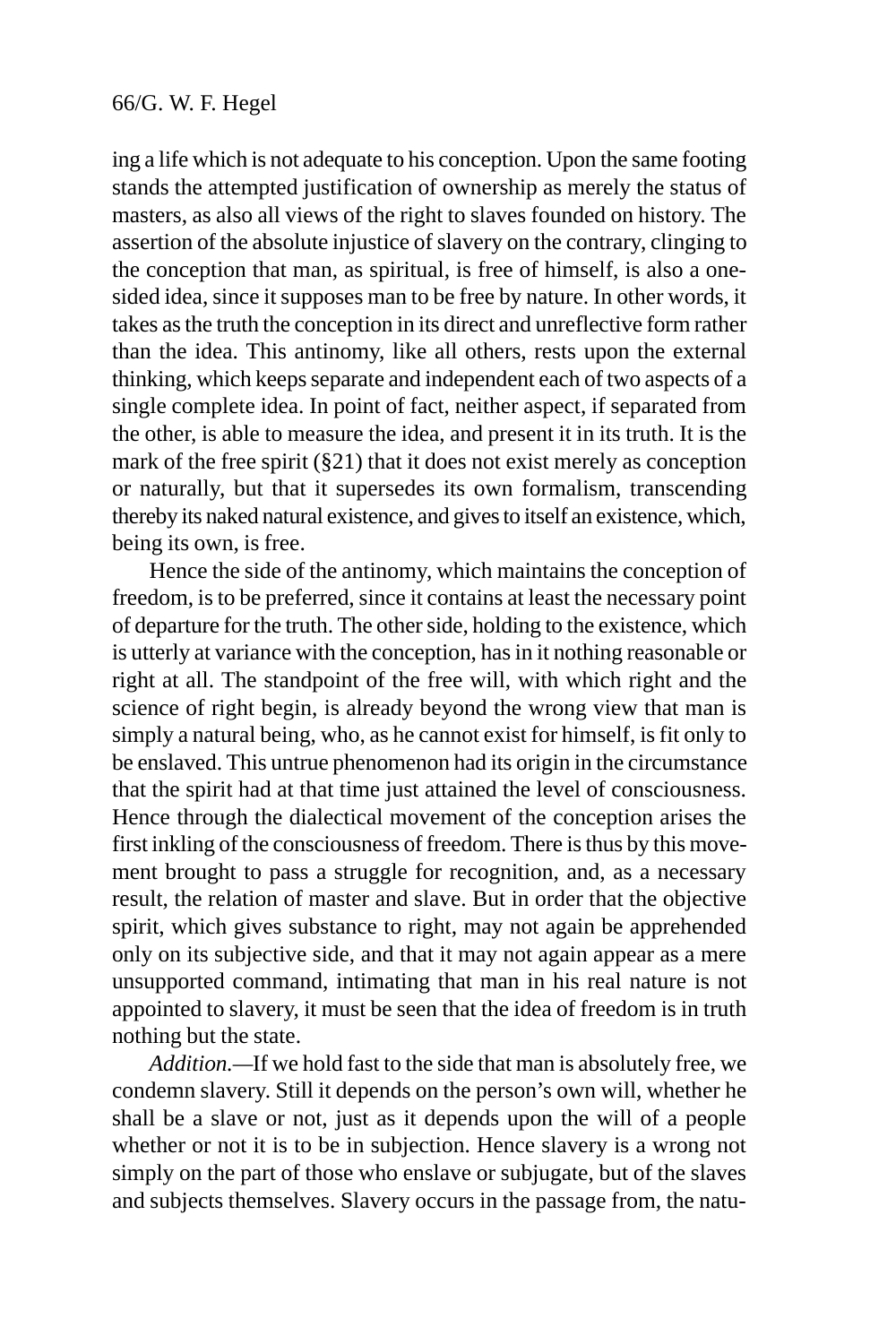ral condition of man to his true moral and social condition. It is found in a world where a wrong is still a right. Under such a circumstance the wrong has its value and finds a necessary place.

**58.** ( $\gamma$ ) The kind of possession, which is not literal but only representative of my will, is a mark or symbol, whose meaning is that it is I who have put my will into the object. Owing to the variety of objects used as signs, this kind of possession is very indefinite in its meaning.

*Addition.*—Of all kinds of possession this by marking is the most complete, since the others have more or less the effect of a mark. When I seize or form an object, in each case the result is in the end a mark, indicating to others that I exclude them, and have set my will in the object. The conception of the mark is that the object stands not for what it is, but for what it signifies. The cockade, *e.g.,* means citizenship in a certain state, although its colour has no connection with the nation, and represents not itself but the nation. In that man acquires possession through the use of a sign, he exhibits his mastery over things.

## B. Use of the Object.

**59**. The object taken into my possession receives the predicate "mine," and the will is related to it positively. Yet in this identity the object is established as something negative, and my will becomes particularized as a want or desire. But the particular want of one separate will is the positive, which satisfies itself; while the object is negative in itself, and exists only for my want and serves it. Use is the realization of my want through the change, destruction, or consumption of the object, which in this way reveals that it has no self, and fulfils its nature.

*Note*.—The view that use is the real nature and actuality of property floats before the mind of those who consider that property is dead and ownerless, if it is being put to no use. This they advance as reason for laying violent and unlawful hands upon property. But the will of an owner, by virtue of which a thing is his own, is the fundamental principle, of which use is only an external, special, and subordinate manifestation.

*Addition.—*In use is involved a wider relation than in possession by symbol, because the object, when used, is not recognized in its particular existence, but is by me negated. It is reduced to a means for the satisfaction of my wants. When the object and I come together, one of the two must lose its qualities, if we are to become identical. But I am a living thing who wills and truly affirms himself, while the object is only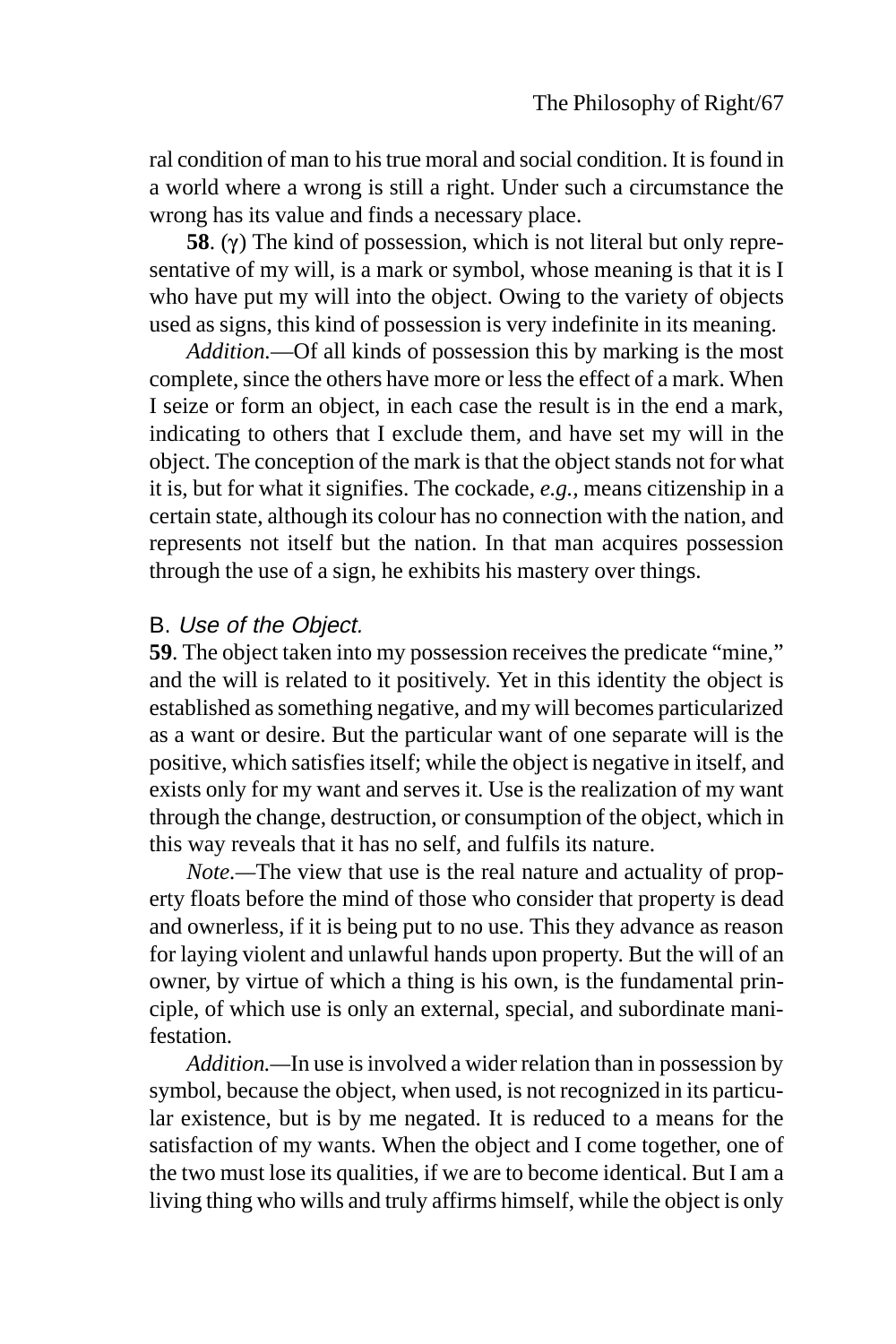a natural thing. Therefore it must go to ground and I preserve myself. This constitutes the superiority and reason of the organic world.

**60**. Using an object in direct seizure is a single separate act. But when we have a recurring need, use repeatedly a product which replaces itself, and seek to preserve its power to replace itself, a direct and single act of seizure becomes a sign. It is universalized and denotes the possession of the elemental or organic basis, the conditions of production.

**61**. A thing has in contrast with me, its possessor, no end of its own (§42). Its substance as an independent thing is thus a purely external and unsubstantial existence. As this externality when realized is the use, to which I put it, so the total use or service of the object is the object itself in its whole extent. When I am admitted to the complete use of a thing, I am the owner of it. Apart from the entire range of use, nothing is left over to be the possession of another.

*Addition.—*The relation of use to property is the same as that of substance to accident, of internal to external, of force to its manifestation. But the force must be manifested; a farm is a farm only as it bears produce. He who has the use of a farm is the possessor of the whole, and to suppose another ownership in addition is an empty abstraction.

**62**. Partial or temporary use, and partial or temporary possession, or possibility of use, however, are to be distinguished from actual ownership. The total use of a thing cannot be mine, while the abstract property is somebody else's. The object would in that case contain a contradiction. It would be wholly penetrated by my will and yet contain something impenetrable, namely, the empty will of another. The relation of my positive will to the thing would be objective and yet not objective. Accordingly, possession is essentially free and complete.

*Note.—*The distinction between right to total use and abstract possession is due to the empty and formal understanding. To it the idea, which in this case is the unity of possession or the personal will with the realization of this will, is not true. On the contrary, it holds as true these two elements in their separation. This distinction of the understanding implies that an empty mastership of things is an actual relation. If we could extend the term "aberration" beyond the mere imagination of the subject, and the reality, with which he is directly at variance, we might call such a view of property an aberration of personality. How can what is mine in one single object be without qualification my individual exclusive will, and also the individual exclusive will of someone else?

In the "Institut." libr. ii. tit. iv. it is said: "*Usufructus est jus alienis*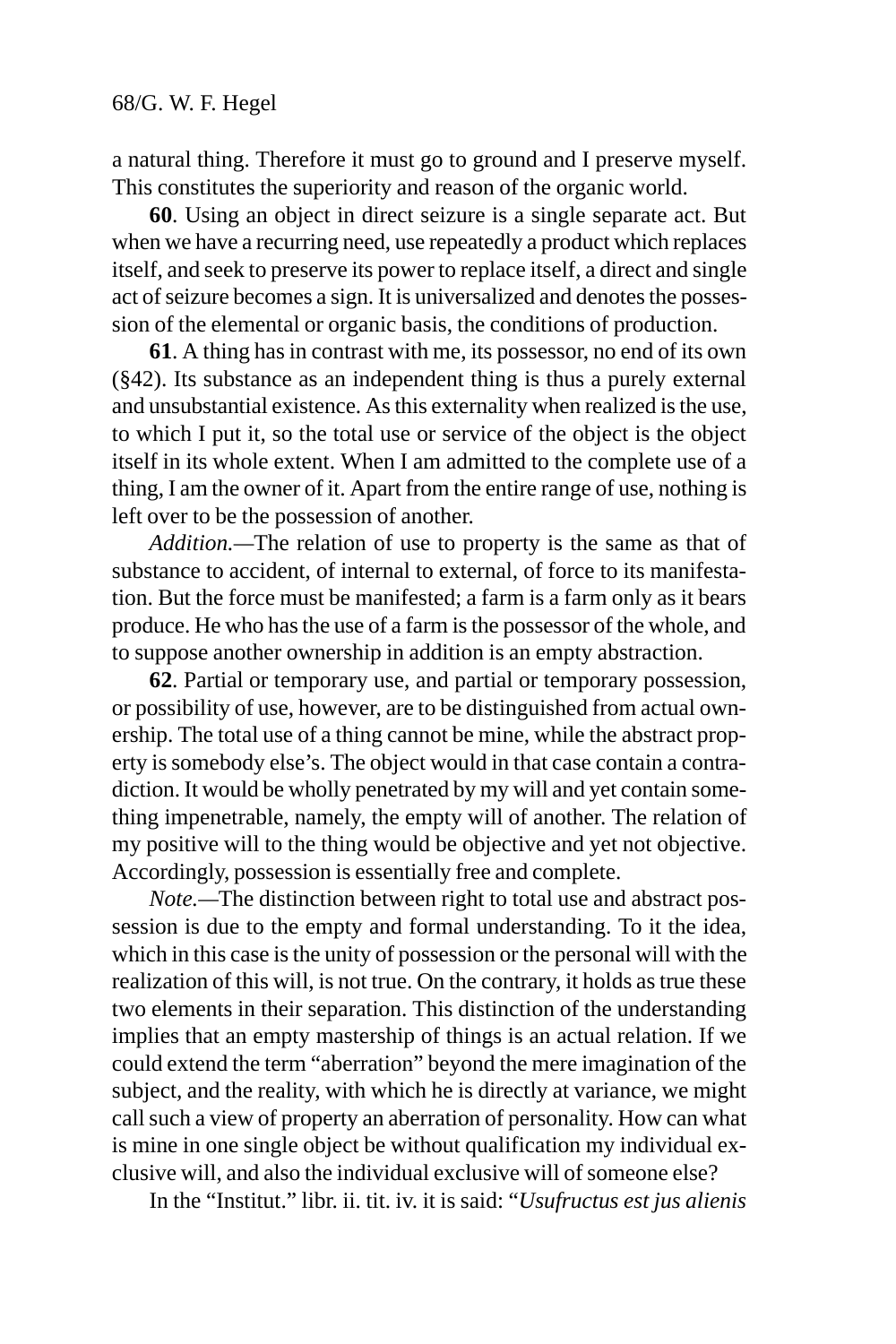*rebus utendi, fruendi salva rerum substantia,"* and again: "*Ne tamen in universum inutiles essent pro-prietates, semper abscendente usufructu: placuit certis modis extingui usumfructum et ad proprietatem reverti.*" "*Placuit*" *—*as though it were optional, whether or not to give sense to the formal distinction of the understanding. A *pro-prietas semper abscendente usufructu* would not only be *inutiles,* but no longer a *proprietas.* Many distinctions regarding property, such as that into *res mancipi* and *nec mancipi,* and that into *dominium Quiritarium* and *Bonitarium,* are merely historical dainties and do not belong to this place, because they have no relation to the conception of property. But the relation of the *dominium directum* to the *dominium utile,* and that of the contract which gives heritable right in another's land, and also the various ways of dealing with estates in fee, with their ground rents and other rents and impositions, have a clear bearing upon the distinction now under discussion. When these charges are irredeemably imposed, this formal distinction is indeed present, but it is again transcended when by the association of certain charges with the *dominium utile,* the *dominium utile* and the *dominium directum* become the same. If these relations contained no more that the formal distinction of the understanding, there would be opposed to each other not two masters (*domini*), but an owner and an empty master. But by virtue of the charges or taxes it is two owners, who stand in relation to each other, though they are not related by a common possession. In this relation is to be found the transition from property to use, a transition already operating when ownership, which was formerly reckoned as the more honourable, is given a secondary place, while the *utile* or produce of a *dominium directum* is regarded as the essential and rational.

It is fully fifteen hundred years since through the influence of Christianity the freedom of the person began to flourish, and at least in a small section of the human race take rank as a universal principle. But the recognition here and there of the principle of the freedom of property is, as it were, a thing of yesterday. This is a good illustration from worldhistory, of the length of time needed by the spirit to reach self-consciousness, and is a rebuke also to the impatience of opinion.

**63**. In use the object is a single one, definite in quality and quantity, and answers to a special need. But its special usefulness, when fixed quantitatively, can be compared with other objects capable of being put to the same use, and a special want, served by the object, and indeed any want may be compared with other wants; and their corresponding ob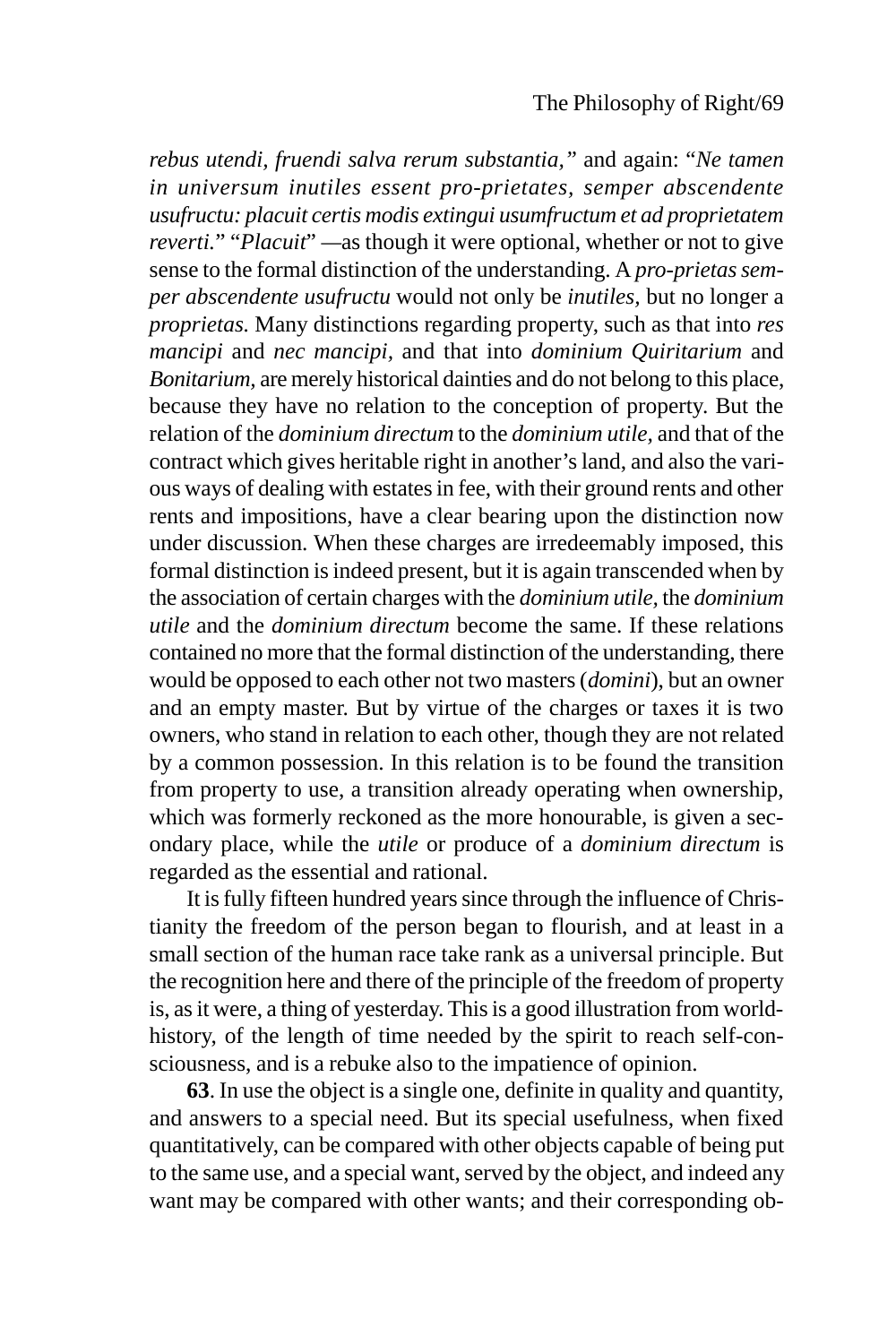jects may be also compared. This universal characteristic, which proceeds from the particular object and yet abstracts from its special qualities is the value. Value is the true essence or substance of the object, and the object by possessing value becomes an object for consciousness. As complete owner of the object, I am owner of its value as well as of its use.

*Note.—*The feudal tenant is the owner of use only, not of the value.

*Addition.—*Quality here becomes quantity. Want is a term common to the greatest variety of things, and enables me to compare them. Thought in its progress starts from the special quality of an object, passes through indifference with regard to the quality, and finally reaches quantity. So in mathematics the circle, ellipse and parabola are specifically different, and yet the distinction of one curve from another is merely quantitative, being reduced to a mere quantitative difference in the largeness of their coefficients. In property the quantitative aspect, which issues from the qualitative, is value. The qualitative determines the quantum, however, and is therefore quite as much retained as superseded. When we consider the conception of value, the object is regarded only as a sign, counting not for what it is but for what it is worth. A letter of credit, *e.g.,* is not a kind of paper, but a sign of another universal, namely, its face value. The specific value of an object varies according to the want, but in order to express abstract worth, we use money. Money represents things, but since it does not represent want itself, but is only a sign of it, it is again governed by the specific value, which it merely stands for. One can be owner of an object without being master of its value. A family, which can neither sell nor pawn its goods, is not master of their value. But since the restrictions characterizing this form of property, such as fiefs, property conveyed in trust, etc., are not adequate to the conception of it, they are largely disappearing.

**64**. The form of the object and the mark are themselves external circumstances, deprived of meaning and worth if taken apart from use, employment, or some such manifestation of the subjective will. The presence of the will, however, is in time, and its objective reality is continuance of the subjective manifestation. If the manifestation lapses, the object, abandoned by the real essence of the will and of possession, becomes ownerless. Hence I may lose or acquire property through prescription.

*Note.*—Prescription does not run counter to strict, right and is not introduced into law merely to cut short the strife and confusion, which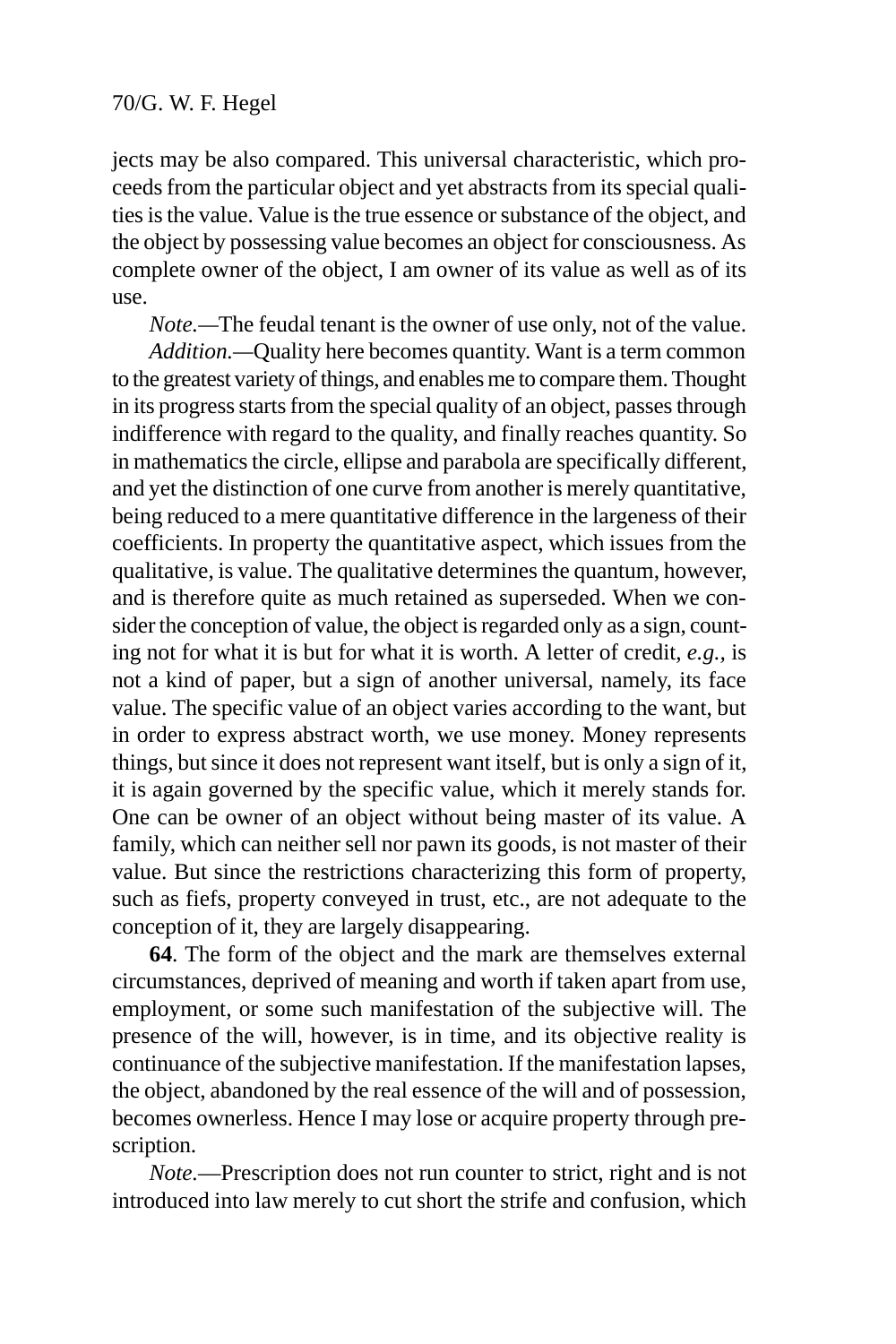would naturally arise out of old claims. It is founded on the reality of property, in other words upon the necessity that the will, in order to keep a thing, must manifest itself in it.—Public monuments are property of the nation, or rather they, like all works of art intended for use, are living and self-sufficient ends because of their indwelling soul of remembrance and honour. Deprived of this soul they are, so far as the nation is concerned, without a master, and become casually a private possession, as has happened with the Greek and Egyptian works of art in Turkey.—The private right of an author's family to his works is prescribed for similar reasons. These works become in a sense masterless, since they, like the monuments, though in an opposite way, become first common property, and then through various channels, private property. To set apart land for a cemetery and then not use it, or to set apart land never to be used, contains an empty unreal caprice. As to traverse this action does no injury, respect for it cannot be guaranteed.

*Addition.—*Prescription rests upon the supposition that I have ceased to look upon the object as mine. If a thing is to remain mine, there must be a continuous act of will, and this act reveals itself through use or preservation.— The decline in the value of public monuments was frequently illustrated during the Reformation in institutions founded for the saying of masses. The spirit of the old confession and therefore of these buildings had fled, and the buildings could be taken as private property.

## C. Relinquishment of Property.

**65**. I may relinquish property, since it is mine only by virtue of my having put my will into it. I may let a thing go unowned by me or pass it over to the will and possession of another; but this is possible only so far as the object is in its nature something external.

*Addition.—*Prescription is relinquishment without direct declaration of will. True relinquishment is a declaration that I will no longer regard the object as mine. The process in all its phases may be taken to be a true taking of possession. First there is the direct prehension; then by use property is thoroughly acquired; and the third step is the unity of both these elements, possession through relinquishment.

**66**. Some goods, or rather substantive phases of life are inalienable, and the right to them does not perish through lapse of time. These comprise my inner personality and the universal essence of my consciousness of myself, and are personality in general, freedom of will in the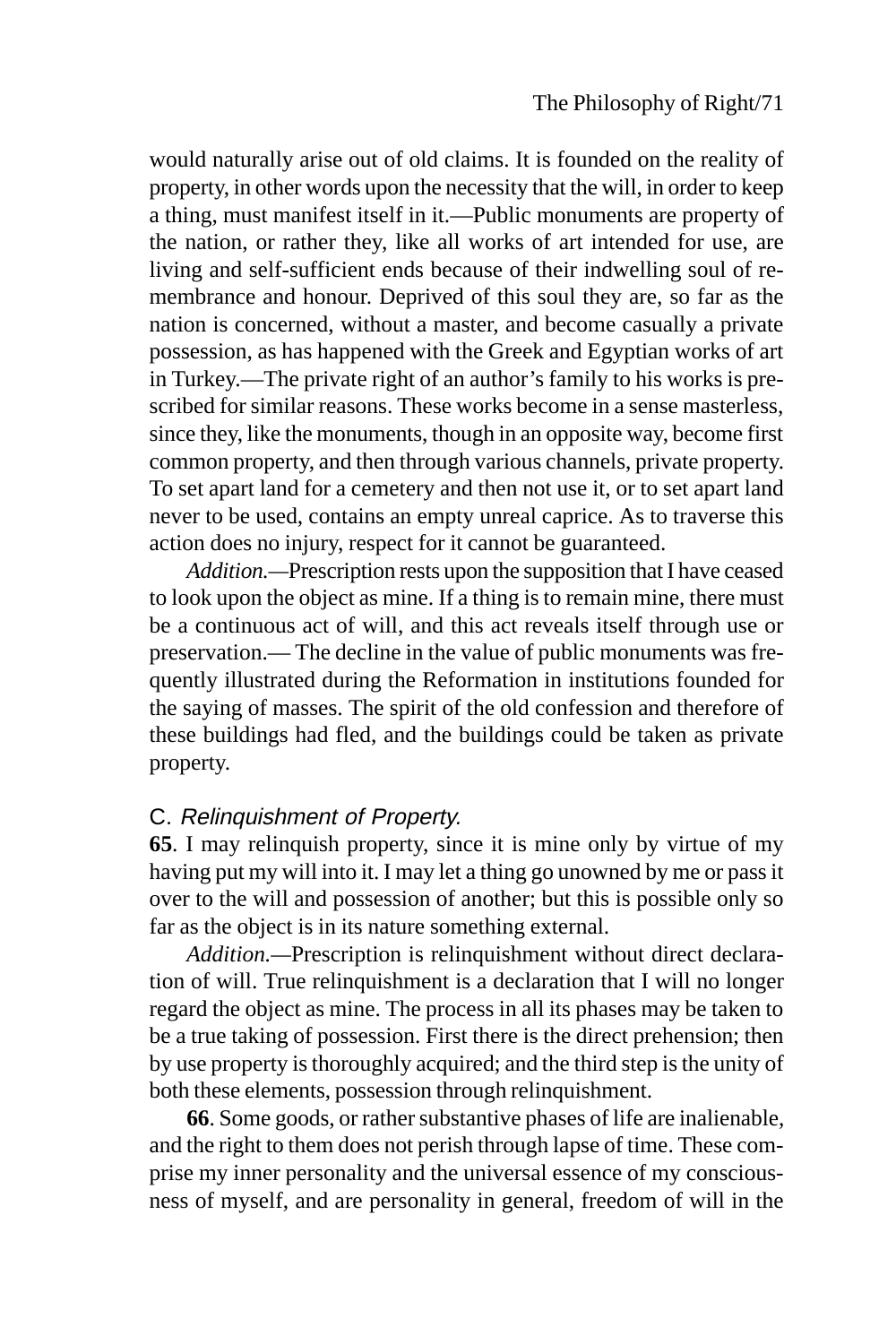broadest sense, social life and religion.

*Note.—*What the spirit is in conception, or implicitly, it should also be in actuality; it should be a person, that is to say, be able to possess property, have sociality and religion. This idea is itself the conception of spirit. As *causa sui,* or free cause, it is that, *cujus natura non potest concipi nisi existens* (Spinoza, "Eth." Def. 1). In this very conception, namely, that spirit shall be what it is only through itself and by the infinite return into itself out of its natural and direct reality, lies the possibility of opposition between what it is only implicitly (§57), and what it is only explicitly. In the will this opposition is the possibility of evil, but in general it is the possibility of the alienation of personality and substantive being; and this alienation may occur either unconsciously or intentionally. —Examples of the disposal of personality are slavery, vassalage, inability to own property or lack of complete control over it. Relinquishment of reason, sociality, morality or religion occurs in superstition; it occurs also if I delegate to others the authority to prescribe for me what kind of acts I shall commit, as when one sells himself for robbery, murder, or the possibility of any other crime; it occurs when I permit others to determine what for me shall be duty or religious truth.

The right to nothing that is inalienable can be forfeited through lapse of time. The act by which I take possession of my personality and real being, and establish myself as having rights, responsibilities, and moral and religious obligations, deprives these attributes of that externality, which alone gives them the capacity of being possessed by another. Along with the departure of this externality goes the reference to time or to any previous consent or complaisance. This return of myself into myself, being the process by which I establish myself as idea or complete legal and moral person, does away with the old relation. It removes the violence which I and others had done to my own conception and reason, the wrong of having treated the infinite existence of self-consciousness as something merely extraneous, and of having suffered others to do the same. This return into myself reveals the contradiction implied in my having given into the keeping of others my right, morality or religion. I gave them what I did not myself possess, what, so soon as I do possess it, exists in essence only as mine, and not as something external.

*Addition.—*It lies in the nature of the matter that the slave has an absolute right to make himself free, or that, when anyone has hired out his morality for robbery and murder, the transaction is absolutely void. Anyone possesses the competency to annul such an agreement. It is the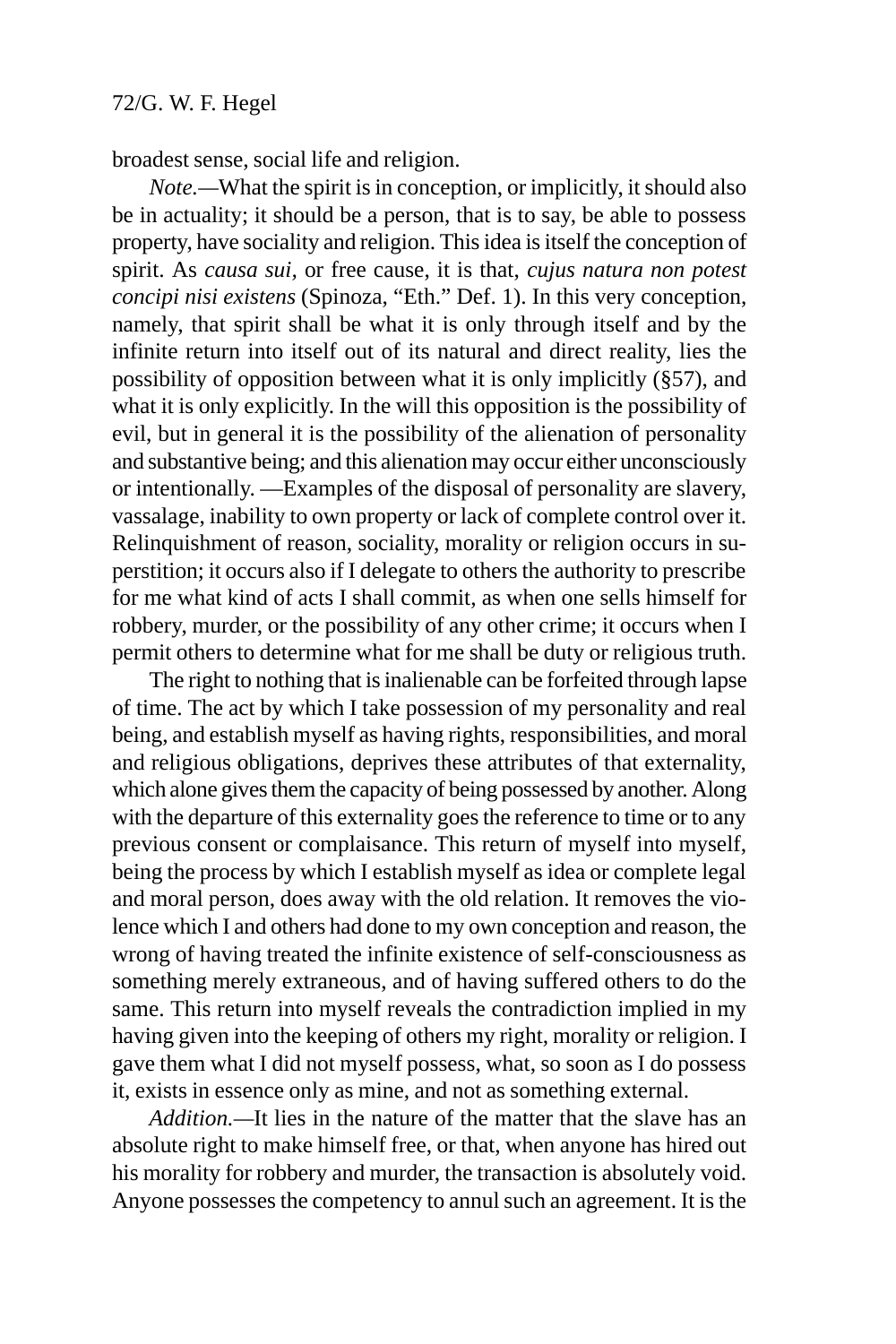same with the letting of religiosity by a priest, who is my confessor. The inner religious condition every one must adjust by himself. A religiosity, part of which is handed over to some one else is not genuine, for the spirit is only one, and must dwell within me. To me it must belong to unite the act of worship with religious aspiration.

**67**. The use of single products of my particular physical endowments or mental capacities I may hand over to others for a limited time, since, when a time limit is recognized, these products may be said to have an external relation to my genuine and total being. If I were to dispose of my whole time, made concrete in work, and all my activity, I would be giving up the essence of my productions. My whole activity and reality, in short, my personality, would be the property of another.

*Note.—*This is the same relation as that (§61) between the substance of an object and its use. As it is only by limiting use that we can distinguish it from the object, so the use of my powers is to be distinguished from these powers themselves, only in so far as it has a quantitative limit. The total number of manifestations of a faculty is the faculty; the accidents are the substance; the particulars, the universal.

*Addition.—*The distinction, here analyzed, is that between a slave and a servant or day-labourer in our own time. The Athenian slave had possibly lighter occupation and higher kind of mental work than is the rule with our workmen. But he was a slave notwithstanding, since the whole circle of his activity was controlled by his master.

**68**. What is peculiar to a mental product can be externalized and directly converted into an object, which it is possible for others to produce. When another person has acquired the object, he may make the thought or, it may be, the mechanical genius in it, his own; a possibility which in the case of literary works constitutes the reason and special value of acquisition. But, over and above this, the new owner comes at the same time into possession of the general power to express himself in the same way, and so of making any number of objects of the same kind.

*Note.—*In works of art the form, which images the thought in an external material, is so conspicuously the possession of the artist, that an imitation of it is really a product of the imitator's mental and mechanical skill. But in the case of literature or an invention of some technical contrivance, the form in which it is externalized is of a mechanical sort. In a book the thought is presented in a row of particular abstract signs; in an invention the thought has a wholly mechanical content. The way to reproduce such things, as mere things, is a matter of ordinary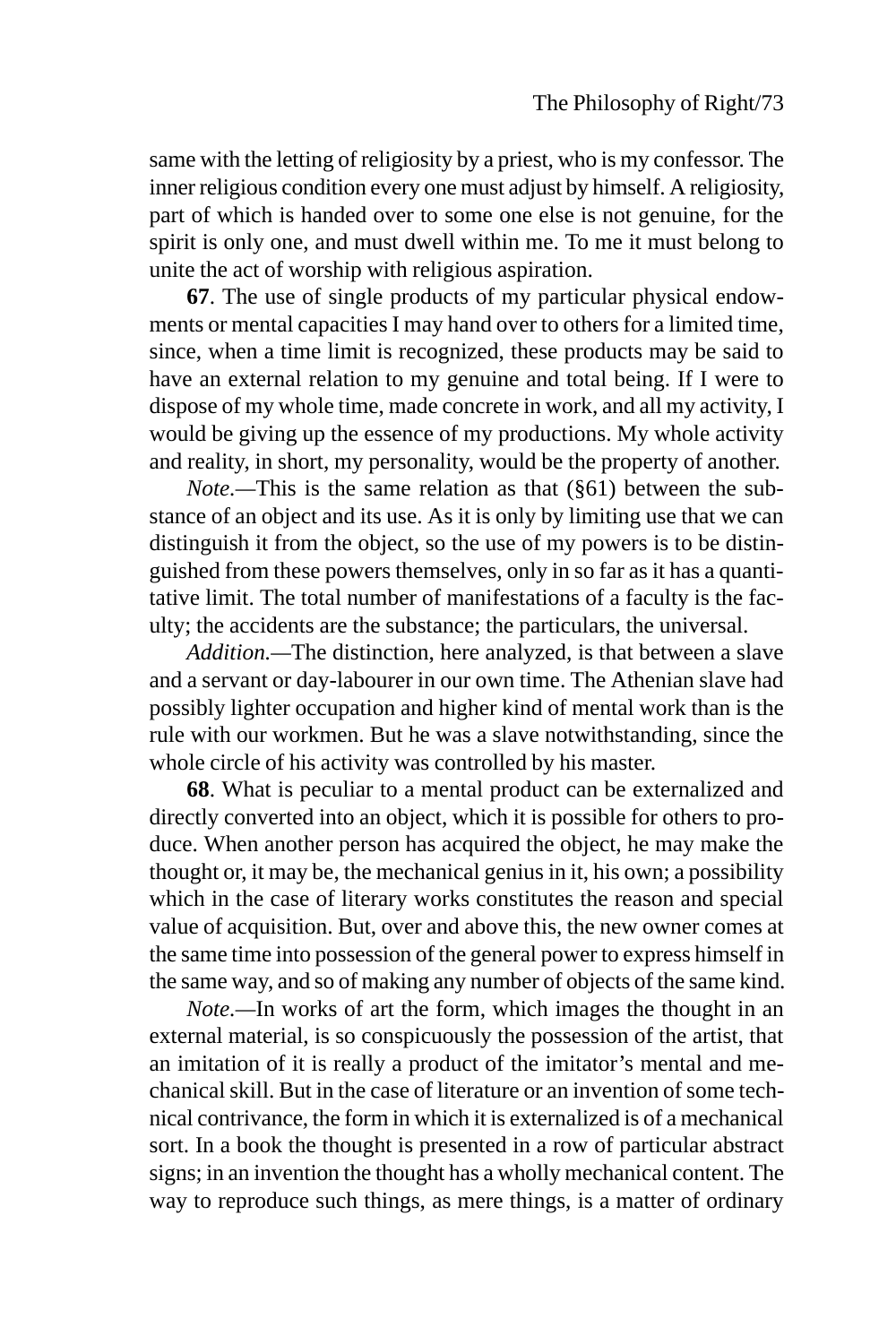skilled labour. Between the two extremes, on the one side a work of art, and on the other a product of manual labour, there are all stages of production, some of which incline to one of the extremes, some to the other.

**69**. Since the purchaser of such a product of mental skill possesses the full use and value of his single copy, he is complete and free owner of that one copy, although the author of the work or the inventor of the apparatus remains owner of the general method of multiplying such products. The author or inventor has not disposed directly of the general method, but may reserve it for his private utterance.

*Note.—*The justification of the right of the author or inventor cannot be sought in his arbitrarily making it a condition, when he disposes of a copy, that the possibility of bringing out other copies shall not belong to the purchaser, but shall remain in his own hands. The first question is whether the separation of the object from the power to reproduce, which goes with the object, is allowable in thought, and does not destroy full and free possession (§62). Does it depend upon the arbitrary choice of the first producer to reserve to himself the power to reproduce or dispose of the product of his mind? Or, on the other hand, may he count it of no value, and give it freely with each separate copy? Now there is this peculiarity about this power, that through it the object becomes not merely a possession, but a means of wealth (see §170, and fol.). This new feature is a special kind of external use, and is different and separate from the use to which the object was directly appointed. It is not, as it is called, an *accessio naturalis* as are *foetura.* Hence as the distinction occurs in the sphere of external use, which is naturally capable of being divided, the reservation of one part, while another is being disposed of, is not the retention of an ownership without *utile.*

The primary and most important claim of trade and commerce is to give them surety against highway robbery. In the same way the primary though merely negative demand of the sciences and arts is to insure the workers in these fields against larceny, and give their property protection. But in the case of a mental product the intention is that others should comprehend it, and make its imagination, memory, and thought their own. Learning is not merely the treasuring up of words in the memory; it is through thinking that the thoughts of others are seized, and this after-thinking is real learning. Now that which is learned becomes in turn something which can be disposed of; and the external expression of this material may easily assume a form different from the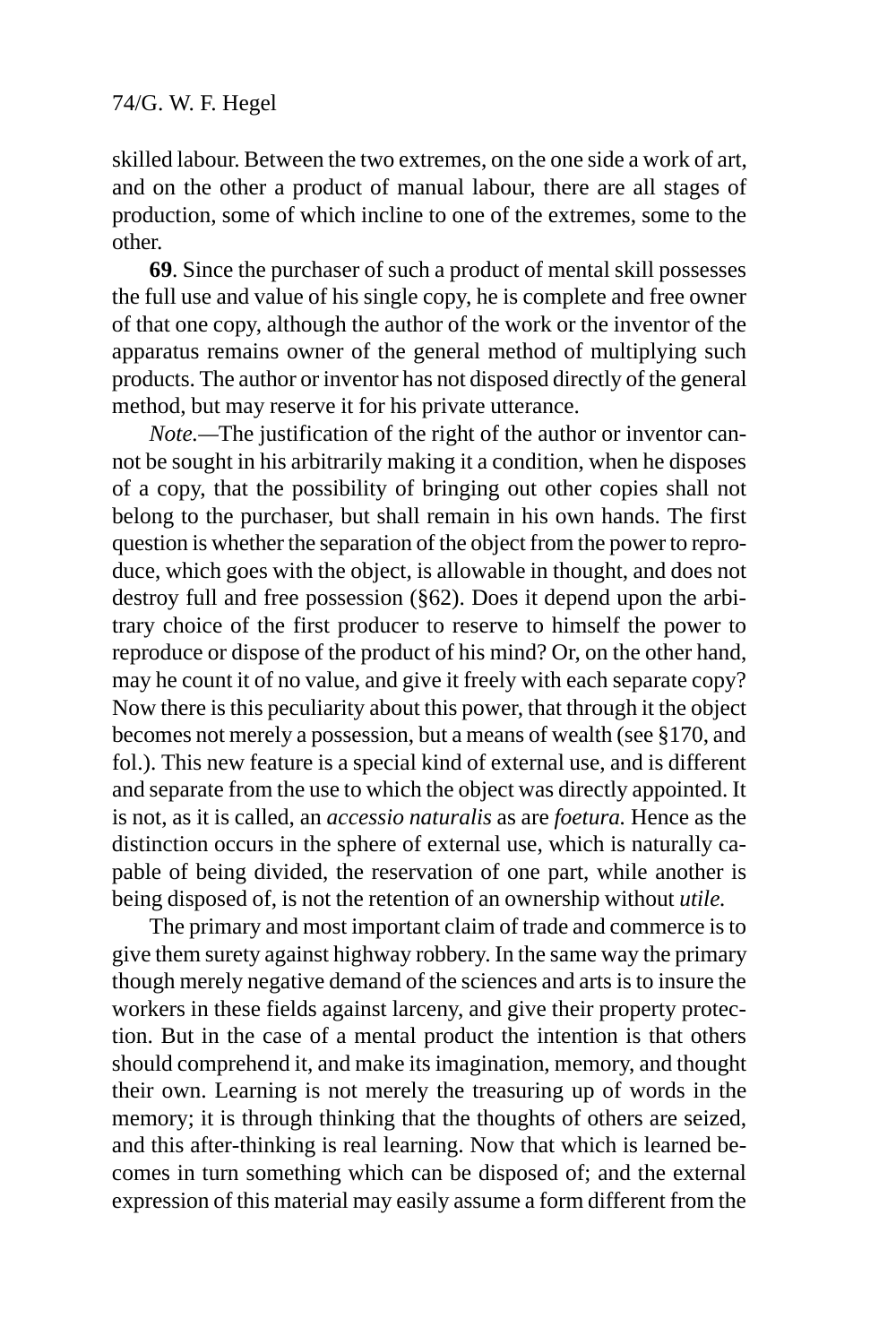form into which the original thinker threw his work. Thus those who have worked over the material a second time may regard as their own possession whatever money they may be able to extract from their work, and may contend that they have a right to reproduce it. In the transmission of the sciences in general, and especially in teaching positive science, church doctrine, or jurisprudence, are found the adoption and repetition of thoughts which are already established and expressed. This is largely the case with writings composed for the same purpose. It is not possible to state accurately, and establish explicitly by law and right, just how far the new form, which accrues through repeated expression, should transmute the scientific treasure or the thoughts of others, who are still in external possession, into a special mental possession of the person who re-constructs them; how far, in other words, a repetition of an author's work should be called a plagiarism. Hence plagiarism must be a question of honour, and should be refrained from on that score.

Laws against reprinting protect the property of author and publisher in a very definite but, indeed, limited measure. The ease with which one can intentionally alter the form or insert slight modifications into a large work on science or a comprehensive theory which is the work of another, and further, the great difficulty, when discoursing on what one has received, of abiding by the letter of the author, introduce, in addition to the special purposes requiring such a repetition, an endless variety of changes, which stamp upon the foreign article the more or less superficial impression of something which is one's own. The hundreds of compendiums, abridgments, compilations, arithmetics, geometries, religious tracts, every venture of a critical journal, an annual, or a cyclopaedia, keep on repeating under the same or an altered title, although each may be maintained to be something new and unique. Yet the profit which the work promised the author or inventor in the first place may be wiped out, or the purpose of both author and imitator may be defeated, or one may be ruined.

It is noteworthy that the term plagiarism, or scholar's larceny is no longer heard. It may be that the principle of honour has dislodged it, or that the feeling of honour has vanished or ceased to be directed against plagiarism, or that a small compilation or slight change of form is ranked as an original and independent production, and so highly esteemed as to banish all thought of plagiarism.

**70**. Since personality is something directly present, the comprehensive totality of one's outer activity, the life, is not external to it. Thus the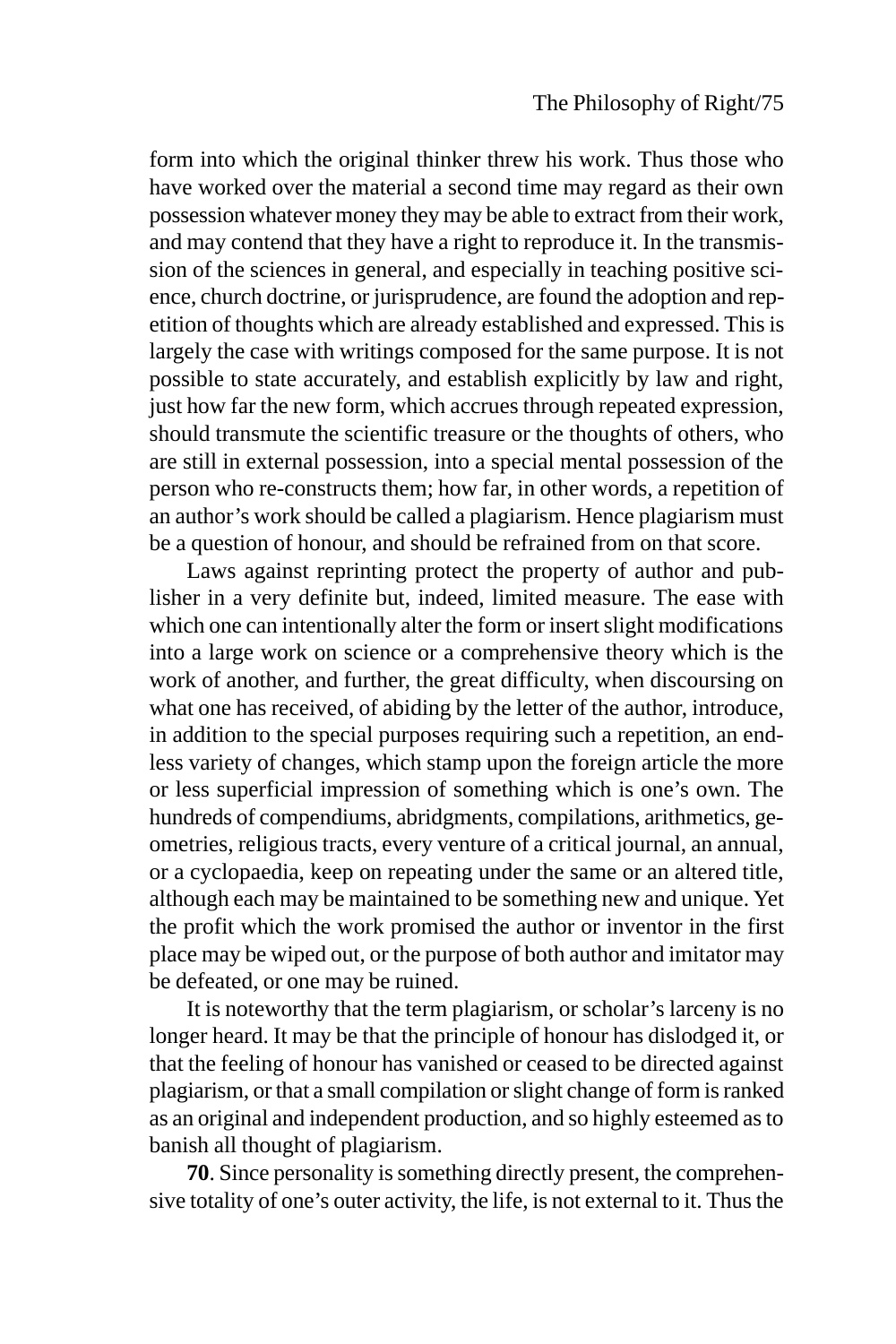### 76/G. W. F. Hegel

disposal or sacrifice of life is not the manifestation of one's personality so much as the very opposite. Hence I have no right to relinquish my life. Only a moral and social ideal, which submerges the direct, simple and separate personality, and constitutes its real power, has a right to life. Life, as such, being direct and unreflected, and death the direct negation of it, death must come from without as a result of natural causes, or must be received in the service of the idea from a foreign hand.

*Addition.—*The particular person is really a subordinate, who must devote his life to the service of the ethical fabric; when the state demands his life, he must yield it up. But should the man take his own life? Suicide may at first glance be looked upon as bravery, although it be the poor bravery of tailors and maid-servants. Or it may be regarded as a misfortune, caused by a broken heart. But the point is, Have I any right to kill myself? The answer is that I, as this individual am not lord over my life, since the comprehensive totality of one's activity, the life, falls within the direct and present personality. To speak of the right of a person over his life is a contradiction, since it implies a right of a person over himself. But no one can stand above and execute himself. When Hercules burnt himself, and Brutus fell upon his sword, this action against their personality was doubtless of an heroic type; but yet the simple right to commit suicide must be denied even to heroes.

#### *Transition from Property to Contract.*

**71**. Outward and visible existence, as definite, is essentially existence for another thing (see *note* to §48). Thus property, as a visible external thing, is determined by its relations to other external things, these relations being both necessary and accidental. But property is also a manifestation of will, and the other, for which it exists, is the will of another person. This reference of will to will is the true and peculiar ground on which freedom is realized. The means by which I hold property, not by virtue of the relation of an object to my subjective will, but by virtue of another will, and hence share in a common will, is contract.

*Note.—*It is just as much a necesity of reason that men make contracts, exchange, and trade, as that they should have property (§45, *note*). In their consciousness it is some want, benevolence, or advantage, which occasions the contract, but really it is reason, or the idea as it is embodied in the realized will of a free person. It is taken for granted that contracting parties recognize one another as persons and owners.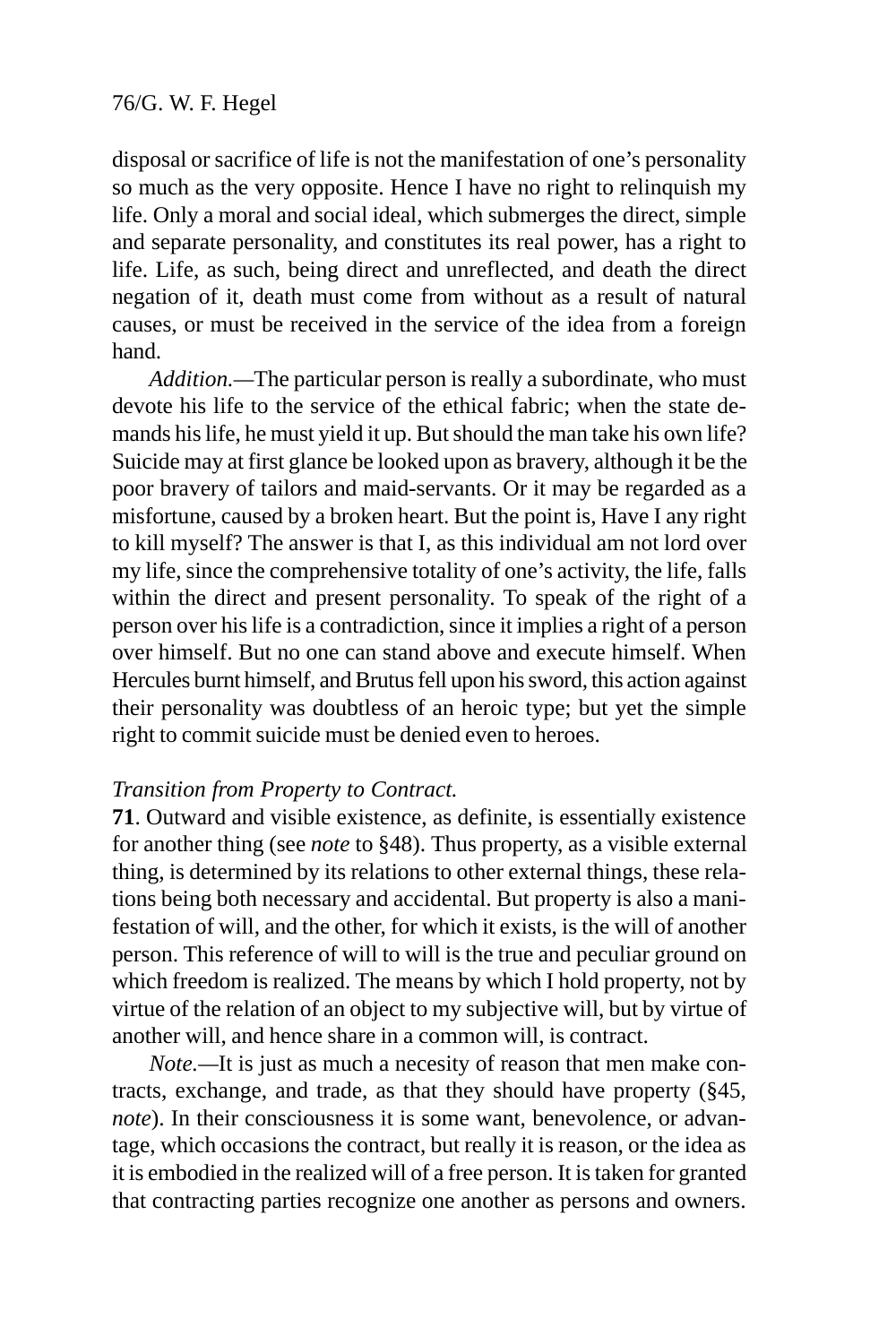Recognition is contained and presupposed in the fact that contract is a relation of the objective spirit (§35, *note* to §57).

*Addition.—*In contract I hold property through a common will. It is the interest of reason that the subjective will become universal, and exalt itself to this level of realization. In contract the particular will remains, although it is now in conjunction with another will. The universal will assumes here no higher form than co-operation.

# Second Section: Contract.

**72**. In contract property is no longer viewed on the side of its external reality, as a mere thing, but rather as containing the elements of will, another's as well as my own. Contract is the process which presents and occasions the contradiction by which I, existing for myself and excluding another will, am and remain an owner only in so far as I identify myself with the will of another, and cease to be an owner.

**73**. Guided by the conception I must relinquish my property not merely as an external thing (§65), but as property, if my will is to become a genuine factor in reality. But by virtue of this procedure my will, when relinquished, is another will. The necessary nature of the conception is thus realized in a unity of different wills, which, neverthless, give up their differences and peculiarities. But this identity implies not that one will is identical with the other, but rather that each at this stage remains an independent and private will.

**74**. For two absolutely distinct and separate owners there is now formed one will. While each of them ceases to be an owner through his own distinct will, the one will remains. Each will gives up a particular property, and receives the particular property of another, adopting only that conclusion with which the other coincides.

**75**. Since the two contracting parties appear as directly independent persons  $(\alpha)$  contract proceeds from arbitrary choice;  $(\beta)$  the one will formed by the contract is the work merely of the two interested persons, and is thus a common, but not an absolutely universal will;  $(y)$  the object of the contract is a single external thing, because only such a thing is subject to relinquishment at their mere option (§65 and fol.).

*Note.*—Marriage does not come under the conception of contract. This view is, we must say it, in all its shameless-ness, propounded by Kant ("Metaph. Anf. der Rechtslehre," p. 106). Just as little does the nature of the state conform to contract, whether the contract be regarded as a compact of all with all, or of all with the prince or government.—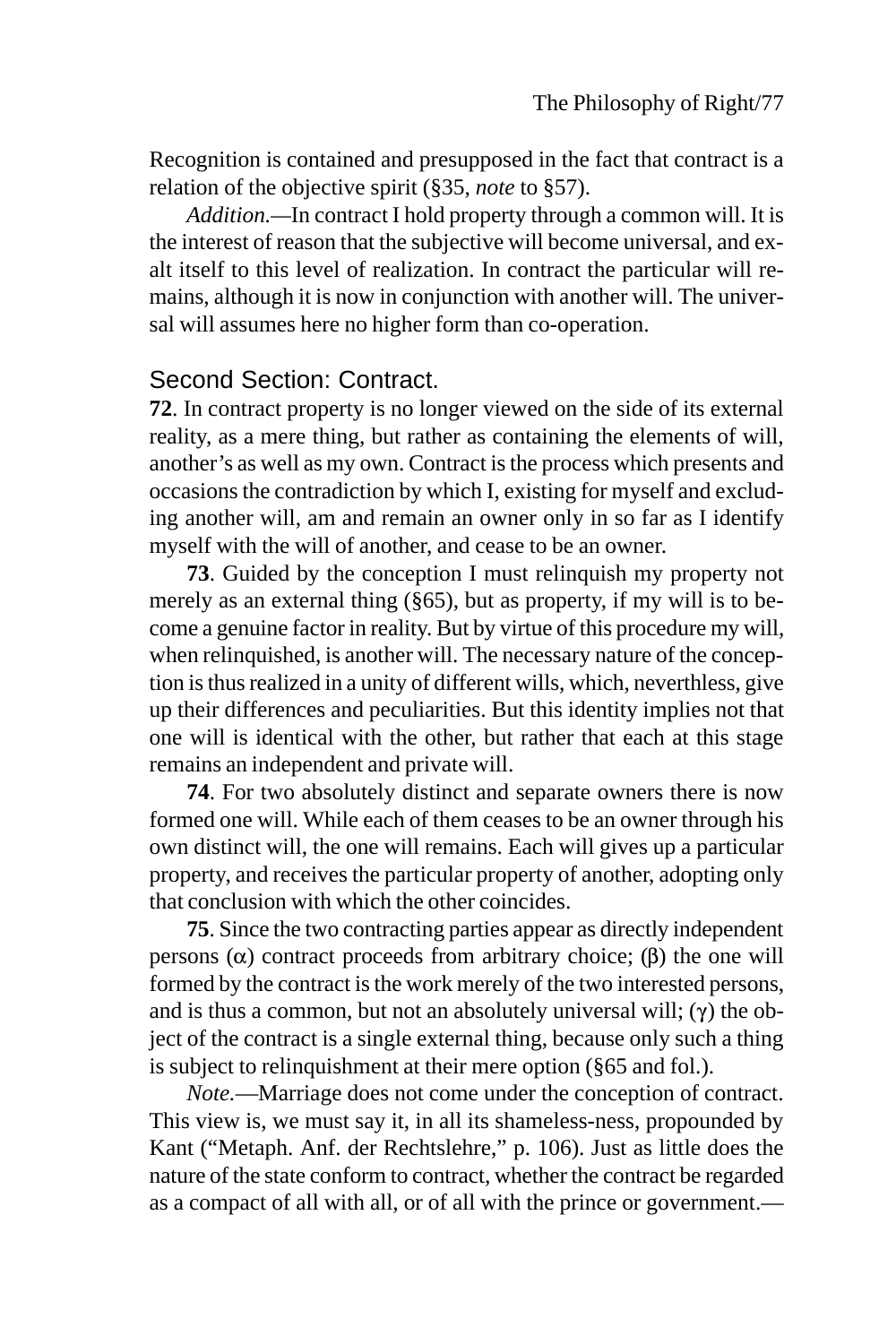The introduction of the relations of contract and private property into the functions of the state has produced the greatest confusion both in the law and in real life. In earlier times civil rights and duties were thought and maintained to be a directly private possession of particular individuals in opposition to the rights of prince and state. In more recent years, also, the rights of prince and state have been treated as objects of covenant. They are said to be based on contract, or the mere general consent of those who wish to form a state. Different as these two views of the state are, they agree in taking the phases of private property into another and a higher region. This will be referred to again when we come to speak of ethical observances and the state.

*Addition.*—It is a popular view in modern times that the state is a contract of all with all. All conclude, so the doctrine runs, a compact with the prince, and he in turn with the subjects. According to this superficial view, there is in contract only one unity of different wills; but in fact there are two identical wills, both of which are persons, and wish to remain possessors. Contract, besides, arises out of the spontaneous choice of the persons. Marriage, indeed, has that point in common with contract, but with the state it is different. An individual cannot enter or leave the social condition at his option, since every one is by his very nature a citizen of a state. The characteristic of man as rational is to live in a state; if there is no state, reason claims that one should be founded. A state, it is true, must grant permission either to enter or to leave it; but this permission is not given in deference to the arbitrary choice of the individual, nor is the state founded upon a contract which presupposes this choice. It is false to say that it rests with the arbitrary will of all to establish a state; rather is it absolutely necessary for every one to be in a state. The great progress of the modern state is due to the fact that it has and keeps an absolute end, and no man is now at liberty to make private arrangements in connection with this end, as they did in the middle ages.

**76**. Contract is formal when the two elements through which the common will arises, the negative disposal of the thing and the positive reception of it, are so divided, that one of the contracting parties makes one side of the agreement, and the other, the other. This is gift. Contract is real when each of the contractors performs both sides of the double agreement, and is and remains an owner. This is exchange.

*Addition.*—Contract involves two agreements to two things; I both give up and acquire a property. Real contract occurs, when each yields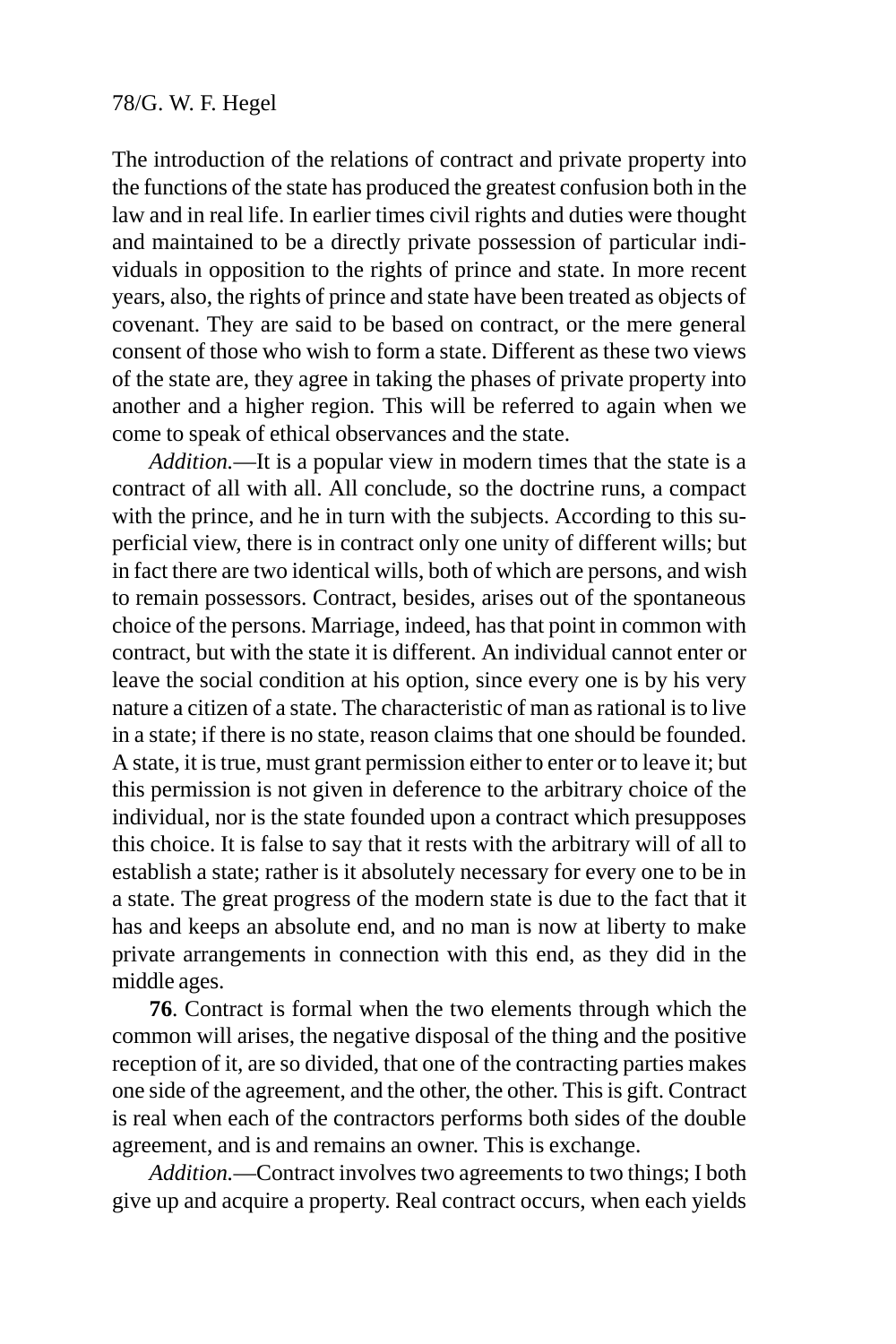up and acquires possession; in giving up he remains an owner. Formal contract occurs when a person only gives up or acquires.

**77**. In real contract every one both keeps the same property as he had when he undertook the contract, and also yields up his property. Hence it is necessary to distinguish the property, which in contract remains permanently mine, from the external objects which change hands. The universal and self-identical element in exchange, that with regard to which the objects to be exchanged are equal, is the value (§63).

*Note.*—By the very conception of contract a *Iaesio enormis* annuls the agreement, since the contractor, in disposing of his goods, must remain in possession of a quantitative equivalent. An injury may fairly be called enormous, if it exceeds half of the value; but it is infinite, when a contract or any stipulation is entered into to dispose of an inalienable good (§66). A stipulation is only one single part or side of the whole contract, or a merely formal settlement, of which more hereafter. It contains only the formal phase of contract, the consent of one party to perform something, and the consent of the other party to accept the performance. It must, therefore, be classed amongst the so-called onesided contracts. The division of contracts into one-sided and two-sided, and many other divisions of the same kind in Roman law, are superficial combinations, arising from some particular and external consideration, as, for instance, the way in which they are made. They may also introduce attributes which do not concern the nature of contract, such as those which have meaning only in reference to the administration of justice (*actiones*), and to the legal consequences of positive laws, or such as may arise out of wholly external circumstances and injure the conception of right.

**78**. The distinction between property and possession between the substantive and the external side (§45), assumes in contract the form of a distinction between the common will or agreement and the realization of this will in performance. The agreement, taken by itself in its difference from performance, is something imagined or symbolic, appearing in reality as a visible sign. ("Encyclopaedia of the Philosophical Sciences".) In stipulation it may be manifested by gesture or other symbolic act, but usually in an express declaration through speech, which is the most worthy vehicle of thought.

*Note.*—Stipulation, thus interpreted, is the form in which the content of a concluded contract is outwardly symbolized. But this symbol is only the form. By this is not meant that the content is still merely subjec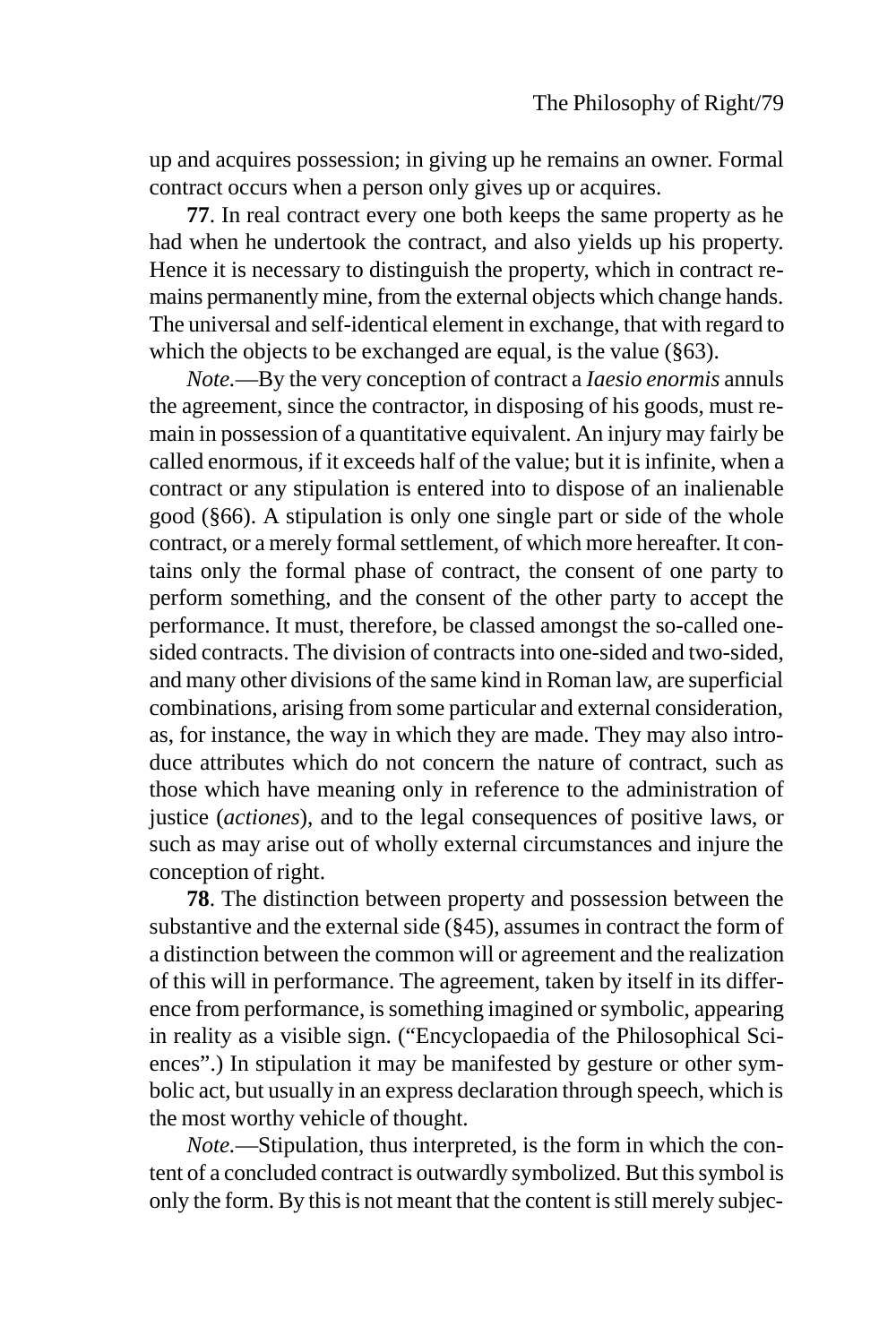tive, merely a desideratum, but that the conclusion of the actual arrangement is made by the will.

*Addition.—*As in property we had the distinction between property and possession, the substantive and th external, so in contract we have the difference between tht common will as agreement and the particular will as performance. It is in the nature of contract that both the common and the particular wills should be manifested, because it is the relation of will to will. In civilized communities agreement, manifested by a sign, is separated from performance, although with ruder peoples they may concur. There is in the forests of Ceylon a tribe, which in trading puts down its property and waits patiently for the arrival of those who will place their property over against it; the dumb declaration of the will is not separated from performance.

**79**. As stipulation involves the will, it contains, from the standpoint of right, the substance of contract. In contrast with this substantive contract the possession, which remains till the contract is fully carried out, has no reality outside of the agreement. I have given up a possession and my private control over it, and it has already become the property of another. I am legally bound to carry out the stipulation.

*Note.—*Mere promise is different from contract. What I promise to do, give or perform, is future and a mere subjective qualification of my will. I am at liberty to change my promise. But stipulation is already the embodiment of my volition. I have disposed of my property; it has ceased to be mine, and I recognize it as already belonging to another. The Roman distinction between *pactum* and *contractus* is not sound.

Fichte once laid it down that the obligation to hold to the contract began for me only when the other party began to do his share. Before performance I am supposed to be doubtful whether the other had been really in earnest. The obligation before performance is, therefore, said to be moral and not legal. The trouble is that stipulation is not merely external, but involves a common will, which has already done away with mere intention and change of mind. The other party may of course change his mind after the engagement, but has he any right to do so? For plainly I may choose to do what is wrong, although the other person begins to perform his side of the contract. Fichte's view is worthless, since it bases the legal side of contract upon the bad infinite, that is, an infinite series, or the infinite divisibility of time, material and action. The embodiment of the will in gesture or a definite form of words is its complete intellectual embodiment, of which the performance is the merely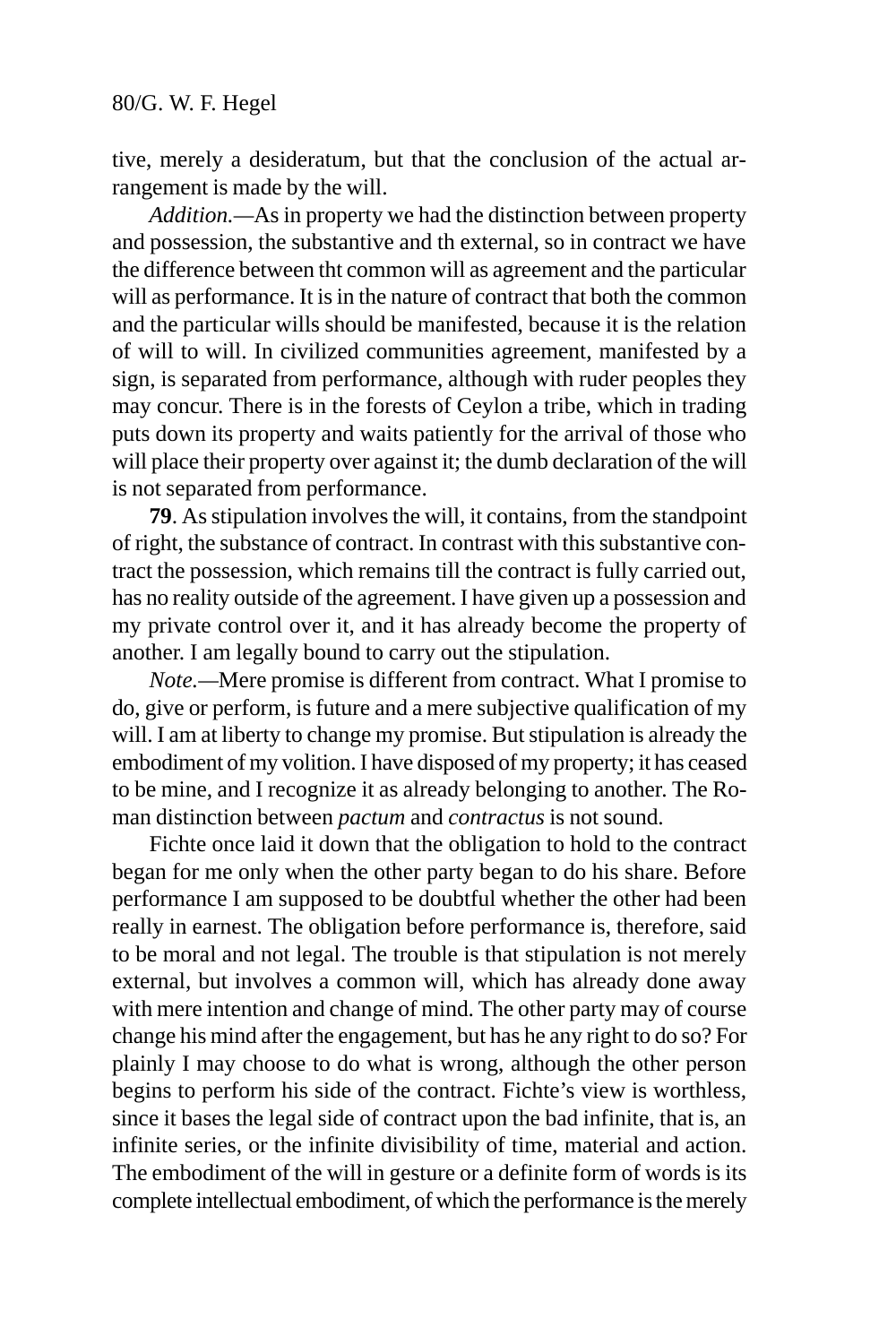mechanical result.

It does not alter the case that positive law distinguishes between socalled real contracts and consensual contracts, real contracts being complete only when the actual performance (*res, traditio rei*) is added to consent. Sometimes in these real contracts the surrender to me of the object enables me to carry out my part of the engagement, and my obligation to act refers to the object only in so far as I have received it into my hands. This occurs in loan, interest, deposit, and sometimes in exchange also. These cases do not concern the relation of stipulation to performance, but merely the manner of performance. It is also optional in the case of contract to bargain that on one side the obligation shall not arise until the other party fulfils his share of the engagement.

**80**. The classification or rational treatment of contracts is deduced not from external circumstances, but from distinctions which are involved in the very nature of contract. These distinctions are those between formal and real contract, between property and possession or use, and between value and the specific thing. The subjoined classification agrees in the main with the Kantian ("Metaphysical Principles of the Theory of Right," p. 120). It is surprising that the old method of classification of contracts into real and consensual, named and unnamed, has not long ago given way before something that is more reasonable.

A. Gift.

(1) Gift of an object or gift proper.

(2) Loan of an object—the gift of a portion of it or of a partial use or enjoyment of it, the lender remaining owner; (*mutuum* and *commodatum* without interest). The object is specific, or it may be regarded as universal, or it is, as in the case of money, actually universal.

(3) Gift of service, as for example the mere storage of a property (*depositum*). The gift of an object on the special condition that the receiver shall be owner on the giver's death, when the giver can no longer be owner, is bequest, and does not come under the conception of contract. It presupposes the civic community and positive legislation.

B. Exchange.

(1) Exchange as such.

 $(\alpha)$  Exchange of objects, *i.e.* of one specific thing for another of the same kind.

(b) Purchase or sale (*emtio, venditio*). The exchange of a specific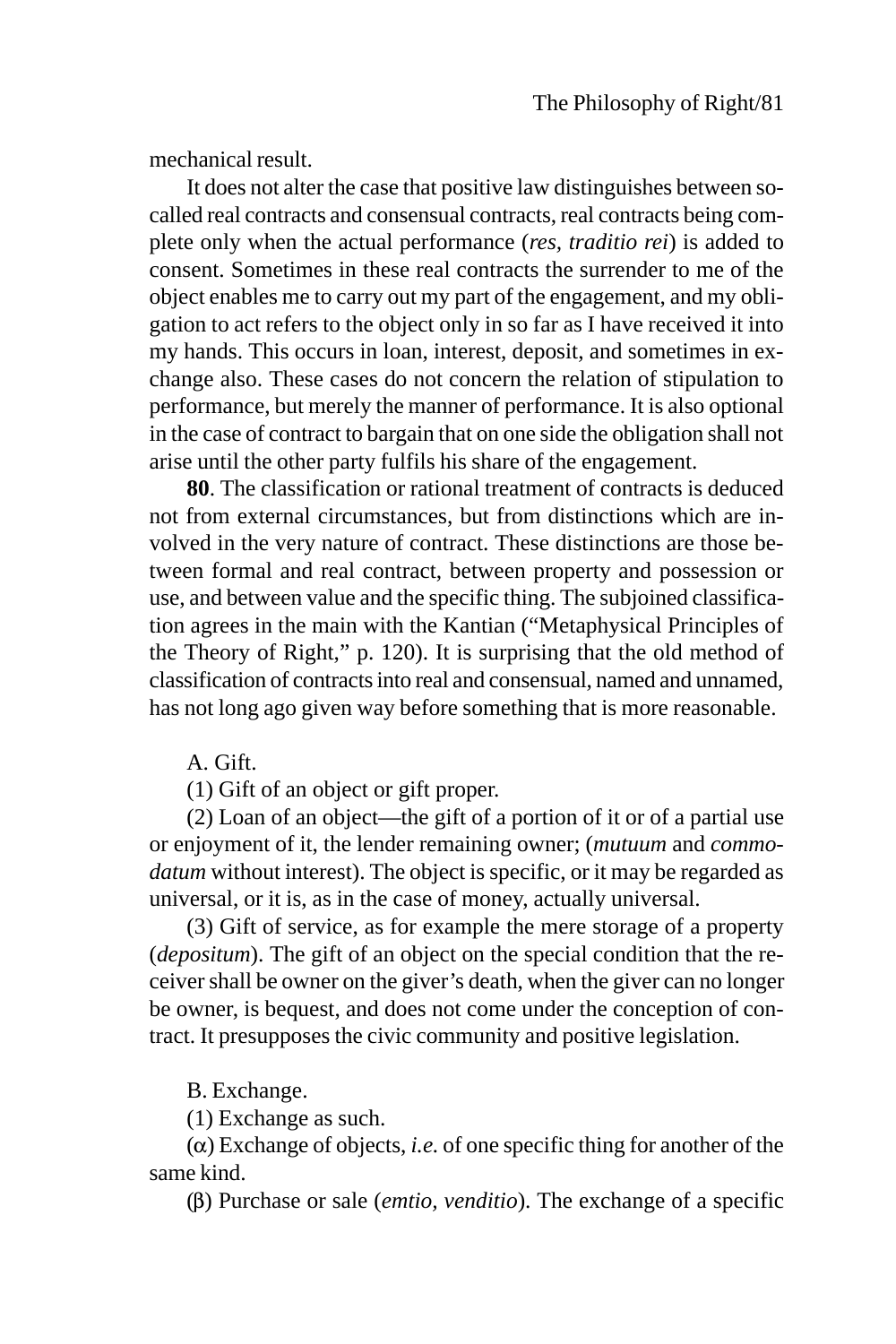### 82/G. W. F. Hegel

object, for a general object, which has the phase of value but not of use, namely money.

(2) Rent (*locatio, conductio*), relinquishment of the temporary use of a property for rent or interest,

 $(\alpha)$  Renting of a specific thing, renting proper.

 $(\beta)$  Renting of a universal thing, so that the lessor remains owner only of the universal or the value. This is loan, *mutuum* and *commodatum* with interest. Whether the object be a flat, furniture, house, a *res fungibilis* or *non fungibilis,* this question gives rise, here also as in the second kind of gift, to particular qualifications that are unimportant.

(3) Contract for wages (*locatio operae*)*—*relinquishment, limited in time or otherwise, of my labour or services, in so far as as they are disposable (§67).

Akin to this is the brief and other such contracts, in which the performance depends upon character, confidence, or special talents. Here the service cannot be measured by its money value, which is not called wages, but an honorarium or fee.

C. Completion of a contract (*cautio*) through a security.

In contracts where I dispose of the use of a thing, as in rent, I am no longer in possession of it, but am still the owner. In exchange, purchase, or gift, I may have become owner, without being as yet in actual possession. Indeed, in every contract, except such as are directly on a cash basis, this separation is to be found. Security or pledge is concerned with an object which I give up, or an object which is to be mine. It either keeps or puts me in actual possession of the value, although in neither case am I in possession of the specific thing. The thing which I have either given up, or expect to receive, is my property only as regards its value; but as a specific thing it is the property of the holder of the pledge, who owns also whatever surplus value the object may have. Pledge is not itself a contract, but only a stipulation (§77), which completes contract on the side of possession of property.—Mortgage and surety are special forms of the pledge.

*Addition.—*In contract it was said that by means of an agreement a property becomes mine, although I have not possession as yet and shall have possession only by performing my part. If I am out-and-out owner of the object, the intention of a pledge is to place me at once in possession of its value; thus already in the engagement the possession is guaranteed. Surety is a special kind of pledge, some one offering his promise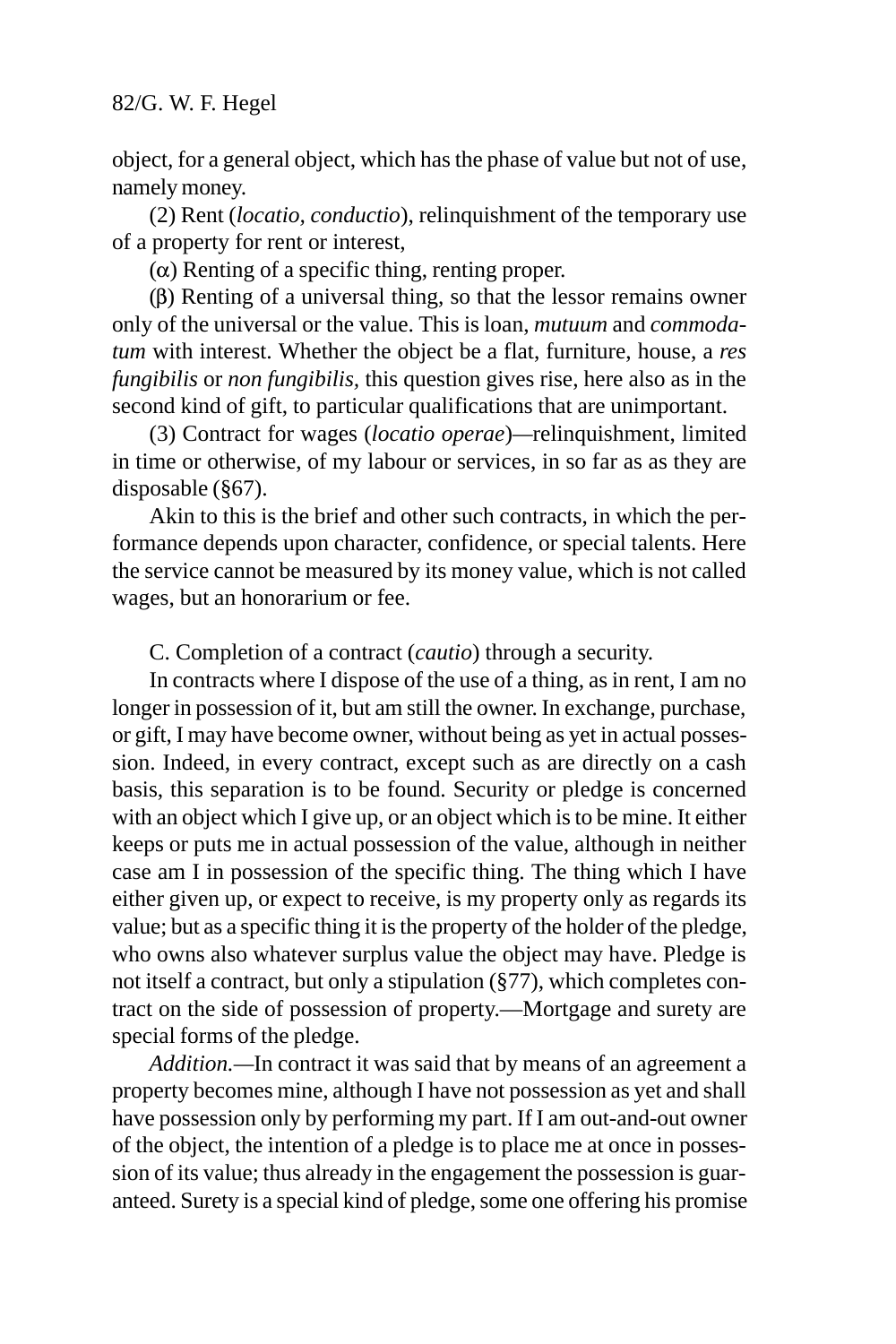or credit as warrant for my performance. Here a person does, what in a pledge is done by a thing.

**81**. When persons are viewed as direct and incomplete, their wills are still particular, however identical they may be implicitly, and however much they may, in contract, be subordinated to the common will. So long as they are direct and incomplete, it is a matter of accident whether their particular wills accord with the general will, which has existence only by means of them. When the particular will is actually different from the universal, it is led by caprice, random insight and desire, and is opposed to general right. This is wrong.

*Note.—*It is from the standpoint of logic a higher necessity which brings about the transition to wrong. The two phases of the conception of right are (a), intrinsic right or the general will, and (b) right as it exists, or the particular will. It inheres in the abstract reality of the conception that these two phases should be opposed and given independence.—The particular, independent will is caprice and erratic choice, which I, in exchange, have yielded up with regard to only one single thing, but not altogether.

*Addition.—*In contract the two wills give rise to a common will. This common will is only relatively universal, and thus still in opposition to the particular will. Exchange or covenant, it is true, implies the right to demand performance. But the particular will may act in opposition to the general abstract right. Hence arises the negation, which was already implicit in the general will. This negation is wrong. The general procedure is this, to purify the will of its abstract simplicity, and thus to summon out of the common will the particular will, which in turn takes the field against the common will, the participants, in contract, still preserve their particular wills. Contract is not, therefore, beyond arbitrary caprice, and remains exposed to wrong.

# Third Section: Wrong.

**82**. Contract establishes general right, whose inner or relative universality is merely a generality based on the caprice of the particular will. In this external manifestation of right, right and its essential embodiment in the particular will are directly or accidentally in accord. In wrong this external manifestation becomes an empty appearance. This seeming reality consists in the opposition of abstract right to the particular will, involving a particular right. But this seeming reality is in truth a mere nullity, since right by negating this negation of itself restores itself.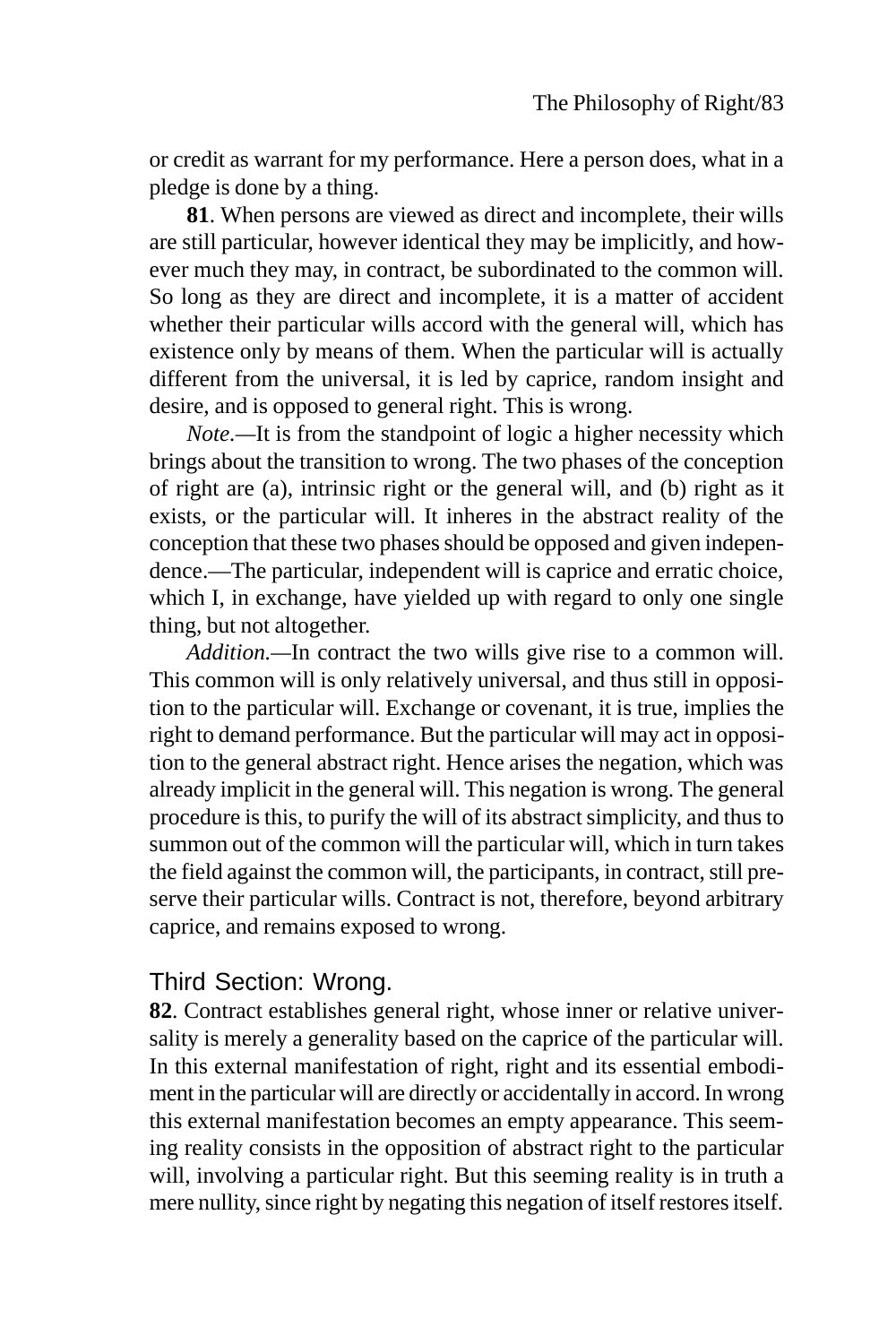By turning back to itself out of its negation right becomes actual and valid, whereas at first it was only a contingent possibility.

*Addition.—*When intrinsic right or the general will is determined in its nature by the particular will, it is in relation with a non-essential. This is the relation of essence or reality to outward manifestation. Though the manifestation is in one aspect adequate to the essence, it is in another aspect inadequate; as a manifestation is contingency, essence is in relation with the unessential. Now in wrong this manifestation has the form of a seeming reality, which is to be interpreted as an outward reality inadequate to the essence. It deprives essence of reality, and sets up the empty abstraction as real. It is consequently untrue. It vanishes when it tries to exist alone. By its departure the essence is in possession of itself as its reality, and becomes master over mere semblance. It has thus negated the negation of itself, and become strengthened in the process. Wrong is this mere seeming reality, and, when wrong vanishes, right receives an added fixity and value. What we call essence or reality is the intrinsically universal will, as against which the particular will reveals itself as untrue, and does away with itself. The general will had in the first instance only an immediate being; but now it is something actual, because it has returned out of its negation. Actuality is active and finds itself in its opposite, while the implicit is to its negation passive.

**83**. Right, as particular and in its diverse shapes, is opposed to its own intrinsic universality and simplicity, and then has the form of a mere semblance. It is a mere seeming reality partly of itself and directly; partly is it so by means of the subject; partly is it established as a pure nullity. There arise therefore (a) unpremeditated or civic wrong, (b) fraud, and (c) crime.

*Addition.—*Wrong is the mere outer appearance of essence, giving itself forth as independent. If this semblance has a merely implicit and not an explicit existence, that is to say, if the wrong is in my eyes a right, the wrong is unpremeditated. The mere semblance is such for right but not for me. The second form of wrong is fraud. Here the wrong is not such for general right, but by it I delude another person; for me the right is a mere semblance. In the first case wrong was for right only a semblance or seeming wrong; in the second case right is for me, the wrongdoer, only a semblance or pretence. The third kind of wrong is crime. This is both of itself and also for me a wrong. I in this case desire the wrong, and make no use of the pretence of right. The other party, against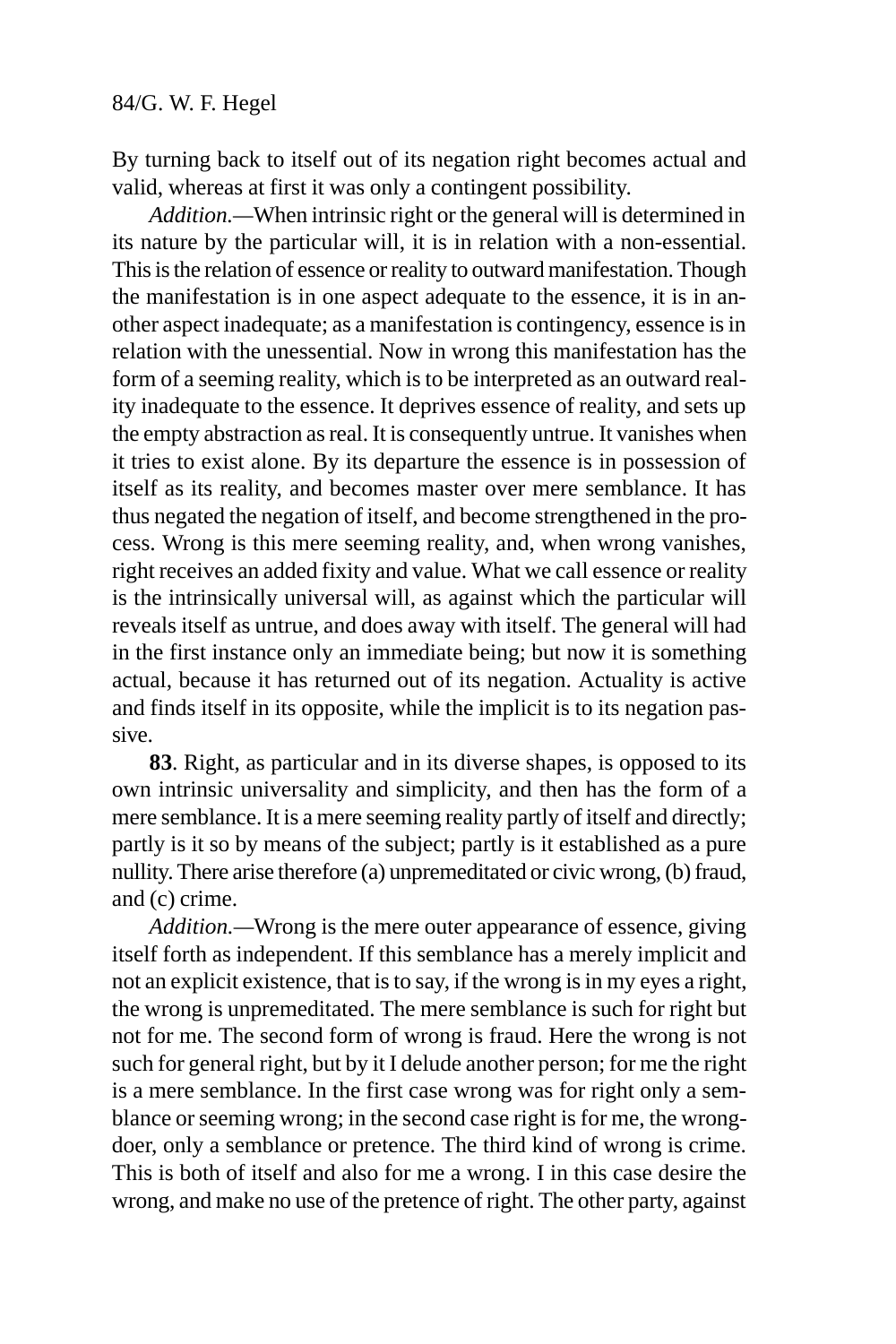whom the crime is done, is quite well aware that this unqualified wrong is not a right. The distinction between fraud and crime lies in this, that a fraudulent act is not yet recognized as a wrong, but in crime the wrong is openly seen.

## A. Unpremeditated Wrong.

**84**. Since the will is in itself universal, possession (§54) and contract, in themselves and in their different kinds, and also all the various manifestations of my will imply a reference to other rights at law. Since these rights are so external and varied, several different persons may have a right to one and the same object, each basing his claim to ownership on his right at law. Thus arise collisions.

**85**. A collision, in which the object is claimed on legal grounds, occurs in the region of civil law, and recognizes the law as the universal arbiter. The thing is admitted to belong to him who has the right to it. The legal contest merely finds whether a thing is mine or another's. This is a purely negative judgment, in which the predicate "mine" negates only the particular.

**86**. In law-suits the recognition of right is bound up with some private interest or view opposed to right. Against this mere appearance, intrinsic right, which is in fact implied in it (§85), comes on the scene as a reality purposed and demanded. This right, however, is demanded only abstractly, because the will as particular is not freed from direct contact with its private interest, and does not aim at the universal. Still, the law is here a recognized reality, as against which the contending parties must renounce their private views and interests.

*Addition.—*That which is intrinsically right has a definite ground, and I defend my wrong, which I maintain to be right, also on some ground. It is the nature of the finite and particular to make room for accidents. Collisions must occur, since we are at the stage of the finite. The first form of wrong negates only the particular will; but pays respect to the general right; it is thus the slightest of all forms of wrong. When I say that a rose is not red, I still admit that the object has colour. I thus do not deny the species, colour, but only the particular colour, red. It is the same here with right. Everybody wills the right, and for him the right only shall take place; his wrong consists in his holding that what he wills is right.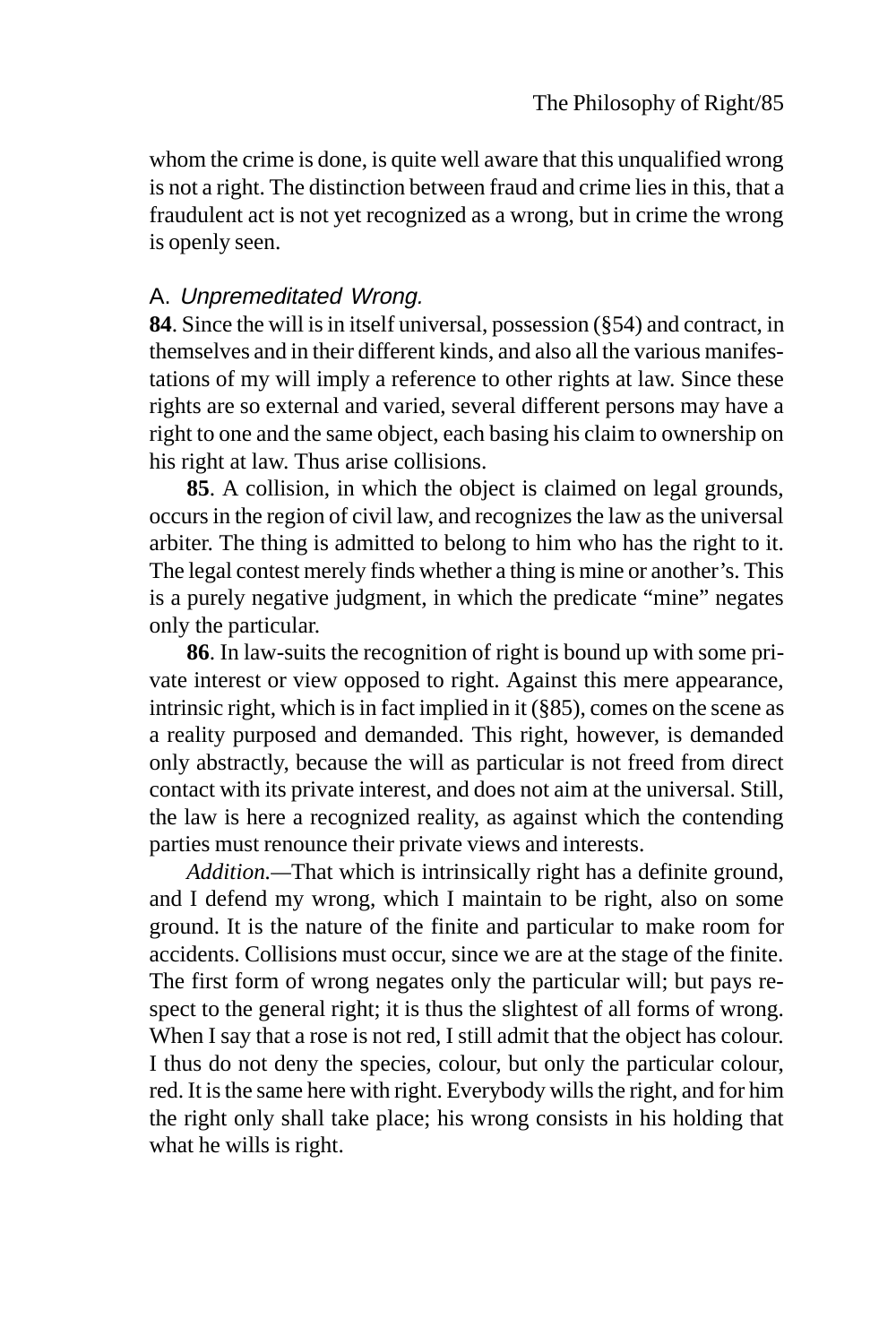# B. Fraud.

**87**. Since intrinsic right, in distinction from particular and concrete right, is demanded, it is essential; but just because it is only demanded and in that light merely subjective, it is non- essential, and becomes simply an appearance. When the universal is degraded from the particular will to the merely apparent will, when, *e.g.,* contract is regarded as only an external association of the will, we have fraud.

*Addition.—*In fraud universal right is abused, but the particular will is respected. The person on whom the fraud is committed, is imposed upon and made to believe that he gets his rights. The right, which is demanded, however, is merely subjective and unreal, and in that consists the fraud.

**88**. I acquire property by contract for the sake of the special qualities of the thing. But I acquire it, also, because of its inner universality which consists partly in its value, partly in its being the property of another. Now it is at the option of the other party to produce a false appearance in the case of contract. There may be the free consent of both parties to the exchange of the mere given object in its bare particularity, and so far the transaction is not unjust. Yet the object may fail to have any intrinsic universality. (The infinite judgment in its positive expression or identical meaning. See "Encyclopaedia of the philosophical Sciences.")

**89**. To guard against the acceptance of a thing in its bare particularity, and in order to be fortified against an arbitrary will, there is at this juncture only a demand that the objective or universal side of the thing should be recognizable, that the objective should be made good as right, and that the arbitrary will, offending against right, should be removed and superseded.

*Addition.—*No penalty is attached to mere unpremeditated or unintentional wrong, since in it I have willed nothing against right. But to fraud penalties are due, since right is violated.

# C. Violence and Crime.

**90**. Since in property my will is embodied in an external thing, it follows that just as far as my will is reflected in that object, I can be attacked in it and placed under external compulsion. Hence my will may be enforced. Violence is done to it, when force is employed in order to obtain some possession or object of desire.

*Addition.—*In crime, which is wrong in its proper sense, neither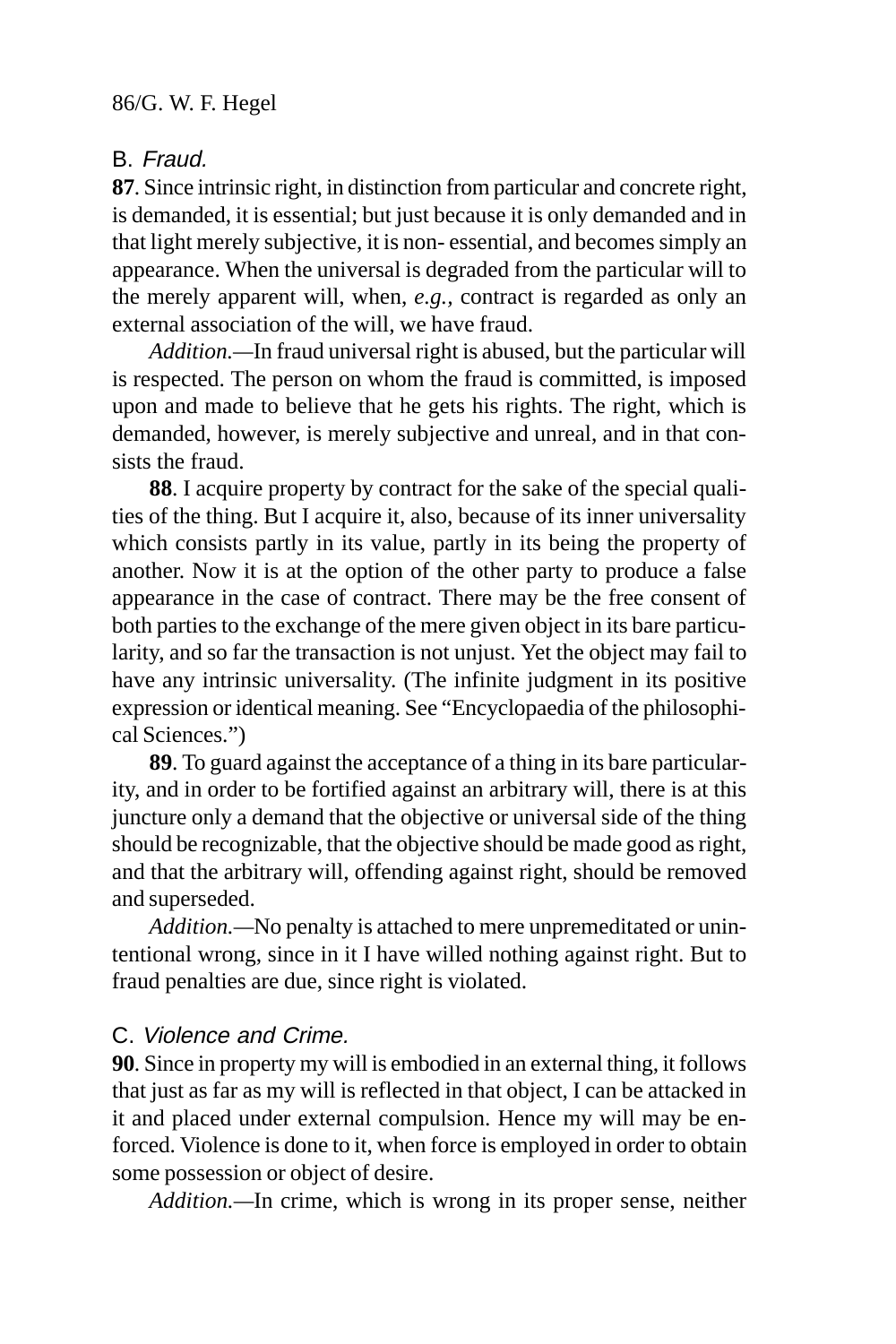right in general nor my personal right is respected. Both the objective and the subjective aspects of right are set at defiance by crime.

**91**. As a living creature a man may be compelled to do a thing; his physical and other external powers may be brought under the force of another. But the free will cannot be absolutely compelled (§5), but only in so far as it does not withdraw (§7) out of the external, to which it is held fast, or out of the imaginative reproduction of the external. It can only be compelled when it allows itself to be compelled.

**92**. Since it is only in so far as the will has visible existence that it is the idea and so really free, and its realized existence is the embodiment of freedom, force or violence destroys itself forthwith in its very conception. It is a manifestation of will which cancels and supersedes a manifestation or visible expression of will. Force or violence, therefore, is, according to this abstract treatment of it, devoid of right.

**93**. Since it in its very conception destroys itself, its principle is that it must be cancelled by violence. Hence it is not only right but necessary that a second exercise of force should annul and supersede the first.

*Note.—*Violation of a contract through failure to carry out the agreement, or violation of the legal duties toward the family or the state, through action or neglect, is the first violence. It is an exercise of force, if I retain another's property, or neglect to do some duty. Force exercised by a teacher upon a pupil, or by any one against incivility and rudeness, seems to be the first act of violence, not caused by any previous display of force. But the merely natural will is of itself a violence to the universal idea of freedom; and against the inroads of the uncivilized will the idea of freedom ought to be protected and made good. Either there must be assumed within the family or state a moral and social atmosphere, against which a crude naturalness is an act of violence, or else there is at first everywhere present a natural condition or state of violence, over which the idea has the right of mastery.

*Addition.—*In the state there can be heroes no more. They appear only in uncivilized communities. The aim of the hero is right, necessary and in keeping with the state; but he carried it out, as if it was his own private affair. The heroes, who founded states, and introduced marriage and husbandry, did not in this realize a recognized right. These acts issue merely from their particular wills. Yet as they imply the higher right of the idea against a merely natural state of things, their violence is lawful. Little can be effected against the force of nature merely by goodness.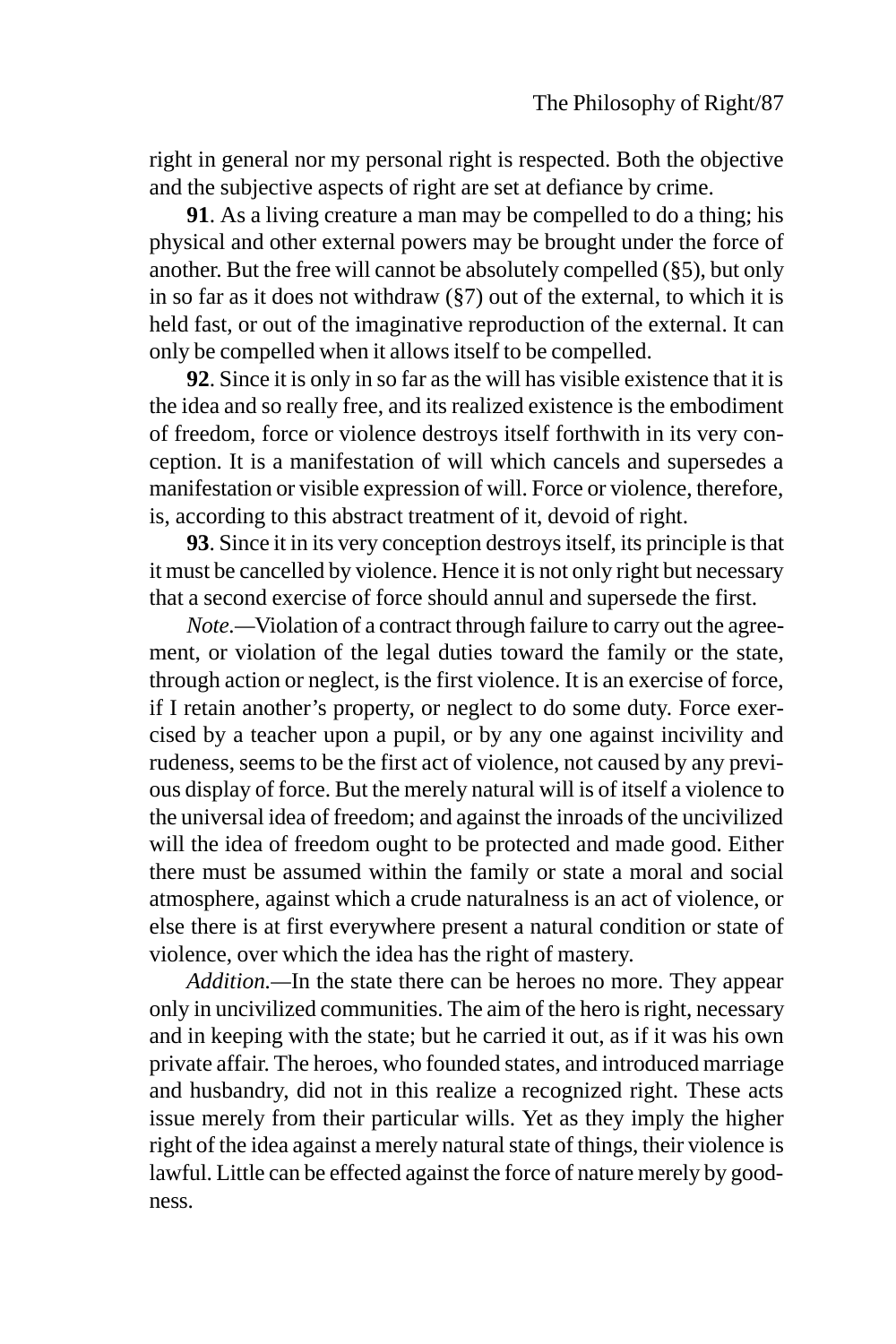**94**. Abstract right is a right to use force. A wrong done to this right is a force exercised against my liberty realized in an external thing. The preservation of my realized freedom against force must be itself an external act, and therefore a second force, which removes the first and takes its place.

*Note.—*To define strict abstract right as the right to use compulsion is to apprehend it as a result, which enters first of all by the roundabout way of wrong.

*Addition.—*Here may well be observed the difference between right and morality. In morality or the sphere in which I turn back into myself there are also two sides, for in it goodness is for me an end, and in accordance with this idea I must direct my life. Goodness is embodied in my resolution, and I realize it in myself. Yet this resolution is wholly internal, and, as a consequence, is not subject to coercion. The civil laws do not seek to stretch their control over the disposition. In morality I am independent, and the application of external force has no meaning.

**95**. A first violence, exercised by a free man, and doing injury to the concrete embodiment of freedom, namelv right as right, is crime. Crime is the negative-infinite judgment in its complete sense. It negates not only the particular object of my will, but also the universal or infinite, which is involved in the predicate 'mine,' the very capacity for possessing rights; nor does it even utilize my opinion, as in fraud (§88). Here we are in the realm of criminal law.

*Note.*—The right, to injure which constitutes crime, has indeed so far only the features we have pointed out; and crime has a meaning determined in each case by these special features. But the substance of these forms of right is the universal which remains the same in all its subsequent developments and modifications. So also crime remains the same in accordance with its conception. Hence the phase, noticed in the next paragraph, refers to particular and definite contents, as, *e.g.,* perjury, treason, counterfeiting, forgery, etc.

**96**. The actualized will, which alone is subject to injury, has, of course, a concrete existence, and varies, therefore, both in quality and in quantity. This variation gives rise to differences in the objective side of crime, which may injure only one side or phase of the will, or again, its whole concrete character and range, as in murder, slavery, and religious persecution.

*Note.*—The Stoic theory that there is but one virtue and one vice, the Draconian statutes, which punished every crime with death, and the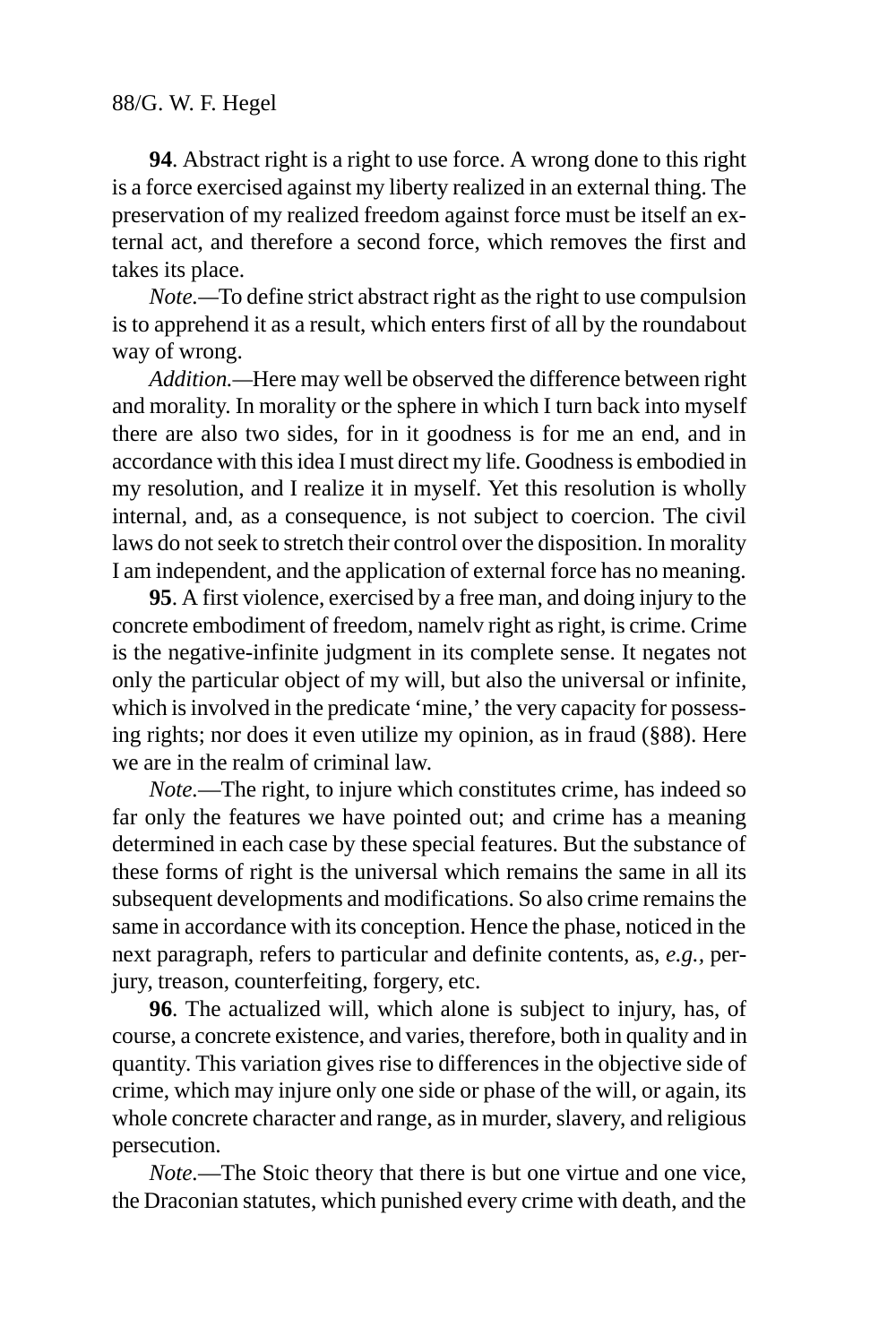barbarity of the formal code of honour, which found in every injury an unpardonable insult, all in common cling to the abstract view of the free will and personality, and refuse to take them in that concrete and definite realization which they must have, if they are to realize the idea.— Robbery and theft differ in quality, because in robbery personal violence is done to me as an actually present consciousness and as this selfdetermined subject.—Many qualitative phases of crime, as, for instance, an act done against public safety, are determined by definite social relations, and may be deduced from the conception, although they are often made in a roundabout way to depend upon consequences. A crime against public peace is of itself in its own direct composition heavier or lighter according to its extent and quality. The subjective moral quality referring to the higher distinction, as to how far the act is done consciously, will be dealt with later.

*Addition.—*Thought itself cannot determine how every single crime is to be punished. In many cases the positive features of the act must be considered. By the progress of civilization the estimate of crime becomes milder, to-day the criminal being punished less severely than he was a hundred years ago. It is not exactly that the crime or the punishment has become different but the relation between the two.

**97**. An injury done to right as right is a positive external fact; yet it is a nullity. This nullity is exposed in the actual negation of the injury and in the realization of right. Right necessarily brings itself to pass by cancelling the injury and assuming its place.

*Addition.*—By crime something is altered, and exists as so altered. But this existence is the opposite of itself, and so far null. Nullity consists in the usurpation of the place of right. But right, as absolute, is precisely what refuses to be set aside. Hence it is the manifestation of the crime which is intrinsically null, and this nullity is the essential result of all crime. But what is null must manifest itself as such, and make itself known as that which violates itself. The criminal act is not the primary and positive, to which punishment comes as the negative. It is the negative, and punishment is only the negation of a negation. Actual right destroys and replaces injury, thus showing its validity and verifying itself as a necessary factor in reality.

**98**. Injury, confined merely to external reality or possession of some kind, is detriment or damage to property or wealth. The cancellation of the injury or damage takes, when possible, the form of civic satisfaction or compensation.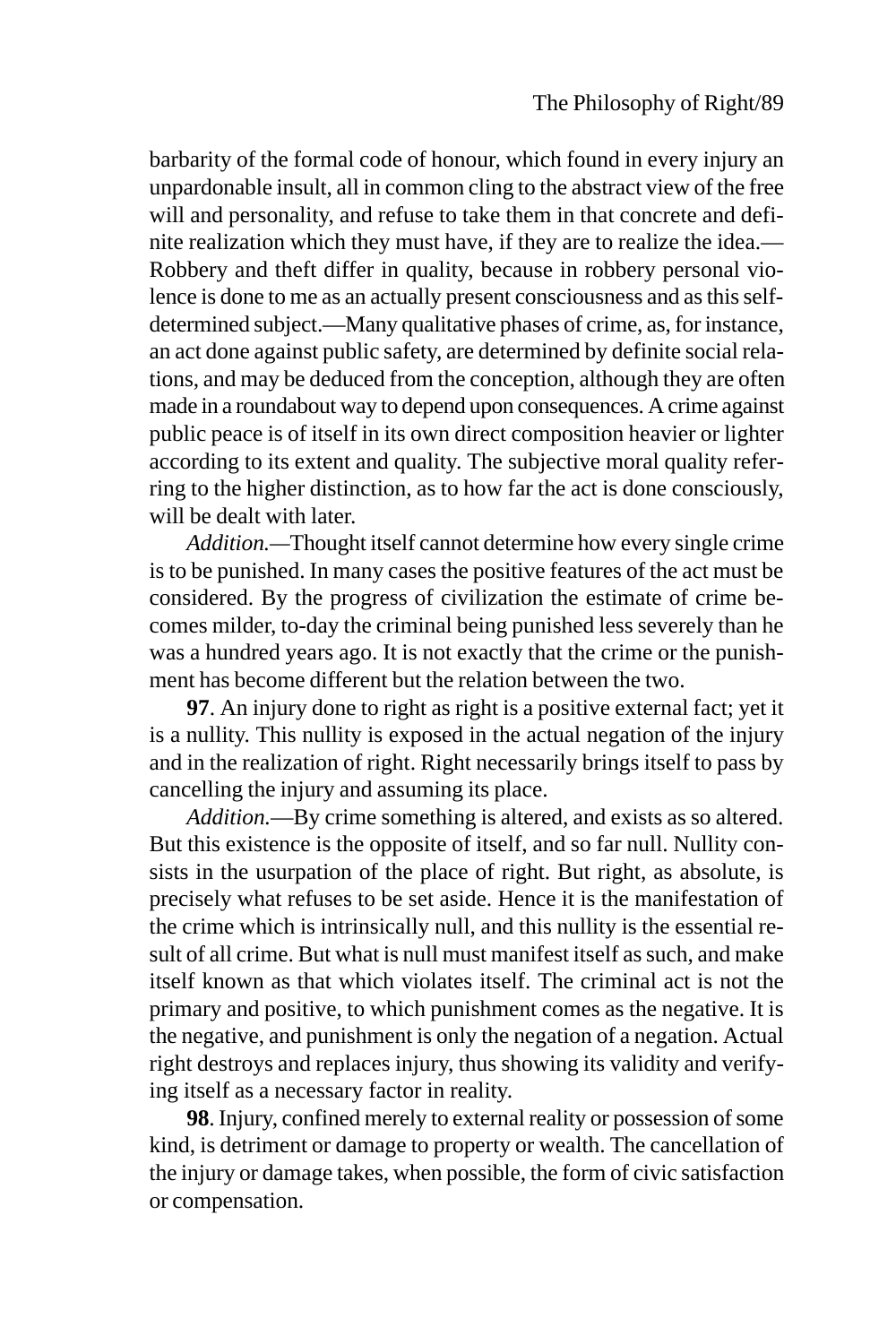*Note.—*When damage consists in the destruction of something which cannot be restored, compensation must take the form not of a particular object but of the universal quality, namely, value.

**99**. The injury which befalls the intrinsic or general will, the will, that is, of the injurer, the injured and all others, has just as little positive existence in this general will as in the bare external result. The general will, *i.e.* right or law, is self-complete, has no external existence at all, and is inviolable. Injury is merely negative also for the particular wills of the injured and others. It exists positively, on the other hand, only as the particular will of the criminal, and to injure this will in its concrete existence is to supersede the crime, which would otherwise be positively established, and to restore right.

*Note.—*The theory of punishment is one of the matters, which in the modern positive science of right has fared worst. The attempt is made to base this theory upon the understanding, and not, as should be done, upon the conception. If crime and its removal, or, more definitely, punishment, are regarded merely as evil, it might indeed be thought unreasonable to will a second evil merely because one already existed. (Klein, "Grunds. des peinlichen Rechts," §9 fol.) In the different theories of punishment, that it is preventive, deterrent, reformatory, etc., this superficial notion is taken to be fundamental. In the same superficial way the result of punishment is set down as a good. But here we are not dealing with an evil, and this or that good, but with wrong and justice. In these superficial theories the consideration of justice is set aside, and the moral aspect, the subjective side of crime, is made the essential. Also with the moral view are mingled trivial psychological notions about temptation, and the strength of sensual impulses opposing reason, about psychological compulsion also, and the influences affecting the imagination; it being forgotten that the subjective may freely abase itself to something contingent and unreal. The treatment of punishment in its character as a phenomenon, of its relation to the particular consciousness, of the effect of threats upon the imagination, and of the possibility of reform is of great importance in its proper place, when the method of punishment is to be decided on. But such treatment must assume that punishment is absolutely just. Hence everything turns on the point that in crime it is not the production of evil but the injury of right as right, which must be set aside and overcome. We must ask what that is in crime, whose existence has to be removed. That is the only evil to be set aside, and the essential thing is to determine wherein that evil lies. So long as concep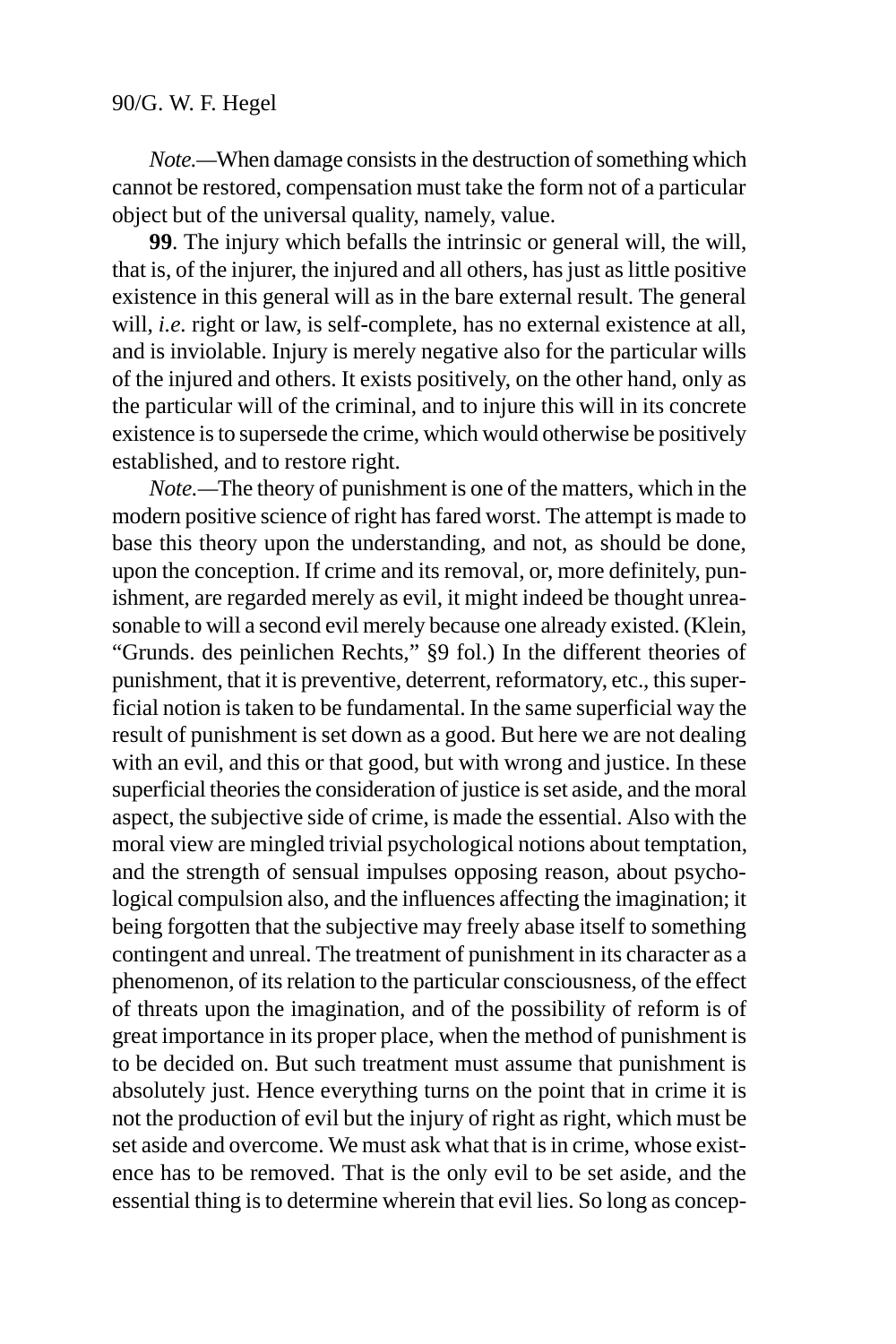tions are not clear on this point, confusion must reign in the theory of punishment.

*Addition.*—Feuerbach, in his theory of punishment, considers punishment as a menace, and thinks that if any one disregards the threat and commits a crime, the punishment must follow, since it was already known to the criminal. But is it right to make threats? A threat assumes that a man is not free, and will compel him by vividly presenting a possible evil. Right and justice, however, must have their seat in freedom and in the will, and not in the restriction implied in menace. In this view of punishment it is much the same as when one raises a cane against a dog; a man is not treated in accordance with his dignity and honour, but as a dog. A menace may incite a man to rebellion in order that he may demonstrate his freedom, and therefore sets justice wholly aside. Psychological compulsion may refer to distinctions of quality or quantity in crime, but not to the very nature of crime. Books of law, written in accordance with the principle that punishment is a threat, lack their proper basis.

**100**. The injury which the criminal experiences is inherently just because it expresses his own inherent will, is a visible proof of his freedom and is his right. But more than that, the injury is a right of the criminal himself, and is implied in his realized will or act. In his act, the act of a rational being, is involved a universal element, which by the act is set up as a law. This law he has recognized in his act, and has consented to be placed under it as under his right.

*Note.—*Beccaria, as is well known, has denied to the state the right of exacting the death penalty, on the ground that the social contract cannot be supposed to contain the consent of the individual to his own death; rather, as he thought, must the opposite be assumed. To this it must be replied that the state is not a contract (§75), nor, moreover, are the protection and security of the life and property of individuals in their capacity as separate persons, the unconditioned object of the state's existence. On the contrary, the state is the higher existence, which lays claim to the life and property of the individual, and demands the sacrifice of them.

Not only has the conception of crime, the reasonable essence of it, to be upheld by the state, with or without the consent of the individual, but rationality on its formal side, the side of the individual will, is contained in the act of the criminal. The criminal is honoured as reasonable, because the punishment is regarded as containing his own right. The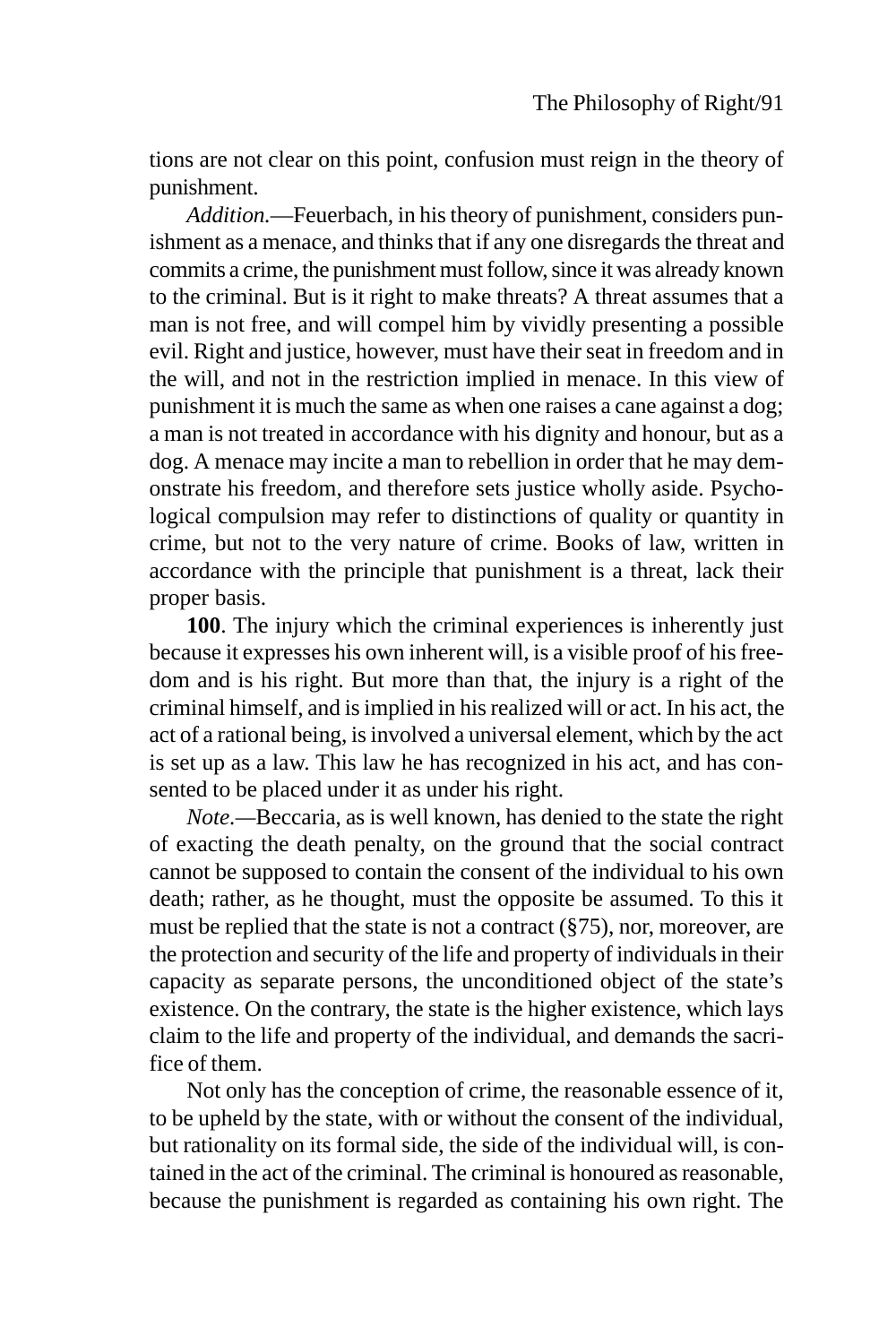honour would not be shared by him, if the conception and measure of his punishment were not deduced from his very act. Just as little is he honoured when he is regarded as a hurtful animal, which must be made harmless, or as one who must be terrified or reformed.—Moreover, punishment is not the only embodiment of justice in the state, nor is the state merely the condition or possibility of justice.

*Addition.—*The desire of Beccaria that men should consent to their own punishment is reasonable, but the criminal has already yielded consent through his act. It is both in the nature of crime and in the criminal's own will, that the injury caused by him should be superseded. In spite of this Beccaria's efforts to abolish capital punishment have had good results. Although neither Joseph II nor the French have ever been able to obtain complete abolition of the death- penalty, still we have begun to see what crimes deserve death and what do not. Capital punishment has thus become less frequent, as indeed should be the case with the extreme penalty of the law.

**101**. The doing away with crime is retribution, in so far as retribution is in its conception injury of an injury, implying that as crime has a definite qualitative and quantitative context, its negation should be similarly definite. This identity, involved in the very nature of the case, is not literal equality, but equality in the inherent nature of the injury, namely, its value.

*Note.—*If we were to deduce our definition of punishment, as science usually does, from accepted opinions as to the psychological experiences of consciousness, we could prove that in nations and individuals there is and has been a universal feeling that crime deserves punishment, and that it should be done to the criminal according to his act. Yet the sciences, which have drawn their decisions from universal opinion, the very next moment adopt conclusions at variance with their so-called universal facts of consciousness.

The category of equality has introduced much difficulty into the general notion of retribution. The view that it is just to mete out punishment in proportion to the special context of the crime, of course arises later than the essential relation of punishment to crime. Although, in order to make this essential relation specific, we must look about for other principles than merely the general principle of punishment, yet this general principle remains as it is. And more, the conception itself must contain the basis for special applications of it. The conception, made thus specific, implies of necessity the judgment that crime, as the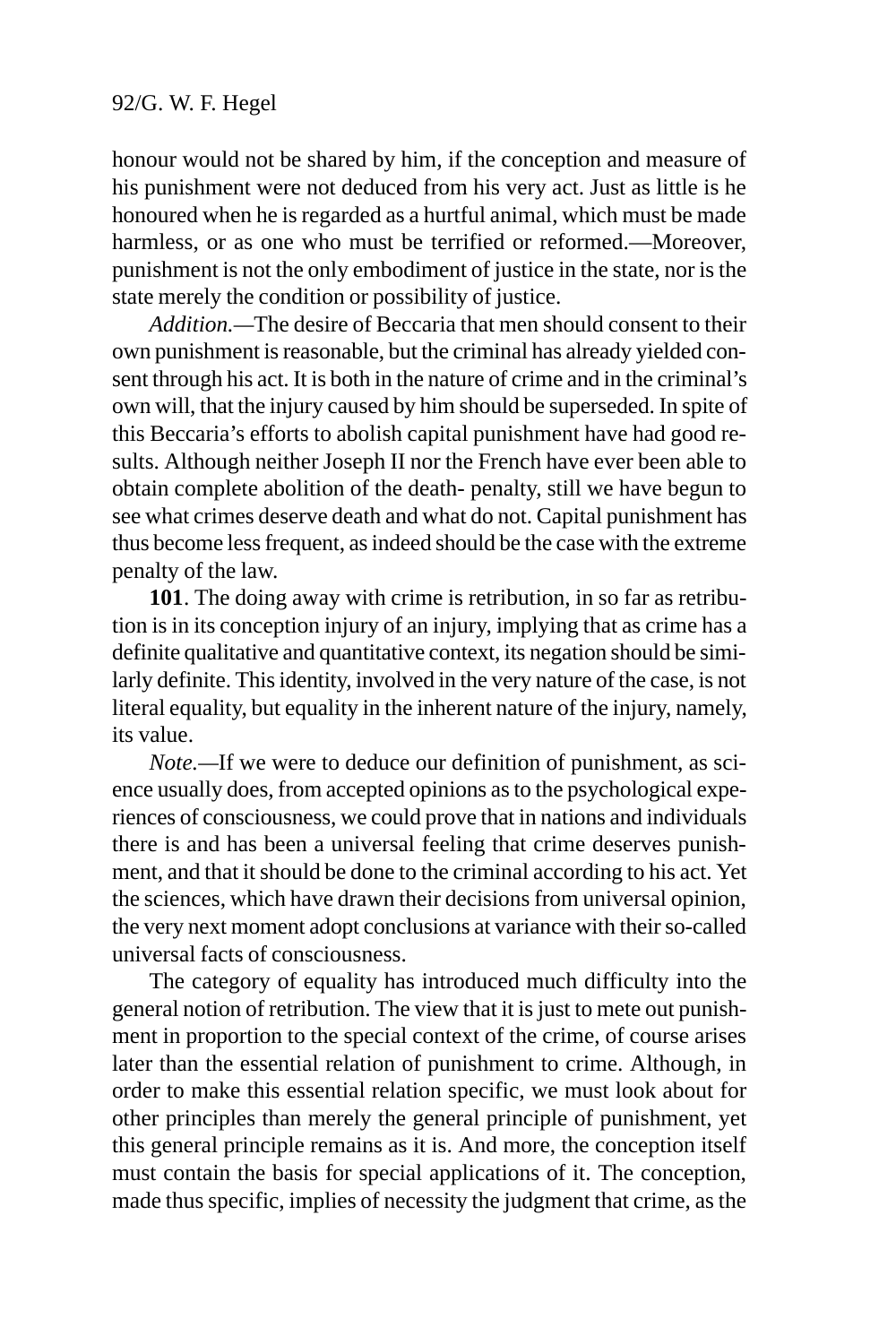product of a negative will, carries with it its own negation or punishment. This inner identity is reproduced by the understanding in the sphere of actual reality as equality. The quantitative and qualitative context of crime and its removal belongs to the external region, in which no absolute rule can be laid down (compare §49). In the region of the finite this rule of equality is only a demand which, as it is important to note, the understanding must more and more hold in check. However it goes on *ad infinitum,* and permits only of a continual approximation.

If we fail to observe the nature of the finite, and cling to absolute equality in matters of detail, there arises first of all the insuperable difficulty of fixing the kind of punishment. To do this satisfactorily psychology would have to reckon with the magnitude of the sensual motives, and also with whatever accompanies them as, *e.g.,* the greater strength of the evil will, or the weakness of the will, or its limited freedom. But that is not the sole difficulty. To adhere obstinately to the equalization of punishment and crime in every case would reduce retribution to an absurdity. It would be necessary to institute a theft in return for theft, robbery for robbery, and to demand an eye for an eye and a tooth for a tooth, although the criminal, as we can easily fancy, might have only one eye or be toothless. For these absurdities, however, the conception is not responsible. They are due to the attempt to equate crime and punishment throughout their minute details. Value, as the inner identity of things specifically different, has already been made use of in connection with contract, and occurs again in the civil prosecution of crime (§95). By it the imagination is transferred from the direct attributes of the object to its universal nature. Since the essential character of crime lies in its infinitude, *i.e.,* in the breach of its own right, mere external details vanish. Equality becomes only a general rule for determining the essential, namely, a man's real desert, not for deciding the special external penalty. Only when we limit ourselves to equality in the external details are theft and robbery unequal to fine and imprisonment. But from the standpoint of their value and their general capacity to be injuries, they can be equated. To approach as nearly as possible to this equality in value is, as has been remarked, the task of the understanding. If we ignore the relation of crime to its cancellation, and neglect the idea of value, and the possibility of comparing these two in terms of their value, we can see in punishment nothing more than the arbitrary attachment of an evil to an act not permitted (Klein, "Grunds, des peinlichen Rechts," §9).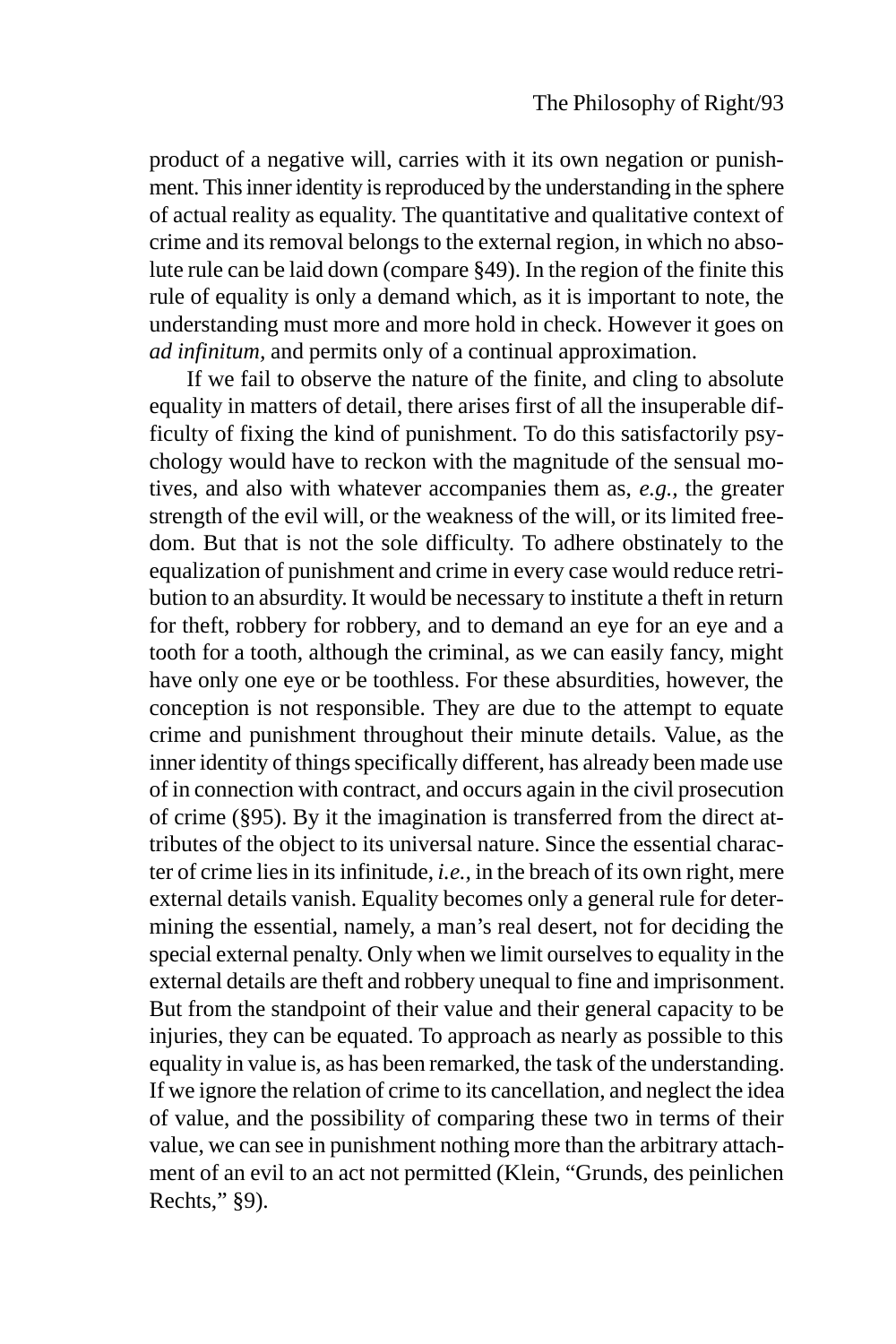#### 94/G. W. F. Hegel

*Addition.—*Retribution is the inner connection and identity of two things which in outward appearance and in external reality are different. Requital seems to be something foreign, and not of right to belong to the criminal. But punishment is only the manifestation of crime, the other half which is necessarily presupposed in the first. Retribution looks like something immoral, like revenge, and may therefore seem to be something personal. But it is the conception, not the personal element, which carries out retribution. Revenge is mine, says God in the Bible, and, when some find in the word re-tribution the idea of a special pleasure for the subjective will, it must be replied that it signifies only the turning back of crime against itself. The Eumenides sleep, but crime wakes them. So it is the criminal's own deed which judges itself. Although in requital we cannot venture upon equality of details, the case is different with murder, to which death is necessarily due. Life is the total context of one's existence, and cannot be measured by value. Its punishment, therefore, cannot be measured by value, but must consist in the taking of another life.

**102**. In the sphere of direct right the suppression of crime takes, in the first instance, the form of revenge. This in its content is just, so far as it is retribution; but in its form it is the act of a subjective will, which may put into any injury an infinite or unpardonable wrong. Hence its justice is a matter of accident, and for others means only private satisfaction. As revenge is only the positive act of a particular will, it is a new injury. Through this contradiction it becomes an infinite process, the insult being inherited without end from generation to generation.

*Note.—*Wherever crime is punished not as *crimina pub-lica* but as *privata,* it still has attached to it a remnant of revenge. This is the state of affairs with the Jews, with the Romans in theft and robbery, and with the English in some special instances. Differing from private revenge is the exercise of revenge by heroes, adventurous knights, and others, all of whom appear when the state is in its infancy.

*Addition.—*In that condition of society where there are no judges and no laws, punishment always takes the form of revenge. This is defective, as it is the act of a subjective will, and has an inadequate content. Judges are persons, it is true, but they will the universal meaning of the law, and insert into punishment nothing which is not found in the nature of the act. But the injured person, on the other hand, may view the wrong act not in its necessary limits of quality and quantity, but simply as a wrong, and may in requital do what would lead to a new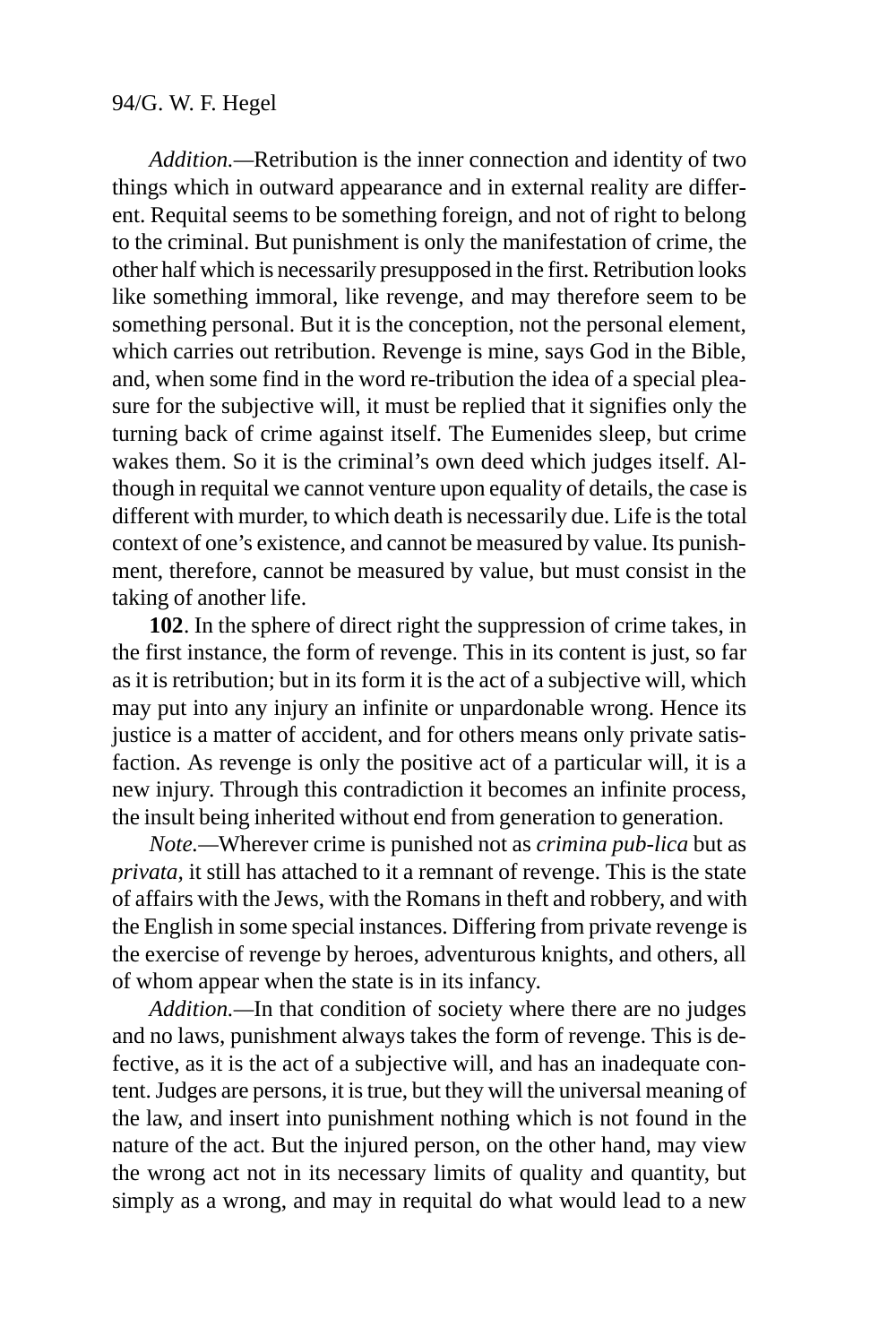wrong. Amongst uncivilized peoples revenge is undying, as with the Arabs, amongst whom it can be suppressed only by a superior force or by impossibility. In several of our present regulations a trace of revenge survives, as when it is at the option of individuals to bring an injury to trial at court.

**103**. That the contradiction involved in this way of abolishing crime, and the contradictions found in other cases of wrong (§§86, 89), should be solved, is a demand made by a justice which is freed at once from all subjective interests and limits and from the arbitrariness of power. Justice, therefore, does not revenge but punishes. Here we have in the first instance the demand of a will, which, while particular and subjective, wills the universal as such. But the conception of morality is not simply demanded, but is in the process created.

### Transition from Right to Morality.

**104**. Crime and revenging justice represent the visible outer form of the development of the will as occurring, first of all, in the distinction between the universal will and the individual will, which exists independently in opposition to the universal. Next, by rising above the opposition, the universal will is turned back into itself and has become an independent reality. Thus right, when maintained against the independent private will, has validity, being realized through its own necessity.

This result is also arrived at by the development of the conception of will on the side of its inner character. The actualization of the will according to its conception proceeds in this way. Its first form is the abstract and simple phase it assumes in abstract right. This first form must be in the next place set aside and passed beyond (§21) in order that the will may become involved in the opposition of the abstract universal will and the independent particular will. Then by the removal of this opposition, *i.e.,* by the negation of a negation, it becomes an actualized will, free not only abstractly and potentially, but actually, as is necessary in a negativity which is able to refer itself to itself. Whereas in abstract right the will was itself mere personality, it now has its personality as its object. The subjectivity which is its own object is infinite, and freedom in its infinite subjectivity constitutes the principle of morality.

*Note.*—Let us for the sake of a closer inspection turn back to the elements, through which the conception of freedom progresses from the first abstract phase of the will to that phase, in which it refers itself to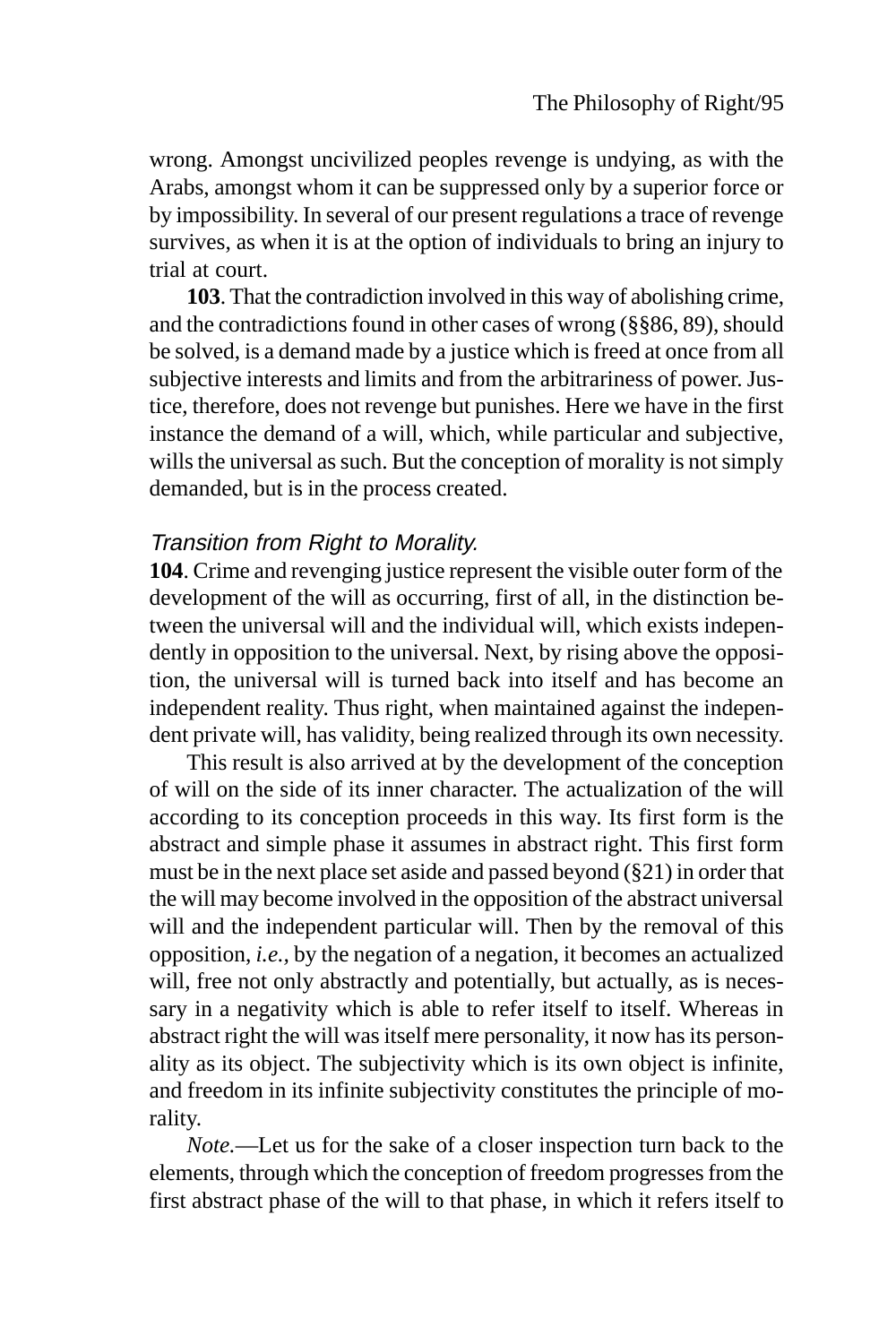itself, the phase of the self-determining subject. Thus property being an external object, we have in it the phase of the abstract "mine;" in exchange we have the common "mine," the "mine" brought into existence by two wills; in wrong the will which belongs to the province of right, the will in its abstract, direct, and intrinsic existence, is made contingent by means of the particular will which is itself contingent. In morality this whole phase of will is so far transcended that its contingency is turned back into itself and made one with itself, and thus becomes a self-referring, infinite contingency of the will, or in a word subjectivity.

*Addition.—*To truth it belongs that the conception should exist, and that its reality should correspond to the conception. In right the will exists in an external object. But as it must have its existence in itself, in an internal thing, it must become its own object; it must pass into subjectivity and have itself over against itself. This relation to itself is affirmative, a relation brought about by the will only through the transcendence of its direct existence. When its first- hand existence is transcended in crime, the way is open, through punishment, the negation of a negation, to affirmation, that is, to morality.

# Second Part: Morality.

**105**. The moral standpoint is the standpoint of the will, not in its abstract or implicit existence, but in its existence for itself, an existence which is infinite (§104). This turning back of the will upon itself, or its actual self-identity, with its associated phases stands in contrast to its abstract implicit existence, and converts person into subject.

**106**. Subjectivity is the conception made definite, differing therefore from the abstract, general will. Further, the will of the subject, though it still retains traces of self-involved simplicity, is the will of an individual, who is an object for himself. Hence subjectivity is the realization of the conception.—This gives freedom a higher ground. Now at last there appears in the idea the side of its real existence, the subjectivity of the will. It is only in the will as subjective that freedom, or the potentially existing will, can be actualized.

*Note.—*Morality, the second sphere, gives an outline of the real side of the conception of freedom. Observe the process through which morality passes. As the will has now withdrawn into itself, it appears at the outset as existing independently, having merely a potential identity with the intrinsic or universal will. Then this abstract self-dependence is superseded; and, finally, the will is made really and consciously identical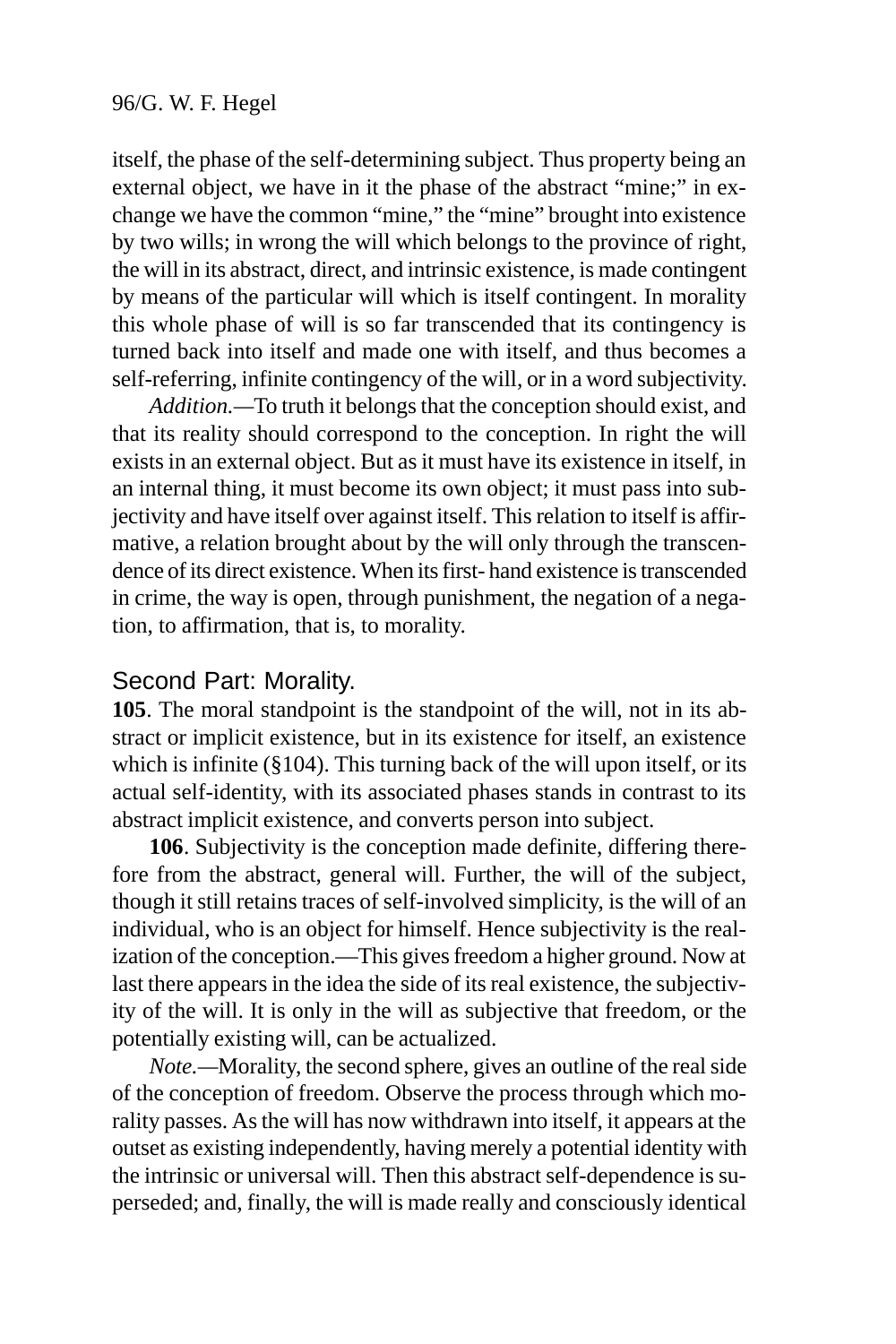with the intrinsic or universal will. Now in this movement, as I have said, is illustrated the conception of freedom. Freedom or subjectivity is at first abstract and distinct from the conception of it. Then by means of this movement the soil of freedom is so worked up, that for the conception, and necessarily also for the idea, it receives its true realization. The process ends, therefore, when the subjective will has become an objective and truly concrete will.

*Addition.—*In right, taken strictly, nothing depends upon my purpose or intention. The question of the self-determination, impulse, or purpose of the will arises for the first time in morality. Since a man is to be judged according to the direction he has given himself, he is in this act free, let the external features of the act be what they may. As no one can successfully assail a man's inner conviction, and no force can reach it, the moral will is inaccessible. A man's worth is estimated by his inner act. Hence the moral standpoint implies the realization of freedom.

**107**. As self-determination of will is at the same time a factor of the will's conception, subjectivity is not merely the outward reality of will, but its inner being (§104). This free and independent will, having now become the will of a subject, and assuming in the first instance the form of the conception, has itself a visible realization; otherwise it could not attain to the idea. The moral standpoint is in its realized form the right of the subjective will. In accordance with this right the will recognizes and is a thing, only in so far as the thing is the will's own, and the will in it is itself and subjective.

*Note.*—The process of the moral standpoint (*Note* to preceding paragraph) also appears as the development of the right of the subjective will, or of the way in which the subjective will is realized. Thus the will accounts what in its object it recognizes to be its own as its true conception, its objective or universal reality.

*Addition.—*Subjectivity of will, as a complete phase, is in its turn a whole which, by its very nature, must also have objectivity. Freedom can at first realize itself only in the subject, as it is the true material for this realization. But this concrete manifestation of will, which we have called subjectivity, is different from absolute will. From this new onesidedness of subjectivity must the will free itself, in order that it may become absolute will. In morality the interest peculiar to man is in question, and the high value of this interest consists in man's knowing himself to be absolute, and determining himself. Uncivilized man is controlled by the forces and occurrences of nature. Children have no moral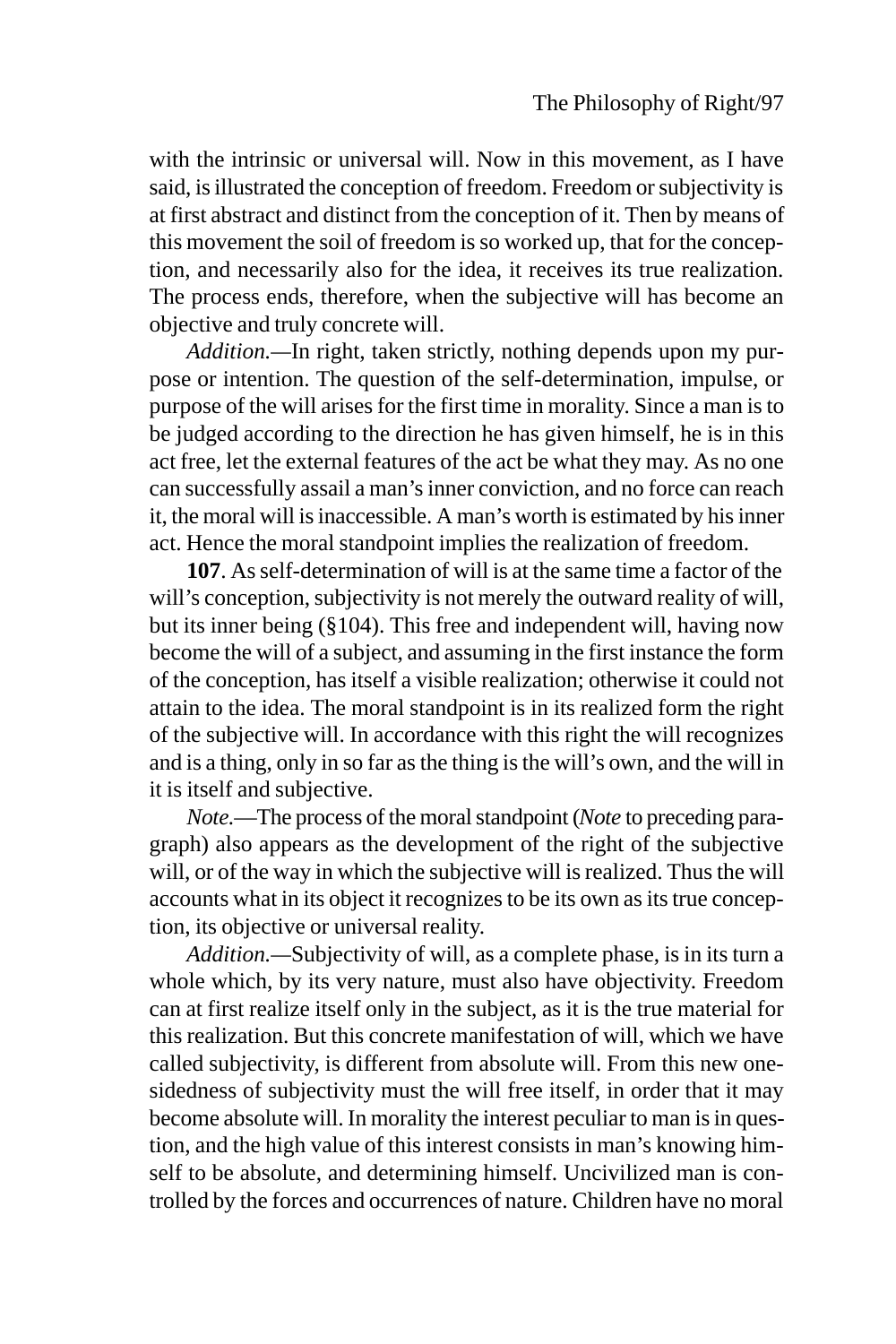will, but are guided by their parents. Civilized man is determined from within, and wills that he shall be in all he does.

**108**. The subjective will, in so far as it is directly its own object and distinct from the general will (§106, *note),* is abstract, limited, and formal. Subjectivity, however, is not formal merely, but, since it is the infinite self-direction of the will, is the will itself taken formally. Since this formal character, as it appears first of all in the particular will, is not as yet identical with the conception of will, the moral standpoint is the standpoint of relation, of obligation or requirement.—Since, too, subjectivity involves difference, that is to say, opposition to objectivity as to a mere external existence, there arises here also the standpoint of consciousness (§8), the standpoint of difference in general, of the finite and phenomenal phase of the will.

*Note.—*The moral is not at once opposed to the immoral, just as right is not directly opposed to wrong. The general standpoint of both the moral and the immoral depends upon the subjectivity of the will.

*Addition.—*In morality self-determination is to be construed as a restless activity, which cannot be satisfied with *anything* that is. Only in the region of established ethical principles is the will identical with the conception of it, and has only this conception for its content. In morality the will is as yet related to what is potential. This is the standpoint of difference, and the process of this standpoint is the identification of the subjective will with the conception of will. The imperative or ought, which, therefore, still is in morality, is fulfilled only in the ethical sphere. This sphere, to which the subjective will is related, has a twofold nature. It is the substance of the conception, and also external reality. If the good were established in the subjective will, it would not yet be realized.

**109**. The formal will, by its own determining character, contains at the outset the opposition of subjectivity and objectivity, and the appropriate activity (§8). Of this will we have these further phases. Concrete realization and determinate character are in the conception identical. The conception of the subjective will is first to make these two phases separate and independent, and then to establish them as identical. Determinate character in the self-determined will  $(\alpha)$  is brought about in itself by itself, the opposition which it creates within itself being a self- bestowed content. This is the first negation, whose formal limit consists in its being fixed as merely subjective.  $(\beta)$  Since the will returns into itself and is infinite, this limit exists for it, and it wills to transcend the limitation. Hence it strives to convert its content out of subjectivity into objec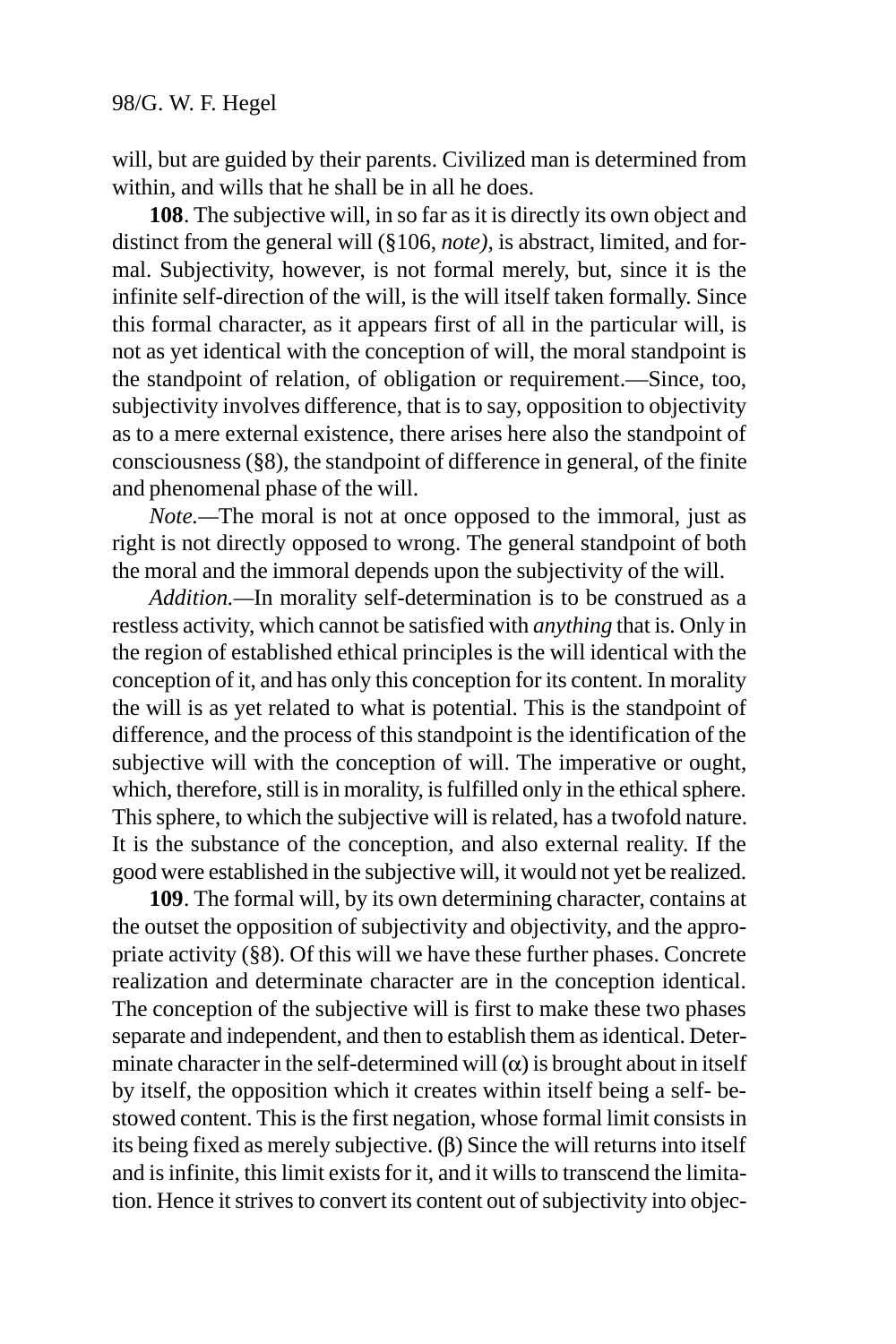tivity, *i.e.*, some kind of directly given reality,  $(\gamma)$  The simple identity of the will with itself in this opposition is the content, which maintains itself amid these oppositions, and is indifferent to formal distinctions. This content is the purpose or end.

**110**. As at the moral standpoint, freedom or self-identity of will is for the will (§105), the simple identity of the content or end receives a further characteristic peculiar to itself.

(a) This content becomes mine in such a way that it in its identity is not only my inner end, but also, so far as it is externally realized, contains for me my subjectivity.

*Addition.—*The content of the subjective or moral will has a special character. Although it has attained the form of objectivity, it is yet always to contain my subjectivity. An act shall be counted mine only so far as it is on its inner side issued by me, and was my own proposition and intention. I do not recognize as mine anything in the outward act except what lay in my subjective will, and in the outer act I desire to see my subjective consciousness repeated.

**111**. (b) The content, though it contains something particular, from whatever source it comes, is yet the content of a self-referring will, which is also self-identical and universal. Thus it has these two features  $(\alpha)$  It aims to be in itself adequate to the universal will, or to have the objectivity of the conception;  $(\beta)$  yet, since the subjective will exists for itself, and is therefore independent and formal (§108), its aim is only an ought and is possibly not adequate to the conception.

**112**. (c) Though I preserve my subjectivity in accomplishing my ends (§110), yet in the objectification of these ends I pass beyond the simple and elementary subjectivity which is merely my own. This new external subjectivity, which is identical with me, is the will of others  $(\frac{873}{106})$ . The sphere for the existence of the will is subjectivity  $(\frac{8106}{106})$ , and the will of others is the existence, which, though other than I, I yet give to my purpose. Hence the accomplishment of my purpose contains the identity of my will and that of others, and has to the will of others a relation which is positive.

*Note.—*The objectivity of the realized end has three senses, or rather contains in union the three following phases,  $(\alpha)$  It is external direct reality (§109). ( $\beta$ ) It is adequate to the conception (§112). ( $\gamma$ ) It is universal subjectivity. The subjectivity which preserves itself in this objectivity implies (a) that the objective end shall be my own, so that in it I preserve myself as a particular individual ( $\S$ 110). The two phases ( $\beta$ )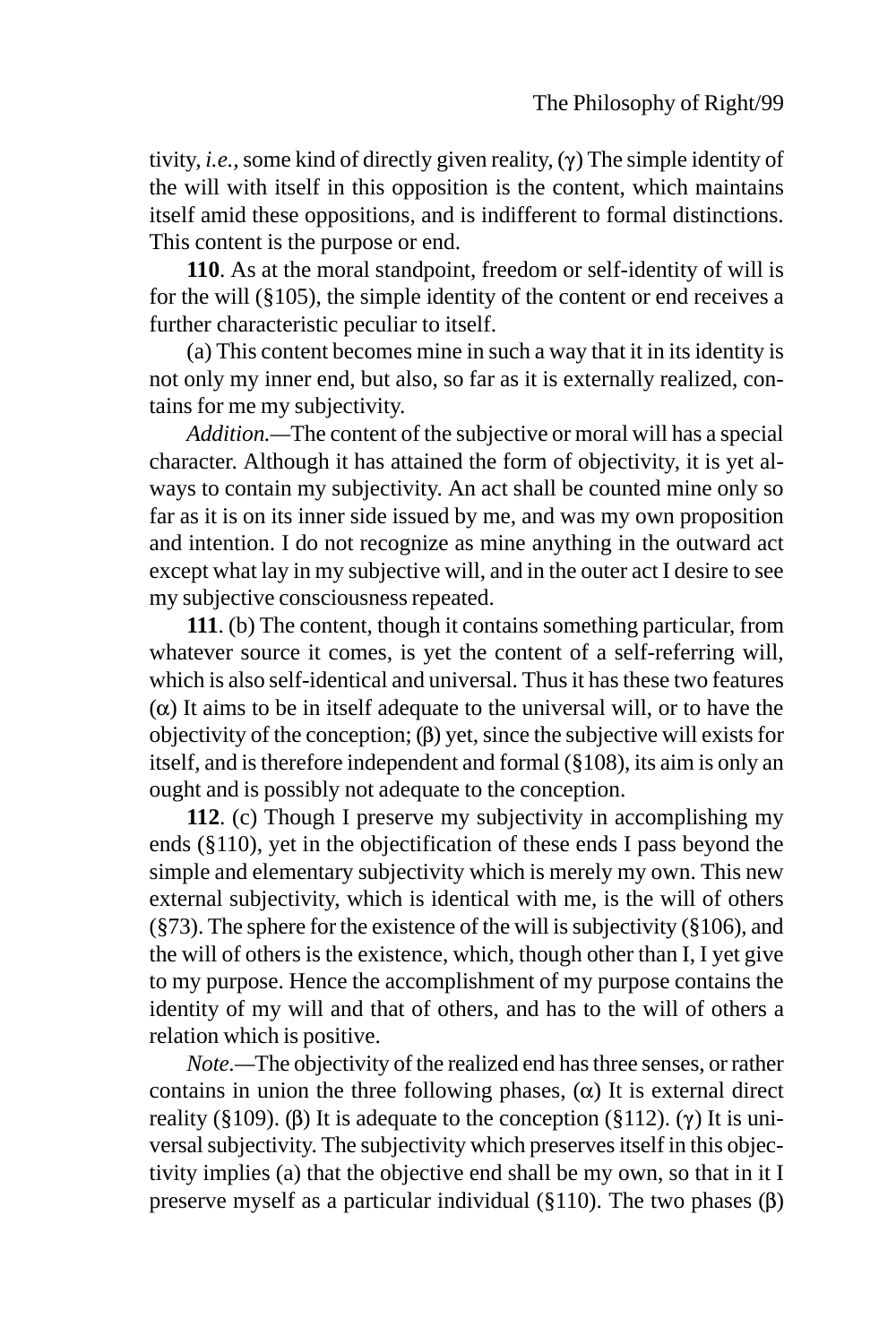and  $(\gamma)$  of subjectivity concur with the phases  $(\beta)$  and  $(\gamma)$  of objectivity. At the moral standpoint these various phases are distinguished or joined merely in a contradiction. This is the superficial and finite nature of the moral sphere (§108). The development of the standpoint consists in the development of these contradictions and their solution, an achievement which at the present point of view is incomplete or merely relative.

*Addition.—*It was said that formal right contained only prohibitions, and that from the strict standpoint of legal right an act had only a negative reference to the will of others. In morals, on the contrary, the relation of my will to that of others is positive; that, which the subjective will realizes, contains the universal will. In this is present the production or alteration of some visible reality, and this has a bearing upon the will of others. The conception of morality is the internal relation of the will to itself. But there is here more than one will, since the objectification of the will implies the transcendence of the onesidedness of the separate will, and the substitution of two wills having a positive relation one to the other. In right my will is realized in property, and there is no room for any reference of the will of others to my will. But morality treats of the well-being of others also. At this point this positive relation to others first makes its appearance.

**113**. The expression of the subjective or moral will is action. Of action it may be said that  $(\alpha)$  I know its external fulfillment to be mine, (b) it is essentially related to the conception in its phase as the ought or imperative, and  $(y)$  it is essentially connected with the will of others.

*Note.—*Firstly, the expression of the moral will is action. The embodiment achieved by the will in formal right is a mere object. This realization is direct, and has in the first instance no actual express reference to the conception. Not having as yet come into conflict with the subjective will, the conception is not yet distinguished from it, and has no positive relation to the will of others. The commands of right are, hence, fundamentally prohibitions (§38). In contract and wrong, indeed, there begins to be seen a relation to the will of others, but the agreement, found at this point, is based upon arbitrary choice, while the essential reference to the will of others is in right merely the negative proposal to keep my property or the worth of it, and to let others keep theirs. Crime does in a way issue from the subjective will. But the content of a crime is fixed by written instructions and is not directly imputable to me. Hence as the legal act contains only some elements of a distinctively moral act, the two kinds of action are different.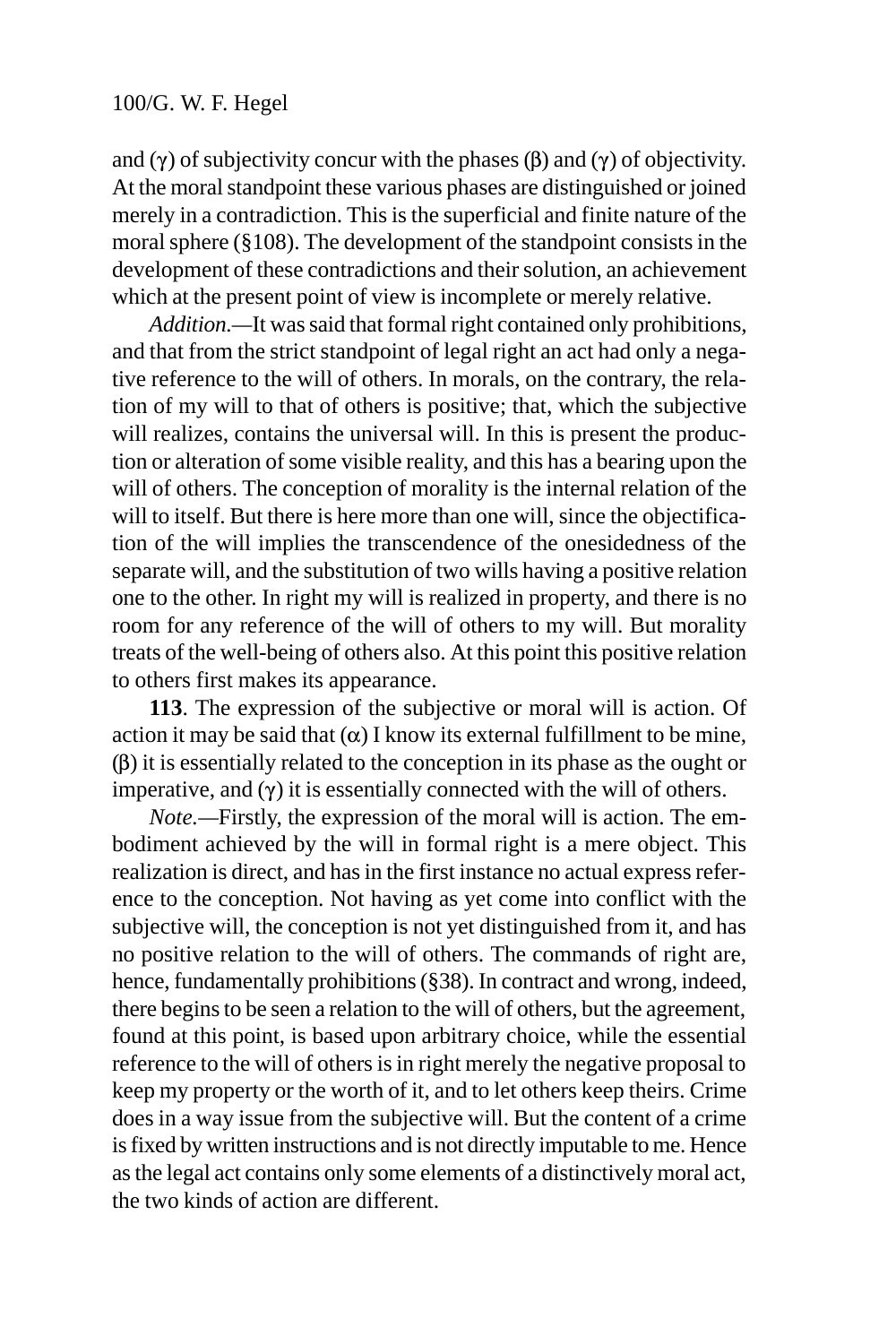**114**. The right of the moral will has three factors:

(a) The abstract or formal right. The act, as directly realized, is to be in its essential content mine, and embody the purpose of the subjective will.

(b) The specific side of an act or its inner content,  $(\alpha)$  This is intention, which is for me, whose general character is fixed, the value and inner substance of the act,  $(\beta)$  and well-being, or the content taken as the particular end of my particular, subjective reality.

(c) The good, or the content taken as universal and exalted to universality and absolute objectivity. This is the absolute end of the will. As this is the sphere of reflection, we have the opposition of the universality, which is subjective, and hence involves in one aspect evil, and in another conscience.

*Addition.—*An act, to be moral, must in the first instance accord with my purpose, since the right of the moral will is to recognize as its realization nothing which is not found internally in the purpose. Purpose concerns the formal principle that the externalized will must also be internal to me. In the next place we ask after the intention, that is, the value of the act relatively to me. The third factor is not merely the relative, but the universal value of the act, the good. In the first phase of an act there is a breach between purpose and realization; in the second between what is given externally as universal will, and the particular internal character, which I give it; the third and last phase is the claim of my intention to be the universal content. The good is the intention exalted to the conception of the will.

## First Section: Purpose and Responsibility.

**115**. In the direct or immediate act the subjective will is finite, since it has to do with both an external object and its varied surroundings, all presupposed. An accomplished act makes a change in this ready-tohand material, and the will is responsible, in so far as the changed material can be said to be mine.

*Note.—*An event or resultant condition is a concrete external reality, having an indefinite number of circumstances associated with it. Every particular element, shown to be in any sense a condition, ground or cause of such an event, and, therefore, to have contributed its portion, may be regarded as responsible for it, or at least as sharing in the responsibility. Hence in the case of such a richly varied event as the French Revolution, the formal understanding has to select from an un-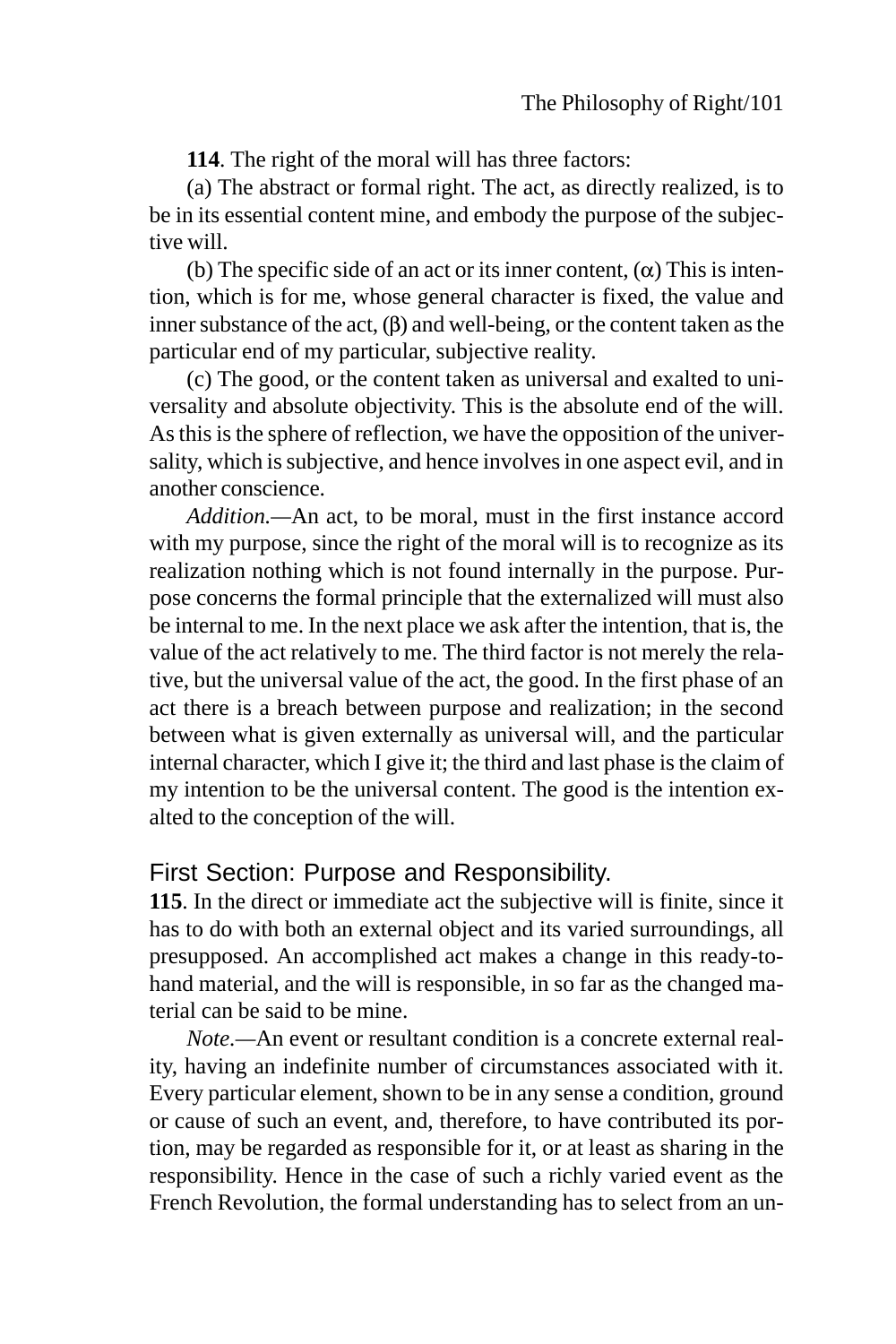### 102/G. W. F. Hegel

told multitude of circumstances that one to which it will attribute responsibility.

*Addition.—*What is contained in my purpose can be laid at my door, and this is one of the main considerations in the case of crime. But in simple responsibility there is round only the quite external judgment as to whether I nave or have not done this thing. Thus merely to be responsible does not mean that the whole thing is to be imputed to me.

**116**. It is not my deed, if things, which I own, cause injury to others through some of their many external connections; this may happen even with my body as a mechanical or living object. Yet I am not wholly free from responsibility in such a case, since these things are still mine, although by their very nature they are often only imperfectly subject to my attention and control.

**117**. When the self-directing will proposes to act upon a given material, it has a representation of the circumstances. Since the material is supplied, the will is finite, and the results of the act are for it accidental. Hence they may contain something very different from the representation. But the right of the will in acting is to recognize as its own deed only those results which were consciously in its end and were purposed. That responsibility shall extend to the will only so far as the results were known, is the right of knowledge.

*Addition.—*The will has before it an outer reality, upon which it operates. But to be able to do this, it must have a representation of this reality. True responsibility is mine only in so far as the outer reality was within my consciousness. The will, because this external matter is supplied to it, is finite; or rather because it is finite, the matter is supplied. When I think and will rationally, I am not at this standpoint of finitude, nor is the object I act upon something opposed to me. The finite always has limit and boundary. There stands opposed to me that which is other than I, something accidental and externally necessary; it may or may not fall into agreement with me. But I am only what relates to my freedom; and the act is the purport of my will only in so far as I am aware of it. Œdipus, who unwittingly slew his father, is not to be arraigned as a patricide. In the ancient laws, however, less value was attached to the subjective side of the act than is done to-day. Hence arose amongst the ancients asylums, where the fugitive from revenge might be received and protected.

**118**. An act, when it has become an external reality, and is connected with a varied outer necessity, has manifold consequences. These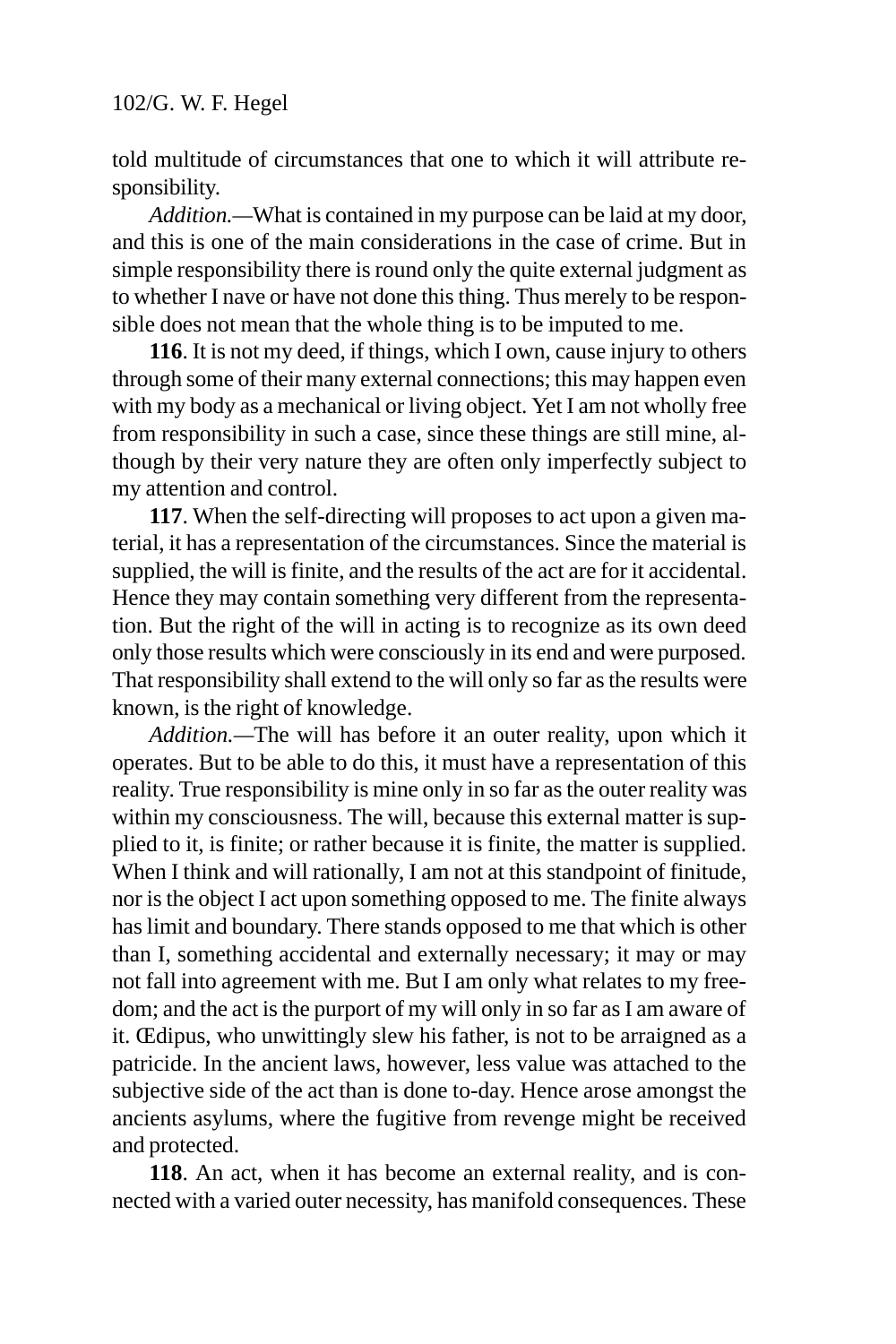consequences, being the visible shape, whose soul is the end of action, belong to the act. But at the same time the inner act, when realized as an end in the external world, is handed over to external forces, which attach to it something quite different from what it is in itself, and thus carry it away into strange and distant consequences. It is the right of the will to adopt only the first consequences, since they alone lie in the purpose.

*Note.—*The division of consequences into necessary and accidental is not accurate, because the inner necessity, involved in the finite, is realized as a necessity which is external, a necessity, that is to say, implying a relation of separate things, which are independent, indifferent to one another, and only externally connected. The principle "In acting neglect the consequences," and the principle "Judge an act by its consequences, and make them the standard of what is right and good," belong both alike to the abstract understanding. The consequences are the native form of the act, simply manifest its nature, and are nothing but the act itself. The act cannot scorn and disown them. Yet amongst the consequences is included that which is only externally attached to them and has no fellowship with the act itself.

The development of the contradiction involved in the necessary nature of the finite is in external reality the conversion of necessity into contingency and *vice versa.* An overt act must therefore conform to this law. This law it is which stands the criminal in such good stead, if his act has had but few consequences; so also must the good act be contented to have few or no consequences. But when the consequences of crime have fully developed themselves, they add to the severity of the punishment.

The self-consciousness of the heroic age, painted in the tragedy of "Œdipus," for instance, had not risen out of its simplicity, or reflectively appreciated the difference between realized deed and inner act, between the outer occurrence and the purpose and knowledge of surroundings. Nor did it distinguish between one consequence and another, but spread responsibility over the whole area of the deed.

*Addition.*—In the fact that I recognize as mine only what was in my representation is to be found the transition from purpose to intention. Only what I knew of the surroundings can be imputed to me. But there are necessary results attached to even the simplest act, and they are its universal element. The consequences, which may be prevented from taking effect, I cannot indeed foresee, but I ought to know the universal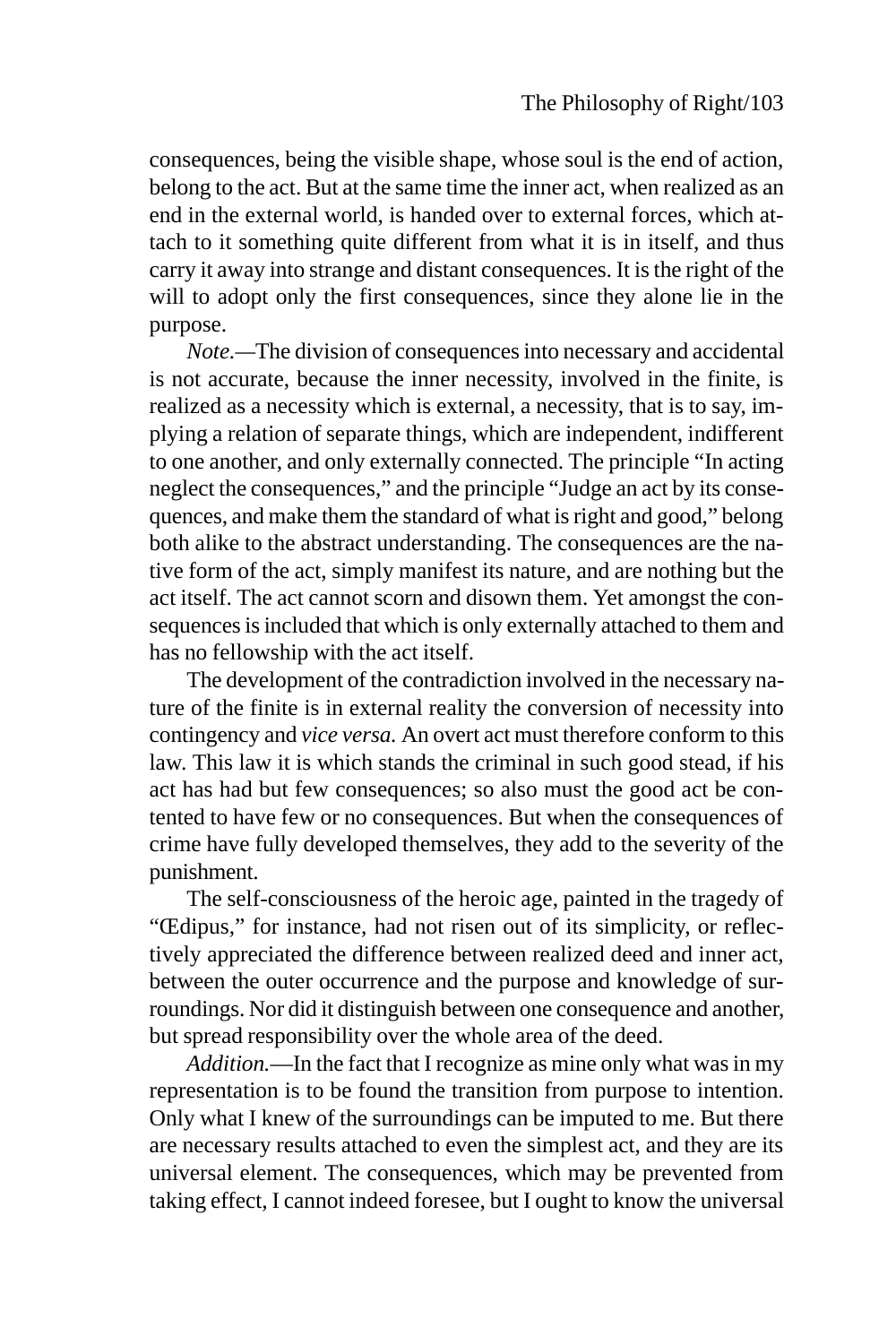### 104/G. W. F. Hegel

nature of each separate concrete deed. The thing which I ought to know is the essential whole, which refers not to special details of an act, but to its real nature. The transition from purpose to intention consists in my being aware not merely of my separate act, but of the universal bound up with it. This universal, when willed by me, is my intention.

# Second Section: Intention and Well-being.

**119**. The external embodiment of an act is composed of many parts, and may be regarded as capable of being divided into an infinite number of particulars. An act may be looked on as in the first instance coming into contact with only one of these particulars. But the truth of the particular is the universal. A definite act is not confined in its content to one isolated point of the varied external world, but is universal, including these varied relations within itself. The purpose, which is the product of thought and embraces not the particular only but also the universal side, is intention.

*Note.—*Intention (in German, "a looking away from") implies, according to its etymology, an abstraction, which has in part the form of universality, and partly is the extraction of a particular side of the concrete thing. The attempt to justify oneself by the intention consists, in general, in asserting that one special isolated phase is the subjective essence of the act.—To pass judgment upon an act simply as an external deed, without qualifying it as right or wrong, imparts to it a universal predicate; it is killing, arson, etc.—When the parts of external reality are taken one by one, their connection must naturally be external. Reality may be, in the first instance, touched at only a single point. Arson, *e.g.*, may be directly concerned with only a small piece of wood, a statement which is merely a proposition, but not a judgment. But this single point has a universal nature, which involves the extension of it. In life the separate part is not a mere part, but directly an organ, in which the universal is really present. Hence in murder it is not a separate piece of flesh, but the life itself which is destroyed. On one side subjective reflection, in its ignorance of the logical nature of the particular and the universal, permits of a dissection into mere particulars and their consequences. On the other side, the act in its finite and casual character naturally breaks up into separate parts.—The invention of the *dolus indirectus* is due to this way of thinking.

*Addition.—*Manifestly more or fewer circumstances may be included in an act. In the case of arson, *e.g.,* the fire may not take effect, or it may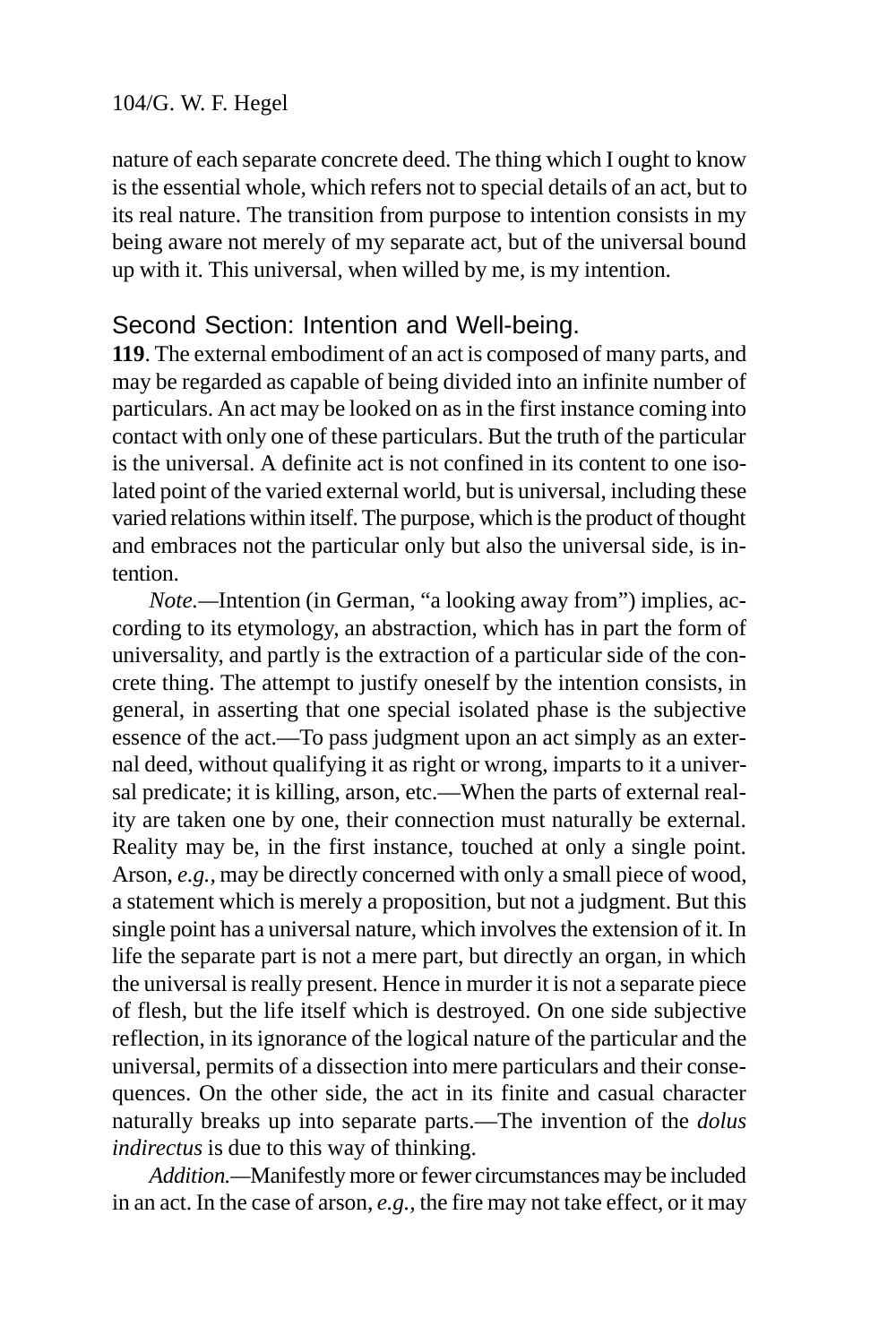spread farther than the agent intended. Yet in neither case is the result due to good or bad fortune, since man in acting must deal with externality. An old proverb rightly enough says, "A stone flung from the hand is the devil's." In acting I must expose myself to misfortune; that also has a right to me, and is the manifestation of my own will.

**120**. The right of intention is that the universal quality of the act should not only be implicitly present, but should be known by the agent, and be part and parcel of his subjective will. Conversely the right of objectivity of action, as it may be called, is to maintain that it be known and willed by a subject in his character as thinking.

*Note.—*This right to this insight involves that children, imbeciles, and lunatics are completely, or almost completely, irresponsible for their actions. Just as actions on the side of their external reality include accidental results, so also the subjective reality contains an indeterminate element, which depends upon the strength of self-consciousness and prudence. But this uncertain element needs to be reckoned with only in the case of imbecility, lunacy, or childhood. These are the only conditions of mind which supersede thought and free will, and permit us to take an agent otherwise than in accordance with his dignity as free and rational.

**121**. The universal quality of action is in general the manifold content reduced to the simple form of universality. But the subject turned back into himself is particular, in opposition to the particulars of the objective world. He has in his end his own particular content, which constitutes the essential soul of his act. In the execution of this particular content of the act consists his subjective freedom in its concrete character. This is the subject's right to find in the act his satisfaction.

*Addition.—*I, as independent and self-referred, am particular, and opposed to the external side of the act. Its content is decided by my end. Murder and arson, *e.g.,* are quite general and not the positive content of me, a subject. When anyone has committed a crime, we ask why he has done it. Murder is not done for the sake of murder. There must be besides a particular positive end. If delight in murder were the motive of the crime, it would be the positive content of the subject as such, and the deed would be the satisfaction of his desire. The motive of a deed contains the moral element, which has the twofold signification of the universal in purpose and of the particular in intention. In modern times we are at pains to ask after the motive. Formerly the question was merely, Is this man just? Does he do his duty? Now we scrutinize the heart, and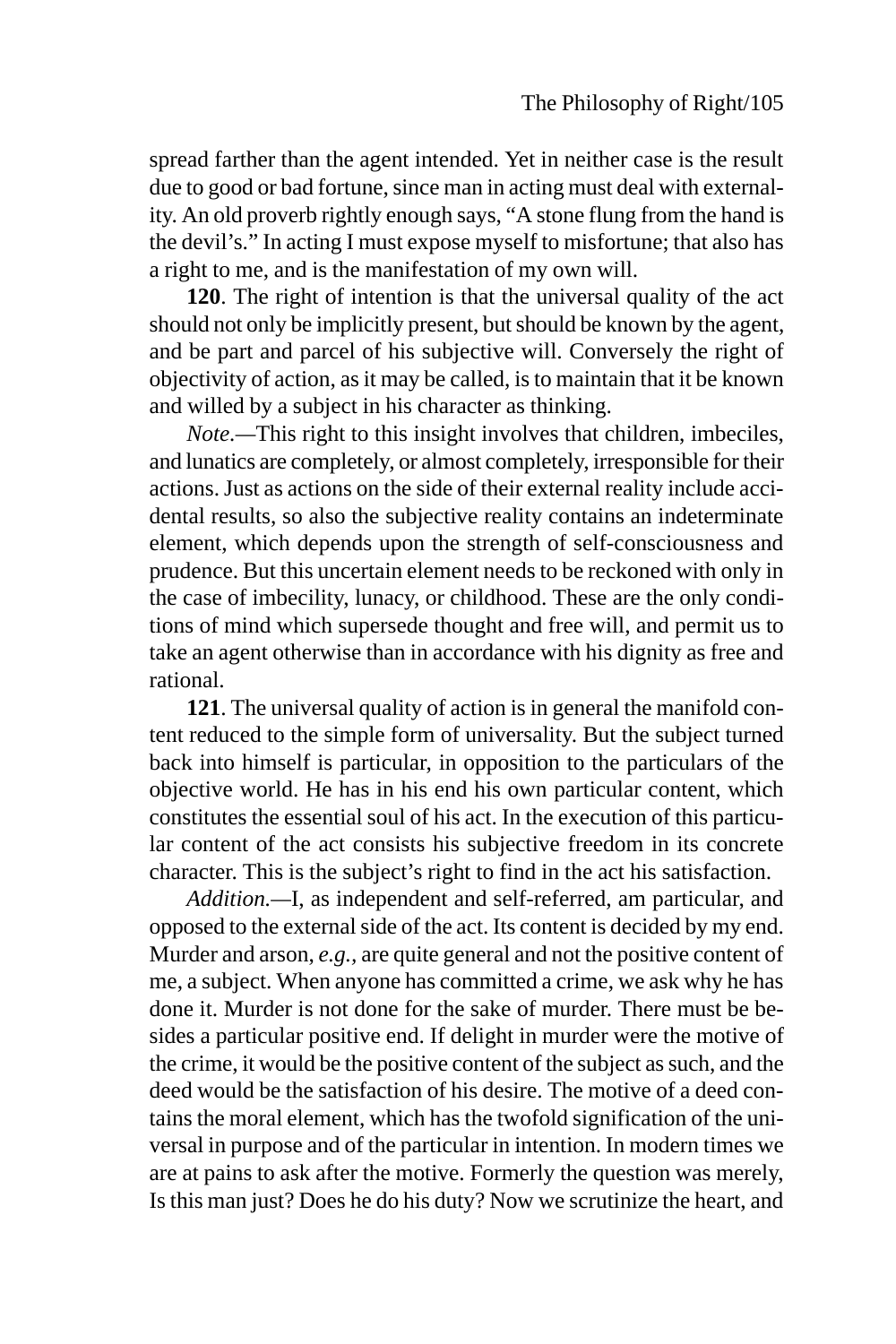### 106/G. W. F. Hegel

fix a gulf between the objective side of conduct and the internal subjective side, or motive. No doubt the subject's own determination must be con-sidered. What he wills has its ground within him; he wills to satisfy a pleasure or gratify a passion. But right and good are also precisely such a content, due, however, not to nature but to my reason. To make my own freedom the content of my will is a pure characteristic of my freedom itself. Hence the higher moral phase is to find satisfaction in the act, not to harp upon a breech between the objectivity of the deed, and the self- consciousness of man. This defective mode of interpretation has its epochs as well in world- history as in the history of individuals.

**122**. By virtue of the particular element the act has for me subjective value or interest. In contrast with this end, whose content is the intention, the direct act in its wider content is reduced to a means. This end, as far as it is finite, can again be reduced to a means for a wider intention, and so on indefinitely.

**123**. The content of these ends is only  $(\alpha)$  formal activity, that is, the subject's interest or aim is to be effected by his agency. Men desire to be themselves actively interested in whatever is or ought to be their own.  $(\beta)$  Further definite content is found for the still abstract and formal freedom of subjectivity only in its natural subjective embodiment, as inclinations, passions, opinions, whims, etc. The satisfaction of this content is well-being or happiness in its particular as also in its universal features. In this satisfaction consist the ends of finitude generally.

*Note.—*This is the standpoint of relation (§108). The subject at this stage emphasizes his distinctive and particular nature. Here enters the content of the natural will (§11). But the will is not in its simple and direct form, since the content belongs to a will which is turned back into itself, and raised to the level of a universal end, namely, well-being or happiness.

*Addition.—*In so far as the elements of happiness are externally provided, they are not the true elements of freedom. Freedom truly is itself only in an end constituted by itself, *i.e.,* the good. Here the question may be raised, Has man a right to set up for himself ends which are not free, and depend simply on his being a living thing? But life in man is not a mere accident, since it accords with reason. Man has. so far a right to make his wants an end. There is nothing degrading in one's being alive. There is open to us no more spiritual region, in which we can exist, than that of life. Only through the exaltation of what is exter-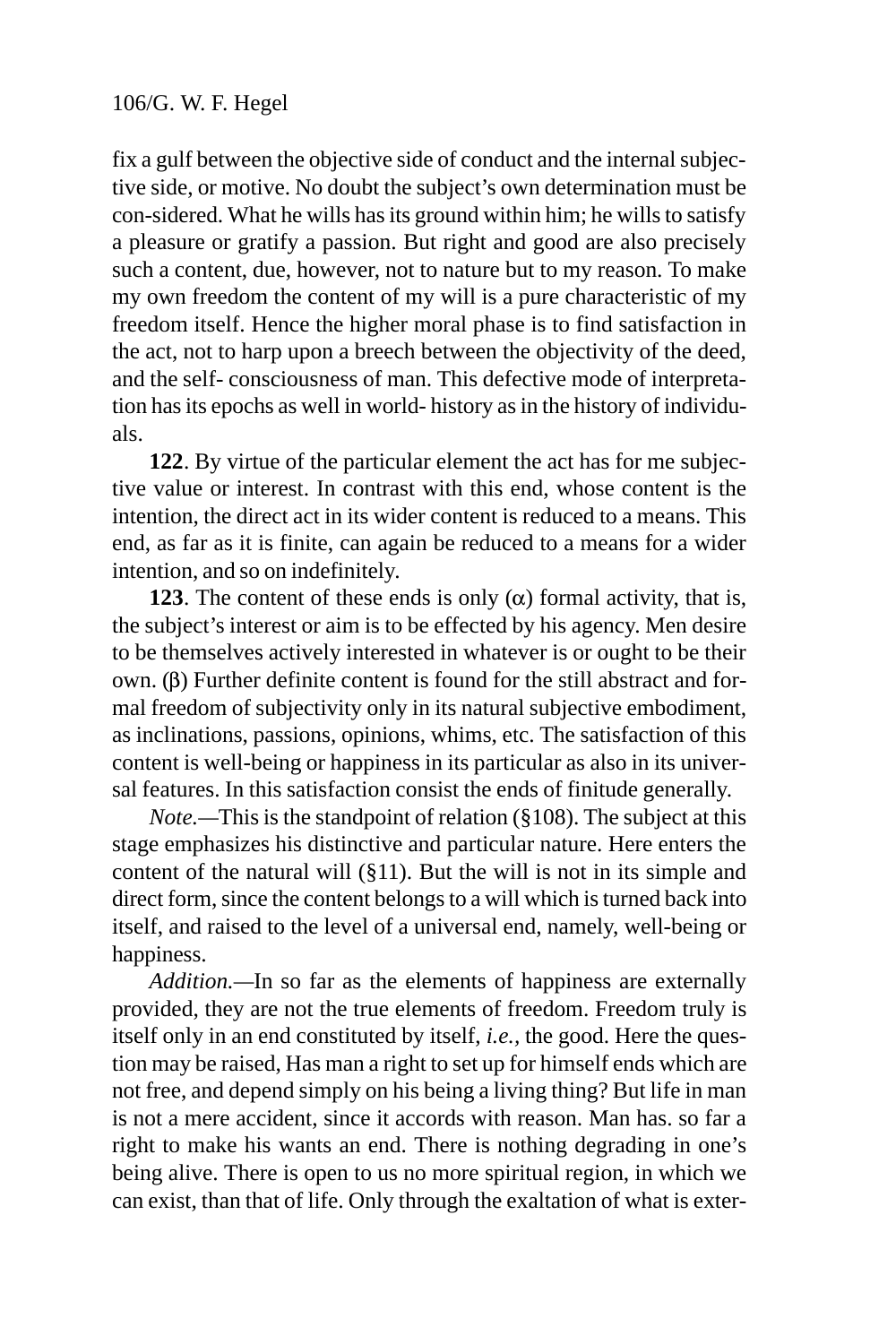nally provided to the level of something self-created do we enter the higher altitude of the good. But this distinction implies no intolerance of either side of man's nature.

**124**. Since the subjective satisfaction of the individual, the recognition for example of oneself as honoured or famous, is involved in the realization of absolutely valid ends, the demand that only subjective satisfaction should appear as willed and attained, and also the view that in action subjective and objective ends exclude each other, are empty assertions of the abstract understanding. Nay, more, the argument becomes a positive evil when it is held that, because subjective satisfaction is always found in every finished work, it must be the essential intention of the agent, the objective end being only a means to the attainment of this satisfaction. The subject is the series of his acts. If these are a series of worthless productions, the subjectivity of the will is also worthless; if the acts are substantial and sound, so likewise is the inner will of the individual.

*Note.*—The right of the subject's particular being to find himself satisfied, the right, in other words, of subjective freedom, constitutes the middle or turning-point between the ancient and the modern world. This right in its infinite nature is expressed in Christianity, and has been made the universal active principle of a new form of the world. The more definite manifestations of this principle are love, romance, the hope of the eternal salvation of the individual, morality also, and conscience. It includes, moreover, various other forms, which will be, in a measure, introduced in the sequel as the principle of the civic society, and as elements of the political constitution, but partly, however, appear in history generally, especially in the history of art, the sciences, and philosophy. This principle of particularity is now, indeed, one side of the contradiction, and, in the first resort, is at least quite as much identical with the universal as distinct from it. But abstract reflection fastens upon this element in its difference from and opposition to the universal, and propounds the view that morality must carry on a continued warfare against the satisfaction of oneself, demanding of us—

"Mit Abscheu zu thun was die Pflicht gebeut."5

The same abstract standpoint lies at the root of that psychological view of history, which seeks to disparage all great deeds and persons. It emphasizes the particular side, which it has already decreed to be evil,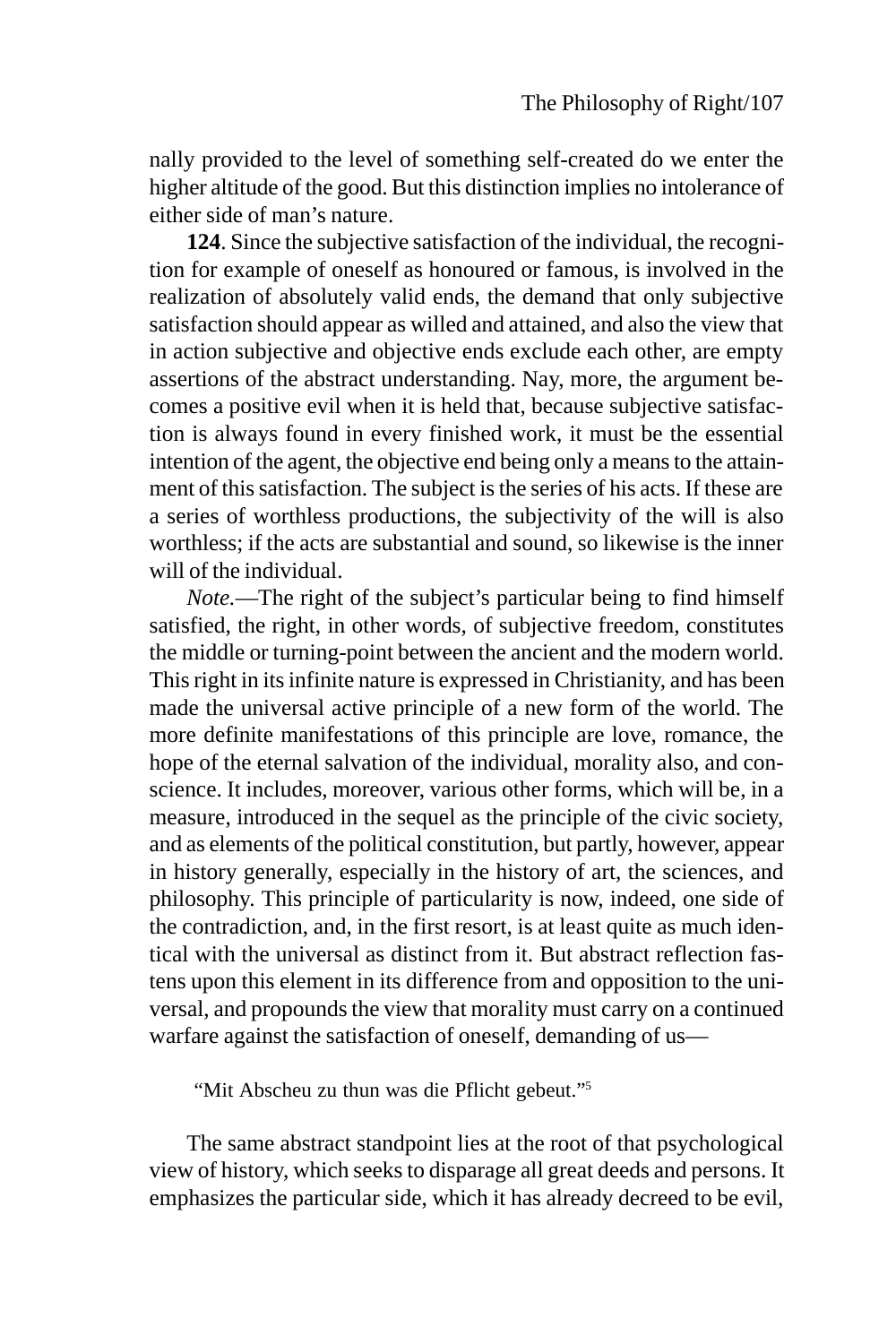#### 108/G. W. F. Hegel

considers as the chief factor in the act the honour and glory, which may accrue to the agent, and transforms and converts the inclinations and passions, whose satisfaction was only one element of the total result, into the agent's main intention and active principle. This same abstract point of view asserts that because great acts, and the real result brought to pass by a series of them, have produced a great effect upon the world, and have naturally resulted to the agent in power, honour, and renown, therefore there belongs to the individual not the greatness, but merely these particular and external results. The reason assigned is that the particular consequence, since it was admittedly an end, must be the sole end. Such abstract thinking sees only the subjective side of great men, the side which constitutes its own essence. In its self- constituted vanity it overlooks their real nature. It takes the view of the "psychological valet for whom there are no heroes, not because there are no heroes, but because he is only a valet."

*Addition.—*The sentence, *In magnis voluisse sat est,* is right, if it means that one should will something great. But he should also carry it put, otherwise his volition is vain. The laurels of mere willing are dry leaves, which have never been green.

**125**. The subjective, whose concern is with the particular content of well-being, is, when it becomes infinite by being turned back into itself, at the same time brought into relation with implicit or general will. This new element, established, in the first instance, in particularity itself, is the well-being of others; in its complete but quite empty character it is the well-being of all. The well-being of many other particular persons is therefore an essential end or right of subjectivity. But since the absolute universal, which is distinguished from this particular content, is here defined simply as right, the ends of the particular will may or may not be in real accordance with the universal.

**126**. My own particularity, and likewise the particularity of others are, however, a right, only in so far as I am free. They cannot maintain themselves in opposition to their real basis. An intention to further my well-being or that of others, rightly called a moral intention, cannot justify a wrong act.

*Note.—*It is one of the most corrupt maxims of our day which, originating in the pre-Kantian period of the good heart, and furnishing the quintessence of some well-known touching dramas, undertakes in the case of wrong acts to excite interest in the so-called moral intention. It pictures bad persons as having hearts filled with good intentions and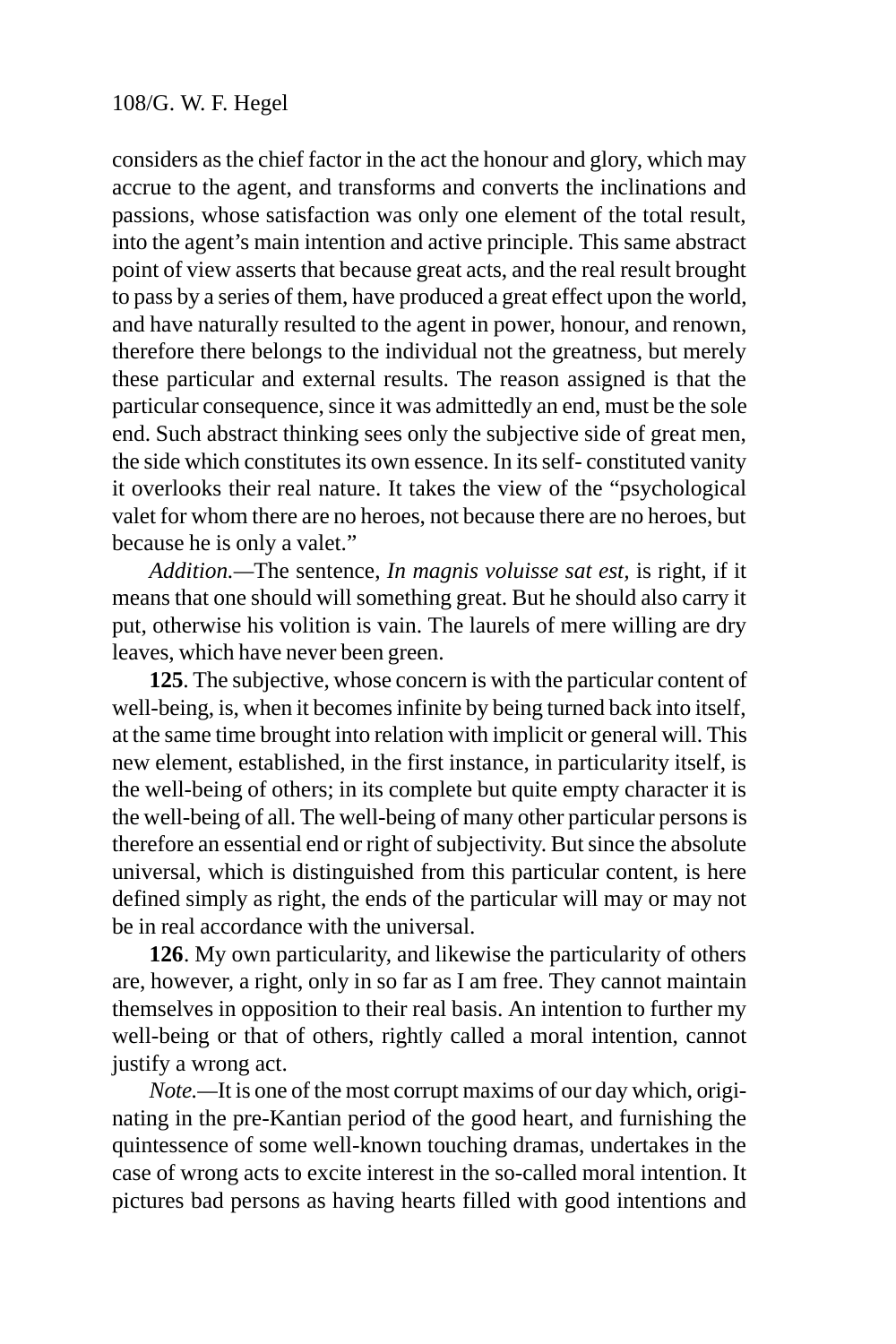desires for their own well-being, and perhaps for that of others as well. A heightened form of this theory has been vamped up in our own time. Inner inspiration and feeling, the very soul of particularity, have been made the criterion of what is right, reasonable, and excellent. Crime has been pronounced right, reasonable, and excellent, as also have the thoughts which led to it, merely on the ground that they proceeded from inspiration and feeling, though they may have been in fact the most hollow and commonplace whims and most foolish opinions (§140, *note*).*—*Observe further that here under right and well-being we are considering the formal right and particular well-being of the individual. The so-called general welfare, the well-being of the state, the right of the real, concrete spirit is quite another region, in which formal right and the particular well-being or happiness of the individual are subordinate elements. It has already been remarked that it is one of the most frequent misconceptions of the abstract intellect to set up private right and private well-being as absolutely valid in opposition to the universal principle of the state.

*Addition.—*We may quote here the celebrated retort given to the libeller, who excused himself with the remark, "*Il faut donc que je vive.*" "*Je n'en vois pas la necessité,*" was the reply. Life is not necessary against the higher fact of freedom. When the holy Crispinus steals leather to make boots for the poor, his act, though moral, is not right, and cannot be justified.

**127**. The particular interests of the natural will, viewed as a simple whole, constitute personal reality or the life. In the final resort, life, when in collision with another's rightful ownership, can claim the right of necessity, not on the ground of equity but of right. Observe that on the one side is placed the infinite destruction of our outer existence, and therefore the complete loss of rights; on the other side an injury to only a particular and limited embodiment of one's freedom. A slight injury to a particular possession does not violate the injured man's right, as such, or his capacity for right.

*Note.—*Prom this right of need flows the *benefit of competence* (*beneficium competentice*), by virtue of which there is allowed to the debtor some of his tools, implements, clothes, and means generally, all of which are of course the property of the creditor. The allowance covers so much as is deemed sufficient for the possible maintenance of one in the debtor's class.

*Addition.—*Life, or the totality of ends, has a right against abstract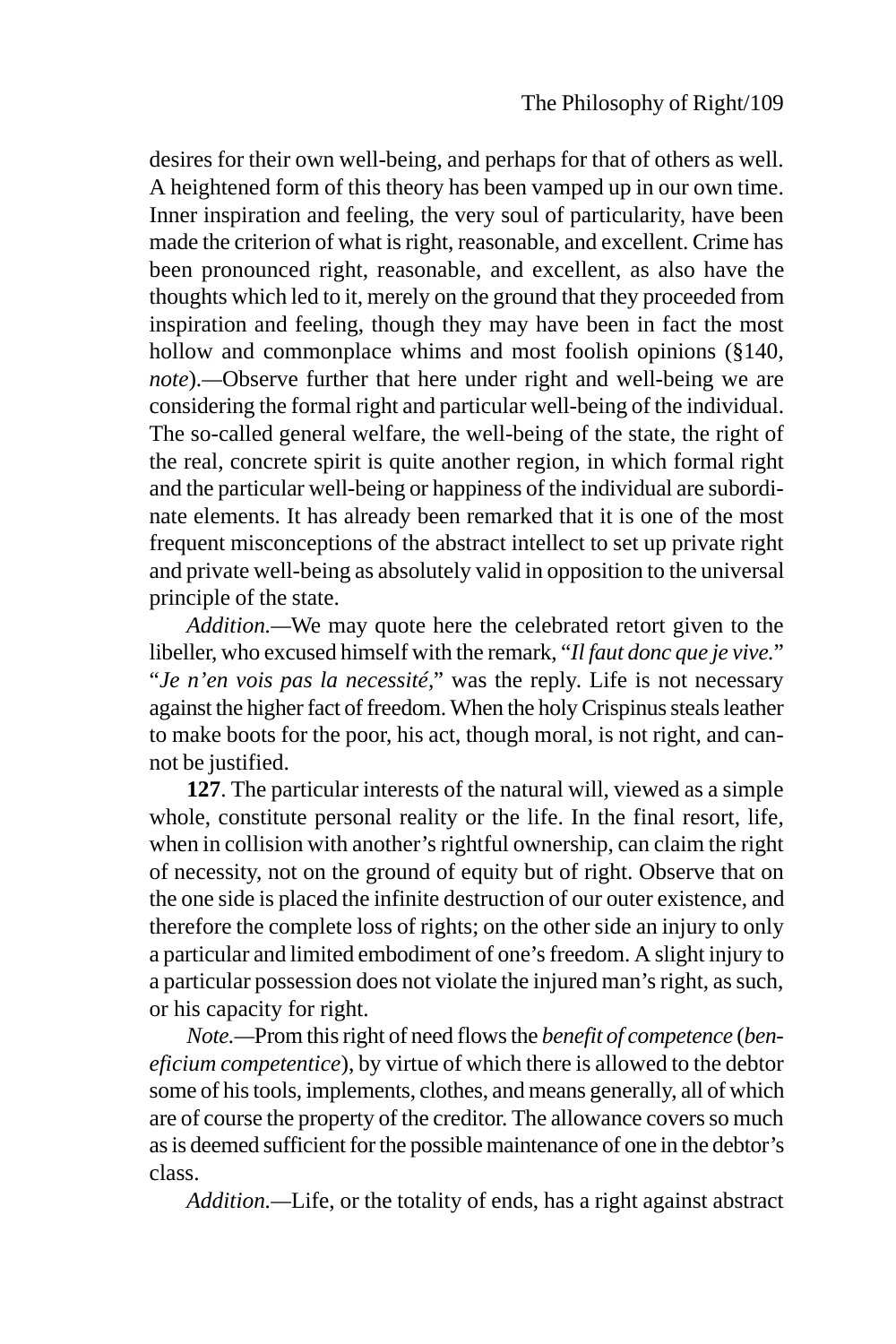right. For instance, by the theft of a loaf of bread a property is doubtless injured. Still, if the act was the means of prolonging life, it would be wrong to consider it as ordinary theft. If the man whose life is in danger were not allowed to preserve himself, he would be without rights; and, since his life is refused him, his whole freedom is denied to him also. Many things, it is true, must go to secure life, especially if we regard the future. But to live now is all that is necessary; the future is not absolute, and remains exposed to accidents. Hence only the need of the immediate present can justify a wrong act. Yet the act is justified, because the agent, abstaining from it, would commit the highest wrong, namely, the total negation of his realized freedom. The *beneficium competentice* implies the right to ask that no man shall be wholly sacrificed to mere right.

**128**. Need reveals the finite and contingent character of both right and well-being, that is to say, of that abstract embodiment of freedom, which is not the existence of any particular person, and also of the sphere of the particular will, which excluded the universality of right. The onesidedness or ideality of these phases is found in the conception itself. Right has already been embodied as the particular will (§106); and subjectivity, in the whole range of its particularity, is itself the embodiment of freedom (§127), and also, in its character as the infinite reference of the will to itself, is it implicitly the universal side of freedom. These two elements in their truth and identity, although, in the first instance, only in relative reference to each other, are on the one hand the good, as the fulfilled and absolutely definite universal, and, on the other hand, conscience, or.an infinite subjectivity, which is aware of itself, and determines in itself its content.

## Third Section: The Good and Conscience.

**129**. The good is the idea, or unity of the conception of the will with the particular will. Abstract right, well-being, the subjectivity of consciousness, and the contingency of external reality, are in their independent and separate existences superseded in this unity, although in their real essence they are contained in it and preserved. This unity is realized freedom, the absolute final cause of the world.

*Addition.—*Every stage is properly the idea, but the earlier steps contain the idea only in more abstract form. The I, as person, is already the idea, although in its most abstract guise. The good is the idea more completely determined; it is the unity of the conception of will with the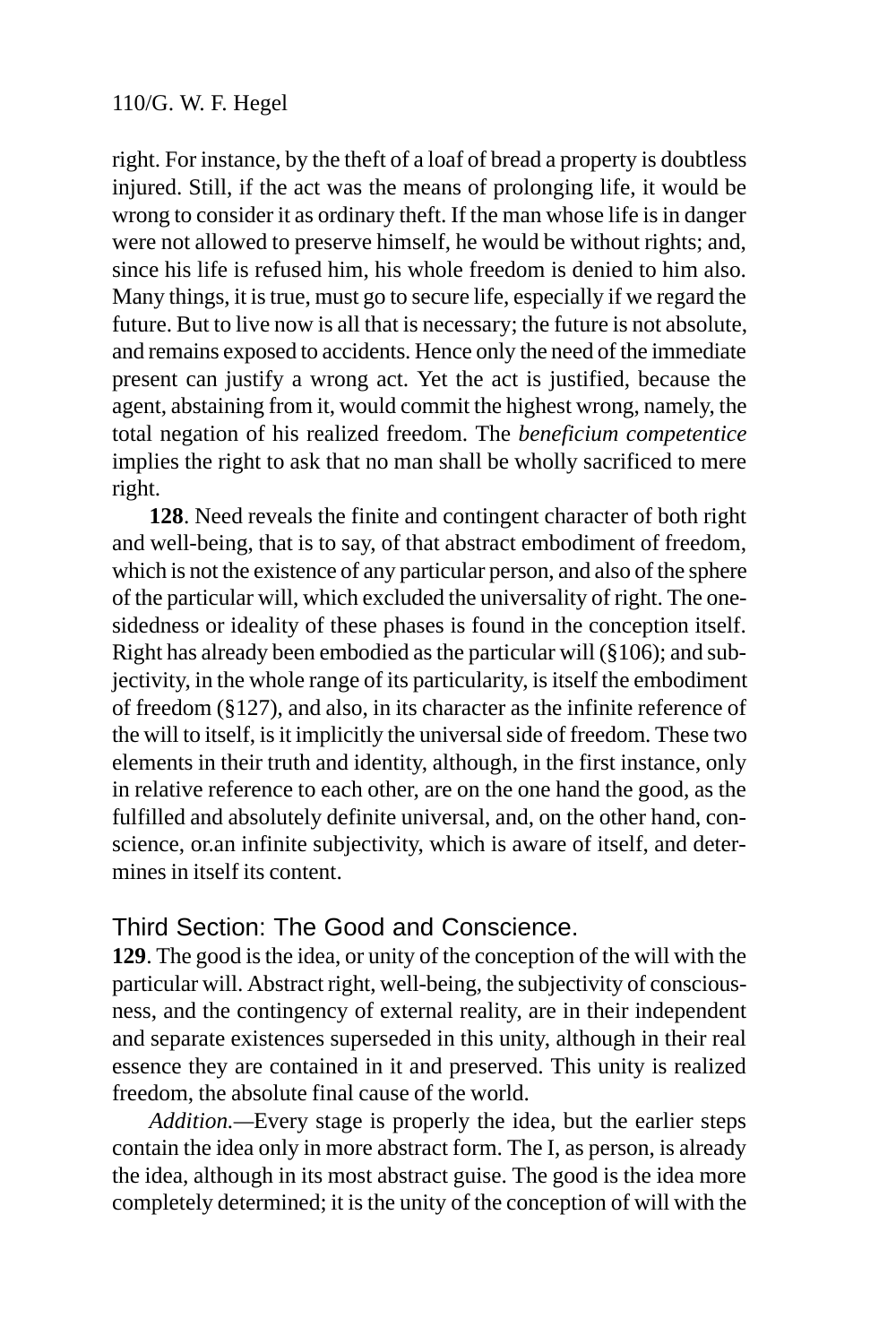particular will. It is not something abstractly right, but has a real content, whose substance constitutes both right and well-being.

**130**. In this idea well-being has value, not independently as the realization of the separate particular will, but only as universal well-being, as universal, that is, in its essence, intrinsically or in accordance with freedom. Hence, well-being is not a good, if separated from right; nor is right a good, if separated from well-being. *Fiat justitia* ought not to have *pereat mundus* as a consequence. The good, carrying a necessity to be actualized by the particular will, and comprising the vital essence of such a will, has absolute right over the mere abstract right of property and the particular ends of well-being. If either of these elements is distinguished from the good, it has validity only in so far as it accords with the good and subordinates itself to it.

**131**. The subjective will finds in the good the supremely essential, and has worth and merit only as its insight and intention accord with the good. In so far as the good in this place is still the abstract idea of the good, the subjective will is not yet carried up into it, and made one with it. It stands to the good in a relation of the following kind. As the good is for it what is real and substantial, it ought to make the good its end and realize it; and on the other hand it is only through the medium of the subjective will that the good can be realized.

*Addition.—*The good is the truth of the particular will. But the will is only that to which it sets itself. It is not inherently good, but becomes what it is only by its work. On the other side the good apart from the subjective will is only an abstraction having no reality. Reality first comes to the good through the private will. Thus the development of the good contains these three stages. (1) For me, as willing, the good should be particular will, and I should know it. (2) We should say what thing is good, and develop the particular phases of the good. (3) We determine the independent good, particularizing it as infinite and independent subjectivity. This inner determination is conscience.

**132**. It is the right of the subjective will that it should regard as good what it recognizes as authoritative. It is the individual's right, too, that an act, as the outer realization of an end, should be counted right or wrong, good or evil, lawful or unlawful, according to his knowledge of the worth it has when objectively realized.

*Note.—*The good is in general the essence of the will in its substantive and universal character, the will in its truth. It exists solely in and by means of thought. The doctrines that man cannot understand the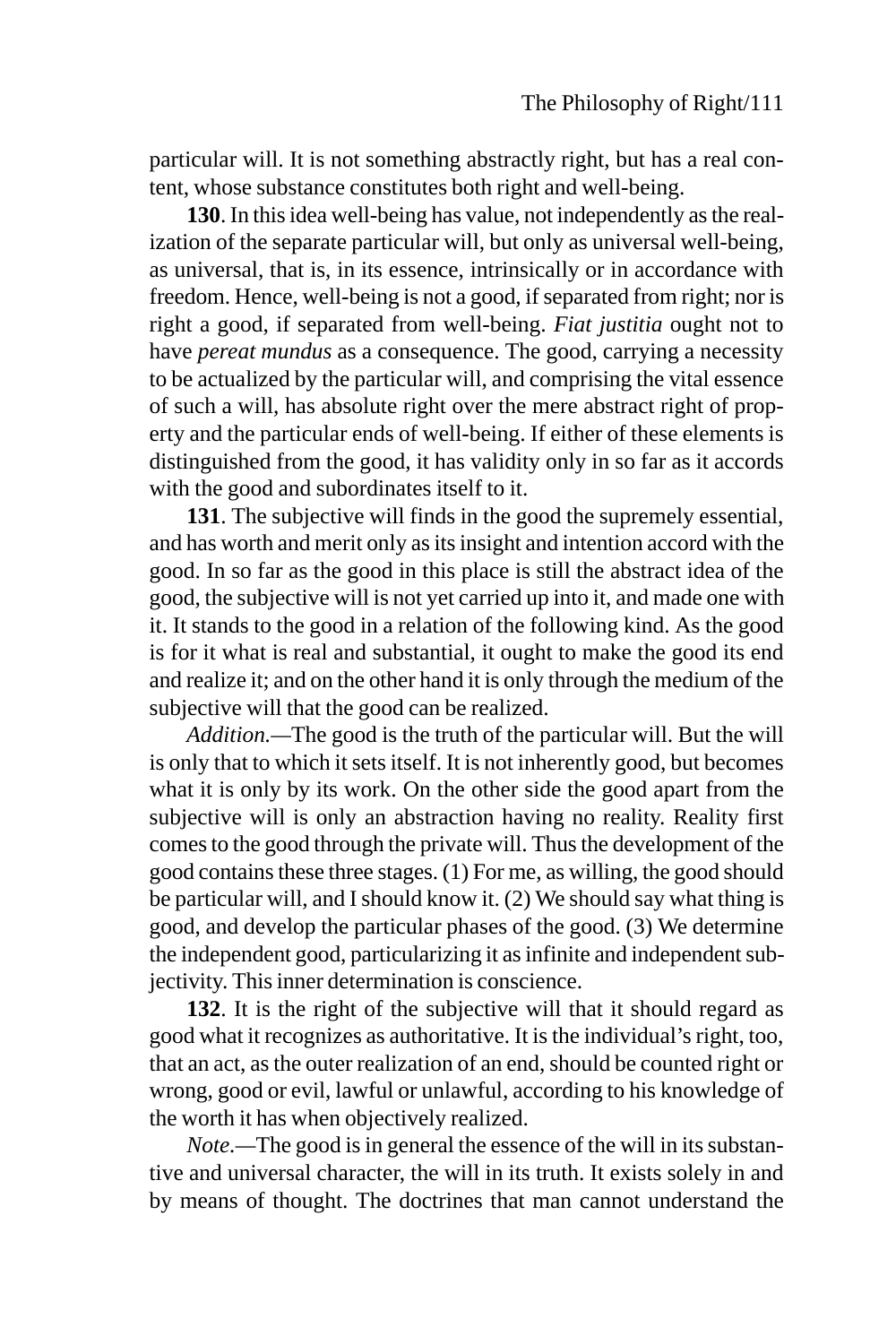truth but must deal with appearances only, and that thinking does harm to the good will, take away from spirit all its intellectual and ethical merit and value. The right to admit nothing, which I do not regard as reasonable, is the highest right of the subject. But because of its subjective character it is a formal right. So that on the opposite hand the right to the subject of the reasonable or objective remains.

Because of its formal nature insight may be either truth or mere opinion and error. Whether or not the individual attains to the right of his insight belongs, at least from the moral standpoint, to his particular subjective character. I can make it a claim upon myself, and regard it as a subjective right, that I should be convinced that the grounds of an obligation are good. I may even claim that I should know them in their conception and nature. But my demand for the satisfaction of my conviction as to what is good, what allowed and what not allowed, and also as to my responsibility, does not infringe upon the right of objectivity.

Right of insight into the good is different from right of insight (§117) with regard to action as such. The right of objectivity means that the act must be a change in the actual world, be recognized there, and in general be adequate to what has validity there. Whoso will act in this actual world has thereby submitted to its laws, and recognized the right of objectivity. Similarly in the state which is the objectivity of the conception of reason, legal responsibility does not adapt itself to what any one person holds to be reasonable or unreasonable. It does not adhere to subjective insight into right or wrong, good or evil, or to the claims which an individual makes for the satisfaction of his conviction. In this objective field the right of insight is reckoned as insight into what is legal or illegal, or the actual law. It limits itself to its simplest meaning, namely, knowledge of or acquaintance with what is lawful and binding. Through the publicity of the laws and through general customs the state removes from the right of insight that which is for the subject its formal side. It removes also the element of chance, which at our present standpoint still clings to it.

The right of the subject to know the act as good or evil, legal or illegal, has the result of lessening or abolishing responsibility in the case of children, imbeciles, and lunatics, although the conditions of this responsibility cannot be definitely stated. But to take into consideration momentary fascination, the allurement of passion, drunkenness, or the strength of what are called sensual impulses generally, that impulse alone being excepted which forms the basis of the right of need (§120), to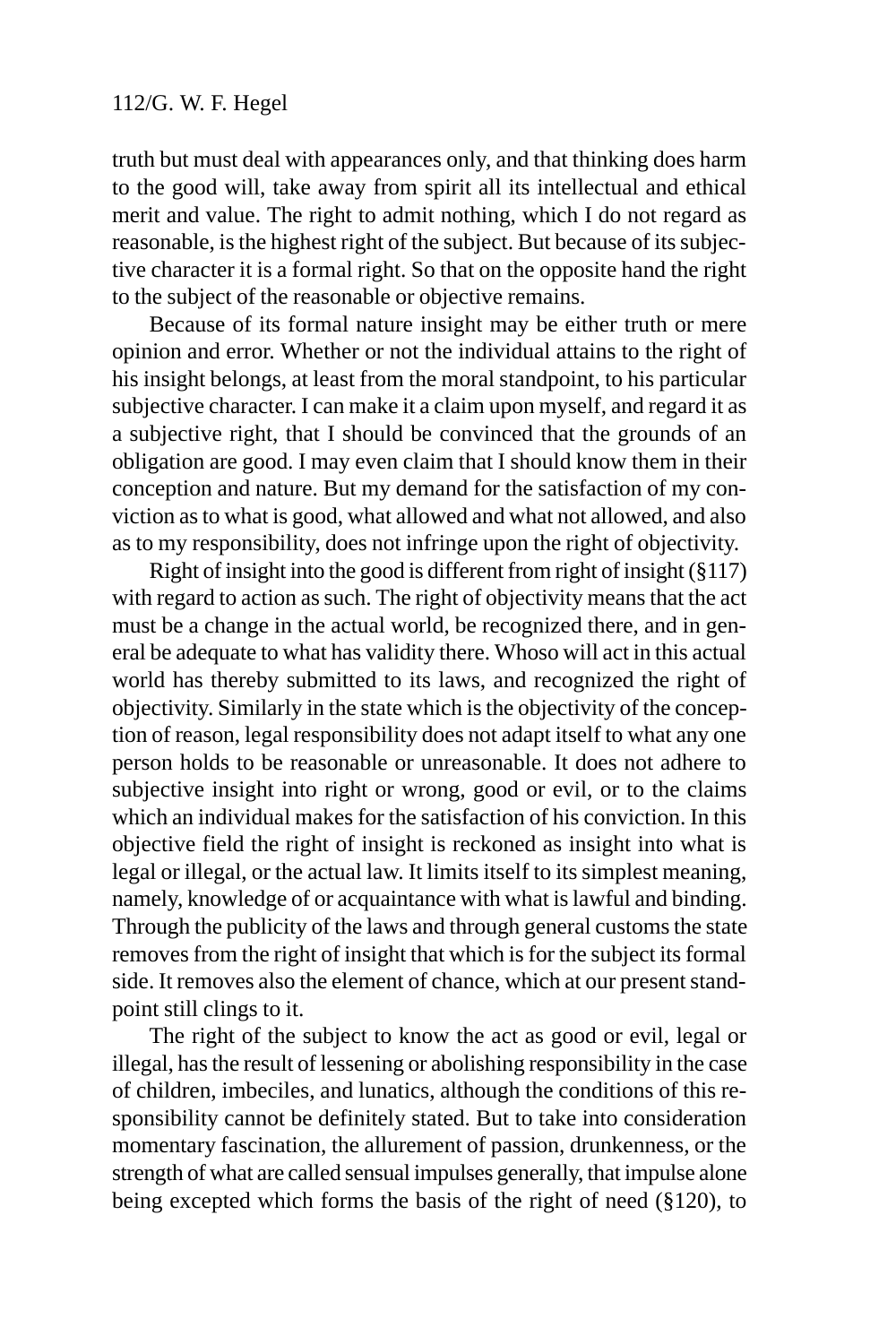consider these things in estimating the character of a crime and its liability to punishment, or to suppose that these circum-stances will remove the guilt of a criminal act, is to neglect right and the true dignity of manhood (§100, and §119, *note*). The nature of man is essentially universal. His consciousness does not exist as a mere abstract moment of time or in isolated parts. Just as the incendiary sets on fire not a separate piece of wood an inch long, which he touches with his match, but the universal involved in it, namely the house, so he does not exist merely in one single moment, or in one isolated passion for revenge. If so, he would be an animal, which, because of its dangerous and passionate nature would have to be be killed. It is claimed that the criminal in the moment of his act must have pre-sented clearly to himself the nature of the wrong he is doing and of his liability to punishment, if the act is to be counted to him for a crime. This claim seems to preserve to him the right of his moral subjectivity, but it really denies to him that indwelling intelligent nature, which in its active presence has no affinity with the clear images of purely animal psychology. Only in the case of lunacy is intelligence so distorted as to be separated from the consciousness of particular things and the doing of them. The sphere, in which circumstances are adduced as grounds for leniency, is not that of right but of mercy.

**133**. Since the good is the essence of the will of the particular subject, it is his obligation. As the good is distinct from particularity, and particularity occurs in the subjective will, the good has at the outset only the character of universal abstract essence. This abstract universal is duty. Hence duty, as is required by its character, must be done for duty's sake.

*Addition.—*The essence of the will is for me duty. Yet if I know no more than that the good is my duty, it is for me still abstract. Duty should be done for duty's sake, and it is my objective nature in the truest sense which I realize in duty; in doing it I am self-centred and free. It is the signal merit of the standpoint of the Kantian philosophy of action that it has made prominent this signification of duty.

**134**. Since an act requires its own special content and definite end, and duty in the abstract contains no such end, there arises the question, What is duty? No answer is at once forthcoming, except "To do right, and to consider one's own well-being, and the general well-being, the well- being of others " (§119).

*Addition.—*Precisely the same question was proposed to Jesus, when it was asked of him, "What should be done to obtain eternal life?" The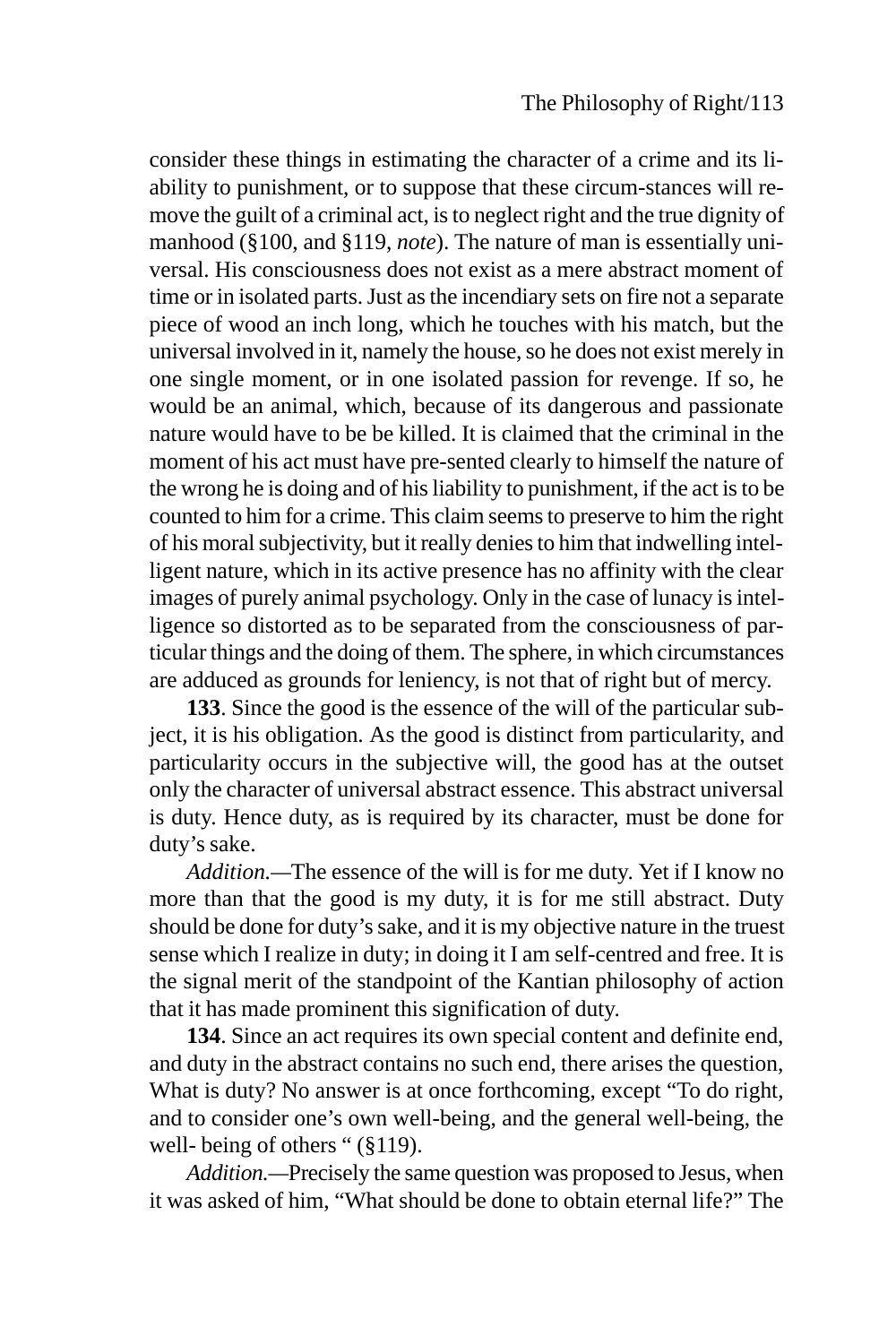universal good cannot, if abstractly taken, be realized. If it is to be realized, it must be given a particular content.

**135**. The two points of this answer, being each of them conditioned and limited, are not in fact contained in duty itself, but effect the transition into the higher sphere of the unconditioned, or duty. In so far as duty is the universal or essence of the moral consciousness, and merely refers itself to itself within itself, it is only an abstract universality, and has for its characteristic an identity without content, an abstract positive, an absence of definite character.

*Note.—*It is important to be clear that the pure unconditioned selfdirection of the will is the root of duty. This doctrine of volition attained to a firm basis and starting-point first of all in the Kantian philosophy through the thought of the infinite autonomy of the will (§133). Yet if this merely moral standpoint does not pass into the conception of the ethical system, this philosophical acquisition is reduced to empty formalism, and moral science is converted into mere rhetoric about duty for duty's sake. From such a position can be derived no inherent doctrine of duties. Materials, it is true, may be introduced from without, and in this way specific duties may be secured; but from duty, whose characteristic is an absence of contradiction or formal concord with itself, a characteristic which is no more than the establishment of abstract indefi-niteness, no specific duties can be deduced. Nor, further, if any specific content of action comes up for consideration, is there in this principle any way of judging whether it is a duty or not. On the contrary, all manner of wrong and immoral acts may be by such a method justified.

The more detailed Kantian statement, the suitability of an act to be presented as a universal rule, implies indeed the more concrete notion of a condition, but really contains no other principle than absence of contradiction, or formal identity. The rule that there should be no private property contains of itself no contradiction, nor does the proposition that this or that particular nation or family should not exist, or that no one should live at all. Only if it is really fixed and assumed that private property and human life should exist and be respected, is it a contradiction to commit theft or murder. There can be no contradiction except of something that exists or of a content, which is assumed to be a fixed principle. Only such a content can an act agree with or contradict. But duty which must be willed only as such, and not for the sake of a content, is a formal identity excluding all content and specific character.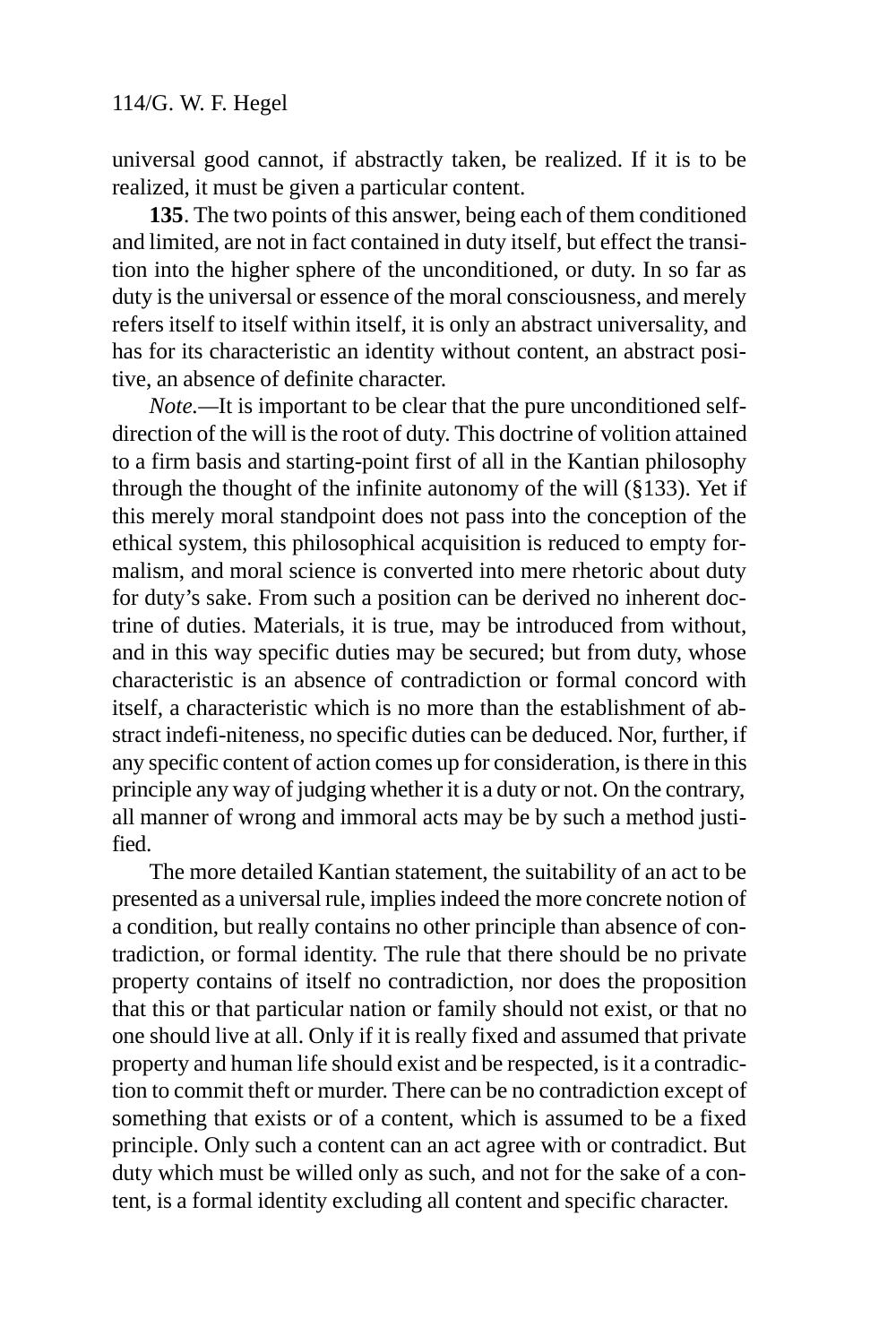Other antinomies and developments of the Kantian position, in which is shown how the moral standpoint of relation wanders aimlessly around without being able to find a way of escape from the mere abstract imperative, I have given in the "Phänomenologie des Geistes."

*Addition.—*Although we exalted the standpoint of the Kantian philosophy, in so far as it nobly insists that duty should accord with reason, yet its weakness is that it lacks all organic filling. The proposition, "Consider if thy maxim can be set up as a universal rule" would be all right, if we already had definite rules concerning what should be done. A principle that is suitable for universal legislation already presupposes a content. If the content is present, the application of the law is an easy matter. But in the Kantian theory the rule is not to hand, and the criterion that there should be no contradiction produces nothing. Where there is nothing, there can be no contradiction.

**136**. Owing to the abstract nature of the good, the other side of the idea, *i.e.,* particularity in general, falls within subjectivity. This subjectivity, universalized by being turned back into itself, is absolute certitude [Gewissheit.] of itself within itself. In this character it establishes particularity, it determines and judges. This is conscience. [Gewissen.]

*Addition.*—We may speak in a lofty strain of duty, and this way of speaking elevates mankind, and widens the heart. Yet if nothing definite comes of it, it at last grows tedious. Spirit demands and is entitled to a particular content. But conscience is the deepest internal solitude, from which both limit and the external have wholly disappeared. It is a thorough-going retreat into itself. Man in his conscience is no longer bound by the ends of particularity. This is a higher standpoint, the standpoint of the modern world. We have now arrived at the stage of consciousness, which involves a recoil upon itself. Earlier ages were more sensuous, and had before them something external and given, whether it was religion or law. But conscience is aware of itself as thought, and knows that my thought is for me the only thing that is binding.

**137**. True conscience is the disposition to desire what is absolutely good. It has therefore fixed rules, which are for it independently objective phases and duties. Distinguished from this, which is its content or truth, conscience is only the formal side of the activity of the will, and the will as particular has no content peculiarly its own. The objective system of rules and duties and the union of them with the subjective consciousness appear first in the sphere of ethical observance. But at the formal standpoint of morality, conscience is devoid of objective con-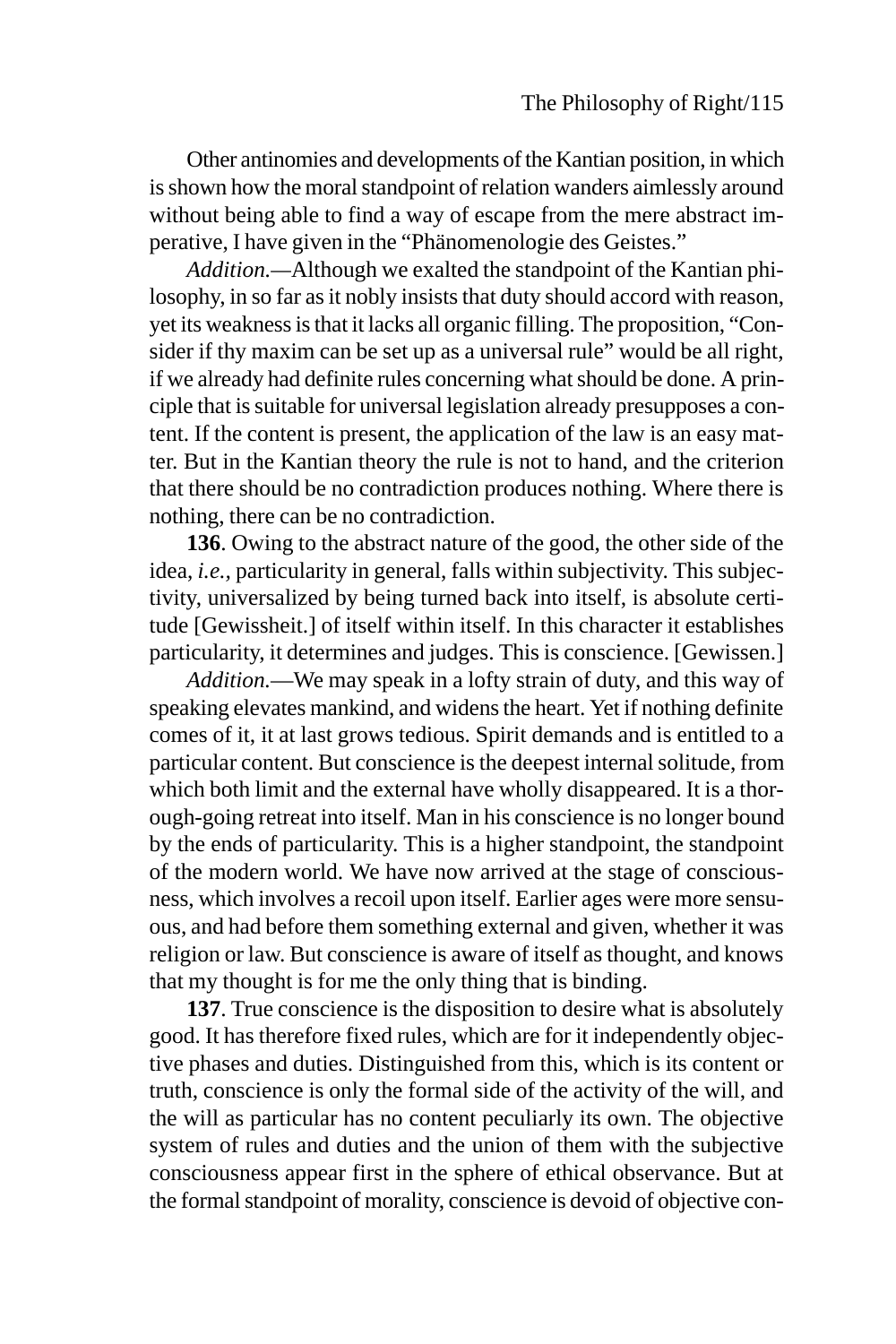tent. It is merely an infinite certitude of itself and is formal and abstract. It is the certitude of a particular subject.

*Note.—*Conscience expresses the absolute claim of the subjective self-consciousness to know in itself and from itself what right and duty are, and to recognize nothing except what it thus knows to be good. It asserts also that what it so knows and wills is right and duty in very truth. Conscience, as the unity of the subject's will with the absolute, is a holy place which it would be sacrilege to assault. But whether the conscience of a certain individual is proportionate to this idea of conscience, in other words, whether what the individual conscience holds and gives out to be good is really good, can be ascertained only bv an examination of the contents of the intended good. Bight and duty, viewed as absolutely reasonable phases of will, are not in essence the particular property of an individual. Nor do they assume the form of perception or any other phase of mere individual sensuous consciousness. They are the universal products of thought, and exist in the form of laws and principles. Conscience is therefore subject to the judgment whether it is true or not, and its appeal merely to itself is directly opposed to what it wills to be, the rule, that is, of a reasonable absolutely valid way of acting. For this reason the state cannot recognize conscience in its peculiar form as subjective consciousness, just as subjective opinion, or the dogmatic appeal to a subjective opinion, can be of no avail in science.

The elements which are united in true conscience can be separated. The determining subjectivity of consciousness and will may separate itself from the true content, proceed to establish itself, and reduce the true content to a form and unreality. Thus the term conscience is ambiguous. On the one hand it is presupposed in the identity of subjective consciousness and will with the true good, and is therefore maintained and recognized to be a holy thing. On the other hand it is the mere subjective return of consciousness into itself, claiming the authority which conscience in its first form possesses solely because of its absolutely valid and rational content. Now, at the moral standpoint, distinguished as it is in this treatise from ethical observance, there occurs only the formal conscience. The true conscience is mentioned here only to emphasize the difference between the two and to remove the possibility of supposing that here, where the formal conscience alone is considered, the argument is concerned with the true. But to repeat, the true conscience looms up only in the sequel, and has to do with the properly social disposition. The religious conscience, however, does not belong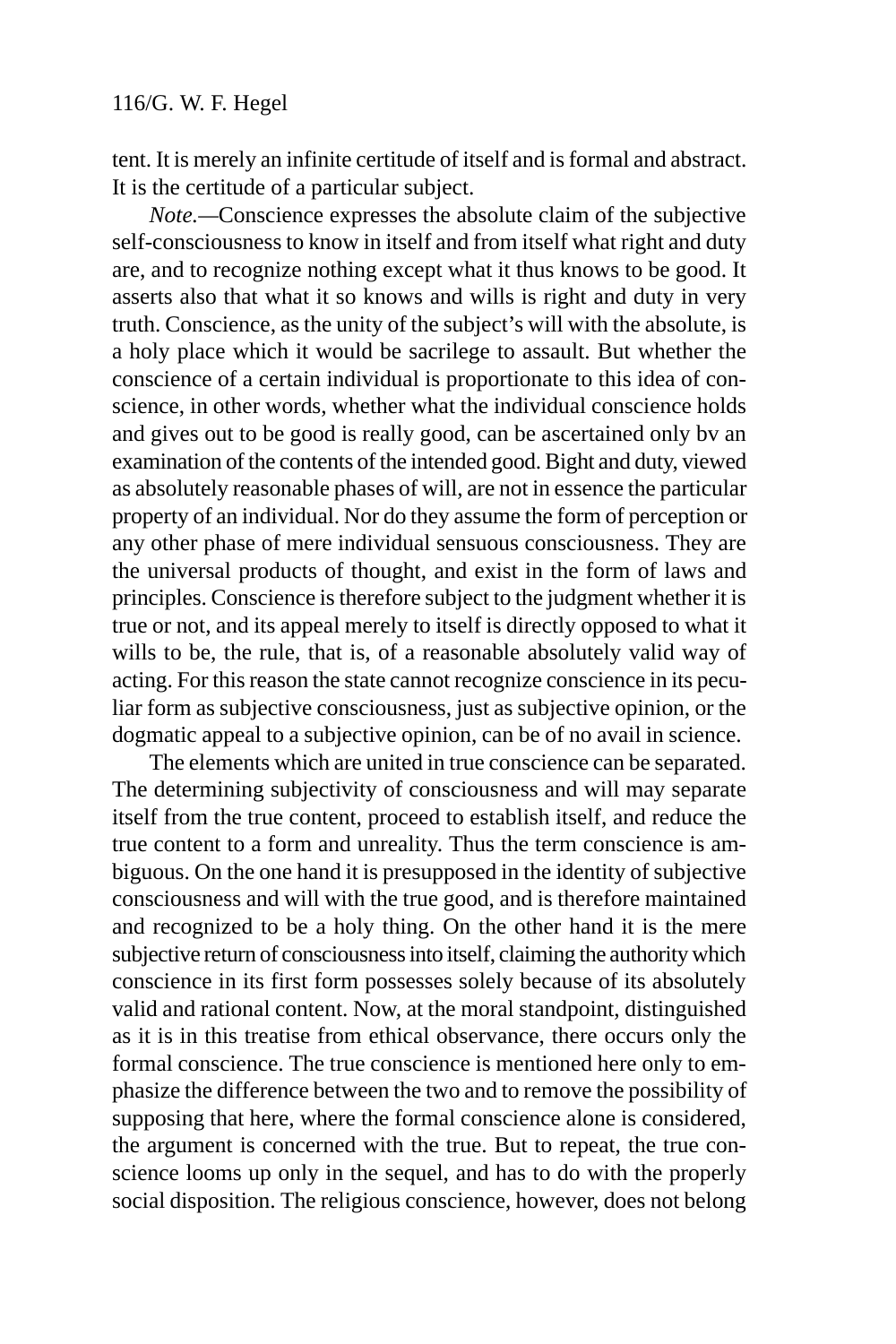to this sphere at all.

*Addition.—*When we speak of conscience, it may easily be supposed that because of its abstract inner form, it is already the absolutely true conscience. But conscience as true wills absolute good and absolute duty. As we must here deal with the abstract good, conscience is so far devoid of this objective content, and is at first only the infinite certitude of itself.

**138**. Subjectivity, as abstract self-determination and pure certitude only of itself, dissolves within itself all definite realization of right and duty. It passes judgment within itself, determines solely out of itself what is good, and makes this self-produced good its content. It bestows reality upon a good which is at first only presented and intended.

*Note.—*The self-consciousness, which has reached absolute return into itself, is conscious of itself as something over which nothing that exists or is given to it can or ought to have any power. This tendency to look within, and know and decide from oneself what is right and good, assumes a more general form in history, appearing at epochs such as that of Socrates, the Stoics, etc., when the accepted ethical principles could not satisfy the better will. When the visible world has become untrue to freedom, the will no longer finds itself in the established morality, and is forced to seek the harmony, which the actual world has lost, in the inner ideal life. Since the right, which self-consciousness acquires in this way, is formal, everything depends upon the nature of the content, which it gives itself.

*Addition.—*In the simple conception of conscience all definite phases of will are dissolved, and must proceed out of it again. Everything that is recognized as right or duty can in the first instance be proved by thought to be worthless, limited, and merely relative. But subjectivity, though it dissolves all content, must develop it again out of itself. Everything which comes to pass in ethical observance, is to be produced by this activity of spirit. But, on the other side, this standpoint is defective, because it is merely abstract. When I am conscious of my freedom as inner substantive reality, I do no act; yet if I do act and seek principles, I must try to obtain definite characters for my act. The demand is then made that this definite context shall be deduced from the conception of the free will. Hence, if it is right to absorb right and duty into subjectivity, it is on the other hand wrong if this abstract basis of action is not again evolved. Only in times when reality is a hollow, unspiritual, and shadowy existence, can a retreat be permitted out of the actual into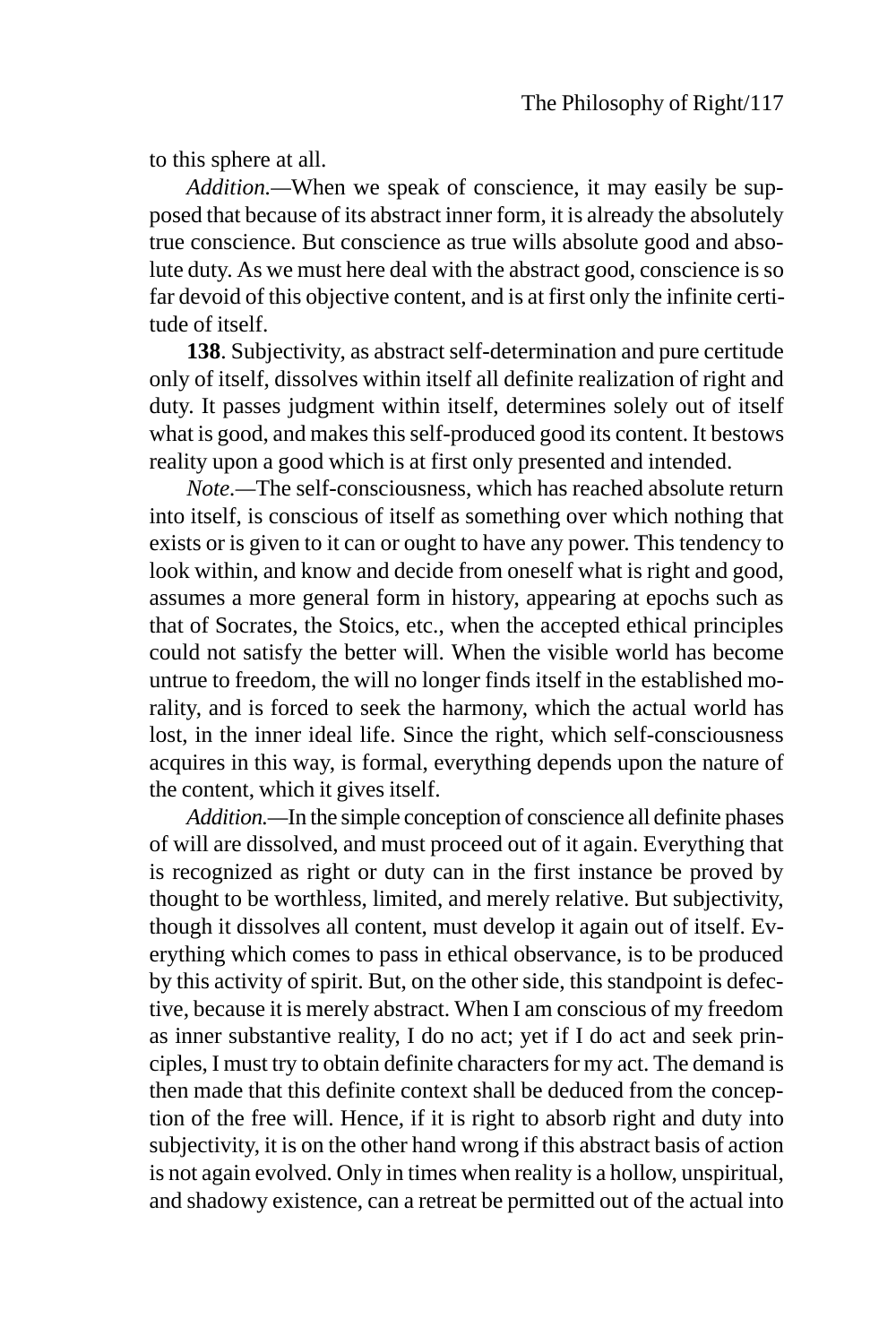an inner life. Socrates appeared at the time of the decay of the Athenian democracy. He dissolved what was established, and fled back into himself, to seek there what was right and good. In our own time also it occurs more or less frequently that reverence for the established is wanting, and that man. holds his own will as for himself valid and authoritative.

**139**. Self-consciousness, affirming to be vanity all otherwise valid marks of action, and itself consisting of pure inwardness of will, may possibly convert the absolute universal into mere caprice. It may make a principle out of what is peculiar to particularity, placing it over the universal and realizing it in action. This is evil.

*Note.—*If conscience is taken as formal subjectivity, it is on the verge of being transformed into evil. In a self-certitude, which exists for itself, knows and decides for itself, both morality and evil have their common root.

The origin of evil in general lies in the mystery, *i.e.,* the speculative process, of freedom, in the necessity of freedom to rise out of its natural state, and find itself within itself in opposition to the natural. In this opposition the natural will is contradictory of itself and incompatible with itself, and comes in this divided state into existence. Hence the particularity of the will itself receives the further mark of evil. Particularity has a twofold character, exhibited here in the opposition of the natural to the inner will. Through this opposition the inner phase of will gets only a relative and formal existence, and therefore has to create its content out of the elements of the natural will, such as desire, impulse, and inclination. These desires and impulses may be either good or evil. But again, owing to their mere naturalness, they are contingent, and the will, as at present constituted, takes them in their contingent character as its content and brings them under the form of particularity. It thus becomes opposed to universality, the inner objective reality or the good, which, since it involves the return of the will into itself and a consciousness aware of itself, stands at the other extreme from the direct objectivity of what is merely natural. Thus also is this inner condition of the will evil. Man is consequently evil at once by nature or of himself and through his reflection within himself. Evil is not limited solely either to nature as such, unless it were the natural condition of a will which confines itself to its particular content, or to the reflection which goes into itself and includes cognition, unless it were to adhere to an antagonism to the good.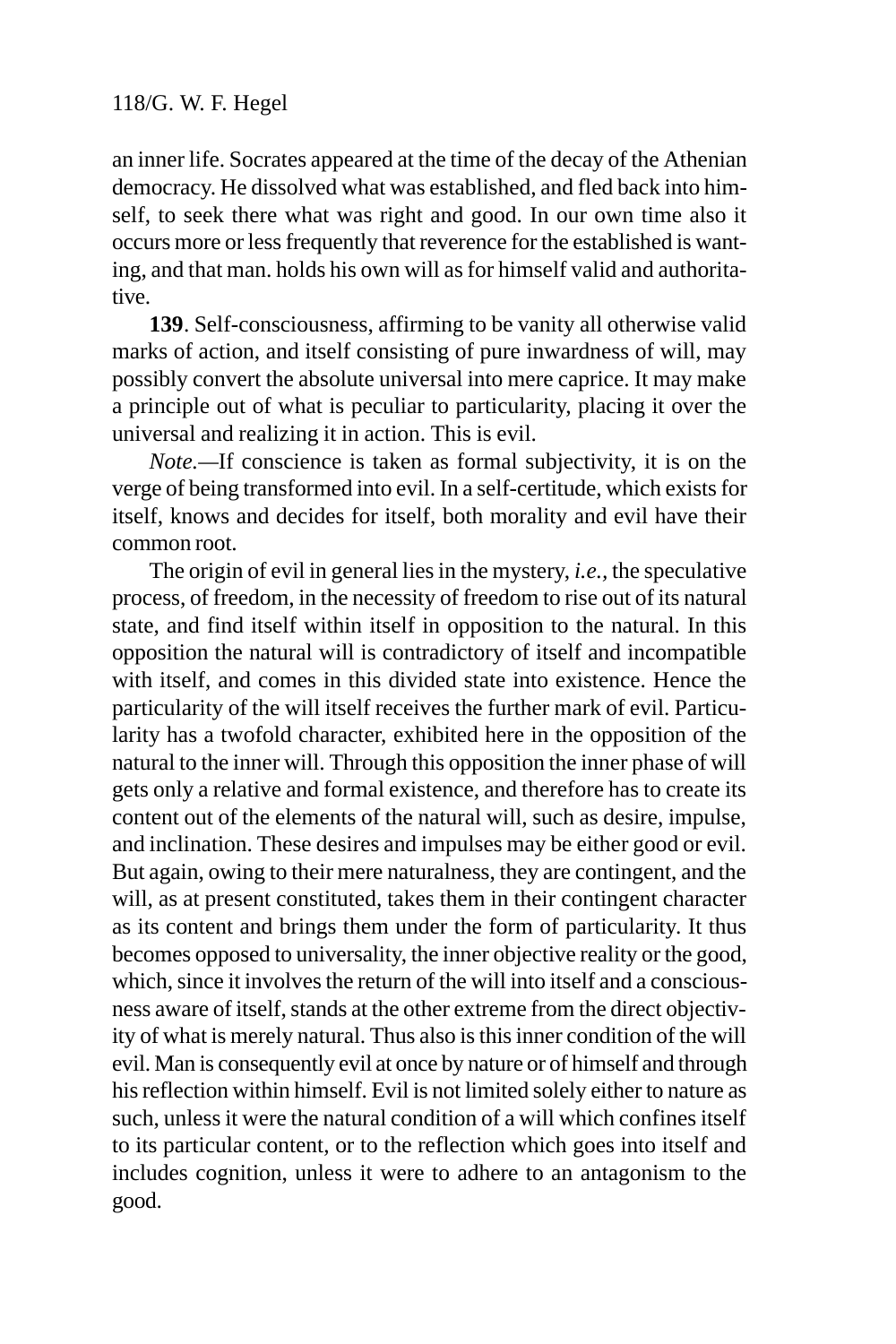Along with the phase, that evil of necessity is, goes inseparably the phase that evil of necessity shall not be. In other words, evil is that which is to be superseded. Nevertheless, evil from the first standpoint of disruption must make its appearance, since it constitutes the division between the unreasoning beast and man. We must not, however, remain at this standpoint, or cling to the particular as though it in contrast with the universal were essential, but must overcome it, and set it aside as null and void. Further, as to this necessity of evil, it is subjectivity, or the infinity constituted by the reflex action of consciousness, which has this opposition before itself and exists in it. If it remains there, *i.e.,* if it is evil, it exists simply for itself, counts itself as independent, and is mere caprice. Hence the individual subject as such has the guilt of his evil.

*Addition.—*Abstract certitude, which is aware of itself as the basis of everything, involves the possibility of willing the universality of the conception, but also the possibility of making a principle out of a particular content and realizing it. This second possibility is evil. To evil always belongs the abstraction implied in self-certitude, and man alone, just in so far as he can be evil, is good. Good and evil are inseparable, their unity lying in this, that the conception becomes objective to itself and forthwith, as an object, involves distinction. The evil will wills something that is opposed to the universality of will; but the good will is in accordance with its true conception.

The difficulty as to how the will can be evil is due usually to our thinking of the will as in only a positive relation to itself, and to our representing it as some definite thing existing for itself, *i.e.,* as the good. The question as to the origin of evil may be put better thus: How does the negative enter into the positive? If God in the creation of the world is supposed to be the absolutely positive, then, let man turn where he will, he cannot in the positive find the negative. The view that God permitted evil to exist, involving a passive relation of God to evil, offers no satisfactory solution of the problem. In the religious myth the origin of evil is not rationally conceived; the negative is not recognized to be in the positive. One is supposed to come after the other or to exist side by side with it, so that the negative comes to the positive from the outside. With this view thought cannot be satisfied. Thought desires a reason and a necessary relation, and insists that the negative and positive spring from the self-same root. The solution of the difficulty from the standing-ground of the conception is already contained in the conception. The concep-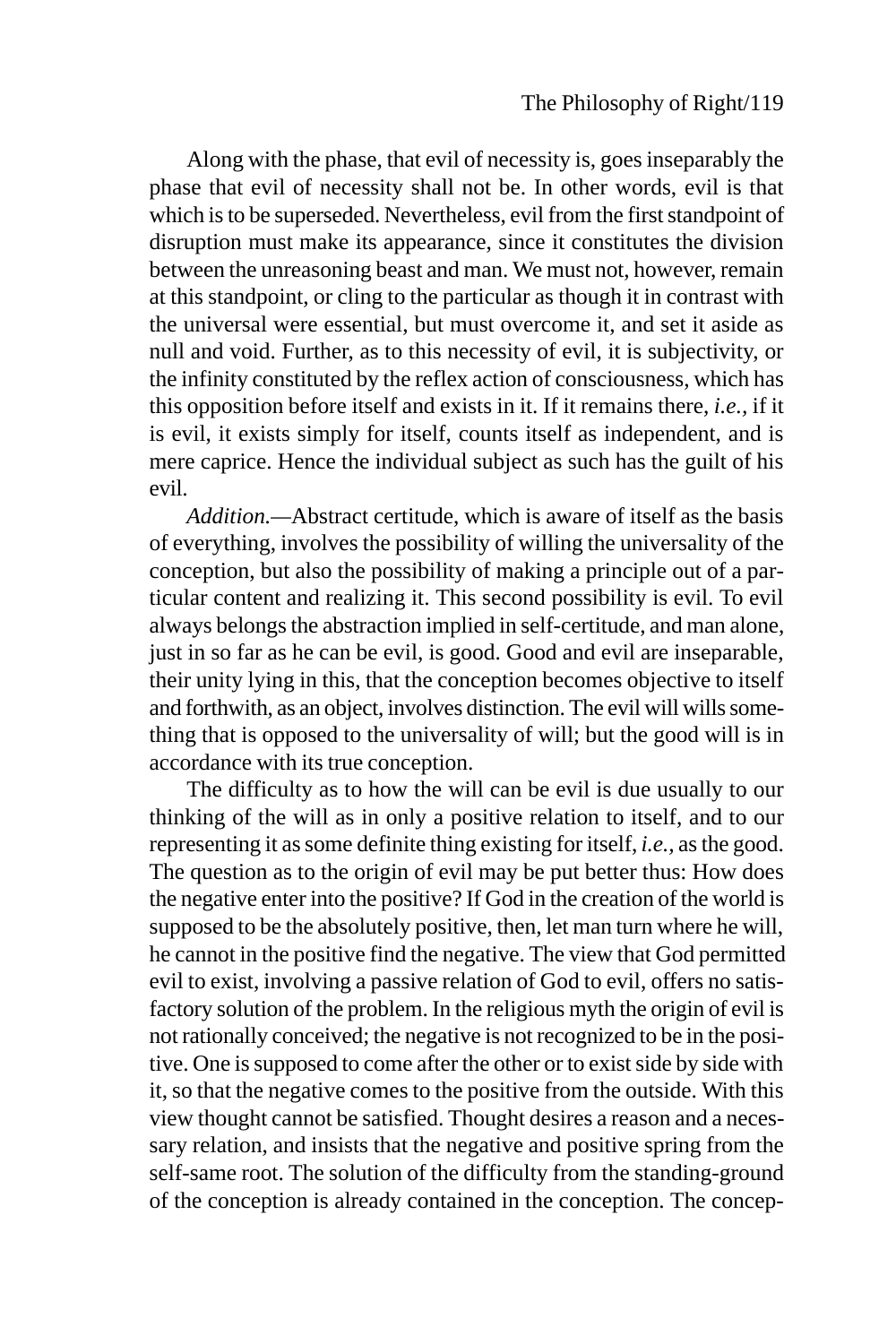#### 120/G. W. F. Hegel

tion, or, to speak more concretely, the idea, must in its very essence find distinctions in itself and establish itself as negative. To adhere to the positive merely, that is to say to the pure good, which shall be in its origin nothing but good, is an empty effort of the understanding, which creates difficulty by introducing one-sidedness and abstraction. But from the ground of the conception the positive phase is apprehended as an activity distinguishing itself from itself. Evil as well as good has its origin in the will, and the will in its conception is both good and evil. The natural will is, as it stands, a contradiction, implying a distinction of itself from itself, in order that it may be consciously for itself, and attain its inward nature.

The proposition, that owing to the nature of evil man is evil, in so far as his will is natural, is opposed to a current idea that it is precisely the natural will which is innocent and good. But the natural will is opposed to the content of freedom. The child, or uneducated man, possessing only the natural will, is not fully responsible. When we speak of man, we mean not children but self- conscious men. When we speak of good, we include a knowledge of it. Now, the natural or the ingenuous is of itself neither good nor evil, but when related to will, as freedom and knowledge of freedom, it is not free, and hence evil. When the natural is willed by man, it is no longer simply the natural, but the negative of the good, or the negative of the conception of the will.

If we were to say that, since evil lies in the conception, and exists of necessity, men are no longer responsible when they adopt it, it must be replied that their decision is their own deed, the act of their freedom, and therefore to be laid at their door. In religious fable it is said that man is like God in his having a knowledge of good and evil. The resemblance to God is a fact so far as the necessity is not a necessity of nature, but rather a decision transcending the state in which good and evil are involved alike. Since both good and evil confront me, I may choose either, resolve upon either, and take up either into my subjectivity. It is the nature of evil that man may will it, although he is not forced by necessity to do so.

**140**. As every end belongs to the purpose of actual concrete action, it necessarily has a positive side (§130), which self-consciousness knows on occasion how to bring forward. But as self- consciousness implies a turning back into oneself, and is aware of the universal of the will, an act has also a negative side. The positive side of an act, whose negative content stands in open contrast with the universal, may be looked on as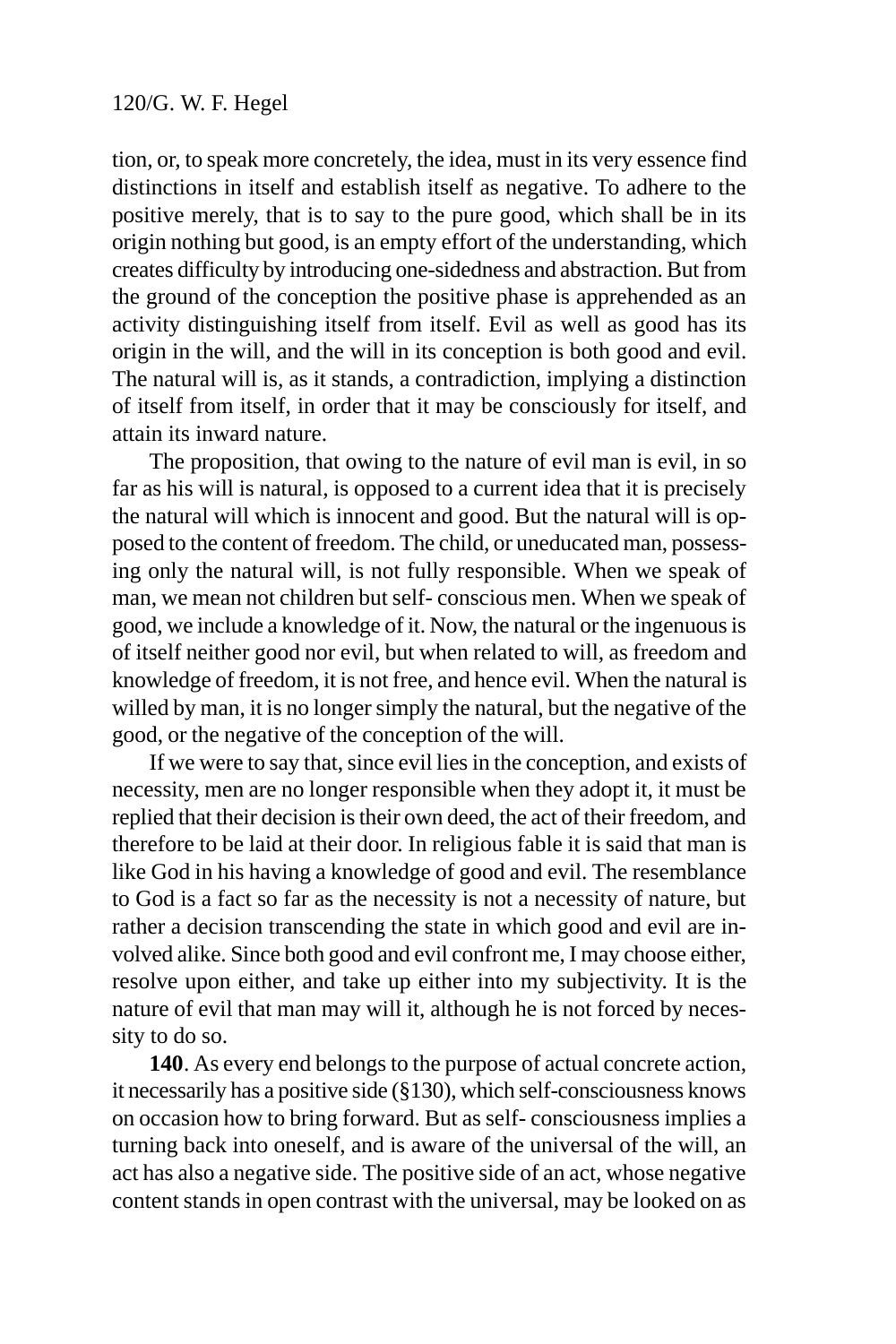a duty and an excellent motive, and be maintained by self-consciousness to be good for others as well as for itself. To hold it good for others is hypocrisy; and to hold it good for itself is a still higher summit of the subjectivity, which maintains itself to be the absolute.

*Note.—*The final most abstruse form of evil, that in which evil is turned into good and good into evil, in which, too, consciousness knows itself as the transforming power, and therefore as absolute, is the very summit of subjectivity from the moral standpoint. It is the form to which evil has risen in our time, and that, too, through philosophy, or rather a shallowness of thought, which has contorted a deep conception, and presumes to give itself the name of philosophy, just as it presumes to give to evil the name of good. In this note I shall mention briefly the chief forms of this subjectivity, which are in vogue.

(a) Dissimulation, or hypocrisy. In it are contained the following elements:  $(\alpha)$  knowledge of the true universal, whether it be in the form of the feeling of right and duty, or in the form of a thorough knowledge of them;  $(\beta)$  the willing of the particular, which is in open strife with the universal; and  $(y)$  explicit comparison of the universal and particular, so that, for the willing consciousness itself, its particular will is understood to be evil. These three elements comprise the act done with evil conscience, but are not yet hypocrisy as such.—It was at one time a very important question whether an act is evil only in as far as it is done with an evil conscience, *i.e.,* with a developed consciousness of the elements involved in the act. Pascal ("Les Provinc." 4e lettre) well draws out the consequences of an affirmative answer to this question. He says, "Ils seront tous damnés ces demi pécheurs, qui ont quelque amour pour la vertu. Mais pour ces francs-pécheurs, pécheurs endurcis, pécheurs sans mélange, pleins et achevés, l'enfer ne les tient pas: ils ont trompé le diable à force de s'y abandonner."6

The subjective right of self-consciousness, to know whether the act falls under the category of good or evil, must not be thought of as colliding with the absolute right of the objectivity of this category. At least, the two are not to be represented as separable, indifferent to each other, and related only casually. And yet this is just the view which lay at the basis of the old-time question about saving grace. [Wirksame Gnade.] Evil on its formal side is that which is most peculiarly the individual's own, since it is his subjectivity setting itself up as wholly and purely its own. For it he is, therefore, responsible (§139 and *note*). On the objective side, man in his conception as spirit is rational, and has solely in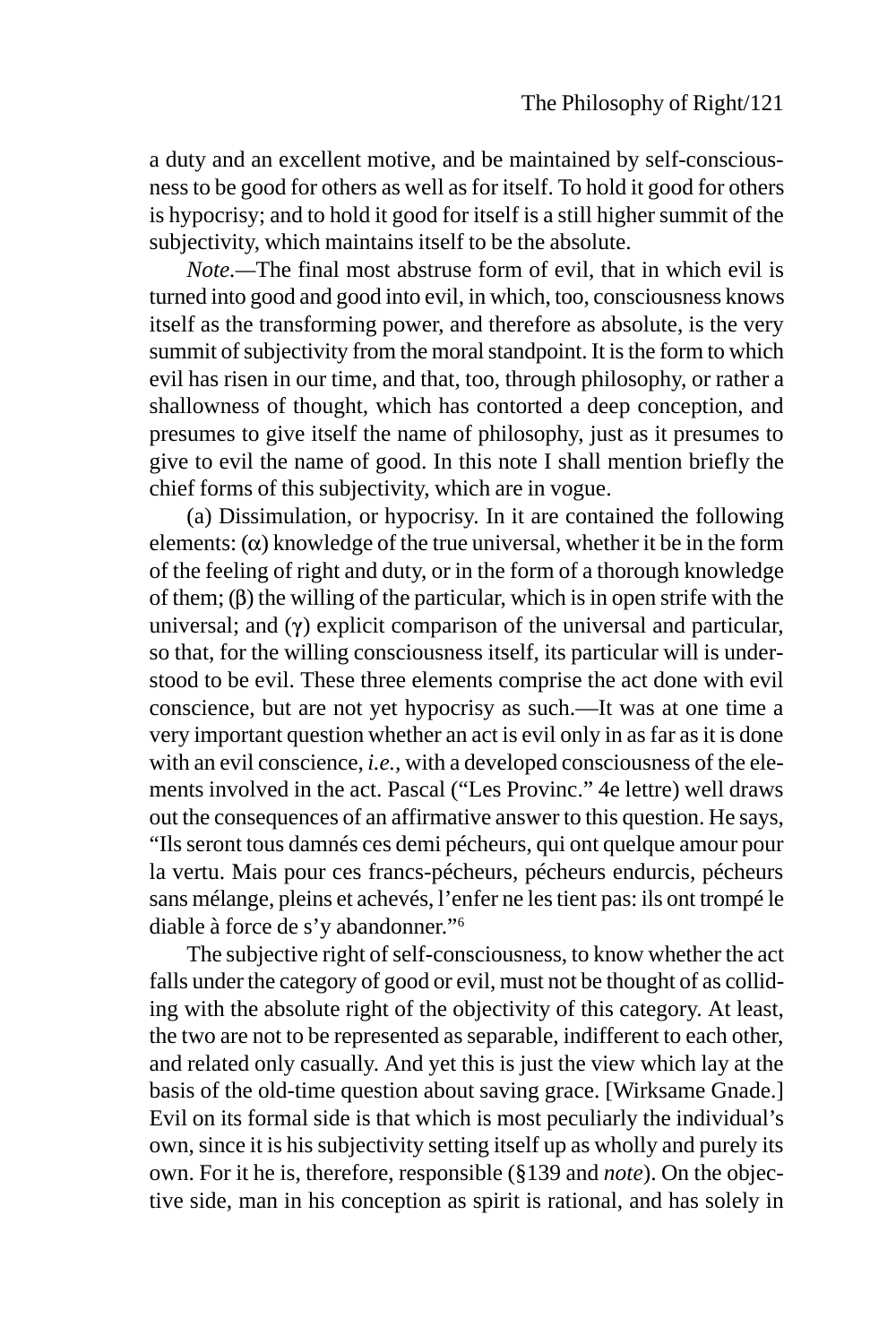#### 122/G. W. F. Hegel

himself a universality, which is aware of itself. Hence we fail to treat him in accordance with the dignity of his conception, when we separate from him either the goodness of a good act or the evil of an evil act, and refuse to impute it to him as good or evil. How definite may be the consciousness of these two distinguishable sides in man, with what degree of clearness or obscurity this consciousness may become knowledge, or how far in an evil act conscience may be formal, are questions with which we are not much concerned. They belong to the empirical side of the subject-matter.

(b) But evil and to act with evil conscience are not yet hypocrisy. We must add the formal phase of untruth, in which evil is maintained to be good and good for others. The agent represents as good, conscientious, and pious an act, which is merely an artifice for the betrayal of others. But by means of what is otherwise good and pious, namely, by good reasons generally, an evil man may find a justification of his evil, transforming evil into something good for himself. The possibility of such a transformation is found in the abstract and negative subjectivity, which is conscious that all phases must submit to and spring from it.

(c) Allied to the foregoing is what is known as probability. Its principle is that if consciousness can trump up one good reason, be it only the authority of a single theologian, whose judgment, it may be, is disapproved by others, the act is permissible, and conscience may be at ease. Such a reason or authority, it is acknowledged, gives at best only probability, but that is supposed to be enough to confirm the conscience. It is admitted also that a good reason does not exclude others, which may be quite as good. Further, in this form of subjectivity there is a touch of the objective in the concession that conduct should be based on a ground or reason. But to the many good reasons and authorities, which might be adduced in favour of a certain line of action, may be opposed just as many good reasons for an opposite course. Hence the decision is intrusted not to the objectivity of the thing, but to subjectivity; liking and caprice are made the discerners between good and evil, and ethical observance and religion are undermined. But since it is given out that some reason, and not private subjectivity, is the basis of decision, probability is so far a form of hypocrisy.

(d) The next higher stage is the assertion that the good will shall consist in willing the good; the willing of the abstract good shall be the sole requisite for a good act. Since the act, as a definite volition, has a content, while the abstract good determines nothing, it devolves upon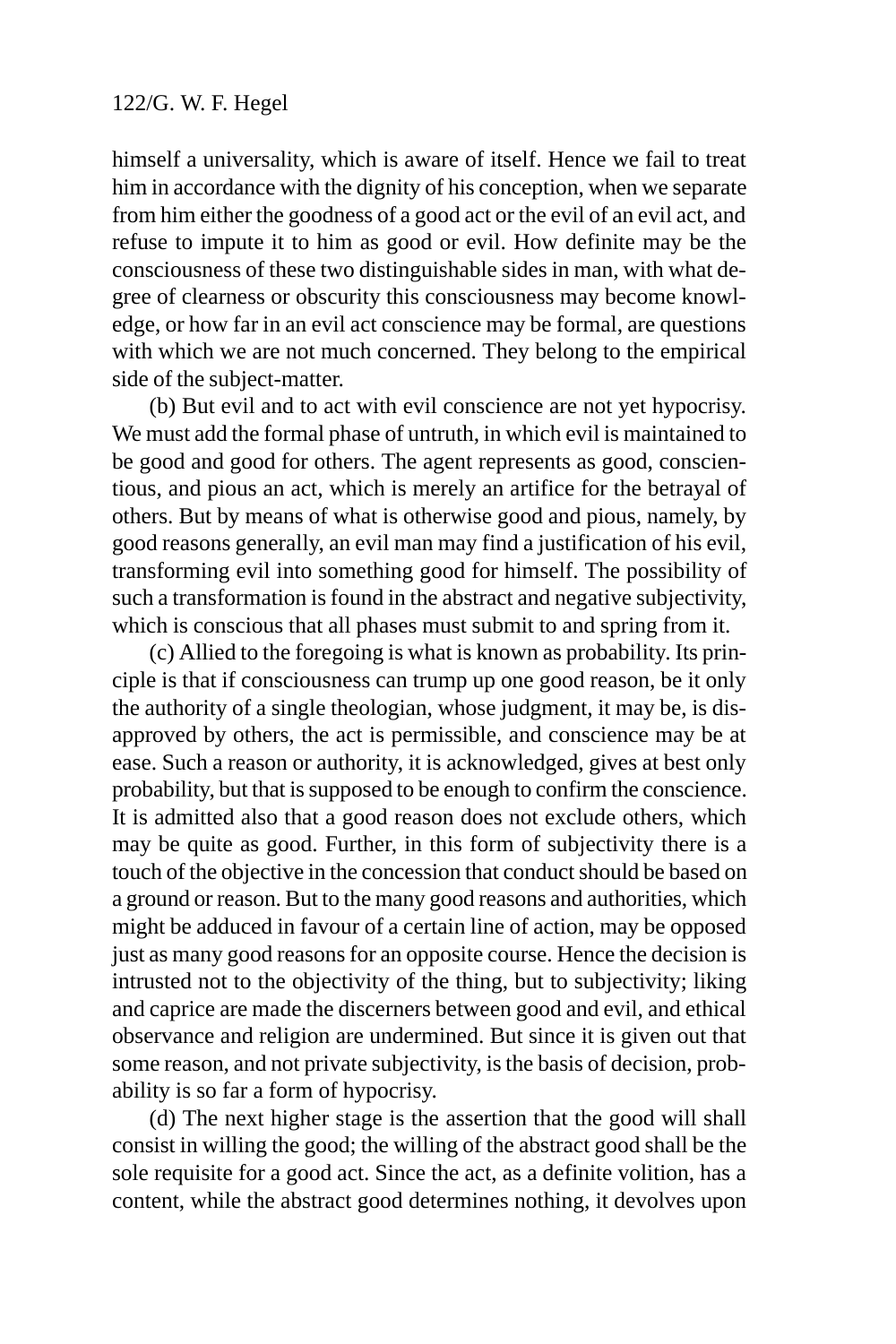the private individual to give the good filling and definiteness. In probability there must be obtained from some *Reverend Père* authority to bring a definite content under the general category of the good. But here every subject, simply as he stands, is invested with the dignity of giving a content to the abstract good, or, what is the same thing, of bringing a content under the universal. But this content is only one of several sides of a concrete act, which may, on another of its sides, be bad or criminal. And yet my subjective estimate of the good is the good as known by me in the act; it is my good intention (§111). Thus arises an opposition between different phases, in accordance with one of which the act is good, but in accordance with another, criminal. Here, too, would seem to come up the question, if, in the actual act, the intention is really good. But at this standpoint, at which abstract good is the determining motive, the good not only may but must be the real intention. And, however bad and criminal they may be in other directions, the results of an act, which completes a good intention, are also good. We seem forced to ask which of these sides is essential. But this objective question cannot here be put; or rather the only objective is the decision of the subjective consciousness itself. Besides, at this standpoint the terms essential and good have the same meaning. Both are abstractions. Good is that which in regard to the will is essential; and the essential in regard to the will is that an act shall be for me good. But here one may place any pleasurable content he likes under the abstract good, because this good, having no content of its own, is reduced to mean merely a bare positive, something, that is, which may have value from some point of view, and also in its direct phase may be made to count as an essential end. Such a positive action might be, *e.g.,* to do good to the poor, or to provide for myself, my life, or my family. Further, as the good is abstract, the bad also must be without content, and must receive definiteness from my subjectivity. Hence arises the moral end to hate and root out the bad.

Theft, cowardice, murder, as acts of a subjective will, imply at the very outset the satisfaction of this will, and are therefore something positive. Now, that the act may be good, I simply need to know this positive side of it as my intention. Hence the act is at once decided to be good, because to know it as good is involved in my intention. Theft for the benefit of the poor, theft or flight from battle, in order to fulfil the duty of caring for one's life or one's family, which may be poor, murder through hate and revenge, *i.e.,* to satisfy a sense of right, or of my right, or of the wickedness of another, or to satisfy a sense of the wrong done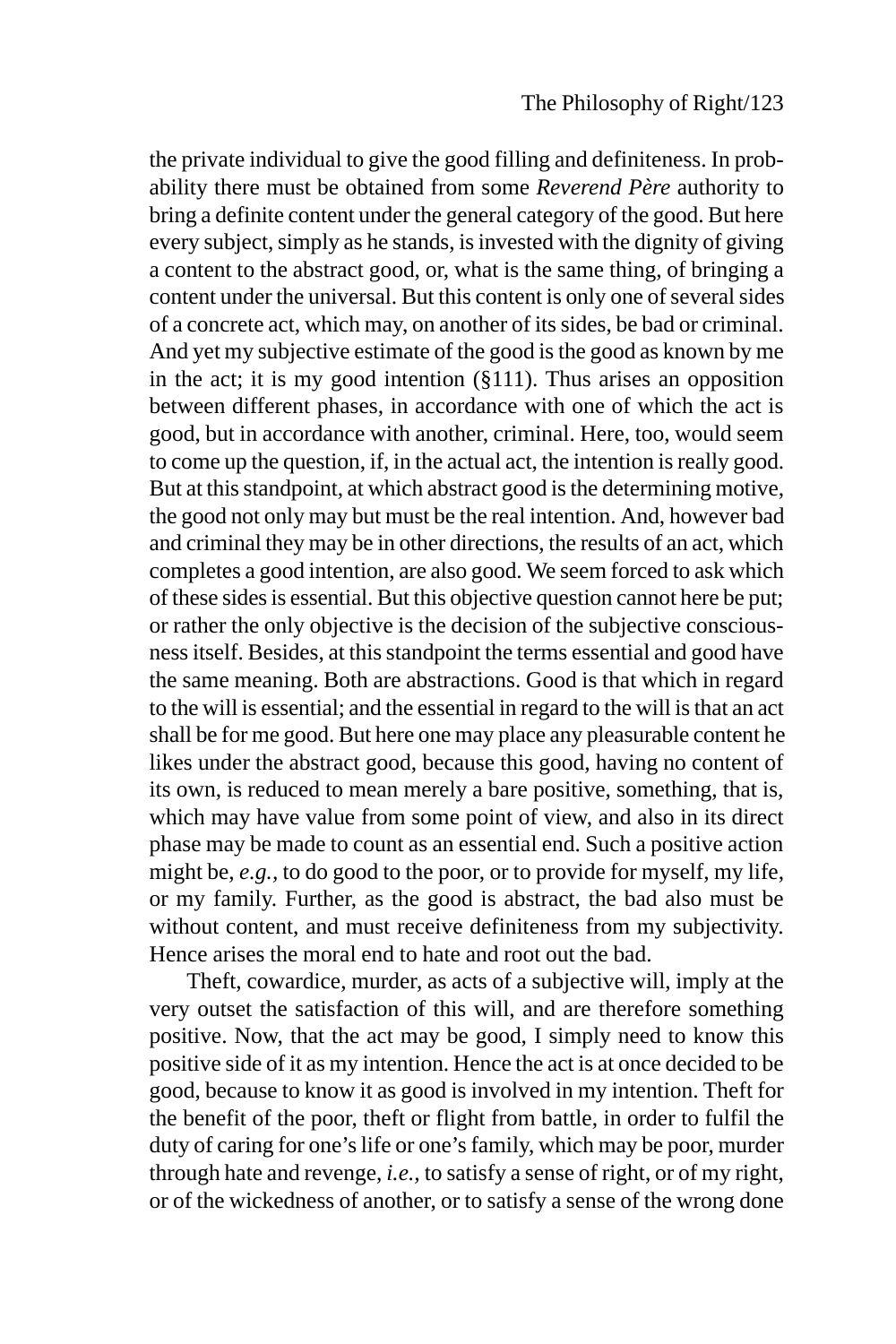by him to me or others, or the world, or people generally, by extirpating him as thoroughly bad, and thus contributing something to the extermination of evil,—all these acts are on their positive side good in intention and so good in act. There is needed a superlatively small effort of the understanding to discover, as did the learned divines aforesaid, for every act a positive side, and a good reason or intention.—Hence it has been said that there are no evil men, because no one wills evil for evil's sake, an act which would be purely negative. He always wills something positive, and therefore, from this point of vision, good. In this abstract good the distinction between good and evil, and all real duties also, have disappeared. Accordingly, merely to will the good, merely to have a good intention when we act, is evil because the willed good is an abstraction, and the ascertainment of what is good is left to the caprice of the subject.

To this place belongs the famous sentence, "The end justifies the means." This expression, as it stands, is trivial, because one could as vaguely reply that a just end justifies the means, but an unjust end does not. The expression would then be tautological, since the means, if they are real means, are nothing of themselves but are only for the sake of something else, from which they derive their worth.—But this saying is not meant in a merely formal and indefinite sense. It justifies the use for a good end of something not strictly a means at all. It justifies and inculcates as a duty even crime and the violation of what is of itself just, as means for effecting a good end. In this saying there floats a general consciousness of the dialectic of the positive element, alluded to above, as it bears upon right and ethics, and upon such indefinite propositions as "Thou shalt not kill," "Thou shalt care for thy own well-being and that of thy family." In law and war, to kill is not only a right but a duty; but in these cases there is an accurate description of the circumstances under which, and also of the kind of men whom it is permitted or enjoined to kill. In the same way my well-being and the well-being of my family must yield to higher ends, and be reduced to means. But a crime is not an indistinct generality, which has to undergo a process of dialectic, but something definitely and objectively limited. Yet the end which is to oppose this crime and deprive it of its nature, the holy and just end, is only the subjective opinion of what is good or better. Thus, here again the will holds to the abstract good; and every absolutely valid mark of the good and bad, of right and wrong, is superseded by and handed over to the feeling, opinion, and liking of the individual.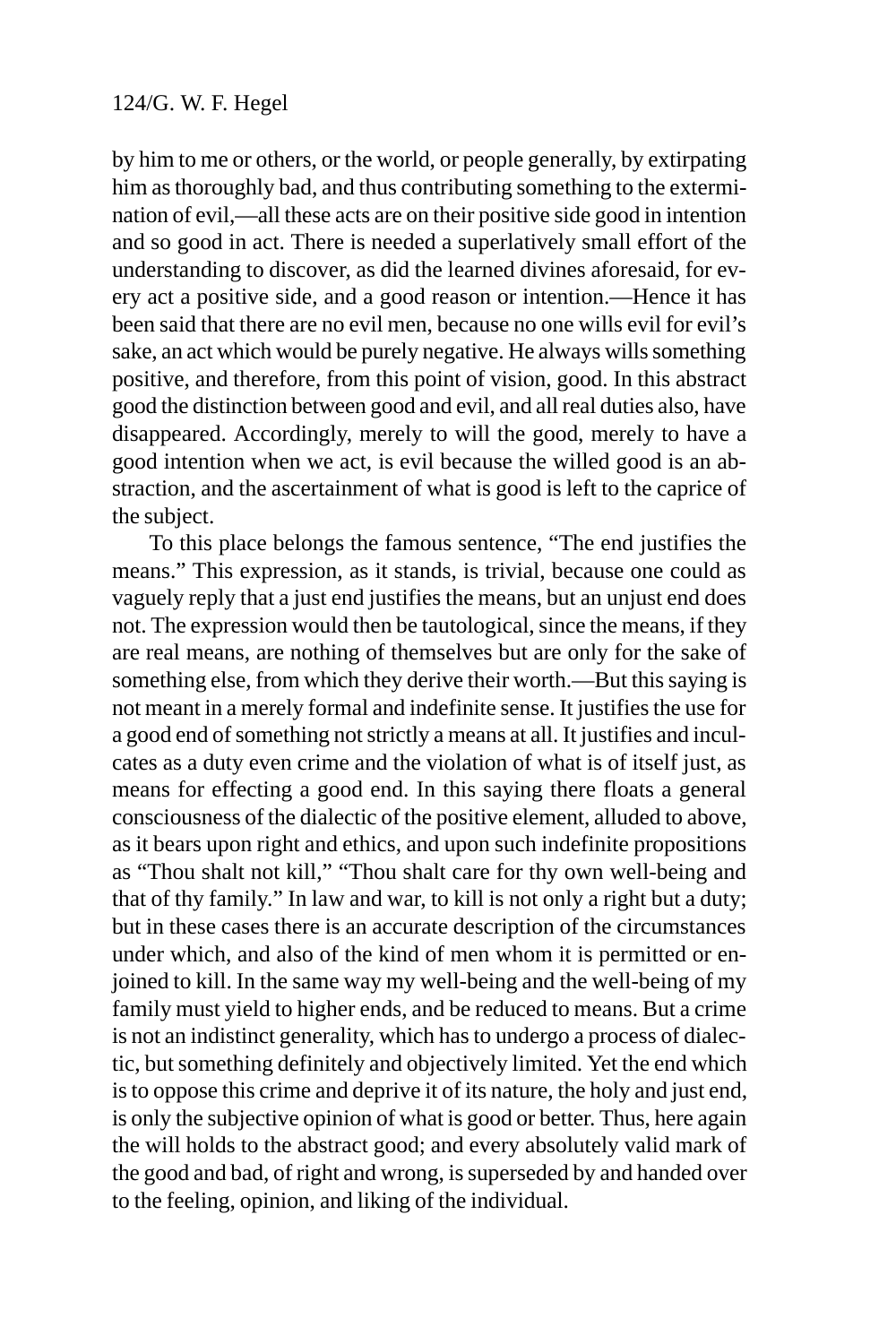(e) Subjective opinion is openly pronounced to be the rule of right and duty, when the conviction that a thing is right is declared to be the criterion of the ethical character of an act. As the good, which is here willed, is still without content, the principle of conviction implies that it is simply for the subject to decide whether the act is good or not. Thus here also all semblance of ethical objectivity has vanished. Such a theory has direct affinity with the so-called philosophy, already repeatedly alluded to, which denies the possibility of knowing the truth, and, in so doing, denies also the moral laws, which are the truth and reason of spirit as will. Such philosophizing, as it proclaims a knowledge of the truth to be vanity, and the circle of knowledge to be mere appearance, must obviously make appearance the principle of action also. Thus ethical principles are decided by the individual's peculiar view of life and his private conviction. This degradation of philosophy appears, indeed, to outsiders as of supremely small importance, and to be confined merely to the idle talk of the school. But the view necessarily makes its way into ethics, which is an essential part of philosophy. The real world sees the meaning of these views only when they have become a reality.

By the spread of the view that subjective conviction alone decides the ethical value of an act, it has come to pass that hypocrisy, formerly much discussed, is now hardly spoken of at all. To mark hypocrisy as evil is to believe that certain acts are beyond all question trespasses, vices, and crimes; that also, he who commits them must know what they are, knowing and recognizing, as he does, the principles and outward acts of piety and right, even in the false guise under which he misuses them. Or, perhaps, with regard to evil, it was assumed that it is a duty to know the good and to distinguish it from evil. In any case it was unconditionally claimed that men should do nothing vicious or criminal, and that if they did, they must, just so far as they are men, not cattle, be held responsible. But when the good heart, good intentions, and subjective conviction are said to decide the value of action, there is no longer any hypocrisy, or, for that matter, evil at all. Since whatever an individual does he can convert into good by the reflective intervention of good intentions and motives; and by virtue of his conviction his act is good.<sup>7</sup> There is no longer any absolute vice or crime. Instead of frank and free, hardened and untroubled transgression<sup>8</sup> appears the consciousness of complete justification through intention and conviction; my good intention and my conviction that the act is good make it good. To pass sentence upon an act is merely to judge of the intention, conviction, or faith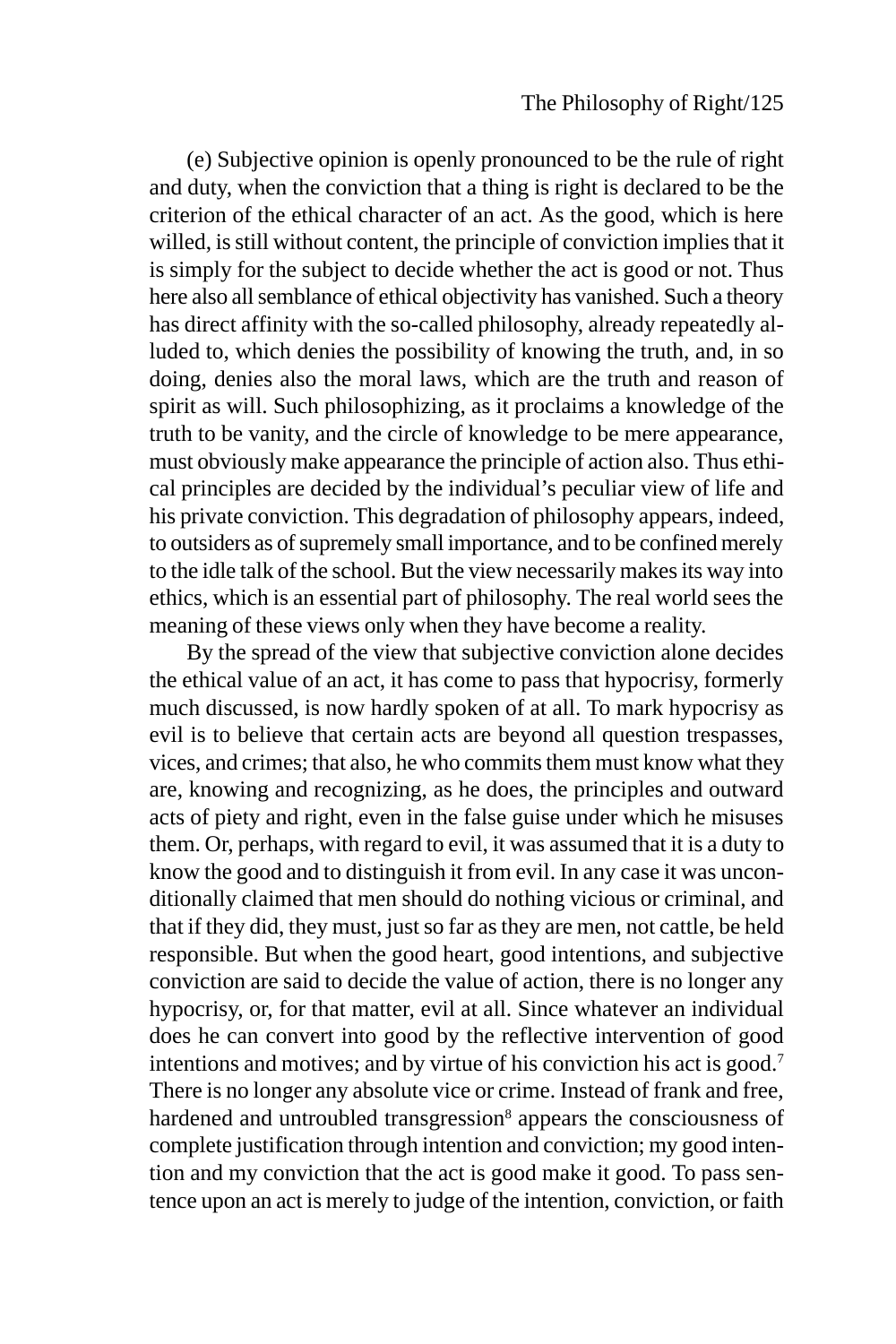of the agent. Faith is not used here in the sense in which Christ demands faith in objective truth. In that sense, if a man has a bad faith, *i.e.,* a conviction which is in its content evil, he must accordingly be condemned. But faith here means simply fidelity to conviction. When we ask if a man has remained true to his conviction, we refer to the merely formal subjective faith, which is supposed of itself to contain his duty.

Because the principle of conviction is subjective, there is forced upon us the thought of the possibility of error, and in this thought is the implication of an absolute law. But a law does not act; it is only a real human being who acts. If we are to estimate the worth of his acts according to this subjective principle, we can ask merely how far he has embodied the law in his conviction. Thus, if the acts are not to be judged and measured according to the law, it is not easy to perceive what purpose the law subserves. It is degraded to a mere external letter or empty word; and inevitably, since it is made a binding law and obligation only by my conviction.

Such a law may have the authority of God, of the state, and of centuries, in which it united men and gave substance to their acts and destiny. It may thus include the convictions of an untold number of individuals. And yet to it I oppose the authority of my private conviction—a conviction which has no other footing than authority. This, to all appearance, stupendous presumption is ignored by the principle which makes subjective conviction to be the rule.

Although reason and conscience, never wholly driven away by shallow science and sophistry, with bad logic but a higher insight concede the possibility of error, they yet reduce crime and evil to a minimum by calling them errors. To err is human. Who has not often erred with regard to one thing and another, whether yesterday at dinner he had fresh or pickled cabbage, and in numberless other things of greater or less importance? And yet the distinction between important and unimportant vanishes, if we cling obstinately to mere subjective conviction. But the natural, though illogical, admission of the possibility of error, when it allows that a bad conviction is only an error, is turned into another defect of logic, that, namely, of dishonesty. At one time it is said that upon subjective conviction rests the ethical structure and the highest worth of man, and this conviction is declared to be most high and holy. At another time we are dealing with a mere error, and my conviction has become trivial, contingent, and accidental. In point of fact my conviction is of trifling moment if I cannot know the truth. In such a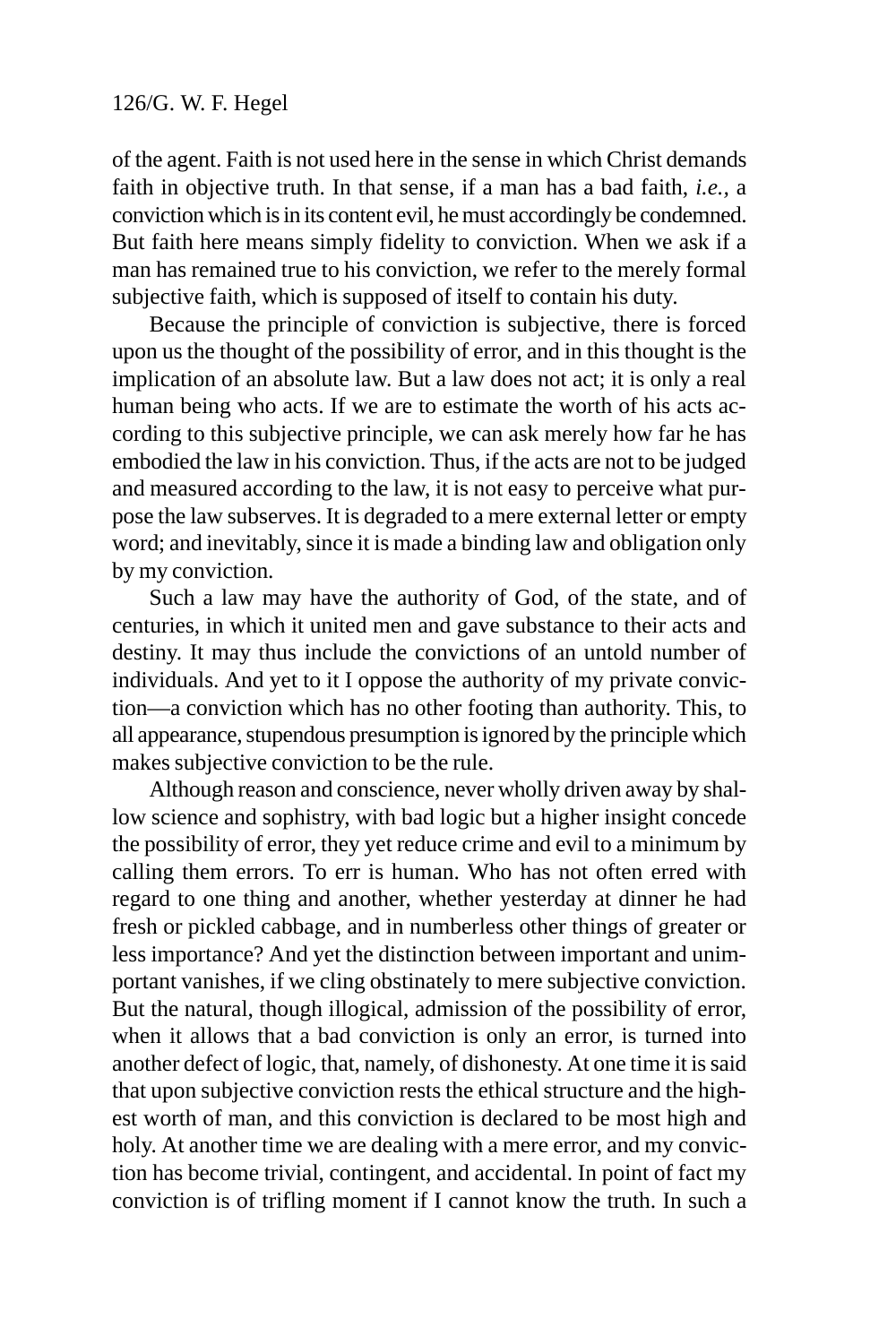case it is also a matter of indifference how I think, and there remains for my thought merely that empty good, which is an abstraction of the understanding.

The principle of justification on the ground of conviction bears also upon others in their treatment of my action. They are quite right to hold my acts to be crimes, if this is in accordance with their belief and conviction. Thus I not only cannot anticipate any favourable treatment, but, on the contrary, am reduced from a position of freedom and honour to one of dishonour and slavery. And this happens through that very justice which I have adopted as my own, by the exercise of which I experience only an alien subjective conviction, and the working of a merely external force.

(f) Finally, the highest form in which this subjectivity fully grasps and expresses itself, is that which we, borrowing the name from Plato, have called irony. But it is only the name which is taken from Plato, who, like Socrates, used it in personal conversation against the opinions of the ordinary and of the sophistic consciousness, in order to bring out the idea of truth and justice; but in treating the superficial consciousness in this way he expressly excepts the idea. Irony is employed by him in conversation, only against persons; otherwise the essential movement of his thought is dialectic. So far was Plato from supposing the conversational process to be complete in itself, or irony to be the idea or ultimate form of thought, that he, on the contrary, terminated the backward and forward motion of thought, which prevails in subjective opinion, by sinking it in the substantive idea.<sup>9</sup>

The summit of the subjectivity, which apprehends itself as ultimate, consists in a consciousness of itself as judge of truth, right, and duty. It is aware, indeed, of the objective ethical principle, but does not forget or renounce itself, or make any earnest effort to sink itself in this principle and act from it. Although it is in relation to this principle, it holds itself free from it, and is conscious of itself as willing and deciding in a certain way, and as being able quite as well to will and decide otherwise.— You, let us suppose, honestly take a law to be something absolute; but, as for me, I too have a share in it, but a much grander one than you, for I have gone through and beyond it, and can turn it as I please. It is not the subject-matter which is excellent, but I am the excellent thing, and am master of law and fact. I toy with them at my pleasure, and can enjoy myself only when I ironically know and permit the highest to be submerged. This form, indeed, makes vain the whole ethical content of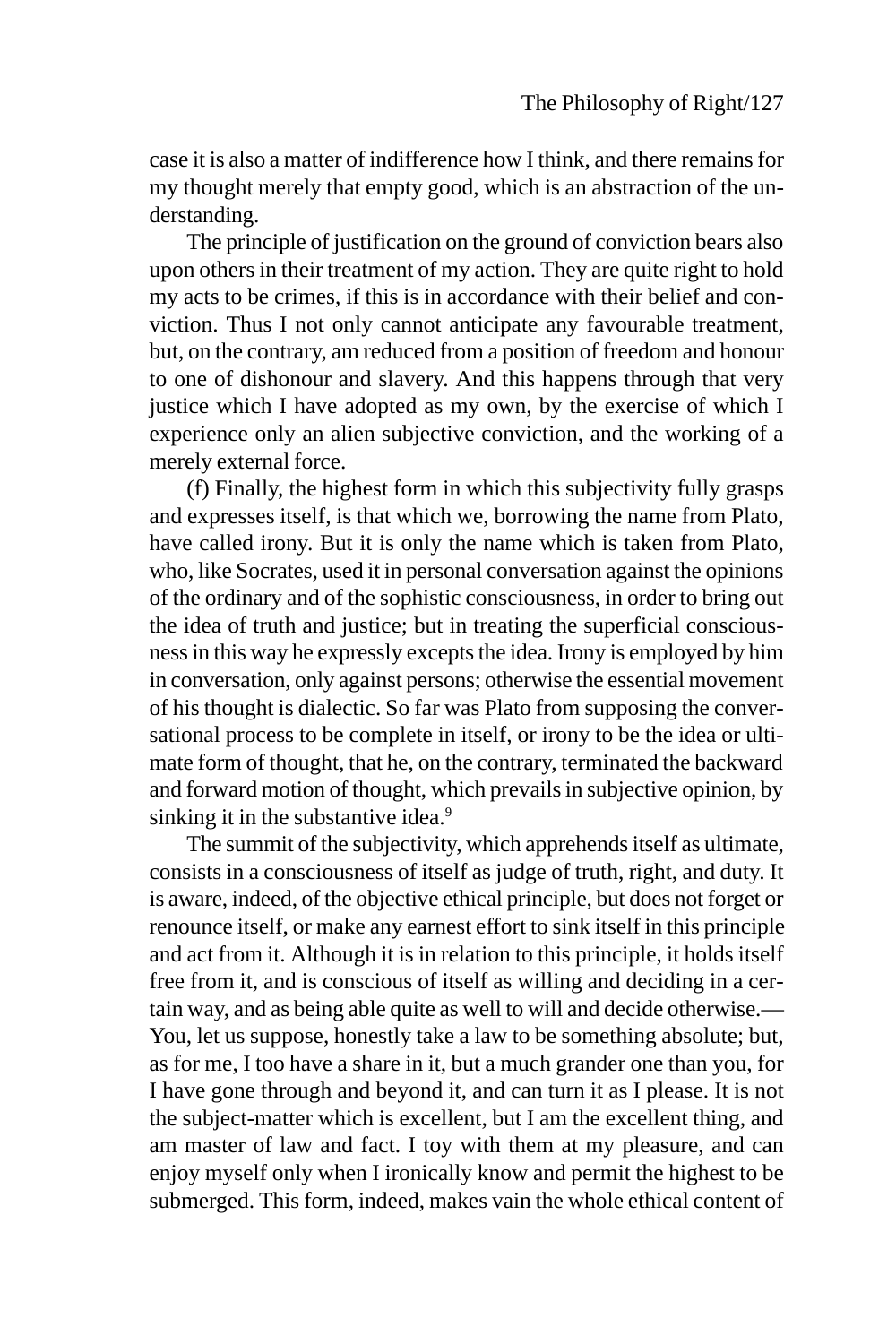right, duty, and law, being an evil and in itself a wholly universal evil. Yet to it we must add the subjective vanity of knowing itself as empty of all content, and yet of knowing this empty self as the absolute.

This absolute self-complacency may in some cases pass beyond a solitary worship of itself, and frame some kind of community, the bond and essence of which would be the mutual asseveration of conscientiousness, good intentions, and reciprocal delight in purity. The members of this union would disport themselves in the luxury of self-knowledge and self- utterance, and would cherish themselves to their heart's content. In those persons, who have been called beautiful souls, we find even a more sublime subjectivity, making void all that is objective and shining by the light of its own unreality. These and other phases, which are in some measure connected with the foregoing forms of subjectivity, I have treated in the "Phänomenologie des Geistes." In that work the whole section on Conscience, especially the paragraphs dealing under a different heading with the transition into a higher stage, may be compared with the present discussion.

*Addition.—*Imagination may go further and convert the evil will into the pretence of the good. Though it cannot alter the substance of evil, it can lend to it the outer form and semblance of good. Every act contains something positive, and the demonstration that a thing is good, as opposed to evil, is effected by eliminating all but this positive. Thus I can maintain an act to be good in respect of my intention. Moreover, not only in consciousness, but also on the positive practical side of action, evil is connected with good. If self-consciousness gives out that the act is good only for others, it assumes the form of hypocrisy. But if it ventures to maintain that the act is good for itself, it rises to the still higher summit of a subjectivity, which is conscious of itself as absolute. For it good and evil, as they are in and of themselves, have wholly disappeared, and it can, therefore, give itself out for what it pleases. This is the standpoint of absolute sophistry, which itself assumes the style of lawgiver, and refers the distinction between good and evil to caprice. Most pronounced in hypocrisy are the religious dissemblers, the Tartüffes, who perform all kinds of ceremonies, and are in their own eyes pious, although doing what they please. To- day we seldom speak of hypocrites, partly because the accusation seems too strong, but also because hypocrisy in its direct form has disappeared. Direct falsehood and complete cloaking of the good have become too transparent. Nor is the total severance of good and evil any longer so simple and available,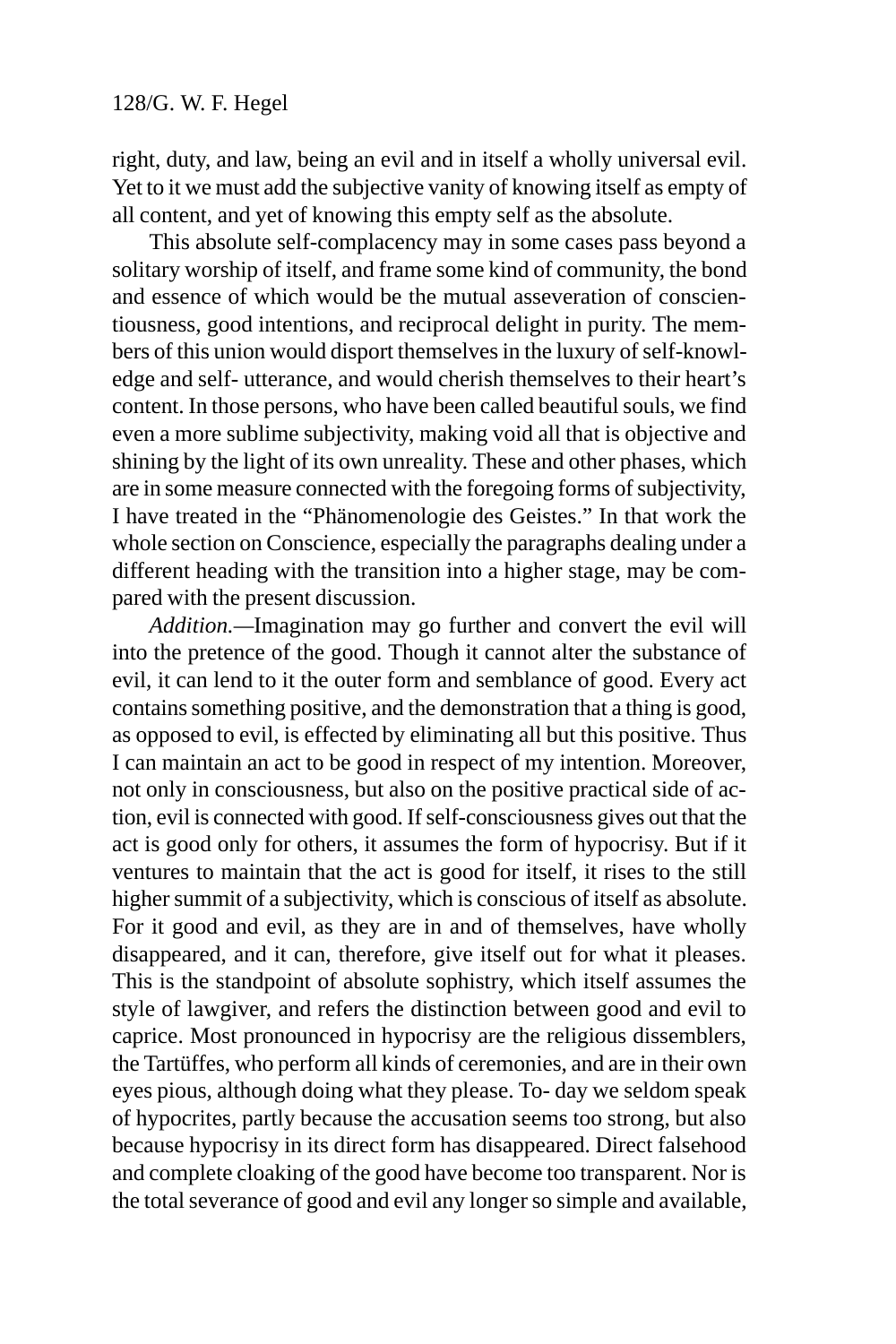since their limits have been made uncertain by growing culture.

The more subtle form of hypocrisy now is that of probability, by which one seeks to represent a transgression as something good for his own conscience. This occurs only where morals and the good are fixed by authority, so that the reasons for maintaining the evil to be the good are as numerous as the authorities. Casuistic theologians, especially Jesuits, have worked up these cases of conscience, and multiplied them *ad infinitum.* Owing to this over-subtlety, good and evil come into collision, and are subject to such fluctuations that they seem to the individual to run into each other. The chief desideratum is only what is probable, an approximate good, for which a single reason or authority can be secured. Another peculiarity of this standpoint is that it contains only what is abstract, while the concrete filling is represented as unessential, or rather is left to mere opinion. Thus anyone may have committed a crime and yet willed the good. When, for instance, a wicked person is murdered, the positive side of the act may be asserted to be a desire to oppose and diminish evil.

The next stage of probability is reached when the subject depends not upon the authority and assertion of another, but upon himself. He relies upon his own conviction, and his belief that only through his conviction can a thing be good. The defect of this attitude is the determination to refer to nothing but the conviction itself, involving a rejection of the substance of absolute right, and a retention of the mere form. It is, of course, not a matter of indifference whether I do something through use and wont, or through the force of its truth. Yet objective truth is different from my conviction. Conviction holds no distinction at all between good and evil, for it is always only conviction; the bad would be only that of which I am not convinced. This highest standpoint, in extinguishing good and evil, is admittedly exposed to error, and is cast down from its high estate to mere contingency and disregard. This is irony, the consciousness that the highest criterion, the principle of conviction, is ruled by caprice, and is, therefore, ineffective. For this view the philosophy of Fichte is chiefly responsible, as it claims that the I is absolute. At least it maintains that absolute certitude marks the general condition of the I, which by a further development passes into objectivity. Of Fichte, however, it cannot properly be said that in the practical realm he has made the caprice of the subject a principle. But after him the particular, interpreted as the condition of the individual subject, and applied by Friedrich v. Schlegel to the good and beautiful, has been set up as God.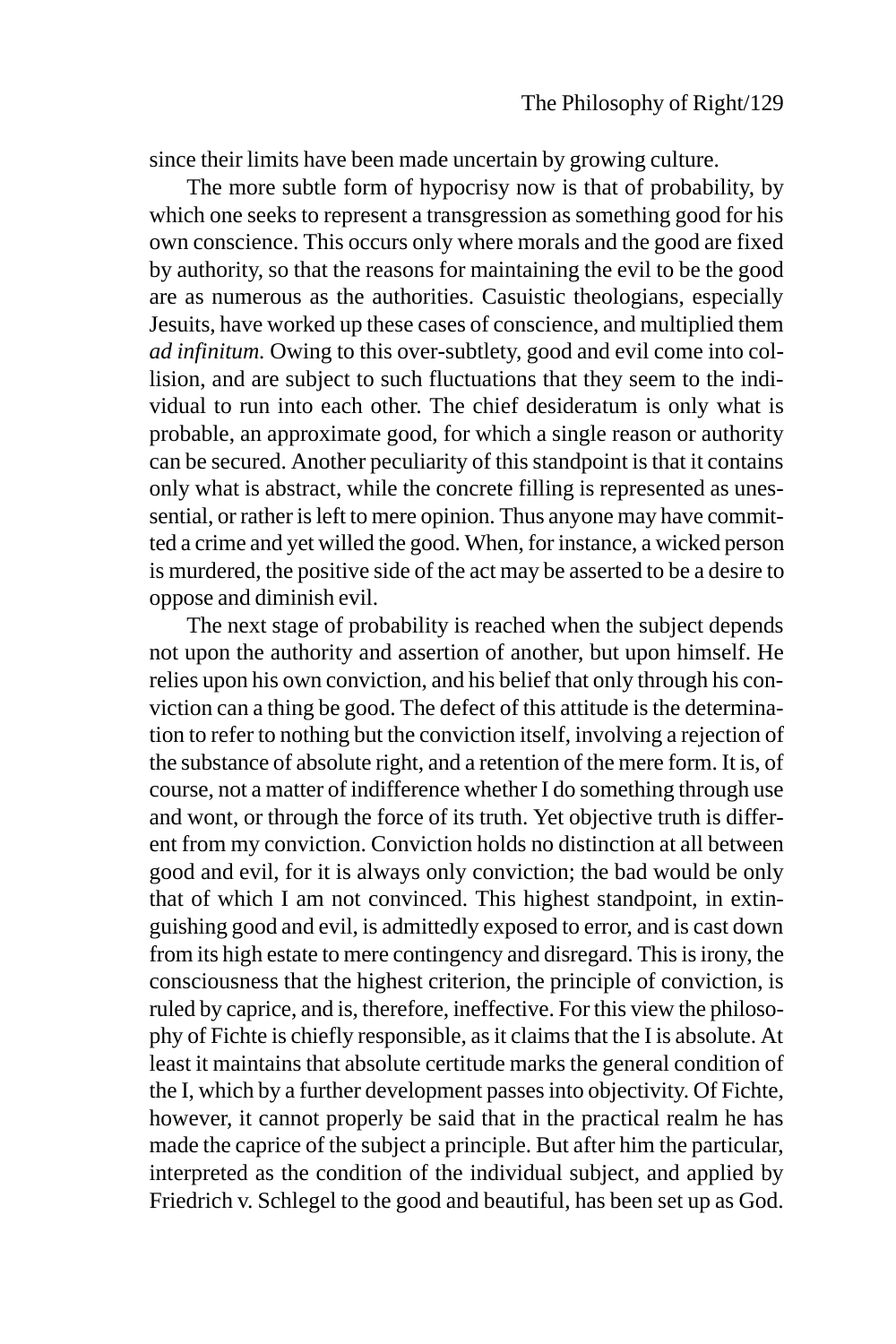### 130/G. W. F. Hegel

Hence the objective good is only an image formed by my conviction, receiving its substance only through me, and appearing and vanishing at the pleasure of me, its lord and master. The objective, to which I am related, is brought to naught, and thus I hover over a dim and monstrous space, calling up phantoms and dispersing them at will. This last extreme of subjectivity arises only at a time of high culture, where serious faith has crumbled away, and all things have become vanity.

## Transition from Morality to Ethical System.

**141**. In behalf of conscience, or the mere abstract principle of determination, it is demanded that its phases shall be universal and objective. In the same way in behalf of the good which, though it is the essential universal of freedom, is still abstract, are also required definite phases; and for these phases is further demanded a principle which must, however, be identical with the good. The good and conscience, when each is raised into a separate totality, are void of all definiteness, and yet claim to be made definite. Still, the construction of these two relative totalities into an absolute identity is already accomplished in germ, since even the subjectivity or pure self-certitude, which vanishes by degrees in its own vacuity, is identical with the abstract universality of the good. But the concrete identity of the good and the subjective will, the truth of these two, is completed only in the ethical system.

*Note.—*A more detailed account of the transition of the conception is to be found in the "Logic." Here it is enough to say that the limited and finite by its very nature contains the opposite in itself. Such a finite thing is either the abstract good, which is as yet unrealized, or the abstract subjectivity, which is good only in intention. Abstract good implicitly contains its opposite, *i.e.,* its realization, and abstract subjectivity, or the element in which the ethical is realized, implicitly contains its opposite, *i.e.,* the good. Thus, when either of these two is taken in a onesided way, it has not yet positively realized all that it is capable of being. The good, apart from all subjectivity and definite character, and the determining subjectivity, apart from anything that it may become, arrive at a higher actuality by a negative process. Each clings at first to its one-sided form, and resolves not to accept what it possesses potentially, thus constituting itself an abstract whole. Then it annuls itself in that capacity, and thereby reduces itself to the level of one element in a whole. Each of them becomes one element of the conception. The conception, in turn, is manifested as their unity, and, having received reality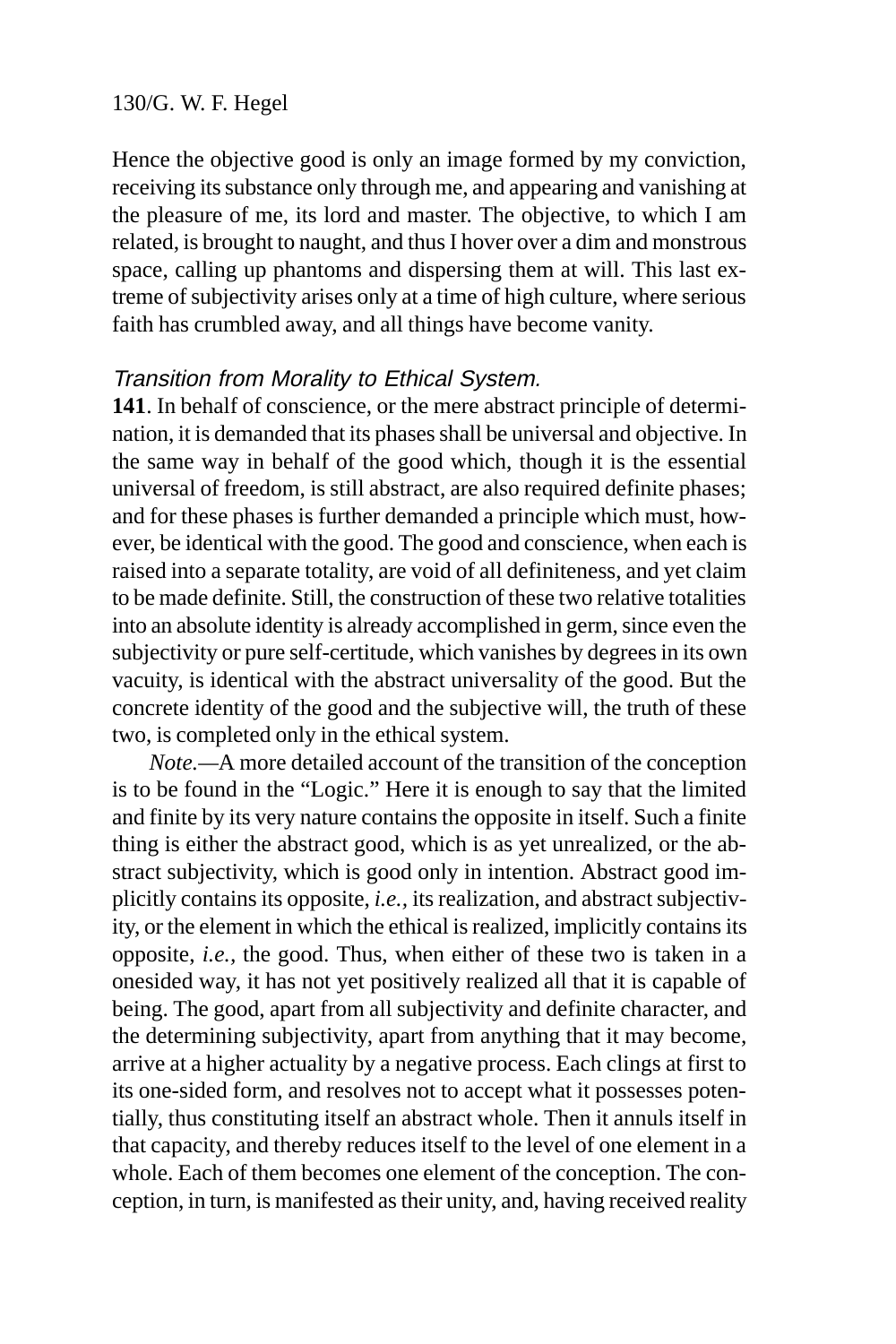through the establishment of its elements, now exists as idea. The idea is the conception, when it has fashioned its elements into reality, and at the same time exists in their identity as their dynamic essence.

The simplest realization of freedom is right. When self-consciousness is turned back upon itself, freedom is realized as the good. The third stage, which is here in its transition exhibited as the truth of the good and of subjectivity, is likewise quite as much the truth of right. The ethical is subjective disposition, and yet contains right implicitly. But that this idea is the truth of the conception of freedom must not be an assumption derived from such a source as feeling, but must in philosophy be demonstrated. This demonstration is made only when right and the moral self-consciousness are proved to exhibit of themselves the tendency to run back into this idea as their result. Those who believe that proof and demonstration can be dispensed with in philosophy, show that they are still a long distance from the first thought of what philosophy is. They may speak of other things indeed, but they have no right to discuss philosophy, if they have not understood the conception.

*Addition.—*The two principles which we have so far considered, both the abstract good and conscience, are as yet without their opposing principles. The abstract good is etherealized into something wholly devoid of power, something into which I can introduce any content at all. And the subjectivity of spirit is equally without content, since it has no objective significance. Hence there may arise a longing after objectivity. Man would debase himself to the complete dependence of a serf, in order to escape the torment of sheer inanity and negativity. Many Protestants recently passed over to the Catholic church, simply because they found no substance in their own inner life. They were willing to accept any fixed and tangible authority, even though it had not the security which comes from thought. The social order is the unity, and according to the conception the reconciliation also of the subjective good with the objective absolute good. Morality is the general form of the will as subjective; but the ethical order is not simply the subjective form and the self-determination of the will, but contains their conception, namely, freedom. Neither right nor morality can exists independently, but must have the ethical as its pillar and support. In right is wanting the element of subjectivity, and in morality is wanting the objective, so that neither by itself has any actuality.

Only the infinite, the idea is actual. Right exists only as a branch of a whole, or as a vine twining itself about a firmly rooted tree.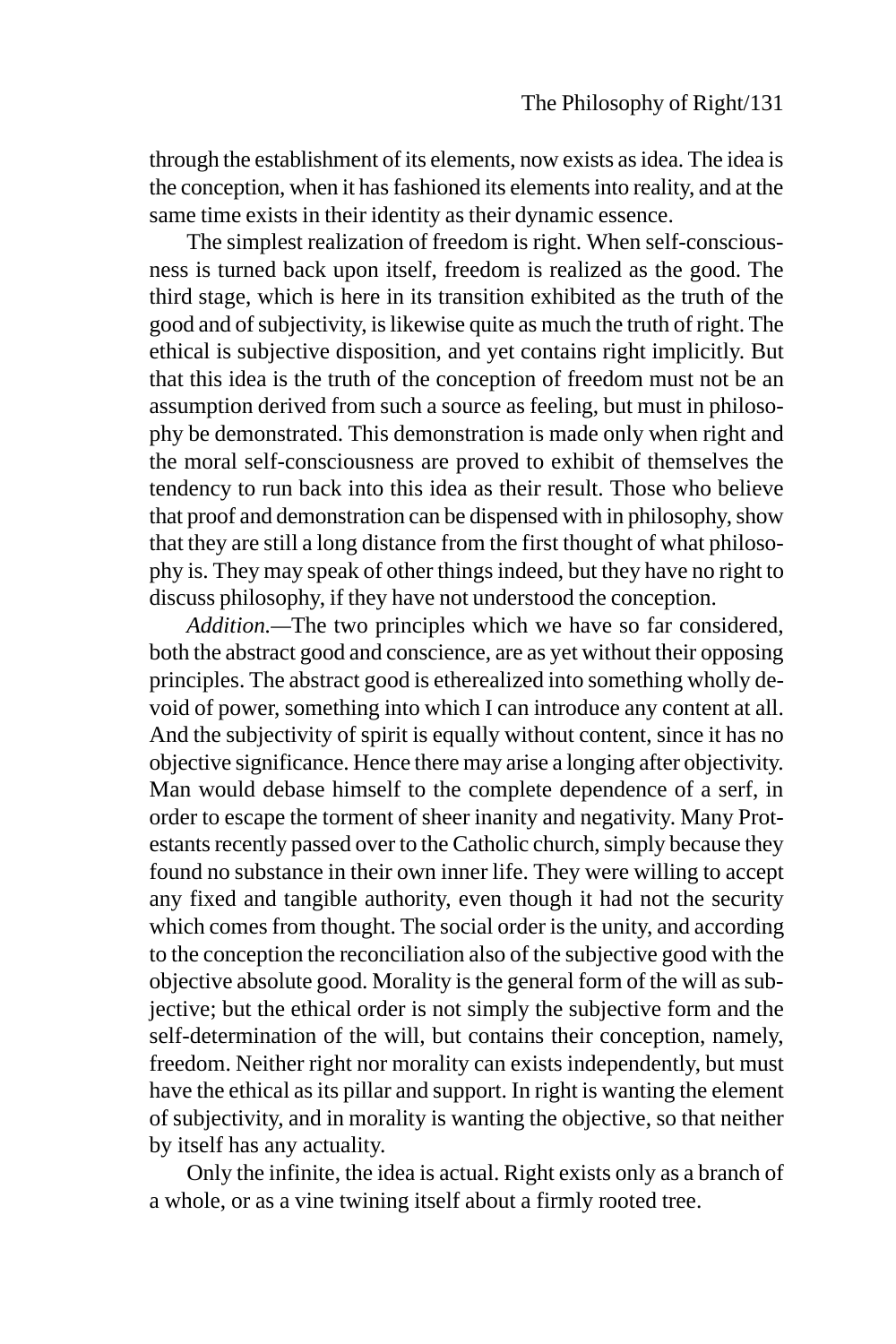# Third Part: The Ethical System.

**142**. The ethical system is the idea of freedom. It is the living good, which has in self- consciousness its knowing and willing, and through the action of self-consciousness its actuality. Self-consciousness, on the other hand, finds in the ethical system its absolute basis and motive. The ethical system is thus the conception of freedom developed into a present world, and also into the nature of self-consciousness.

**143**. The conception of the will, when united with the realization of the will, or the particular will, is knowing. Hence arises the consciousness of the distinction between these two phases of the idea. But the consciousness is now present in such a way that each phase is separately the totality of the idea, and has the idea as its content and foundation.

**144**. The objective ethical principle which takes the place of the abstract good is in its substance concrete through the presence in it of subjectivity as its infinite form. Hence it makes differences which are within itself, and therefore are due to the conception. By means of these differences, it obtains a sure content, which is independent and necessary, and reaches a standing ground raised above subjective opinion and liking. This content is the self-originated and self- referring laws and regulations.

*Addition.—*In the ethical principle as a whole occur both the objective and the subjective elements; but of this principle each is only a form. Here the good is substance, or the filling of the objective with subjectivity. If we contemplate the social order from the objective standpoint, we can say that man, as ethical, is unconscious of himself. In this sense Antigone proclaims that no one knows whence the laws come; they are everlasting, that is, they exist absolutely, and flow from the nature of things. None the less has this substantive existence a consciousness also, which, however, is only one element of the whole.

**145**. The ethical material is rational, because it is the system of these phases of the idea. Thus freedom, the absolute will, the objective, and the circle of necessity, are all one principle, whose elements are the ethical forces. They rule the lives of individuals, and in individuals as their modes have their shape, manifestation, and actuality.

*Addition.—*Since the phases of the ethical system are the conception of freedom, they are the substance or universal essence of individuals. In relation to it, individuals are merely accidental. Whether the indi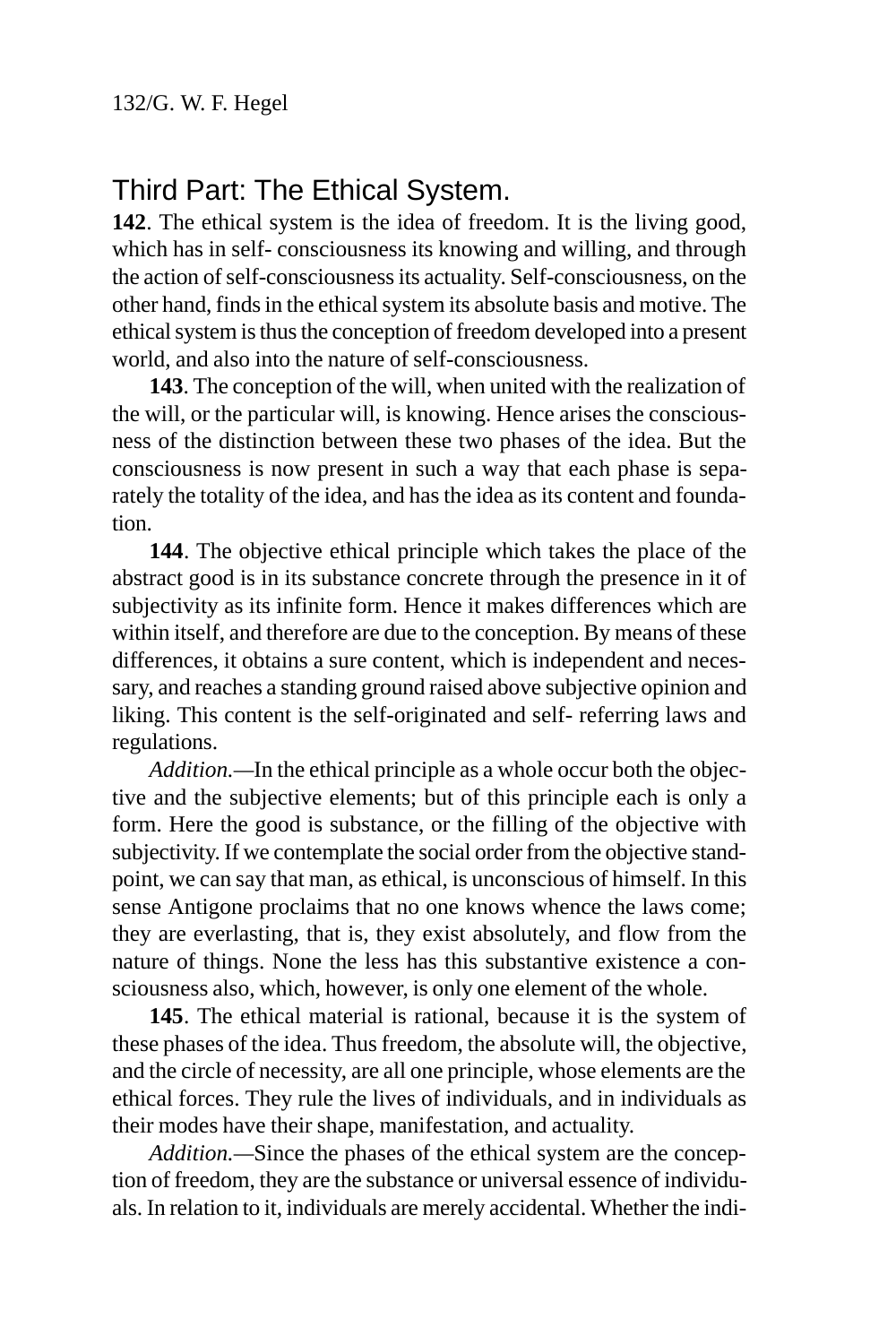vidual exists or not is a matter of indifference to the objective ethical order, which alone is steadfast. It is the power by which the life of individuals is ruled. It has been represented by nations as eternal justice, or as deities who are absolute, in contrast with whom the striving of individuals is an empty game, like the tossing of the sea.

**146**. (β) This ethical reality in its actual self-consciousness knows itself, and is therefore an object of knowledge. It, with its laws and forces, has for the subject a real existence, and is in the fullest sense self-dependent. It has an absolute authority or force, infinitely more sure than that of natural objects.

*Note.*—The sun, moon, mountains, rivers, and all objects of nature doubtless exist. They not only have for consciousness the authority of existence in general, but have also a particular nature. This nature consciousness regards as valid, and in its varied relation and commerce with objects and their use comports itself accordingly. But the authority of the social laws is infinitely higher, because natural things represent reason only in a quite external and particular way, and hide it under the guise of contingency.

**147**. On the other hand, the various social forces are not something foreign to the subject. His spirit bears witness to them as to his own being. In them he feels that he is himself, and in them, too, he lives as in an element indistinguishable from himself. This relation is more direct and intuitive than even faith or trust.

*Note.—*Faith and trust belong to the beginning of reflection, presupposing picture thought and such discernment as is implied in the judgement that to believe in a heathen religion is different from being a heathen. The relation, or rather identity without relation, in which the ethical principle is the actual life of self-consciousness, can indeed be transformed into a relation of faith and conviction. By further reflection, also, it may pass into an insight based on reasons, which originate in some particular end, interest, or regard, in fear or hope, or in historical presuppositions. But the adequate knowledge of these belongs to the conception arrived at through thought.

**148**. The individual may distinguish himself from these substantive ethical factors, regarding himself as subjective, as of himself undetermined, or as determined to some particular course of action. He stands to them as to his substantive reality, and they are duties binding upon his will.

*Note.*—The ethical theory of duties in their objective character is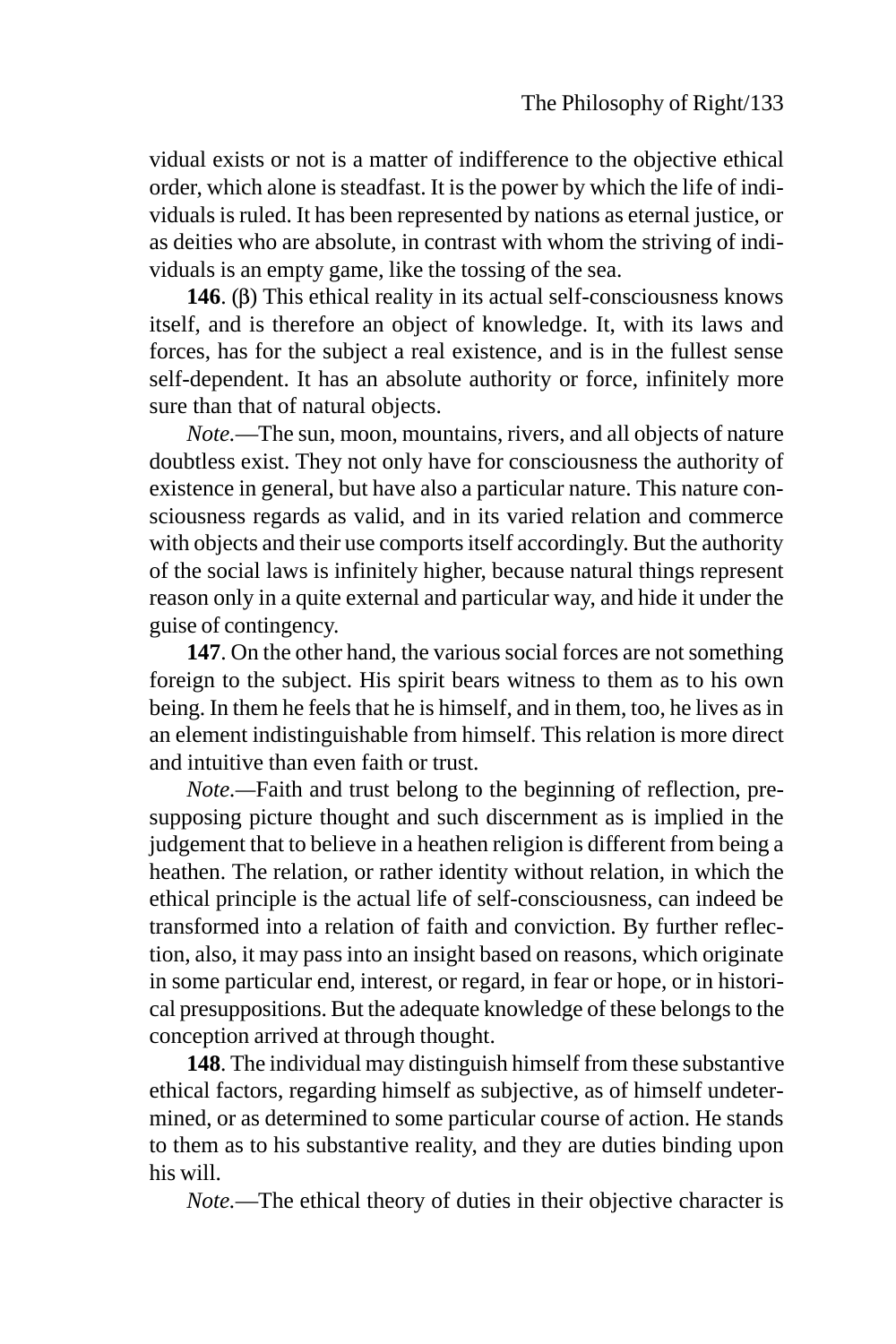not comprised under the empty principle of moral subjectivity, in which, indeed, nothing is determined (§134), but is rightly taken up in the third part of oxir work, in which is found a systematic development of the sphere of ethical necessity. In this present method of treatment, as distinguished from a theory of duties, the ethical factors are deduced as necessary relations. It is, then, needless to add, with regard to each of them, the remark that it is thus for men a duty. A theory of duties, so far as it is not a philosophic science, simply takes its material out of the relations at hand, and shows how it is connected with personal ideas, with widely prevalent principles, and thoughts, with ends, impulses, and experiences. It may also adduce as reasons the consequences, which arise when each duty is referred to other ethical relations, as well as to general well-being and common opinion. But a theory of duties, which keeps to the logical settlement of its own inherent material, must be the development of the relations, which are made necessary through the idea of freedom, and are hence in their entire context actual. This is found only in the state.

**149**. A duty or obligation appears as a limitation merely of undetermined subjectivity and abstract freedom, or of the impulse of the natural will, or of the moral will which fixes upon its undetermined good capriciously. But in point of fact the individual finds in duty liberation. He is freed from subjection to mere natural impulse; he is freed from the dependence which he as subjective and particular felt towards moral permission and command; he is freed, also, from that indefinite subjectivity, which does not issue in the objective realization implied in action, but remains wrapped up in its own unreality. In duty the individual freely enters upon a liberty that is substantive.

*Addition.*—Duty limits only the caprice of subjectivity, and comes into collision only with abstract good, with which subjectivity is so firmly allied. When men say we will to be free, they have in mind simply that abstract liberty, of which every definite organization in the state is regarded as a limitation. But duty is not a limitation of freedom, but only of the abstraction of freedom, that is to say, of servitude. In duty we reach the real essence, and gain positive freedom.

**150**. The ethical, in so far as it is reflected simply in the natural character of the individual, is virtue. When it contains nothing more than conformity to the duties of the sphere to which the individual belongs, it is integrity.

*Note.—*What a man ought to do, or what duties he should fulfil in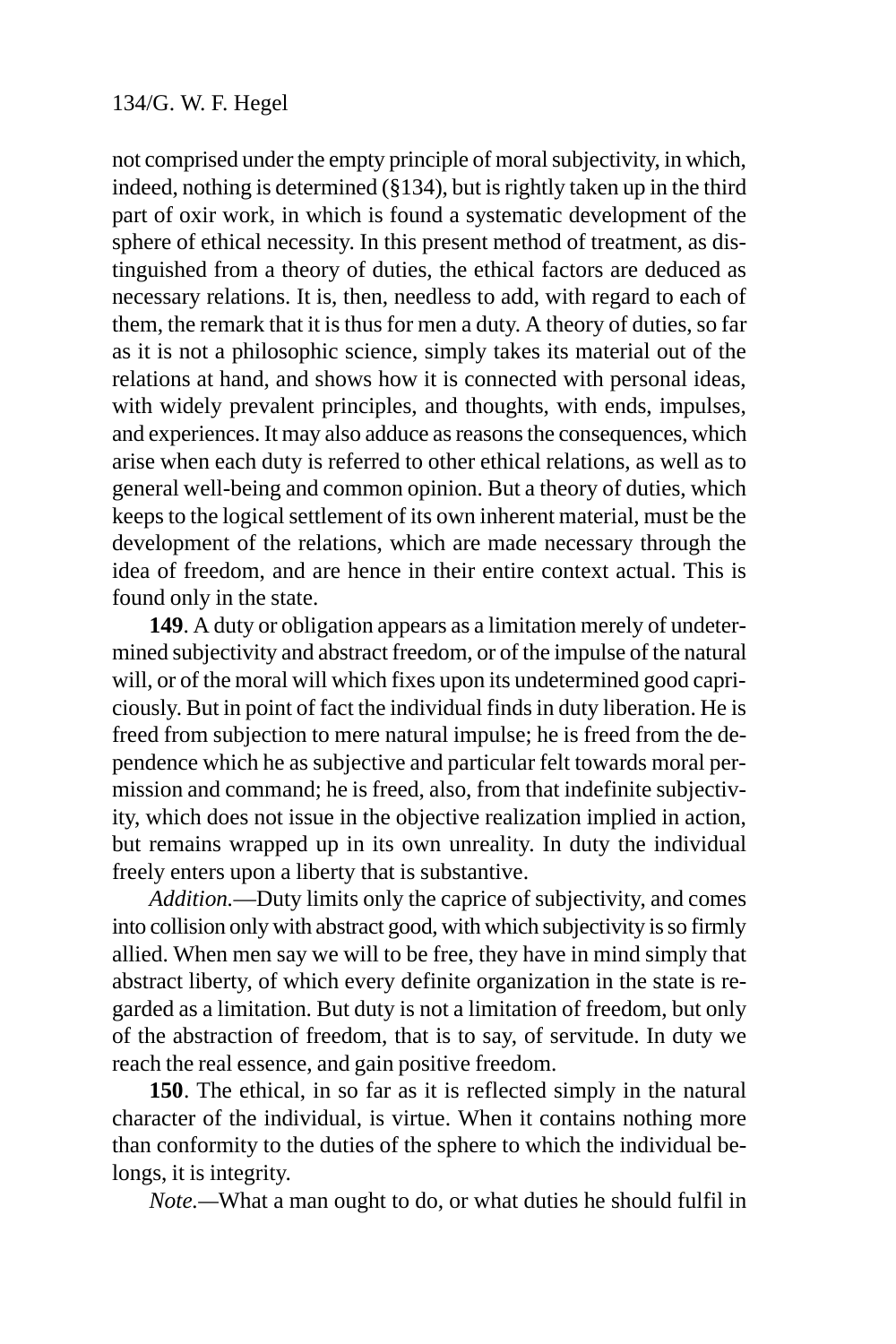order to be virtuous, is in an ethical community not hard to say. He has to do nothing except what is presented, expressed and recognized in his established relations. Integrity is the universal trait, which should be found in his character, partly on legal, partly on ethical grounds. But from the standpoint of morals a man often looks upon integrity both for himself and others as secondary and unessential. The longing to be unique and peculiar is not satisfied with what is absolute and universal, but only with some situation that is exceptional.

The name "virtue" may quite as well be applied to the different aspects of integrity, because they, too, although they contain nothing belonging exclusively to the individual in contrast with others, are yet his possession. But discourse about the virtues easily passes into mere declamation, since its subject-matter is abstract and indefinite, and its reasons and declarations are directed to the individual's caprice and subjective inclination. In any present ethical circumstance, whose relations are fully developed and actualized, virtue in the strict sense has place and reality only when these relations come into collision. But genuine collisions are rare, although moral reflection can, on the slightest provocation, create them. It can also provide itself with the consciousness that, in order to fulfil its special mission, it must make sacrifices. Hence, in undeveloped conditions of social life virtue as such occurs more frequently, because ethical principles and the realization of them are more a matter of private liking, belonging indeed to the nature of peculiarly gifted individuals. Thus, the ancients have attributed virtue in a special way to Hercules. So, too, in the ancient states, where ethical principles had not expanded into a system of free self-dependent development and objectivity, ethical defects had to be compensated for by the genius of the private individual. Thus the theory of the virtues, so far as it differs from a mere theory of duties, embraces the special features of character due to natural endowments, and thus becomes a spiritual history of the natural in man.

Since the virtues are the ethical reality applied to the particular, and are on this subjective side indefinite, there arises, in order to make them definite, a quantitative distinction of more and less. Hence the consideration of the virtues calls up the opposing vices as defects; Thus Aristotle defines a particular virtue, when rightly understood, as the mean between too much and too little.

The content, which receives the form of duties and also of virtues, is the same as that which has the form of appetites (§19, *note*). Besides,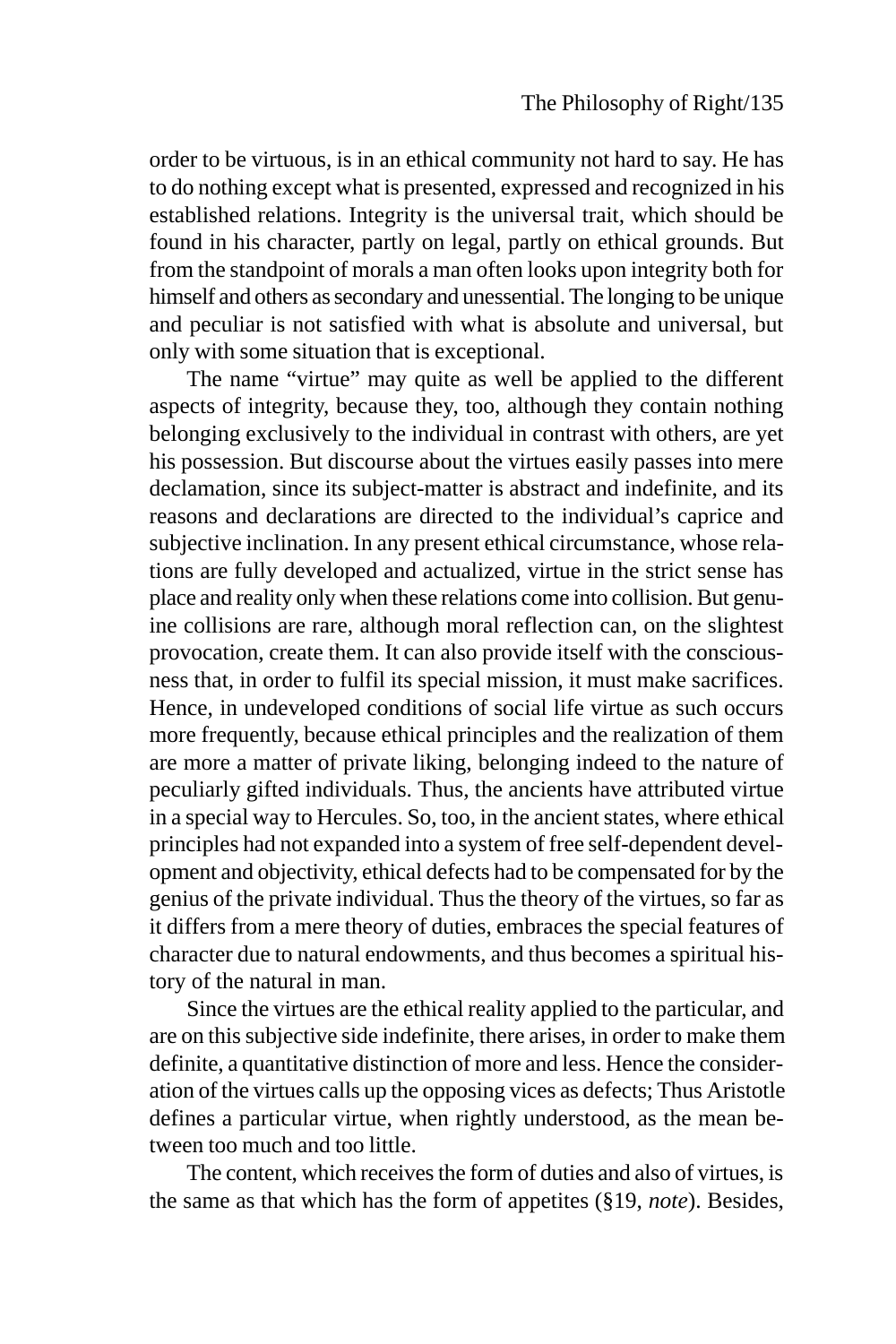they all have the same content as their basis. But because the content of the appetites still belongs to unformed will and natural perception, and is not developed to an ethical order, the only object which they have in common with the content of duties and virtues is abstract. Since it in itself is indeterminate, it does not contain for the appetites the limits of good and evil. Thus appetites, if we consider their positive side, are good, if their negative side evil (§18).

*Addition.* If a man realizes this or that social project, he is not at once virtuous, though such, indeed, he is, when this way of behaving is a fixed element of his character. Virtue is not wholly objective; it is rather ethical virtuosity. To-day we do not speak of virtue as formerly, for the reason that ethical principles are not now so much a feature of a particular individual. The French speak most of virtue, because amongst them the individual is more his own peculiar property, and acts according to the dictates of nature. The Germans, on the other hand, are more reflective, and amongst them the same content attains the form of universality.

**151**. The ethical, when simply identical with the reality of individuals, appears as a generally adopted mode of action, or an observance. This is the custom, which as a second nature has been substituted for the original and merely natural will, and has become the very soul, meaning, and reality of one's daily life. It is the living spirit actualized as a world; by this actualization does the substance of spirit exist as spirit.

*Addition.—*As nature has its laws, as the animals, trees, the sun, fulfil their law, so observance belongs to the spirit of freedom. What right and morality are not as yet, the ethical principle is, namely, spirit. The particularity involved is not yet that of the conception, but only of the natural will. So, too, from the standpoint of morality, self-consciousness is not yet spiritual consciousness. It is occupied simply with the value of the subject in himself; the subject, who frames himself according to the good and against evil, has yet the form of caprice. But, here at the ethical point of view, will is the will of spirit, and has a correspondingly substantive content. Pedagogy is the art of making men ethical. It looks upon man as natural, and points out the way in which he is to be born again. His first nature must be converted into a second spiritual nature, in such a manner that the spiritual becomes in him a habit. In the spiritual disposition the opposition of the natural and subjective will disappears, and the struggle of the subject ceases. To this extent habit belongs to ethics. It belongs also to philosophic thought, which demands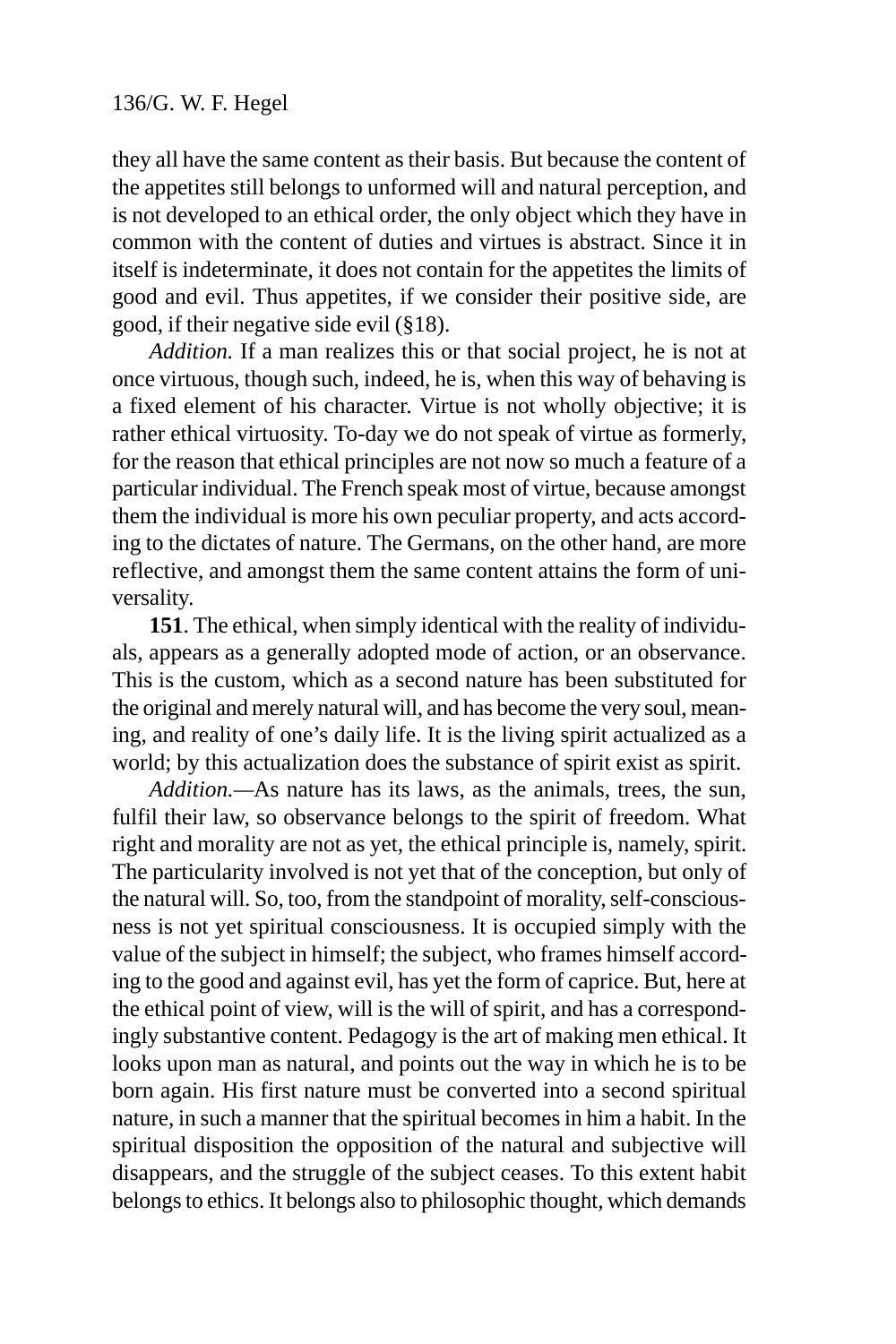that the mind should be armed against sallies of caprice, rout and overcome them, in order that rational thought may nave free course. It is true, on the other hand, that mere habit causes death, which ensues when one gets thoroughly used to life, and has become physically and mentally dulled. Then the opposition due to subjective consciousness and spiritual activity has disappeared. Man is active only in so far as he has not attained something which he desires to effect. When this is fully accomplished, activity and vitality vanish, and the lack of interest, which then pervades him, is mental or physical death.

**152**. Substantive ethical reality attains its right, and this right receives its due, when the individual in his private will and conscience drops his self-assertion and antagonism to the ethical. His character, moulded by ethical principles, takes as its motive the unmoved universal, which is open on all its sides to actual rationality. He recognizes that his worth and the stability of his private ends are grounded upon the universal, and derive their reality from it. Subjectivity is the absolute form and the existing actuality of the substance. The difference between the subject and substance, as the object, end, and power of the subject, forthwith vanishes, like the difference between form and matter.

*Note.—*Subjectivity, which is the foundation for the real existence of the conception of freedom (§106), is at the moral standpoint still distinguished from the conception. In ethics it is adequate to the conception, whose existence it is.

**153**. In that individuals belong to the ethical and social fabric they have a right to determine themselves subjectively and freely. Assurance of their freedom has its truth in the objectivity of ethical observance, in which they realize their own peculiar being and inner universality (§147).

*Note.—*To a father seeking the best way to bring up his son, a Pythagorean, or some other thinker, replied, "Make him a citizen of a state which has good laws."

*Addition.—*The attempts of speculative educators to withdraw people from their present social life and bring them up in the country, a proposal made by Rousseau in "Emile," have been vain, because no one can succeed in alienating man from the laws of the world. Although the education of young men must take place in solitude, we cannot believe that the odour of the world of spirits does not in the end penetrate their seclusion, or that the power of the spirit of the world is too feeble to take possession of even the remotest corner. Only when the individual is a citizen of a good state, does he receive his right.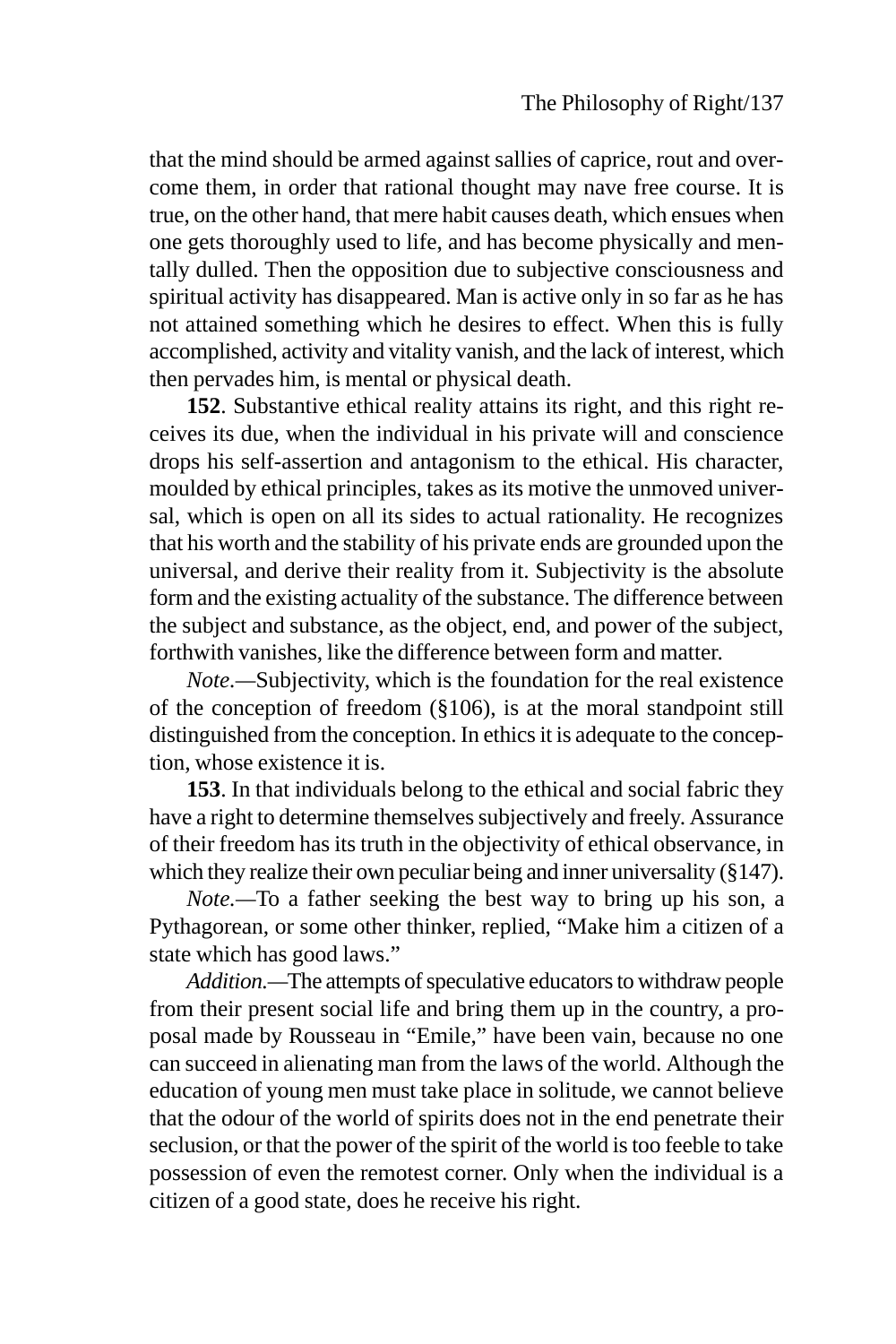## 138/G. W. F. Hegel

**154**. The right of individuals to their particularity is contained in the concrete ethical order, because it is in particularity that the social principle finds a visible outer manifestation.

**155**. Right and duty coincide in the identity of the universal and the particular wills. By virtue of the ethical fabric man has rights, so far as he has duties, and duties so far as he has rights. In abstract right, on the contrary, I have the right and another person the corresponding duty; and in morals I resolve to consider as an objective duty only the right of my own knowledge and will and of my own well-being.

*Addition.—*The slave can have no duties, but only the free man. If all rights were on one side and all duties on the other, the whole would be broken up. Identity is the only principle to which we must now adhere.

**156**. The ethical substance, as the union of self-consciousness with its conception, is the actual spirit of a family and a nation.

*Addition.—*The ethical framework is not abstract like the good, but in a special sense real. Spirit has actuality, and the accidents or modes of this actuality are individuals. Hence as to the ethical there are only two possible views. Either we start from the substantive social system, or we proceed atomically and work up from a basis of individuality. This latter method, because it leads to mere juxtaposition, is void of spirit, since mind or spirit is not something individual, but the unity of individual and universal.

**157**. The conception of this idea exists only as spirit, as active selfknowledge and reality, since it objectifies itself by passing through the form of its elements. Hence it is,

A. The direct or natural ethical spirit, the family. This reality, losing its unity, passes over into dismemberment, and assumes the nature of the relative. It thus becomes

B. The civic community, an association of members or independent individuals in a formal universality. Such an association is occasioned by needs, and is preserved by the law, which secures one's person and property, and by an external system for private and common interests.

C. This external state goes back to, and finds its central principle in, the end and actuality of the substantive universal, and of the public life dedicated to the maintenance of the universal. This is the state-constitution.

## First Section: The Family.

**158**. The family is the direct substantive reality of spirit. The unity of the family is one of feeling, the feeling of love. The true disposition here is that which esteems the unity as absolutely essential, and within it places the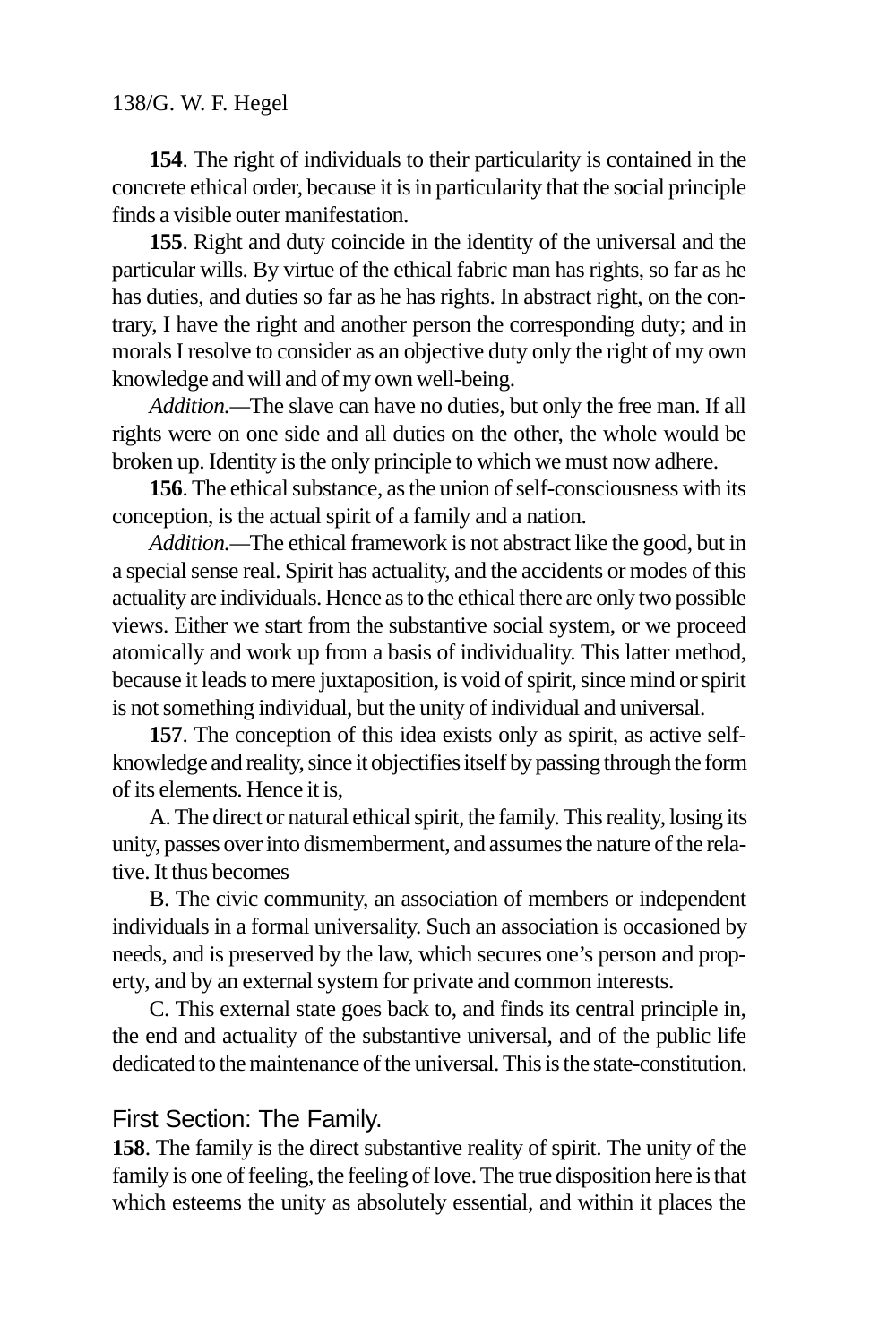consciousness of oneself as an individuality. Hence, in the family we are not independent persons but members.

*Addition.—*Love is in general the consciousness of the unity of myself with another. I am not separate and isolated, but win my self-consciousness only by renouncing my independent existence, and by knowing myself as unity of myself with another and of another with me. But love is feeling, that is to say, the ethical in the form of the natural. It has no longer a place in the state, where one knows the unity as law, where, too, the content must be rational, and I must know it. The first element in love is that I will to be no longer an independent self-sufficing person, and that, if I were such a person, I should feel myself lacking and incomplete. The second element is that I gain myself in another person, in whom I am recognized, as he again is in me. Hence love is the most tremendous contradiction, incapable of being solved by the understanding. Nothing is more obstinate than this scrupulosity of self-consciousness, which, though negated, I yet insist upon as something positive. Love is both the source and solution of this contradiction. As a solution it is an ethical union.

**159**. A right, which comes to the individual by reason of the family and constitutes his life in it, does not appear in the form of a right, that is, the abstract element of a definite individuality, until the family is dissolved. Then those, who should be members, become in feeling and reality self-dependent persons. What was theirs by right of their position in the family, they now receive in separation in an external way, in the form of money, maintenance, or education.

*Addition.—*The family has this special right, that its substantive nature should have a sphere in actuality. This right is a right against external influences and against abandonment of the unity. But, on the other hand, love is subjective feeling, which, if it oppose the unity of the family, destroys it. If in such a case a unity is insisted on, it can comprehend only things that are external and independent of feeling.

**160**. The family when completed has the three following Phases:

(a) The form of its direct conception, marriage.

 (b) External reality, the family property and goods and the care of them.

(c) Education of children and dissolution of the family.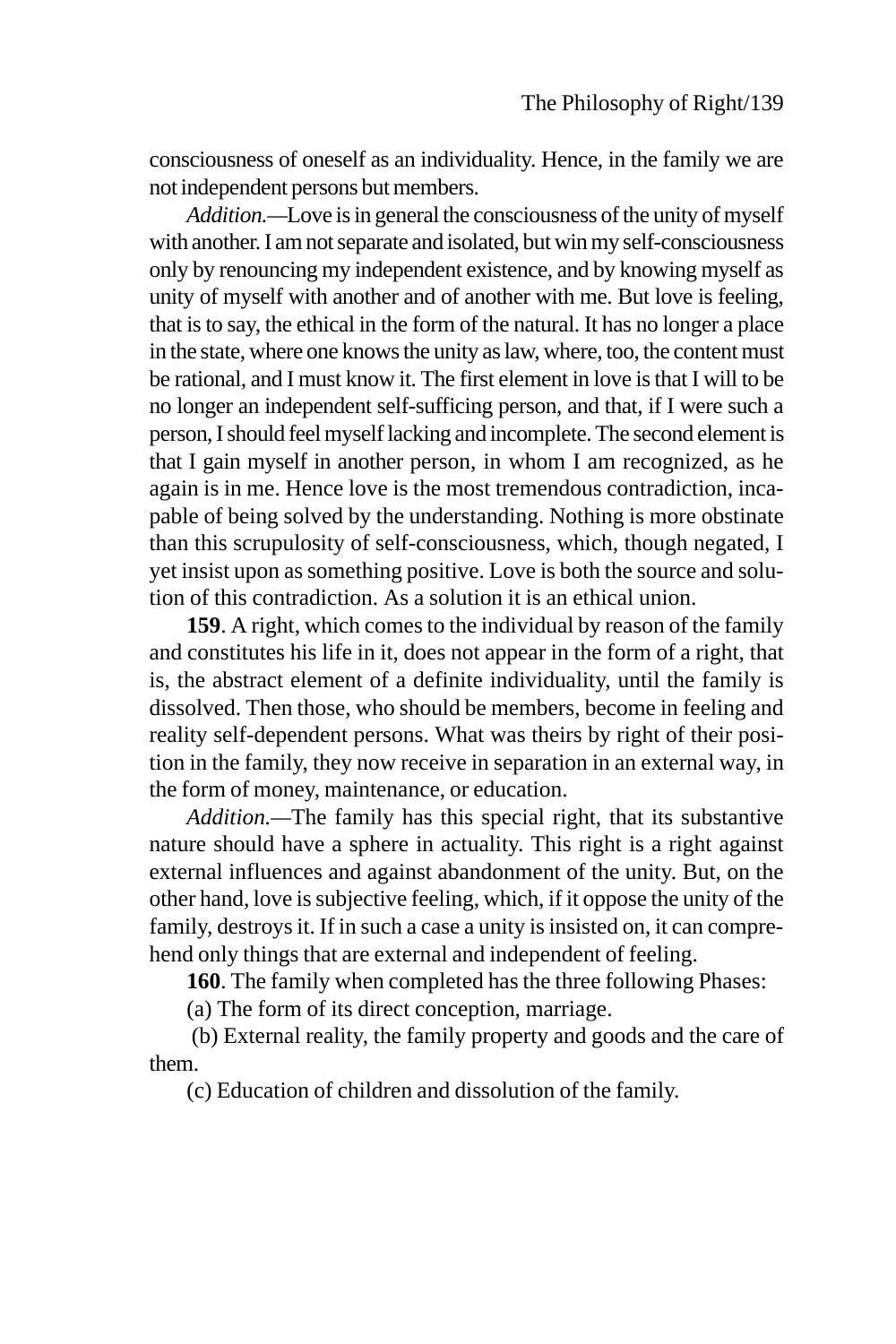#### A. Marriage.

**161**. Marriage, as the elementary social relation, contains firstly the factor of natural life. As marriage is also a substantive fact, natural life must be viewed, in its totality as the realization of the species, and the process which the realization involves. But, secondly, the merely inner, potential and, when actualized, external unity of the sexes is transformed in self-consciousness into the spiritual unity of self-conscious love.

*Addition.*—Marriage is essentially an ethical relation. Formerly, in the majority of what are called rights of nature, marriage was interpreted on its physical or natural side. It has thus been looked upon simply as a sexual relation, and as excluding all the other features of marriage. But such a view is no more crude than to conceive of marriage merely as civil contract, a view found in Kant. In accordance with this view, individuals form a compact through mere caprice, and marriage is degraded to a bargain for mutual use. A third doctrine, equally reprehensible, bases marriage on love only. Love, which is feeling, admits the accidental on every side, as the ethical cannot do. Hence, marriage is to be defined more exactly as legal ethical love. Out of marriage has disappeared the love, which is merely subjective.

**162**. As a subjective starting-point for marriage either the special inclination of two persons for each other may be the more observable, or else the provision and general arrangements of the parents. The objective point of departure, however, is the free consent of the two to become one person. They give up their natural and private personality to enter a unity, which may be regarded as a limitation, but, since in it they attain to a substantive self-consciousness, is really their liberation.

*Note.*—That an individual may be objective, and so fulfil his ethical duty, he should marry. The circumstances attending the external starting-point are naturally a matter of chance, depending largely upon the state of reflective culture. In this there may be either of two extremes. Either well-meaning parents arrange beforehand for the marriage of two persons, who, when they have made each other's acquaintance as prospective husband and wife, are then expected to love each other. Or, on the other hand, inclination is supposed first to appear in the two persons, left absolutely to their private selves. The extreme, in which marriage is resolved on prior to inclination, and both resolution and inclination are then present in the actual marriage, is the more ethical. In the other extreme, it is the individual's private and unformed nature, which makes good its pretensions. This extreme is in close alli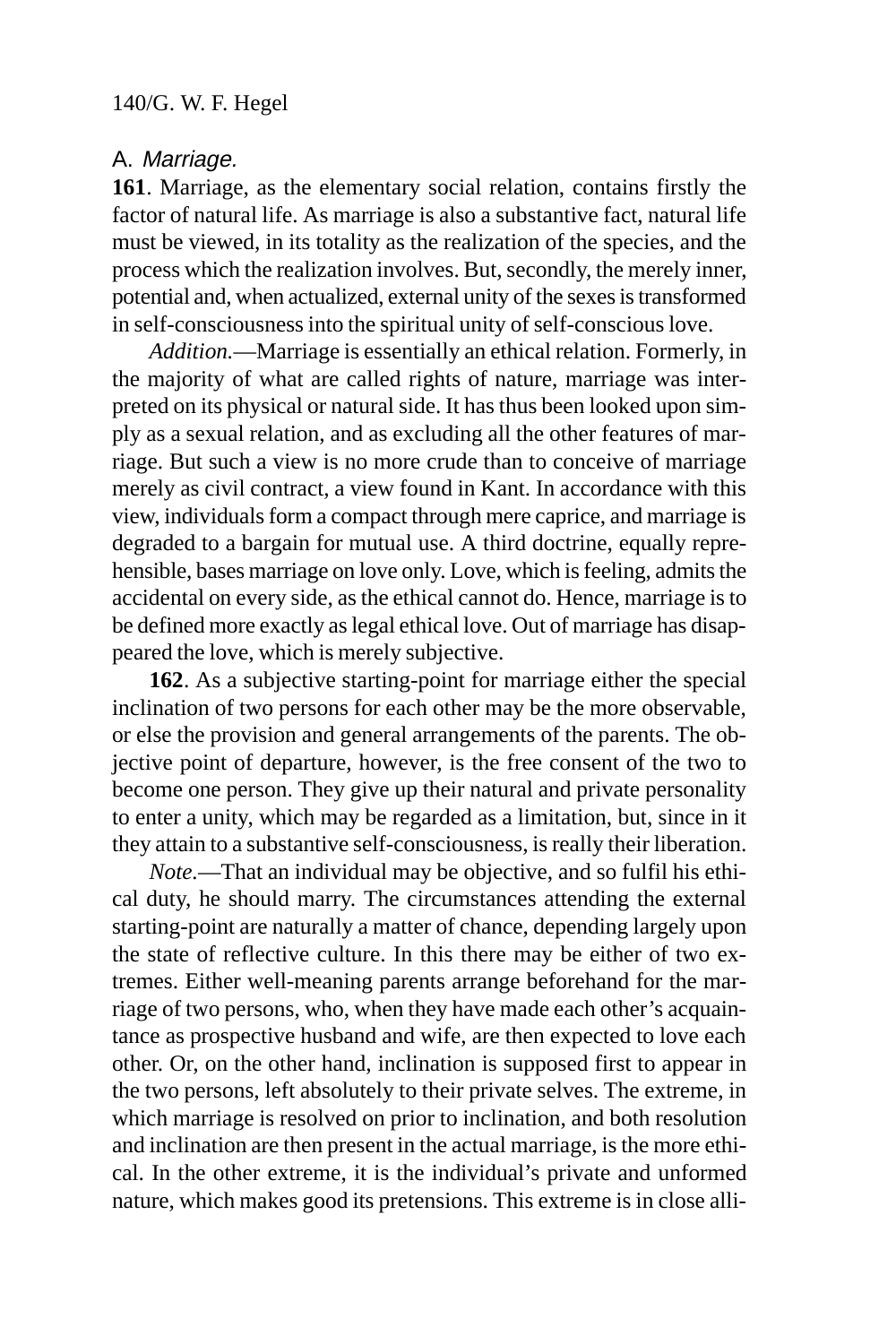ance with the subjective principle of the modern world (§124, *note*).

Modern dramas and other works of art produce an atmosphere of the chilliest indifference, by the way in which they represent the motive of sexual love. This feeling of indifference is due to the association in the drama of ardent passion with the most utter contingency, the whole interest being made to depend simply upon merely private persons. The event is, doubtless, of the very last importance to these persons, but not in itself.

*Addition.—*Amongst nations where women are held in slight esteem, parents arrange the marriage of their children, without ever consulting them. The children submit, because the particularity of feeling as yet makes no claim at all. The maiden is simply to have a husband, the man a wife. In other circumstances regard may be had to means, connections, political hopes. To make marriage the means for other ends may cause great hardship. But in modern times the subjective point of departure, *i.e.,* being in love, is thought to be the only thing of consequence. In this it is taken for granted that each one must wait till his hour has struck, and that he can bestow his love upon one and only one individual.

**163**. The ethical side of marriage consists in the consciousness that the union is a substantive end. Marriage thus rests upon love, confidence, and the socializing of the whole individual existence. In this social disposition and reality natural impulse is reduced to the mode of a merely natural element, which is extinguished in the moment of its satisfaction. On the other hand, the spiritual bond of union, when its right as a substantive fact is recognized, is raised above the chances of passion and of temporary particular inclination, and is of itself indissoluble.

*Note.—*It has already been remarked that there is no contract in connection with the essential character of marriage (§75). Marriage leaves behind and transcends the standpoint of contract, occupied by the person who is sufficient for himself. Substance is such as to be in essential relation to its accidents.10 The union of personalities, whereby the family becomes one person, and its members its accidents, is the ethical spirit. The ethical spirit, stripped of the many external phases which it has in particular individuals and transitory interests, has been by picture-thought given independent form, and reverenced as the Penates, etc. In this attitude of mind is found that religious side of marriage and the family, which is called piety. It is a further abstraction, when the divine and substantive reality is separated from its physical embodi-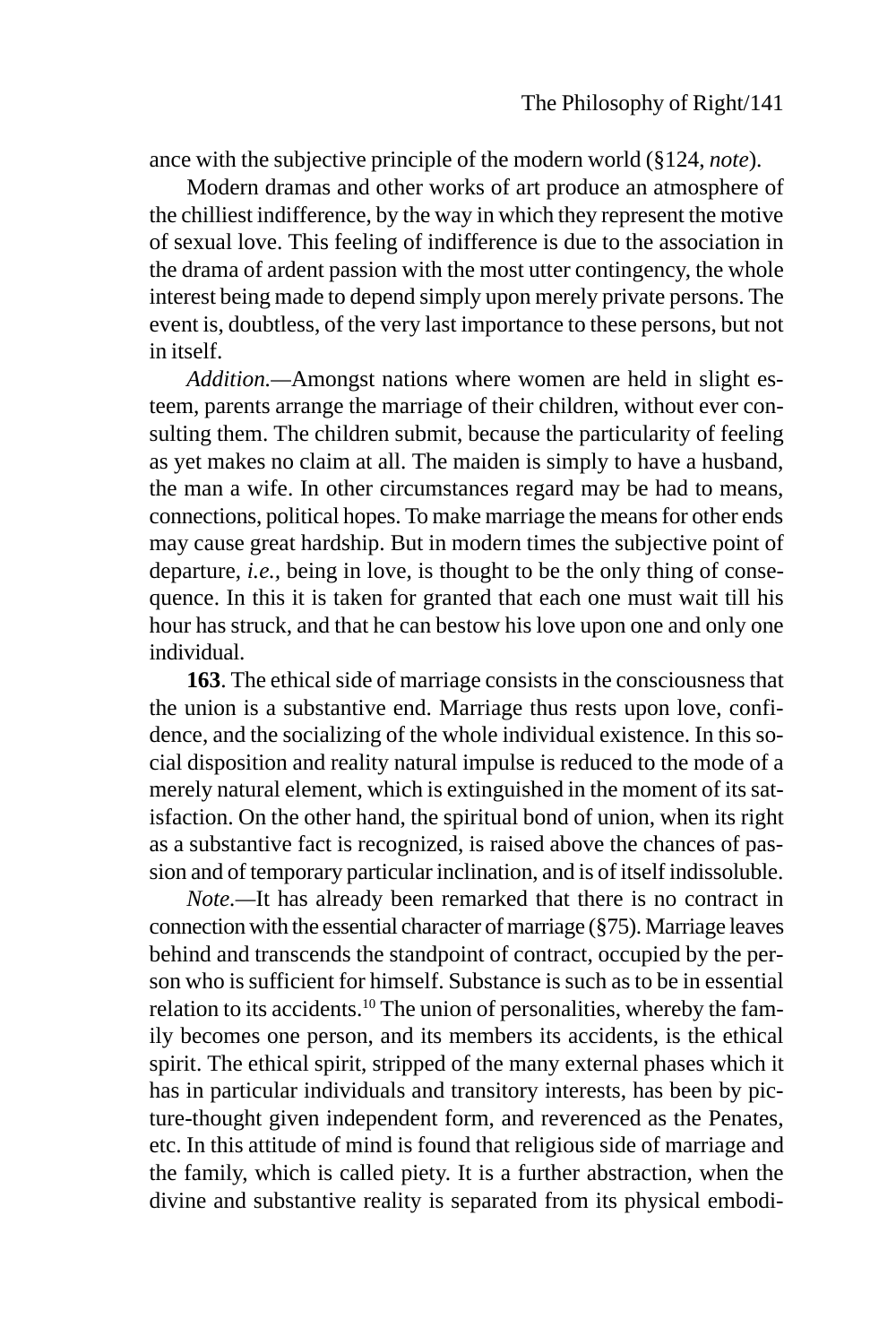ment. The result of this procedure is that feeling and the consciousness of spiritual unity become what is falsely called Platonic love. This separation is in keeping with the monastic doctrine, in which natural vitality is regarded as negative, and is given by this very separation an infinite importance.

*Addition.—*Marriage is distinguished from concubinage, since in concubinage the chief factor is the satisfaction of natural impulse, while in marriage this satisfaction is subordinate. Hence, in marriage one speaks without blushing of occurrences, which apart from the marriage relation cause a sense of shame. Therefore, also, is marriage to be esteemed as in itself indissoluble. The end of marriage is ethical, and therefore occupies so high a place that everything opposing it seems secondary and powerless. Marriage shall not be liable to dissolution through passion, since passion is subject to it. But, after all, it is only in itself indissoluble, for, as Christ says, divorce is permitted, but only because of hardness of heart. Marriage, since it contains feeling, is not absolute, but open to fluctuations, and has in it the possibility of dissolution. Yet the laws must make the possibility as difficult as can be, and must retain intact the right of the ethical against inclination.

**164**. Just as in the case of contract it is the explicit stipulation, which constitutes the true transference of property (§79), so in the case of the ethical bond of marriage the public celebration of consent, and the corresponding recognition and acceptance of it by the family and the community, constitute its consummation and reality. The function of the church is a separate feature, which is not to be considered here. Thus the union is established and completed ethically, only when preceded by social ceremony, the symbol of language being the most spiritual embodiment of the spiritual (§78). The sensual element pertaining to the natural life has place in the ethical relation only as an after result and accident belonging to the external reality of the ethical union. The union can be expressed fully only in mutual love and assistance.

*Note.—*When the question as to the chief end of marriage is asked with a view to enact or recast laws, it means: Which particular side of the reality of marriage must be accepted as the most essential? But no one separate phase of marriage comprises the whole range of its absolute ethical content; and one or other phase of its existence may be wanting without injury to its essence.—In the celebration of marriage the essence of the union is clearly understood to be an ethical principle, freed from theaccidents of feeling and private inclination. If the solem-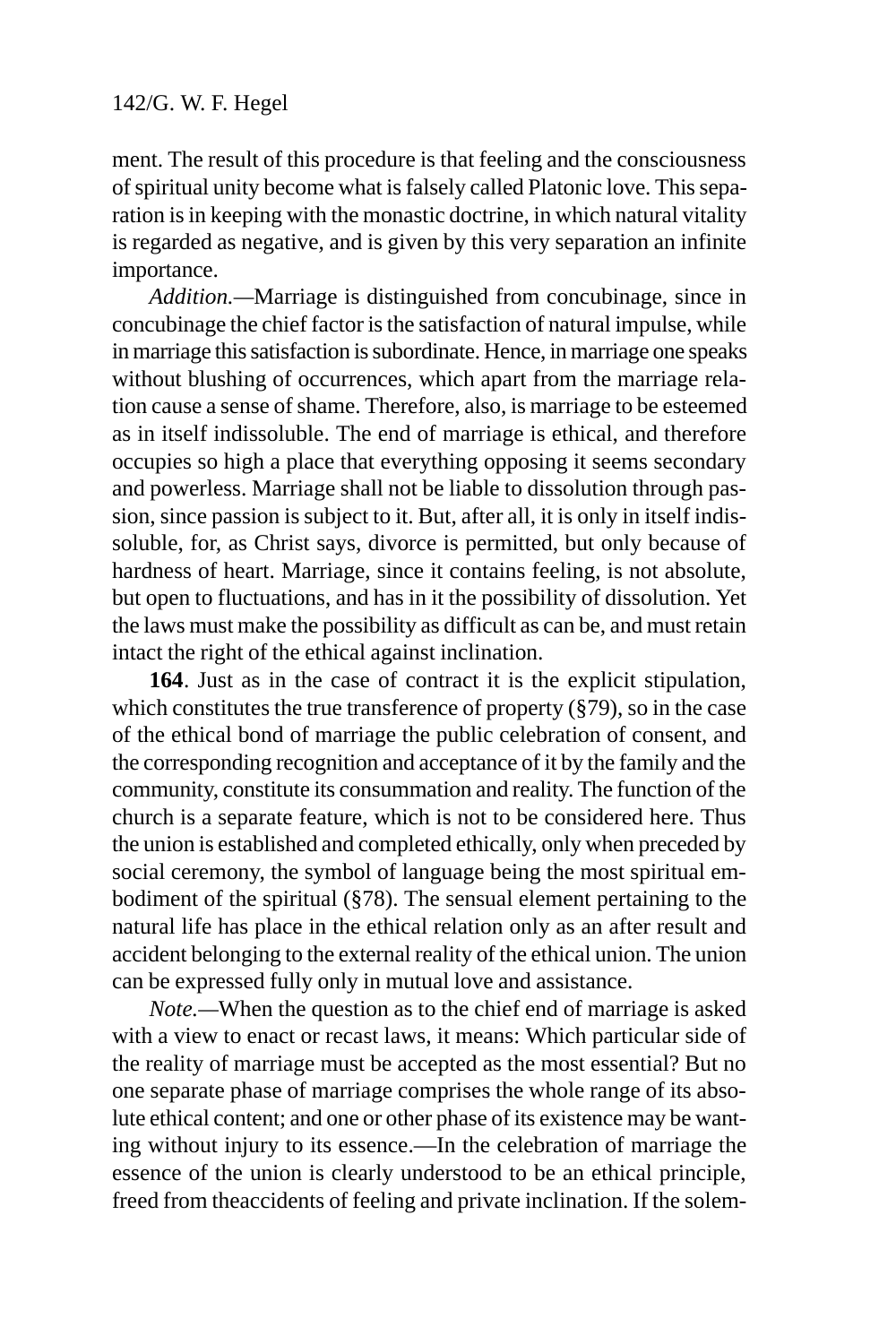nization be taken for an external formality, or a so-called mere civil requisition, the act loses all purpose except that of edification, or of an attestation to the civic regulation. Indeed, there may perhaps remain only the positive arbitrariness of a civil or ecclesiastical command. Now, not only is a command of this kind indifferent to the nature of marriage, but in so far as the two persons have because of it ascribed value to the formality, and counted it as a condition precedent to complete abandonment to each other, it is an alien thing, bringing discord into the disposition of love, and thwarting the inner nature of the union. The opinion that the marriage ceremony is a mere civic mandate professes to contain the loftiest conception of the freedom, intensity, and completeness of love; but in point of fact it denies the ethical side of it, which implies a limitation and repression of the mere natural tendency. Reserve is already found naturally in a sense of shame, and is by the more articulate spiritual consciousness raised to the higher form of modesty and chastity. In a word, the view of marriage just criticised rejects the ethical side, by virtue of which consciousness gathers itself out of its native and subjective condition, and attains to the thought of the substantive. Instead of always holding before itself the accidental character of sensual inclination, it casts off the fetters of this state and engages itself to what is substantive and binding, namely, the Penates. The sensual [element is reduced and conditioned by the recognition of marriage as an ethical bond. Insolent is the view of the mere understanding, which is unable to apprehend marriage in its speculative nature. This substantive relation, however, is in harmony with the unsophisticated ethical sense, and with the laws of Christian nations.

*Addition.—*It is laid down by Friedrich v. Schlegel, in "Lucinde," and by a follower of his in the "Letters of an Unknown" (Lübeck and Leipzig, 1800), that the marriage-ceremony is a superfluous formality. They argue that by the form of marriage love, which is the substantive factor, loses its value; they represent that the abandonment to the sensual is necessary as proof of the freedom and inner reality of love. This style of argument is usual with seducers. Besides, as regards the relation of man to woman, it is woman who, in yielding to sense, gives up her dignity, whereas man has another field than the family for his ethical activity. The sphere of woman is essentially marriage. Her rightful claim is that love should assume the form of marriage, and that the different elements existing in love should be brought into a truly rational connection.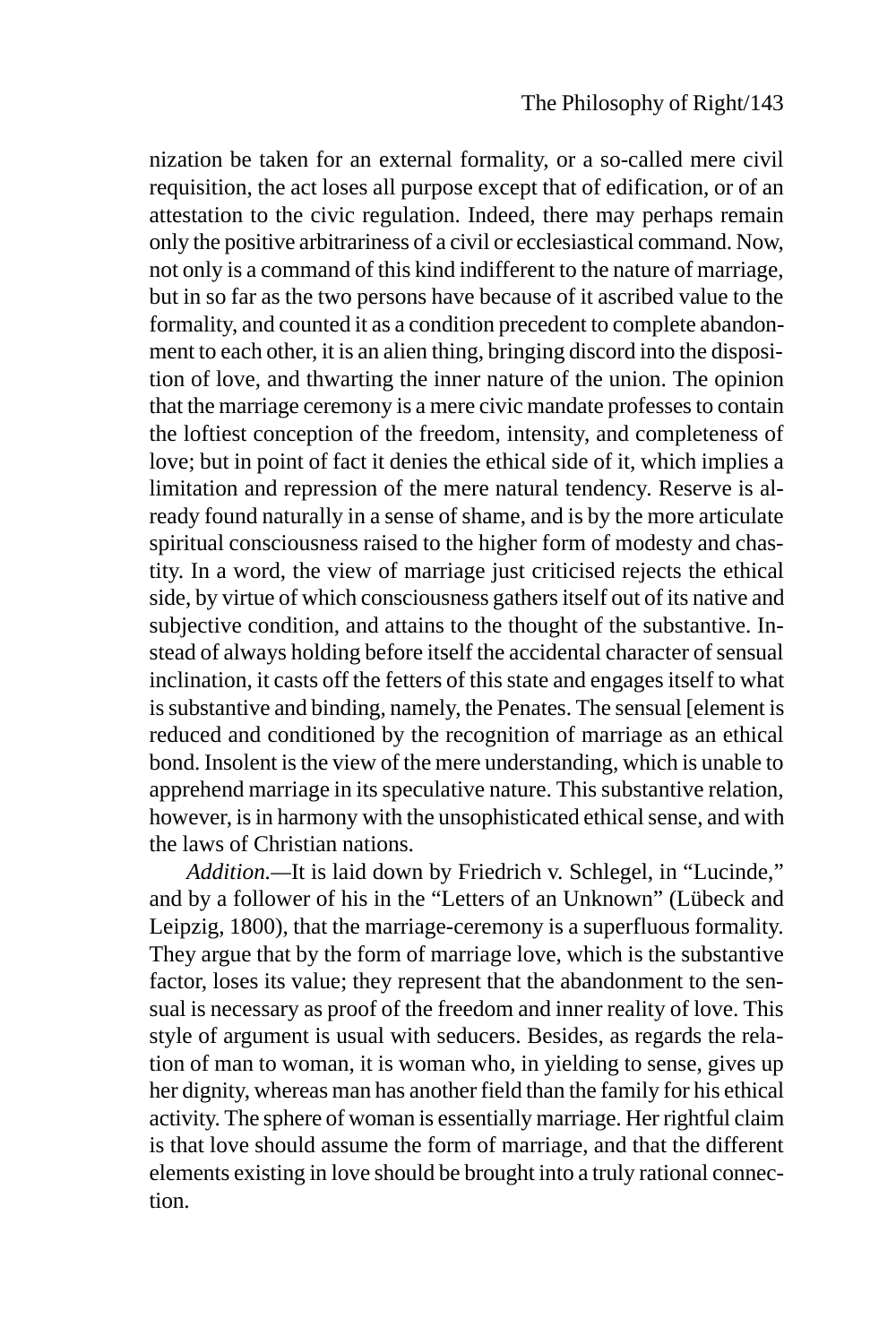**165**. The natural office of the sexes receives, when rationalized, intellectual and social significance. This significance is determined by the distinction which the ethical substance, as conception, introduces by its own motion into itself, in order to win out of the distinction its own life or concrete unity.

**166**. In one sex the spiritual divides itself into two phases, independent, personal self- sufficiency, and knowing and willing of free universality. These two together are the self- consciousness of the conceiving thought, and the willing of the objective final cause. In the other sex the spiritual maintains itself in unity and concord. This sex knows and wills the substantive in the form of concrete individuality and feeling. In relation to what is without one sex exhibits power and mastery, while the other is subjective and passive. Hence the husband has his real essential life in the state, the sciences, and the like, in battle and in struggle with the outer world and with him. self. Only by effort does he, out of this disruption of himself, reach self-sufficing concord. A peaceful sense of this concord, and an ethical existence, which is intuitive and subjective, he finds in the family. In the family the wife has her full substantive place, and in the feeling of family piety realizes her ethical disposition.

*Note.*—Hence piety is in the "Antigone" of Sophocles most superbly presented as the law of the woman, the law of the nature, which realizes itself subjectively and intuitively, the law of an inner life, which has not yet attained complete realization, the law of the ancient gods, and of the under-world, the eternal law, of whose origin no one knows, in opposition to the public law of the state. This opposition is in the highest sense ethical, and hence also tragic; it is individualized in the opposing natures of man and woman.

*Addition.—*Women can, of course, be educated, but their minds are not adapted to the higher sciences, philosophy, or certain of the arts. These demand a universal faculty. Women may have happy inspirations, taste, elegance, but they have not the ideal. The difference between man and woman is the same as that between animal and plant. The animal corresponds more closely to the character of the man, the plant to that of the woman. In woman there is a more peaceful unfolding of nature, a process, whose principle is the less clearly determined unity of feeling. If women were to control the government, the state would be in danger, for they do not act according to the dictates of universality, but are influenced by accidental inclinations and opinions. The education of woman goes on one hardly knows how, in the atmosphere of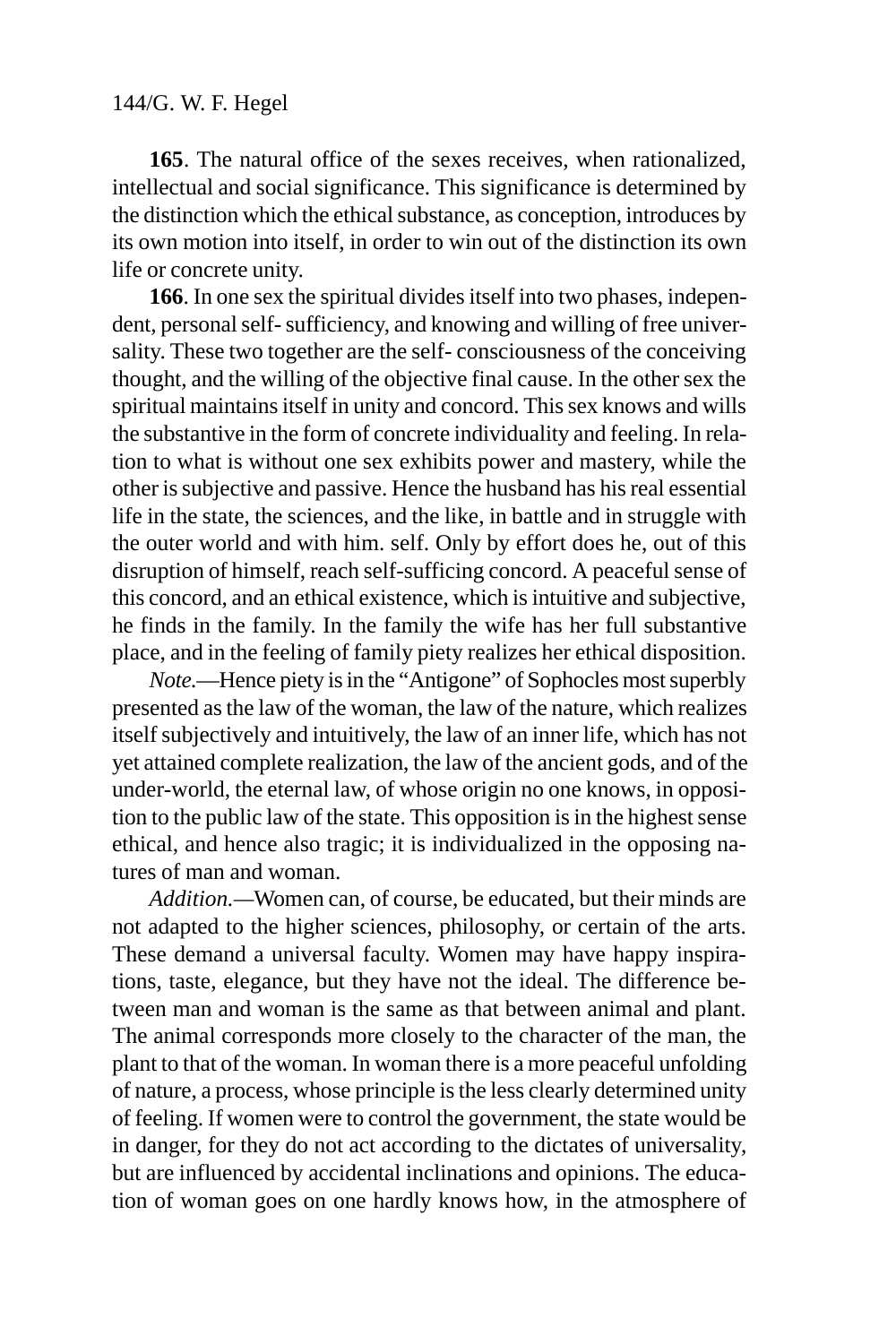picture- thinking, as it were, more through life than through the acquisition of knowledge. Man attains his position only through stress of thought and much specialized effort.

**167**. Marriage in its essence is monogamy, because in this relation it is the personality, the directly exclusive individuality which subsides and resigns itself. The true inner side of marriage, the subjective form of the real substantive institution, issues only out of such a mutual renunciation of personality as is shared in by no one else. Personality acquires the right of being conscious of itself in another, only in so far as the other appears in this identity as a person or atomic individuality.

*Note.—*Marriage, or monogamy, rather, is one of the principles on which the ethical life of a community depends most absolutely. Hence the institution of marriage is represented as one of the features of the divine or heroic founding of the state.

**168**. Since marriage proceeds out of the free resignation by both sexes of that personality which is infinitely peculiar to themselves, it must not occur within the bounds of natural identity, which involves great intimacy and unlimited familiarity. Within such a circle individuals have no exclusive personality. Marriage must rather take place in families that are unconnected, and between persons who are distinct in their origin. Between persons related by blood, therefore, marriage is contrary to the conception of it. It is an ethical act done in freedom, and not controlled by direct natural conditions and their impulses. Marriage within these limits is likewise contrary to true natural feeling.

*Note.—*To regard marriage as grounded not on a right of nature but on natural sexual impulse, to view it as a capricious contract, to give such an external reason for monogamy as the number of men in relation to the number of women, and to give only vague feelings as cause sufficient to prohibit marriage between blood connections, all such theories are due to the current idea of a state of nature, and to the opinion that such a state possesses rights. They are, however, devoid of the conception of rationality and freedom.

*Addition.—*Consanguineous marriages find opposition, in the first instance, in the sense of shame. This feeling of hesitation is justified by the conception. What is already united cannot be first of all united by marriage. As to the relation of mere nature, it is known that amongst animals copulation within one stock produces weaker offspring. What is to be joined ought to be at first distinct and separate. The power of production, both of spirit and body, is greater, the deeper are the oppo-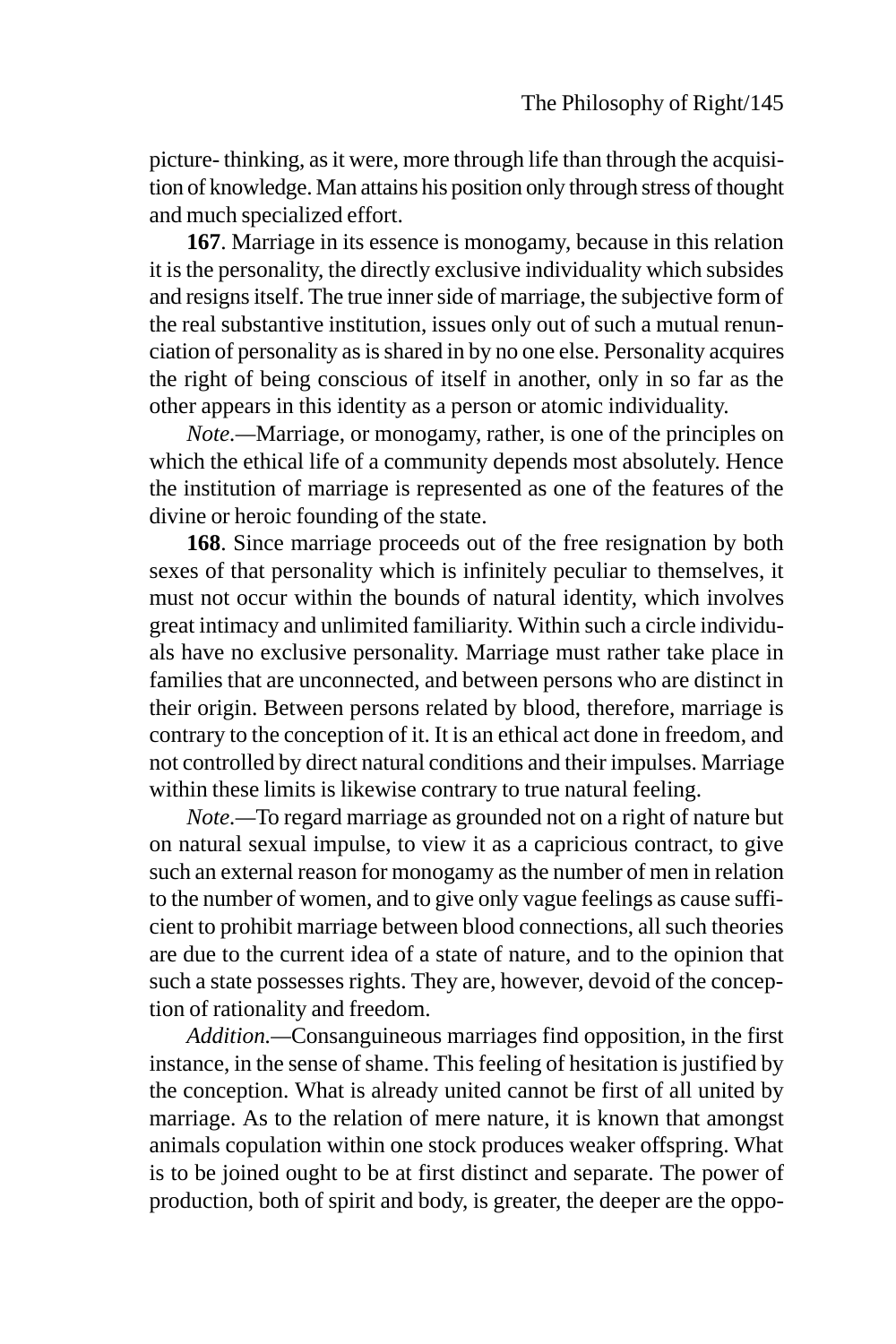sitions out of which it restores itself. Familiarity, intimacy, habituation due to the same course of action, ought not to occur previous to marriage, but should be found for the first time in the married state. Their appearance after marriage has richer results and a higher value, the more numerous have been the points of difference.

**169**. The family, as person, has its external reality in property. If it is to furnish a basis for the substantive personality of the family, it must take the form of means.

# B. The Family Means.

**170**. It is not enough that the family has property, but, as a universal and lasting person, it needs a permanent and sure possession, or means. When property is treated abstractly, there occur at random the particular needs of the mere individual, and also the self-seeking of the appetites. These now take on an ethical aspect, and are changed into provision for a common interest.

*Note.—*In the wise sayings concerning the founding of states, the institution of a sure property makes its appearance in connection with the institution of marriage, or at least with the introduction of an orderly social life.'— When we come to the civic community, we shall see in what family competence consists, and how it is to be secured.

**171**. The husband is the head of the family, and when it, as a legal person, collides with other families, he is its representative. It is expected of him, further, to go out and earn its living, care for its needs, and administer the family means. This means is a common possession, to which each member has a common but not a special right. This general right and the husband's right to dispose of the property may conflict, because the ethical sentiment (§158), which in the family is still in its simplest form, is subject to chance and violence.

**172**. Marriage establishes a new family, which has its own independent footing as against the stems or houses from which it has proceeded. The connection of the new family with these stems is consanguinity, but the principle of the new family is ethical love. Thus, the individual's property is essentially allied to his marriage, and less intimately to his original stock or house.

*Note.*—A marriage-settlement, which imposes a limit to the common possession of goods by the wedded couple, or any other arrangement by which the right of the wife is retained, is intended to be security against the dissolution of the marriage-tie by death or divorce. In such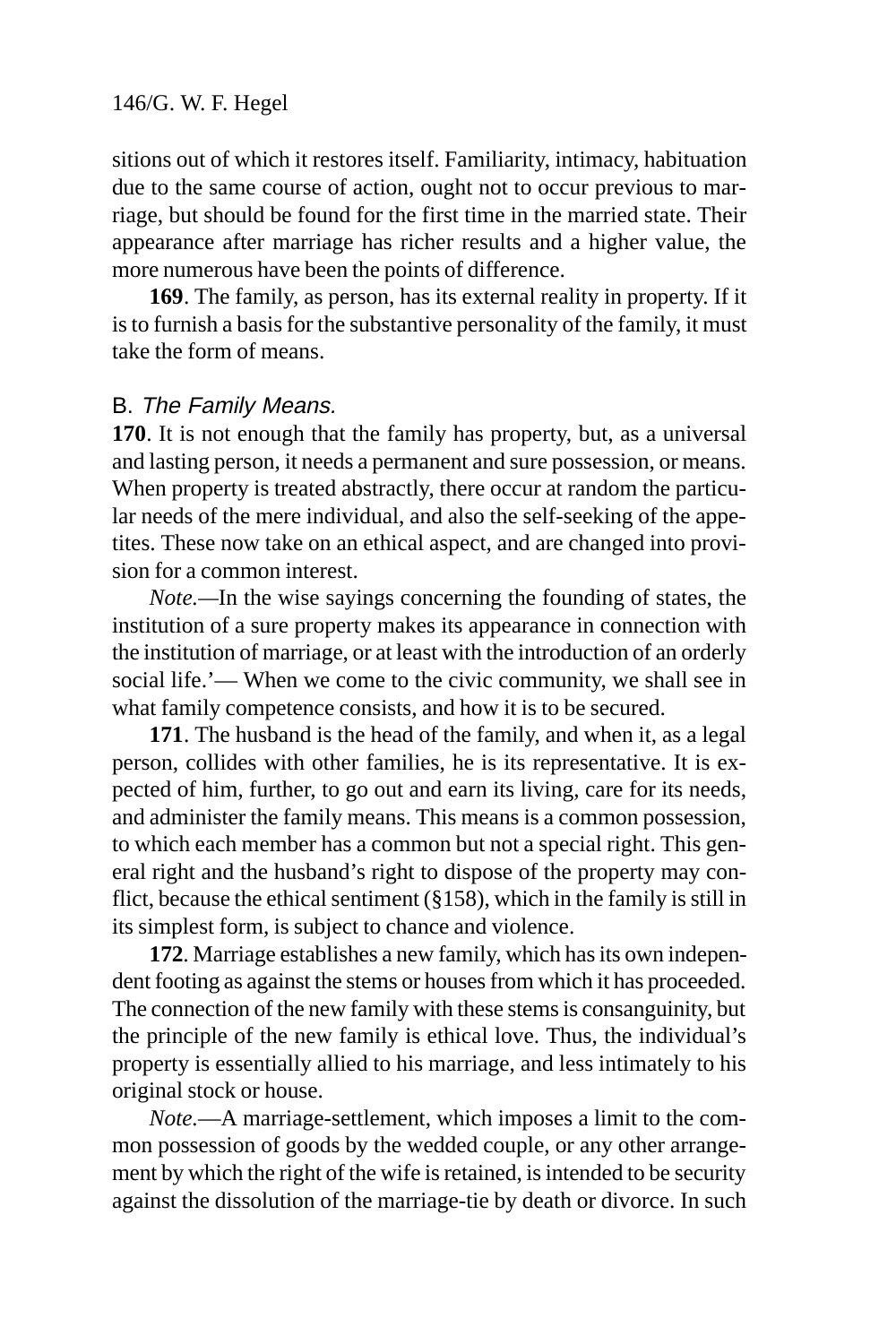an event the different members of the family are by this arrangement apportioned their shares of the common possession.

*Addition.—*In many law codes the more extended range of the family circle is retained. It is looked upon as the real bond of union, while the tie of the single family is regarded as comparatively unimportant. Thus in the older Roman law the wife of the lax marriage is more closely allied to her relatives than to her husband and children. In feudal times, also, the necessity of preserving the *splendor familiae* led to reckoning under the family only its male members. Thus the whole family connection was the chief object of concern, and the newly- formed family was placed in the background. Notwithstanding this, every new family is more essential than the wider circle bounded by the tie of consanguinity. A married couple with their children form a nucleus of their own in opposition to the more extended household. Hence the financial status of individuals must be more vitally connected with marriage than with the wider family union.

# C. Education of the Children and Dissolution of the Family.

**173**. The unity of marriage which, as substantive, exists only as an inner harmony and sentiment, but, so far as it exists actually, is separated in the two married persons, becomes in the children a unity, which has actual independent existence, and is an independent object. This new object the parents love as an embodiment of their love.— The presupposition of the direct presence of the two people as parents becomes, when taken on its merely natural side, a result. This process expands into an infinite series of generations, which beget and are presupposed. At this finite and natural standpoint the existence of the simple spirit of the Penates is represented as species or kind.

*Addition.—*Between husband and wife the relation of love is not yet objective. Though feeling is a substantive unity, it has as yet no footing in reality. This foothold parents attain only in their children, in whom the totality of their alliance is visibly embodied. In the child the mother loves her husband, and the father his wife. In the child both parents have their love before their eyes. Whereas in means the marriage tie exists only in an external object, in children it is present in a spiritual being, in whom the parents are loved, and whom they love.

**174**. Children have the right to be supported and educated out of the common family means. The right of parents to the service of their children, as service, is limited to and based upon family cares. The right of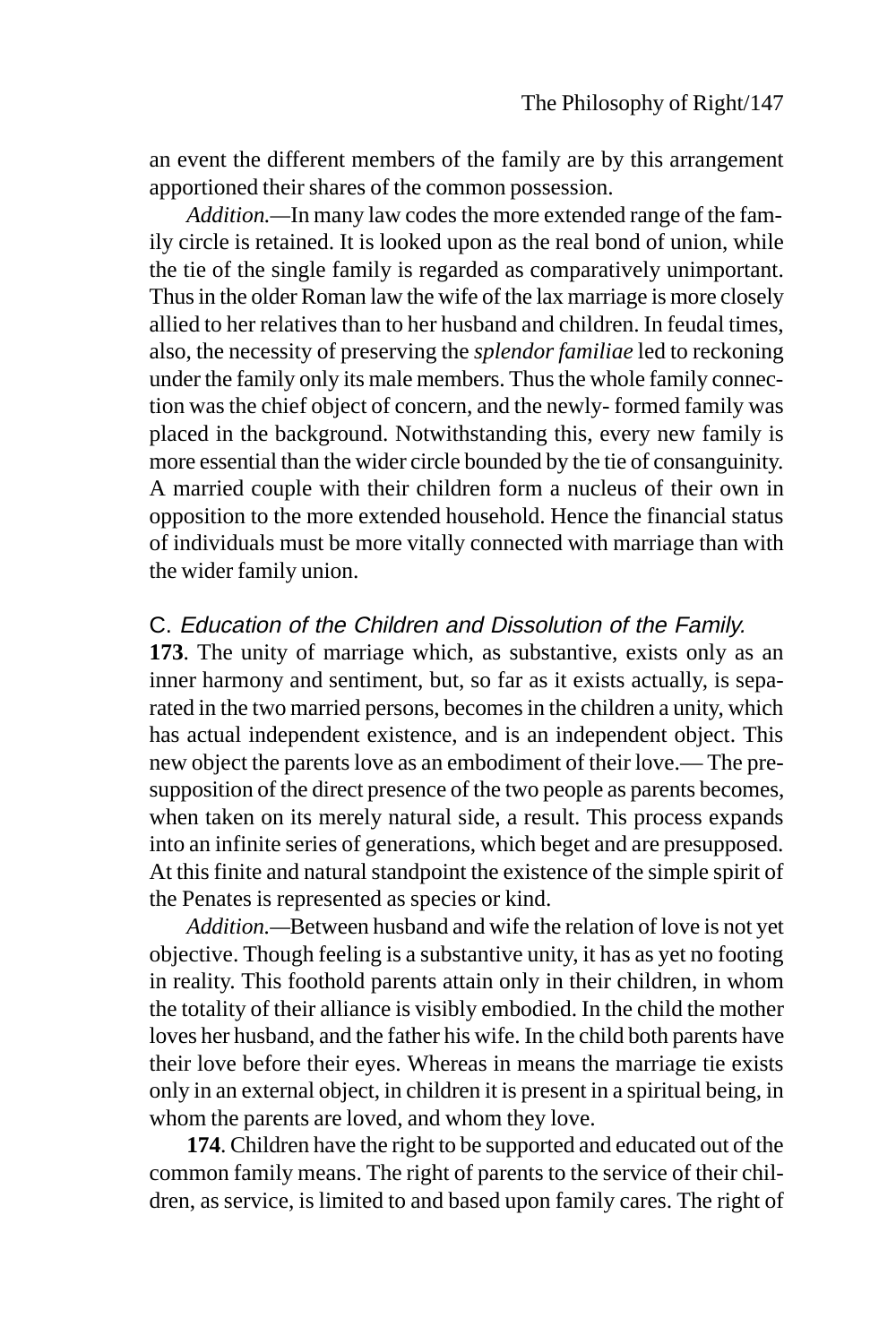parents over the free choice of their children is just as clearly limited to correction and education. The purpose of chastisement is not mere justice; it has a subjective moral side, its object being to restrain a freedom, which is still bound to nature, and to instill the universal into the child's consciousness and will.

*Addition.—*Man does not possess by instinct what he is to be, but must first of all acquire it. Upon this is based the child's right to be educated. As it is with children, so is it with nations under paternal government; the people are supplied with food out of storehouses, and are not looked upon as self-dependent or of age. The services required of children must bear upon their education and promote their good. To ignore this good would destroy the ethical element of the relation, and make the child a slave. A prominent feature in the education of children is correction, intended to break their self-will, and eradicate what is merely sensual and natural. One must not expect to succeed here simply with goodness, because the direct volition of children is moved by immediate suggestions and likings, not by reasons and ideas. If we give children reasons, we leave it open to them whether to act upon them or not. In this way everything depends upon their pleasure. In the fact that parents constitute the universal and essential is included the necessity of obedience on the part of children. When no care is taken to cherish in children the feeling of subordination, a feeling begotten in them by the longing to be big, they become forward and impertinent.

**175**. Children are potentially free, and life is the direct embodiment of this potential freedom. Hence they are not things, and cannot be said to belong to any one, their parents or others. But their freedom is as yet only potential. The education of children has with regard to family life a two-fold object. Its positive aim is to exalt the ethical nature of the child into a direct perception free from all opposition, and thus secure that state of mind, which forms the basis of ethical life. The child thus passes his earlier years in love, trust, and obedience. Its negative aim is to lift the child out of the natural simplicity, in which it at first is, into selfdependence and free personality, and thus make it able to leave the natural unity of the family.

*Note.*—That the children of Roman parents were slaves is one of the facts which most tarnishes the Roman law. This wounding of the ethical life in its most intimate quarter is an important element in forming an estimate of the world-historical character of the Romans, as well as of their tendency towards formal right.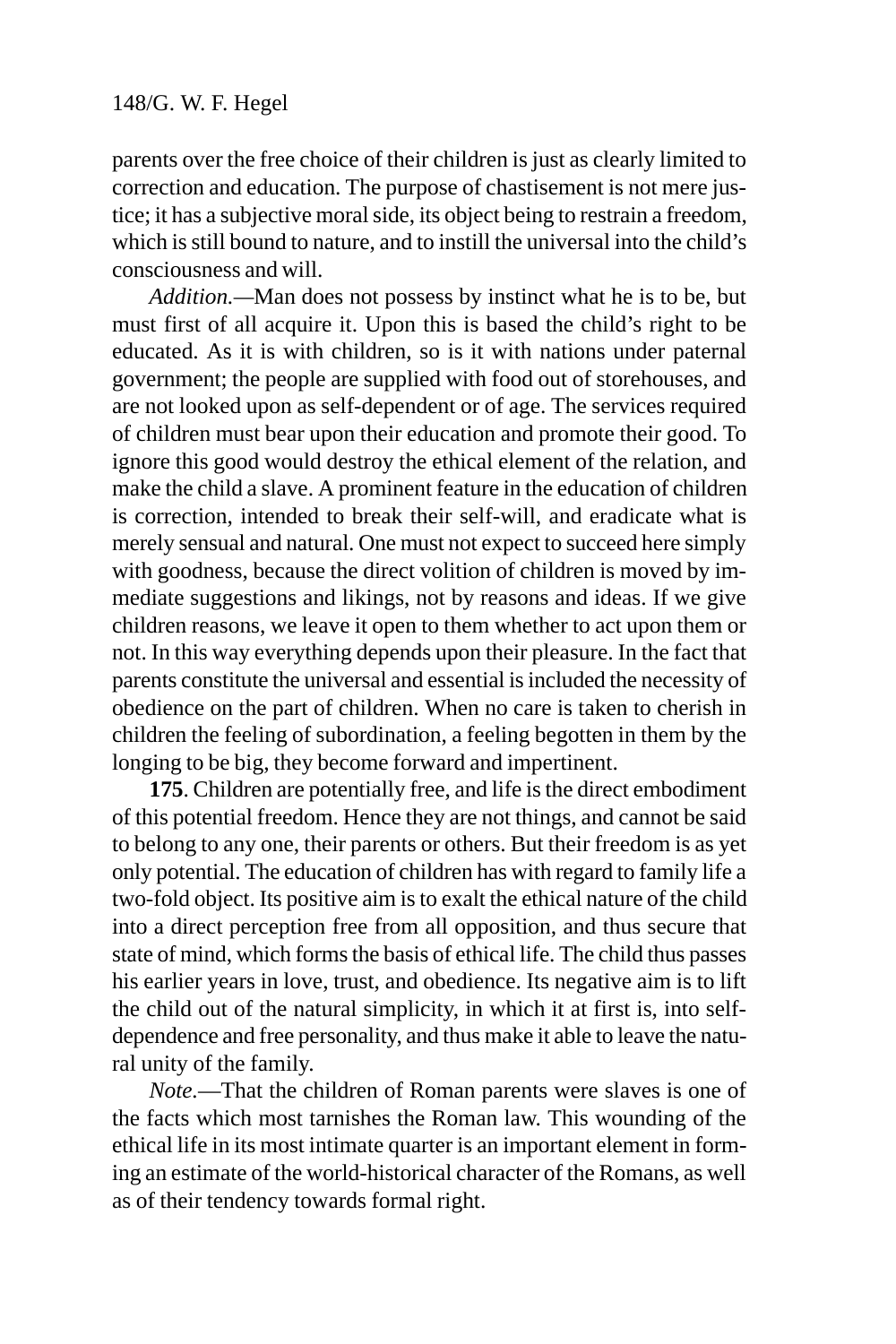The necessity for the education of children is found in their inherent dissatisfaction with what they are, in their impulse to belong to the world of adults, whom they reverence as higher beings, and in the wish to become big. The sportive method of teaching gives to children what is childish under the idea that it is in itself valuable. It makes not only itself ridiculous, but also all that is serious. It is scorned by children themselves. Since it strives to represent children as complete in their very incompleteness, of which they themselves are already sensible. Hoping to make them satisfied with their imperfect condition, it disturbs and taints their own truer and higher aspiration. The result is indifference to and want of interest in the substantive relations of the spiritual world, contempt of men, since they have posed before children in a childish and contemptible way, and vain conceit devoted to the contemplation of its own excellence.

*Addition.*—Man, as child, must have been included with his parents in the circle of love and mutual confidence, and the rational must appear in him as his own most pprivate subjectivity. At the outset the education given by the mother is of greater importance, since social character must be planted in the child as feeling. It is noticeable that children as a rule love their parents less than the parents do their children. Children are on the way to meet independence and wax in strength; besides they have their parents in a sense behind them: but parents possess in their children the objective embodiment of their union.

**176**. Marriage is only the direct form of the ethical idea, and has its objective reality in the inwardness of subjective sentiment and feeling. In this is found its first exposure to accident. Just as no one may be forced to marry, so there must be no positive legal bond to hold together persons, between whom have arisen hostile thoughts and acts. A third authority must, however, intervene to hold intact the right of marriage and the right of the ethical fabric against the inroads of mere opinion, and the accidents of fleeting resolves. It must also distinguish between the effervescence of feeling and total alienation, and have proof of alienation before permitting divorce.

*Addition.—*As marriage rests only upon a subjective sentiment which is liable to change, it may be dissolved. The state, on the contrary, is not subject to division, since it rests upon the law. Marriage should be indissoluble, but this desirable state of things remains a mere moral command. Yet, since marriage is ethical, it cannot be dissolved at random, but only by a constituted ethical authority, be it the church or the law. If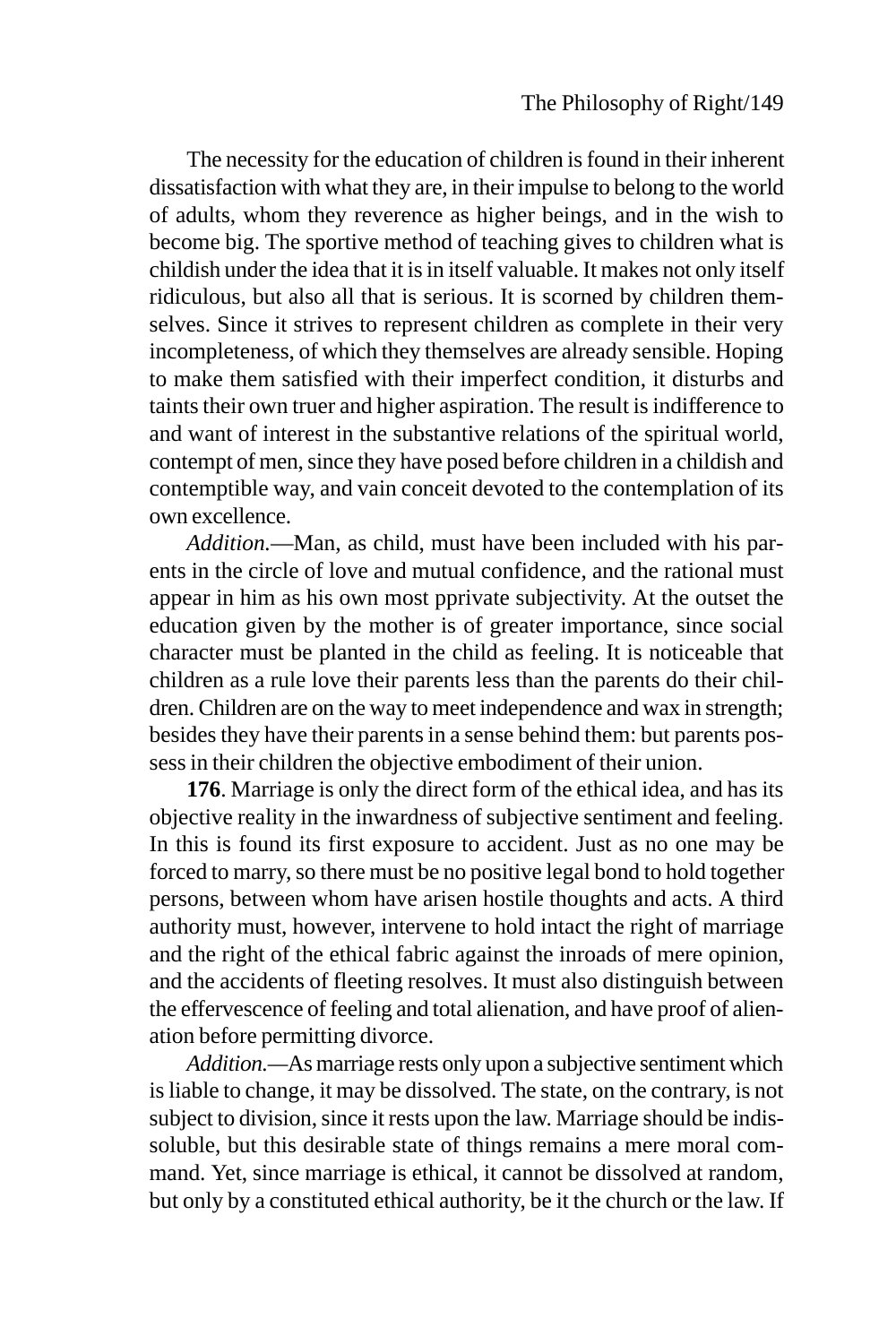total alienation has taken place on account of adultery, for example, then the religious authority also must sanction divorce.

**177**. The ethical or social dismemberment of the family occurs when the children have grown to be free personalities. They are recognized as legal persons, when they have attained their majority. They are then capable both of possessing free property of their own and of founding their own families, sons as heads of the family, and daughters as wives. In the new family the founders have now their substantive office, in contrast with which the first family must occupy a subordinate place as mere basis and point of departure. The family stock is an abstraction which has no rights.

**178**. The natural disruption of the family by the death of the parents, especially of the husband, necessitates inheritance of the family means. Inheritance is the entering into peculiar possession of the store that is in itself common. The terms of inheritance depend on degree of relation and on the extent of the dispersion throughout the community of the individuals and families, who have broken away from the original family and become independent. Hence inheritance is indefinite in proportion to the loss of the sense of unity, since every marriage is the renunciation of former connections, and the founding of a new independent family.

*Note.*—It has been supposed that on the occasion of a death a fortune loses its owner, and falls to him who first gets possession of it. Actual possession, however, so the supposition runs, is generally made by relatives, since they are usually in the immediate neighbourhood of the deceased. Hence what customarily happens, is, for the sake of order, raised by positive law into a rule. This theory is little more than a whim, and altogether overlooks the nature of the family relation.

**179**. Through the dismemberment of the family by death there is afforded free scope for the capricious fancy of the testator, who may bestow his means in accordance with his personal likings, opinions, and ends. He may leave his possessions to friends and acquaintances instead of to the family, adopting the legal mode of bequest by embodying his declaration in a will.

*Note.—*Into the formation of a circle of friends by a bequest, which is authorized by ethical observance, there enters, especially in the case of wills, so much of arbitrariness, wilfulness, and selfishness, that the ethical element becomes extremely shadowy. Indeed the legal permission to be arbitrary in drawing up a will is rather the cause of injury to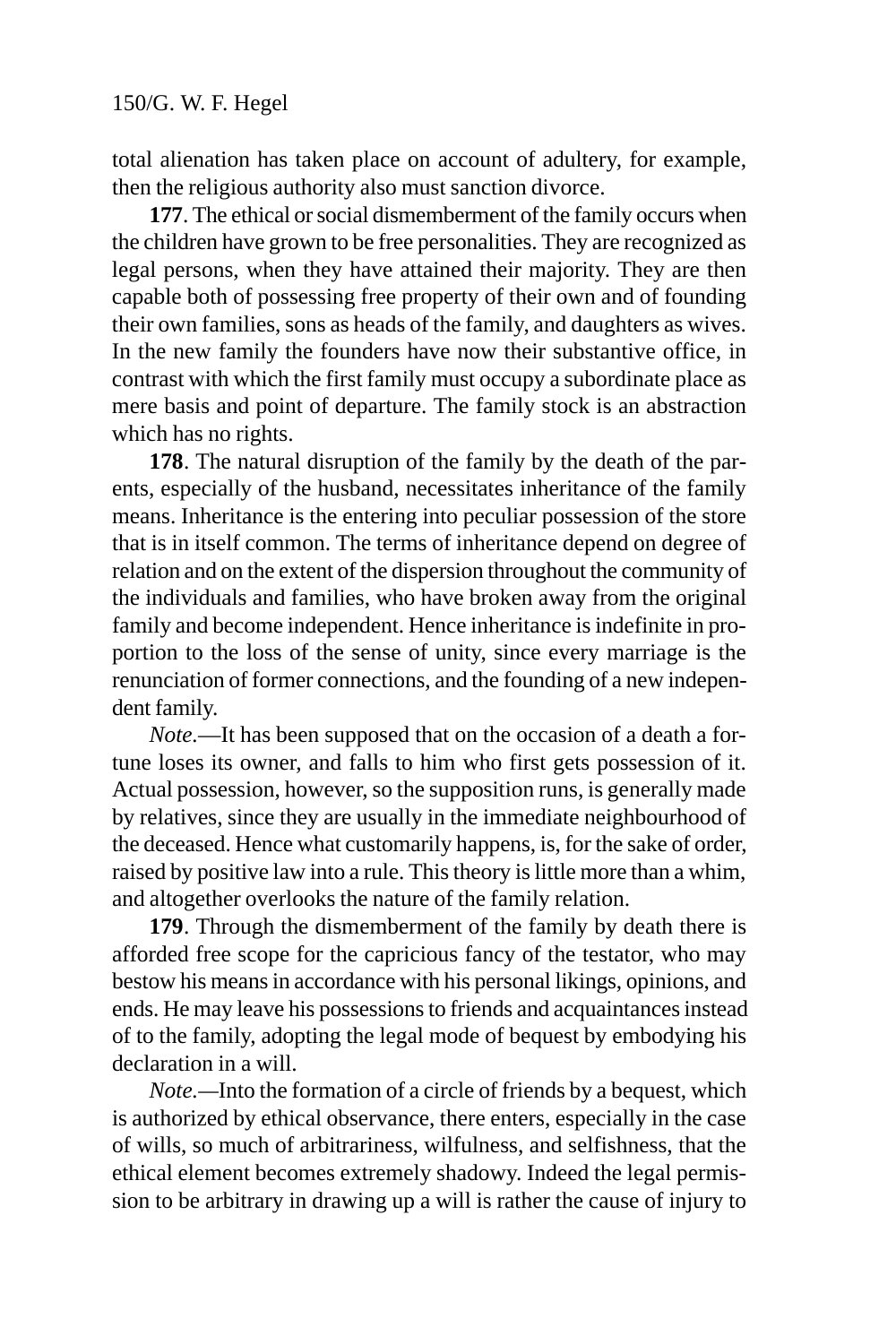ethical institutions and, also, of underhand exertions and servility. It occasions and justifies the absurd and even malign desire to link to socalled benefactions and bequests of property, which in any case ceases at death to be mine, conditions that are vain and vexatious.

**180**. The principle that the members of a family become independent legal persons (§177) allows something of capricious discrimination with regard to the natural heirs to enter inside even the family circle. But this discrimination is greatly limited in order not to injure the fundamental relation of the family.

*Note.—*The simple direct freedom of choice of the deceased cannot be construed as the principle at the basis of the right to make a will. More particularly is this the case, if this wilfulness is opposed to the substantive right of the family, whose love and esteem for the deceased would be the chief reason for carrying out after his death his wayward behest. Such a will contains nothing so worthy of respect as the family right. Formerly the validity of a last will and testament lay only in its arbitrary recognition of others. This validity can be conceded to a testamentary disposition only when the family relation, in which it would otherwise be absorbed, is weak and ineffective. But to ignore the province of the family relation, when it is real and present, is unethical; and it would also weaken its inherent ethical value to extend the boundaries of a testator's caprice.

The harsh and unethical Roman law makes unlimited caprice inside the family the chief principle of succession, In accordance with this law the son could be sold by the father, and would, if freed, again come under his father's power. Only after being freed from slavery the third time, was he really free. According to these laws the son did not *de jure* come of age, and was not a legal person. Only what he took in war, *peculium castrense,* was he entitled to possess. When he, on being three times sold and freed, passed out of his father's power, he did not inherit along with those, who had remained in family servitude, except by the insertion of a special clause in the will. Similarly, the wife, in so far as she had entered marriage not as a slave, *in manum conveniret, in mancipio esset,* but as a matron, did not so much belong to the family, which had by her marriage been established, and was actually hers, as to the family of her birth. Hence she was excluded from inheriting wealth, which belonged to what was really her own family. Though wife and mother she was disinherited.

It has already been observed (§3, *note*) that, as the feeling of ratio-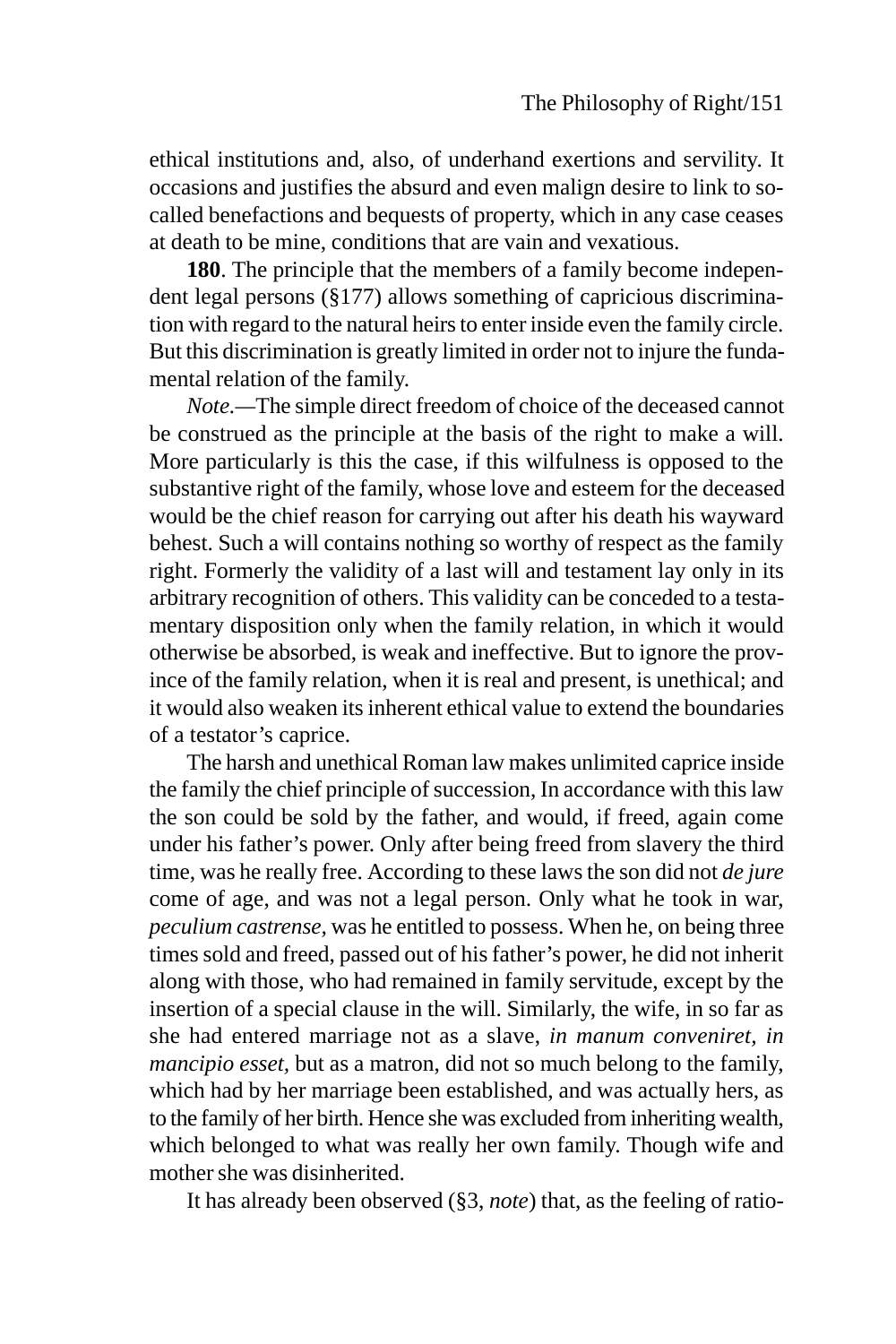nality developed, efforts were made to escape from the unethical elements of these and other laws. The expression *bonorum possessio,* which, as every learned jurist knows, is to be distinguished from *possessio bonorum,* was drawn into service by the judges instead of *hereditas,* through the employment of a legal fiction, by means of which a *filia* was changed by a second baptism into a *filius.* It thus sometimes became the sad necessity of the judges slyly to smuggle in the reasonable as an offset to bad laws. Hence, the most important institutions became pitifully unstable, and evils arose, which necessitated in turn a tumultuous mass of counter legislation.

The unethical results, flowing from the right of free choice allowed by Roman law to testators, are well known from history and from the descriptions of Lucian and others. As to marriage it is a direct and simple ethical relation, and implies a mingling of what is substantive with natural contingency and inner caprice. By making children slaves, and by kindred regulations, conspicuously by ready and easy divorce, preference is openly conceded to wilfulness over the right of the substantive ethical fact. Thus Cicero himself, who, in his "Officiis" and other works has written many a fine thing about the *Honestum* and *Decorum,* devised the scheme of sending away his wife in order that he might with a second wife get a sufficient dowry to pay his debts. When such things occur, a way is paved by the law for the ruin of morals; or rather the laws are the necessary product of this ruin and decay.

The institution of heirs-at-law is introduced in order to preserve the glory of the family stock. It makes use of substitutions and family trusts by excluding from the inheritance the daughters in favour of the sons, or the rest of the family in favour of the eldest son, or by sanctioning some other inequality. By it injustice is done to the principle of freedom of property (§62). Besides, it rests upon an arbitrary will, which has absolutely no right to be recognized, since it aims to preserve a particular stock or house rather than a particular family. But the family, and not the stock or house is the idea, which has the right to be preserved. Moreover, the ethical fabric is as likely to be maintained by the free disposal of property and equality of succession, as family trees are to be preserved by an opposite course.

In institutions like the Roman the right of marriage  $(\S 172)$  is everywhere misinterpreted. Marriage is the complete founding of a new and actual family, in contrast with which the family, as the *stirps* or *gens* is called, is an abstraction, becoming, as the generations pass by, ever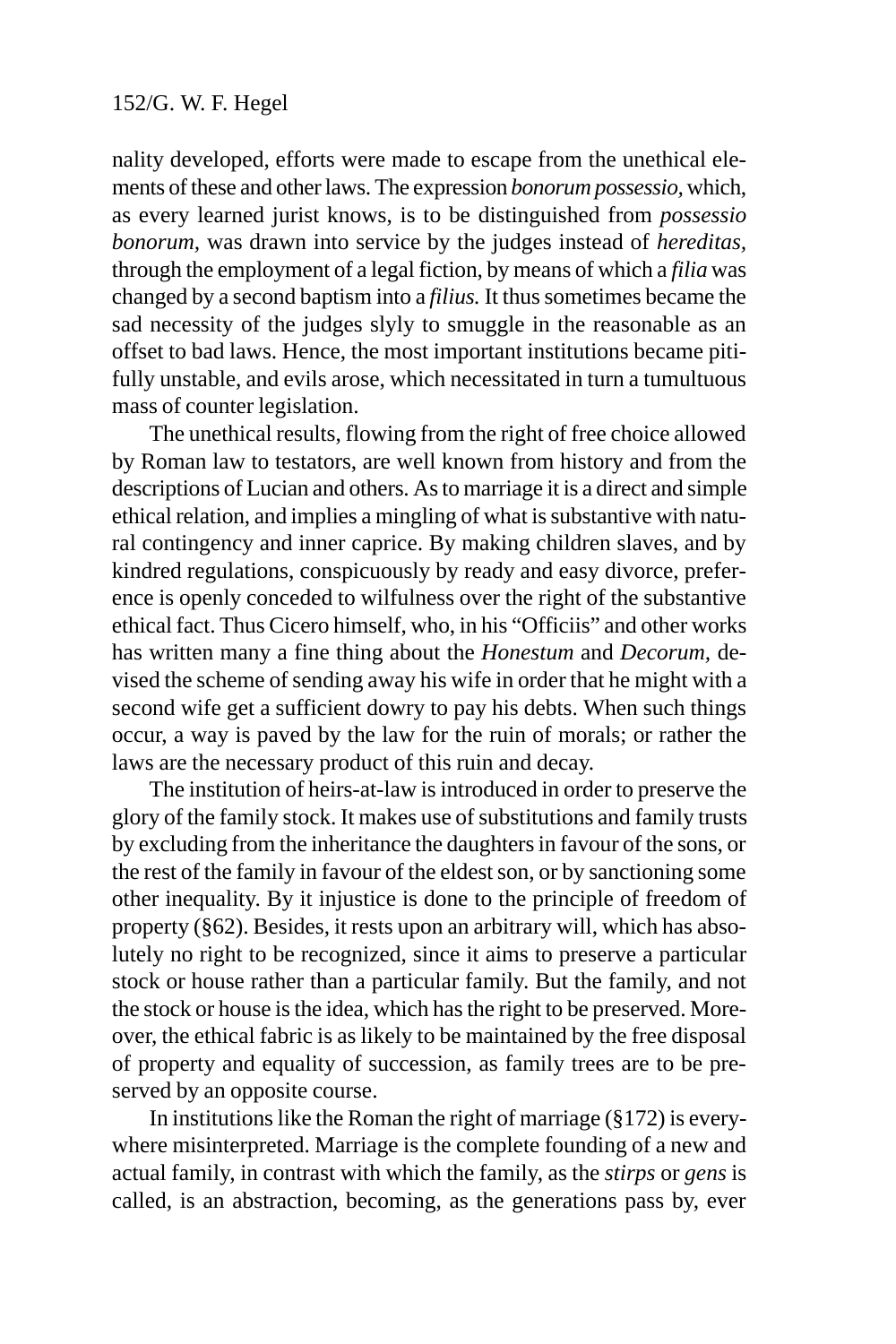more shadowy and unreal (§177). Love, the ethical element in marriage, is a feeling for real present individuals, and not for an abstraction. It is shown further on (§356) that the world-historical principle of the Roman empire is an abstraction of the understanding. It is also shown further on (§306) that the higher political sphere introduces a right of primogeniture and an inalienable family fortune, based, however, not on an arbitrary act of will, but on the necessary idea of the state.

*Addition.—*Amongst the Romans in earlier times a father could disinherit his children, and even put them to death. Afterwards neither of these acts was allowed. Efforts were made to bring both the unethical and also the illogical attempt to make it ethical into one system, the retention of which constitutes the difficulty and weakness of our law of inheritance. Wills may certainly be permitted, but in them should prevail the idea that the right of arbitrary decision grows only with the dispersion and separation of the members of the family. The so-called family of friendship, which bequest brings into existence, should appear only when there are no children or near relatives. Something offensive and disagreeable is associated with testamentary dispositions generally. In them I reveal those to whom I have inclination. But inclination is arbitrary, can be obtained surreptitiously, and is allied to whim and fancy. It may even be required in a will that an heir shall subject himself to the greatest indignities. In England, where they are given to riding all sorts of hobbies, an infinite number of absurdities are attached to wills.

# Transition of the Family into the Civic Community.

**181**. In a natural way and essentially through the principle of personality, the family separates into a number of families, which then exist as independent concrete persons, and are therefore related externally to one another. The elements bound up in the unity of the family, which is the social idea still in the form of the conception, must now be released from the conception and given independent reality. This is the stage of difference. Here, at the outset, to use abstract expressions, we have the determination of particularity, which is nevertheless in relation to universality. The universal is, in fact, the basis, which is, however, as yet only internal, and therefore exists in the particular only formally, and in it is manifested externally. Hence in this relation occasioned by reflection the ethical is, as it were, lost; or rather since it, as essence, of necessity appears or is manifested, it occurs in its phenomenal form. This is the civic community.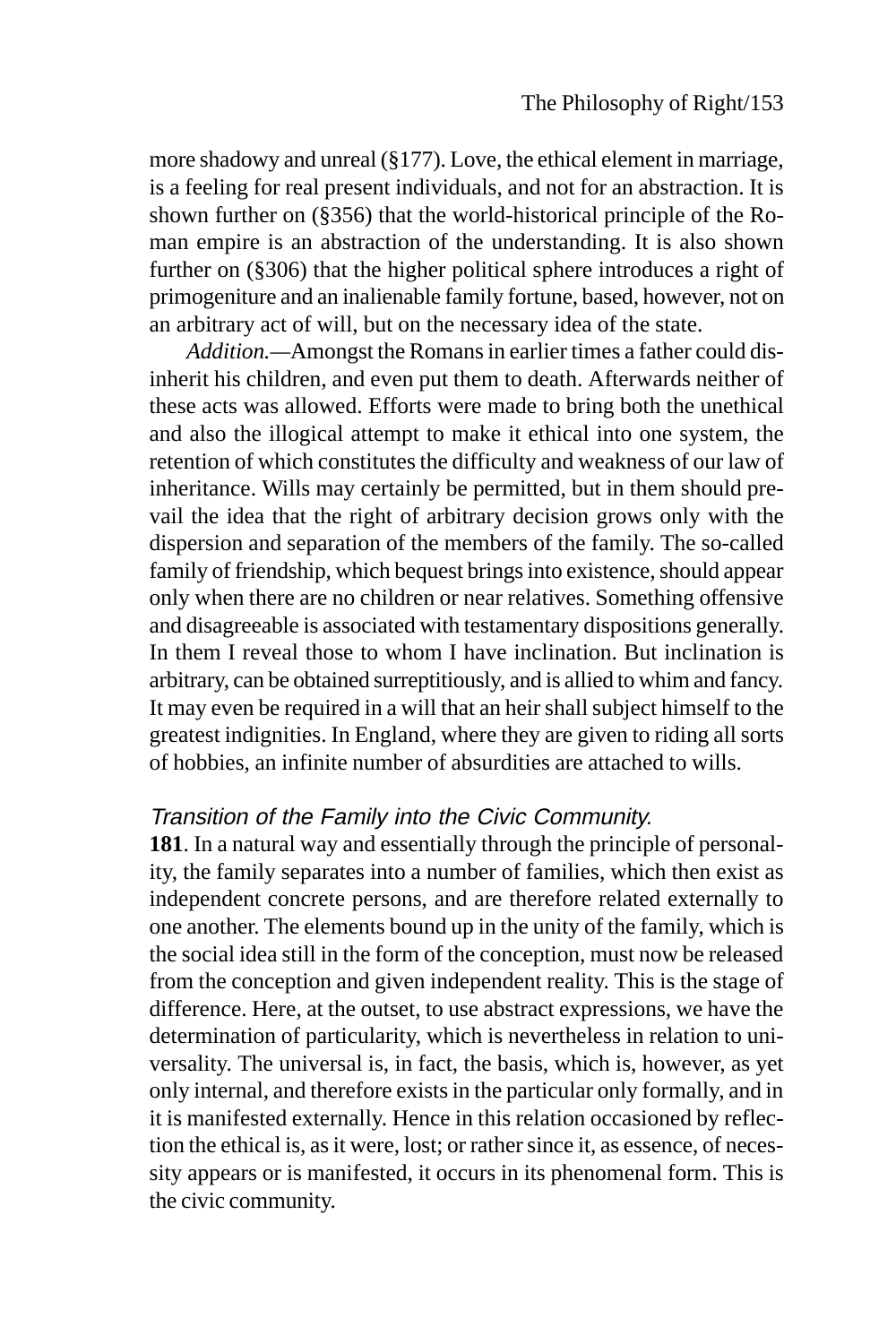*Note.—*The extension of the family or the transition of it into another principle has in the actual world two phases. It is on one side the peaceful expansion of the family into a people or nation, whose component parts have a common natural origin. On the other side it is the collection of scattered groups of families by superior force, or it is their voluntary association, in order to satisfy by co-operation their common wants.

*Addition.—*Universality has here a point of outlet in the independence of particularity. At this point the ethical appears to be lost. Consciousness finds in the identity of the family what is properly its first divine and obligatory principle. But now there appears a relation, in which the particular is to be the prime factor in determining my conduct. Thus the ethical seems to be discarded and superseded. But in this view I am really in error, for, while I believe myself to be retaining the particular, the universal and also the necessity of social unity still remain for me fundamental and essential. Besides, I am at the stage of appearance, and although my particular nature remains for me the determining factor and end, I serve in this way the universal, which does not relax its own special hold of me.

# Second Section: The Civic Community.

**182**. The concrete person, who as particular is an end to himself, is a totality of wants and a mixture of necessity and caprice. As such he is one of the principles of the civic community. But the particular person is essentially connected with others. Hence each establishes and satisfies himself by means of others, and so must call in the assistance of the form of universality. This universality is the other principle of the civic community.

*Addition.—*The civic community is the realm of difference, intermediate between the family and the state, although its construction followed in point of time the construction of the state. It, as the difference, must presuppose the state. On the self-dependent state it must rely for its subsistence. Further, the creation of the civic community belongs to the modern world which alone has permitted every element of the idea to receive its due. When the state is represented as a union of different persons, that is, a unity which is merely a community, it is only the civic community which is meant. Many modern teachers of political science have not been able to develop any other view of the state. In this society every one is an end to himself; all others are for him nothing. And yet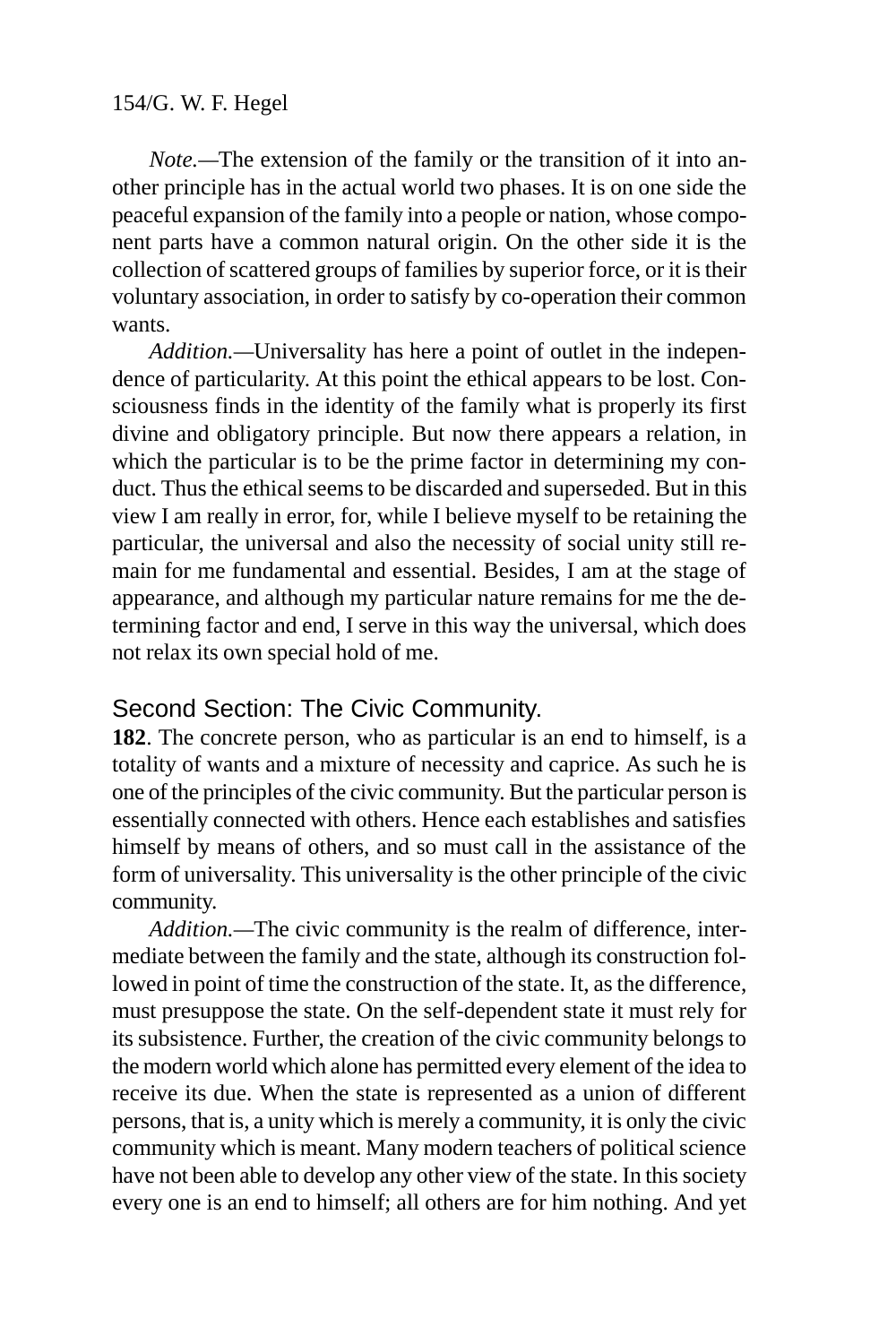without coming into relation with others he cannot realize his ends. Hence to each particular person others are a means to the attainment of his end. But the particular purpose gives itself through reference to others the form of universality, and in satisfying itself accomplishes at the same time the well-being of others. Since particularity is bound up with the conditioning universal, the joint whole is the ground of adjustment or mediation, upon which all individualities, all talents, all accidents of birth or fortune disport themselves. Here the fountains of all the passions are let loose, being merely governed by the sun of reason. Particularity limited by universality is the only standard to which the particular person conforms in promoting his well-being.

**183**. The self-seeking end is conditioned in its realization by the universal. Hence is formed a system of mutual dependence, a system which interweaves the subsistence, happiness, and rights of the individual with the subsistence, happiness, and right of all. The general right and well- being form the basis of the individual's right and wellbeing, which only by this connection receives actuality and security. This system we may in the first instance call the external state, the state which satisfies one's needs, and meets the requirements of the understanding.

**184**. When the idea is thus at variance with itself, it imparts to the phases of the peculiarly individual life, *i.e.,* to particularity, the right to develop and publish themselves on all sides, and to universality it concedes the right to evince itself as the foundation and necessary form, overruling power and final end of the particular. In this system the ethical order is lost in its own extremes. It is a system characterized by external appearance and constituted by the abstract side of the reality of the idea. In it the idea is found only as relative totality, and inner necessity.

*Addition.—*The direct unity of the family is here broken up into a multiplicity, and the ethical is lost in its extremes. Reality is at this stage externality, involving the dissolution of the conception, the liberation and independence of its realized elements. Although in the civic community particular and universal fall apart, they are none the less mutually connected and conditioned. While the one seems to be just the opposite of the other, and is supposed to be able to exist only by keeping the other at arm's length, each nevertheless has the other as a condition. Thus most people, for example, regard the payment of taxes as injuring their particularity, and as opposing and crippling their plans. True as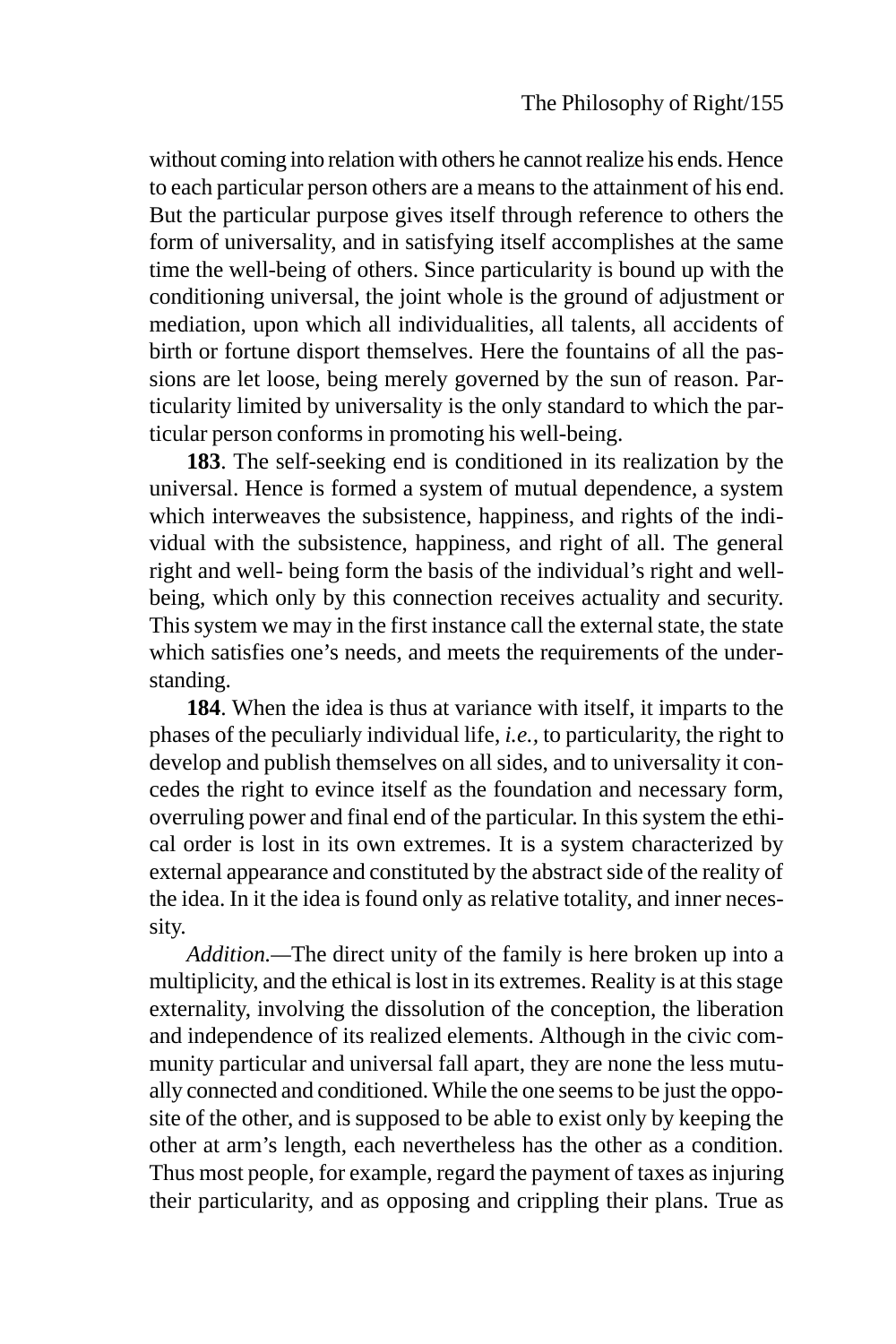this may seem to be, the particular purpose cannot be carried out apart from the universal. A land, in which no taxes were paid, would not be allowed to distinguish itself for the strength of its individuals. In the same way it might appear as if it would be better for the universal to draw to itself the resources of the individual, and become a society such as was delineated by Plato in his "Republic." But this, too, is only a mere appearance, since both elements exist only through and for each other, and are wrapped up in each other. When I promote my end, I promote the universal, and the universal in turn promotes my end.

**185**. When independent particularity gives free rein to the satisfaction of want, caprice, and subjective liking, it destroys in its extravagance both itself and its substantive conception. On the other hand the satisfaction whether of necessary or of contingent want is contingent, since it contains no inherent limit, and is wholly dependent on external chance, caprice, and the power of the universal. In these conflicts and complexities the civic community affords a spectacle of excess, misery, and physical and social corruption.

*Note.—*The independent development of particularity (compare §124, *note*), is the element which was revealed in the ancient states as an inflow of immorality causing ultimately their decay. These states, founded as they were partly upon a patriarchal and religious principle, partly upon a spiritual though simple ethical life, and originating in general in native intuitions, could not withstand the disunion and infinite reflection involved in self-consciousness. Hence, so soon as reflection arose, the state succumbed, first in sentiment and then in fact. Its as yet simple principle lacked the truly infinite power implied in a unity, which permits the opposition to reason to explode with all its force. In this way it would rise superior to the opposition, preserve itself in it, and take it into itself.

Plato in his "Republic" represents the substantive ethical life in its ideal beauty and truth. But with the principle of independent particularity, which broke in upon Grreek ethical life at his time, he could do nothing except to oppose to it his "Republic," which is simply substantive. Hence he excluded even the earliest form of subjectivity, as it exists in private property (§46, *note)* and the family, and also in its more expanded form as private liberty and choice of profession. It is this defect, which prevents the large and substantive truth of the "Republic" from being understood, and gives rise to the generally accepted view that it is a mere dream of abstract thought, or what we are used to calling an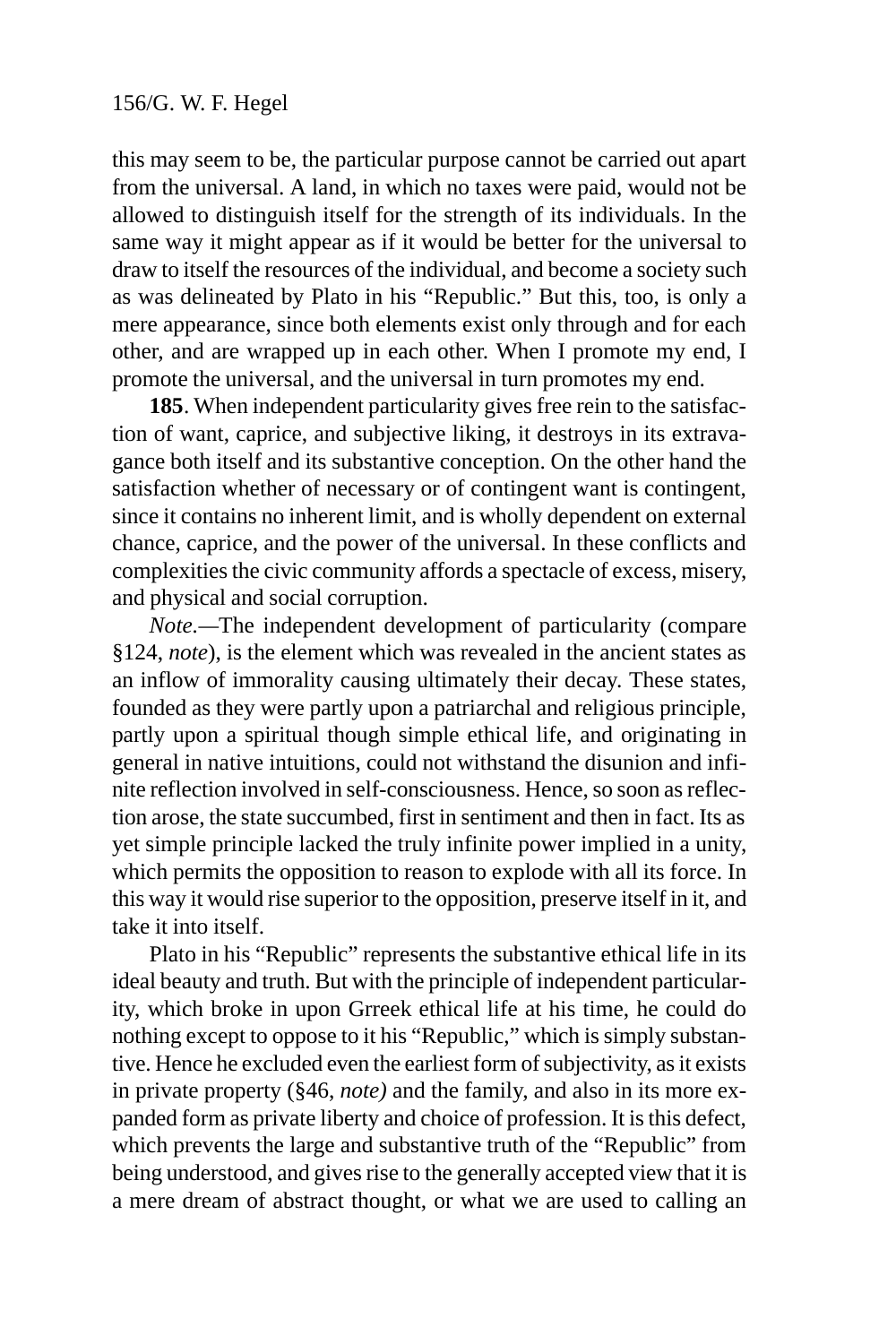ideal. In the merely substantive form of the actual spirit, as it appears in Plato, the principle of self-dependent and in itself infinite personality of the individual, the principle of subjective freedom does not receive its due. This principle on its inner side issues in the Christian religion, and on its outer side in the Roman world, where it was combined with abstract universality. It is historically later than the Greek world. So, too, the philosophic reflection, which fathoms the depth of this principle, is later than the substantive idea found in Greek thought.

*Addition.—*Particularity, taken abstractly, is measureless in its excess, and the forms of excess are likewise measureless. A man's appetites, which are not a closed circle like the instinct of the animal, are widened by picture-thought and reflection. He may carry appetite even to the spurious infinite. But on the other side privation and want are also measureless. The confusion, due to the collision of appetite and privation, can only be set to rights by the state. If the Platonic state excludes particularity, no hope can be held out to it, as it contradicts the infinite right of the idea to allow to particularity its freedom. In the Christian religion, the right of subjects and also the existence, which is self-referring and self-dependent, have received a marked expansion. And at the same time the whole is sufficiently strong to establish harmony between particularity and the ethical unity.

**186**. But the principle of particularity develops of its own accord into a totality, and thus goes over into universality. In this universality it has its truth and its right to positive realization. Since at the standpoint of dualism, which we now occupy (§184), the principles of particularity and universality are independent, their unity is not an ethical identity. It does not exist as freedom, but as a necessity. That is to say the particular has to raise itself to the form of universality, and in it it has to seek and find its subsistence.

**187**. Individuals in the civic community are private persons, who pursue their own interests. As these interests are occasioned by the universal, which appears as a means, they can be obtained only in so far as individuals in their desire, will, and conduct, conform to the universal, and become a link in the chain of the whole. The interest of the idea as such does not, it is true, lie in the consciousness of the citizens; yet it is not wholly wanting. It is found in the process, by means of which the individual, through necessity of nature and the caprice of his wants, seeks to raise his individual natural existence into formal freedom and the formal universality of knowing and willing. Thus, without departing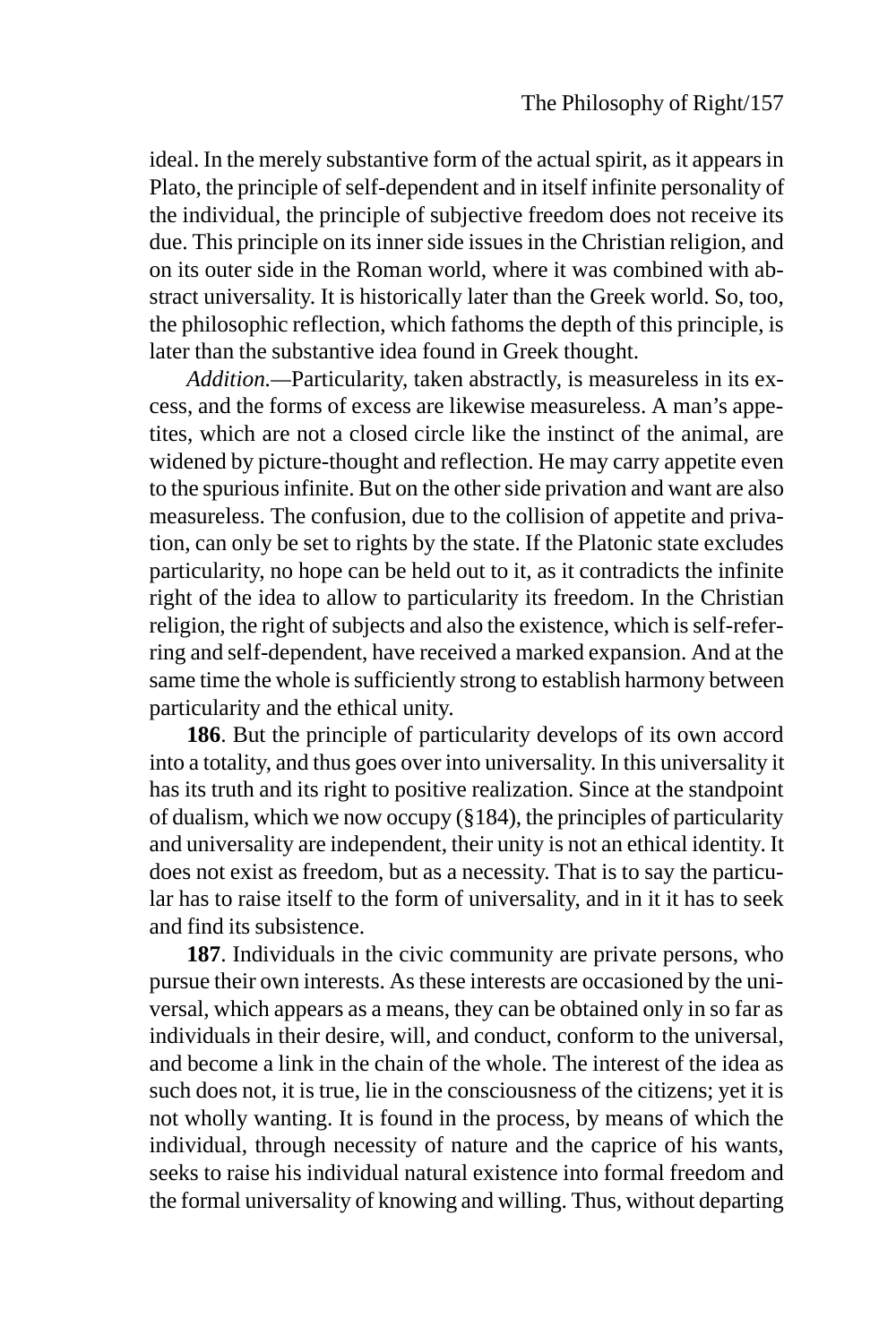from its particular nature, the individual's character is enlarged.

*Note.—*The view that civilization is an external and degenerate form of life is allied to the idea that the natural condition of uncivilized peoples is one of unsophisticated innocence. So also the view that civilization is a mere means for the satisfaction of one's needs, and for the enjoyment and comfort of one's particular life, takes for granted that these selfish ends are absolute. Both theories manifest ignorance of the nature of spirit and the end of reason. Spirit is real only when by its own motion it divides itself, gives itself limit and finitude in the natural needs and the region of external necessity, and then, by moulding and shaping itself in them, overcomes them, and secures for itself an objective embodiment. The rational end, therefore, is neither the simplicity of nature nor the enjoyments resulting from civilization through the development of particularity. It rather works away from the condition of simple nature, in which there is either no self or a crude state of consciousness and will, and transcends the naive individuality, in which spirit is submerged. Its externality thus in the first instance receives the rationality, of which it is capable, namely, the form of universality characteristic of the understanding. Only in this way is spirit at home and with itself in this externality as such. Hence in it the freedom of spirit is realized. Spirit, becoming actualized in an element, which of itself was foreign to its free character, has to do only with what is produced by itself and bears its own impress.—In this way the form of universality comes into independent existence in thought, a form which is the only worthy element for the existence of the idea.

Culture or education is, as we may thus conclude, in its ultimate sense a liberation, and that of a high kind. Its task is to make possible the infinitely subjective substantiality of the ethical life. In the process we pass upwards from the direct and natural existence to what is spiritual and has the form of the universal.—In the individual agent this liberation involves a struggle against mere subjectivity, immediate desire, subjective vanity, and capricious liking. The hardness of the task is in part the cause of the disfavour under which it falls. None the less is it through the labour of education that the subjective will itself wins possession of the objectivity, in which alone it is able and worthy to be the embodiment of the idea.— At the same time the form of universality, into which particularity has moulded itself and worked itself up, gives rise to that general principle of the understanding, in accordance with which the particular passes upward into the true, independent existence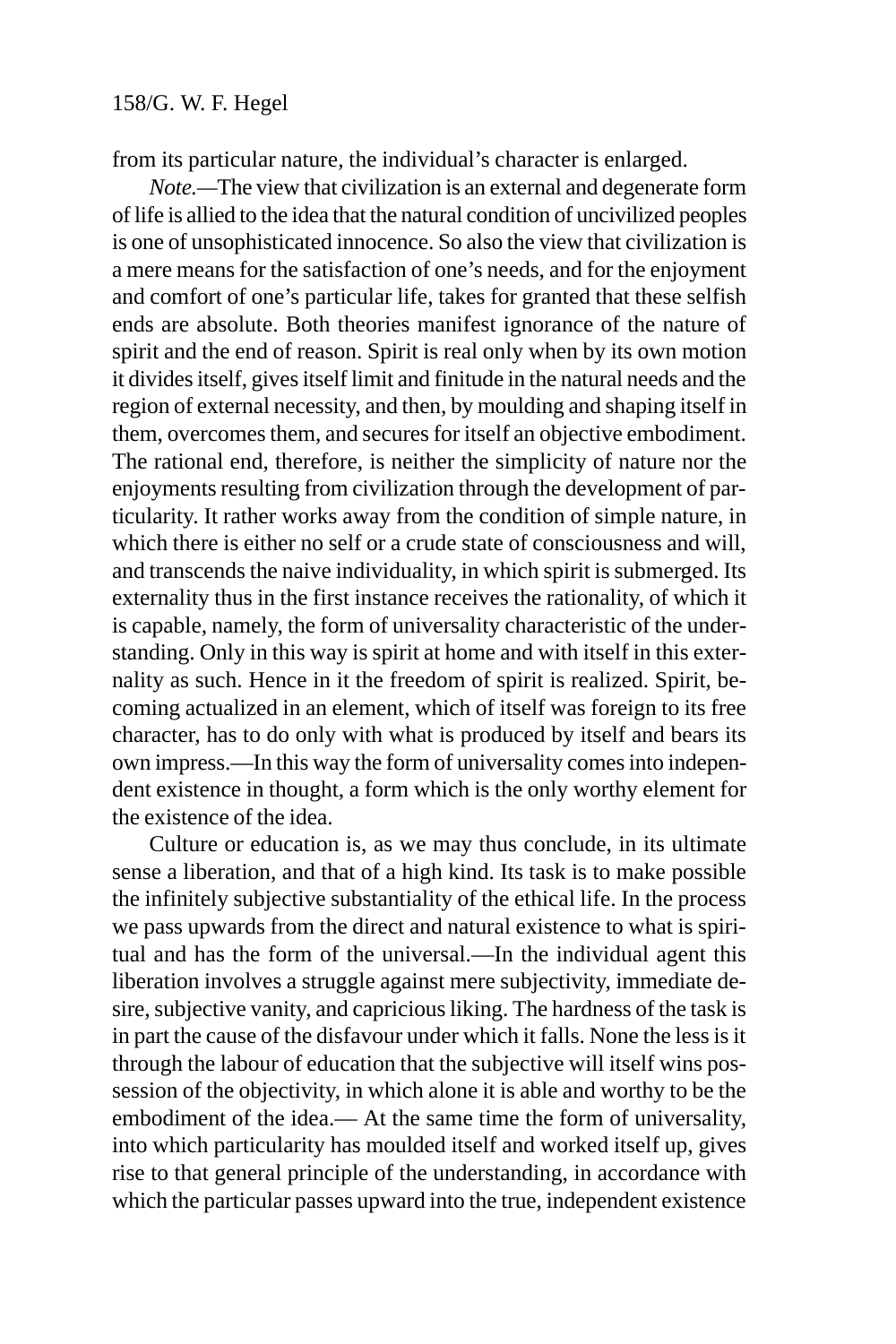of the individual. And since the particular gives to the universal its adequate content and unconditioned self-direction, it even in the ethical sphere is infinitely independent and free subjectivity. Education is thus proved to be an inherent element of the absolute, and is shown to have infinite value.

*Addition.—*We call those men educated or cultured, who can perform all that others do without exhibiting any oddities of behaviour. Uneducated men thrust their eccentricities upon your notice, and do not act according to the universal qualities of the object. It easily happens that the uneducated man wounds the feelings of others, since he lets himself go, and does not trouble himself about their sensibilities. Not that he desires to injure them at all, but his conduct is not in unison with his will. Education refines particularity, and enables it to conduct itself in harmony with the nature of the object. True originality, which creates its object, desires true culture, while untrue originality adopts insipidities, which are characteristic of a lack of culture.

**188**. The civic community contains three elements:

A. The recasting of want, and the satisfaction of the individual through his work, through the work of all others, and through the satisfaction of their wants. This is a system of wants.

B. Actualization of the general freedom required for this, *i.e.,* the protection of property by the administration of justice.

C. Provision against possible mischances, and care for the particular interest as a common interest, by means of police and the corporation.

# A. The System of Wants.

**189**. The particularity, which is in the first instance opposed to the universal will (§60), is subjective want. It gets objectivity, *i.e.,* is satisfied  $(\alpha)$ , through external objects, which are at this stage the property of others, and the product of their needs and wills, and  $(\beta)$  through active labour, as connecting link between subjective and objective. Labour has as its aim to satisfy subjective particularity. Yet by the introduction of the needs and free choice of others universality is realized. Hence rationality comes as an appearance into the sphere of the finite. This partial presence of rationality is the understanding, to which is assigned the function of reconciling the opposing elements of the finite sphere.

*Note.—*It is the task of political science, which originates at this point, to detect the laws governing the movement of the masses in the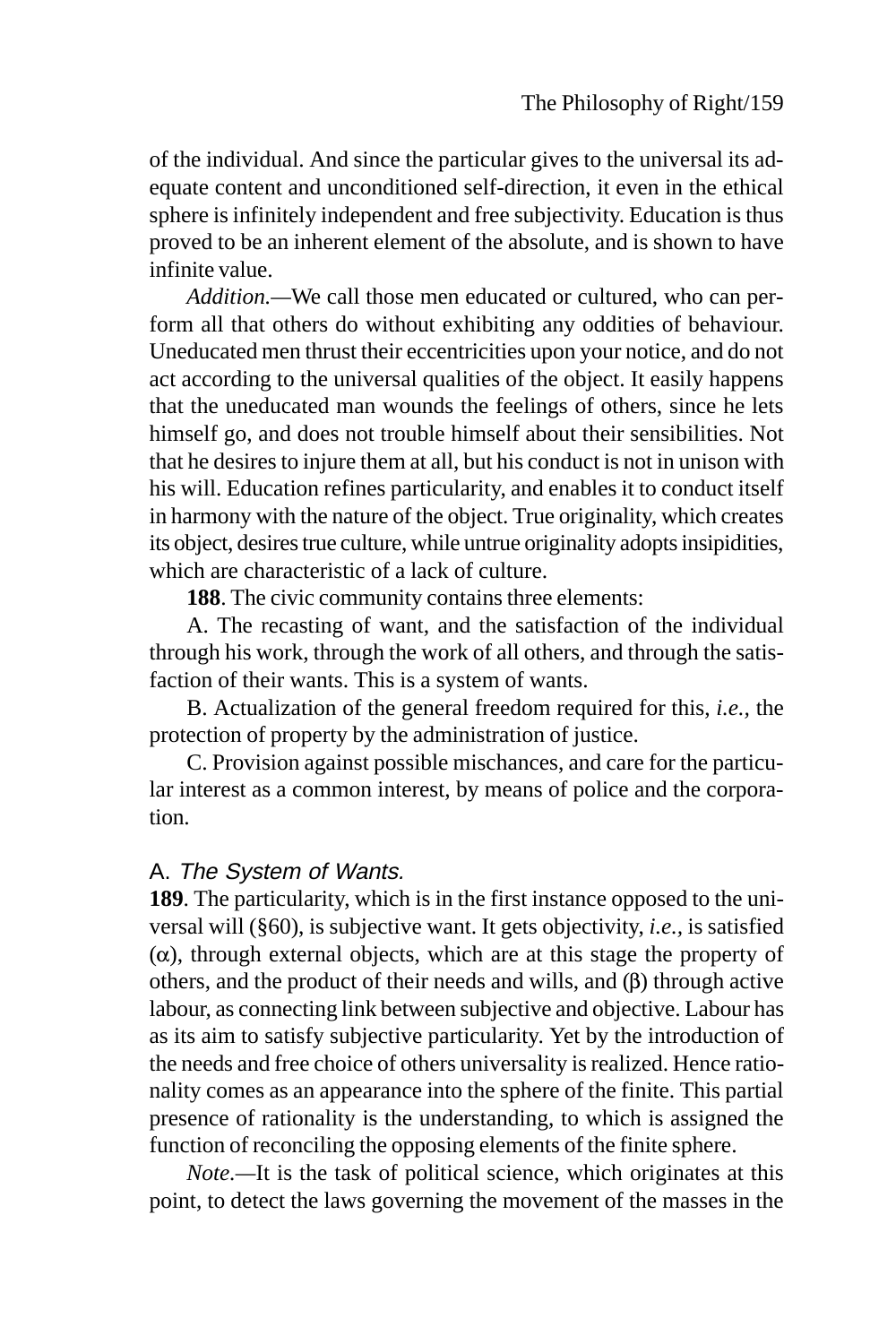intricacy of their qualitative and quantitative relations. This science has sprung from the soil of modern times. Its development reveals the interesting process by which thought (see Smith, Say, Ricardo) examines the infinite multitude of particulars lying before it, and exposes their simple, active, regulating principles. These principles belong to the understanding. As on the one side the principle of reconciliation involves a recognition of the external presence or appearance in the sphere of want of the reason which is active in the object; so, on the exact contrary, is this also the sphere in which the understanding with its subjective aims and moral opinions lets loose its discontent and moral vexation.

*Addition.—*It depends altogether on accident how such universal wants, as those of food, drink, and clothing, are to be satisfied. The soil is more fertile in one place than another; years differ in their yield; one man is diligent, while another is lazy. But this swarm of arbitrary things begets universal features, and what appears to be pure abstraction and absence of thought becomes bound by a necessity, which enters of itself. To discover the element of necessity is the object of political science, a science which does honour to thought, because it finds laws in a mass of accidents. Interesting is it to witness the action and reaction of the different relations, how the special circles group themselves, influence others, and in turn receive from them, help or hindrance. So remarkable is this interpretation of facts in a sphere, where everything seems to be postponed to the free will of the individual, that it almost passes belief. It resembles the planets, which though to the eye always complex and irregular in their movements, are yet governed by ascertained laws.

### (a) *Want and its Satisfaction.*

**190**. The animal has a limited range of ways and means for satisfying his limited wants. Man in his dependence proves his universality and his ability to become independent, firstly, by multiplying his wants and means, and, secondly, by dissecting the concrete want into parts. The parts then become other wants, and through being specialized are more abstract than the first.

*Note.—*The object is in right a person, in morals a subject, in the family a member, in the city generally a burgher (*bourgeois*); and here, at the standpoint of want (§123, note), he is the concrete product of picture-thought which we call man. Here, and properly only here, is it that we first speak of man in this sense.

*Addition.—*The animal is particular in its being, having instinct,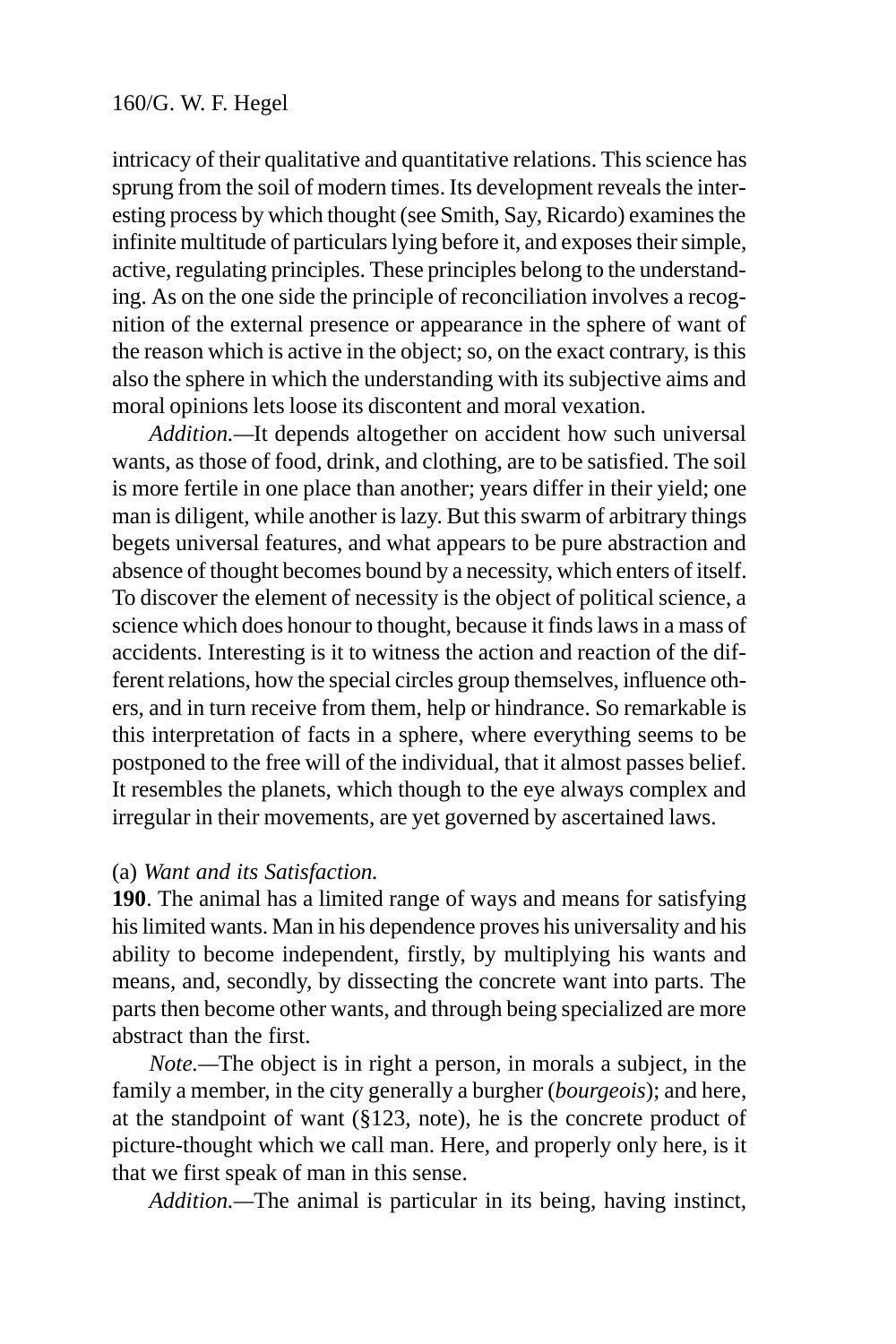and a strictly limited means of satisfaction. Some insects are confined to a certain kind of plant; other animals have a wider circle and can inhabit different climates, but still their range is limited in contrast with that of man. Man's need of shelter and clothing, his having to destroy the natural form of food, and adapt it by cooking to his changed taste, give him less aplomb than the animal. Indeed, as spirit, he ought to have less. The understanding, with its grasp of differences, brings multiplicity into wants: and, when taste and utility become criteria of judgment, they change even the wants themselves. It is in the end not the appetite, but the opinion which has to be satisfied. It is the province of education or culture to dissect the concrete need into its elements. When wants are multiplied, the mere appetites are re-stricted; for, when man uses many things, the propulsion to any one of them is not so strong, a sign that the force of physical need in general is diminished.

**191**. The means for satisfying the specialized wants are similarly divided and increased. These means become in their turn relative ends and abstract wants. Hence the multiplication expands into an infinite series of distinctions with regard to these phases, and of judgments concerning the suitability of the means to their ends. This is refinement.

*Addition.—*What the English call "comfortable" is something endless and inexhaustible. Every condition of comfort reveals in turn its discomfort, and these discoveries cro on for ever. Hence the new want is not so much a want of those who have it directly, but is created by those who hope to make profit from it.

**192**. The satisfaction of want and the attainment of means thereto become a realized possibility for others, through whose wants and labour satisfaction is in turn conditioned. The abstraction, which becomes a quality of wants and means (§191), helps to determine the mutual relation of individuals. This general recognition of others is the element which makes the isolated abstract wants and means concrete and social.

*Addition.—*Through the compulsion I am under to fashion myself according to others arises the form of universality. I acquire from others the means of satisfaction, and must accordingly fall in with their opinions. At the same time I am compelled to produce the means for the satisfaction of the wants of others. One plays into the other; and the two are interdependent. Everything particular becomes in this way social. In the matter of dress, time of eating, etc., we follow convention, because it is not worth while exercising our insight and judgment. He is the most prudent who does as others do.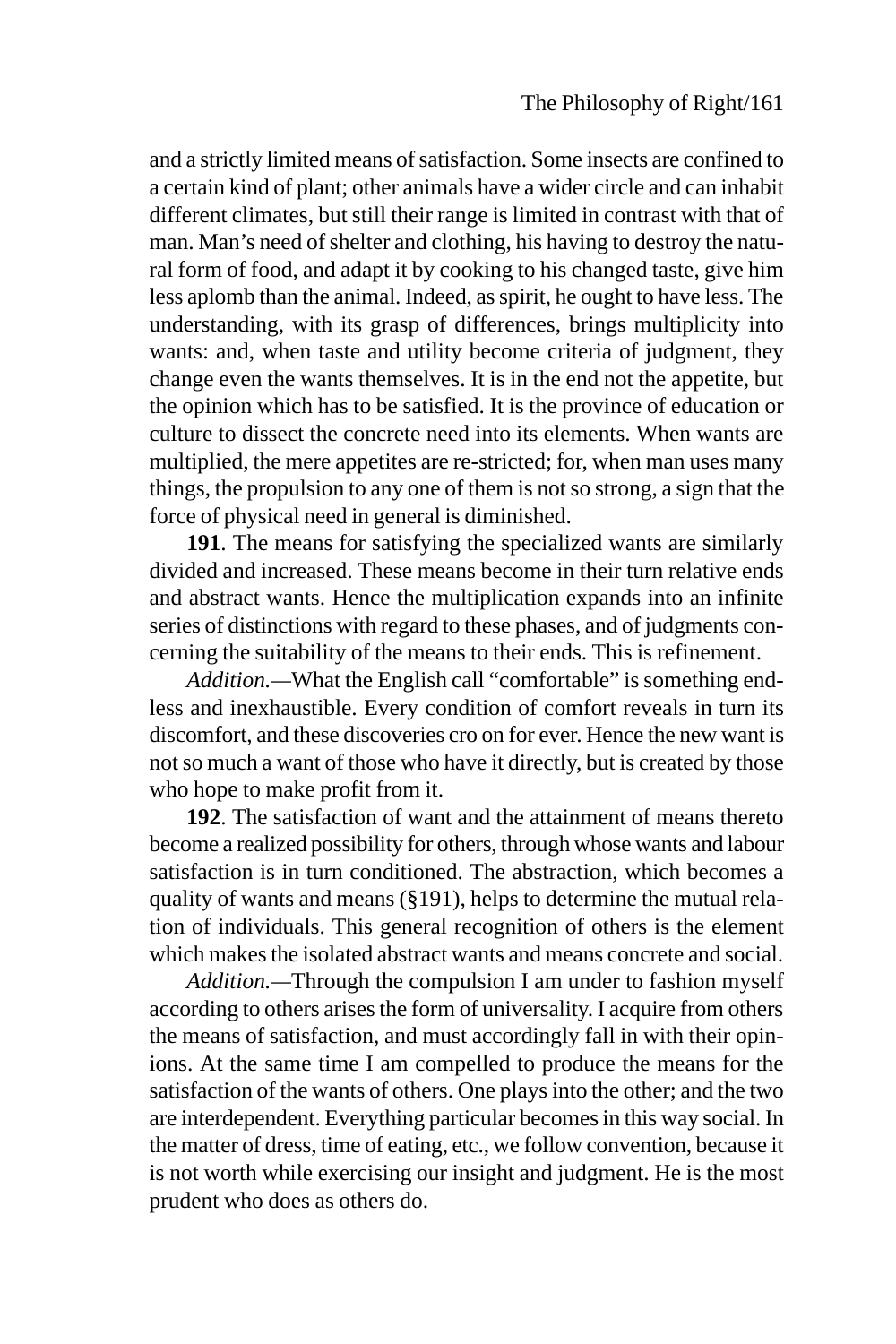**193**. The social element is a special instrument both of the simple acquisition of the means, and also of the reduplication of the ways by which want is satisfied. Further, it contains directly the claim of equality with others. Both the desire for equality, including the imitation of others, and also the desire of each person to be unique, become real sources of the multiplication and extension of wants.

**194**. Social want joins the direct or natural want with the spiritual want due to picture-thinking; but the spiritual or universal factor outweighs the other. The social element brings a liberation, by which the stringent necessity of nature is turned aside, and man is determined by his own universal opinion. He makes his own necessity. He has arbitrary choice, being in contact with a contingency which is not external but internal.

*Note.—*It has been held that man as to want is free in a so-called state of nature, in which he has only the so-called simple wants of nature, requiring for their satisfaction merely the means furnished directly and at random by nature. In this view no account is taken of the freedom which lies in work, of which more hereafter. Such a view is not true, because in natural want and its direct satisfaction the spiritual is submerged by mere nature. Hence, a state of nature is a state of savagery and slavery. Freedom is nowhere to be found except in the return of spirit and thought to itself, a process by which it distinguishes itself from the natural and turns back upon it.

**195**. This liberation is formal, since the particular side of the end remains the fundamental content. The tendency of the social condition indefinitely to increase and specialize wants, means, and enjoyments, and to distinguish natural from unrefined wants, has no limits. Hence arises luxury, in which the augmentation of dependence and distress is in its nature infinite. It operates upon an infinitely unyielding material, namely, an external means, which has the special quality of being the possession of the free will. Hence it meets with the most obdurate resistance.

*Addition.—*Diogenes in his completely cynical character is properly only a product of Athenian social life. That which gave birth to him was the public opinion, against which his behaviour was directed. His way of therefore not independent, but occasioned by his social surroundings. It was itself an ungainly product of luxury. Wherever luxury is extreme, there also prevail distress and depravity, and cynicism is produced in opposition to over-refinement.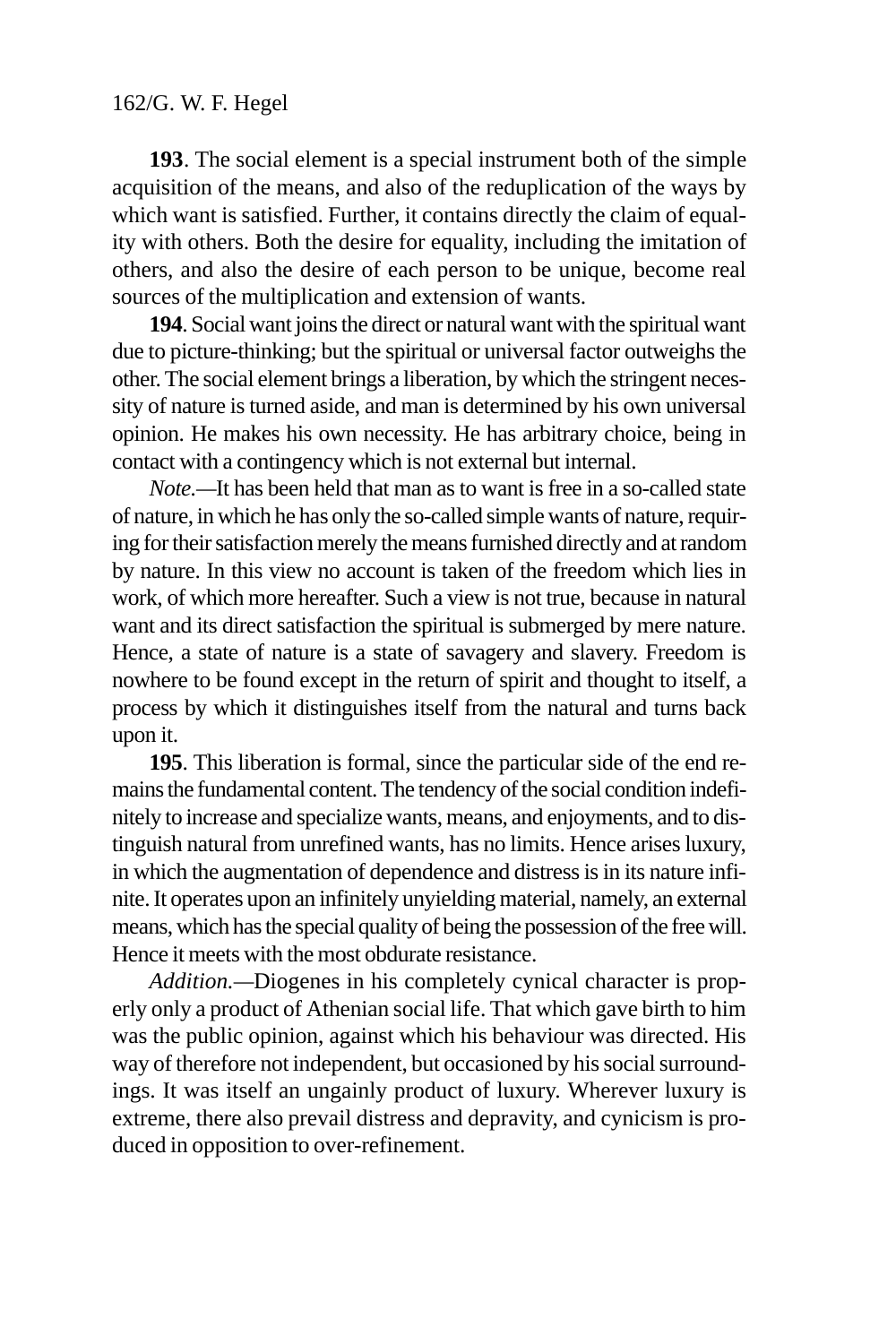## (b) *Labour.*

**196**. The instrument for preparing and acquiring specialized means adequate to specialized wants is labour. By labour the material, directly handed over by nature for these numerous ends, is specialized in a variety of ways. This fashioning of the material gives to the means value and purpose, so that in consumption it is chiefly human products and human effort that are used up.

*Addition.—*The direct material, which requires no working up, is small. Even air must be acquired, since it has to be made warm. Perhaps water is the only thing which man can use, simply as it is. Human sweat and toil win for men the means for satisfying their wants.

**197**. Training on its theoretical side is developed by the great variety of objects and interests, and consists not only in numberless picturethoughts and items of knowledge, but also in mobility and quickness of imagination, a mental alertness in passing from one image, or idea, to another, and in the apprehension of intricate general relations. This is the training of the understanding, with which goes the development of language. Practical training, or training by labour, consists in habituation to an employment, which satisfies a self-caused want. Its action is limited partly by the nature of the material, but chiefly by the caprice of others. It involves an habitual use of skill acquired by practice and implying objective conditions.

*Addition.*—-The barbarian is lazy, and is distinguished from the civilized man by his brooding stupidity. Practical training consists in habitual employment and the need of of it. The unskilled workman always makes something different from what he intended, because he is not master of his own hands. A workman is skilled, who produces what he intended, whose subjective action readily accords with his purpose.

**198**. The universal and objective in work is to be found in the abstraction which, giving rise to the specialization of means and wants, causes the specialization also of production. This is the division of labour. By it the labour of the individual becomes more simple, his skill in his abstract work greater, and the amount he produces larger. The result of the abstraction of skill and means is that men's interdependence or mutual relation is completed. It becomes a thorough necessity. Moreover, the abstraction of production causes work to be continually more mechanical, until it is at last possible for man to step out and let the machine take his place.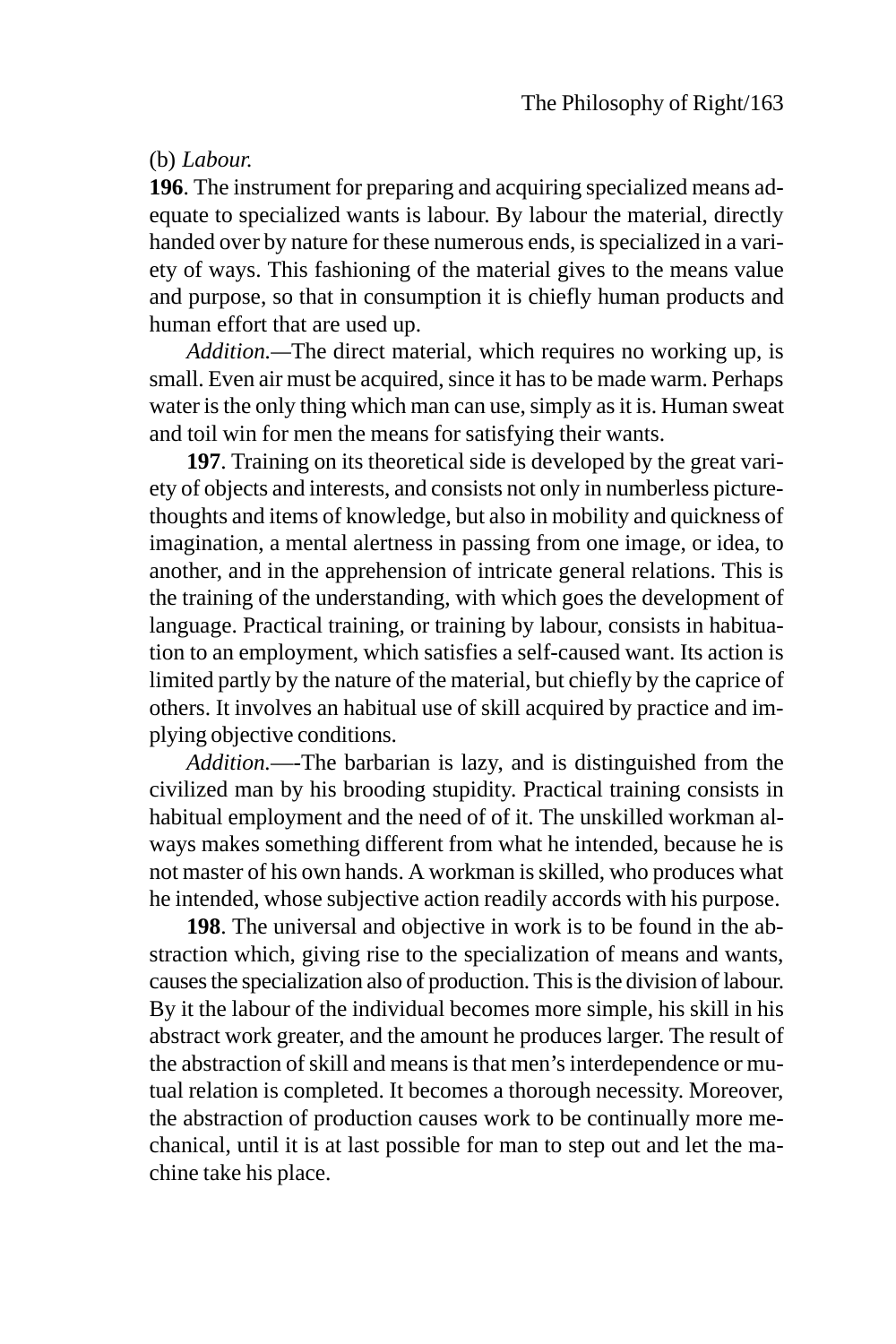### (c) *Wealth.*

**199**. Through the dependence and co-operation involved in labour, subjective self-seeking is converted into a contribution towards the satisfaction of the wants of all others. The universal so penetrates the particular by its dialectic movement, that the individual, while acquiring, producing, and enjoying for himself, at the same time produces and acquires for the enjoyment of others. This is a necessity, and in this necessity arising out of mutual dependence is contained the fact of a general and permanent wealth (§170). In it each person may share by means of his education and skill. Each, too, is by it assured of subsistence, while the results of his labour preserve and increase the general wealth.

**200**. But particular wealth, or the possibility of sharing in the general wealth, is based partly on skill, partly on something which is directly the individual's own, namely, capital. Skill in its turn depends on capital, and on many accidental circumstances. These also in their manifold variety make more pronounced the differences in the development of natural endowments, physical and mental, which were unequal to begin with. These differences are conspicuous everywhere in the sphere of particularity. They, along with other elements of chance and accident, necessarily produce inequalities of wealth and skill.

*Note.—*Nature is the element of inequality. Yet the objective right of particularity of spirit, contained in the idea itself, does not in the civic community supersede the inequality set up by nature. On the contrary, it produces inequality out of spirit and exalts it to an inequality of talents, wealth, and intellectual and moral education. To oppose to the objective right a demand for equality is a move of the empty understanding, which takes its own abstraction and mandate to be real and reasonable. In the sphere of particularity the universal images itself, forming with the particular merely a relative identity. The particular thus retains both the natural and the capricious particularity, and also a remnant of the state of nature. It is the reason immanent in the system of human wants and their activities, which fashions this system into an organic whole, of which the differences are members. (See next §.)

**201**. The infinitely varied means and their infinitely interlacing play of mutual production and exchange are gathered together by virtue of the universality inherent in their content, and become divided into general masses. The whole is thus formed into particular systems of wants, means, and labour, ways and methods of satisfaction, and theoretical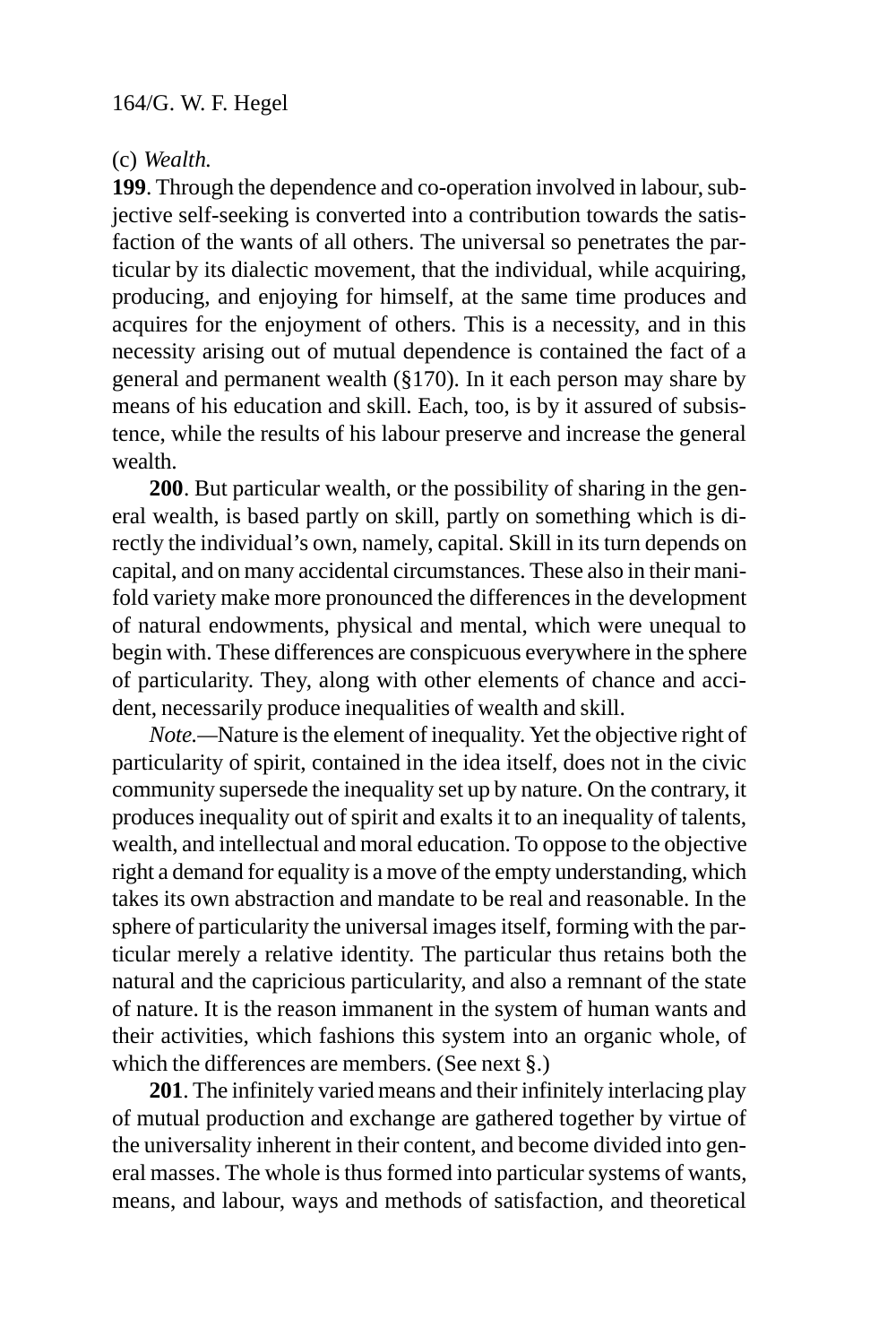and practical training. Amongst these systems the individuals are apportioned, and compose a cluster of classes or estates.

*Addition.—*The manner of sharing in the general wealth is left to each particular individual, but the general differences, found in the division of the civic community, are essential. The family is the first basis of the state, and classes or estates are the second. This second is of consequence because private persons, through self-seeking, are compelled to turn themselves out towards others. This is the link by which self-seeking is joined to the universal or the state, whose care it must be to keep the connection strong and steadfast.

**202**. Classes are, in terms of the conception, (a) the substantial or direct, (b) the reflecting or formal, and (c) the universal.

**203**. (a) The wealth of the substantial class is contained in natural products obtained by cultivation. The soil is capable of being an exclusive, private possession, and demands not merely the taking from it what it bears naturally, but an objective working up. Since the returns of labour depend on the seasons, and harvests are influenced by variable weather and other natural conditions, provision for wants must take account of the future. However, owing to the natural conditions, this way of life involves but little reflection, and is but slightly modified by subjective volition. It therefore embodies in substantive feeling an ethical life resting directly upon trust and the family relation.

*Note.—*States are rightly said to come into existence with the introduction of agriculture along with the introduction of marriage. The principle of agriculture involves the cultivation of the soil, and therefore, also, private ownership of property (compare §170, *note*). It takes the life of nomadic tribes back to the repose of private right and to the secure satisfaction of wants. Joined also to the agricultural life are the limitation of sexual love to marriage, the extension of this bond to an enduring universal relation, the extension of want to family maintenance and of possession to family wealth. Safety, protection by fortification, and uninterrupted satisfaction of wants are all commendable *prima facie* characteristics of these two fundamental ethical institutions. They are forms of universality, or ways by which reason or the absolute end seeks to realize itself. In this connection nothing can be more interesting than the ingenious and learned explanations which my much honoured friend, Mr. Creuzer, has given in the fourth volume of his "Mythologie und Symbolik" with regard to the agrarian festivals, images, and sanctuaries of the ancients. In these customs and rites the introduction of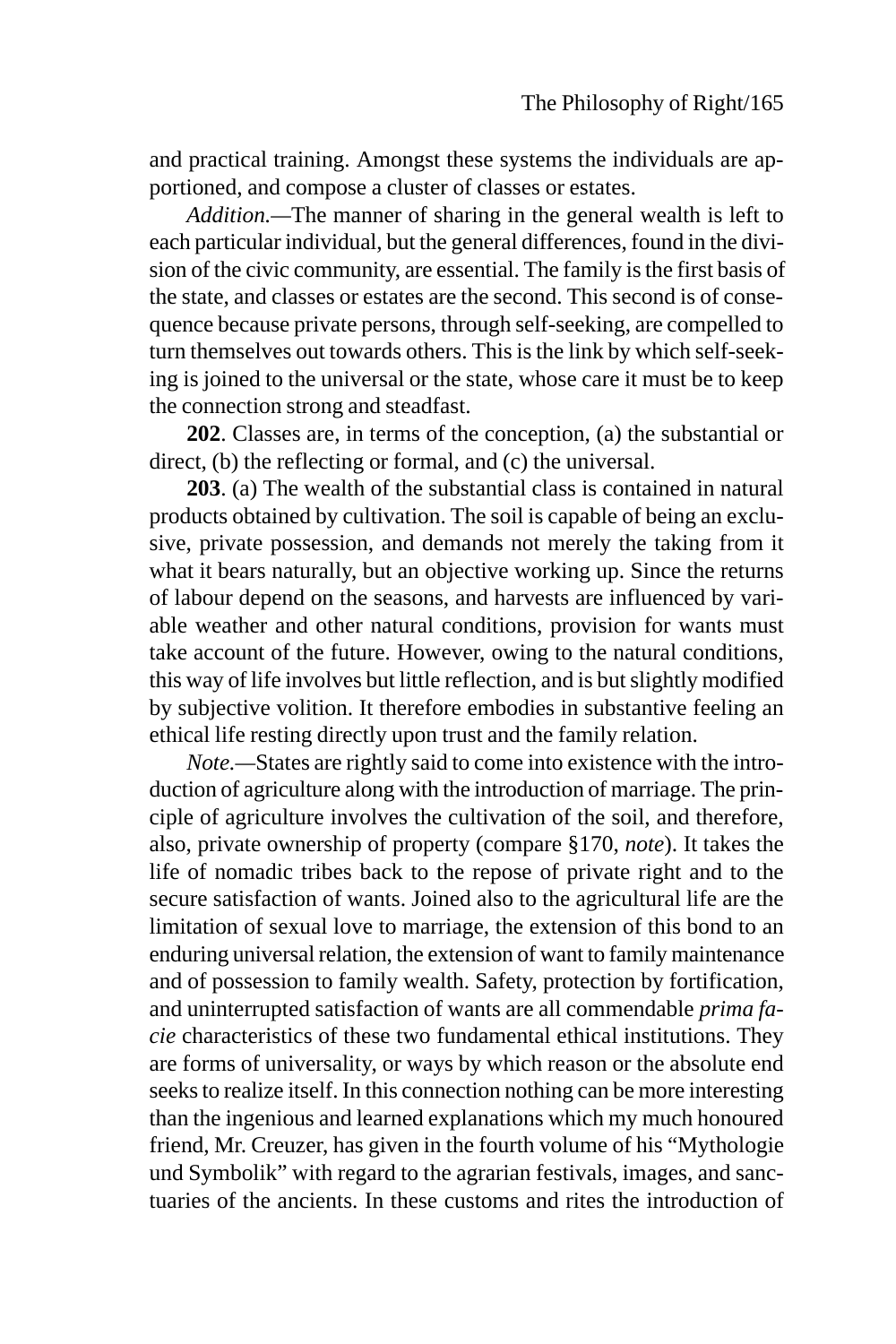agriculture and kindred institutions was known and revered as a divine act.

From the side of private-right, especially the administration of justice, and from the side of instruction, culture, and also of religion, the substantive character of this class undergoes modifications. These modifications, however, are due to the development of reflection, and affect not the substantive content but the form.—They occur also in the other classes.

*Addition.—*In our time agriculture, losing some of its naturalness, is managed in a reflective way like a factory, and acquires the character of the second class. Tet it will always retain much of the substantive feeling, which pervades the patriarchal life. In it man accepts what is given with a simple mind, thanks God for it, and lives in the assurance that the goodness of Grod will continue. What he gets suffices him, and he uses it because it comes again. This is the simple disposition unaffected by the desire for wealth. It may be described as the type of the old nobility, who consumed simply what was there. In this class na,ture does the chief share of the work, and man's diligence is in comparison secondary. In the second class the understanding is the essential factor, and the natural products are regarded simply as furnishing material.

**204**. (b) The business of the industrial class is to alter the form of the products of nature. This class is indebted for its subsistence to its labour, to reflection, and also to the interposition of the wants and labours of others. For that which it produces and enjoys it has to thank mainly its own activity.—Its field of action is again divided into three parts:— (i.) Labour for individual wants of the more concrete kind, and at the request of particular persons. This is manual labour, or the work of single artisans, (ii.) The more abstract collective mass of labour, which is also for particular needs but due to a general demand. This is manufacture, (iii.) Business of exchange, by which one special means of subsistence is given for others, chiefly through money, the general medium of exchange, in which is realized the abstract value of all merchandise. This is commerce.

*Addition.—*The individual in the industrial class is referred to himself, and this self-reference is intimately connected with the demand for a legal status. Consequently the sense for freedom and order has mainly arisen in cities. The first class needs to think little about itself. What it acquires is the gift of a stranger, nature. With it the feeling of dependence is primary. With this feeling is easily associated a willingness to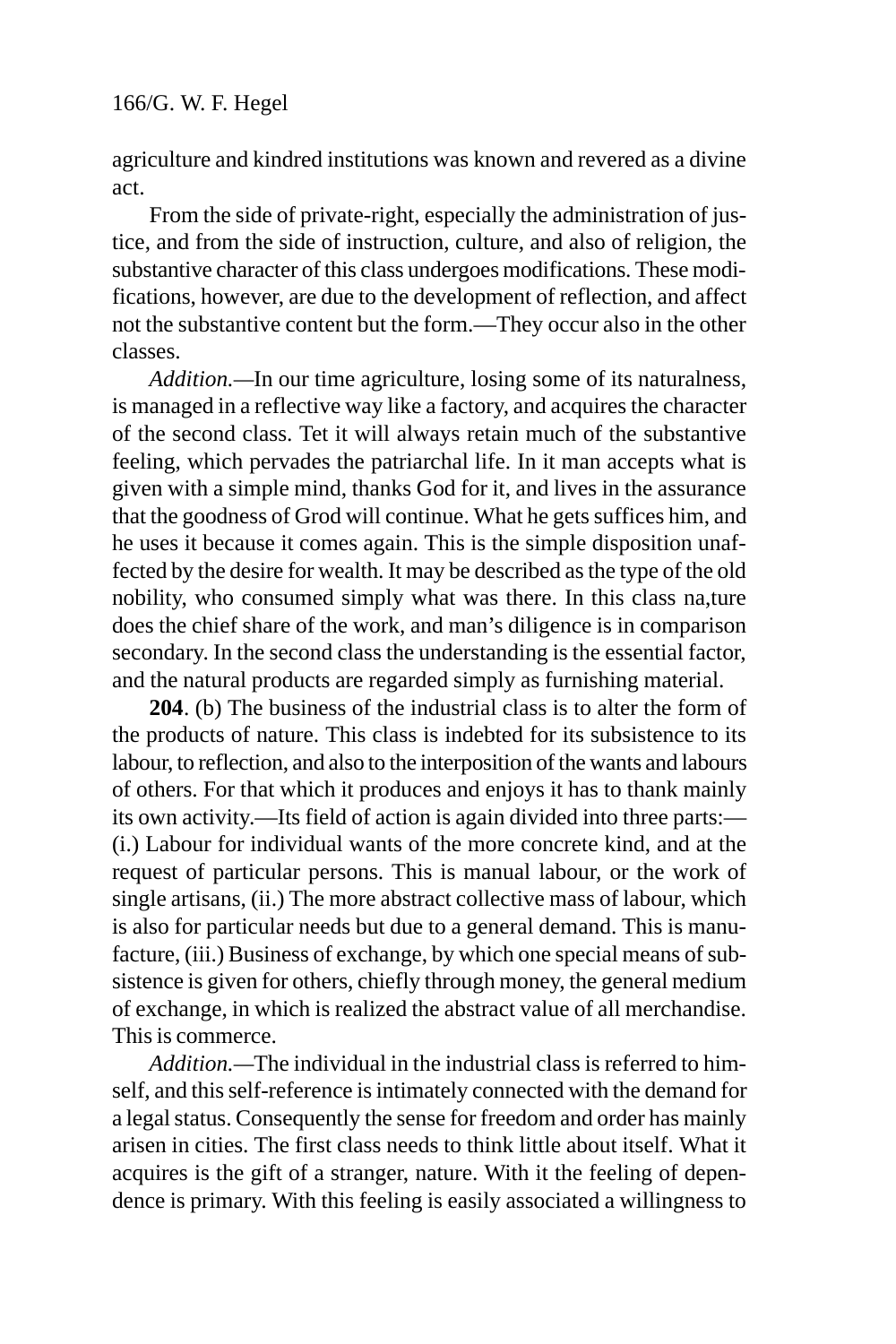submit to whatever occurs. The first class is therefore more inclined to subjection, the second to freedom.

**205** (c) The business of the universal class is with the universal interests of society. Hence it must be relieved, of the direct task of providing for itself. It must possess private means, or receive an allowance from the state, which claims his activity. His private interest may thus find satisfaction in his labour for the universal.

**206**. A class is a particularity which has become objective, and the foregoing are the general divisions in accordance with the conception. Yet capacity, birth, and other circumstances have their influence in determining to what class an individual shall belong. But the final and essential factor in the case is subjective opinion and private freedom of choice. In this sphere free choice has its right, honour, and dignity. If a thing happens in this sphere according to internal necessity, it is *ipso facto* occasioned by free arbitrary choice, and for the subjective consciousness bears the stamp of its will.

*Note.—*In reference to the principle of particularity or subjective caprice may be clearly discerned the difference between the political life of the East and that of the West, between the ancient and the modern world. In the ancient world the division of the whole into classes was produced objectively of itself, because it is implicitly rational. But the principle of subjectivity does not receive its due, since the separation of individuals into classes is either a function of the rulers, as in Plato's "Republic" (Rep. iii. 120), or else it rests upon mere birth, as in the caste system of India. Now subjective particularity is an essential element of communal life, and, when it is not taken up into the organization of the whole and reconciled in the whole, it must prove a hostile force and pave the way for the ruin of the social order (see §185, *note*). It either overturns society, as was the case in the Greek states and the Roman republic, or, when the existing order is able to preserve itself by force or by religious authority, it then manifests itself as internal corruption and complete degradation. This happened in a measure amongst the Lacedemonians, and now is completely the case with the inhabitants of India.

But when subjective particularity is welcomed by objective order, and given its rights and place, it becomes the animating principle of the civic community, stimulates thought and promotes merit and honour. The recognition of the claim that whatever in the civic community and the state is rationally necessary should occur through subjective free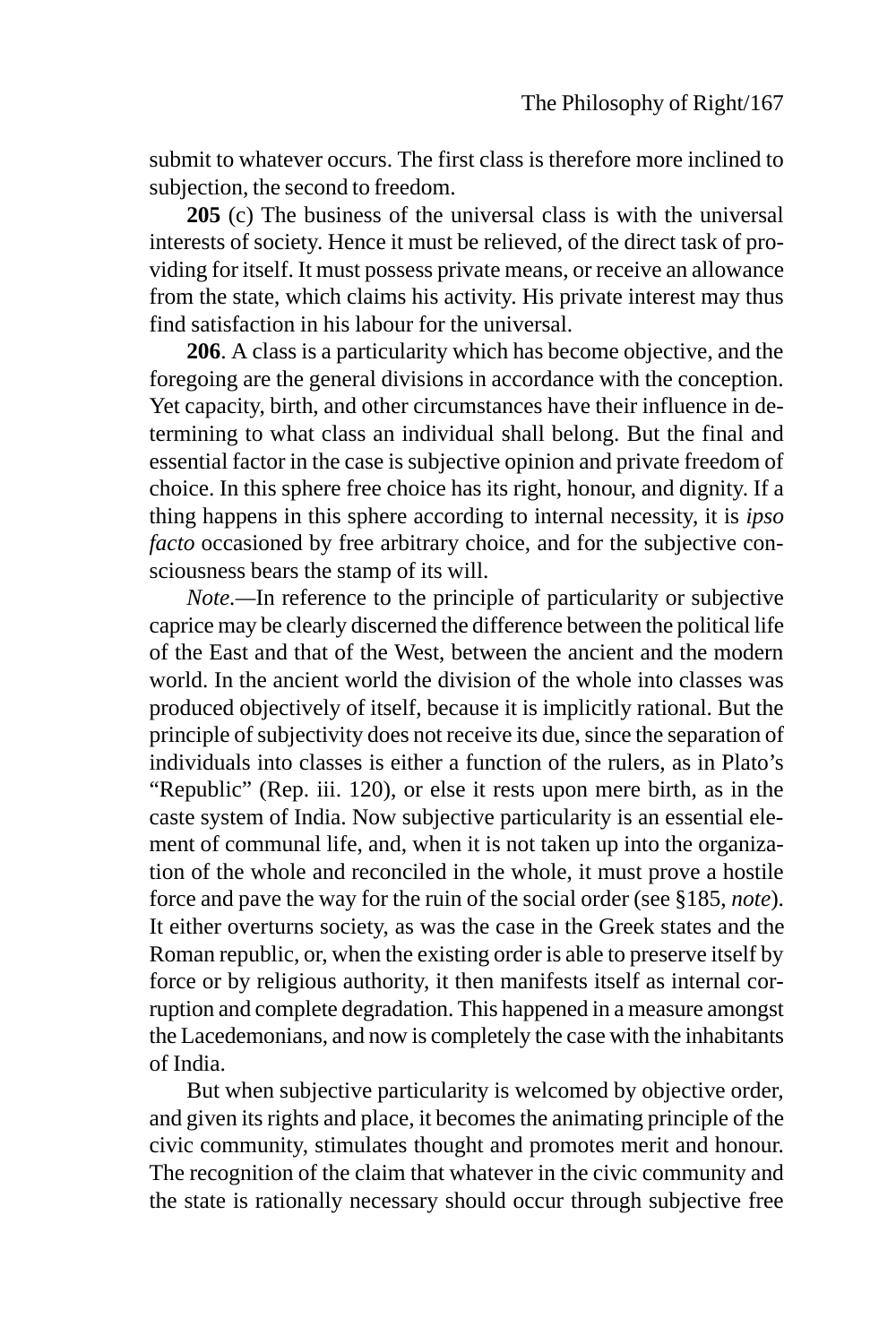choice is a fuller definition of the popular idea of freedom (§121).

**207**. The particularity of the individual becomes definitely and actually realized, only by his limiting himself exclusively to one of the particular spheres of want. In this system the ethical sense is that of rectitude or class-honour. It involves the decision of the individual by means of his own native activity, diligence, and skill to make himself a member of one of these classes, preserve himself in it, and provide for himself only through the instrumentality of the universal. He should acknowledge this position, and also claim to have it recognized by others.—Morality has its peculiar place in this sphere, where the ruling factor is reflection upon one's action, or consideration of the end involved in particular wants and in well-being. Here also the element of chance in satisfying these ends makes random and individual assistance a duty.

*Note.*—Youth is specially apt to struggle against the proposal that it should decide upon a particular vocation, on the ground that any decision is a limitation of its universal scope and a mere external necessity. This aloofness is a product of the abstract thinking, which clings to the universal and unreal. It fails to recognize that the conception must experience a division into conception and its reality, if it is to have a definite and particular realization (§7), and to win for itself reality and ethical objectivity.

*Addition.—*By the sentence that a man must be something we understand that he must belong to a definite class; for this something signifies a substantive reality. A human being without a vocation is a mere private person, who has no place in any real universal. Still, the individual in his exclusiveness may regard himself as the universal, and may fancy that when he takes a trade or profession, he is sinking to a lower plane. That is the false notion that a thing, when it attains the realization which properly belongs to it, limits itself and gives up its independence.

**208**. The principle of the system of wants, namely the particularity of knowing and willing, contains absolute universality, or the universality of freedom, only in the abstract form of right of property. But here right is no longer merely implicit, but is found in valid reality as protection of property through the administration of justice.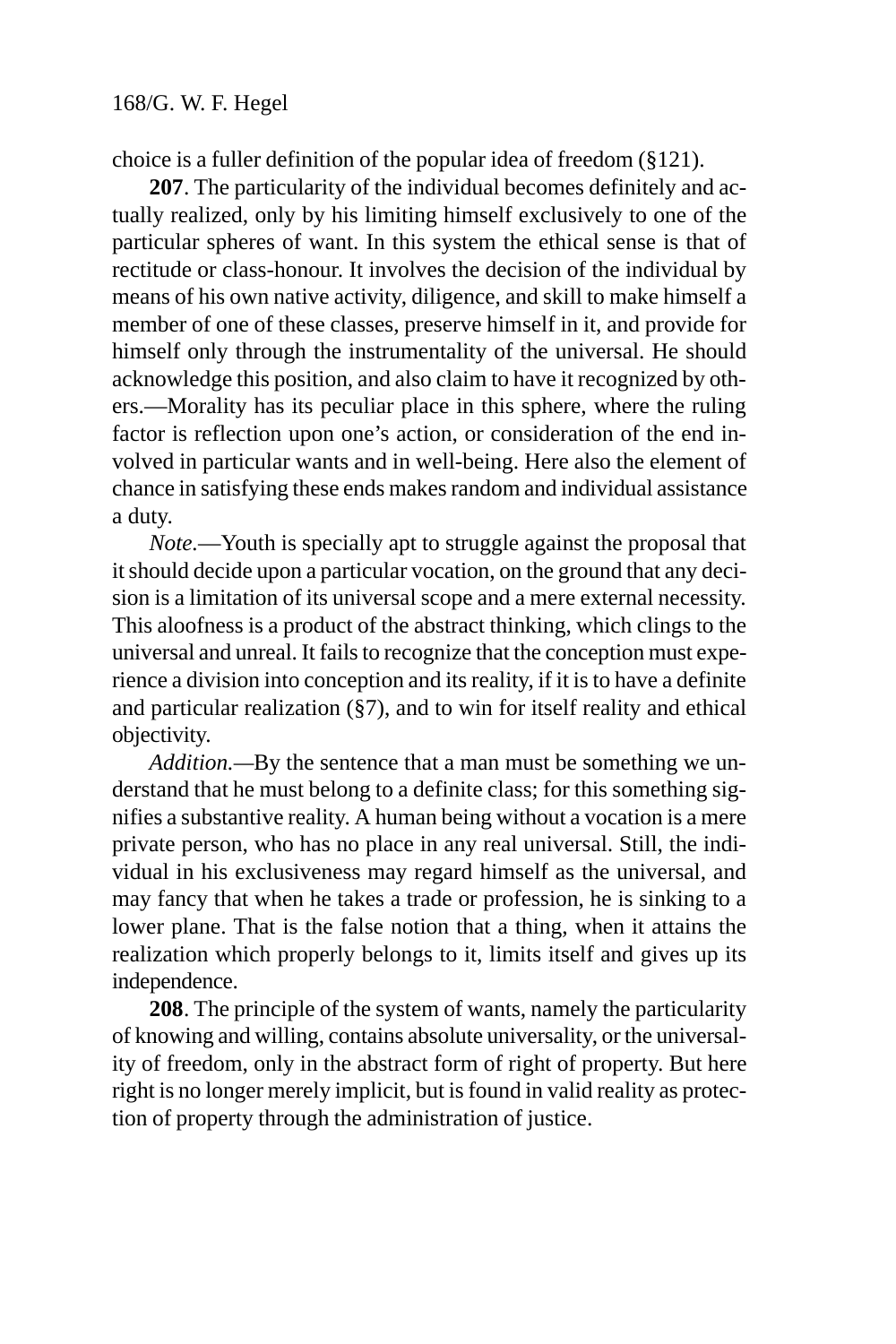## B. Administration of Justice.

**209**. The relative principle of the mutual exchange of wants and labour for their satisfaction has in the first instance its return into itself in the infinite personality generally, *i.e.,* in abstract right. Yet it is the very sphere of the relative which in the form of education gives embodiment to right, by fixing it as something universally acknowledged, known, and willed. The relative also, through the interposition of knowledge and will, supplies right with validity and objective actuality.

*Note.—*It is the essence of education and of thought, which is the consciousness of the individual in universal form, that the I should be apprehended as a universal person, in whom all are identical. Man must be accounted a universal being, not because he is a Jew, Catholic, Protestant, German, or Italian, but because he is a man. This thinking or reflective consciousness, is of infinite importance. It is defective only when it plumes itself upon being cosmopolitan, in opposition to the concrete life of the citizen.

*Addition.—*From one point of view it is by means of the system of particularity that right becomes externally necessary as protection of individuals. Although right proceeds out of the conception, it enters into being only because it is serviceable for wants. To have the thought of right, one must be educated to the stage of thinking, and not linger in the region of the merely sensible. We must adapt the form of universality to the objects, and direct the will according to a universal principle. Only after man has found out for himself many wants, the acquisition of which is an inseparable element of his satisfaction, is he able to frame laws.

**210**. The objective actuality of right consists partly in existing for consciousness, or more generally in its being known, and partly in having, and being generally recognized as having, the validity and force of a reality.

#### (a) *Right as Law.*

**211**. What is in essence right becomes in its objective concrete existence constituted, [Gesetzt.] that is, made definite for consciousness through thought. It, having right and validity, is so recognized, and becomes law. [Gesetz.] Right in this characterization of it is positive right in general.

*Note.—*To constitute something as universal, *i.e.,* to bring it as universal to consciousness, is to think (§13, *note,* and §21, *note*). The content in thus being brought back to its simplest form is given its final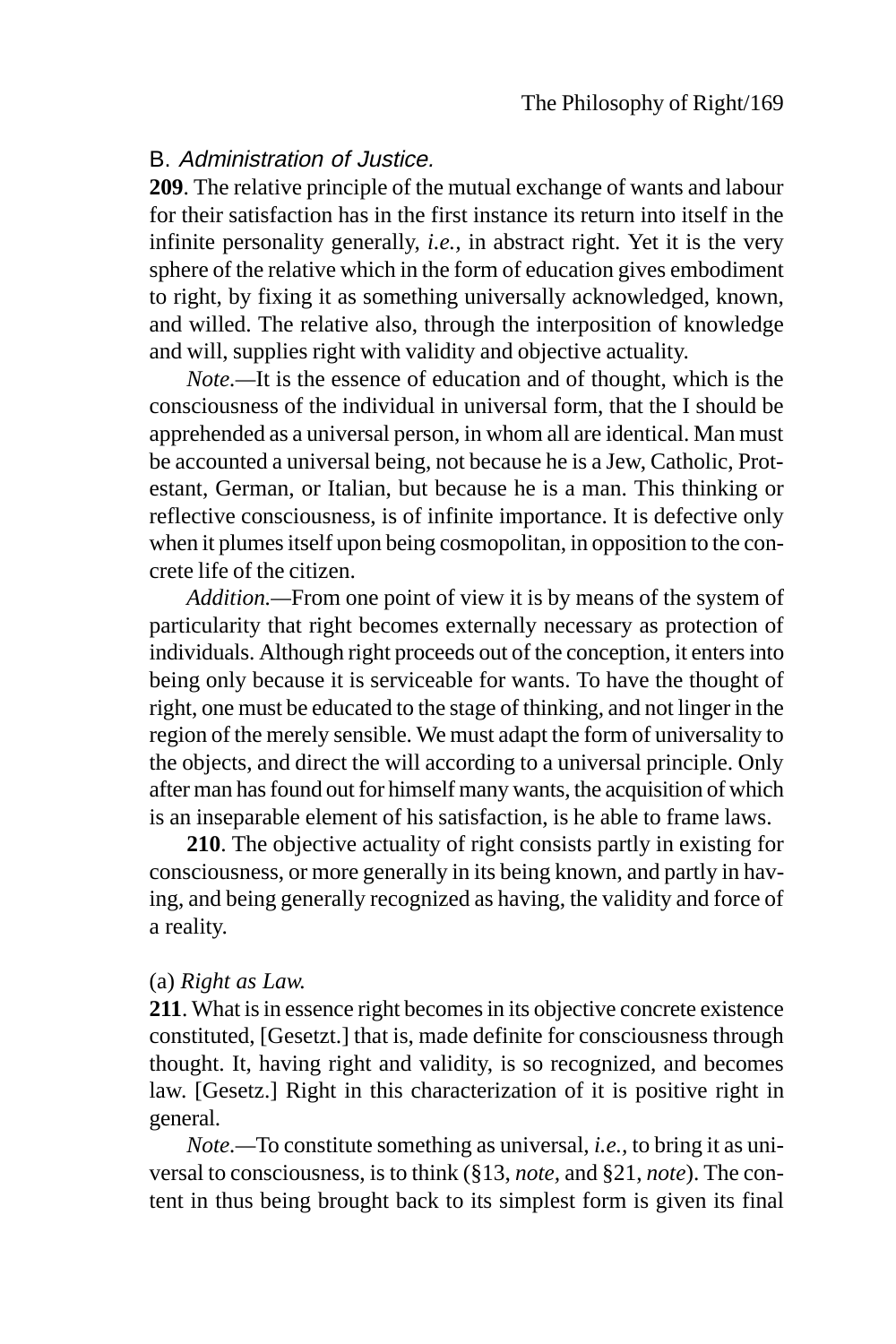mould. Only when what is right becomes law does it receive not merely the form of universality, but its own truest character. It is to select only one phase of law, if we consider it merely as a valid rule of conduct imposed upon all. Preceding this feature is the internal and essential element of law, namely, the recognition of the content in its definite "universality. Even the rights of custom exist as thought and are known. Animals have law in the form of instinct; man alone has law in the form of custom. The difference between custom and law consists merely in this, that customs are known in a subjective and accidental way, and hence are in their actual form more indefinite than laws. In custom, the universality of thought is more obscured, and the knowledge of right is a partial and accidental possession of a few. The idea that customs rather than laws should pass over into life is a deception, because the valid laws of a nation, when written and collected, do not cease to be customs. People speak nowadays, indeed, most of all of life and of things passing over into life, when they are conversant with nothing but the deadest material and the deadest thoughts. When customs come to be collected and grouped, as takes place with every people which reaches a certain grade of civilization, there is formed a statute-book. It is somewhat different from a statute-book properly so-called. A collection is formless, indefinite, and fragmentary, whereas a real statute-book apprehends and expresses in terms of thought the principles of law in their universality. England's land-law or common law is, as is well known, made up both of statutes, having the forms of laws, and of so-called unwritten laws. However, this unwritten law is written with a vengeance, and a knowledge of it is possible only by reading the many quartos which it fills. The monstrous confusion which prevails in that country, both in the administration of justice and in the subject-matter of the law, is graphically portrayed by those who are acquainted with the facts. They specially notice that, since the unwritten law is contained in the decisions of law-courts and judges, the judges are continually the lawgivers. Further, the judges are both directed and not directed to the authority of their predecessors. They are so directed, because their predecessors are said to have done nothing but interpret the unwritten law. They are not so directed, because they are supposed to have in themselves the unwritten law, and hence have a right to determine whether previous decisions are in keeping with it or not.

To avoid a similar confusion, which would have arisen in the administration of justice at Rome, when in later times the views of all the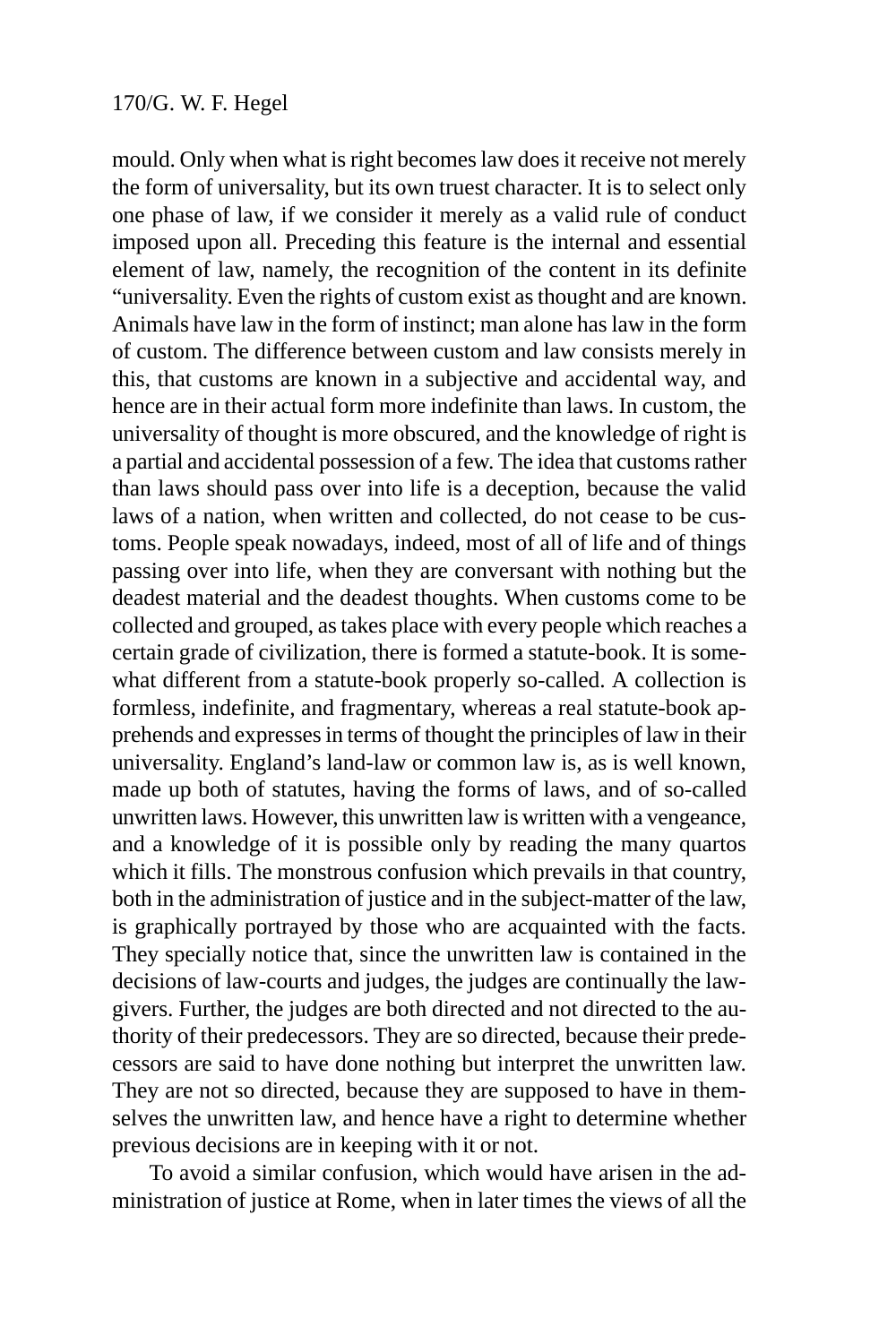celebrated lawyers were made authoritative, one of the emperors hit upon an ingenious expedient. He passed a law, by which was founded a kind of college consisting of the jurisconsults who were longest deceased. This body had a president, and caine to decisions through a majority of votes (Mr. Hugo's "History of Roman Law," §354).—It is the task of a nation, or at least of its jurisconsults, not indeed to make a system of laws entirely new in content, but to recognize the existing content of laws in its definite universality. They should apprehend it in thought, while also making additions with regard to its application to special cases. To refuse to a people or its lawyers this right would be a flagrant insult.

*Addition.—*The sun and the planets have laws, but they do not know them. Barbarians are ruled by impulses, customs, feelings, but have no consciousness of them. When right is established as law and known, all random intuitions and opinions, revenge, compassion, and self-interest, fall away. Only then does right attain its true character and receive its due honour. In being apprehended right is purified from all mixture of chance elements, and thus becomes for the first time capable of universal application. Of course, in the administration of the laws collisions will necessarily occur, which must be settled by the understanding of the judge; otherwise, the execution of the law would be merely mechanical. But to do away with collisions by giving full scope to the judge's well-meant opinions would be the poorest solution of the difficulty. Collisions, in fact, belong to the nature of thought, the thinking consciousness and its dialectic, while the mere decision of a judge is arbitrary.

In favour of rights of custom it is usually adduced that they are living; but life, consisting in simple identity with the subject, does not constitute the essence of the matter. Right must be known in thought. It must be a system in itself, and only as a system can it be valid for civilized peoples. Very recently the vocation of making laws has been abolished. This is not only an affront, but also implies the absurdity that to no individual has been given the capacity to systematize the infinite multitude of existing laws, and expose the universal contained in them, when this task is precisely the most pressing need of the day Similarly, it has been held that a digest of decisions, such as the *Corpus juris,* is preferable to a statute-book giving a detailed exhibition of the universal. A certain particularity and reminiscence of the historical is supposed to be contained in the decisions, and in a statute-book it is thought that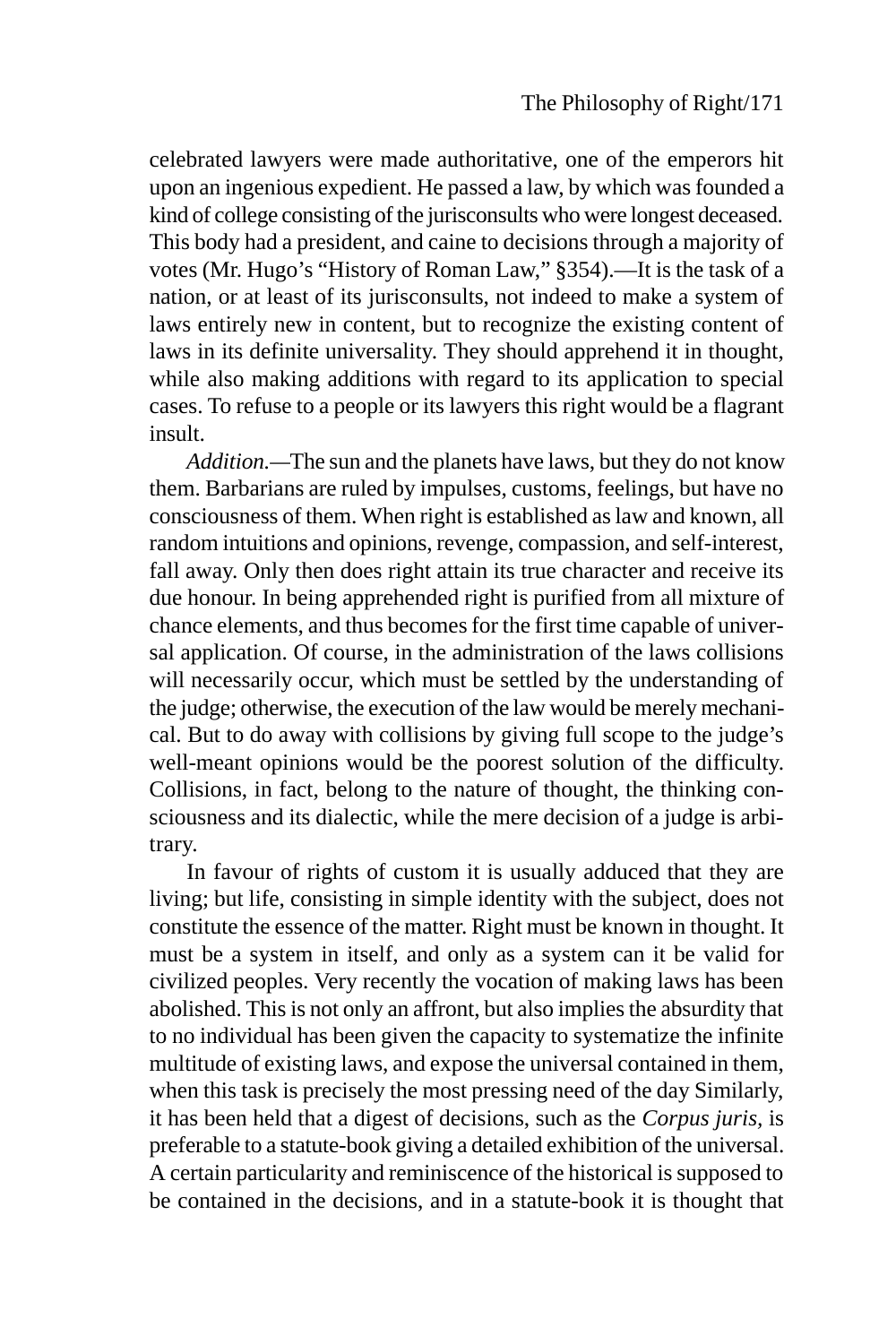these advantages would be wanting. But the mischievous nature of a mere collection is clearly manifest in the practice of the English law.

**212**. Through this identity of the abstract or implicit with what is actually constituted, [Gesetzt.] only that right is binding which has become law. [Gesetz.] But since to constitute a thing is to give it outer reality, there may creep into the process a contingency due to self-will and other elements of particularity. Hence, the actual law may be different from what is in itself right.

*Note.—*Hence, in positive right that which is lawfully established is the source of the knowledge of what is right, or, more accurately, is the final resort in litigation. Positive jurisprudence is to that extent an historical science based on authority. Additions are a matter of the understanding, and concern outward arrangements, combinations, results, further applications, and the like. But when the understanding meddles with the essential substance of the matter, it may serve up singular theories, of which those regarding criminal law are an illustration.—It is not only the right but the necessary duty of positive science, it is true, to deduce out of its positive data the historic progress and also applications and ramifications. Yet it cannot be wondered at if it be regarded as a fair cross-question whether a specific finding is after all wholly in accordance with reason (compare on this point §3 *note*).

**213**. Right is realized in the first instance in the form of constituted law. But it must in its content have further realization. It must apply to the matter of the relations bearing on property and contract, complicated and ramified as these relations in the civic community become. It must apply also to the ethical relations of feeling, love, and confidence, but only in so far as they contain the phase of abstract right (§159). The moral commands, touching the will in its most private subjectivity and particularity, cannot be the object of positive legislation. But additional material for legislation is furnished by the rights and duties which flow from the administration of justice itself and from the state.

*Addition.—*Of the higher relations of marriage, love, religion, and the state, only those aspects can be objects of legislation, which are by their nature capable of having an external embodiment. Here the laws of different nations are very different. Amongst the Chinese, for example, it is a law of the state that the husband shall love his first wife more than any of the others. If he is convicted of the contrary, he is flogged. So, too, in the older laws may be found many prescripts concerning integrity and honour, things that are wholly internal and do not fall within the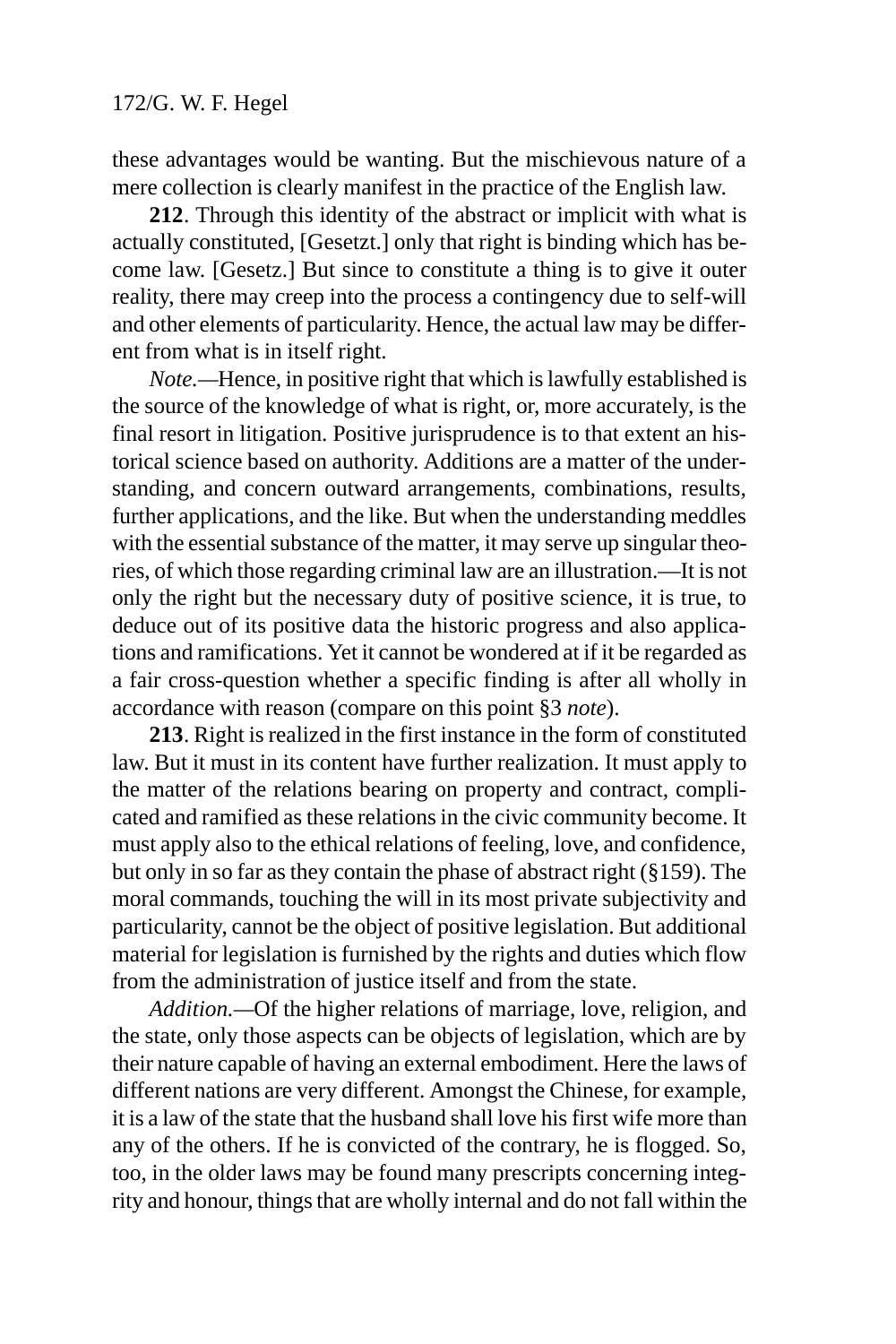province of legislation. But as to the oath, where the matter is laid upon the conscience, integrity and honour must be viewed as in it outwardly substantive.

**214**. Besides applying to the particular as a whole, the constituted law applies to the special case. Here it enters the quantitative region left unoccupied by the conception. This is, of course, the abstract quantitative, which is found in exchange as value. The conception furnishes in this region only a general limit, inside of which there is room for considerable uncertainty. But fluctuations of opinion must be cut short, and a conclusion reached. Hence, inside of this limit a decision has the character of accident and caprice.

*Note.—*To whittle the universal down not only to the particular but to the individual case is the chief function of the purely positive in law. It cannot, for example, be determined by reason, or decided by any phase of the conception itself, whether forty lashes or thirty-nine, a fine of four dollars or three dollars and ninety-nine cents, imprisonment for a year or three hundred and sixty-four or three hundred and sixty-six days, be the just punishment for a crime. And vet a lash, a cent, or a day too much or too little is an injustice.

Reason itself recognizes that contingency, contradiction, and appearance have their sphere or right, limited though it is, and is not at pains to rectify these contraditions. Here the purpose is solely to reach actuality, that is, somehow or other within the given limit to get the matter settled. This settlement is the office of formal self-certitude or abstract subjectivity, which, observing the prescribed limit, may bring the matter to issue simply for settlement's sake. Or its reasons for its decision are, if it has any, of this kind, that it should use round numbers, or that the number should be forty less one.

It is of no real significance that the law does not make the final decision demanded by reality, but hands it over to the judge, limiting him merely by a maximum and minimum. The maximum and minimum are themselves round numbers, and do not do away with the requirement that the judge shall pronounce a finite purely positive sentence. On the contrary, this action devolves upon him necessarily.

*Addition.—*Undoubtedly the laws and the administration of justice contain in one of their aspects something contingent, since the law, though of a universal character, must nevertheless be applied to special cases. If we were to declare against this element of contingency, we would pronounce in favour of an abstraction. The exact quantity of punish-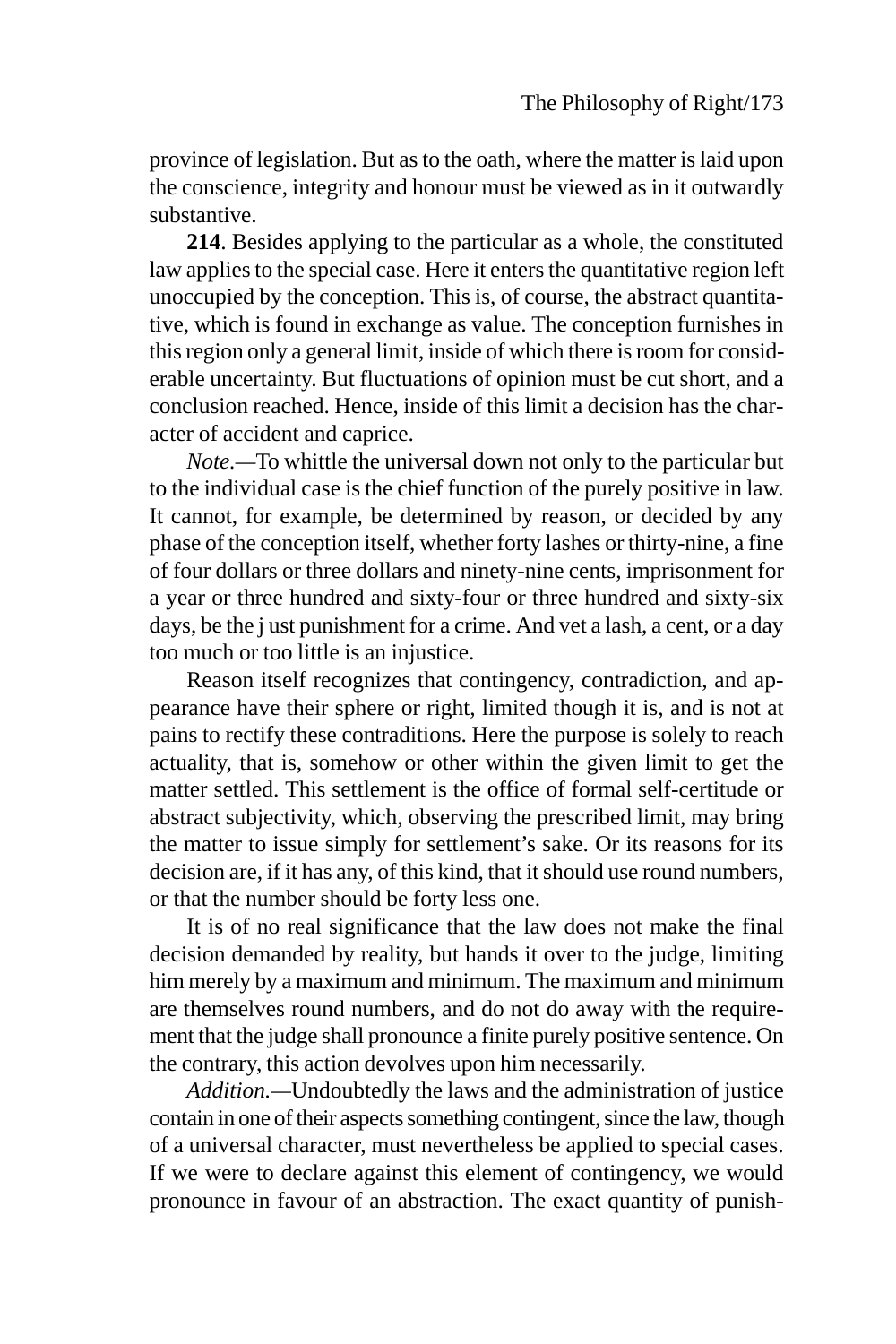ment cannot be found in any factor of the conception; and whatever judgment may be made, it is to some extent arbitrary. But this contingency is itself necessary. If one were to argue from the presence of contingency that a code of laws Avas imperfect, he would overlook the fact that perfection of such a kind is not to be attained. Law must, hence, be taken as it stands.

## (b) *Law as Incorporated.*

**215**. Since the binding force of law rests upon the right of self-consciousness (§132 and *note*), the laws ought to be universally made known.

*Note.—*To hang up the laws, as did Dionysius the Tyrant, so high that no citizen could read them, is a wrong. To bury them in a cumbrous apparatus of learned books, collections of decisions and opinions of judges, who have deviated from the rule, and, to make matters worse, to write them in a foreign tongue, so that no one can attain a knowledge of them, unless he has made them a special subject of study, is the same wrong in another form.—The rulers, who have given their people a definite and systematized book of common law, or even an unshapely collection such as that of Justinian, should be thanked and lauded as public benefactors. Moreover, they have done a decisive act of justice.

*Addition.—*Jurists, who have a detailed knowledge of the law, often look on it as their monopoly. He who is not of their profession, they say, shall not be heard. The physicists treated Goethe's theory of colours harshly, because he was not of their vocation, and was a poet besides. But we do not need the services of a shoemaker to find out if the shoe fits, nor do we need to belong to a particular trade in order to have a knowledge of the objects which are of universal interest in it. Right concerns freedom, the worthiest and holiest thing in man, the thing which he must know in so far as he is answerable to it.

**216**. We are in the presence of an antinomy. Simple universal characteristics are needed in a public statute-book and yet the finite material by its nature gives rise to endless definition; the context of any law should be a rounded-off and complete whole, and yet there must continually be new legal findings. But the right to a completed statute-book remains unimpaired, since this antinomy does not occur in the case of fixed general principles, but only with their specialization. General principles can be apprehended and presented apart from special cases.

*Note.—*One chief source of complexity in legislation occurs in the case of any historic institution, which in its origin contains an injustice.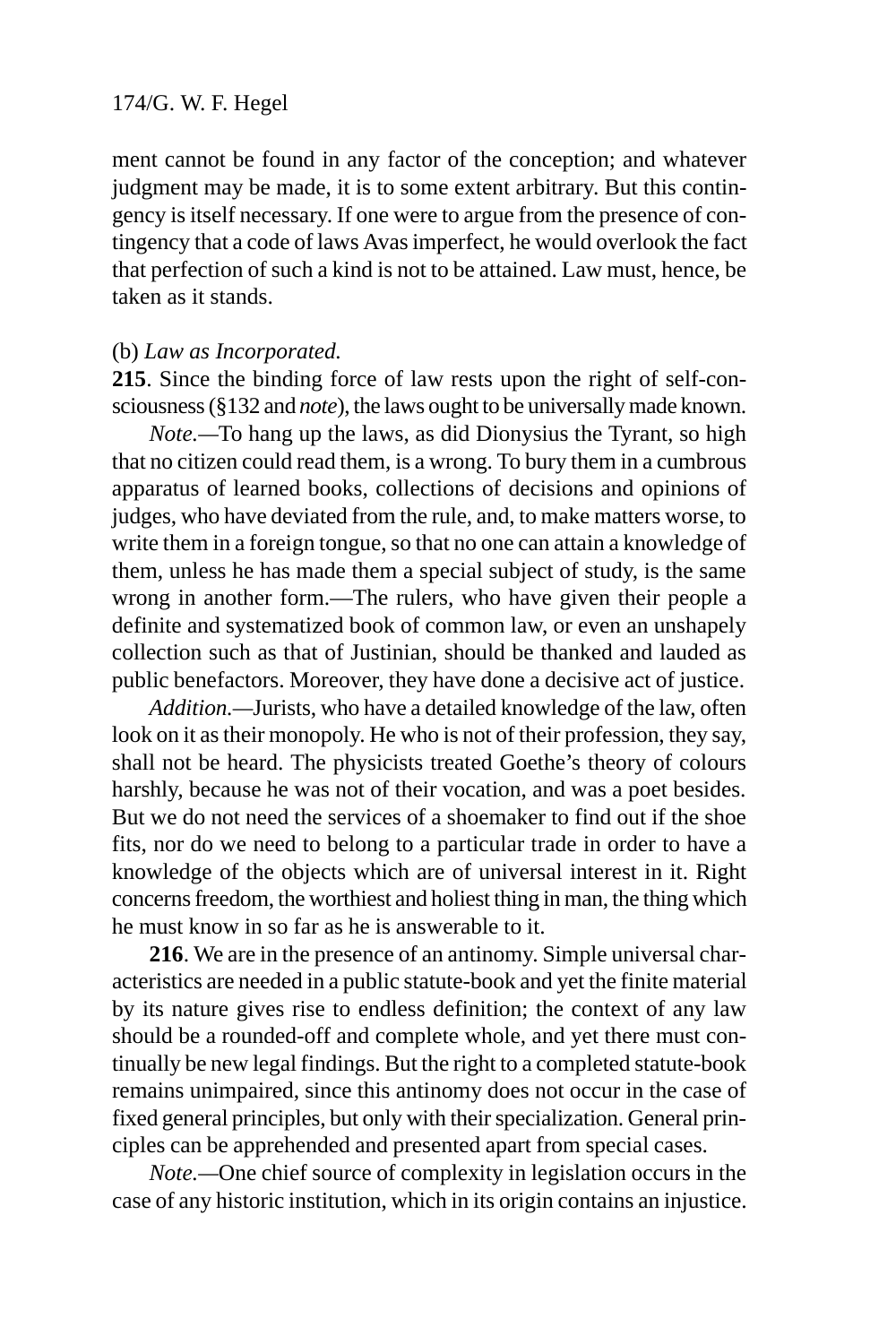In the course of time it is sought to infuse into this institution reason and absolute right. An illustration of this procedure was cited above from Roman law (§180, *note).* It occurs also in the old feudal law and elsewhere. But it is essential to understand that, owing to the nature of finite material, any application to it of principles, absolutely reasonable and in themselves universal, must be an infinite process. To require of a statute-book that it should be absolutely finished, and incapable of any modification—a malady which is mainly German—and to base this demand upon the reason that, if the book cannot be completed, it cannot come up to the so-called imperfect and therefore falls short of reality, rest upon a twofold misunderstanding. This view implies a misconception of the nature of such finite objects as private right, whose so-called perfection consists simply in a perennial approximation. It implies, too, a misconception of the difference between the universal of the understanding and that of reason, and also of their application to the finite and particular material, which goes on to infinity. *Le plus grand ennemi du Bien c'est le Meilleur* is the expression of the truly sound human understanding in contrast with empty reasonings and reflections.

*Addition.—*If completeness means the complete collection of every individual thing or instance which belongs to a given sphere, no science can be complete. If we say that philosophy or any other science is incomplete, it seems like saying that we must wait till it is perfected, as the best thing may yet be lacking. In this way there is no getting on at all, neither in the seemingly completed science of geometry, in which, nevertheless, new elements are being introduced, nor in philosophy, which, though dealing with the universal idea, may be continually more and more specialized. The universal law cannot be forever merely the ten commandments. Yet it would be absurd to refuse to set up the law "Thou shalt not kill" on the ground that a statute-book cannot be made complete. Every statute-book can, of course, be better. It is patent to the most idle reflection that the most excellent, noble, and beautiful can be conceived of as still more excellent, noble, and beautiful. A large old tree branches more and more without becoming a new tree in the process; it would be folly, however, not to plant a new tree for the reason that it was destined in time to have new branches.

**217**. In the civic society what is intrinsically right becomes law. What was formerly the simple and abstract realization of my private will becomes, when recognized, a tangible factor of the existing general will and consciousness. Acquisition of property and other such transac-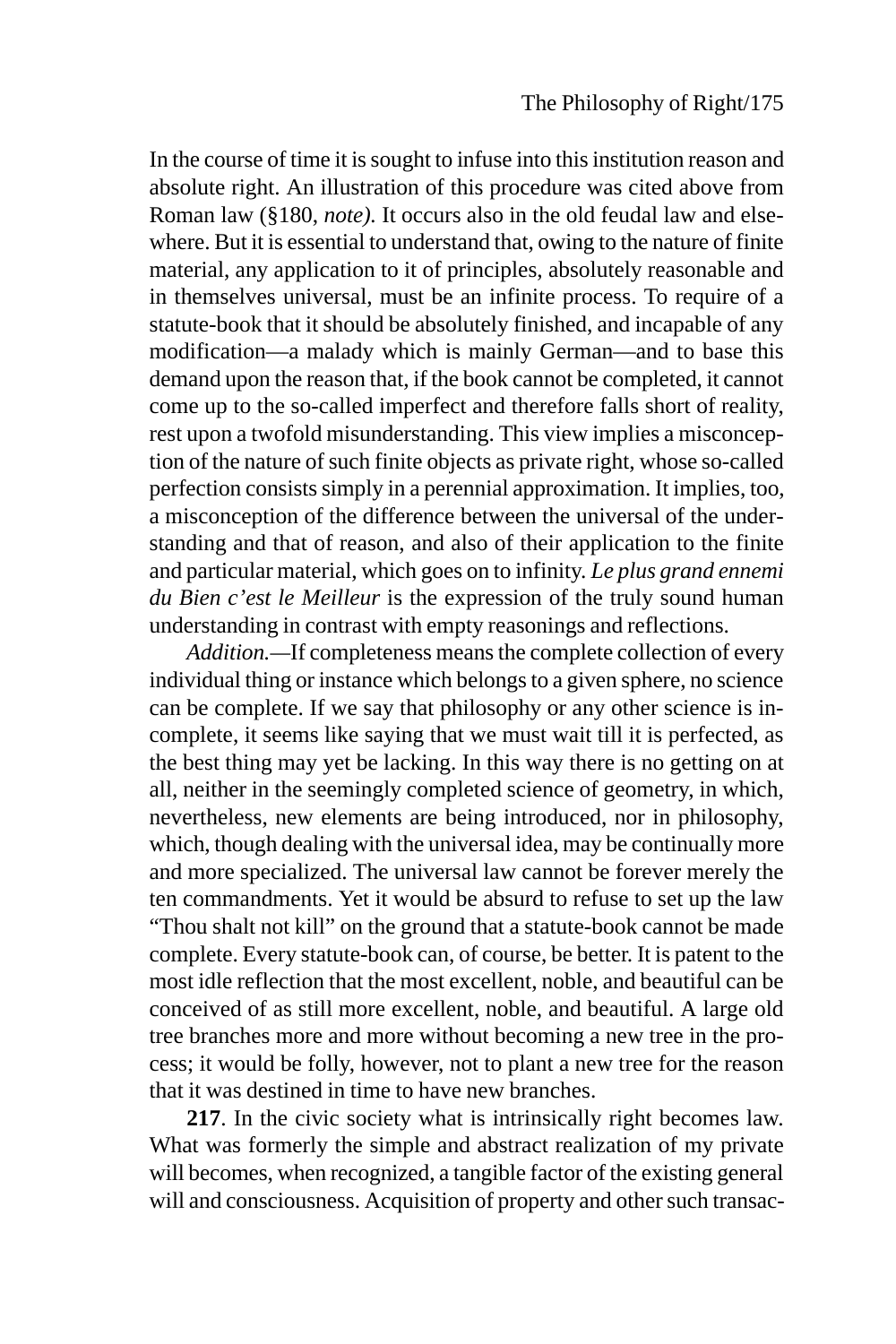tions must therefore be settled in accordance with the form assigned to this realized right. Hence, property now depends upon contract, and, in general, upon those formalities, which furnish legal proof of possession.

*Note.—*The original or direct titles to property and methods of acquisition (§54 and fol.) disappear in the civic community, or occur in it only as separate accidents and limited elements.—Forms are rejected by feeling, which holds to the subjective, and by reflection, which clings to the abstract side of the necessary formality. On the other hand the dead understanding clings to formalities in opposition to the thing itself, and infinitely increases their number.—For the rest it is involved in the whole process of education to win oneself free by hard and long endeavour from the sensuous and direct form, and attain to the form of thought with its appropriate simple expression. It is only in the earliest stages of legal science that ceremony and formalities are significant. They are then esteemed as the thing itself rather than its outer symbol. In Roman law is found a host of details and expressions, which formerly belonged to religious ceremonies, and should in law have given place to phases of thought and their appropriate expression.

*Addition.—*In law what is in itself right is constituted. In property I possess something which was without an owner; this must now be recognized and constituted as mine. Hence, with regard to property arise in a community legal forms. We place boundary stones as a sign for others to take notice of; we have registers of mortgages and lists of properties. In the civic community property is generally obtained by contract, a legal process which is fixed and definite. Against forms the objection may be urged that they exist merely to bring money to the authorities. Or they may be held to be objectionable as indicating a lack of confidence. It may be said that the maxim "A man is his word" has lost its force. But the essential thing about the form is that what is really right should be constituted as right. My will is rational; it has validity; and this validity is to be recognized by others. Here my subjectivity and that of others must fall away, and the will must attain a certainty, assurance, and objectivity, which can be realized only through the form.

**218**. In the civic community property and personality have a legal recognition and validity. Hence, crime is injury done not merely to an infinite subject, but to a universal fact, which has firm and sure reality. Here occurs, therefore, the view that crime is a menace to society. On the one hand the magnitude of the crime is increased, but on the other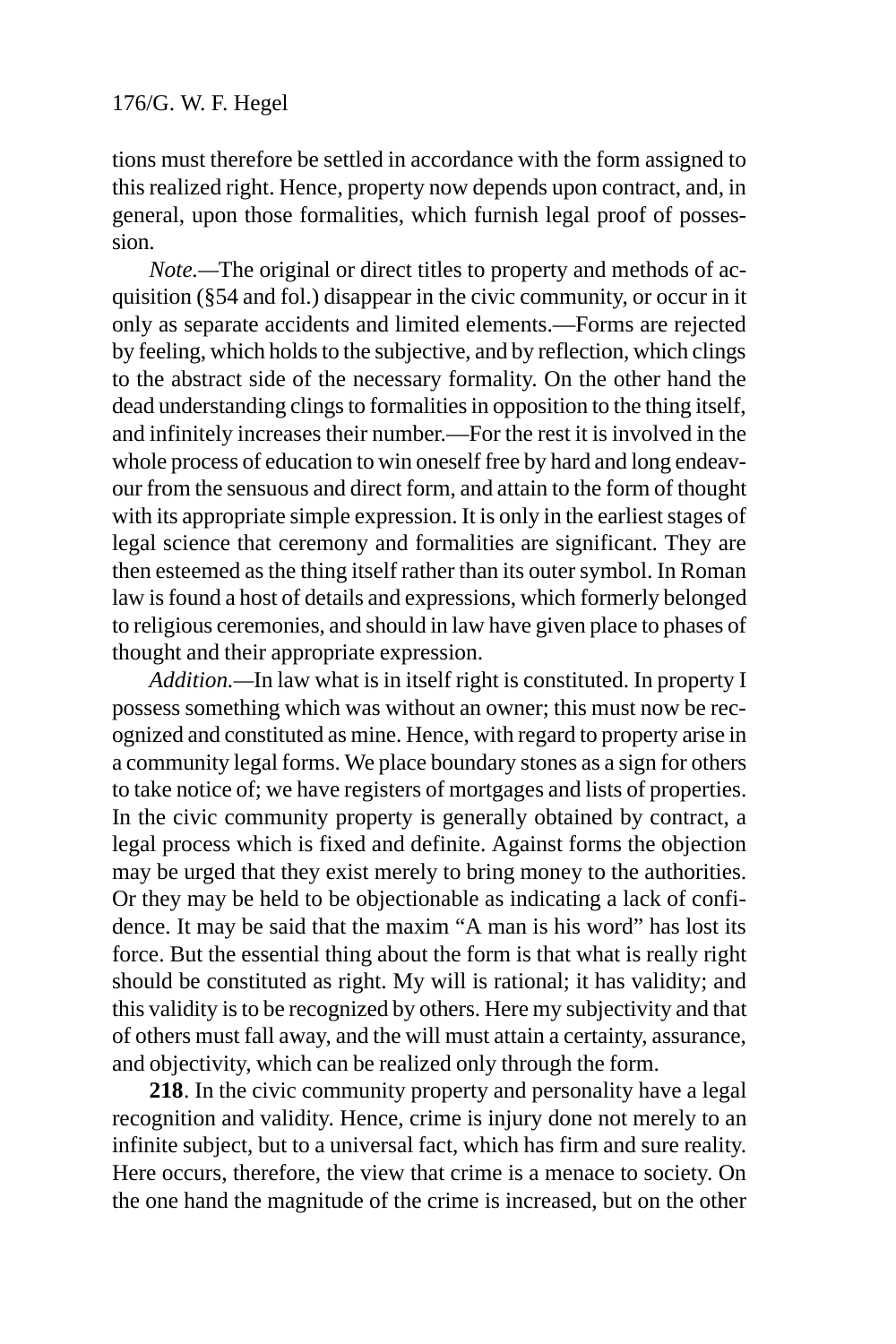hand the security, felt by society, lessens the external importance of the injury. As a result, crime is now often punished more lightly.

*Note.—*The fact that, when one member of a community suffers, all others suffer with him, alters the nature of crime, not indeed in its conception, but in its external existence. The injury now concerns the general thought and consciousness of the civic community, and not merely the existence of the person directly injured. In the heroic ages, portrayed in the tragedies of the ancients, the citizens did not regard themselves as injured by the crimes which the members of the royal houses committed against one another.—Crime, which in its inner nature is an infinite injury, must as a realized fact submit to a qualitative and quantitative measure (§96). This outward fact is conditioned by the general idea and consciousness of the validity of the laws. Hence, the danger to the civic community is one way of measuring the magnitude of a crime, or one of its attributes.—The quality or magnitude varies with the condition of a community. In the circumstances lies the justification of inflicting upon a theft of a few cents or a turnip the penalty of death, while it imposes a mild punishment upon a theft of a hundred or several hundred times the amount. Although the idea of danger to the civic community seems to aggravate the crime, it has really ameliorated the penalty. A penal code belongs to its time and to the condition in which the civic community at that time is.

*Addition.—*An offence seems to be aggravated, if it is perpetrated in a community, and yet in such a case it is treated with more leniency. This appears to be self-contradictory. But although a crime could not be allowed by the community to go unpunished, since it would then be constituted as right, yet, because a community is sure of itself, a crime is always merely a single, isolated act of hostility without any foothold. By means of the very steadfastness of the community crime becomes a mere subjective act, which appears to spring not so much out of deliberate will as out of natural impulse. Hence, a more lenient view is taken of crime, and punishment also is ameliorated. If the community is still unsettled, an example must be made by means of punishment, for punishment is itself an example against the example of crime. But in the sure and firm community the position of crime is so unstable, that a lesser measure of punishment is sufficient to supersede it. Severe punishments are not absolutely unjust, but are due to the condition of the time. A criminal code cannot apply to all times, and crimes are mere seeming existences, which draw after them a greater or less rejection of themselves.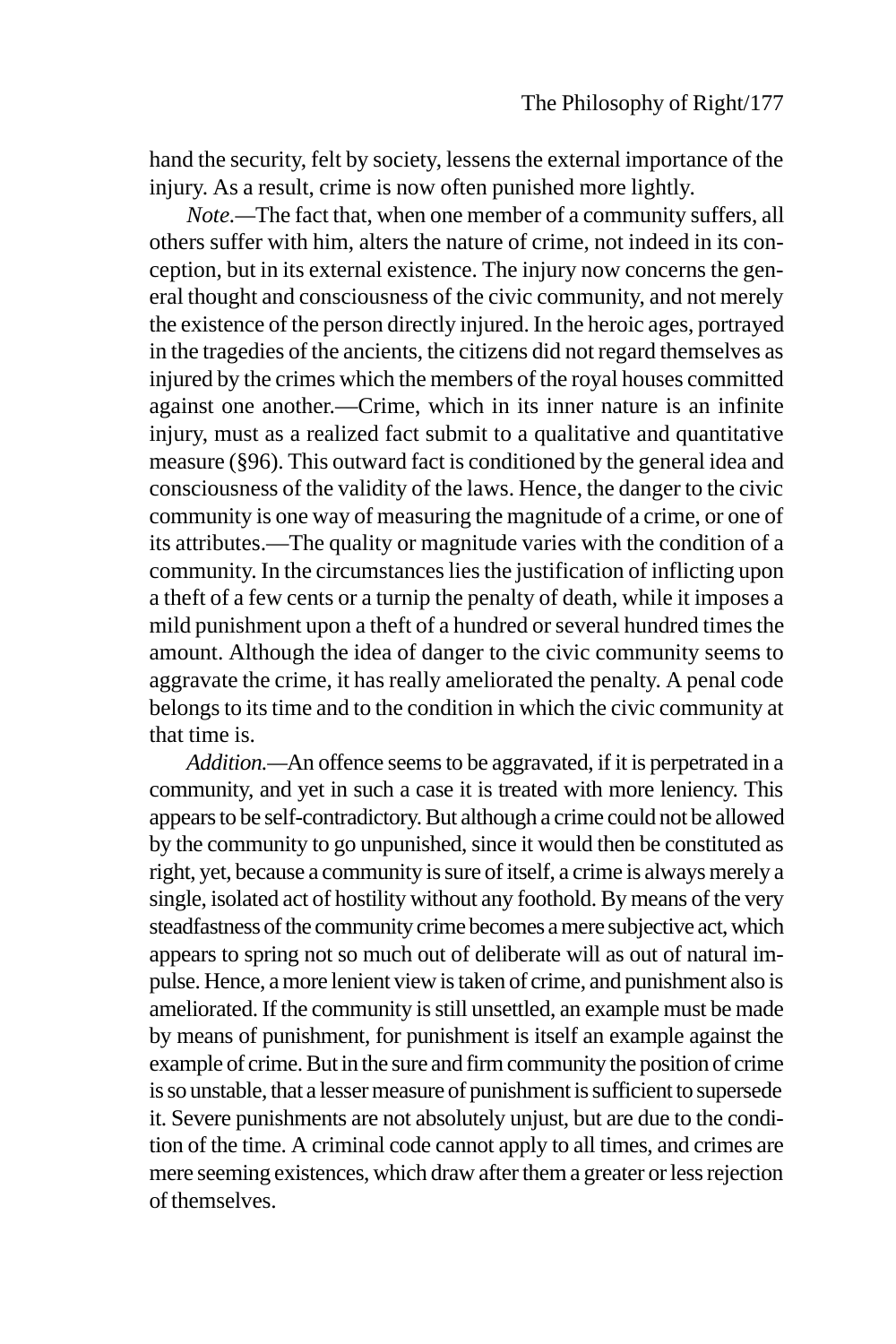#### (c) *The Court of Justice.*

**219**. Right, having entered reality in the form of law, and having become an actual fact, stands in independent opposition to the particular will and opinion of right, and has to vindicate itself as a universal. The recognition and realization of right in each special case without the subjective instigation of private interests, is the office of a public power, the court of justice.

*Note.*—The office of judge and the court of justice may have originated historically in the patriarchal relation, in force, or in voluntary choice. This is for the conception of the object a matter of indifference. To regard the administration of justice by princes and rulers merely as a courtesy and favour, as does Herr von Haller in his "Restoration of Political Science," is to have no inkling of the fact that, when we speak of law and the state, we mean that its institutions are reasonable and absolutely necessary; and that, when we consider the reasonable basis of the laws, we have nothing to do with the form of their origin. The extreme opposite to this view is the crude idea that the administration of justice is club-law or despotism, which suppressed liberty by violence. But the administration of the law is to be looked upon as the duty quite as much as the right of the public authority. Whether to delegate the discharge of this office to some power or not is not at the option of any individual.

**220**. Revenge, or the right against crime (§102), is right only in itself. It is not right in the form of law, *i.e.,* it is not in its actual existence just. The place of the injured person is now taken by the injured universal, which is actualized in a special way in the court of justice. To pursue and punish crime is its function, which therefore ceases to be a mere subjective retaliation or revenge, and is in punishment transformed into a true reconciliation of right with itself. In the act of punishment, viewed objectively, right is reconciled to itself, and restores itself by superseding the crime and realizing its own inherent validity. In punishment, viewed subjectively, or from the standpoint of the criminal, the law, known by him and available for his protection, is atoned for. The execution of the law upon him, or the satisfaction of justice, he finds to be simply the completed act of his own law.

**221**. A member of the civic community has the right to bring a cause before the court of justice, and is also in duty bound to appear in the court, and accept from it the decision of the point in dispute.

*Addition.—*Every individual has the right to bring his case before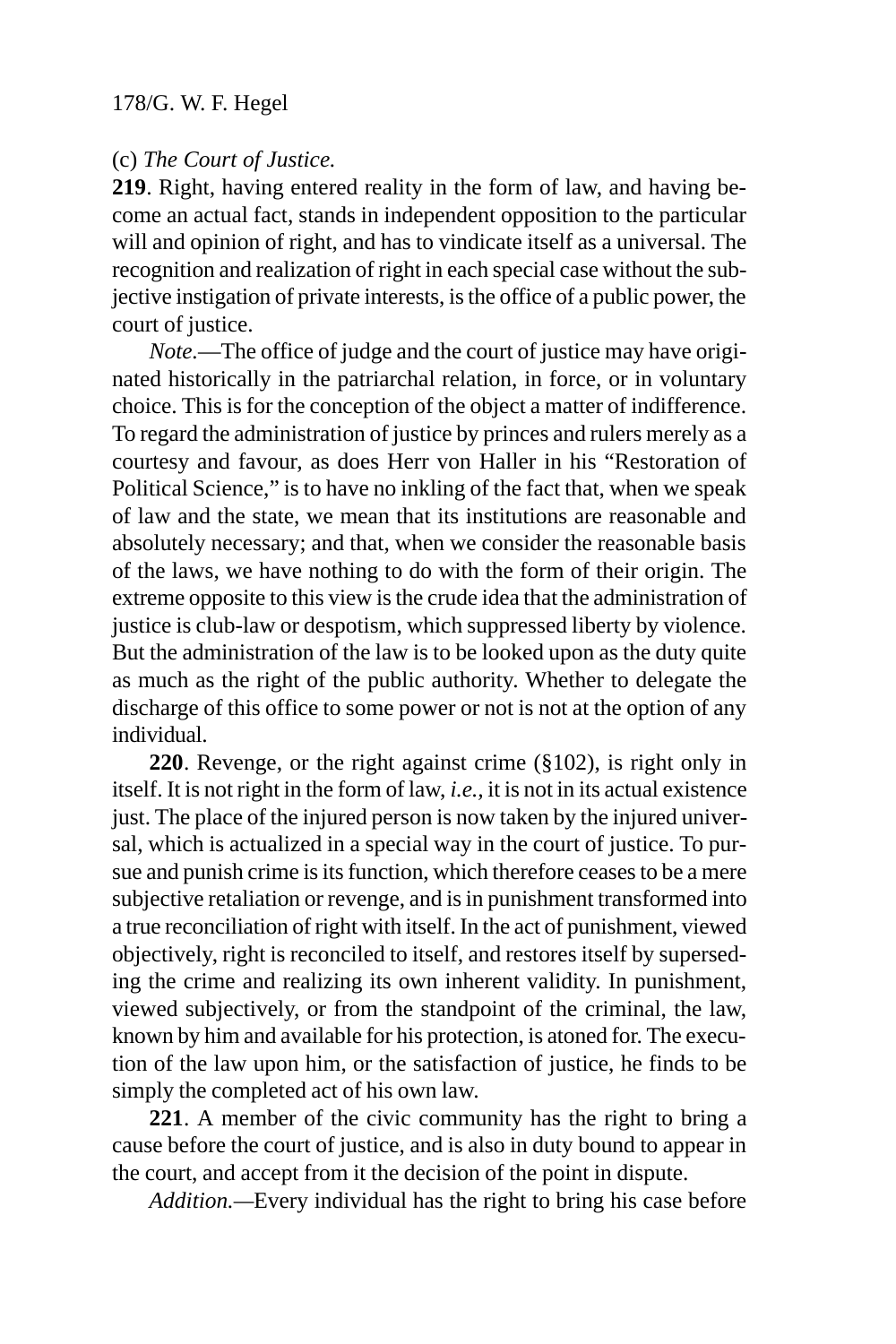the court. But he must know the laws, otherwise the privilege would be of no service to him. But it is also a duty for him to appear before the court. Under the feudal system the prince or noble defied the court, and refused to appear, regarding it as a wrong if the court summoned him before it. This condition of things is contradictory of the real function of the court. In more recent times the prince has in private affairs recognized the courts as superior to him, and in free states his cases are usually lost.

**222**. By the court it is required that a right be proved. The legal process gives the contending parties an opportunity to substantiate their claim by evidence, and put the judge in possession of a knowledge of the case. The necessary steps are themselves rights; their course must be legally fixed; and they form an essential part of theoretical jurisprudence.

*Addition.—*It may stir men to revolt if they have a right, which is refused to them on the score that it cannot be proved. But the right, which I have, must be at the same time constituted. I must be able to present and prove it, and only when that, which it really is, is constituted as law, is it of any avail to me in a community.

**223**. The stages of the legal process may be more and more minutely subdivided, and each stage has its right. As this subdivision has no inherent limit, the legal process, which is already of itself a means, may be opposed to the end, and become something external. Though this extensive formality is meant for the two contending parties and belongs to them as their right, it may become an evil and an instrument of wrong. Therefore, in order that the two parties, and right itself as the substantive basis, may be protected against the legal process and its misuse, it is by way of law made a duty for them to submit themselves to a simple court, the civil court of arbitration, for a preliminary trial, before going to the higher court.

*Note.—*Equity includes a departure from formal right through moral and other regards, and refers directly to the content of the suit. A court of equity decides upon the particular case, without adhering to the formalities of the legal process. It is not confined to the objective evidence, as is formal law. It decides upon the interest peculiar to each particular suit, Its judgment is not meant to be applied generally.

**224**. As the public promulgation of the laws is one of the rights of the subjective consciousness (§215), so also is the possibility of knowing how in any special case the law is carried out. The course of the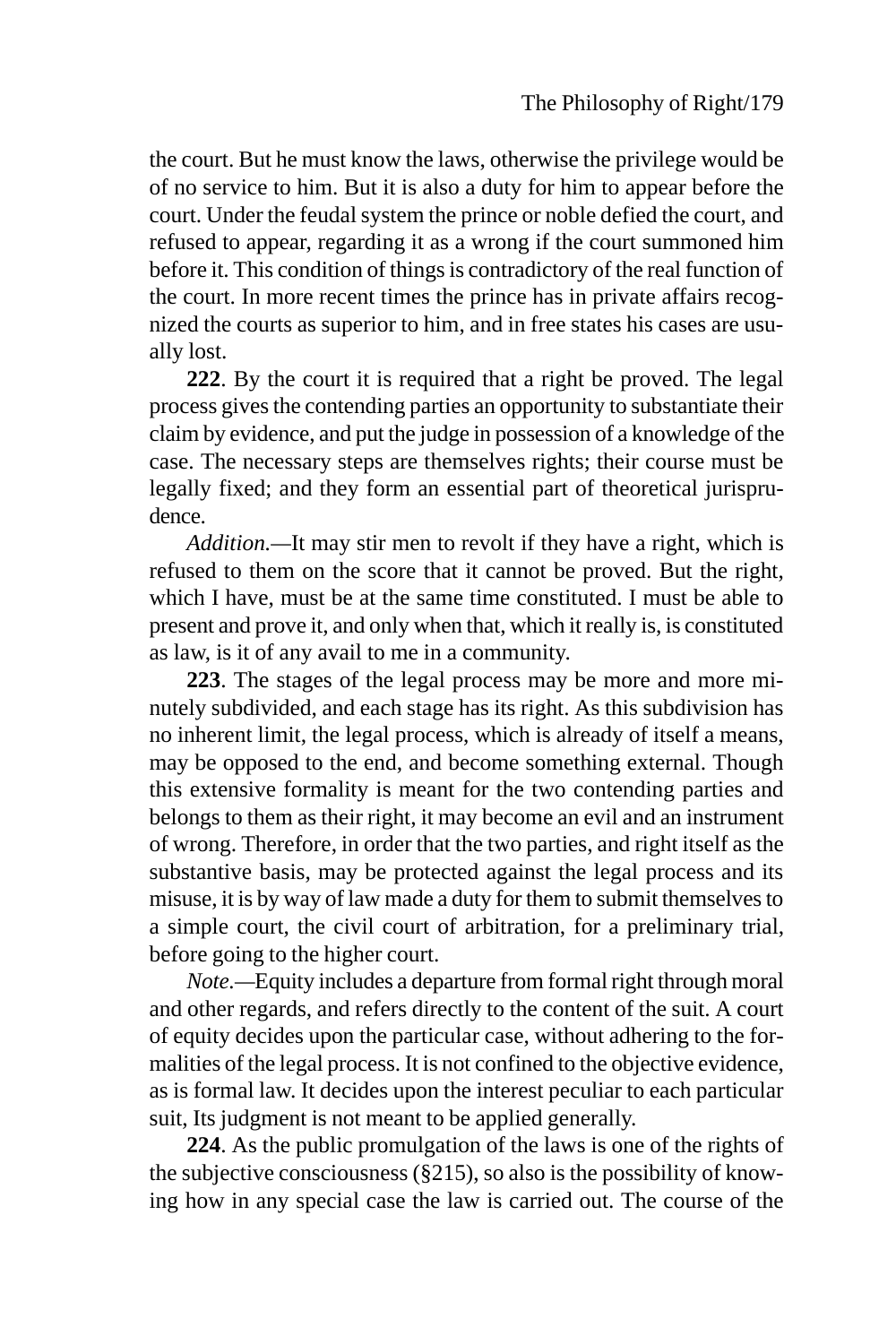external proceedings should be public, and also the legal principles involved. The order of procedure is of itself a thing of general value. Though the special content of the case is of interest only to the contending parties, the universal content, involving right and a legal decision, is of interest to all. Hence is demanded the publicity of the administration of the law.

*Note.—*Deliberations by the members of a court amongst themselves over the judgment to be given, are only private opinions and views, and are not of public import.

*Addition —*Honest common sense holds that the publicity of legal proceedings is right and just. A strong reason to the contrary was always the rank of the judiciary. They were not to be seen by everybody, and regarded themselves as the warders of a law, into which laymen ought not to intrude. But law should possess the confidence of the citizens, and this fact calls for the publicity of the sentence. Publicity is a right, because the aim of the court is justice, which as a universality belongs to all. Moreover, the citizens should be convinced that the right sentence has actually been pronounced.

**225**. In the application of the law by the judicial authorities to special cases are to be distinguished two separate aspects. There must be firstly an acquaintance with the direct facts of the case, whether a contract has taken place, an injurious act done, and who the doer is. In criminal law the act must be known also in its intention, which contains its substantive criminal quality (§119, *note).* In the second place the act must be brought under the law of the restoration of right. This in criminal law includes the punishment. Decisions in connection with these two aspects are two different functions.

*Note.—*In the constitution of the Roman law-courts these two functions occurred in this way. The *Proctor* gave his decision on the condition that the case was of such and such a kind, and then he commanded a certain *Judex* to makes inquiries into its exact nature. The fixing of the exact criminal quality of an act, whether, for example, it be murder or manslaughter, is in English judicial procedure left to the insight or caprice of the accuser, and the court is restricted to his view, even if it is seen to be wrong.

**226**. To conduct the whole inquiry, to arrange the procedure of the parties, which is itself a right (§222), and to pass sentence, are the special functions of the judge (§225). For him, as the organ of the law, the case must be prepared and brought under some law. It must be raised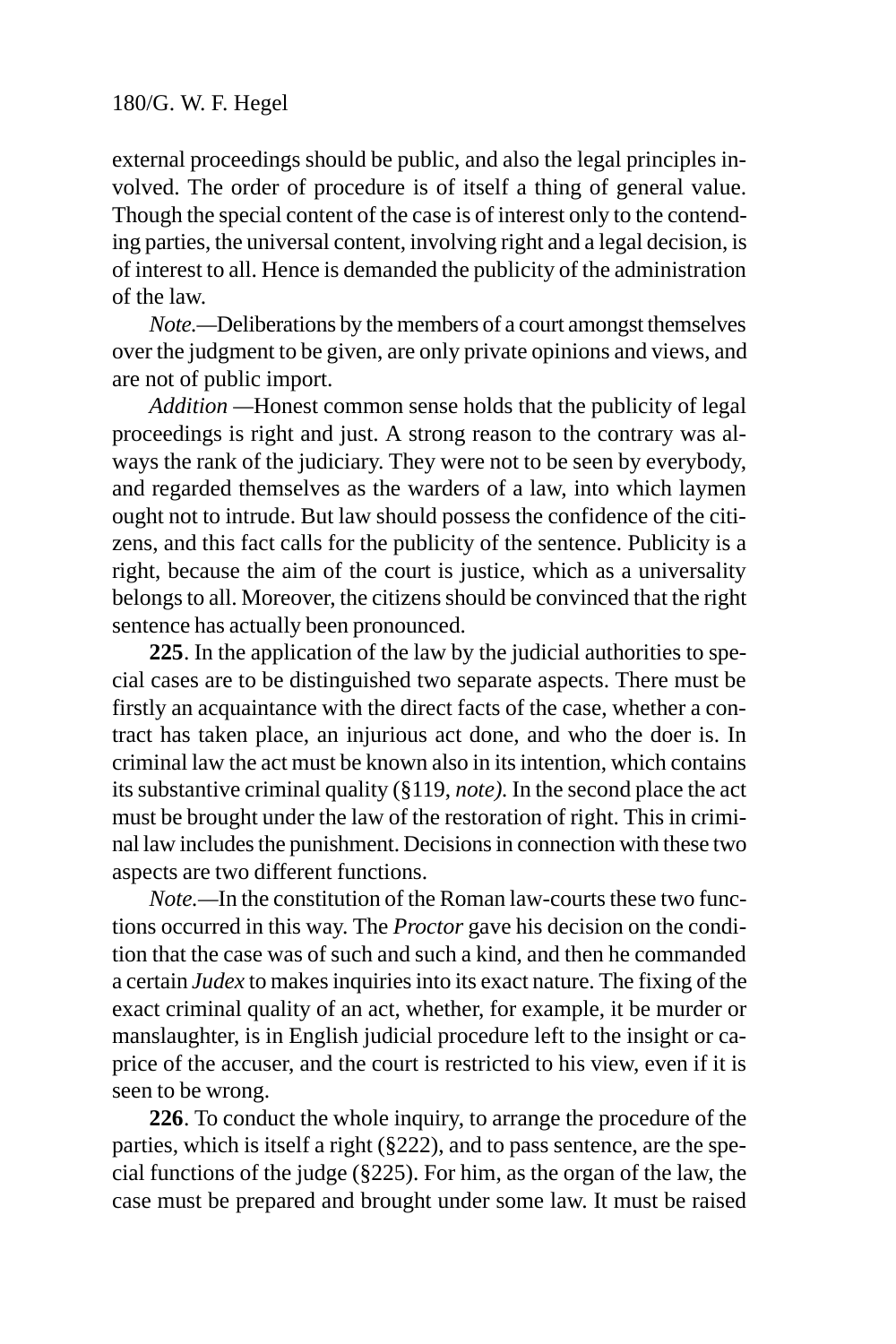out of its empirical nature, and made a recognized fact with general attributes.

**227**. That aspect of the case, which consists in knowing and estimating the direct facts, contains no distinctively judicial elements. The knowledge is possible to any intelligent man. When, in order that an estimate of the act may be made, the subjective factor of the insight or intention of the agent is essential (see Second Part), when the evidence concerns no abstract object of reason or the understanding, but mere particulars, circumstances, and objects of sensible perception and subjective certitude, when the case contains no absolutely objective element, and the duty of deciding must fall to subjective conviction and conscience (*animi sententia*), and when the evidence rests on depositions and statements, the oath, though a subjective confirmation, is ultimate.

*Note. —* In this question it is a cardinal point to keep before our eyes the nature of the available evidence, and to distinguish it from knowledge and evidence of other kinds. To prove a phase of reason, such as is the conception of right itself, that is, to recognize its necessity, requires another method than the proof of a geometrical theorem. Moreover, in a theorem the figure is determined by the understanding, and is already abstractly made according to a law. But in the case of an empirical content, such as a fact, the material for knowledge is composed of sense- perceptions, and attestations based on the subjective certitude of sense. These depositions, testimonies, and circumstances must be put together, and from them a conclusion must be drawn. With such material and such a means of making it independent and objective there is attained only partial proofs. In obedience to a true logic, which nevertheless is formally illogical, the punishments are consequently exceptional. This objective truth is quite different from the truth of a rational principle or of a proposition, whose matter has already been abstractly fixed by the understanding. In so far as an empirical truth can be recognized in the specific judicial finding of a court, and so far as in the finding can be shown to lie an unique quality, that is, an exclusive implicit right and necessity, the formal judicial court is entitled to pass judgment upon the fact as well as upon the point of law.

*Addition.—*There is no reason for supposing that the judge is the only one to decide upon matters of fact. For this not the legal mind alone but any man of ordinary intelligence is competent. Judgment as to matter of fact depends upon empirical circumstances, witnesses of the act,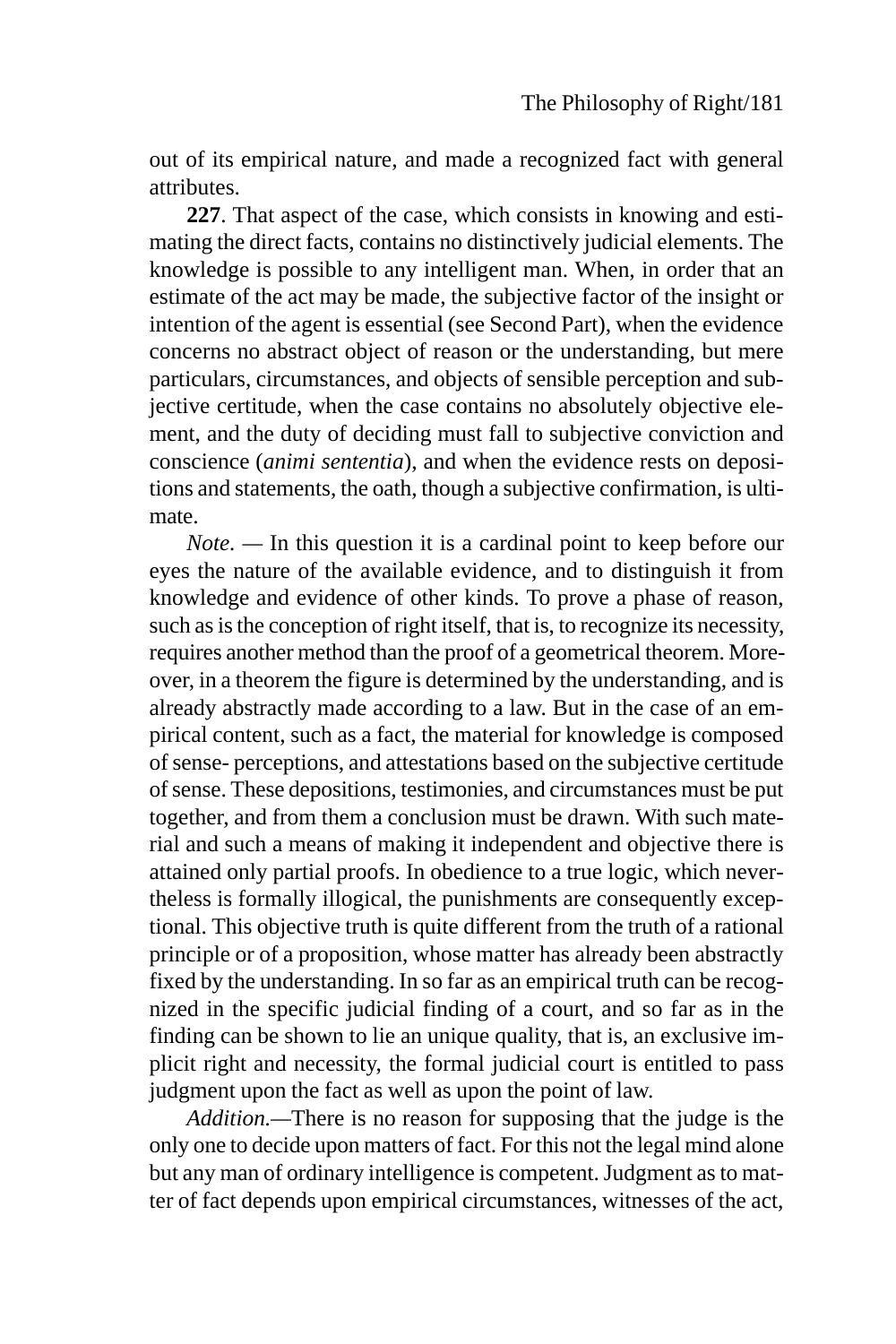and similar data of perception. There may also be other facts, by means of which one can infer the nature and probability of the act in dispute. Here at most we reach an assurance, but not a truth in the sense of something eternal. Assurance is subjective conviction or conscience, and the question to decide is what form to give this certitude at a law court. The demand, usually made in German law, for a confession on the part of the criminal has this right, that by it satisfaction is given to the right of the subjective consciousness. The judge's decision must agree with the criminal's consciousness; and, not until the culprit has confessed, is the sentence free from an element which is foreign to him. But the criminal may deny the act, and thus imperil the course of justice. Yet it is a harsh measure to treat him according to the subjective conviction of the judge, since then he is no longer regarded as free. Hence, it is still required that the decree of guilt or innocence should come from the soul of the criminal, and this requisite is secured through trial by jury.

**228**. When the facts of the case have been decided on, and the judge in his sentence brings the case, so qualified, under a certain law, the accused's right of self-consciousness is not violated. In the first place, the law is known, and is itself the law of the accused. In the second place the proceedings, by which the case is brought under a certain law, are public. But when a decision is not yet reached upon the particular subjective and external content of the matter, a knowledge of which comes under the first of the two aspects given in §225, the accused's right of self- consciousness is preserved by intrusting the case to the subjectivity of jurors. This procedure is based on the equality of the jurors with the accused, both as regards class and in general.

*Note.—*The right of self-consciousness, or the element of subjective freedom, can be regarded as the substantive point of view in the question of the necessity of a public trial, or trial by a jury. To this point of view all that is essential and needful in these institutions may be reduced. From any other standpoint disputes may arise as to whether this or that feature is an advantage or disadvantage, but such reasonings either are of secondary consequence and decide nothing, or they are taken from other and perhaps higher spheres. It is possible that the law might be as well administered by courts of judges, or even better by them than by other institutions. But grant the possibility, or let the possibility become a probability or even a certainty, there remains always on the other hand the right of self-consciousness, which maintains its claims and must be satisfied. Because of the general nature of the law, it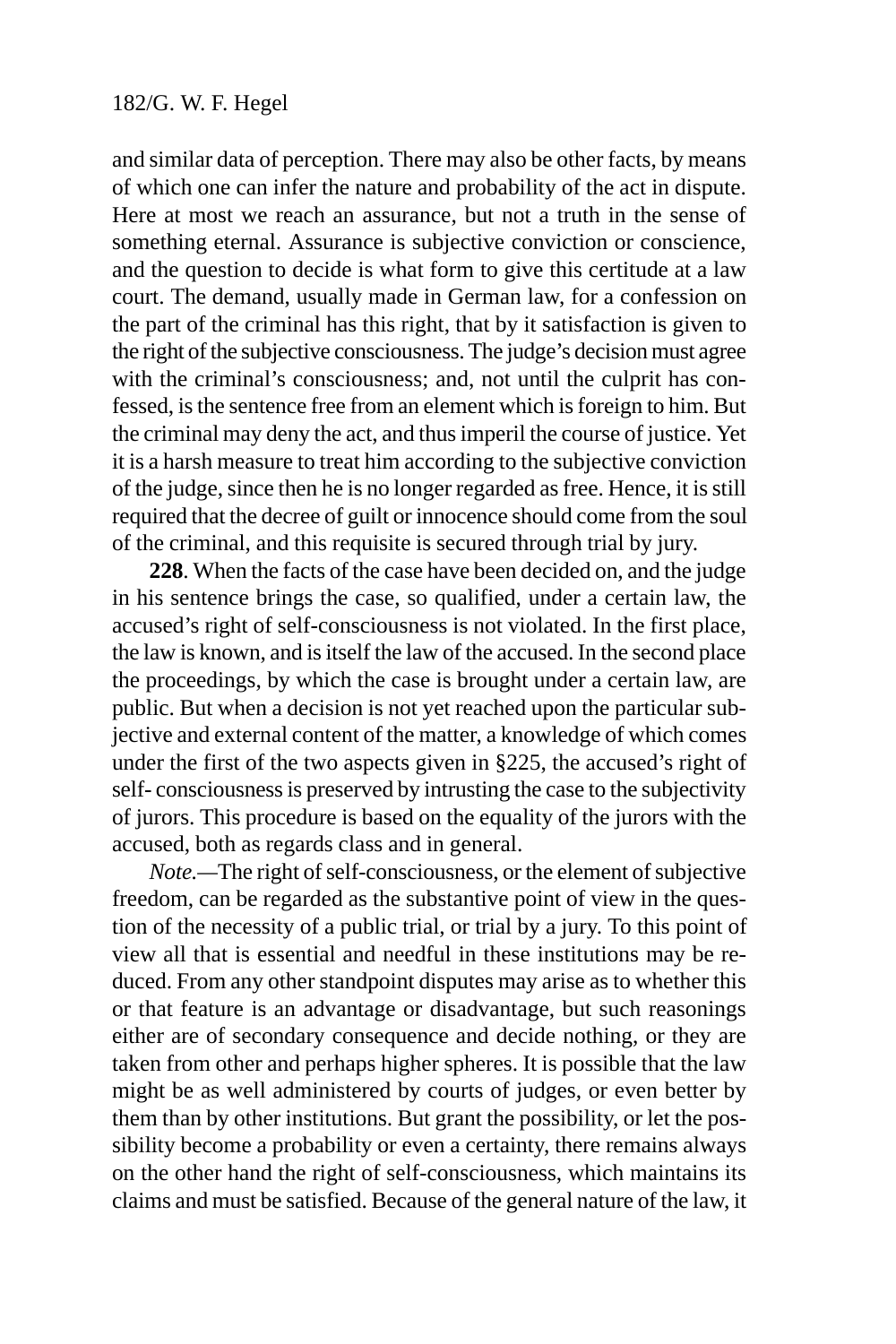can happen that the knowledge of right, the course of legal proceedings, and the possibility of prosecuting the law, may become the exclusive property of a class. This class may use a language which is to those in whose interest it was made a foreign tongue. The members of a civic community, who have to rely for their subsistence upon their own activity, knowledge, and will, then become strangers not only to what is most private and personal in the law, but also to its substantive and rational essence. Hence, they fall under a kind of bodily vassalage to the legal class. They may have the right to present themselves in person before the court (*in judicio stare*), but of what use is that, if they are not present as intelligent spirits? The justice, which they receive, remains for them an external fate.

**229**. In the civic community the idea is lost in particularity, and dispersed by the separation of inner and outer. But in the administration of justice the community is brought back to the conception, that is, to the unity of the intrinsic universal with subjective particularity. But as subjective particularity is present only as one single case, and the universal only as abstract right, the unification is in the first instance relative. The realization of this relative unity over the whole range of particularity is the function of the police, and within a limited but concrete totality constitutes the corporation.

*Addition.—*In the civic community universality is only necessity. In the relation of wants, right as such is the only steadfast principle. But the sphere of this right is limited, and refers merely to the protection of what I have. To right as such, happiness is something external. Yet in the system of wants well-being is an essential element. The universal, which is at first only right, has to spread itself over the whole field of particularity. Justice, it is true, is a large factor in the civic community. The state will flourish, if it has good laws, of which free property is the fundamental condition. But since I am wholly environed by my particularity, I have a right to demand that in connecting myself with others I shall further my special happiness. Regard to my particular well- being is taken by the police and the corporation.

# C. Police and Corporation.

**230**. In the system of wants the subsistence and happiness of every individual is a possibility, whose realization is conditioned by the objective system of wants. By the administration of justice compensation is rendered for injury done to property or person. But the right, which is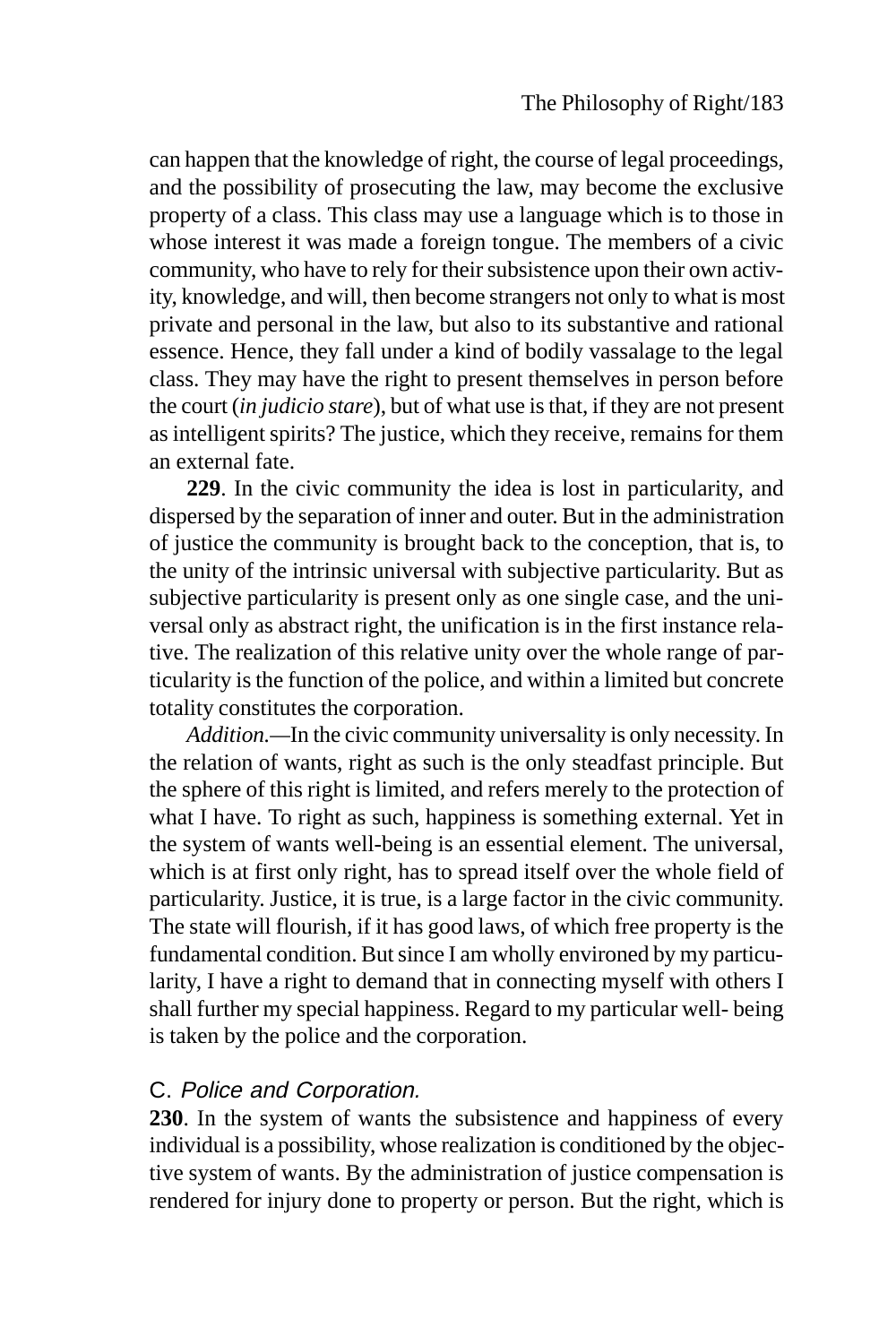### 184/G. W. F. Hegel

actualized in the particular individual, contains the two following factors. It asks firstly that person and property should be secured by the removal of all fortuitous hindrances, and secondly that the security of the individual's subsistence and happiness, his particular well-being should be regarded and actualized as a right.

#### (a) *Police.*

**231**. So far as the particular will is the principle of a purpose, the force, by which the universal guarantees security, is limited to the realm of mere accident, and is an external arrangement.

**232**. Crimes are in their nature contingent or casual, taking the form of capricious choice of evil, and must be prevented or brought to justice by the general force. Apart from them, however, arbitrary choice must be allowed a place in connection with acts in themselves lawful, such as the private use of property. Here it comes into external relation with other individuals, and also with public institutions for realizing a common end. In this way a private act is exposed to a haphazard play of circumstances, which take it beyond my control. It thus or actually does effect an injury or wrong to others.

**233**. This is, indeed, only a possibility of harm. But that no actual injury is done is now no longer a matter of accident, since the aspect of wrong in private acts is the ultimate ground for the right of police control.

**234**. The relations of external reality occur within the realm of the infinity created by the understanding, and have accordingly no inherent limit. Hence, as to what is dangerous and what not, what suspicious and what free from suspicion, what is to be forbidden, or kept under inspection, or pardoned with a reprimand, what is to be retained after pardon under police supervision, and what is to be dismissed on suspended sentence, no boundary can be laid down. Custom, the spirit of the constitution as a whole, the condition of the time, the danger of the moment, etc., furnish means for a decision.

*Addition.—*No fixed definition can here be given, or absolute boundary drawn. Here everything is personal and influenced by subjective opinion. To the spirit of the constitution or the danger of the times are due any more decisive characteristics. In time of war, *e.g.,* many things morally harmless are looked on as harmful. Because of the presence of this aspect of contingency and arbitrary personality the police are viewed with odium. They can by far-fetched conclusions draw every kind of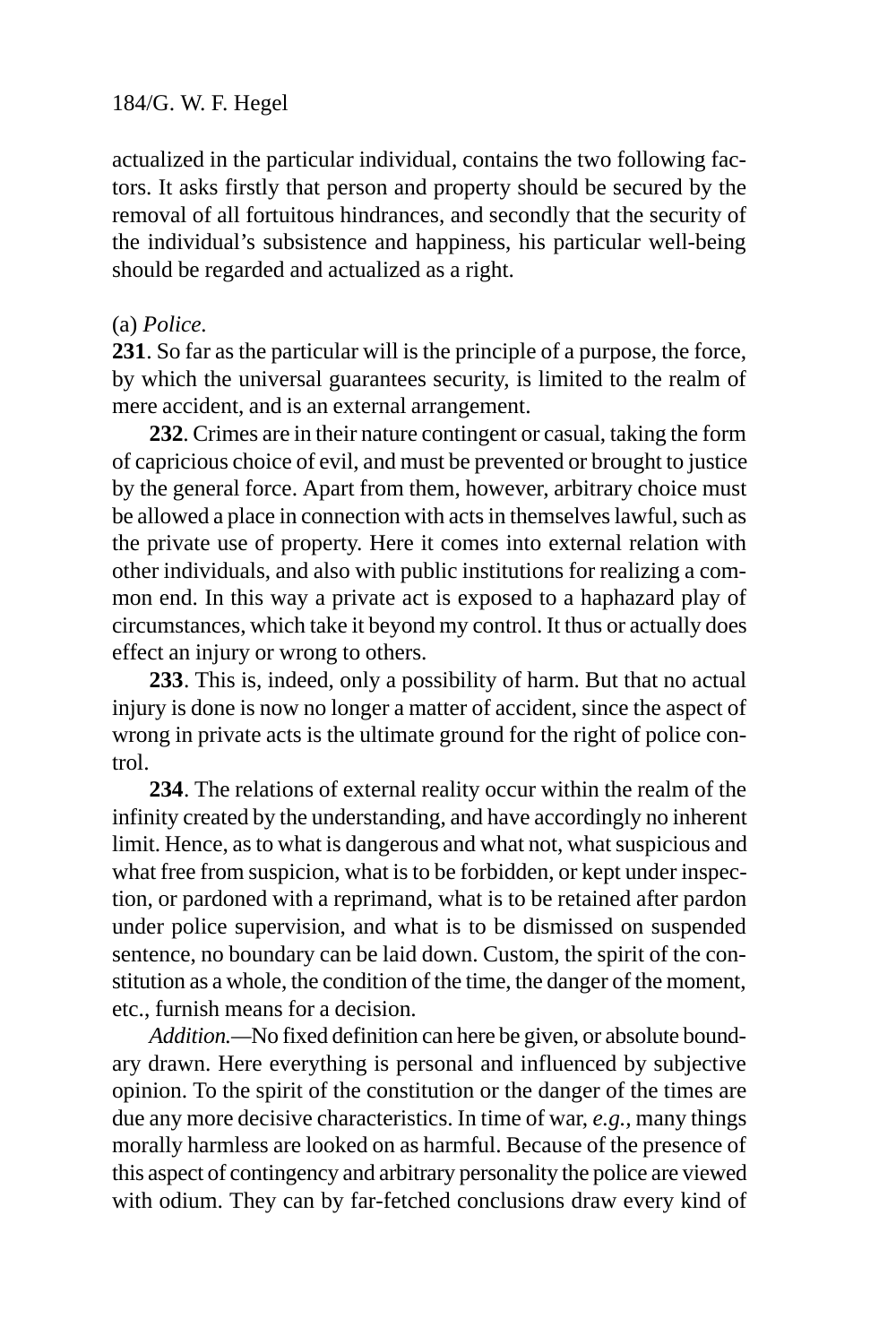thing within their sphere; for in anything may be found a possibility of harm. Hence, the police may go to work in a pedantic spirit, and disturb the moral life of individuals. But great as the nuisance may be, an objective limit to their action cannot be drawn.

**235**. Although every one relies on the untrammelled possibility of satisfying his daily wants, yet, when in the indefinite multiplication and limitation of them it is sought to procure or exchange the means and it is desired to expedite the transaction, there comes into sight a common interest, which makes the business of one subserve the interest of all. There appear, likewise, ways and means, which may be of public utility. To oversee and foster the ways and means calculated to promote the public welfare is the function of a public power.

**236**. The different interests of producers and consumers may come into conflict, and, although the right relation between the two may on the whole arise of its own accord, yet the adjustment of the two calls for a regulation standing above both sides and put into operation consciously. The right to make such a regulation in any particular case (*e.g.,* taxation of the articles most necessary to sustain life), consists in this, that the public offer of goods, in wide and daily use, is not to the individual, as such, but to him as a universal, *i.e.,* to the public. The people's right to honest dealing and inspection of goods to prevent fraud may be enforced by a public functionary. But more especially does the dependence of great branches of industry upon foreign conditions and distant combinations, which the individuals engaged in these industries cannot themselves oversee, make necessary a general supervision and control.

*Note.—*In contrast with freedom of business and trade in the civic community stands the other extreme of the establishment and direction of the work of all by means of official regulation. Under this head comes perhaps the construction of the pyramids and other monstrous Egyptian and Asiatic works. They were built for public ends without the intervention of any work done by the individual to further his own private interests. Private interest summons the principle of freedom against interference from above, but the more blindly it is sunk in self-seeking ends, the more it stands in need of regulation, in order that it may be led back to the universal. Thus what might be a dangerous upheaval becomes largely harmless, and shorter time is left for conflicts to adjust themselves merely by unconscious necessity.

*Addition.—*Police control and provision are intended to intervene between the individual and the universal pos-sibility of obtaining his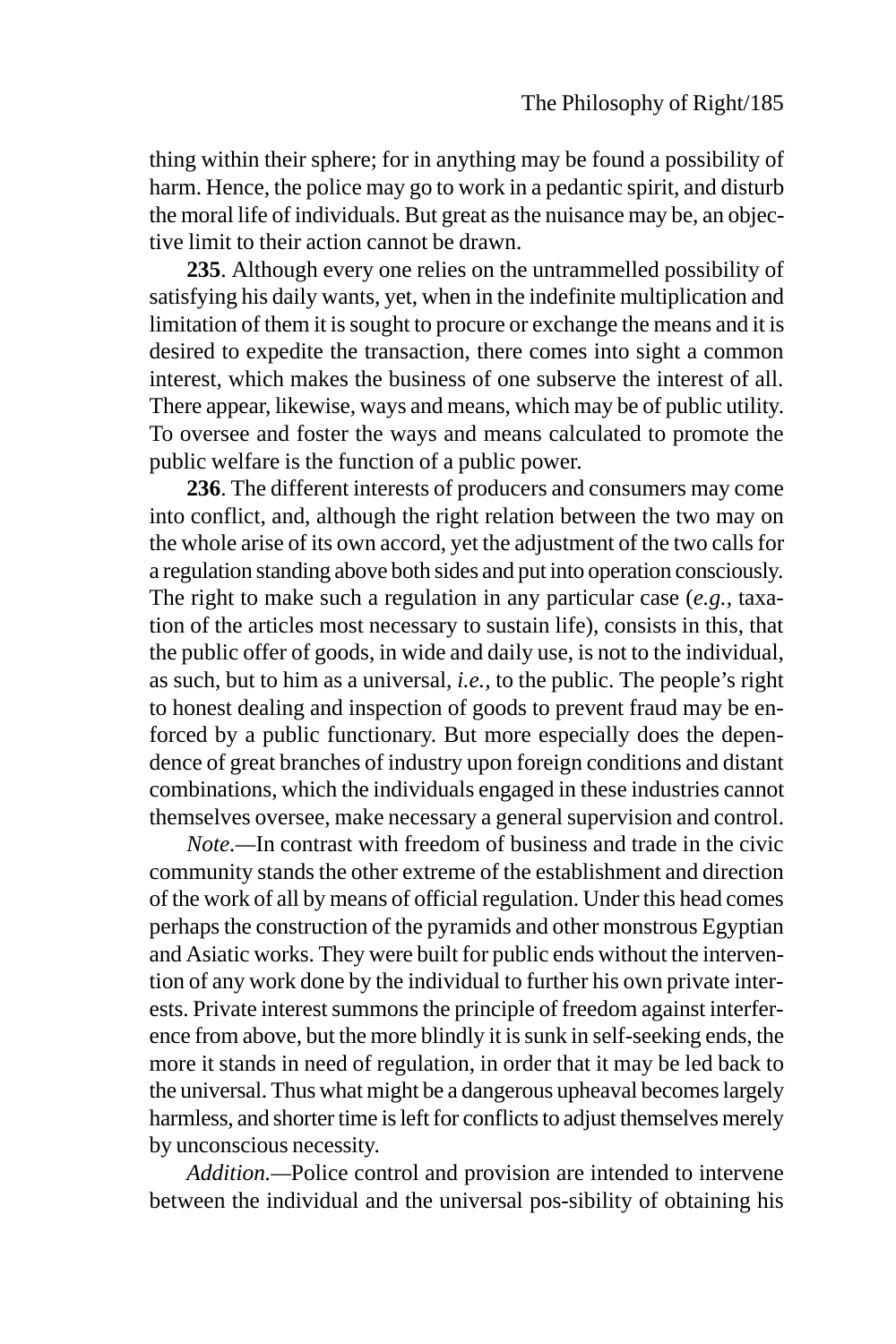#### 186/G. W. F. Hegel

wants. It takes charge of lighting the streets, building bridges, taxation of daily wants, even of health. Two main views stand out at this point. One view is that it falls to the police to look after everything the other that the police should not interfere at all, since every one will be guided by the need of others. The individual, it is true, must have the right to earn his bread in this or the other way, but on the other hand the public has a right to ask that what is necessary shall be done. Both claims should be met, and the freedom of trade ought not to be of such a kind as to endanger the general weal.

**237**. The possibility of sharing in the general wealth is open to the individual and secured to him by public regulations. This security, however, cannot be complete, and in any case the possibility of sharing in the general wealth is from the subjective side open to casualties, just in proportion as it presupposes conditions of skill, health, and capital.

**238**. In the first instance the family is the substantive whole. To it falls the duty of providing for the particular side of the individual's life, both in regard of the means and talents requisite for winning his maintenance out of the common stock, and in regard of subsistence and provision in case of disability. But the civic community tears the individual out of the family bonds, makes its members strangers to one another, and recognizes them as independent persons. Instead of external inorganic nature and the paternal soil, from which the individual drew subsistence, the community substitutes its own ground, and subjects the whole family to fortuitous dependence upon itself. Thus the individual has become the son of the civic community, which makes claims upon him, at the same time as he has rights to it.

*Addition.—*The family has, of course, to provide bread for individuals; but in the civic community the family is subordinate and merely forms a basis. After that it is no longer of such extensive efficacy. Rather is the civic community the monster, which snatches man to itself, claims from him that he should toil for it and that he should exist through it and act by means of it. If man is a member of such a community, he has just such rights in it or claims upon it as he had in and upon the family. The civic community must protect its members, and defend their rights, as they in turn are engaged to obey its mandates.

**239**. The civic community, in its character as universal family, has the right and duty to supersede, if necessary, the will of the parents, and superintend the education of the young, at least in so far as their education bears upon their becoming members of the community. Especially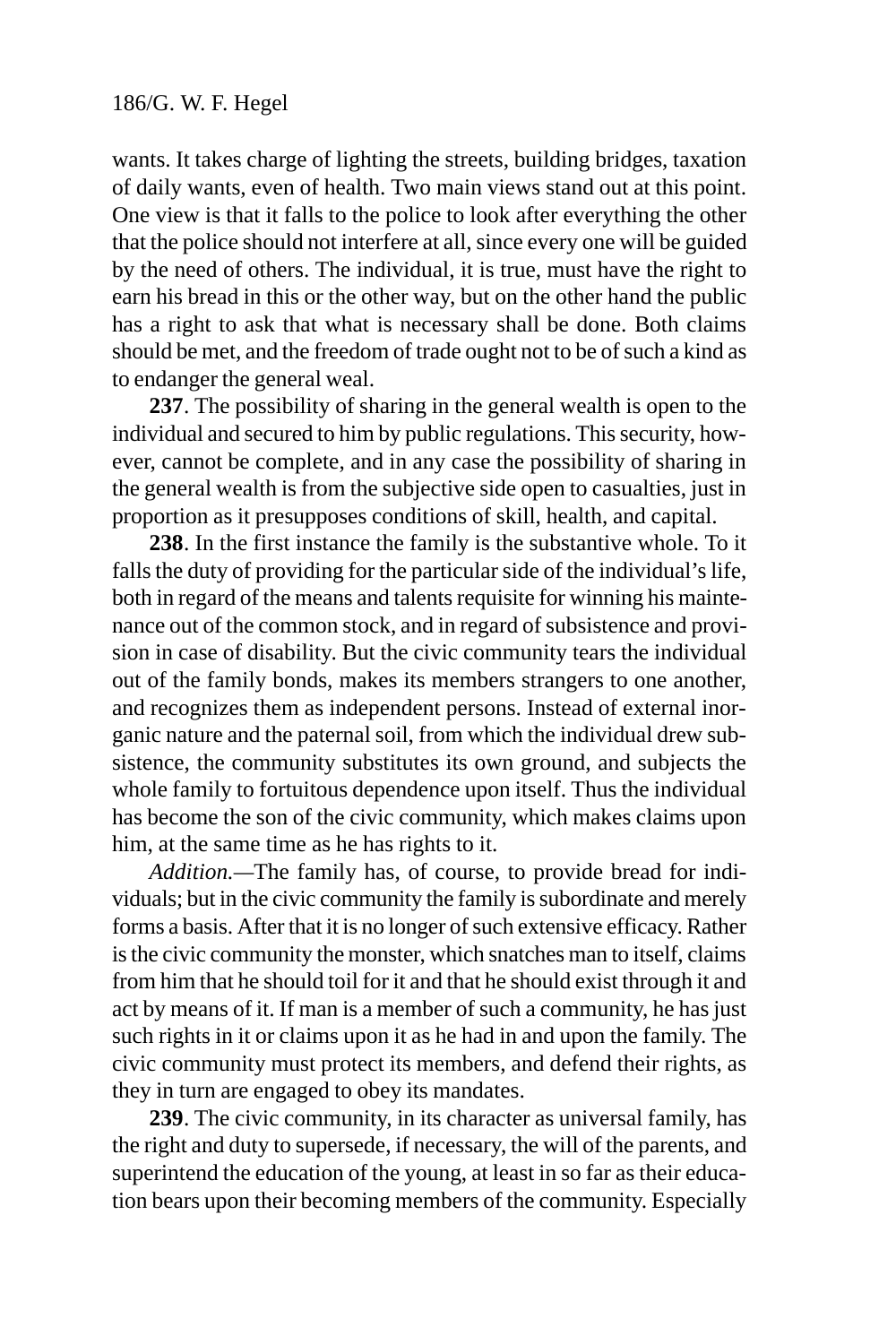is this the case if the education is to be completed not by the parents but by others. Further, the community must undertake general arrangements for education, in so far as they can be made.

*Addition.—*The boundary line between the rights of parents and those of the civic community is hard to define. The parents generally suppose themselves to possess complete liberty with regard to education, and to be able to do whatever they wish. Whenever instruction is made public, the chief opposition usually comes from the parents, who cry out and make acclaim about teachers and schools merely because they are displeased with them. In spite of this, the community has the right to proceed according to tried methods, and to compel parents to send their children to school, to have them vaccinated, etc. Contests occur in France between the demands of free instruction, *i.e.,* of the pleasure of parents, on the one side, and the oversight of the state on the other.

**240**. Similarly, the community has the duty and right to take under its guardianship those who wantonly squander their subsistence and that of their family. In the place of this extravagance it substitutes their real end, which it seeks to promote along with the purpose of the community.

*Addition.—*It was a law in Athens that every citizen should give an account of his way of life. Our view is that this is no one's business. Of course every individual is in one way independent, but he is also a member of the system of the civic community. In so far as every man has the right to ask maintenance from it, it must also protect him against himself. It is not simply that starvation must be guarded against. The wider view is that there never shall arise a rabble, or mass. Since the civic community is obliged to support individuals, it has also the right to insist that individuals should care for its subsistence.

**241**. Not the arbitrary will only, but accidental circumstances, which may be physical or external (§200), may bring the individual to poverty. This condition exposes him to the wants of the civic community, which has already deprived him of the natural methods of acquisition (§217), and superseded the bond of the family stock (§181). Besides, poverty causes men to lose more or less the advantage of society, the opportunity to acquire skill or education, the benefit of the administration of justice, the care for health, even the consolation of religion. Amongst the poor the public power takes the place of the family in regard to their immediate need, dislike of work, bad disposition, and other vices, which spring out of poverty and the sense of wrong.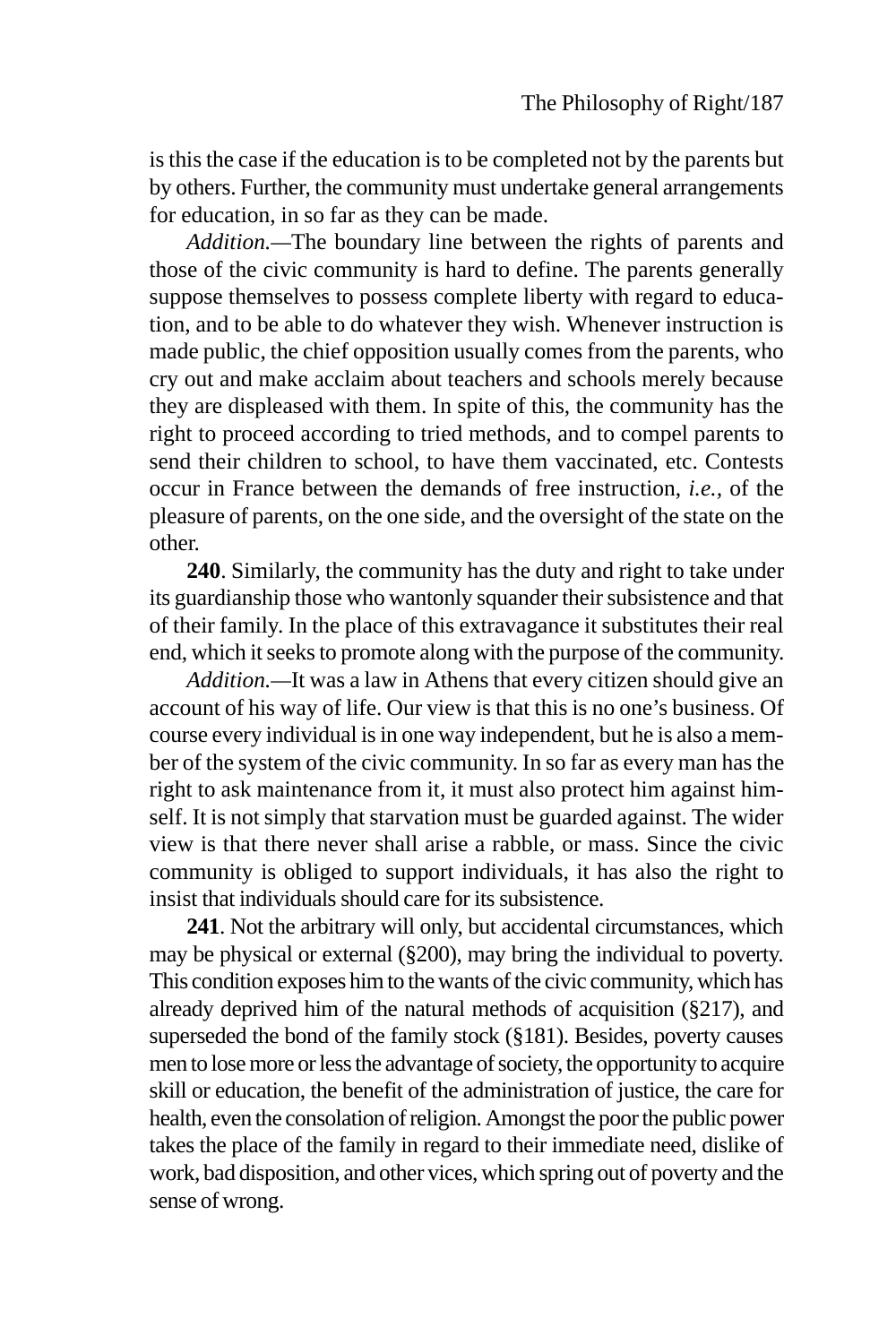**242**. The subjective element of poverty, or generally the distress, to which the individual is by nature exposed, requires subjective assistance, both in view of the special circumstances, and out of sympathy and love. Here, amidst all general arrangements, morality finds ample room to work. But since the assistance is in its own nature and in its effects casual, the effort of society shall be to discover a general remedy for penury and to do without random help.

*Note.—*Haphazard almsgiving and such foundations as the burning of lamps beside holy images, etc., are replaced by public poor-houses, hospitals, street lighting, etc. To charity enough still remains. It is a false view for charity to restrict its help to private methods and casual sentiment and knowledge, and to feel itself injured and weakened by regulations binding upon the whole community. On the contrary, the public system is to be regarded as all the more complete, the less remains to be done by special effort.

**243**. When the civic community is untrammelled in its activity, it increases within itself in industry and population. By generalizing the relations of men by the way of their wants, and by generalizing the manner in which the means of meeting these wants are prepared and procured, large fortunes are amassed. On the other side, there occur repartition and limitation of the work of the individual labourer and, consequently, dependence and distress in the artisan class. With these drawbacks are associated callousness of feeling and inability to enjoy the larger possibilities of freedom, especially the mental advantages of the civic community.

**244**. When a large number of people sink below the standard of living regarded as essential for the members of society, and lose that sense of right, rectitude, and honour which is derived from self-support, a pauper class arises, and wealth accumulates disproportionately in the hands of a few.

*Addition.—*The way of living of the pauper class is the lowest of all, and is adopted by themselves. But with different peoples the minimum is very different. In England even the poorest man believes that he has his right, and with him this standard is different from that which satisfies the poor in other lands. Poverty does not of itself make a pauper. The pauper state implies a frame of mind, associated often with poverty, consisting in inner rebellion against the wealthy, against society, and against constituted authority. Moreover, in order to descend to the class, which is at the mercy of the changes and chances of life, men must be heedless and indifferent to work, as are the Lazzaroni in Naples.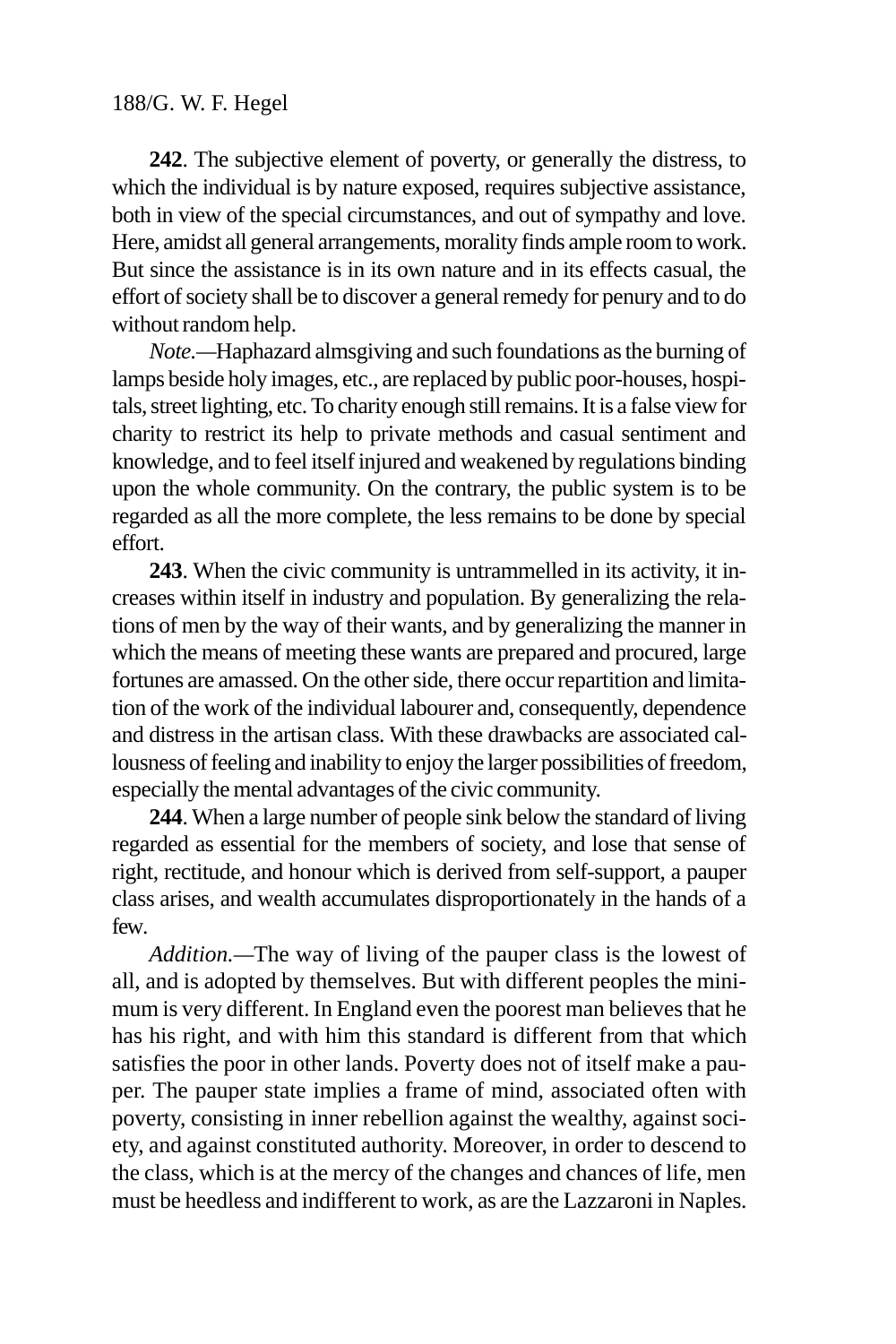Hence, in this section of the community arises the evil thing that a man has not self-respect enough to earn his own living by his work, and still he claims support as a right. No man can maintain a right against nature. Yet, in social conditions want assumes the form of a wrong done to one or other class. The important question, how poverty is to be done away with, is one which has disturbed and agitated society, especially in modern times.

**245**. If upon the more wealthy classes the burden were directly laid of maintaining the poor at the level of their ordinary way of life, or if in public institutions, such as rich hospitals, foundations, or cloisters, the poor could receive direct support, they would be assured of subsistence without requiring to do any work. This would be contrary both to the principle of the civic community and to the feeling its members have of independence and honour.

Again, if subsistence were provided not directly but through work, or opportunity to work, the quantity of produce would be increased, and the consumers, becoming themselves producers, would be proportionately too few. Whether in the case of over-production, then, or in the case of direct help, the evil sought to be removed would remain, and, indeed, would by either method be enhanced. There arises the seeming paradox that the civic community when excessively wealthy is not rich enough. It has not sufficient hold of its own wealth to stem excess of poverty and the creation of paupers.

*Note.—*These phenomena may be studied in England, where they occur on an extensive scale. In that country may also be observed the consequences of poor rates, of vast foundations, of unlimited private benevolence, and, above all, of the discontinuance of the corporation. In England, and especially in Scotland, the most direct remedy against poverty and against laziness and extravagance, which are the cause of poverty, has been proved by practical experience to be to leave the poor to their fate, and direct them to public begging. This, too, has been found to be the best means for preserving that sense of shame and honour, which is the subjective basis of society.

**246**. By means of its own dialectic the civic community is driven beyond its own limits as a definite and self-complete society. It must find consumers and the necessary means of life amongst other peoples, who either lack the means, of which it has a superfluity, or have less developed industries.

**247**. As the firm-set earth, or the soil, is the basis of family life, so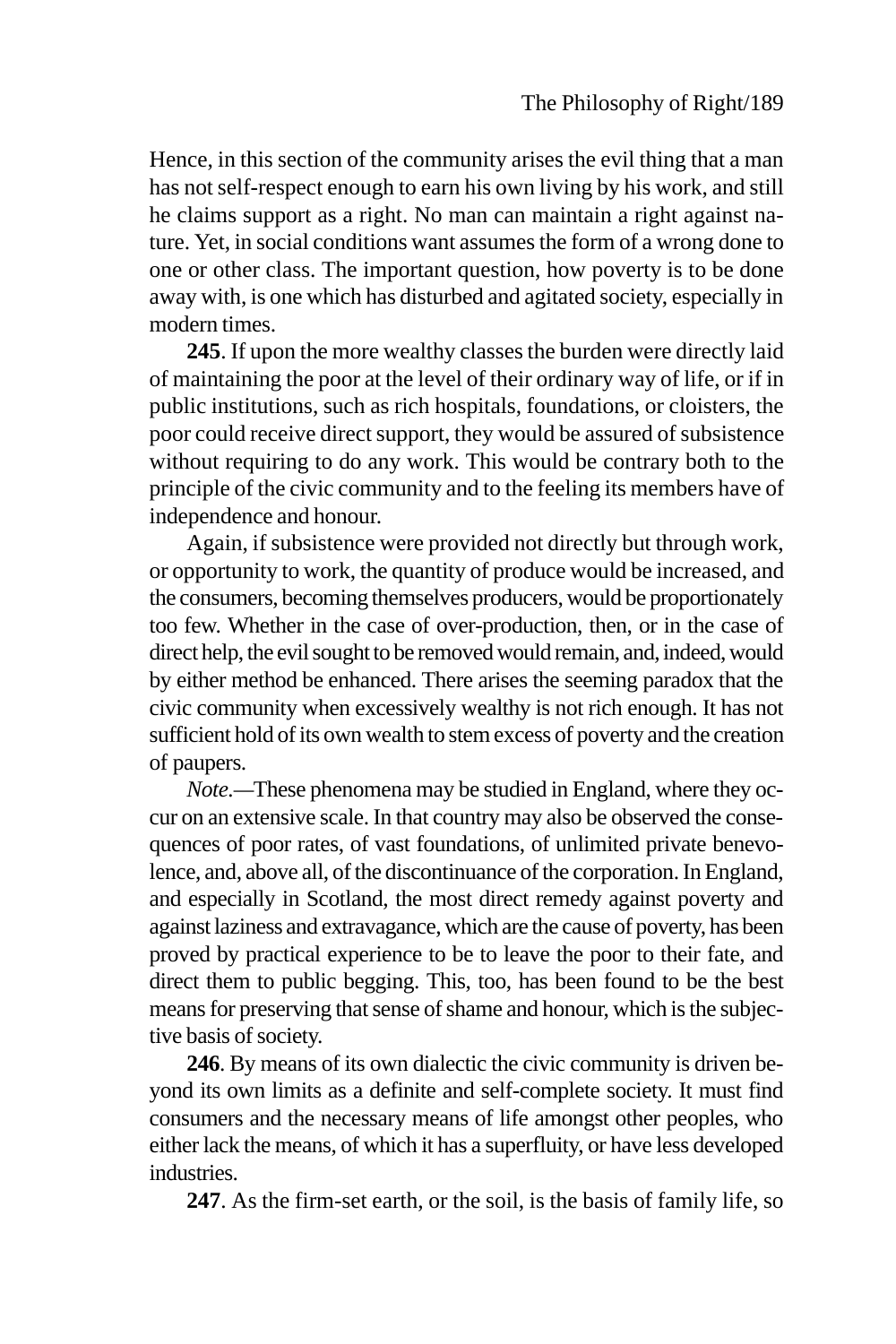#### 190/G. W. F. Hegel

the basis of industry is the sea, the natural element which stimulates intercourse with foreign lands. By the substitution for the tenacious grasp of the soil, and for the limited round of appetites and enjoyments embraced within the civic life, of the fluid element of danger and destruction, the passion for gain is transformed. By means of the sea, the greatest medium of communication, the desire for wealth brings distant lands into an intercourse, which leads to commercial exchange. In this intercourse is found one of the chief means of culture, and in it, too, trade receives world-historical significance.

*Note.—*Rivers are not natural boundaries, though people have in modern times tried to make them so. Rather do they, and more especially the sea, bind men together.

That Horace (Carm. I. 3) is wrong when he says:

"... deus abscidit Prudens Oceano dissociabili Terras...."

is shown by the general fact that basins of rivers are inhabited by one nation or race. This is proved even more conspicuously by the relations of ancient Greece with Ionia and Magna Graecia, of Brittany with Britain, of Denmark with Norway, of Sweden with Finland and Lapland, in contrast with the slight intercourse obtaining between the inhabitants of the coast and those of the interior. We have only to compare the position of the nations, who have frequented the sea, with that of the nations who have avoided it, in order to discover what a means of culture and commerce it really is. Observe how the Egyptians and Hindoos have become dull and insensible, and are sunk in the grossest and most shameful superstitions, while all the great aspiring nations press to the sea.

**248**. The wider connection due to the sea becomes a means for colonization, to which, be it sporadic or systematic, the full-grown civic community finds itself impelled. Thus for a part of its population it provides on a new soil a return to the family principle, and also procures for itself at the same time a new incentive and field for work.

*Addition.—*The civic society is forced to found colonies, owing to the increase of population, but more especially because production oversteps the needs of consumption, and the growing numbers cannot satisfy their needs by their work. Sporadic colonization occurs mainly in Germany, the colonists, finding a home in America or Russia, being without any connection with and of no benefit to their native land. A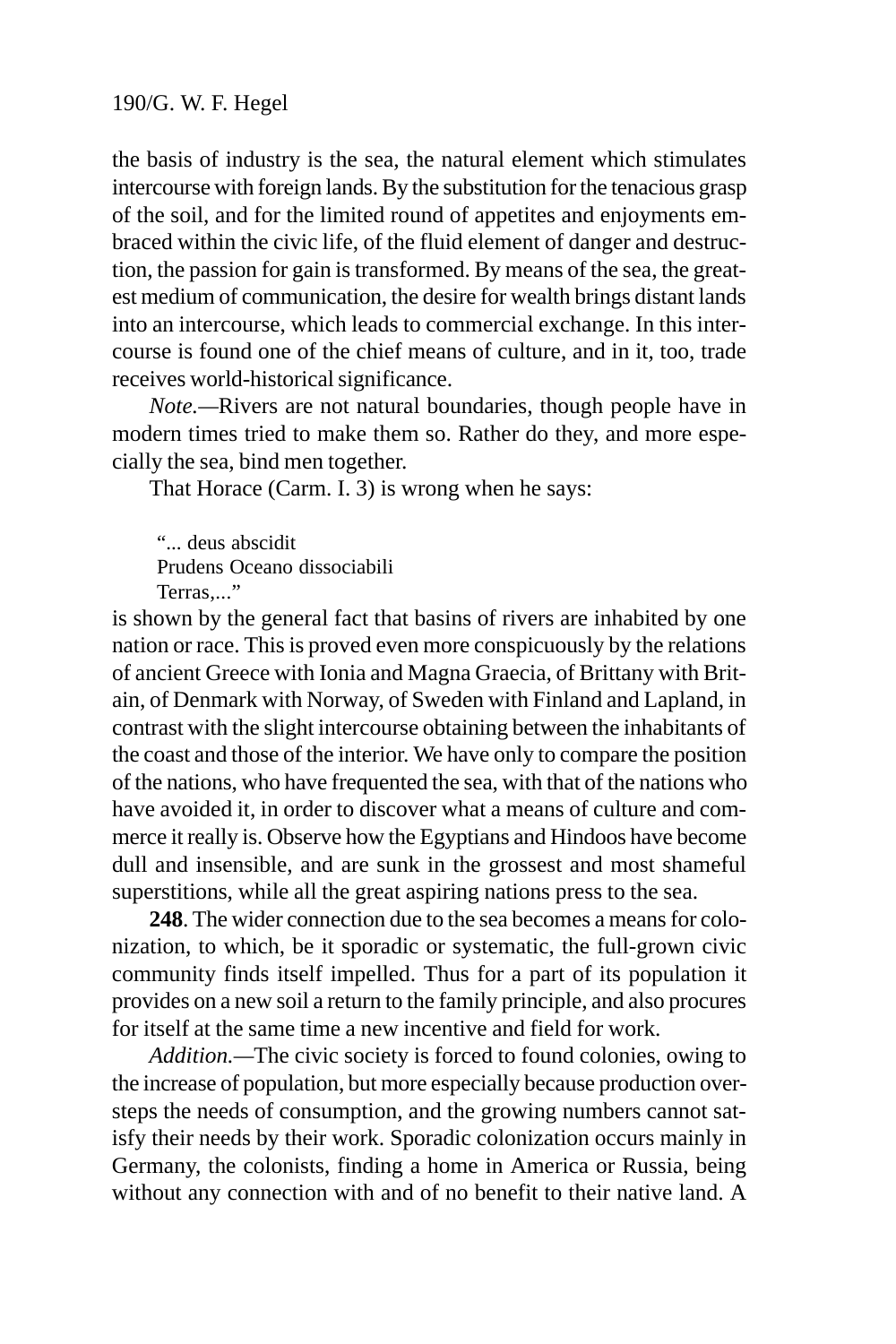different kind of colonization is the system-atic, which is conducted by the state consciously and with suitable appliances. Of this kind of colonization many forms occurred amongst the ancients, especially the Greeks. In Greece the citizens did not engage in severe toil, but directed their energies to public affairs. When the population grew to such an extent that it was difficult to provide for them, the youth were sent into a new neighbourhood, which, was sometimes chosen for them, sometimes left to the accident of discovery. In modern times colonists have not been granted the rights possessed by the inhabitants of the parent country. The result has been war and ultimate independence, as may be read in the history of the English and Spanish colonies. The independence of the colonies has turned out to be of the greatest advantage to the mother land, just as the liberation of the slaves was of the greatest advantage to the masters.

**249**. The universal, which is contained in the particularity of the civic community, is realized and preserved by the external system of police supervision, whose purpose is simply to protect and secure the multitude of private ends and interests subsisting within it. It has also the higher function of caring for the interests which lead out beyond the civic community (§246). In accordance with the idea particularity itself makes the universal, which exists in its special interests, the end and object of its will and endeavour. The ethical principle thus comes back as a constituent element of the civic community. This is the corporation.

#### (b) *The Corporation.*

**250**. In its substantive family life and life of nature the agricultural class contains directly the concrete universal in which it lives. The universal class, again, has this universal as an independent end of its activity, and as its ground and basis. The middle or commercial class is essentially engaged with the particular, and hence its peculiar province is the corporation.

**251**. The work of the civic community spreads in different directions in obedience to the nature of its particularity. Since the implicit equality, contained in particularity, is here realized as the common purpose of an association, the particular and self-seeking end becomes something actively universal. Each member of the civic community is with his special talent a member of the corporation. The universal aim of the corporation is accordingly quite concrete, and has no wider application than what lies in trade and its distinctive interests.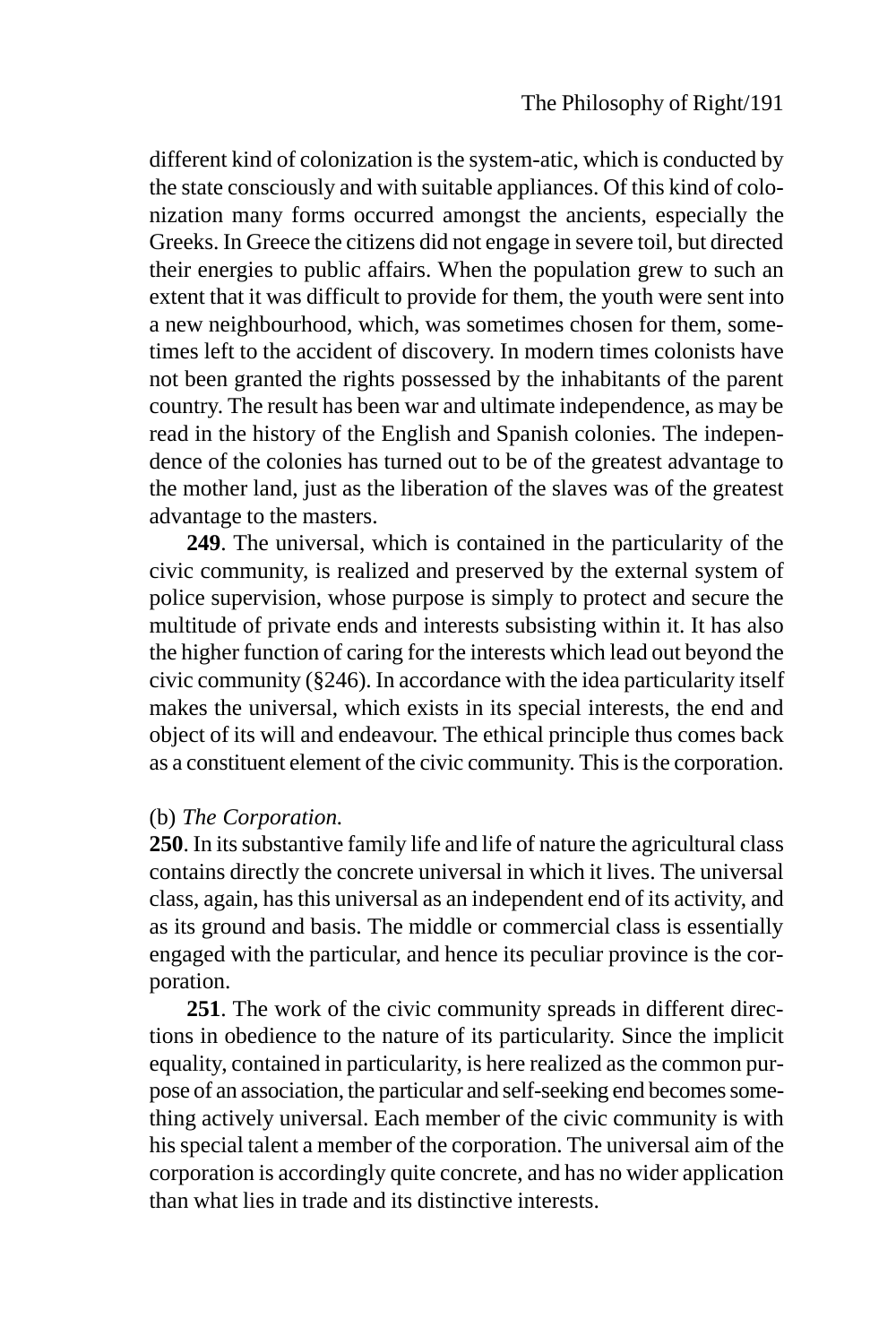#### 192/G. W. F. Hegel

**252**. In keeping with this view, the corporation, under the oversight of the public authority, has the right to look after its own clearly-defined interests, according to the objective qualifications of skill and rectitude to adopt members, whose number is determined by the general system, to make provision for its adherents against fortuitous occurrences, and to foster the capacity necessary in any one desiring to become a member. In general it must stand to its members as a second family, a position which remains more indefinite than the family relation, because the general civic community is at a farther remove from indi viduals and their special needs.

*Note.—*The tradesman is different from the day-labourer, as well as from him who is ready for any casual employment. The trader, be he employer or employee, is a member of an association, not for mere accidental gain but for the whole circuit of gain, or the universal involved in his particular maintenance. The privileges, which are rights of a corporate branch of the civic community, are not the same as special privileges in the etymological sense of the term. Special privileges are haphazard exceptions to a general law, but the other privileges are legal phases of the particularity of an essential branch of the community.

**253**. The corporation provides for the family a basis and steady means (§170), by securing for it a subsistence varying according to capacity. Moreover, both security and capacity are in the corporation publicly recognized. Hence, the member of a corporation does not need to certify his capacity or the reality of his regular income to any larger outside organization. It is also recognized that he belongs to and has active interest in a whole, whose aim is to promote the welfare of society in general. Thus, in his class he has honour.

*Note.*—The corporation, in making secure the means of the family, corresponds to agriculture and private property in another sphere (§203, *note*).—When it is complained that the luxury and extravagance of the commercial class give rise to paupers (§244), it must not be overlooked that these conditions have an ethical or social basis in such causes as the increasingly mechanical nature of work. If the individual is not a member of an authorized corporation, and no combination can be a corporation unless it is authorized, he has no class-honour. By limiting himself to the self-seeking side of trade and his own subsistence and enjoyments, he loses standing. He perhaps seeks, in that case, to obtain recognition by displaying his success in his trade; but his display ha s no limit, because he has no desire to live in a way becoming his class.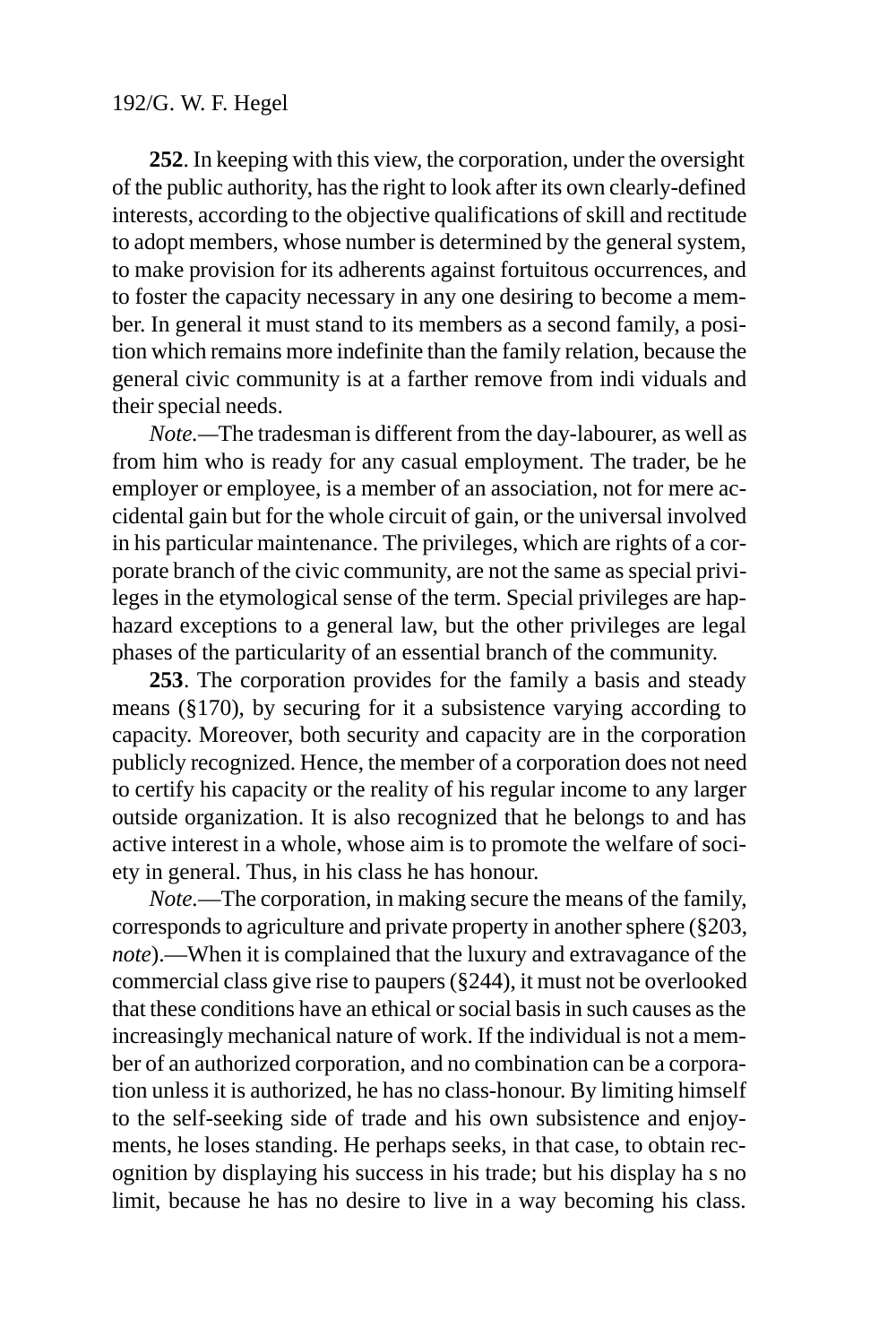Indeed, he has no class at all, since only what is of general purport really exists in a civic community, and can be established and recognized. As he has no class, he has not the more universal life characteristic of the class.—In the corporation the assistance received by poverty loses its lawless character, and the humiliation wrongly associated with it. The opulent, by performing their duty to their associates, lose their pride, and cease to stir up envy in others. Integrity receives its due honour and recognition.

**254**. The corporation sets a limit to the so-called natural right to make acquisitions by the exercise of any skill, only so far as the limit is a rational one. This right is thus freed from mere opinion and random influences, and from danger to itself and others. In this way it wins recognition and an assured place, and is exalted to the level of a conscious effort to attain a common purpose.

**255**. As the family was the first, so the corporation, grounded upon the civic community, constitutes the second ethical root or basis of the state. The family contains the elements of subjective particularity and objective universality in substantive unity. Then, in the civic community, these elements are in the first instance dissociated and become on the one side a particularity of want and satisfaction, which is turned back into itself, and on the other side abstract legal universality. The corporation joins these two in an internal way, so that particular wellbeing exists and is realized as a right.

*Note.—*Sanctity in the marriage tie and honour in the corporation are the points which the disorganizing forces of the civic community assail.

*Addition.—*In modern times the corporation has been superseded, with the intention that the individual should care for himself. Grant that the intention is wise, yet the obligation of the individual to procure his own livelihood is not by the corporation altered. In our modern states the citizens participate only slightly in the general business. It is, however, needful to provide the ethical man with a universal activity, one above his private ends. This universal, with which the modern state does not always supply him, is given by the corporation. We have already seen that the individual, while maintaining himself in the civic community, acts also for others. But this unconscious necessity is not enough. It is in the corporation that a conscious and reflective ethical reality is first reached. The superintendence cf the state is higher, it is true, and must be given an upper place; otherwise the corporation would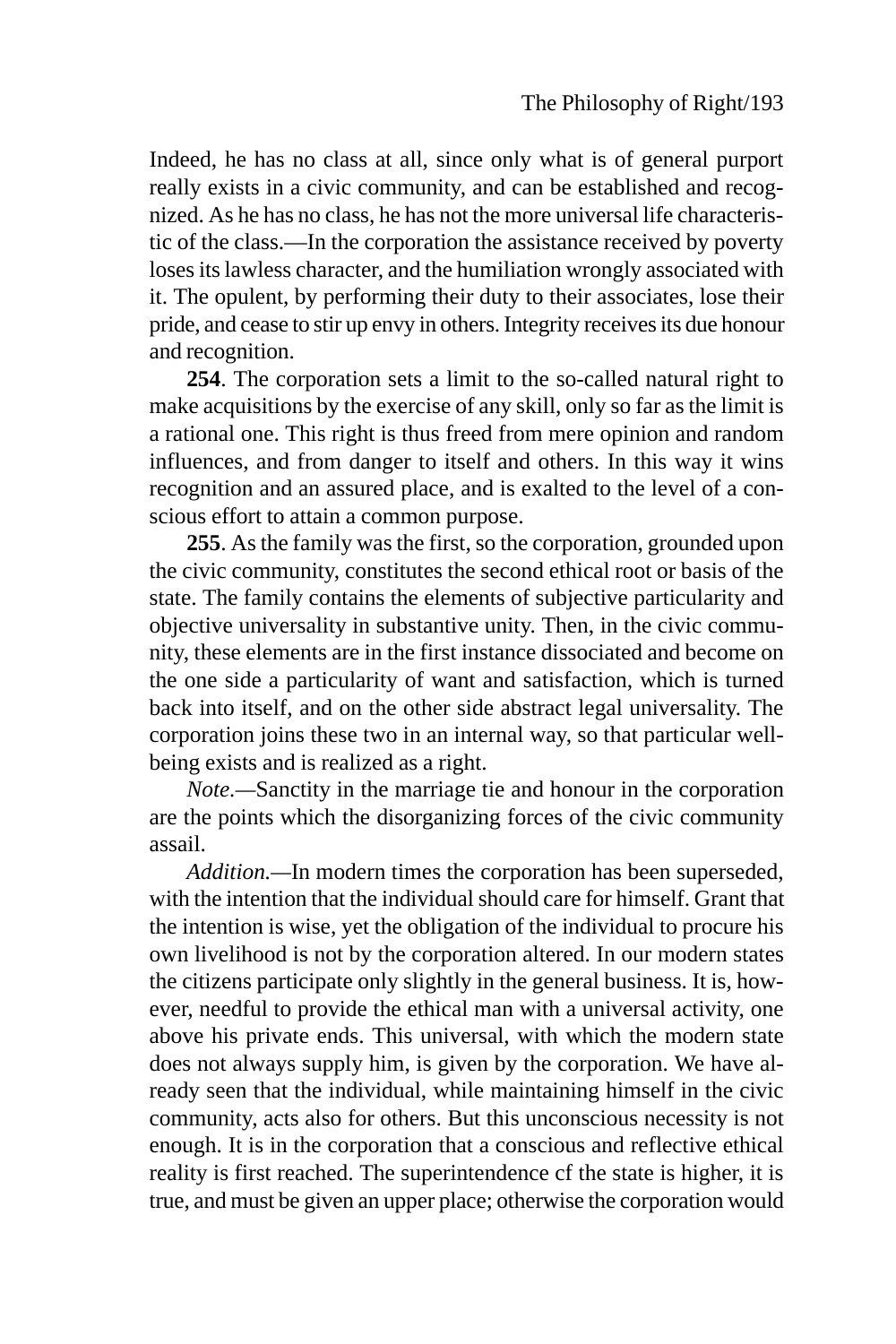become fossilized; it would waste itself upon itself, and be reduced to the level of a wretched club. But the corporation is not in its absolute nature a secret society, but rather the socializing of a trade, which without it would stand in isolation. It takes the trade up into a circle, in which it secures strength and honour.

**256**. The limited and finite end of the corporation has its truth in the absolutely universal end and the absolute actuality of this end. This actualized end is also the truth of the division involved in the external system of police, which is merely a relative identity of the divided elements. Thus, the sphere of the civic community passes into the state.

*Note.—*City and country are the two as yet ideal constituents, out of which the state proceeds. The city is the seat of the civic society, and of the reflection which goes into itself and causes separation. The country is the seat of the ethical, which rests upon nature. The one comprises the individuals, who gain their livelihood by virtue of their relation to other persons possessed of rights. The other comprises the family. The state is the true meaning and ground of both.

The development of simple ethical observance into the dismemberment marking the civic community, and then forward into the state, which is shown to be the true foundation of these more abstract phases, is the only scientific proof of the conception of the state.—Although in the course of the scientific exposition the state has the appearance of a result, it is in reality the true foundation and cause. This appearance and its process are provisional, and must now be replaced by the state in its direct existence. In actual fact the state is in general primary. Within it the family grows into the civic community, the idea of the state being that which sunders itself into these two elements. In the development of the civic community the ethical substance reaches its infinite form, which contains the following elements:—(1) infinite differentiation even to the point at which consciousness as it is in itself exists for itself, and (2) the form of universality, which in civilization is the form of thought, that form by which spirit is itself in its laws and institutions. They are its thought will, and it and they together become objective and real in an organic whole.

# Third Section: The State.

**257**. The state is the realized ethical idea or ethical spirit. It is the will which manifests itself, makes itself clear and visible, substantiates itself. It is the will which thinks and knows itself, and carries out what it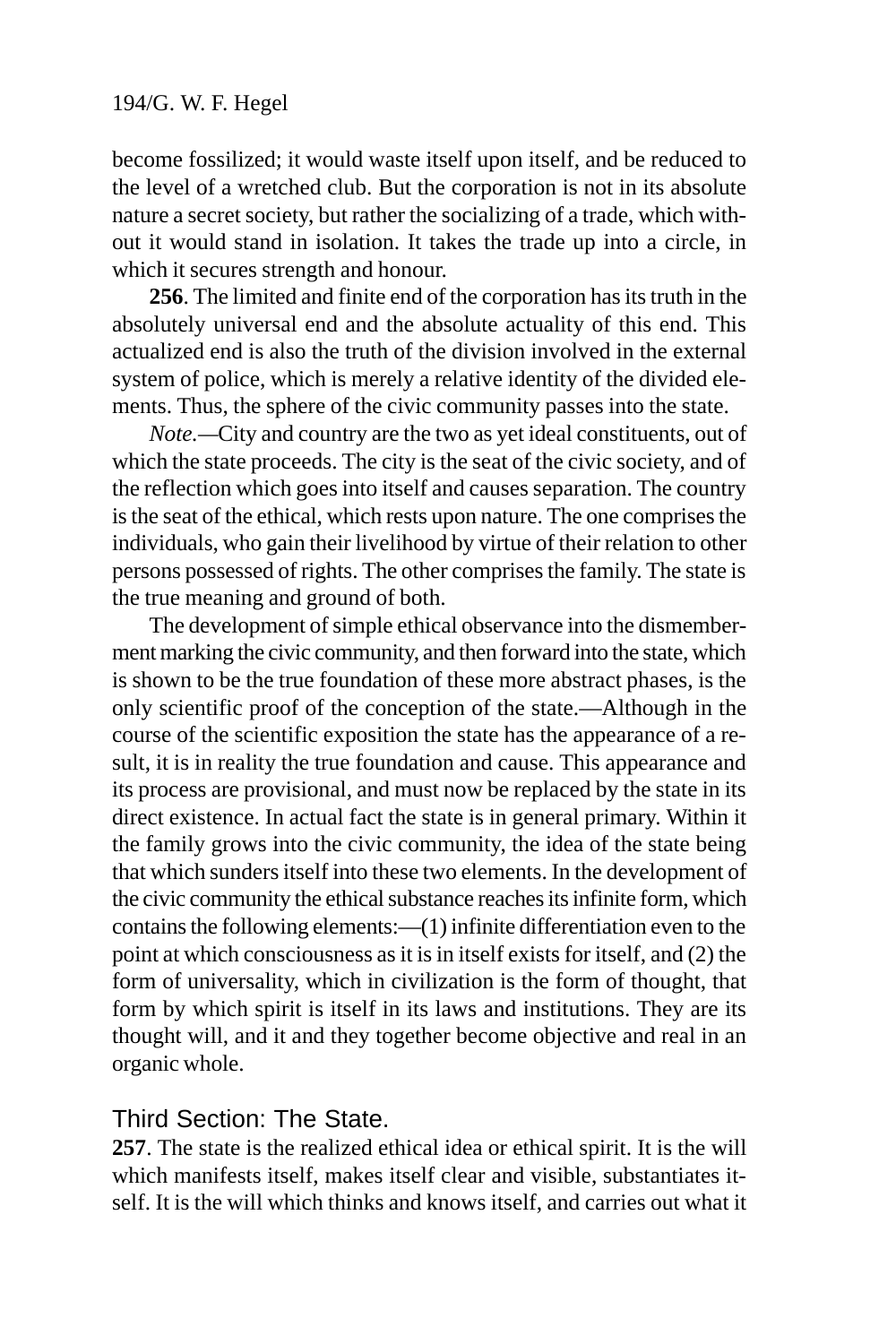knows, and in so far as it knows. The state finds in ethical custom its direct and unreflected existence, and its indirect and reflected existence in the self-consciousness of the individual and in his knowledge and activity. Self-consciousness in the form of social disposition has its substantive freedom in the state, as the essence, purpose, and product of its activity.

*Note.—*The Penates are the inner and lower order of gods; the spirit of a nation, Athene, is the divinity which knows and wills itself. Piety is feeling, or ethical behaviour in the form of feeling; political virtue is the willing of the thought-out end, which exists absolutely.

**258**.—The state, which is the realized substantive will, having its reality in the particular self- consciousness raised to the plane of the universal, is absolutely rational. This substantive unity is its own motive and absolute end. In this end freedom attains its highest right. This en4 has the highest right over the individual, whose highest duty in turn is to be a member of the state.

*Note.—*Were the state to be considered as exchangeable with the civic society, and were its decisive features to be regarded as the security and protection of property and personal freedom, the interest of the individual as such would be the ultimate purpose of the social union. It would then be at one's option to be a member of the state.—But the state has a totally different relation to the individual. It is the objective spirit, and he has his truth, real existence, and ethical status only in being a member of it. Union, as such, is itself the true content and end, since the individual is intended to pass a universal life. His particular satisfactions, activities, and way of life have in this authenticated substantive principle their origin and result.

Rationality, viewed abstractly, consists in the thorough unity of universality and individuality. Taken concretely, and from the standpoint of the content, it is the unity of objective freedom with subjective freedom, of the general substantive will with the individual consciousness and the individual will seeking particular ends. From the standpoint of the form it consists in action determined by thought-out or universal laws and principles;—This idea is the absolutely eternal and necessary being of spirit.— The idea of the state is not concerned with the historical origin of either the state in general or of any particular state with its special rights and characters. Hence, it is indifferent whether the state arose out of the patriarchal condition, out of fear or confidence, or out of the corporation. It does not care whether the basis of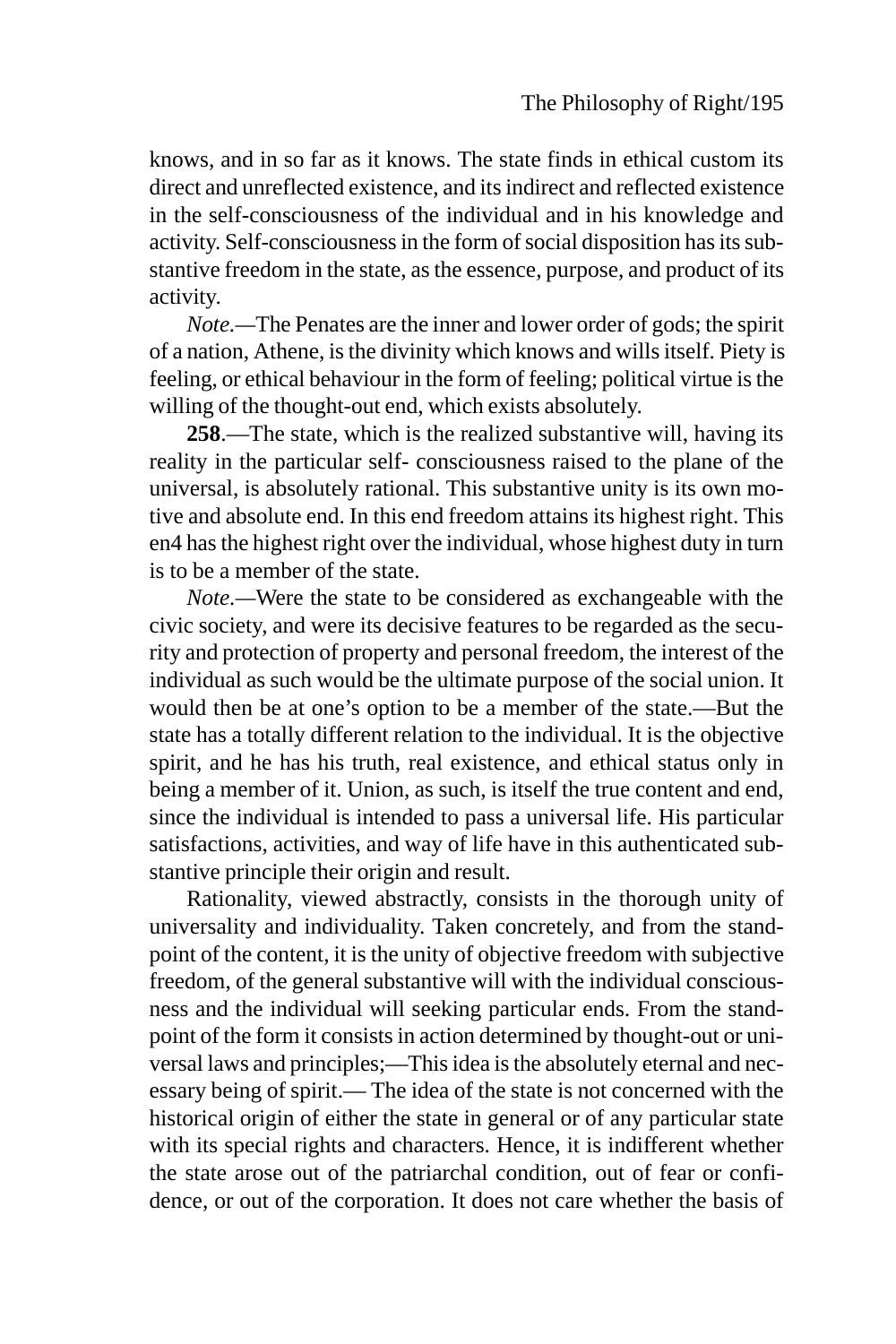state rights is declared to be in the divine, or in positive right, or contract, or custom. When we are dealing simply with the science of the state, these things are mere appearances, and belong to history. The causes or grounds of the authority of an actual state, in so far as they are required at all, must be derived from the forms of right, which have validity in the state.

Philosophic investigation deals with only the inner side of all this, the thought conception. To Rousseau is to be ascribed the merit of discovering and presenting a principle, which comes up to the standard of the thought, and is indeed thinking itself, not only in its form, such as would be a social impulse or divine authority, but in its very essence. This principle of Rousseau is will. But he conceives of the will only in the limited form of the individual will, as did also Fichte afterwards, and regards the universal will not as the absolutely reasonable will, but only as the common will, proceeding out of the individual will as conscious. Thus the union of individuals in a state becomes a contract, which is based upon caprice, opinion, and optional, explicit consent. Out of this view the understanding deduces consequences, which destroy the absolutely divine, and its absolute authority and majesty. Hence, when these abstractions attained to power, there was enacted the most tremendous spectacle which the human race has ever witnessed. All the usages and institutions of a great state were swept away. It was then proposed to begin over again, starting from the thought, and as the basis of the state to will only what was judged to be rational. But as the undertaking was begun with abstractions void of all ideas, it ended in scenes of tragic cruelty and horror.

As against the principle of the individual will we must bear in mind the fundamental conception that the objective will is in itself rational in its very conception, whether or not it be known by the individual or willed as an object of his good pleasure. We must also keep in mind that the opposite principle, the subjectivity of freedom, *i.e.,* such knowing and willing as are retained in that principle, contains only one, and that a one-sided factor of the idea of the reasonable will. The will is reasonable only if it is so both in itself and when it is actualized.

The other contrary of the thought, which apprehends the state as an embodiment of reason, is the theory which takes such external appearances as the accidents of distress, need, protection, strength, and wealth, for the substance of the state, when they are mere elements of its historical development. Moreover, it is in unique and isolated individuals that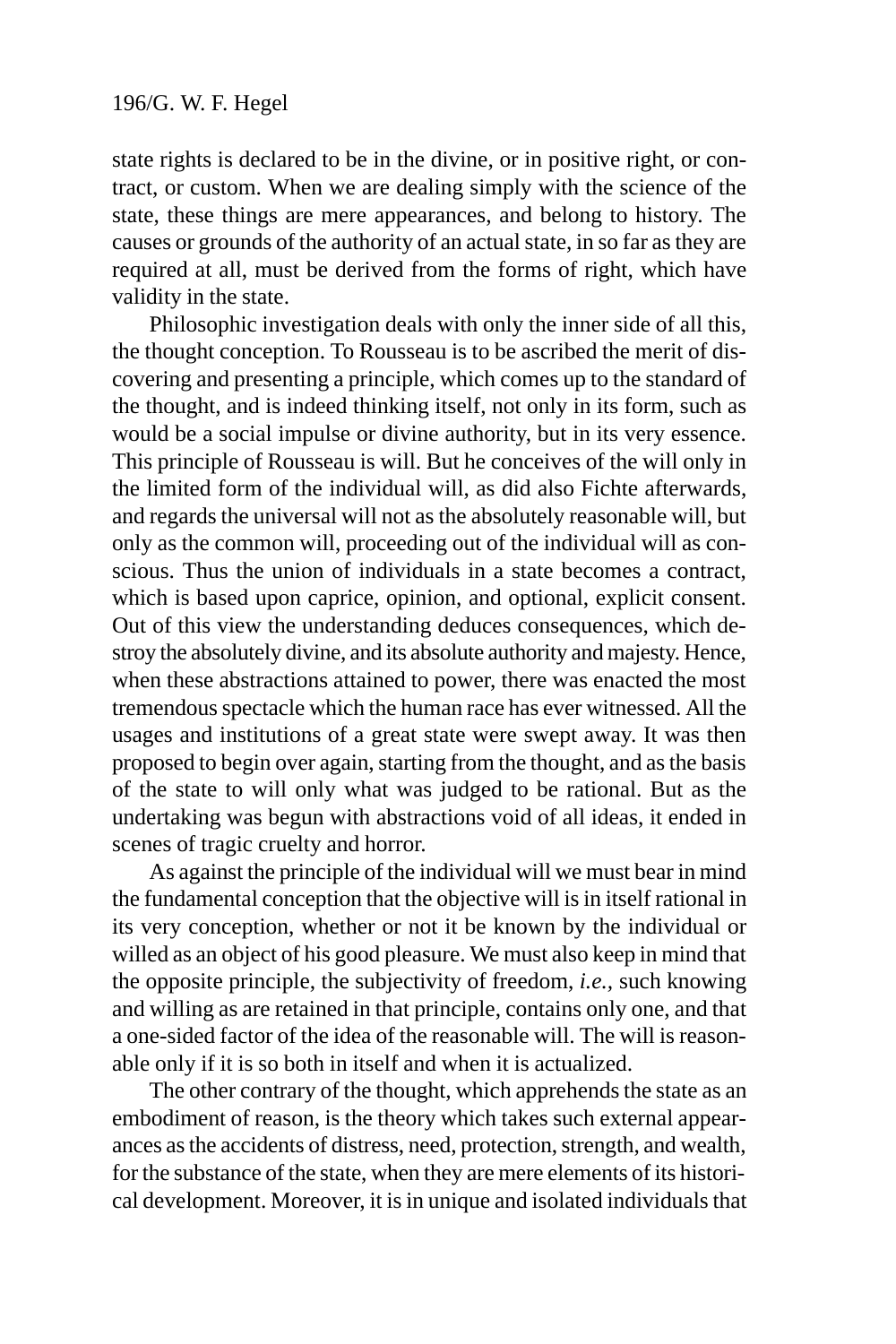the principle of knowledge is here said to be found, not however in their thought, but in the attributes of their merely empirical personalities, such as strength or weakness, wealth or poverty. The freak of disregarding is absolutely infinite and reasonable in the state and of banishing thought from the constitution of the state's inner nature has never appeared so undisguisedly as in Mr. v. Haller's "Restauration der Staatswissenschaft." In all genuine attempts to reach the real nature of the state, though the principles adduced be ever so one-sided and superficial, there is yet implied that rightly to conceive of the state is to attain to thoughts and universal characters. But in the book alluded to, the author not only consciously renounces both the rational content, which is the state, and the form of thought, but passionately inveighs against them. One of what he himself calls the far-reaching effects of his work is due to the circumstance that in his inquiry he knew how to fasten the whole into one piece without the help of thought. Hence, he says, are absent the confusion and disturbance, which arise when into a discussion of the contingent is foisted a suggestion about the substantive, and into a discussion of the empirical and external is injected a reminder of the universal and rational. Hence, when engaged with the inadequate and imperfect he is not continually reminding his readers of what is higher and infinite.—Yet even this method of inquiry has consequences. Since the fortuitous is taken as the essence of the state, and not the substantive, there results from the absence of thought an incoherence, which jogs on without looking back, and finds itself quite at home in the very opposite of what it had commended a moment before.<sup>11</sup>

*Addition.—*The state as a completed reality is the ethical whole and the actualization of freedom. It is the absolute purpose of reason that freedom should be actualized. The state is the spirit, which abides in the and there realizes itself consciously; while in nature it is realized only as the other of itself or the sleeping spirit. Only when it is present in consciousness, knowing itself as an existing object, is it the state. In thinking of freedom we must not take our departure from individuality or the individual's self-consciousness, but from the essence of self- consciousness. Let man be aware of it or not, this essence realizes itself as an independent power, in which particular persons are only phases. The state is the march of God in the world; its ground or cause is the power of reason realizing itself as will. When thinking of the idea of the state, we must not have in our mind any particular state, or particular institution, but must rather contemplate the idea, this actual God, by itself.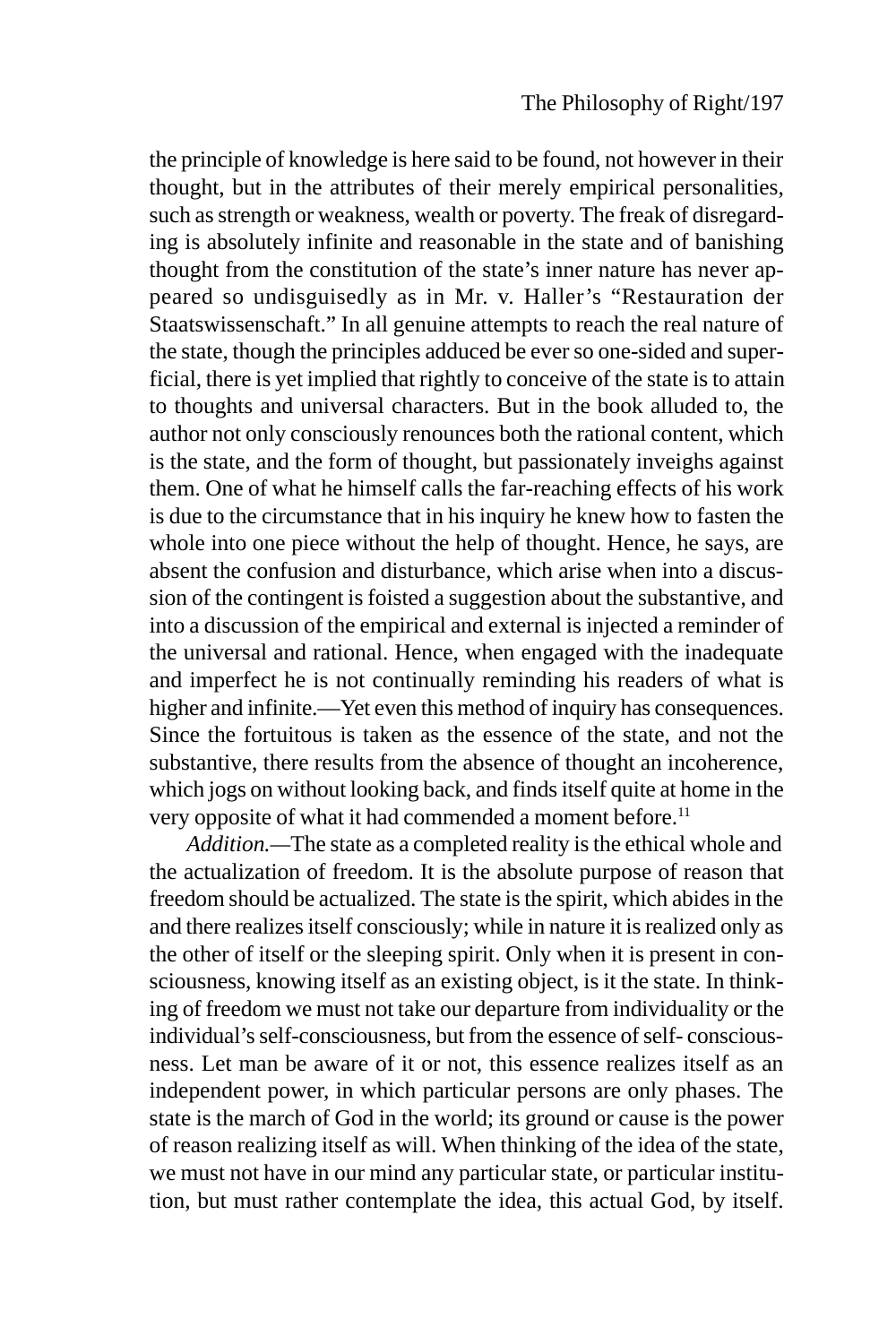Although a state may be declared to violate right principles and to be defective in various ways, it always contains the essential moments of its existence, if, that is to say, it belongs to the full formed states of our own time. But as it is more easy to detect short-comings than to grasp the positive meaning, one easily falls into the mistake of dwelling so much upon special aspects of the state as to overlook its inner organic being. The state is not a work of art. It is in the world, in the sphere of caprice, accident, and error. Evil behaviour can doubtless disfigure it in many ways, but the ugliest man, the criminal, the invalid, the cripple, are living men. The positive thing, the life, is present in spite of defects, and it is with this affirmative that we have here to deal.

**259**. (a) The idea of the state has direct actuality in the individual state. It, as a self-referring organism, is the constitution or internal stateorganization or polity.

(b) It passes over into a relation of the individual state to other states. This is its external organization or polity.

(c) As universal idea, or kind, or species, it has absolute authority over individual states. This is the spirit which gives itself reality in the process of world-history.

*Addition.—*The state as an actual thing is pre-eminently individual, and, what is more, particular. Individuality as distinguished from particularity is an element of the idea of the state itself, while particularity belongs to history. Any two states, as such, are independent of each other. Any relation between the two must be external. A third must therefore stand above and unite them. Now this third is the spirit, which gives itself reality in world-history, and constitutes itself absolute judge over states. Several states indeed might form an alliance and pass judgment upon others, or interstate relations may arise of the nature of the Holy Alliance. But these things are always relative and limited, as was the everlasting peace. The sole, absolute judge, which always avails against the particular, is the self-caused self-existing spirit, which presents itself as the universal and efficient leaven of world-history.

# A. Internal Polity.

**260**. The state is the embodiment of concrete freedom. In this concrete freedom, personal individuality and its particular interests, as found in the family and civic community, have their complete development. In this concrete freedom, too, the rights of personal individuality receive adequate recognition. These interests and rights pass partly of their own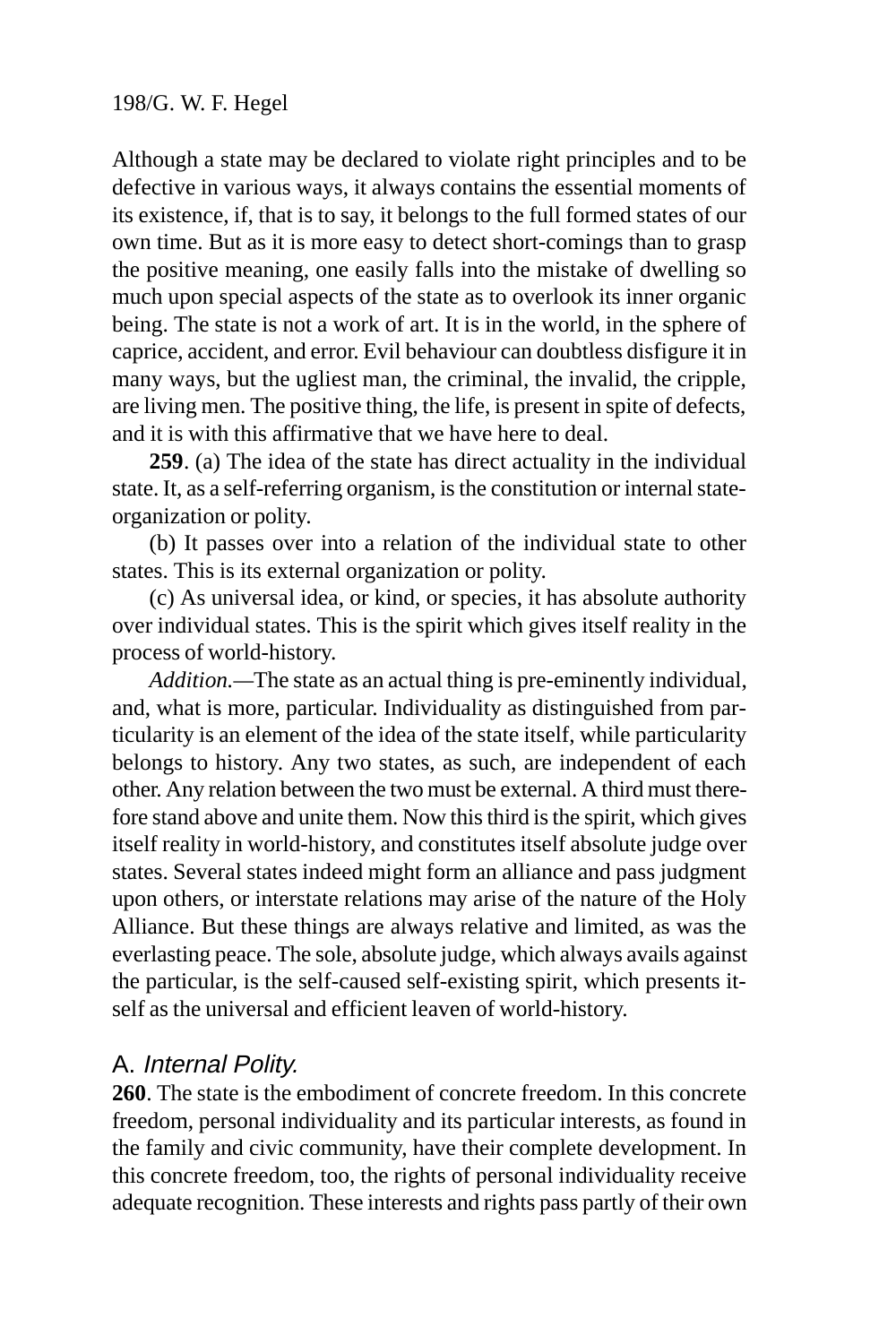accord into the interest of the universal. Partly, also, do the individuals recognize by their own knowledge and will the universal as their own substantive spirit, and work for it as their own end. Hence, neither is the universal completed without the assistance of the particular interest, knowledge, and will, nor, on the other hand, do individuals, as private persons, live merely for their own special concern. They regard the general end, and are in all their activities conscious of this end. The modern state has enormous strength and depth, in that it allows the principle of subjectivity to complete itself to an independent extreme of personal particularity, and yet at the same time brings it back into the substantive unity, and thus preserves particularity in the principle of the state.

*Addition.—*The peculiarity of the idea of the modern state is that it is the embodiment of freedom, not according to subjective liking, but to the conception of the will, the will, that is, in its universal and divine character. Incomplete states are they, in which this idea is still only a germ, whose particular phases are not permitted to mature into selfdependence. In the republics of classical antiquity universality, it is true, is to be found. But in those ages particularity had not as yet been released from its fetters, and led back to universality or the universal purpose of the whole. The essence of the modern state binds together the universal and the full freedom of particularity, including the welfare of individuals. It insists that the interests of the family and civic community shall link themselves to the state, and yet is aware that the universal purpose can make no advance without the private knowledge and will of a particularity, which must adhere to its right. The universal must be actively furthered, but, on the other side, subjectivity must be wholly and vitally developed. Only when both elements are present in force is the state to be regarded as articulate and truly organized.

261. In contrast with the spheres of private right and private good, of the family and of the civic community, the state is on one of its sides an external necessity. It is thus a higher authority, in regard to which the laws and interests of the family and community are subject and dependent. On the other side, however, the state is the indwelling end of these things, and is strong in its union of the universal end with the particular interests of individuals. Thus, just so far as people have duties to fulfil towards it, they have also rights (§155).

*Note.—*We have already noticed (§3, *note*) that Montesquieu in his famous work, "The Spirit of the Laws," has kept before his mind, and sought to prove in detail, the thought that the laws, especially those of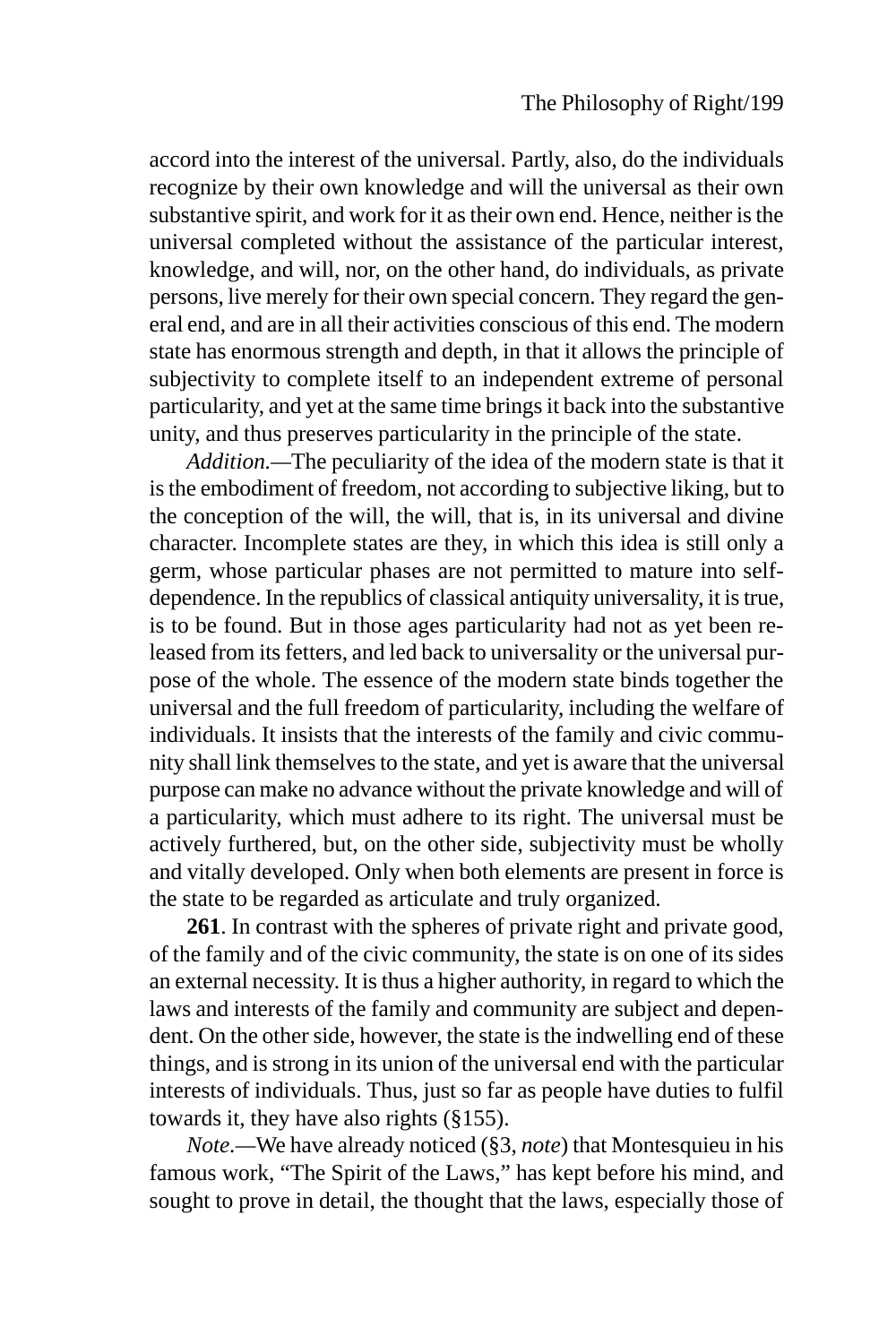private right, are dependent upon the character of the state. He has maintained the philosophic view that the part is to be regarded only in relation to the whole.

Duty is, in the first instance, a relation to something, which is for me a substantial and self- subsisting universal. Right, on the other hand, is in general some embodiment of this substantive reality, and hence brings to the front its particular side and my particular freedom. These two things, treated formally, appear as deputed to different phases or persons. But the state as ethical, implying thorough interpenetration of the substantive and the par-ticular, brings into light the fact that my obligation to the substantive reality is at the same time the realization of my particular freedom. In the state, duty and right are bound together in one and the same reference. But because in the state the elements of right and duty attain their peculiar shape and reality, the difference between them once more becomes manifest. While they are identical in themselves or formally, they differ in content. In private right and morals the necessity inherent in the relation fails to be realized. The abstract equality of content is alone brought forward. In this abstract region what is right for one is right for another, and what is one man's duty is also another man's duty. This absolute identity of right and duty occurs, when transferred to the content, simply as equality. This content, which is now to rank as the complete universal and sole principle of duty and right, is the personal freedom of men. Hence, slaves have no duties, because they have no rights, and *vice versa,* religious duties, of course, falling outside of this discussion.

But when we turn from abstract identity to the concrete idea, the idea which develops itself within itself, right and duty are distinguished, and at once become different in content. In the family, for example, the rights of the son are not the same in content as his duties towards his father, nor are the rights of the citizen the same in content as his duties to his prince or government.—The conception of the union of duty and right is one of the most important features of states, and to it is due their internal strength. —The abstract treatment of duty insists upon casting aside and banishing the particular interest as something unessential and even unworthy. But the concrete method, or the idea, exhibits particularity as essential, and the satisfaction of the particular as a sheer necessity. In carrying out his duty the individual must in some way or other discover his own interest, his own satisfaction and recompense. A right must accrue to him out of his relation to the state, and by this right the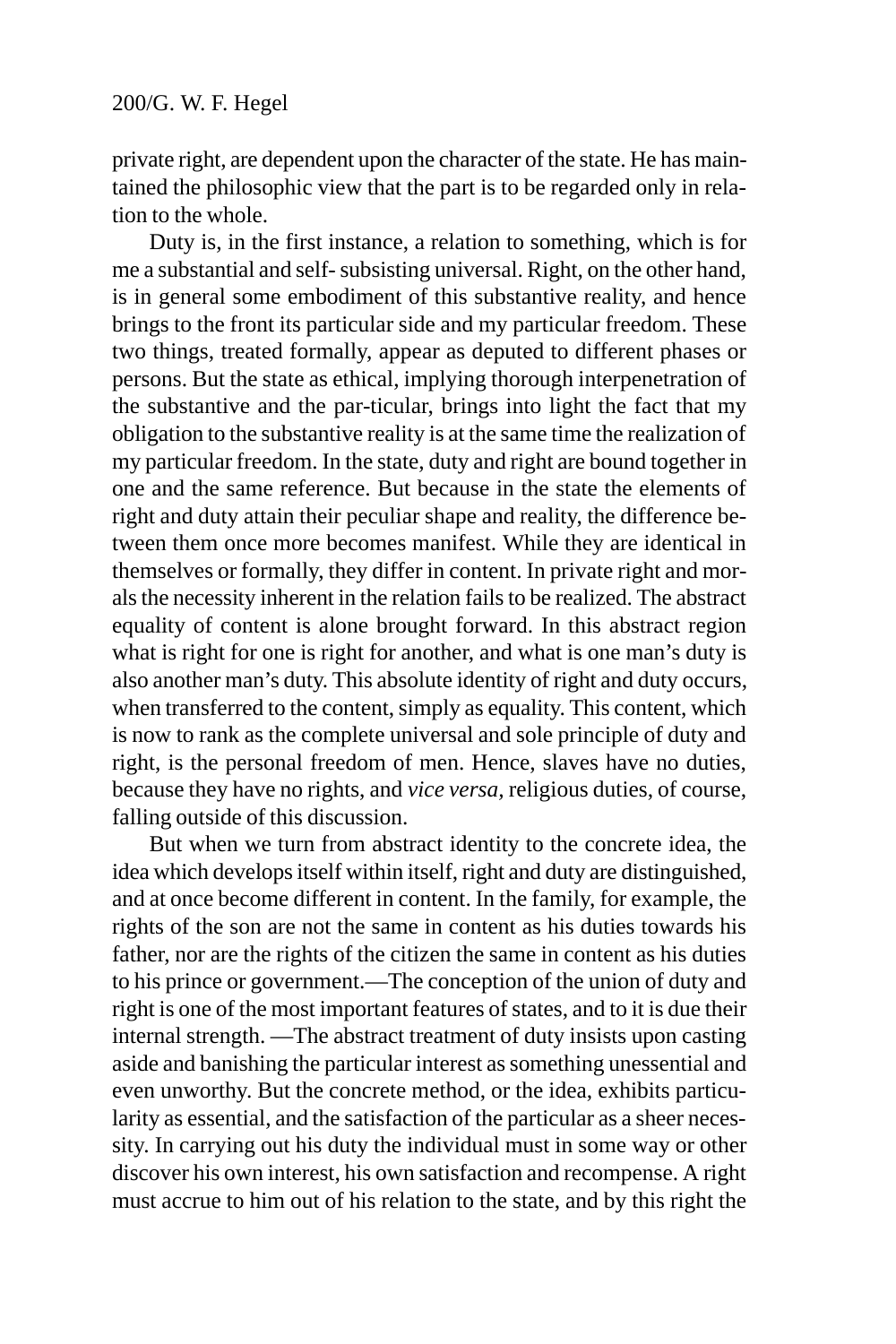universal concern becomes his own private concern. The particular interest shall in truth be neither set aside nor suppressed, but be placed in open concord with the universal. In this concord both particular and universal are inclosed. The individual, who from the point of view of his duties is a subject, finds, in fulfilling his civic duties, protection of person and property, satisfaction of his real self, and the consciousness and self-respect implied in his being a member of this whole. Since the citizen discharges his duty as a performance and business for the state, the state is permanently preserved. Viewed from the plane of abstraction, on the other hand, the interest of the universal would be satisfied, if the contracts and business, which it demands of him, are by him fulfilled simply as duties.

*Addition.*—Everything depends on the union of universality and particularity in the state. In the ancient states the subjective end was out-and-out one with the volition of the state. In modern times, on the contrary, we demand an individual view, and individual will and conscience. Of these things the ancients had none in the same sense. For them the final thing was the will of the state. While in Asiatic despotisms the individual had no inner nature, and no self-justification, in the modern world man's inner self is honoured. The conjunction of duty and right has the twofold aspect that what the state demands as duty should forthwith be the right of individuality, since the state's demand is nothing other than the organization of the conception of freedom The prevailing characters of the individual will are by the state brought into objective reality, and in this way first attain to their truth and realization. The state is the sole and essential condition of the attainment of the particular end and good.

**262**. The actual idea, the spirit, divides itself, as we have said, into the two ideal spheres of its conception, the family and the civic community. It descends into its two ideal and finite spheres, that it may out of them become actually infinite and real. Hence, spirit distributes to individuals as a mass the material of its finite realization in these spheres, in such a way that the portion of the individual has the appearance of being occasioned by his circumstances, caprice, and private choice (§185, and *note*).

*Addition.—*In the Platonic state subjective freedom has not as yet any place, since in it the rulers assigned to individuals their occupations. In many oriental states occupation depends upon birth. But subjective freedom, which must be respected, demands free choice for indi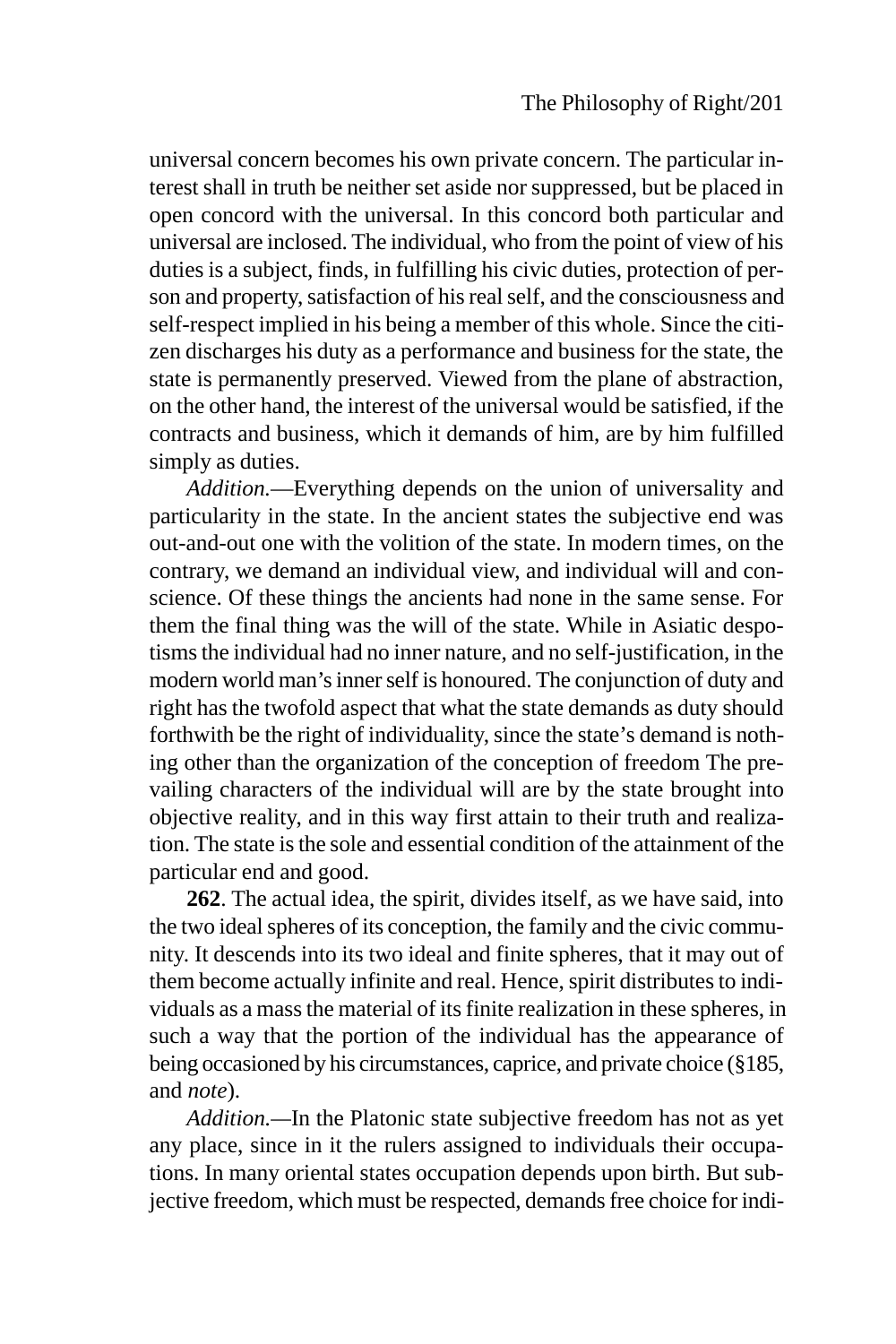viduals.

**263**. In these two spheres, in which the elements of spirit, individuality, and particularity, have iu one their direct and in the other their reflected reality, spirit is their objective universality in the form of appearance. It is the power of the rational in the region of necessity (§184), and becomes the institutions, which have already been passed in review.

*Addition.*—The state, as spirit, divides itself according to the particular determining attributes of its conception, in order to exist in its own way. "We may adduce an illustration out of the region of nature. The nerve-system is especially the sensitive system; it is the abstract element which aims, so to speak, to exist by itself, and in this existence to have its own identity. Now feeling, when analyzed, furnishes two separate sides, dividing itself so that the differences appear as complete systems. On one side is the abstract sense of feeling, which withdraws by itself; it is the smothered movement going on internally in reproduction, internal self-nourishment, assimilation, and digestion. On the other hand this withdrawal into oneself has over against itself the element of difference, or the movement outwards; and this outward movement of feeling is irritability. These two form a system of their own, and there are lower orders of animals, in which this system alone is developed, being without that unity of feeling which marks the complete soul. If we compare these facts of nature with the facts of spirit, we may place together family and sensibility on the one side, civic community and irritability on the other. The third is the state, corresponding to the actual nervous system as an internally organized whole. But it is a living unity only in so far as both elements, the family and the civic community, are developed within it. The laws which govern these two are the institutions of the rational; it makes its appearance in them. The foundation and final truth of these institutions is the spirit, which is their universal purpose and conscious object. The family is, indeed, also ethical, but its purpose is not a conscious one. In the civic community, on the other hand, separation is the definitive feature.

**264**. The individuals of a multitude are spiritual beings, and have a twofold character. In them is the extreme of the independently conscious and willing individuality, and also the extreme of the universality, which knows and wills what is substantive. They obtain the rights of both these aspects, only in so far as they themselves are actual, both as private persons and as persons substantive. One right they have directly in the family, the other in the civic community. In these two institutions,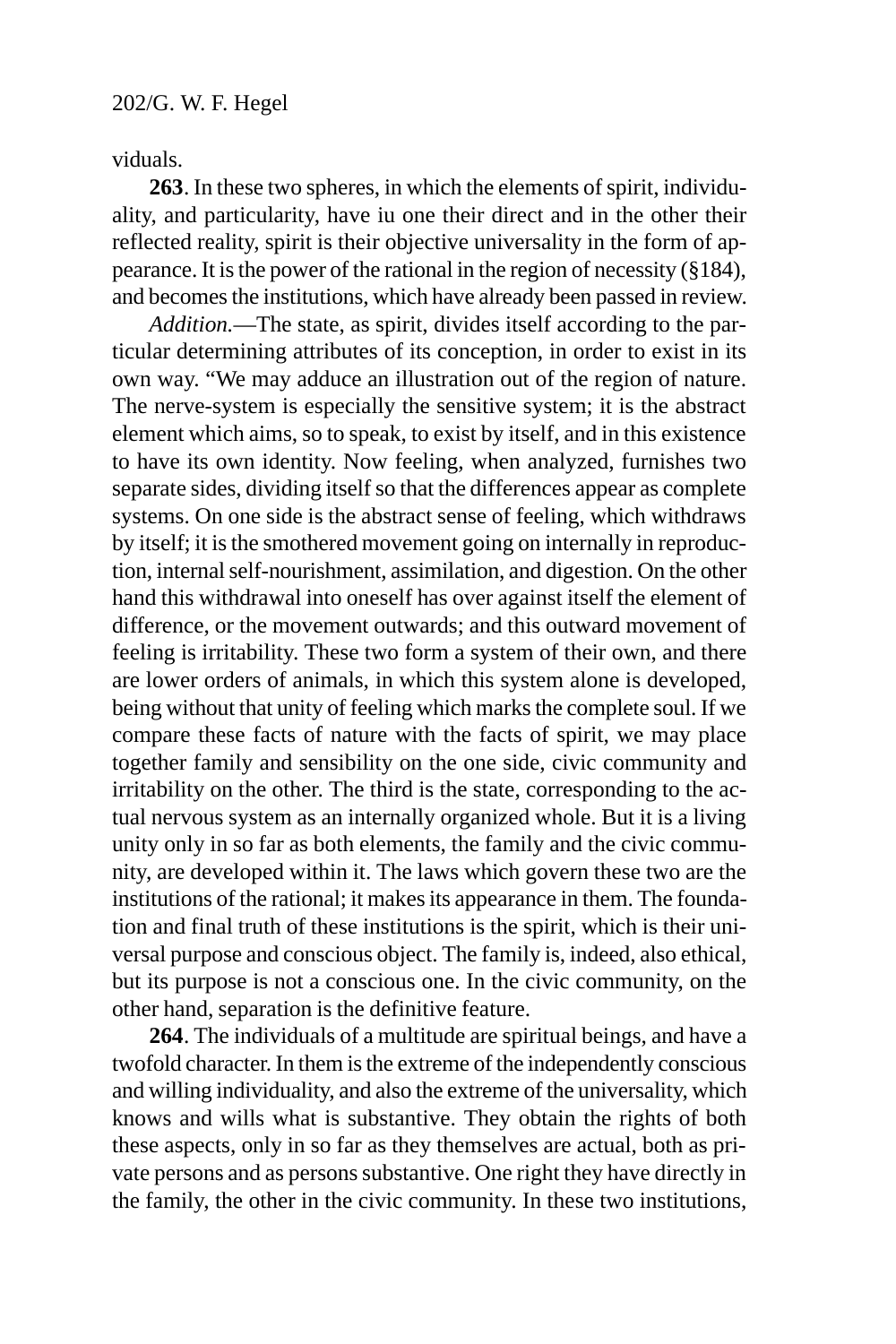which implicitly universalize all particular interests, individuals have their real self-conscious existence. And in the corporation they provide for these particular interests a wider scope, and an activity directed to a universal end.

**265**. These institutions comprise in detail the constitution, that is, the developed and actualized rationality. They are the steadfast basis of the state, determining the temper of individuals towards the state, and their confidence in it. They are, moreover, the foundation- stones of public freedom, because in them particular freedom, becomes realized in a rational form. They thus involve an intrinsic union of freedom and necessity.

*Addition.—*It has been already remarked that both the sanctity of marriage, and also the institutions, in which the ethical character of the civic community makes its appearance, constitute the stability of the whole. The universal is the concern of every particular person. Everything depends on the law of reason being thoroughly incorporated with the law of particular freedom. My particular end thus becomes identical with the universal. In any other case the state is a mere castle in the air. In the general self-consciousness of individuals the state is actual, and in the identity of particularity and universality it has its stability. It has often been said that the end of the state is the happiness of the citizens. That is indeed true. If it is not well with them, if their subjective aim is not satisfied, if they find that the state as such is not the medium through which comes their satisfaction, the state stands upon an insecure footing.

**266**. But spirit is realized and becomes its own object, not only as this necessity and as a kingdom of appearances, but as their ideality or inner being. Substantive universality is thus an object and end for itself, and necessity assumes the form of freedom.

**267**. By the necessity, which lies within this ideality, is meant the development of the idea within itself. As subjective substantiality the idea is a political temper of mind, and in distinction from this it, as objective, is the organism of the state, *i.e.,* the strictly political state, and its constitution.

*Addition.—*The unity of the freedom, which knows and wills itself, exists in the first instance as necessity. Here the substantive is found as the subjective existence of individuals. But there is a second necessity, and that is the organism. In this case spirit is a process within itself, makes within itself distinctions, divides itself into organic members,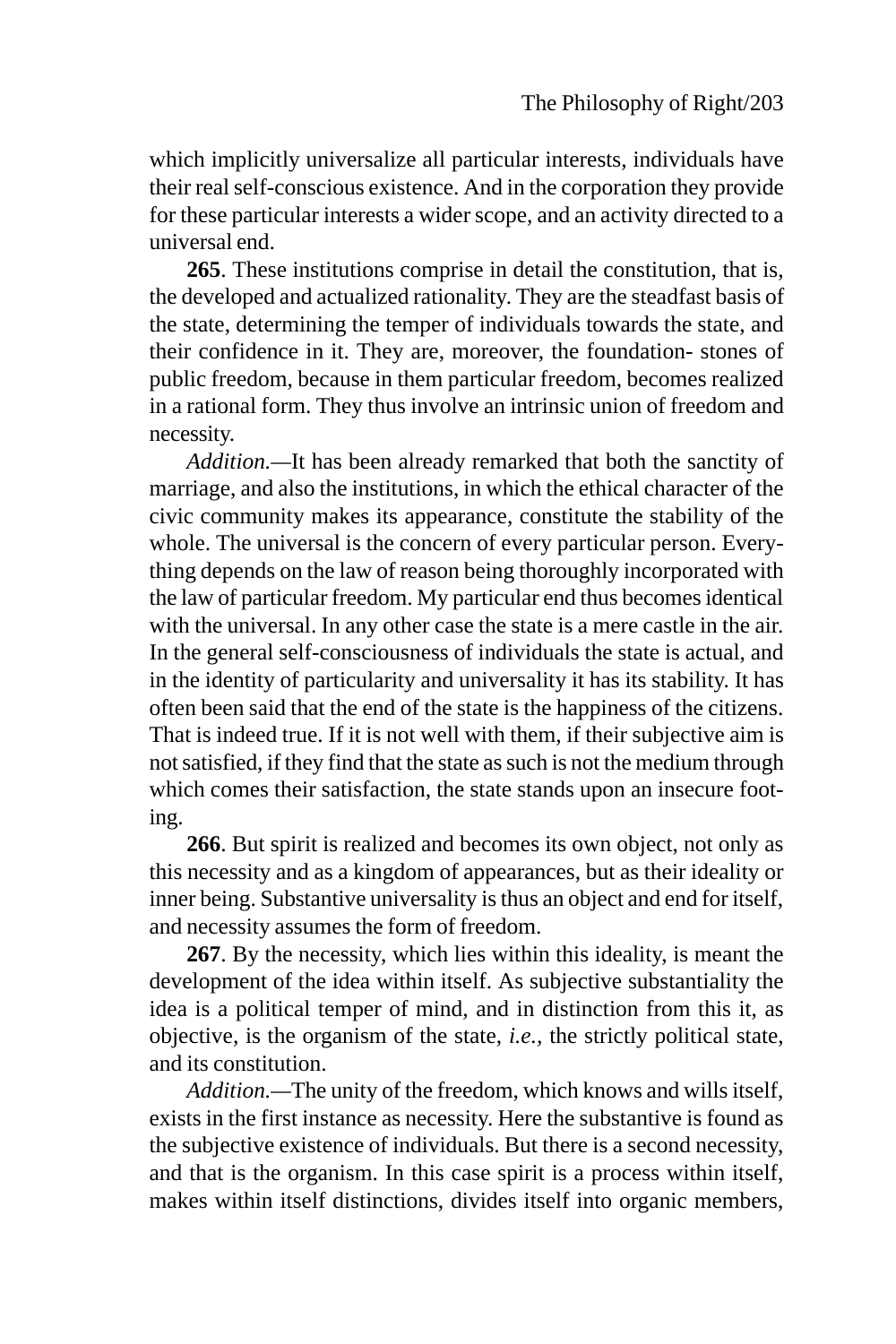through which it passes in living circulation.

**268**. Political disposition, or, in general terms, patriotism, may be defined as the assurance which stands on truth, and the will which has become a custom. Mere subjective assurance does not proceed out of truth, and is only opinion. Genuine patriotism is simply a result of the institutions which subsist in the state as in the actuality of reason. Hence, patriotic feeling is operative in the act, which is in accord with these institutions. Political sentiment is, in general, a confidence, which may pass over into a more or less intelligent insight; it is a consciousness that ray substantive and particular interest is contained and preserved in the interest and end of another, here the state, in its relation to me, the individual. Wherefore the state is for me forthwith not another, and I in this consciousness am free.

*Note.*—By patriotic feeling is frequently understood merely a readiness to submit to exceptional sacrifices or do exceptional acts. But in reality it is the sentiment which arises in ordinary circumstances and ways of life, and is wont to regard the commonweal as its substantive basis and end. This consciousness is kept intact in the routine of life, and upon it the readiness to submit to exceptional effort is based. But as men would rather be magnanimous than merely right, they easily persuade themselves that they possess this extraordinary patriotism, in order to spare themselves the burden of the true sentiment, and to excuse the lack of it. If this feeling be regarded as something, which provides its own beginning, and can proceed out of subjective imaginations and thoughts, it is con. founded with mere opinion, and in that case is devoid of its true basis in objective reality.

*Addition.—*Uneducated men delight in surface-reasonings and faultfindings. Fault-finding is an easy matter but hard is it to know the good and its inner necessity. Education always begins with fault-finding, but when full and complete sees in everything the positive. In the case of religion one may say off-hand that this or that is superstition, but it is infinitely harder to conceive of the truth involved in it. Political sentiment, as a mere appearance, is also to be distinguished from what men truly will. They will in fact the real matter, but they holdfast to bits, and delight in the vanity of making improvements. Men trust in the stability of the state, and suppose that in it only the particular interest can come into being. But. custom makes invisible that upon which our whole existence turns. If any one goes safe through the streets at night, it does not occur to him that it could be otherwise. The habit of feeling secure has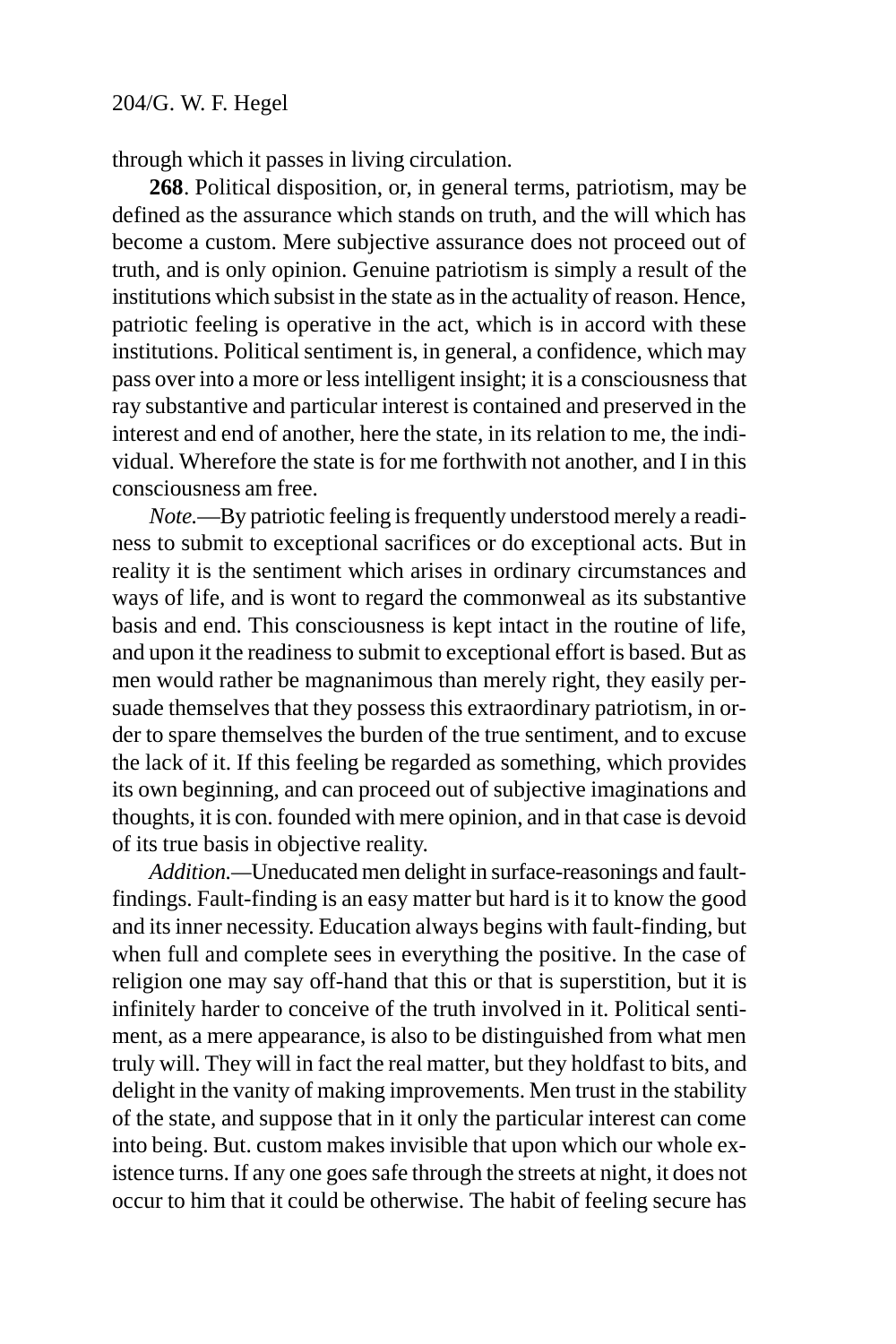become a second nature, and we do not reflect that it is first brought about by the agency of special institutions. Often it is imagined that force holds the state together, but the binding cord is nothing else than the deep-seated feeling of order, which is possessed by all.

**269**. Political disposition is given definite content by the different phases of the organism of the state. This organism is the development of the idea into its differences, which are objectively actualized. These differences are the different functions, affairs, and activities of state. By means of them the universal uninterruptedly produces itself, by a process which is a necessary one, since these various offices proceed from the nature of the conception, The universal is, however, none the less self-contained, since it is already presupposed in its own productive process. This organism is the political constitution.

*Addition.—*The state is an organism or the development of the idea into its differences. These different sides are the different functions, affairs and activities of state by means of which the universal unceasingly produces itself by a necessary process. At the same time it is self- contained, since it is presupposed in its own productive activity. This organism is the political constitution. It proceeds eternally out of the state, just as the state in turn is self-contained by means of the constitution. If these two things fall apart, and make the different aspects independent, the unity produced by the constitution is no longer established. The true relation is illustrated by the fable of the belly and the limbs. Although the parts of an organism do not constitute an identity, yet it is of such a nature that, if one of its parts makes itself independent, all must be harmed. We cannot by means of predicates, propositions, etc., reach any right, estimate of the state, which should be apprehended as an organism. It is much the same with the state as with the nature of God, who cannot be through predicates conceived, whose life rather is within itself and must be perceived.

**270**. (1) The abstract actuality or substantiality of the state consists in this, that the end pursued by the state is the general interest, which, being the substance of all particular interests, includes the preservation of them also. (2) But the actuality of the state is also the necessity of the state, since it breaks up into the various distinctions of state-activity, which are implied in the conception. By means of the state's substantiality these distinctions become real and tangible as the different public offices. (3) This substantiality, when thoroughly permeated by education, is the spirit which knows and wills itself. Hence, what the state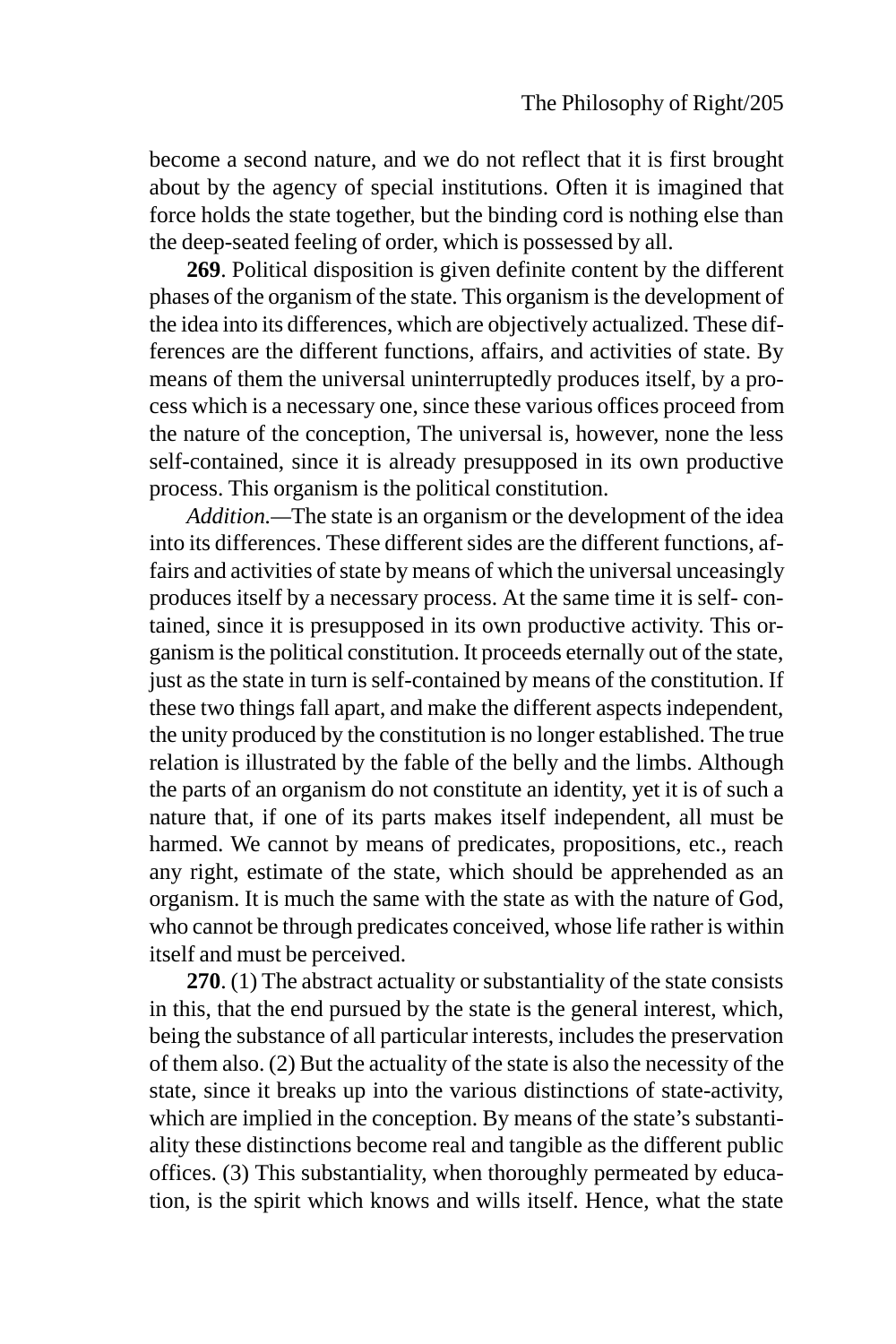wills it knows, and knows it in its universality as that which is thought out. The state works and acts in obedience to conscious ends, known principles and laws, which are not merely implied, but expressly before its consciousness. So, too, it works with a definite knowledge of all the actual circumstances and relations, to which the acts refer.

*Note.—*We must here touch upon the relation of the state to religion. In modern times it is often repeated that religion is the foundation of the state, and accompanying this assertion is the dogmatic claim that outside of religion nothing remains to political science. Now, no assertion can be more confusing. Indeed, it exalts confusion to the place of an essential element in the constitution of the state, and of a necessary form of knowledge.—In the first place it may seem suspicious that religion is principally commended and resorted to in times of public distress, disturbance, and oppression; it is thought to furnish consolation against wrong, and the hope of compensation in the case of loss. A proof of religious feeling is considered to be indifference to worldly affairs and to the course and tenor of actual life. But the state is the spirit, as it abides in the world. To refer people to religion is far from calculated to exalt the interest and business of the state into a really earnest purpose. On the contrary, state concerns are held to be a matter of pure caprice, and are therefore rejected. The ground for this step is that in the state only the purposes of passion and unlawful power prevail, or that religion, when taken by itself, is sufficient to control and decide what is right. It would surely be regarded as a bitter jest if those who were oppressed by any despotism were referred to the consolations of religion; nor is it to be forgotten that religion may assume the form of a galling superstition, involving the most abject servitude, and the degradation of man below the level of the brute. Amongst the Egyptians and Hindoos animals are revered as higher creatures than man. Such a fact leads us to observe that we cannot speak of *religion* in general, and that when it assumes certain forms security must be found against it in some power which will guarantee the rights of reason and self-consciousness.

But the ultimate judgment upon the connection of religion with the state is obtained only when we go back to their conception. Religion has as its content absolute truth, and, therefore, also the highest kind of feeling. Religion, as intuition, feeling, or imaginative thought, the object of whose activity is God, the unlimited basis and cause of all things, advances the claim that everything should be apprehended in reference to it, and in it should receive its confirmation, justification, and certi-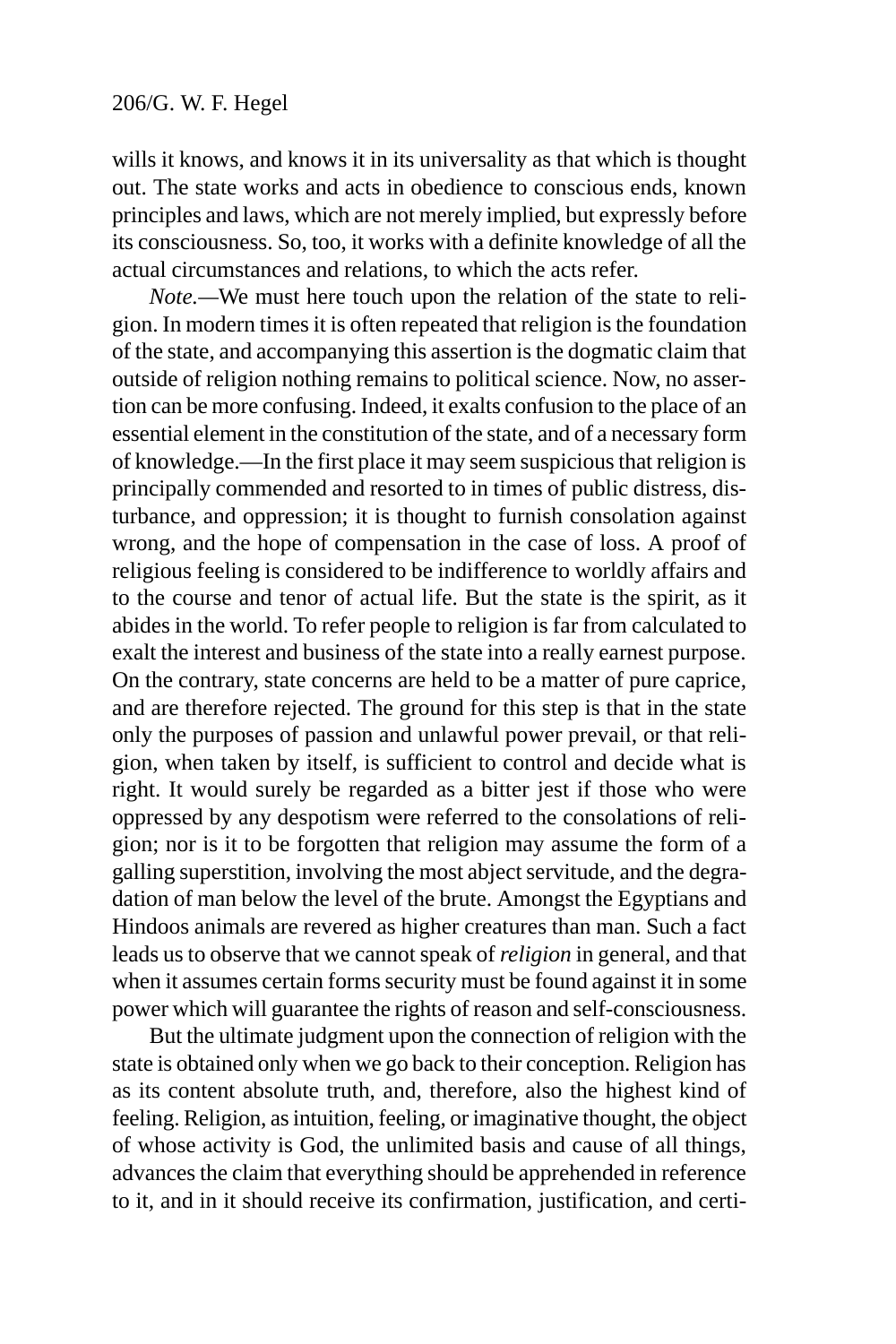tude. By this relation state and laws, as well as duties, attain for consciousness to their highest verification and most binding power, since they, as a determinate reality, pass up into and rest upon a higher sphere. (See "Encyclopaedia of the Philosophical Sciences.") For this reason in all the changes and chances of life religion preserves the consciousness of the unchanging and of the highest freedom and contentment.[12

Religion, so interpreted, is the foundation of the ethical system, and contains the nature of the state as the divine will; yet it is only the foundation. This is the point at which state and religion separate. The state is the divine will as a present spirit, which unfolds itself in the actual shape of an organized world.

They who adhere to the form of religion, as opposed to the state, conduct themselves like persons who in knowledge think that they are right when they cling to a mere abstract essence and never proceed to reality, or like those who will only the abstract good, and arbitrarily postpone deciding what in fact is good (§140, *note*). Religion is the relation to the absolute in the form of feeling, imagination, faith; and within its all-embracing circumference everything is merely accidental and transient. If this form is obstinately maintained to be the only real and valid determination for the state, the state, as an organization developed into stable differences, laws, and regulations, is handed over as booty to feebleness, uncertainty, and disorder. By enveloping everything definite this vague form becomes a subjective principle. In contrast with it, 'the laws, instead of having validity and self-subsistence as the objective and universal, are counted as something merely negative. There result the following practical maxims: "The righteous man is not subject to law; only be pious and you may do what you please; you may yield to your own arbitrary will and passion, and direct those, who suffer harm by your acts, to the comfort and hope of religion, or you may brand them as irreligious." But this negative relation sometimes refuses to remain merely an inner sentiment, and makes itself felt in external reality. There then arises the form of religious fanaticism, which, like political fanaticism, regards all state-management and lawful order as restrictive barriers, and discards them as unsuited to the inner life and infinitude of feeling. It banishes private property, marriage, and the relations and tasks of the civic community, as unworthy of love and of the freedom of feeling. But since in daily walk and action decision must be made, then here, as is always the case with the subjective will, whose subjectivity is aware of itself as absolute (§140), the decision proceeds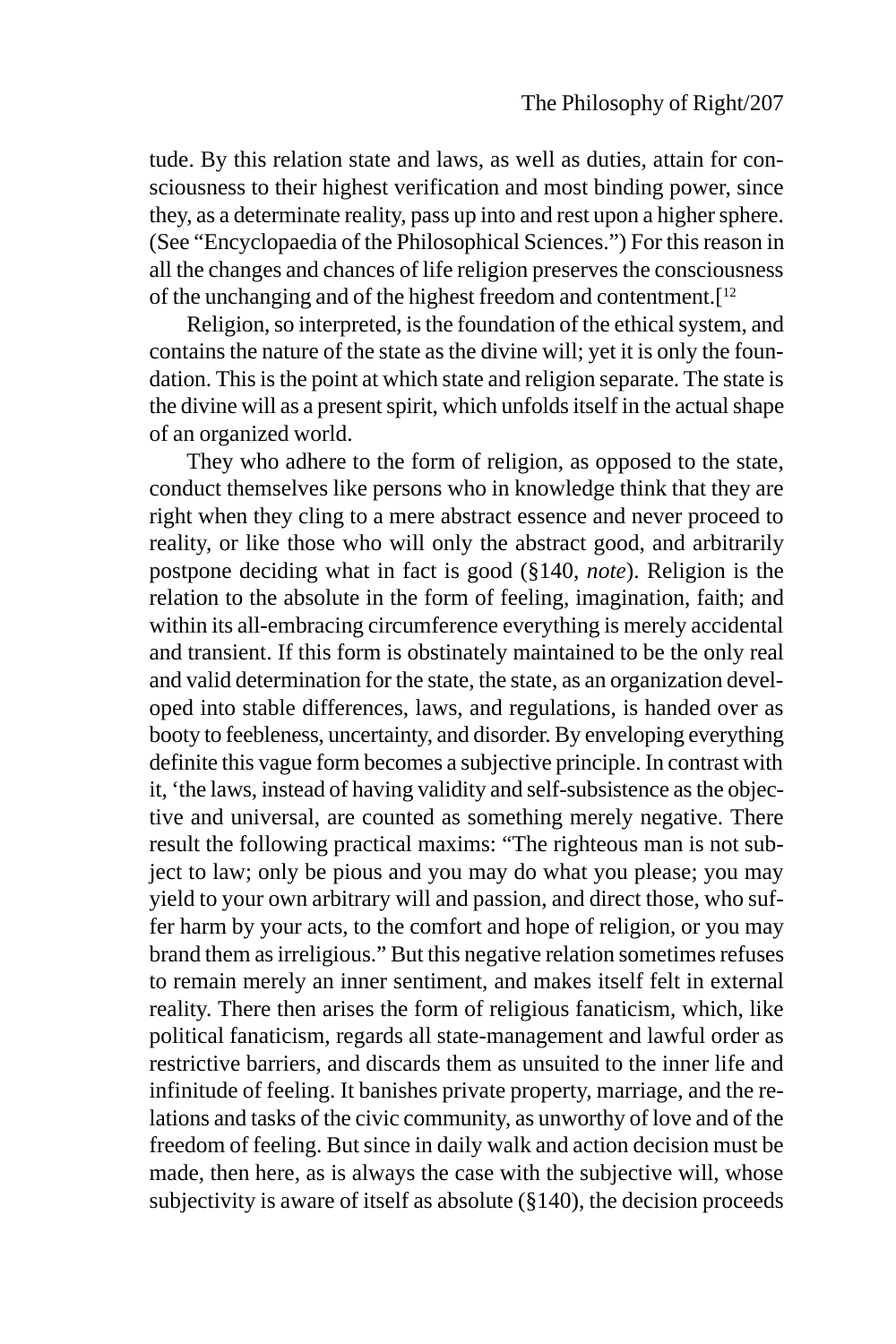from subjective picture-thinking, that is, from opinion and arbitrary inclination.

In opposition to that kind of truth which wraps itself up in the subjectivity of feeling and imagination, the real truth consists in the tremendous transition of the inner into the outer, of the visions of reason into reality. By this process the whole of world-history has been wrought out, and civilized man has at length won the actuality and the consciousness of a reasonable political life. There are those who, as they say, seek the Lord, and in their untutored opinion assure themselves of possessing all things directly. They make no effort to raise their subjective experience into a knowledge of the truth and a consciousness of objective right and duty. From such persons can proceed nothing except abomination and folly, and the demolition of all ethical relations. These consequences are inevitable, if religious sentiment holds exclusively to its form, and turns against reality and the truth, which is present in the form of the universal, that is, of the laws.

Still, this sentiment may not invade reality. On the contrary, it may retain its merely negative character, thus remaining something internal, suiting itself to the laws and affairs of state, and acquiescing either with sighs or with scorn and wishing. It is not strength, but weakness, which has in our times made religiosity a polemic kind of piety, be it conjoined with a true need, or with nothing but discontented vanity. Instead of moulding one's opinion through study, and subjecting one's will to discipline, and thus exalting it to free obedience, it is much the cheaper plan to take a less arduous course. We renounce all knowledge of objective truth, treasure up a feeling of oppression and pride, and claim to possess beforehand all the holiness requisite for discerning the laws and institutions of state, for prejudging them, and specifying what their nature ought to be. The ground for this behaviour is that everything issues from the pious heart unquestionably and infallibly. Thus, as intentions and assertions go to religion for their support, neither by exposing their shallowness nor their erroneousness is it possible to prevail against them.

In so far as religion is of a true sort, not displaying a negative and hostile spirit towards the state, but rather recognizing and supporting it, it has its own special place and station. Public worship consists in acts and doctrine; it needs possessions and property, and likewise individuals devoted to the service of the congregation. Out of this arises between church and state a relation, which it is not difficult to define. It is in the nature of the case that the state fulfils a duty by giving assistance and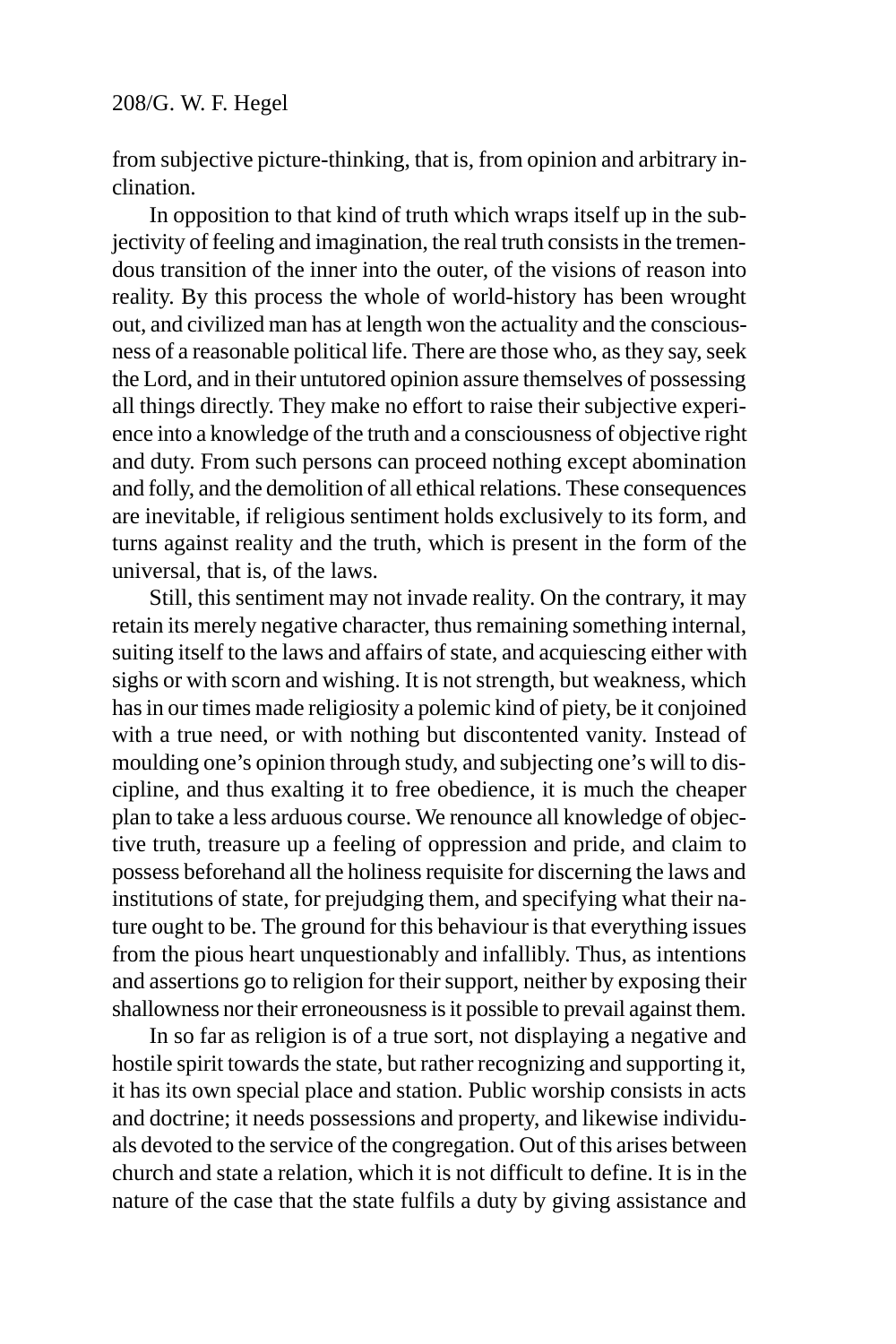protection to the religious ends of a congregation. More than that, since to the deepest religious feeling there is present the state as a whole, it may fairly be demanded by the state that every individual should connect himself with some congregation. Of course, with its special character, depending on inner imaginative thinking, the state cannot interfere. When well organized and strong, the state can afford to be liberal in this matter, and may overlook small details affecting itself. It may even give room within itself to congregations, whose creed prevents them from recognizing any direct duties to it. But this concession must depend upon the numerical strength of the sects in question. The members of these religious bodies the state is content to leave to the laws of the civic community, and to accept a passive fulfilment of their direct duties to it by means of substitutes.<sup>13</sup>

So far as the ecclesiastical body owns property, performs overt acts of worship, and maintains individuals for this service, it leaves the inner realm and enters that of the world. Hence it places itself directly under the jurisdiction of the state. The oath, ethical observances generally, as well as marriage, all carry with them the inner reconstruction and elevation of that disposition of mind which finds in religion its deepest confirmation. Since ethical relations are essentially relations of actual rationality, the rights of these relations are the first to be maintained in reality, and to them is added ecclesiastical confirmation, simply as their inner and more abstract side.—As to other forms of ecclesiastical communion, such as doctrine, the internal is more important than the external. The same is true of overt acts of worship and kindred matters, whose legal side appears as independent, and belongs to the state. The ministers and property of churches, it is true, are exempt from the power and jurisdiction of the state. Churches have also assumed jurisdiction over worldly persons in all matters involving the co-operation of religion, such as divorce and the administration of the oath.— In all affairs bearing the aspects of both church and state, the political side, owing to its nature, is ill-defined. This is observable even in relation to acts which are wholly civic (§234). In so far as individuals, assembling for religious worship, have formed themselves into a congregation or corporation, they come under the supervision of the superior officers of state.

Doctrine has its province in conscience, and is founded upon the right of the subjective freedom of self-consciousness. This is the inner region, which as such does not come within the sphere of the state. However, the state also has a doctrine, in which its regulations, and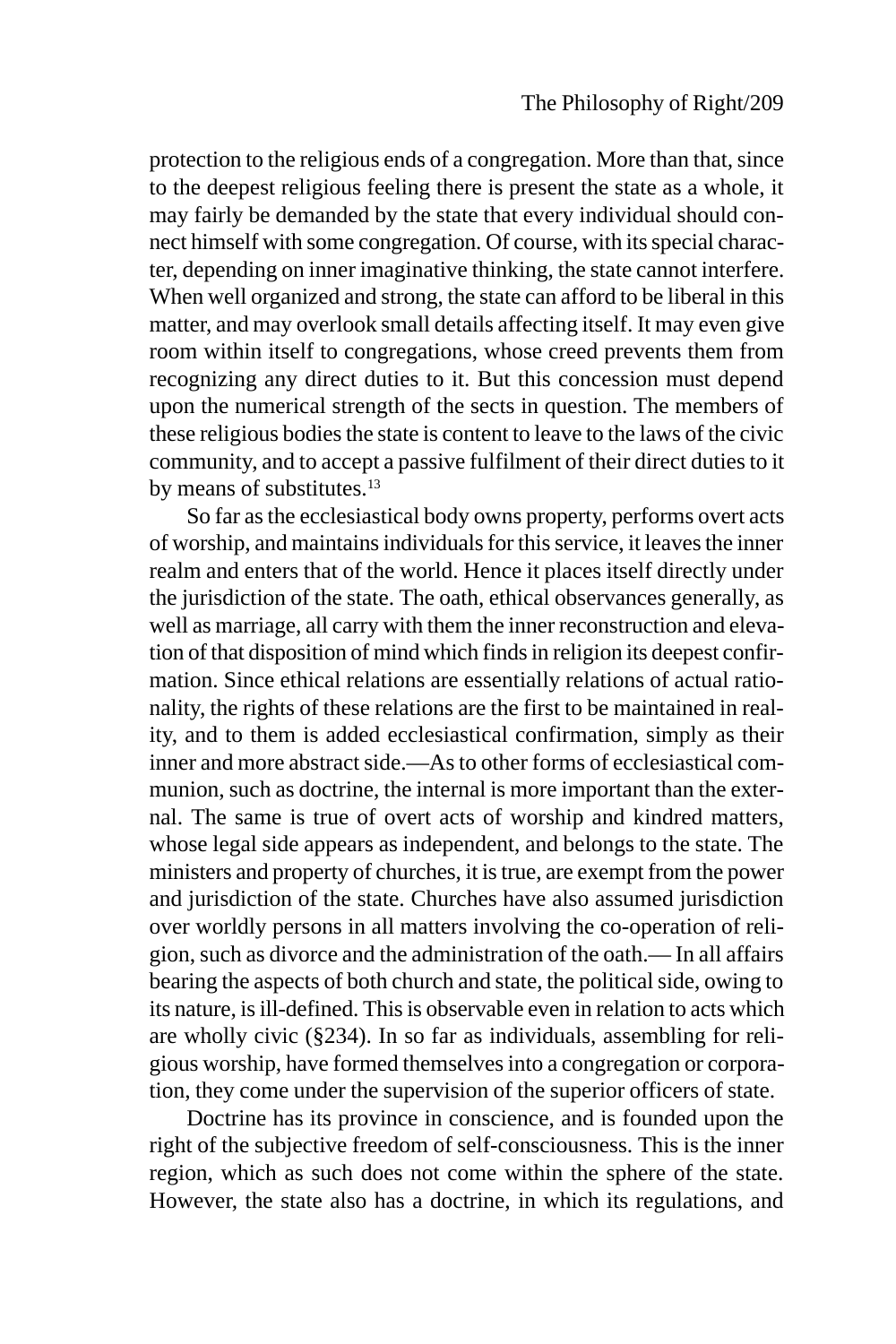#### 210/G. W. F. Hegel

whatever in right, in the constitution, etc., is valid generally, exist essentially in the form of thought, as law. And as the state is not a mechanism, but the reasonable life of self-conscious freedom and the system of the ethical world, so sentiment or feeling for it, and the conscious expression) of this feeling in the form of principles, are an essential element in the actual state. Then, again, the doctrine of the church is not merely the edict of conscience, but in the form of doctrine is rather an outward expression, and that, too, regarding a content, which has the most intimate connection with ethical principles and the laws, and directly concern them. Here also church and state meet either harmoniously or in opposition. The difference between the two realms may be driven by the church to extreme antagonism. It, containing as it does the absolute content of religion, may contemplate the spiritual element and therefore the ethical element also, as its own, and may regard the state as a mere mechanical scaffolding for unspiritual, external ends. It may esteem itself as the kingdom of God or at least as the way to it and its forecourt, and the state as the kingdom of this world, the sphere of the transient and finite. It may count itself as end for itself, and the state as merely a means. United with such a presumptuous attitude is the demand of the church that the state should let it have its own way, and should show to its doctrines unreserved respect, simply because they are doctrines, no matter what the substance of them may be. The reason advanced by the church is that the formation of doctrine is exclusively its function. Just as the church makes this claim on the wide ground that the spiritual has been entrusted solely to its keeping, science and knowledge generally may occupy a similar position. Like the church, they may fashion themselves into an independent, exclusive organization, and may with even greater justice look upon themselves as filling the place of the church. Hence would be asked for science also independence of the state; the state would be only a means for it, while it would be its own end.

In this connection it is unimportant whether the individuals and representatives, who minister to the congregation, have gone the length of secluding themselves, leaving only the congregations at large in subjection to the state, or whether they abide in the state, and withdraw only their church character. This general position, it may first of all be observed, coincides with the view that the state in its fundamentals takes into its protection and care the life, property, and free-will of every person, simply in so far as he does not injure the life, property, and free-will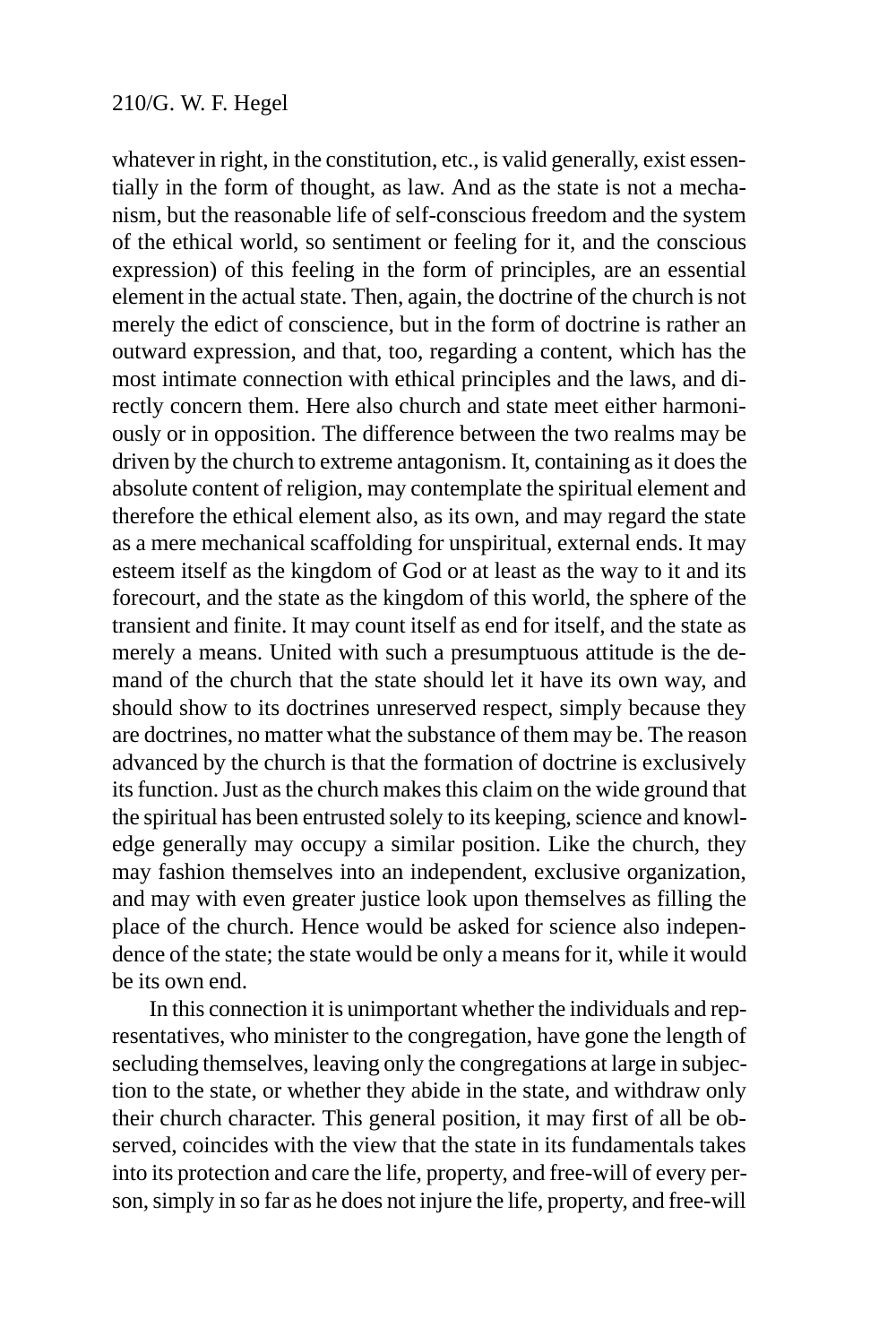of any other The state is thus considered as answering simply to our needs. The higher spiritual element, absolute truth, is counted as subjective religiosity or theoretical science, and placed outside of the state. The state is merely the laity, and must be absolutely respectful. That which is peculiarly ethical falls beyond its reach. Now it is a matter of history that there have been barbaric times and circumstances, in which all high spiritual matters had their seat in the church, and the state was only a worldly rule of force, lawlessness, and passion. Abstract opposition was then the main principle of actuality (§358). But it is too blind and shallow a proceeding to consider this view as true and in accordance with the idea. The development of the idea has rather demonstrated that the spirit as free and rational is in itself ethical, that the true idea is actualized rationality, and that this rationality exists as the state. From this idea it is quite easy to infer that its ethical truth assumes for the thinking consciousness a content, which is worked up into the form of universality, and is realized as law. The state in general knows its own ends, recognizes them with a clear consciousness, and busies itself with them in accordance with fundamental principles.

As before remarked, religion has truth for its universal object, but this content is merely given, and its fundamental principles are not recognized through thinking and conceptions. Thus the individual is under an obligation, which is grounded upon authority, and the testimony of his own spirit and heart, in which is contained the element of freedom, takes the form of faith and feeling. But it is philosophic insight, which clearly recognizes that church and state are not opposed to each other on the question of truth and rationality, but differ only in form. There were, it is true, and still are, churches, which have nothing more than a form of public worship; but there are others, which, though in them the form of worship is the main thing, have also doctrine and instruction. Whenever the church takes up the point of doctrine, and deals in its teaching with objective thought and the principles of the ethical and rational, it passes over into the province of the state. It pronounces authoritatively upon the ethical and right, upon the law and institutions, and its utterance is believed. In contrast with faith and the authority of the church, in contrast also with the subjective convictions which it requires, the state is that which knows. In its principles the content does not remain in the form of feeling and faith, but belongs to the formed thought.

In so far as the self-caused and self-existing content makes its ap-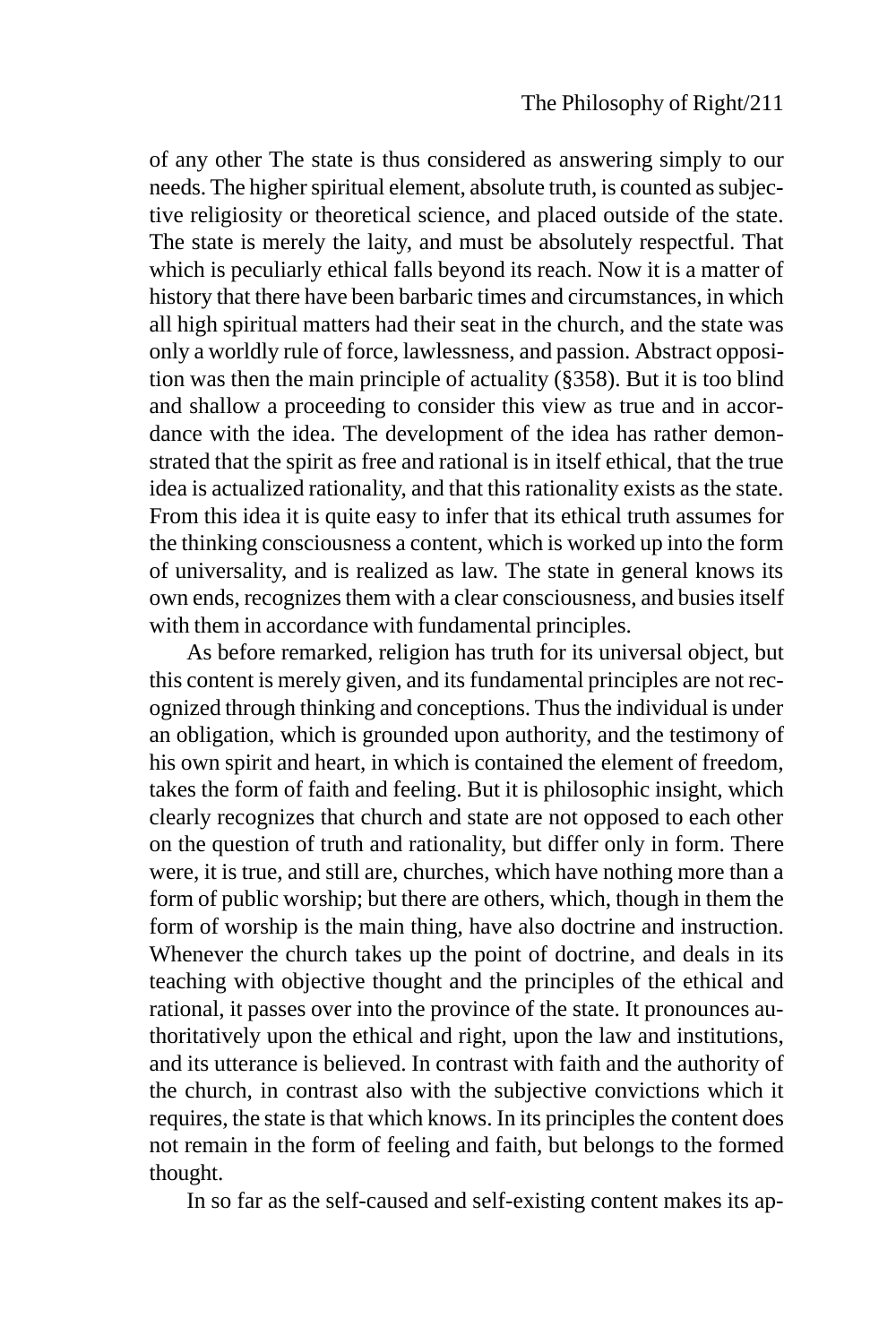#### 212/G. W. F. Hegel

pearance in religion as a particular content, namely, in the form of doctrines peculiar to the church as a religious community, it does not fall within the scope of the state. In Protestantism, it may be said, there are no clergy who are considered to be the sole depositary of church doctrine, because in this form of religion there is no laity. Since ethical and political principles pass over into the realm of religion, and not only are established, but must be established, in reference to religion, the state is thus on the one hand furnished with religious confirmation. On the other hand there remains to the state the right and the form of self-conscious objective rationality, the right, that is, to maintain objective reason against the assertions, which have their source in the subjective form of truth, no matter what depth of certitude and authority surrounds them. Because the principle of the state's form is universal, and hence essentially the thought, freedom of thought and scientific investigation issue from the state. It was a church that burnt Giordano Bruno, and forced Galileo, who advocated the Copernican system, to recant upon his knees.<sup>[14</sup> Hence] science, also, has its place on the side of the state, as it has the same element of form as the state; its end is knowledge, and indeed thought out objective truth and rationality. Thought knowledge may, it is true, fall from science to mere opinion, and from principles to mere reasonings. Applying itself to ethical objects and the organization of the state, it may oppose their fundamental principles. This it may do with something of the same pretentious claims, as the church makes with regard to its peculiar belongings. It may rely upon mere opining, as if it were reason, and upon the right, advanced by subjective self-consciousness, to be in its opinion and conviction free.

Already (§140, *note*) the principle of the subjectivity of knowledge has been examined, and only a single remark need now be added. On the one hand the state may treat with infinite indifference opinion, in so far as it is mere opinion, and has hence a mere subjective content. This opinion, let it plume itself to any extent it pleases, contains no true strength or force. The state is in the position of the painter, who in his work confines himself to the three ground colours, and may treat with indifference the school-wisdom which maintains that there are seven. But there is another side to the question. This opining of bad principles constitutes itself a universal fact and corrodes actuality. It is manifested as the formalism of unconditioned subjectivity, which would adopt as a basis the scientific starting-point, would exalt the state- academies to the presumptuous level of a church, and would then turn them against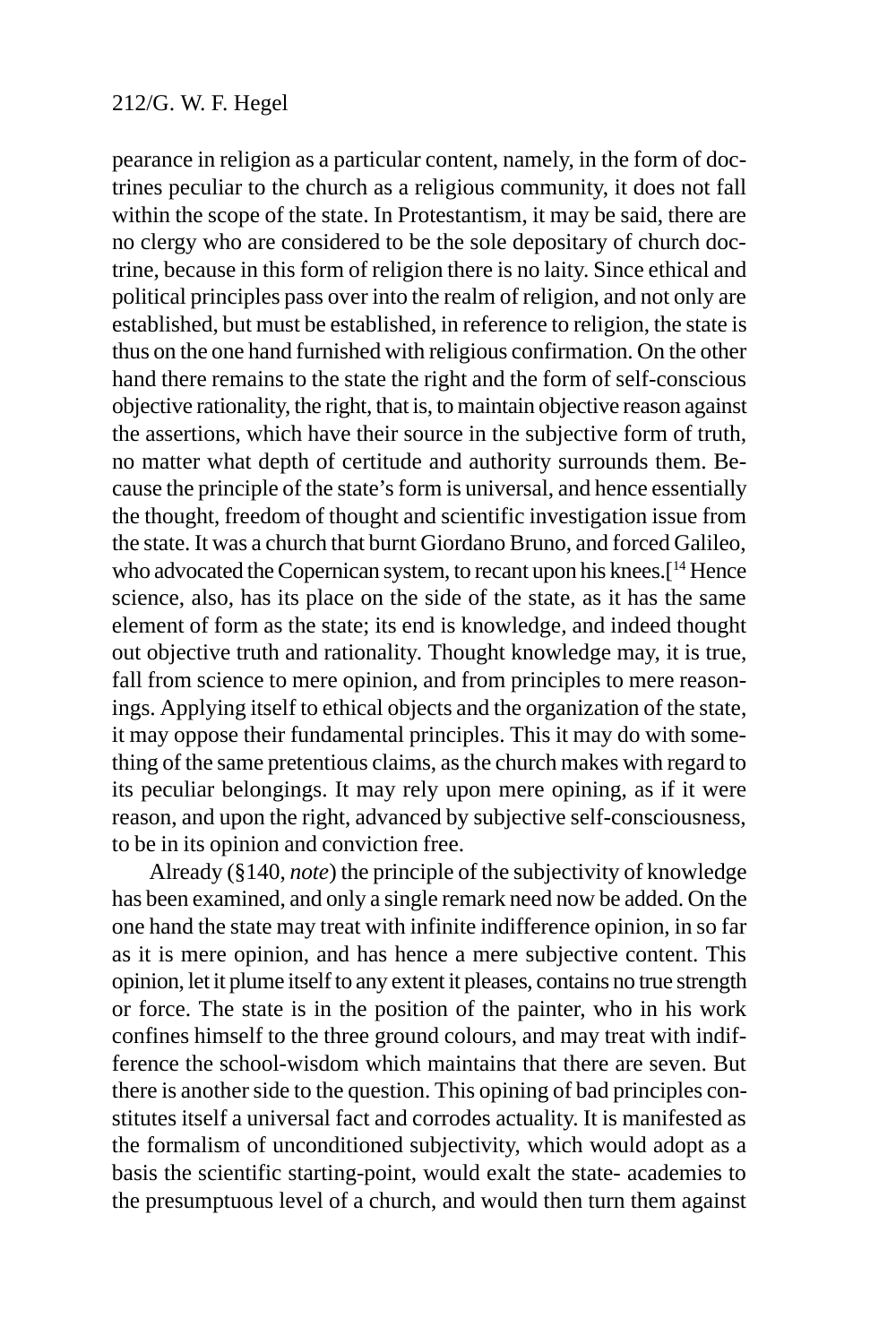the state. In opposition to this proceeding the state must take under its protection objective truth and the principle of the ethical life; and on the other side, in opposition to the church, which claims unlimited and unconditional authority, the state has to uphold as a general thing the formal right of self-consciousness to its own insight, conviction, and thought of what shall be reckoned as objective truth.

There may also be mentioned here the unity of state and church, a union which is much canvassed in modern times, and praised as the highest ideal. If the essential unity of these two is the unity of true principles with sentiment, it is also essential that along with this unity should come into specific existence the difference, which is in the form of their consciousness. In an oriental despotism there already exists the so frequently wished for unity of church and state. Yet in it the state is not present, at least not that self-conscious form of it, which is alone worthy of spirit and includes right, free ethical life and organic development. If the state is to have reality as the ethical self-conscious realization of spirit, it must be distinguished front the form of authority and faith. But this distinction arises only in so far a.s the ecclesiastical side is in itself divided into separate churches. Then only is the state seen to be superior to them, and wins and brings into existence the universality of thought as the principle of its form. To understand this we must know what universality is, not only in itself, but also in its existence. It is far from being a weakness or misfortune for the state that the church has been divided. Only through this division lias the state been able to develop its true character, and become a self-conscious, rational, and ethical reality. This division was an event of the happiest augury, telling in behalf of the freedom and rationality of the church, and also in behalf of the freedom and rationality of thought.

*Addition.—*The state is real. Its reality consists in its realizing the interest of the whole in particular ends. Actuality is always the unity of universality and particularity. Universality exists piecemeal in particularity. Each side appears as if self-sufficient, although it is upheld and sustained only in the whole. In so far as this unity is absent, the thing is unrealized, even though existence may be predicated of it. A bad state is one which merely exists. A sick body also exists, but it has no true reality. A hand, which is cut off, still looks like a hand and exists, though it is not real. True reality is necessity. What is real is in itself necessary. Necessity consists in this, that the whole is broken up into the differences contained in the conception. Then, as so broken up, it furnishes a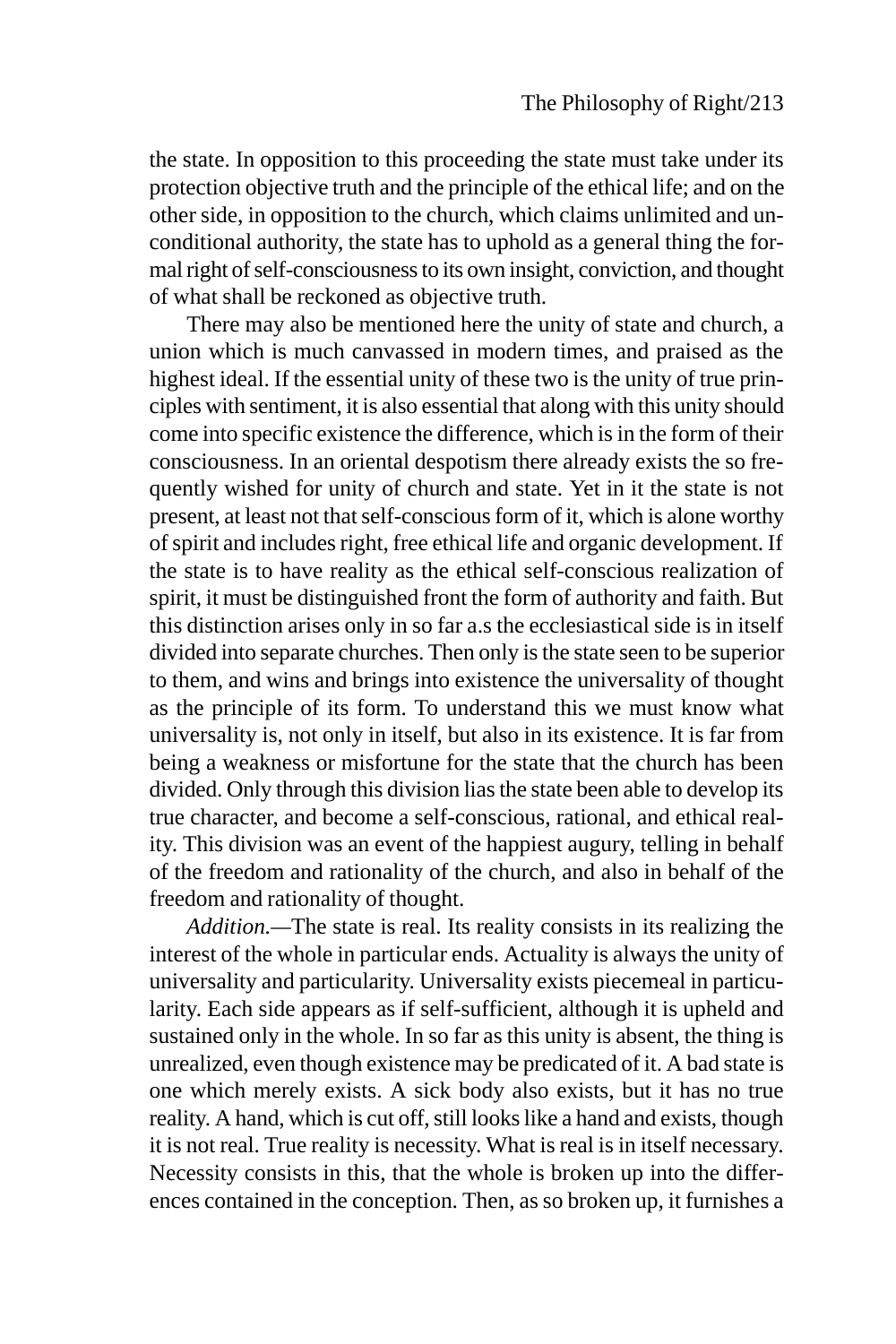fast and enduring character, not that of the fossil, but of that which in giving itself up always begets itself anew.

To the complete state essentially belong consciousness and thought. Hence the state knows what it wills, and knows it as something thought. Since consciousness has its seat only in the state, science has its place also there, and not in the church. In despite of that, much has in modern times been said to the effect that the state has sprung into existence out of religion. The state is the developed spirit, and exhibits its elements in the daylight of consciousness. Owing to the fact that what lies in the idea walks forth into visible being, the state appears to be something finite, whose province is of this world, while religion represents itself as the realm of the infinite. Thus, the state seems to be subordinate, needing, since the finite cannot subsist by itself, the basis of the church. As finite, it is thought to have no verification, and only in and through religion to become holy and appertain to the infinite. But this version of the matter is highly onesided. The state is certainly in its essence of the world and finite, having particular ends and functions. But its being worldly is only one side of it. Only to a perception, which is void of spirit, is the state merely finite. The state has a vital soul, and this vitalizing power is subjectivity, which both creates distinctions and yet preserves their unity. In the kingdom of religion there are also distinctions and finitudes. God is triune. Thus there are three determinations, whose unity alone is the spirit. If we would apprehend in a concrete way the divine nature, we do so only through distinctions. In the divine kingdom as in the worldly occur limits, and it is a one-sided view to say that the worldly spirit or the state is merely finite, for reality is nothing irrational. A bad state is indeed purely finite and worldly, but the rational state is in itself infinite.

Secondly, it is said that the state must accept its justification from religion. The idea, as present in religion, is spirit in the inner condition of feeling, but this same idea it is which gives itself worldliness in the state, and procures for itself in consciousness and will an outward place and reality. If we say that the state must be grounded on religion, we mean only that the state must rest upon and proceed from rationality. But this sentence can be understood wrongly to mean that when the spirit of man is bound by a religion which is not free, he is most adroitly brought to political obedience. The Christian religion, however, is the religion of freedom. Yet even Christianity may be infected by superstition, and converted into an instrument of bondage. Thus, the doctrine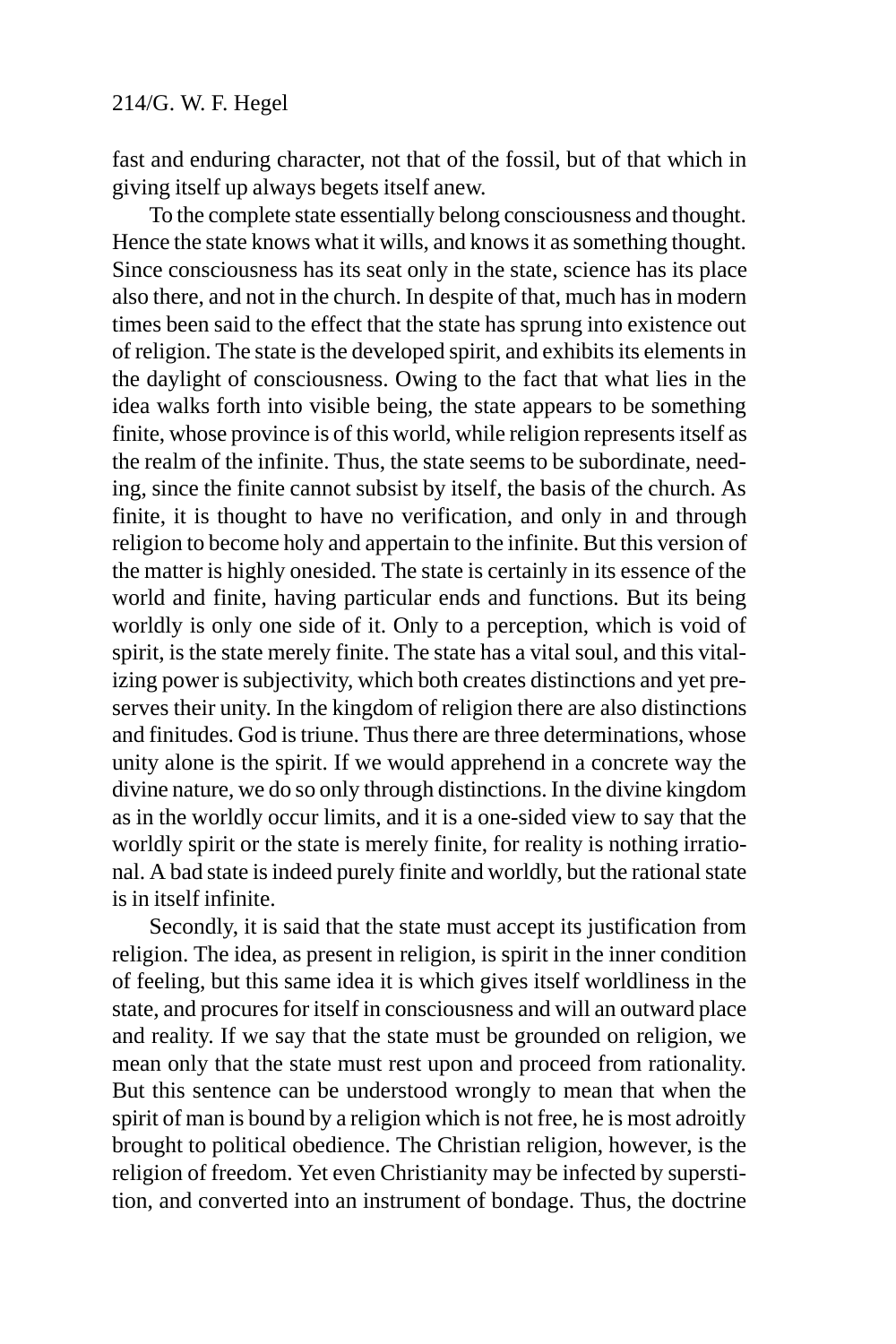that the state should be founded on religion is perverted, when it is interpreted to mean that individuals must have religion in order that their spirit, enchained by it, may be the more readily oppressed in the state. But if we mean that reverence should be felt for the state as the whole, of which individuals are the branches, this feeling flows most easily from philosophic insight into the nature of the state, although if that insight should be lacking, religious sentiment may lead to the same result. So the state may need religion and faith. It yet remains essentially distinguished from religion in that its commands are a legal duty, it being a matter of indifference in what spirit the duty is performed, while the empire of religion, on the contrary, is the internal. Just as the state, if it were to make such a claim as religion makes, would endanger the right of the inner mind, so the church degenerates into a tyrannical religion, if it acts as a state and imposes punishments.

A third distinction, related to the foregoing, is that the content of religion is and remains veiled; feeling, sensibility, and fancy are the ground on which it is built, and on this ground everything has the form of subjectivity. The state, on the other hand, actualizes itself, and gives its phases a solid reality. If religiosity were to insist upon making itself good within the state, as it is wont to do in its own territory, it would overturn the political organization. Each several distinction has a broad and fair field in the state, while in religion everything is always referred to the totality. If this totality were to seize upon all the political relations, it would be fanaticism. It would be bent upon having the whole in every particular part, and could not accomplish its desire except by the destruction of the particular. Fanaticism will not allow particular differences to have their way. The expression, "The pious are subject to no law," is nothing more than the decree of fanaticism. Piety, when it replaces the state, cannot tolerate that which is definitely constituted and destroys it. A kindred type of mind is shown by him who permits conscience or internality to judge, and does not decide on general grounds. This internality does not in its development proceed to principles, and gives itself no justification. If piety is counted as the reality of the state, all laws are cast to the winds, and subjective feeling legislates. This feeling may be nothing but caprice, and yet this cannot be ascertained except by its acts. But in so far as it becomes acts or commands, it assumes the shape of laws, and is directly opposed to subjective feeling. God, who is the object of this feeling, may also be regarded as a being who determines. But God is the universal idea, and is in feeling the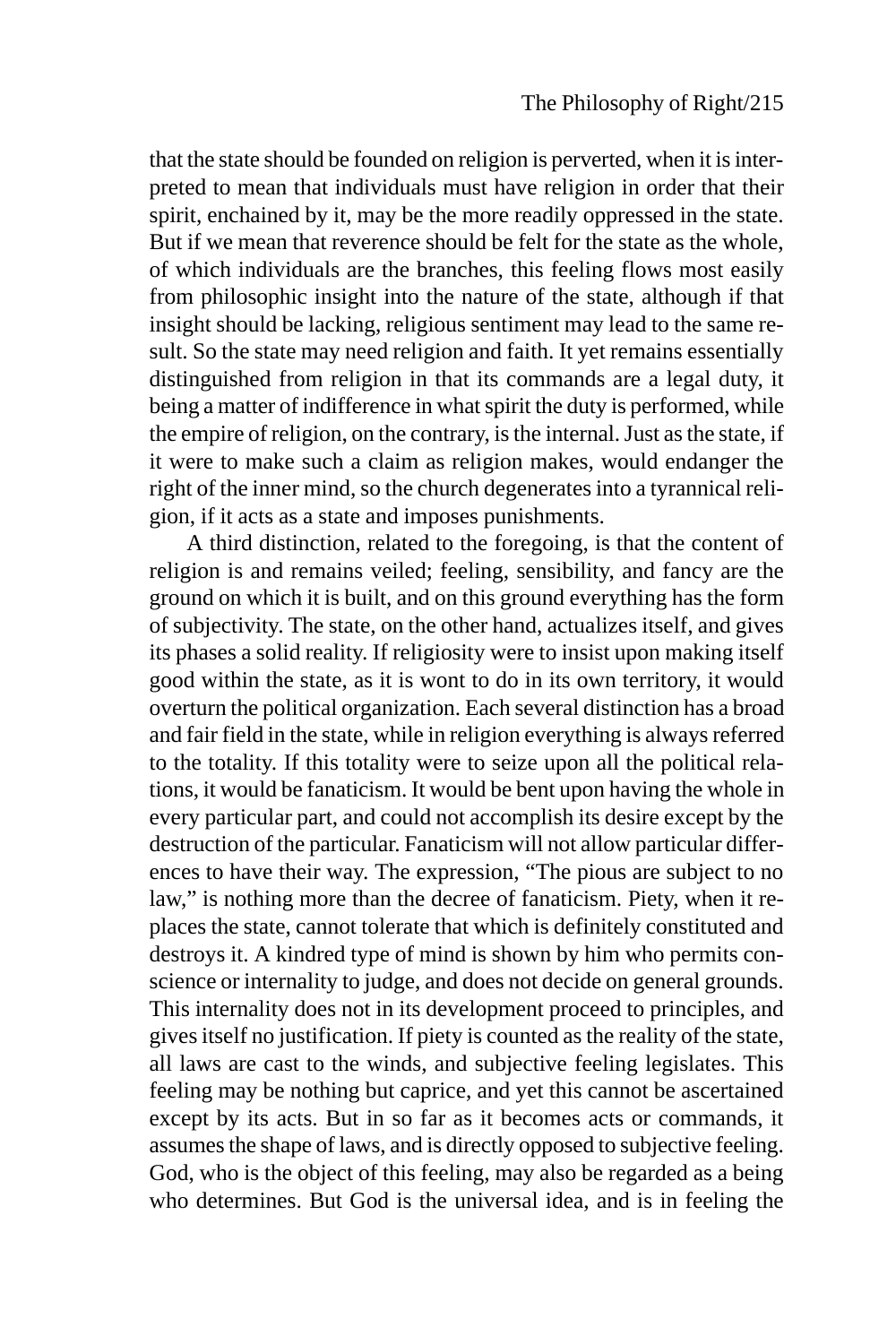## 216/G. W. F. Hegel

undetermined, which is not mature enough to determine what actually exists in a developed form in the state. The fact that everything in the state is firm and secure is a bulwark against caprice and positive opinion. So religion, as such, ought not to rule.

**271**. The political constitution is (1) the organization of the state and the process of its organic life in reference to its own self. In this process the state distinguishes within itself its elements, and unfolds them into self-subsistence.

(2) It is a single, exclusive individuality, and as such is related to another. It turns its distinctive features towards foreign states, and in so doing establishes its self-subsisting distinctions within itself in their ideality.

*Addition.—*Just as irritability in the living organism is in one of its phases something internal, belonging to the organism, as such, so here also the reference to foreign states has a bearing upon what is within. The internal state as such is the civil power; the direction outwards is the military power, which, however, has a definite side within the state itself. To balance both phases is one of the chief matters of statesmanship. Sometimes the civil power has been wholly extinguished, and rests only upon the military power, as happened during the time of the Roman emperors and Pretorian Guards. Sometimes, as in modern days, the military power proceeds only out of the civil power, as when all citizens are bound to bear arms.

I. Internal Constitution.

**272**. The constitution is rational in so far as the active working divisions of the state are in accord with the nature of the conception. This occurs when every one of its functions is in itself the totality, in the sense that it effectually contains the other elements. These elements, too, though expressing the distinctions of the conception, remain strictly within its ideality, and constitute one individual whole.

*Note.—*Concerning the constitution, as concerning reason itself, there has in modern times been an endless babble, which has in Germany been more insipid than anywhere else. With us there are those who have persuaded themselves that it is best even at the very threshold of government to understand before all other things what a constitution is. And they think that they have furnished invincible proof that religion and piety should be the basis of all their shallowness. It is small wonder if this prating has made for reasonable mortals the words reason, illumi-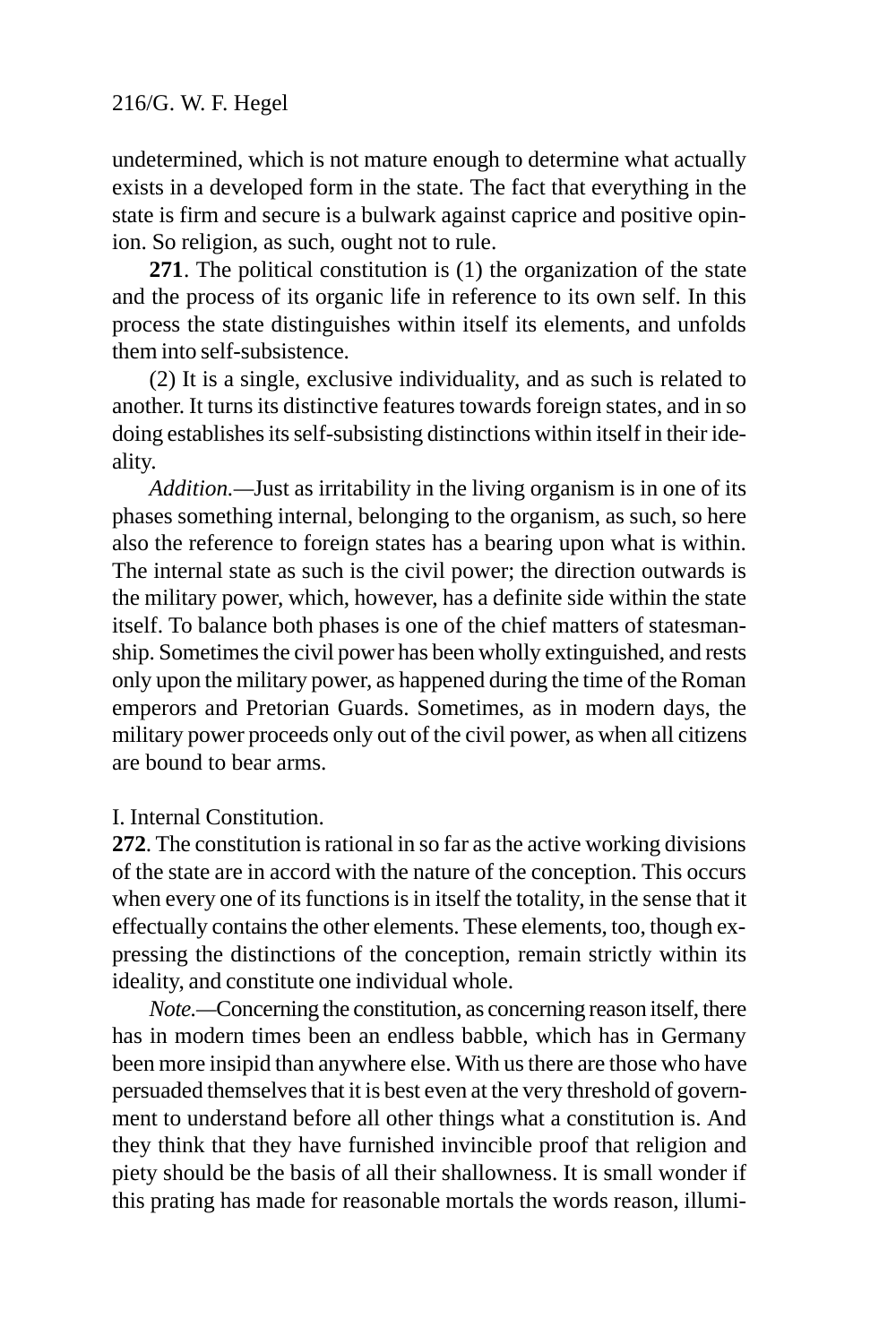nation, right, constitution, liberty, mere empty sounds, and men should have become ashamed to talk about a political constitution. At least as one effect of this superfluity, we may hope to see the conviction becoming general, that a philosophic acquaintance with such topics cannot proceed from mere reasonings, ends, grounds, and utilities, much less from feeling, love, and inspiration, but only out of the conception. It will be a fortunate thing, too, if those who maintain the divine to be inconceivable and an acquaintance with the truth to be wasted effort, were henceforth to refrain from breaking in upon the argument. What of undigested rhetoric and edification they manufacture out of these feelings can at least lay no claim to philosophic notice.

Amongst current ideas must be mentioned, in connection with §269, that regarding the necessary division of the functions of the state. This is a most important feature, which, when taken in its true sense, is rightly regarded as the guarantee of public freedom. But of this those, who think to speak out of inspiration and love, neither know nor will know anything, for in it lies the element of determination through the way of reason. The principle of the separation of functions contains the essential element of difference, that is to say, of real rationality. But as apprehended by the abstract understanding it is false when it leads to the view that these several functions are absolutely independent, and it is onesided when it considers the relation of these functions to one another as negative and mutually limiting. In such a view each function in hostility to or fear of the others acts towards them as towards an evil. Each resolves to oppose the others, effecting by this opposition of forces a general balance, it may be, but not a living unity. But the internal selfdirection of the conception, and not any other purpose or utility, contains the absolute source of the different functions. On their account alone the political organization exists as intrinsically rational and as the image of eternal reason.

From logic, though indeed not of the accepted kind, we know how the conception, and in a concrete way the idea, determine themselves of themselves, and thereby abstractly set up their phases of universality, particularity, and individuality. To take the negative as the point of departure, and set up as primary the willing of evil and consequent mistrust, and then on this supposition cunningly to devise breakwaters, which in turn require other breakwaters to check their activity, any such contrivance is the mark of a thought, which is at the level of the negative understanding, and of a feeling, which is characteristic of the rabble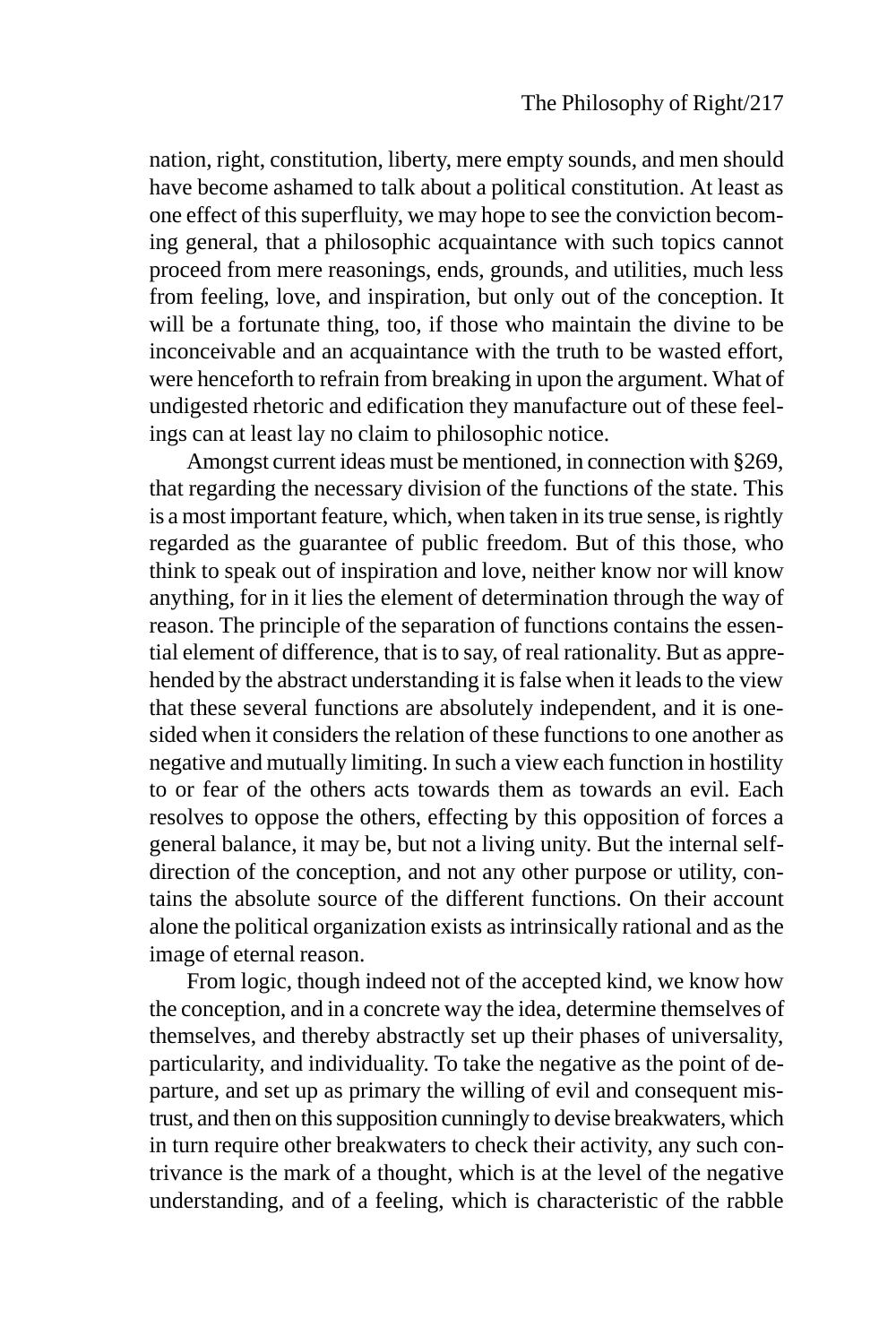(§244).—The functions of the state, the executive and the legislative, as they are called, may be made independent of each other. The state is, then, forthwith overthrown, an occurrence which we have witnessed on a vast scale. Or, in so far as the state is essentially self-contained, the struggle of one function to bring the other into subjection effects somehow or other a closer unity, and thus preserves only what is in the state essential and fundamental.

*Addition.—*In the state we must have nothing which is not an expression of rationality. The state is the world, which the spirit has made for itself. Hence it has a definite self-begun and self- related course. Often we speak of the wisdom of God in nature, but we must not therefore believe that the physical world of nature is higher than the world of spirit. Just so high as the spirit stands above nature, the state stands above the physical life. We must hence honour the state as the divine on earth, and learn that if it is difficult to conceive of nature, it is infinitely harder to apprehend the state. That we in modern times have attained definite views concerning the state in general, and are perpetually engaged in speaking about and manufacturing constitutions, is a fact of much importance. But that does not settle the whole matter. It is necessary further that we approach a reasonable question in the mind of rational beings, that we know what is essential, and distinguish it from what is merely striking. Thus, the functions of the state must indeed be distinguished; and yet each must of itself form a whole, and also contain the other elements. When we speak of the distinctive activity of any function, we must not fall into the egregious error of supposing that it should exist in abstract independence, since it should rather be distinguished merely as an element of the conception. If the distinctions were to subsist in abstract independence, it is as clear as light that two independent things are not able to constitute a unity, but must rather introduce strife. As a result, either the whole world would be cast into disorder, or the unity would be restored by force. Thus, in the French Revolution at one time the legislative function had swallowed up the executive, at another time the executive had usurped the legislative function. It would be stupid in such a case to present the moral claim of harmony, If we cast the responsibility of the matter upon feeling, we have indeed got rid of the whole trouble. But, necessary as ethical feeling is; it cannot evolve from itself the functions of state. Whence it comes to pass that since the definite functions are the whole implicitly, they comprise in their actual existence the total conception. We usually speak of the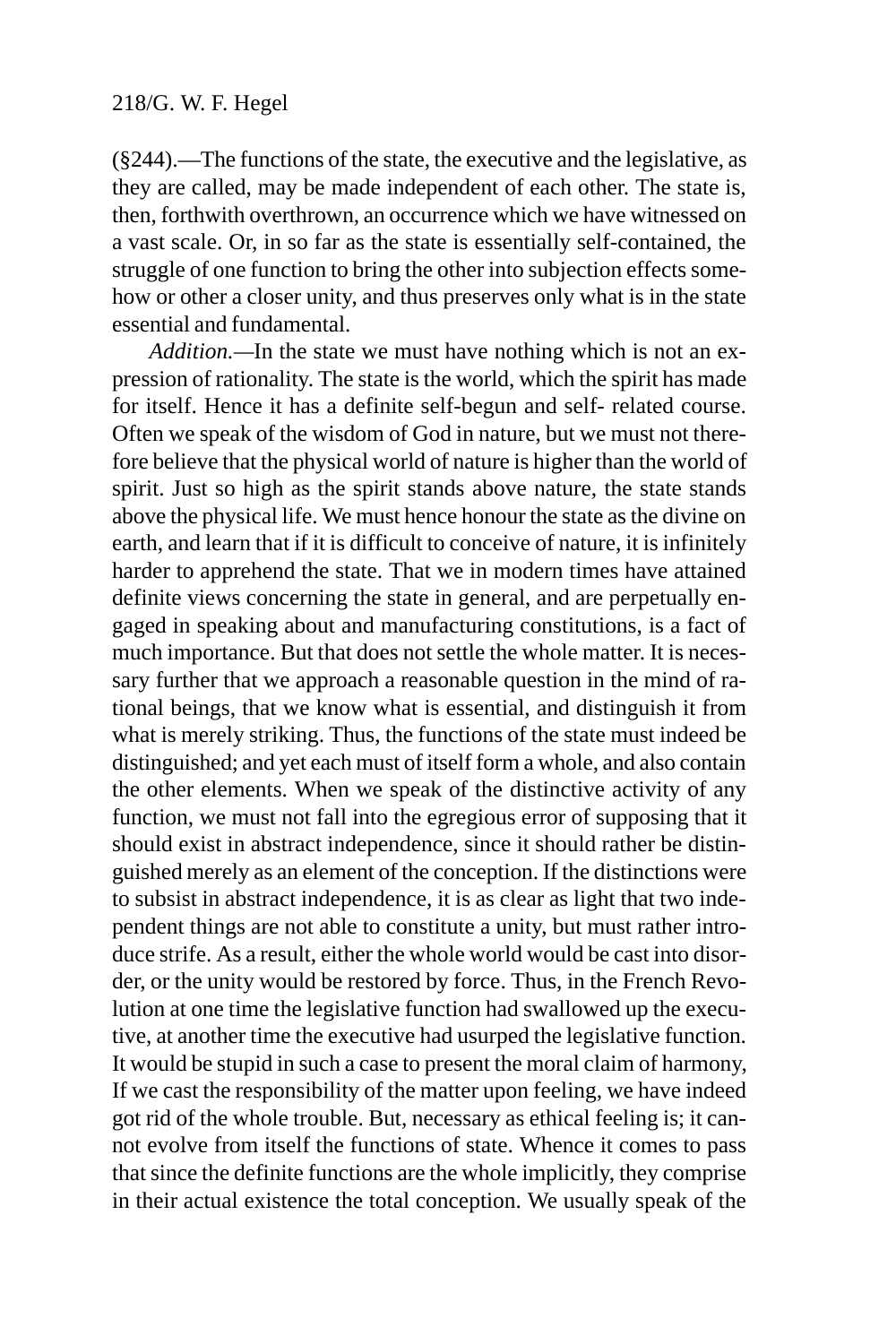three functions of state, the legislative, executive, and judicial. The legislative corresponds to universality, and the executive to particularity; but the judicial is not the third element of the conception. The individuality uniting the other two lies beyond these spheres.

**273**. The political state is divided into three substantive branches:

(a) The power to fix and establish the universal. This is legislation.

(b) The power, which brings particular spheres and individual cases under the universal. This is the function of government.

(c) The function of the prince, as the subjectivity with which rests the final decision. In this function the other two are brought into an individual unity. It is at once the culmination and beginning of the whole. This is constitutional monarchy.

*Note.—*The perfecting of the state into a constitutional monarchy is the work of the modern world, in which the substantive idea has attained the infinite form. This is the descent of the spirit of the world into itself, the free perfection by virtue of which the idea sets loose from itself its own elements, and nothing but its own elements, and makes them totalities; at the same time it holds them within the unity of the conception, in which is found their real rationality. The story of this true erection of the ethical life is the subject matter of universal world-history.

The old classification of constitutions into monarchy, aristocracy, and democracy is based upon the substantive unity which has not yet been divided. This unity has no internal distinctions, is not an intrinsically developed organization, and has not attained depth and concrete rationality. From the standpoint of the ancient world the classification is correct, because the unity of the ancient state was a substantive whole, not as yet fully mature and unfolded. The distinctions predicated of it must hence be external, and refer merely to the number of persons in whom this substantive unity should find an abode. But these various forms of the state, which belong in this way to different wholes, are in constitutional monarchy lowered to their proper place as elements. In monarchy we have a single person, in its executive several, in legislation the multitude. But, as we have said, such merely quantitative distinctions are superficial, and do not account for the conception. Similarly, it is not to the point to speak so much as we do of the democratic or aristocratic element in the monarchy for the phases, described by these terms, just in so far as they occur in a monarchy, are no longer democratic and aristocratic.

It is thought by some that the state is a mere abstraction which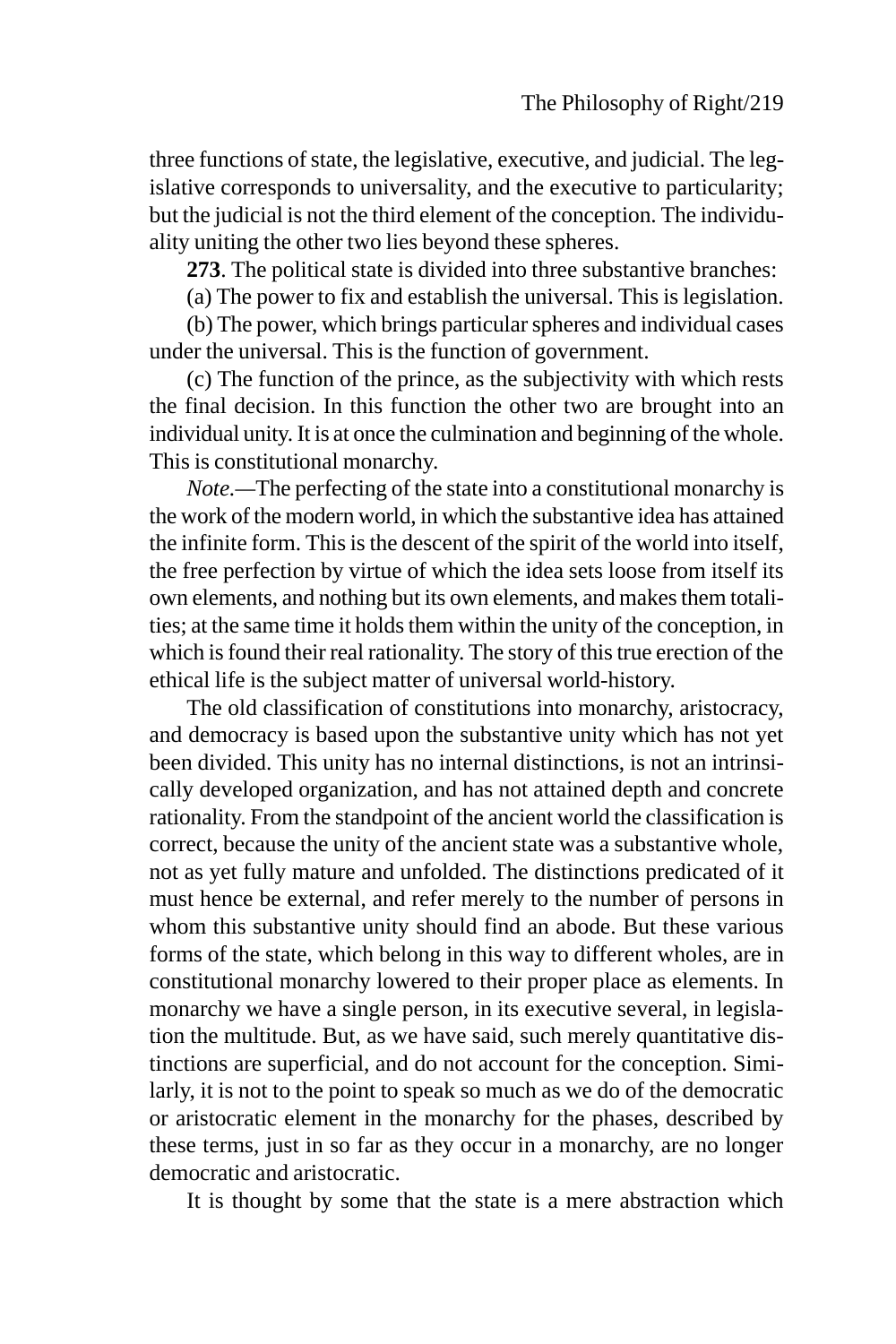orders and commands, and that it may be left undecided, or be regarded as a trifle, whether one or several or all stand in the chief place in the state.—"All these forms," says Fichte ("Naturrecht," Pt. I., p. 196), "are right, and can produce and preserve universal right, if only there be present an ephorat." The ephorat was invented by Fichte, and defined as a needful counterpoise to the highest power. Such a view springs from a shallow conception of the state. It is true, indeed, that in a primitive condition of society these distinctions have little or no meaning. So Moses, when giving rules to the people in the case of their choosing a king, made no other alteration in the institutions than to command that the king's horses and wives should not be too numerous, or his treasure of gold and silver too large (Deut. xvii. 16, and fol.).— Further, it is true that in one sense these three forms are even for the idea a matter of no concern. I mean monarchy in its limited and exclusive signification, in accordance with which it stands by the side of democracy and aristocracy. But such a remark has a meaning the opposite of Fichte's. It would mean that these forms are a matter of indifference, because they collectively are not in accordance with the idea in its rational development (§272); nor can the idea in any one of them attain its right and actuality. Hence, it is idle to ask which of these forms is to be preferred. We speak of them now as having only an historical interest.

Here, as in so many other places, must be recognized the penetrating vision of Montesquieu, who discusses this question in his celebrated description of the principles of these forms of government. But this description we must not misunderstand, if we are to do it justice. He, as is well known, stated that virtue was the principle of democracy. Democracy does in fact rest upon sentiment as upon a form which is merely substantive. And it is still under this form that the rationality of the absolute will exists in democracy. But he goes on to say that England in the seventeenth century proved by a beautiful spectacle that its efforts to found a democracy were unavailing owing to a lack of virtue in the leaders. And he adds that, when in a republic virtue disappears, ambition seizes upon those whose minds are capable of it, and greed seizes upon all, and the state, becoming a general prey, maintains its strength only through the power of some individuals and the extravagance of all. Upon this view it must be remarked that when society becomes civilized, and the powers of particularity are developed and freed, the virtue of the rulers is not enough. Not mere sentiment, but the form of rational law is required, if the whole is to be able to keep itself together, and give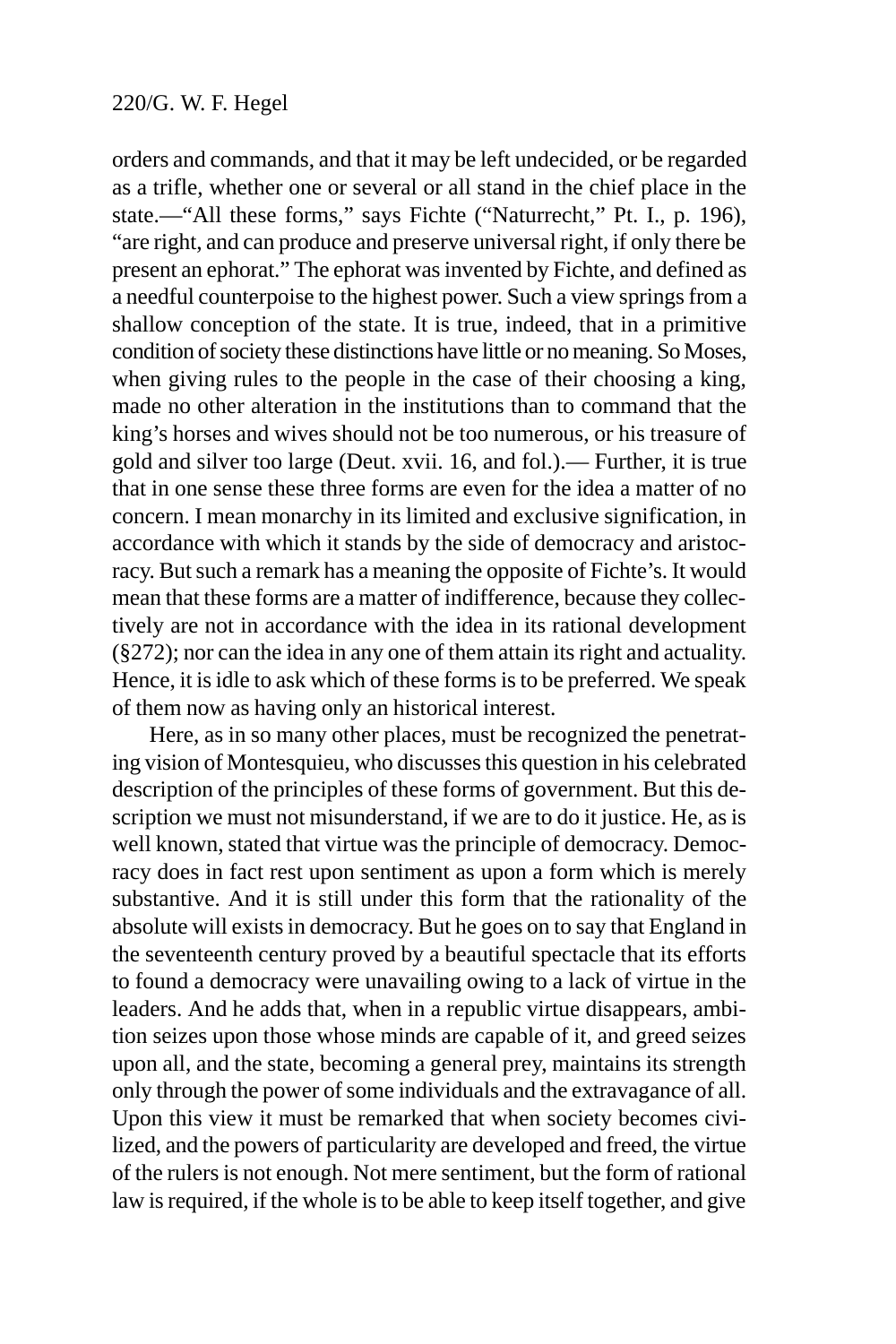to the developed powers of particularity the right to expand positively as well as negatively.

Similarly should be set aside the misconception that, since in a democratic republic the sentiment of virtue is the substantive form, it is wanting, or at least unnecessary, in a monarchy; and also the misconception that the legally constituted agencies of a systematized organization are opposed to and incompatible with virtue.

Moderation, or the principle of aristocracy, implies the incipient separation of public power and private interest. And yet these two are here in such close contact that aristocracy is always by its very nature on the verge of passing into the severest form of tyranny or anarchy, and so bringing on itself destruction. Witness Roman history.

Montesquieu, by crediting monarchy with the principle of honour, refers, it is clear, not to the patriarchal or any of the ancient monarchies, nor, on the other side, to the monarchy which has developed into an objective constitution, but to a feudal monarchy, in which the relations of political right to lawful private property and the privileges of individuals and corporations are confirmed. Since in this form of constitution state-life depends upon privileged persons, in whose liking is laid a large part of what must be done for the maintenance of the state, the objective element of these transactions is grounded not on duty but on imaginative thought and opinion. Thus, instead of duty it is only honour which keeps the state together.

Here it is natural to put a second question:—Who shall frame the constitution? This question seems intelligible at first glance, but on closer examination turns out to be meaningless. It presupposes that no constitution exists, but merely a collection of atomic individuals. How a heap of individuals is to obtain a constitution, whether by its own efforts or by means of others, whether by goodness, thought, or force, must be left to itself to decide, for with a mere mass the conception has nothing to do. If the question, however, takes for granted the existence of an actual constitution, then to make a constitution means only to modify it, the previous existence of the constitution implying that any change must be made constitutionally. But it is strictly essential that the constitution, though it is begotten in time, should not be contemplated as made. It is rather to be thought of as above and beyond what is made, as selfbegotten and self-centred, as divine and perpetual.

*Addition.*—The principle of the modern world as a whole is freedom of subjectivity, the principle that all essential aspects of the spiri-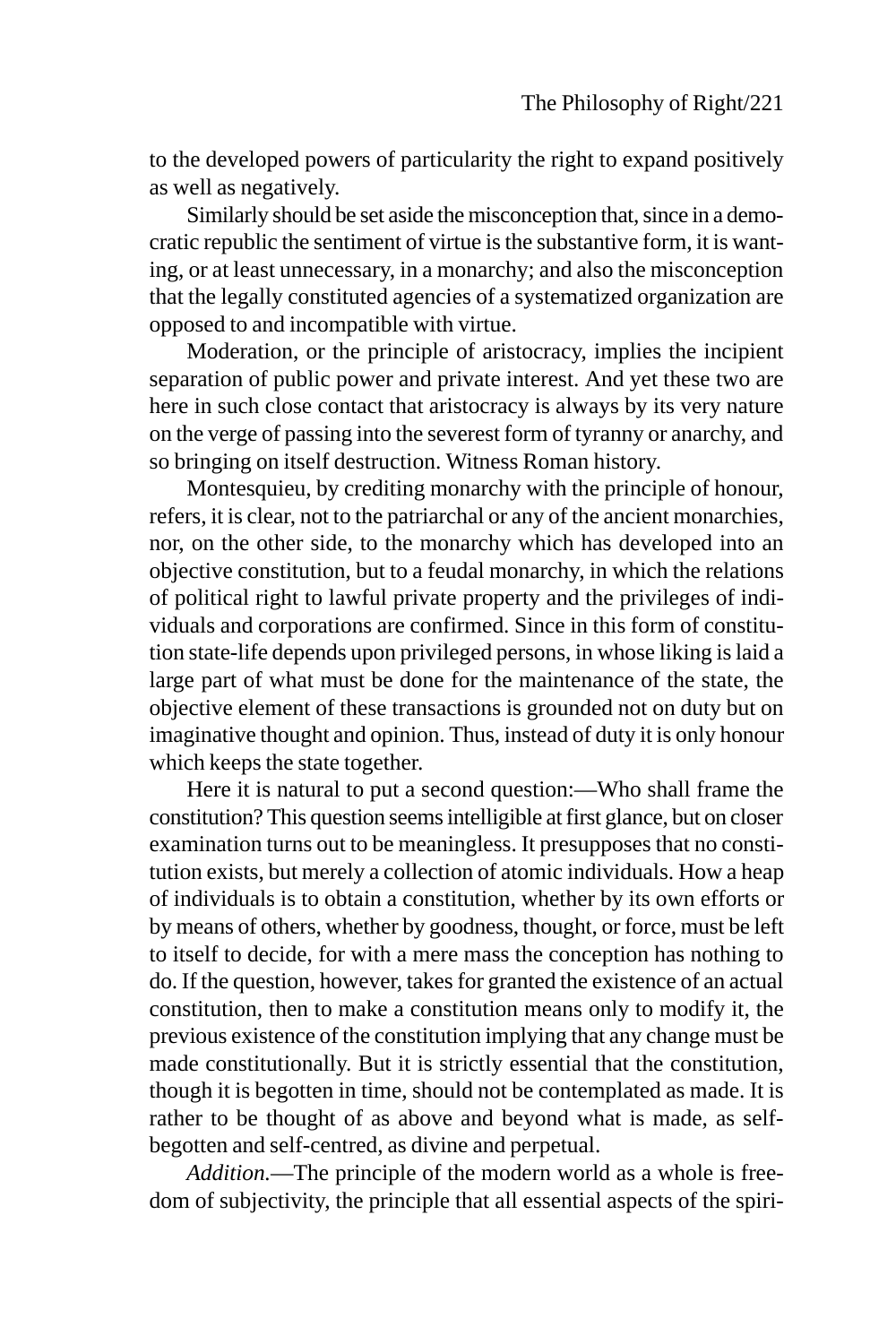tual whole should attain their right by self- development. From this standpoint one can hardly raise the idle question, as to which form is the better, monarchy or democracy. We venture to reply simply that the forms of all constitutions of the state are one-sided, if they are not able to contain the principle of free subjectivity, and do not know how to correspond to completed reason.

**274**. Spirit is real only in what it knows itself to be. The state, which is the nation's spirit, is the law which permeates all its relations, ethical observances, and the consciousness of its individuals. Hence the constitution of a people depends mainly on the kind and character of its self-consciousness. In it are found both its subjective freedom and the actuality of the constitution.

*Note.—*To think of giving to a people a consitution *a priori* is a whim, overlooking precisely that element which renders a constitution something more than a product of thought. Every nation, therefore, has the constitution which suits it and belongs to it.

*Addition.—*The state must in its constitution penetrate all its aspects. Napoleon insisted upon giving to the Spanish a constitution *a priori,* but the project failed. A constitution is not a mere manufacture, but the work of centuries. It is the idea and the consciousness of what is reasonable, in so far as it is developed in a people. Hence no constitution is merely created. That which Napoleon gave to the Spanish was more rational than what they had before, yet they viewed it as something foreign to them, and rejected it because they were not sufficiently developed. In a constitution a people must embody their sense of right and reproduce their conditions. Otherwise the constitution may exist externally, but it has no significance or truth. Often, indeed, the need of and longing for a better constitution may arise in individuals, but that is different from the whole multitude's being saturated by such a notion. This general conviction comes later. The principle of morality and inner conviction advocated by Socrates came of necessity into being in his day; but time had to elapse before it could reach general self- consciousness.

### A. *The Function of the Prince.*

**275**. The function of the prince contains of itself the three elements of the totality  $(\frac{8272}{1})$ , (1) the universality of the constitution and the laws; (2) counsel, or reference of the particular to the universal; and (3) the final decision, or the self-determination, into which all else returns and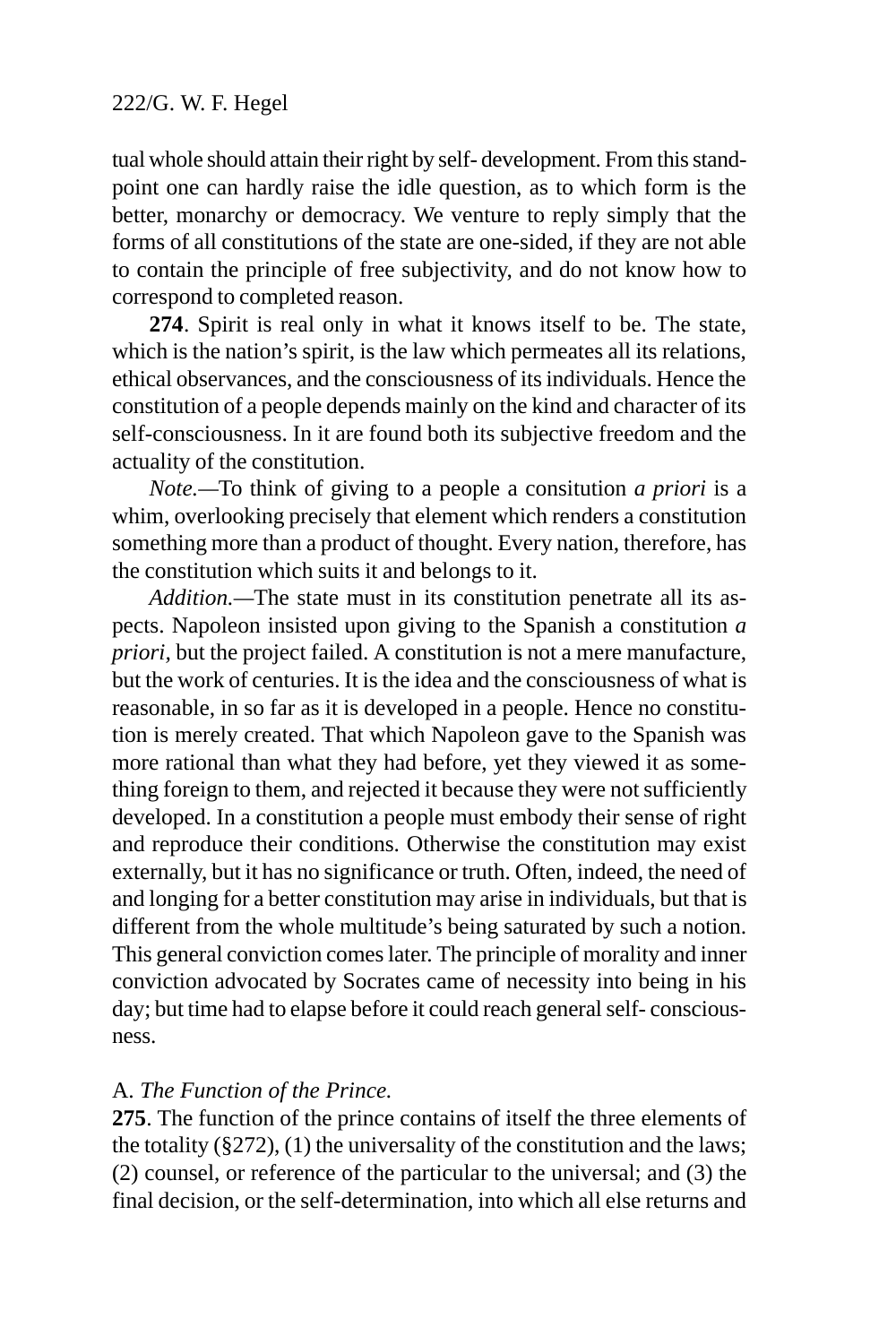from which it receives the beginning of its actuality. This absolute selfdetermination, constituting the distinguishing principle of the princely function, as such, must be the first to be considered.

*Addition.—*We begin with the princely function or the factor of individuality, because in it the three phases of the state are inter-related as a totality. The I is at once the most individual and the most universal. The individual occurs also in nature, but there reality is equal to nonideality, and its parts exist externally to one another. Hence it is not selfcomplete existence; in it the different individualities subsist side by side. In spirit, on the other hand, all differences exist only as ideal or as a unity. The state as spiritual is the interpretation of all its elements, but individuality is at the same time the soul, the vital and sovereign principle, which embraces all differences.

**276**. (1) The basal principle of the political state is the substantive unity, which is the ideality of its elements, (a) In this ideality the particular functions and offices of the state are just as much dissolved as retained. Indeed, they are retained only as having no independent authority, but such and so extensive an authority as is yielded them in the idea of the whole. They proceed, therefore, from the power of the state, and are the flexible limbs of the state as of their own simplified self.

*Addition.—*This ideality of elements is like the life of an organized body. Life exists in every part. There is but one life in all points, and there is no opposition to it. Any part separated from it is dead. Such is also the ideality of all individual occupations, functions, and corporations, great as may be their impulse to subsist and do for themselves. It is as in the organism, where the stomach assumes independence, and yet is at the same time superseded and sacrificed by becoming a member of one whole.

**277.** ( $\beta$ ) The particular offices and agencies of the state, being its essential elements, are intimately connected with it. To the individuals, who manage and control them, they are attached in virtue not of their direct personality but of their objective and universal qualities. With particular personality, as such, they are joined only externally and accidentally. The business and functions of the state cannot therefore be private property.

*Addition.—*The agencies of the state are attached to individuals, who nevertheless are not authorized to discharge their offices through natural fitness, but by reason of their objective qualification. Capacity, skill, character, belong to the particularity of the individual, who must,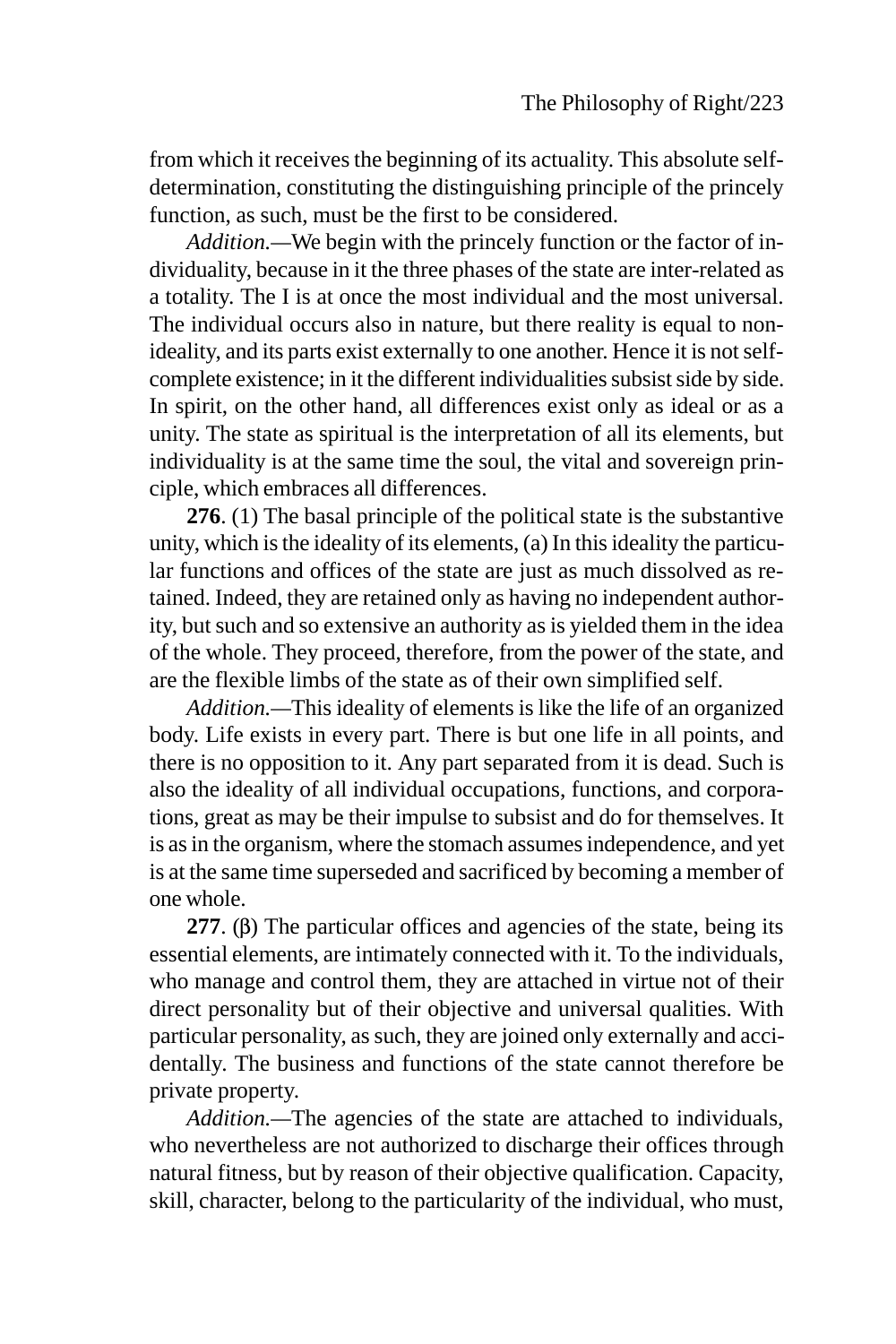however, be adapted to his special business by education and training. An office can, therefore, be neither sold nor bequeathed. Formerly in France seats in parliament were saleable, and this is still the case with any position of officer in the English army below a certain grade. These facts depended, or depend, upon the mediaeval constitution of certain states, and are now gradually vanishing.

**278**. These two characteristics, namely  $(\beta)$  that the particular offices and functions of the state have independent and firm footing neither in themselves, nor in the particular will of individuals, but  $(\alpha)$  ultimately in the unity of the state as in their simple self, constitute the sovereignty of the state.

*Note.—*This is sovereignty on its inner side. It has an outer side also, as we shall see.—In the older feudal monarchy the state had an outer aspect, but on its inner side not only was the monarch at no time sovereign, but neither was the state. Partly were the several offices and functions of the state and civic life dispersed in independent corporations and communities (§273, *note*), while the whole was rather an aggregate than an organism. Partly, too, were these functions the private property of individuals who, when it was proposed that they should act, consulted their own opinion and wish.

The idealism, which constitutes sovereignty, is that point of view in accordance with which the so-called parts of an animal organism are not parts but members or organic elements. Their isolation or independent subsistence would be disease. The same principle occurs in the abstract conception of the will (see *note* to next §) as the negativity, which by referring itself to itself reaches a universality, which definitely moulds itself into individuality (§7). Into this concrete universality all particularity and definiteness are taken up, and receive a new significance. It is the absolute self-determining ground. To apprehend it we must be at home with the conception in its true substance and subjectivity.

Because sovereignty is the ideality of all particular powers, it easily gives rise to the common misconception, which takes it to be mere force, empty wilfulness, and a synonym for despotism. But despotism is a condition of lawlessness, in which the particular will, whether of monarch or people (ochlocracy) counts as law, or rather instead of law. Sovereignty, on the contrary, constitutes the element of the ideality of particular spheres and offices, in a condition which is lawful and constitutional. No particular sphere is independent and self-sufficient in its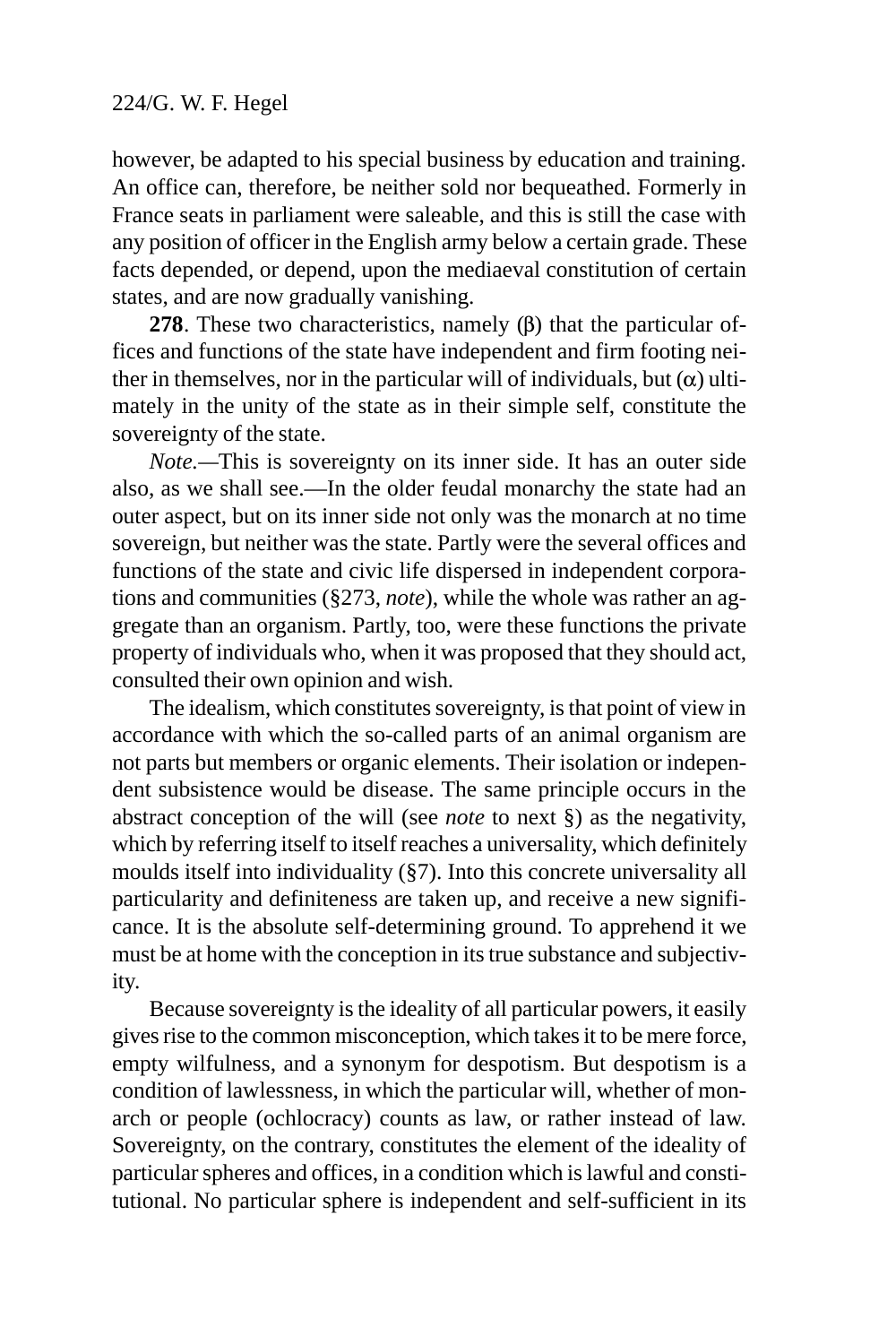aims and methods of working. It does not immerse itself in its own separate vocation. On the contrary, its aims are led by and dependent upon the aim of the whole, an aim which has been named in general terms and indefinitely the well-being of the state.

This ideality is manifested in a twofold way. (1) In times of peace the particular spheres and businesses go their way of satisfying their particular offices and ends. According to mere unconscious necessity self-seeking here veers round to a contribution in behalf of mutual preservation and the preservation of the whole (§183). But, also, through a direct influence from above is it that these employments are continually brought back and limited by the aim of the whole (see "Function of Government," §289), and led to make direct efforts for its preservation. (2) In circumstances of distress, internal or external, the organism consisting of its particulars, comes together into the simple conception of sovereignty, to which is intrusted the safety of the state, even at the sacrifice of what is at other times justifiable. It is here that idealism attains its peculiar realization (§321).

**279**. (2) Sovereignty, at first only the universal thought of this ideality, exists merely as a subjectivity assured of itself, and as the abstract and so far groundless self-direction and ultimate decision of the will; by virtue of this quality the state is individual and one. But in the next place subjectivity exists in its truth only as a subject, and personality as a person. In the constitution, which has matured into rational reality, each of the three elements of the conception has its own independent, real, and separate embodiment. Hence, the element which implies absolute decision is not individuality in general but one individual, the monarch.

*Note.—*The internal development of a science, whose whole content is deduced out of the simple conception—the only method which is deserving of the name philosophic,— reveals the peculiarity that one and the same conception, here the will, which at the beginning is abstract because it is the beginning, yet contains itself, condenses of itself its own characteristics, and in this way acquires a concrete content. Thus it is fundamental in the personality, which is at first in simple right abstract. It then develops itself through the different forms of subjectivity, and at last in absolute right, the state or the complete, concrete objectivity of the will, attains to the personality of the state and its conscious assurance of itself. This final term gives to all particularities a new form by taking them up into its pure self. It ceases to hesitate between reasons *pro* and *con.,* and deciding by an "I will," initiates all action and reality.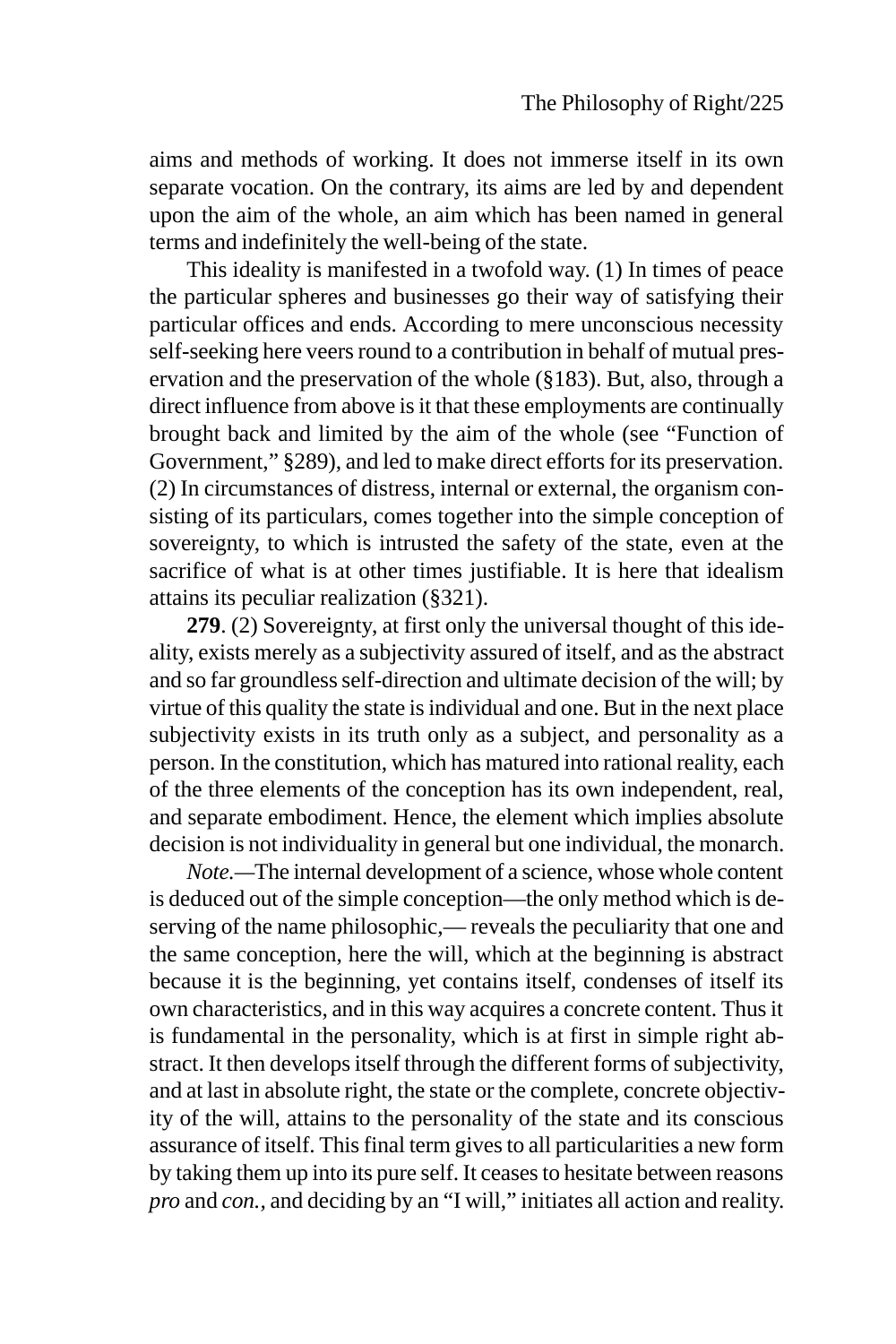Personality, further, or subjectivity generally, as infinite and selfreferring, has truth only as a person or independent subject. This independent existence must be one, and the truth which it has is of the most direct or immediate kind. The personality of the state is actualized only as a person, the monarch.—Personality expresses the conception as such, while person contains also the actuality of the conception. Hence the conception becomes the idea or truth, only when it receives this additional character.—A so-called moral person, a society, congregation, or family, be it as concrete as it may, possesses personality only as an element and abstractly. It has not reached the truth of its existence. But the state is this very totality, in which the moments of the conception gain reality in accordance with their peculiar truth.—All these phases of the idea have been already explained, both in their abstract and in their concrete forms, in the course of this treatise. Here, however, they need to be repeated, because we, while easily admitting them piecemeal in their particular forms, do not so readily recognise and apprehend them in their true place as elements of the idea.

The conception of monarch offers great difficulty to abstract reasonings and to the reflective methods of the understanding. The understanding never gets beyond isolated determinations, and ascribes merit to mere reasons, or finite points of view and what can be derived from them. Thus the dignity of the monarch is represented as something derivative not only in its form but also in its essential character. But the conception of the monarch is not derivative, but purely self-originated. Akin to this mistaken notion is the idea that the right of the monarch is based upon and receives its unconditional nature from divine authority. The misconceptions that are allied to this idea are well-known; besides, philosophy sets itself the task of conceiving the divine.

The phrase "sovereignty of the people," can be used in the sense that a people is in general self-dependent in its foreign relations, and constitutes its own state. Such are the people of Great Britain, for example. But the people of England, Scotland, Ireland, Venice, Genoa, or Ceylon, have ceased to be a sovereign people, since they no longer have independent princes, and the chief government is not exclusively their own. Further, it may be said that internal sovereignty resides in the people if, as was already pointed out (§§277–278), we speak in general terms, and mean that sovereignty accrues to the whole state. But the sovereignty of the people is usually in modern times opposed to the sovereignty of the monarch. This view of the sovereignty of the people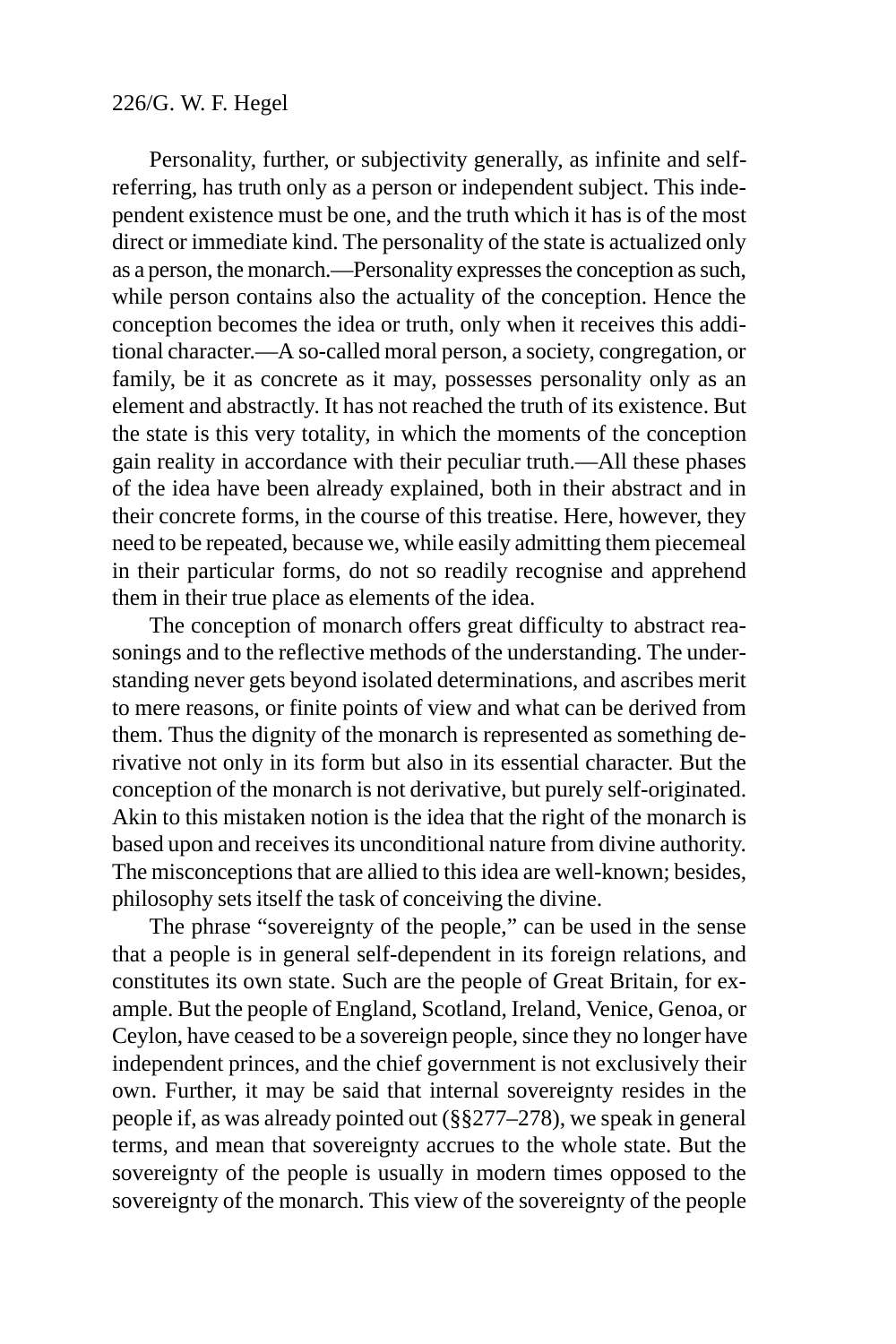may be traced to a confused idea of what is meant by "the people." The people apart from their monarch, and the common membership necessarily and directly associated with him, is a formless mass. It is no longer a state. In it occur none of the characteristic features of an equipped whole, such as sovereignty, government, law-courts, magistrates, professions, etc., etc. When these elements of an organized national life make their appearance in a people, it ceases to be that undefined abstraction, which is indicated by the mere general notion "people."

If by the phrase "sovereignty of the people" is to be understood a republic, or more precisely a democracy, for by a republic we understand various empirical mixtures which do not belong to a philosophic treatise, all that is necessary has already been said (§273, *note*). There can no longer be any defence of such a notion in contrast with the developed idea.—When a people is not a patriarchal tribe, having passed from the primitive condition, which made the forms of aristocracy and democracy possible, and is represented not as in a wilful and unorganized condition, but as a self-developed truly organic totality, in such a people sovereignty is the personality of the whole, and exists, too, in a reality, which is proportionate to the conception, the person of the monarch.

The element of the ultimate self-determining decision of will does not appear as an immanent vital element of the actual state in its peculiar reality, so long as the classification of constitutions into democracy, aristocracy, and monarchy can be made. When this classification prevails we are, as we have said, at the stage of the undeveloped substantive unity, which has not yet reached infinite difference and self-immersion. But even in these incomplete forms of the state the summit must be occupied by an individual. Either he appears in actual fact, as in those monarchies, which are of this type. Or, under aristocratic, or more especially under democratic governments, he appears in the person of statesmen or generals, according to accident and the particular need of the time. Here all overt action and realization have their origin and completion in the unity of the leader's decision. But this subjectivity of decision, confined within a primitive and unalloyed unity of functions, must be accidental in its origin and manifestation, and also on the whole subordinate. Accordingly, a pure and unmixed decision was looked for outside of and beyond this conditional summit, and was found in a fate which pronounced judgment from without. As an element of the idea it had to enter actual existence, but yet it had its root outside of human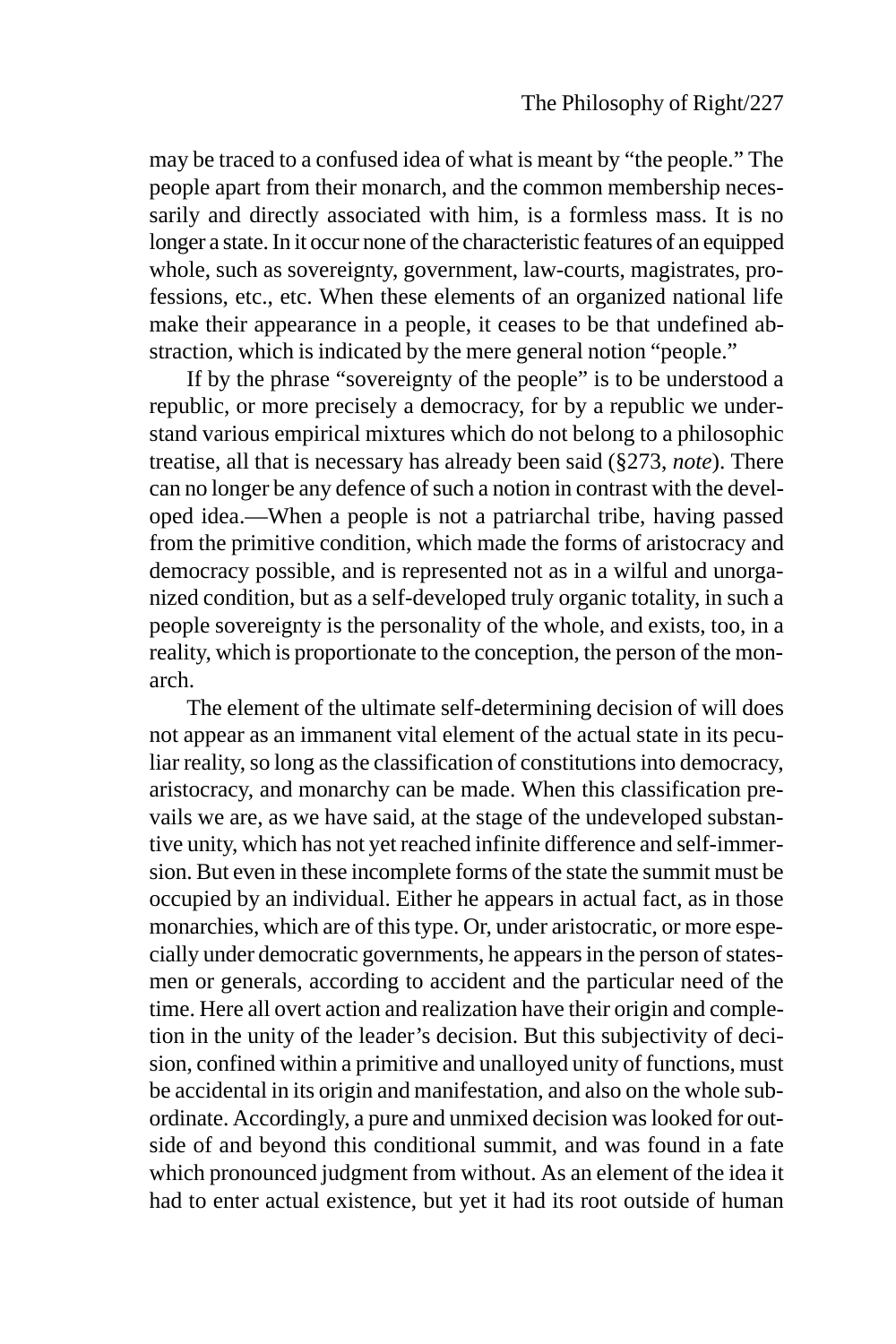freedom, and the compass of the state.—To this source is to be traced the need of oracles, the *daimon* of Socrates, the consultation of the entrails of animals, the flight of birds, and their way of eating, etc., methods resorted to on great occasions, when it was necessary to have final judgment upon weighty affairs of state. As mankind had not yet realized the profundity of self-consciousness, or come forth from the pure virginity of the substantive unity into self-conscious existence, they had not yet strength to discover such a judgment within the pale of human existence.—In the *daimon* of Socrates (§138) we can discern the beginning of a change; we can see that the will, formerly set upon an object wholly outside of itself, has begun to transfer itself into itself, and recognize itself within itself. This is the beginning of self-conscious and therefore true freedom. This real freedom of the idea, since it gives its own present self-conscious reality to every one of the elements of rationality, imparts to the function of consciousness the final self-determining certitude, which in the conception of the will is the cope-stone. But this final self-determination can fall within the sphere of human liberty only in so far as it is assigned to an independent and separate pinnacle, exalted above all that is particular and conditional. Only when so placed, has it a reality in accordance with the conception.

*Addition.—*In the organization of the state, that is to say, in constitutional monarchy, we must have before us nothing except the inner necessity of the idea. Every other point of view must disappear. The state must be regarded as a great architectonic building, or the hieroglyph of reason, presenting itself in actuality. Everything referring merely to utility, externality, etc., must be excluded from a philosophic treatment. It is easy for one to grasp the notion that the state is the self-determining and completely sovereign will, whose judgment is final. It is more difficult to apprehend this "I will" as a person. By this is not meant that the monarch can be wilful in his acts. Rather is he bound to the concrete content of the advice of his councillors, and, when the constitution is established, he has often nothing to do but sign his name. But this name is weighty. It is the summit, over which nothing can climb. It may be said that an articulated organization has already existed in the beautiful democracy of Athens. Yet we see that the Greeks extracted the ultimate judgment from quite external phenomena, such as oracles, entrails of sacrificial animals, and the flight of birds, and that to nature they held as to a power, which in these ways made known and gave expression to what was good for mankind. Self- consciousness had at that time not yet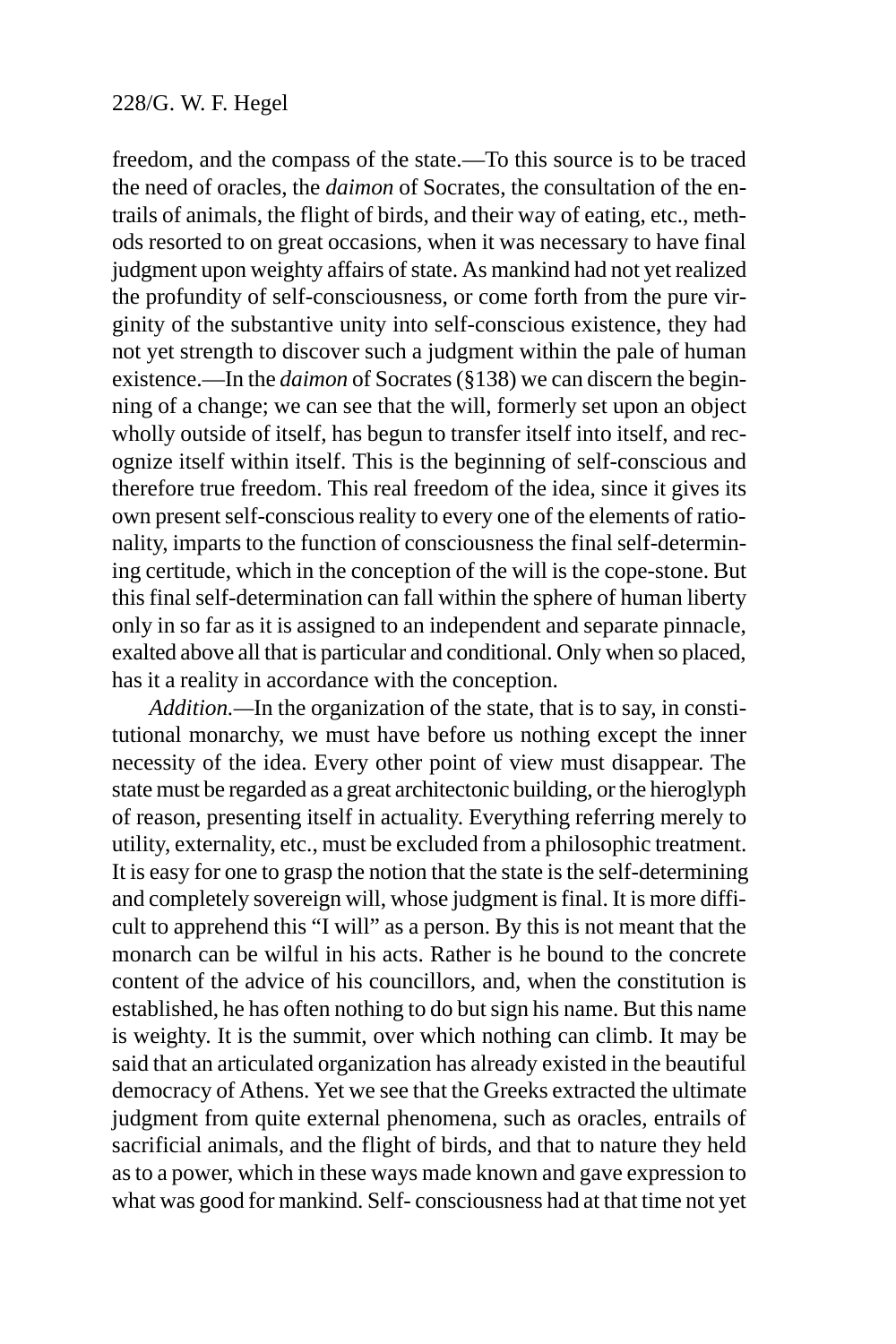risen to the abstraction of subjectivity, or to the fact that concerning the matter to be judged upon must be spoken a human "I will." This "I will" constitutes the greatest distinction between the ancient and the modern world, and so must have its peculiar niche in the great building of state. It is to be deplored that this characteristic should be viewed as something merely external, to be set aside or used at pleasure.

**280**. (3) This ultimate self of the state's will is in this its abstraction an individuality, which is simple and direct. Hence its very conception implies that it is natural. Thus the monarch as a specific individual is abstracted from all other content, and is appointed to the dignity of monarch in a directly natural way, by natural birth.

*Note.—*This transition from the conception of pure self-determination to direct existence, and so to simple naturalness, is truly speculative in its nature. A systematic account of it belongs to logic. It is on the whole the same transition which is well-known in the nature of the will. It is the process of translation of a content out of subjectivity, as represented end, into tangible reality (§8). But the peculiar form of the idea and of the transition, here passed in review, is the direct conversion of the Pure self-determination of the will, the simple conception itself, into a specific object, a "this," or natural visible reality, without the intervention of any particular content, such as an end of action.

In the so-called ontological proof of the existence of God there is the same conversion of the absolute conception into being. This conversion has constituted the depth of the idea in modern times, although it has been recently pronounced to be inconceivable. On such a theory, since the unity of conception and embodiment is the truth (§23), all knowledge of the truth must be renounced. Although the understanding does not find this unity in its consciousness, and harps upon the separation of the two elements of the truth, it still permits a belief in a unity. But since the current idea of the monarch is regarded as issuing out of the ordinary consciousness, the understanding, with its astute reasonings, holds all the more tenaciously to the principle of separation and its results. It thereupon denies that the element of ultimate decision in the state is absolutely, that is, in the conception of reason, conjoined with direct nature. It maintains, on the contrary, the merely accidental character of the conjunction of these two, and hence regards as rational their absolute divergence. Finally, from the irrationality of the co-relation of these two phases proceed other consequences, which destroy the idea of the state.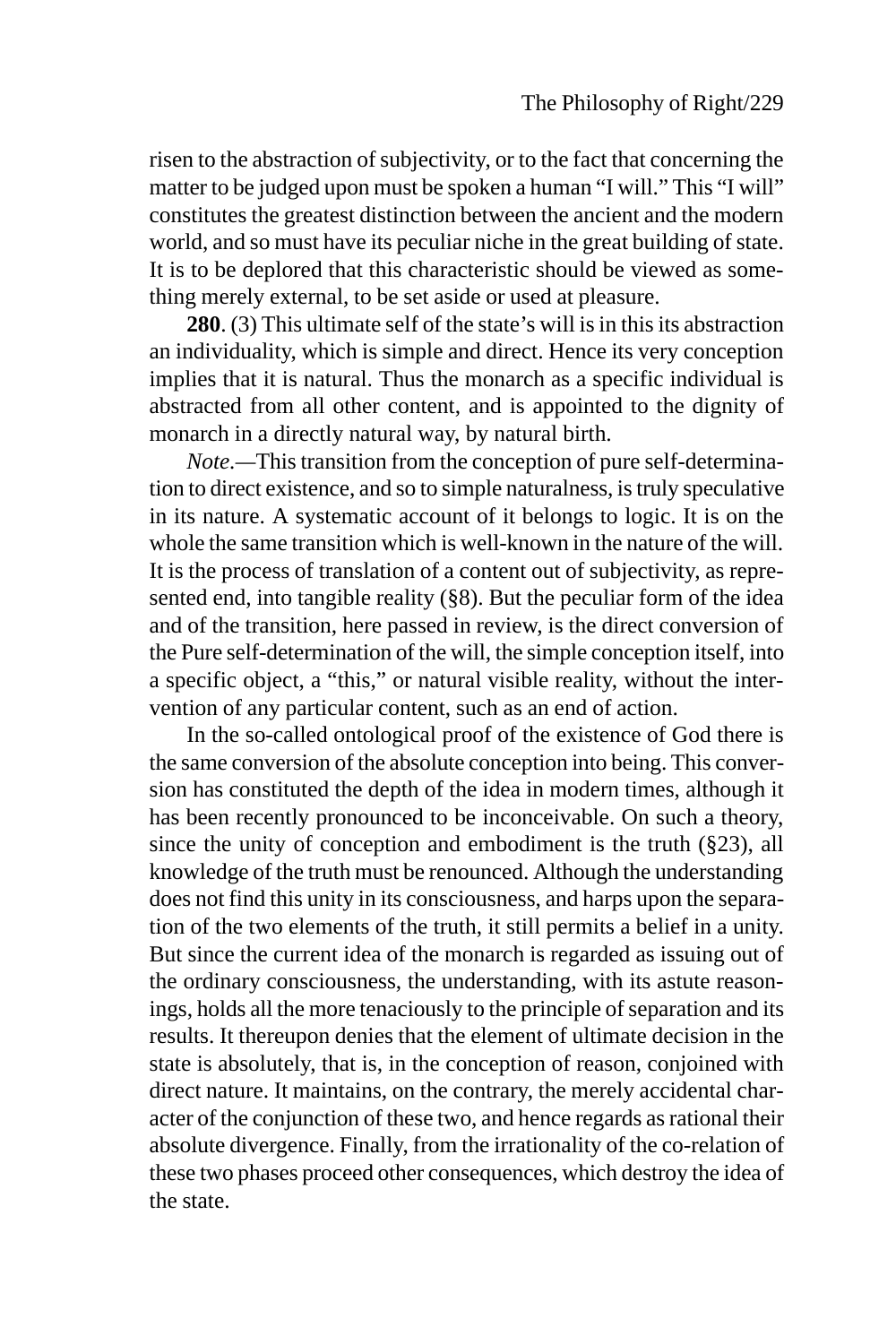*Addition.—*It is often maintained that the position of monarch gives to the affairs of state a haphazard character. It is said that the monarch may be ill-educated, and unworthy to stand at the helm of state, and that it is absurd for such a condition of things to exist under the name of reason. It must be replied that the assumption on which these objections proceed is of no value, since there is here no reference to particularity of character. In a completed organization we have to do with nothing but the extreme of formal decision, and that for this office is needed only a man who says "Yes," and so puts the dot upon the "i." The pinnacle of state must be such that the private character of its occupant shall be of no significance. What beyond this final judgment belongs to the monarch devolves upon particularity, with which we have no concern. There may indeed arise circumstances, in which this particularity alone has prominence, but in that case the state is not yet fully, or else badly constructed. In a well-ordered monarchy only the objective side of law comes to hand, and to this the monarch subjoins merely the subjective "I will."

**281**. Both elements, the final motiveless self of the will, and the like motiveless existence on the side of nature, indissolubly unite in the idea of that which is beyond the reach of caprice, and constitute the majesty of the monarch. In this unity lies the actualized unity of the state. Only by means of its unmotived directness on both its external and its internal side is the unity taken beyond the possibility of degradation to the wilfulness, ends, and views of particularity. It is thus removed also from the en-feeblement and overthrow of the functions of state and from the struggle of faction against faction around the throne.

*Note.*—Right of birth and right of inheritance constitute the basis of legitimacy, not as regards positive right merely, but likewise in the idea.—Through the self-determined or natural succession to the vacant throne all factious disputes are avoided. This has rightly been reckoned as one of the advantages of inheritance. However, it is only a consequence, and to assign it as a motive is to drag majesty down into the sphere of mere reasonings. The character of majesty is unmotived directness, and final self-involved existence. To speak of grounds is to propound as its basis not the idea of the state, which is internal to it, but something external in its nature and alien, such as the thought of the well-being of the state or of the people. By such a method inheritance can indeed be deduced through *medii termini*; but there might be other *medii termini* with quite other consequences. And it is only too well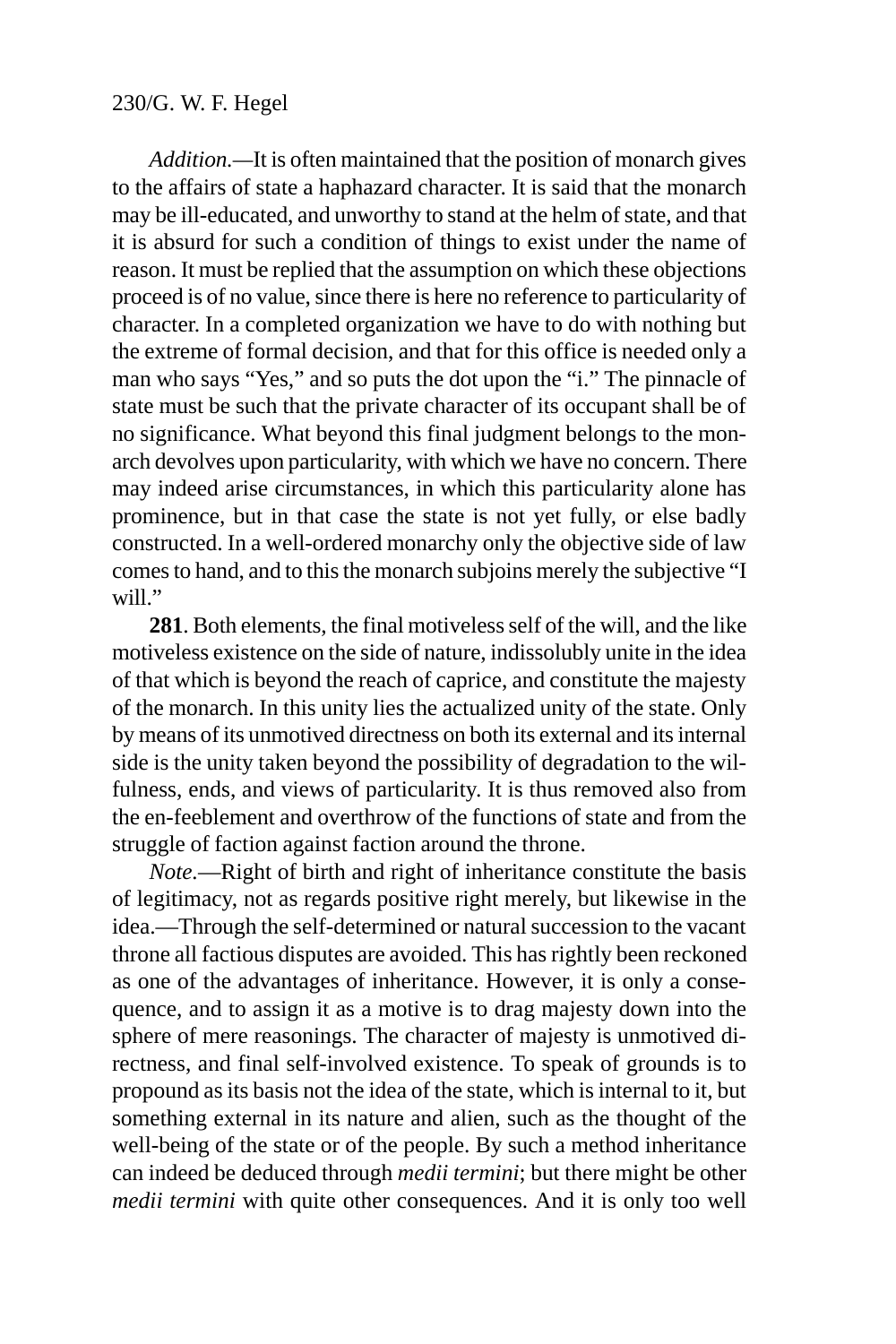known what consequences may be drawn from the well-being of the people (*salut du peuple*).—Hence, philosophy ventures to contem, plate majesty only in the medium of thought. Every other method of inquiry, except the speculative method of the infinite self-grounded idea, absolutely annuls the nature of majesty.

Freely to elect the monarch is readily taken as the most natural way. It is closely allied to the following shallow thought:—"Because it is the concern and interest of the people which the monarch has to provide for, it must be left to the people to choose whom it will depute to provide for them, and only out of such a commission arises the right of governing." This view, as well as the idea that the monarch is chief-officer of state, and also the idea of a contract between him and the people, proceed from the will of the multitude, in the form of inclination, opinion, and caprice. These views, as we long ago remarked, first make themselves good, or rather seek to do so, in the civic community. They can make no headway against the principle of the family, still less that of the state, or, in general, the idea of the ethical system.—That the election of a monarch is the worst of proceedings may be even by ratiocination detected in the consequences, which to it appear only as something possible or probable, but are in fact inevitable. Through the relation involved in free choice the particular will gives the ultimate decision, and the constitution becomes a free-capitulation, that is, the abandonment of the functions of state to the discretion of the particular will. The specific functions of state are thus transformed into private property, and there ensue the enfeeblement and injury of the sovereignty of the state, its internal dissolution and external overthrow.

*Addition.—*If we are to apprehend the idea of the monarch, it is not sufficient for us to say that God has established kings, since God has made everything, even the worst of things. Nor can we proceed very far under the guidance of the principle of utility, since it is always open to point out disadvantages. Just as little are we helped by regarding monarchy as positive right. That I should have property is necessary, but this specific possession is accidental. Accidental also appears to be the right that one man should stand at the helm of state, if this right, too, be regarded as abstract and positive. But this right is present absolutely, both as a felt want and as a need of the thing itself. A monarch is not remarkable for bodily strength or intellect, and yet millions permit themselves to be ruled by him. To say that men permit themselves to be governed contrary to their interests, ends, and intentions is preposter-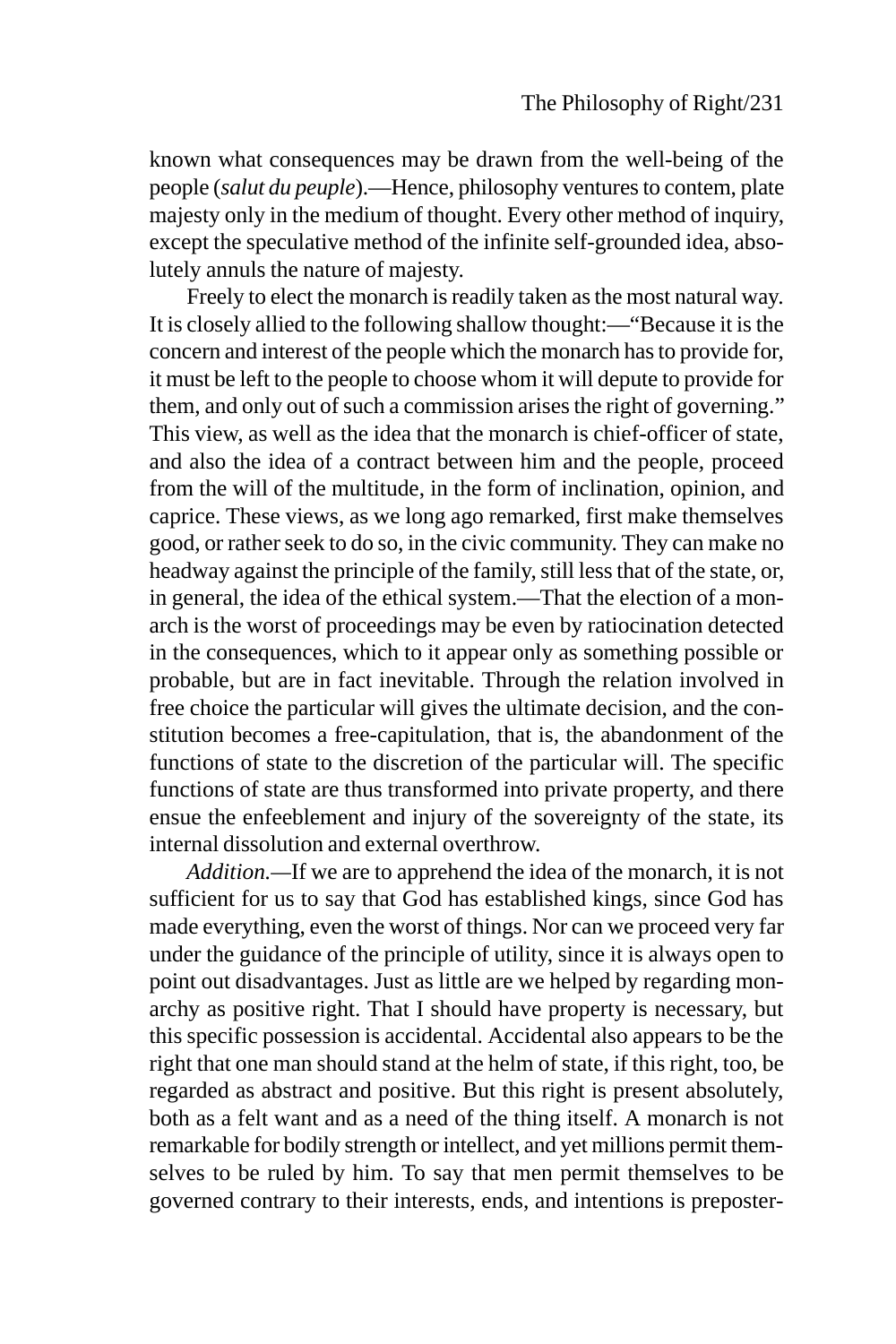ous, since men are not so stupid. It is their need and the inner power of the idea which urge them to this in opposition to their seeming consciousness, and retain them in this relation.

Although the monarch comes forward as summit and essential factor of the constitution, it must be admitted that in the constitution a conquered people is not identical with the prince. An uprising occurring in a province conquered in war is different from a rebellion in a wellorganized state. The conquered are not rising against their prince, and commit no crime against the state, because they are not joined with their master in the intimate relation of the idea. They do not come within the inner necessity of the constitution. In that case only a contract is to the fore, and not a state-bond. "*Je ne suis pas votre prince, je suis votre maître*," replied Napoleon to the delegation from Erfurt.

**282**. Out of the sovereignty of the monarch flows the right of pardoning criminals. Only to sovereignty belongs that realization of the power of the spirit, which consists in regarding what has happened as not having happened, and cancels crime by forgiving and forgetting.

*Note.—*The right of pardon is one of the highest recognitions of the majesty of spirit. This right belongs to the retrospective application of the character of a higher sphere to a lower and antecedent one.—Similar applications are found in the special sciences, which treat of objects in their empirical environment (§270, *footnote*). *—* It belongs to applications of this kind that injury done to the state generally or to the sovereignty, majesty, and personality of the prince, should fall under the conception of crime, as it has already been discussed (§§95–102), and should indeed be declared to be a specific crime of the gravest character.

*Addition.—*Pardon is the remission of punishment, but does not supersede right. Rather right remains, and the pardoned is a criminal as much after the pardon as he was before. Pardon does not imply that no wrong has been committed. Remission of the penalty may occur in religion, for by and in spirit what has occurred can be made not to have occurred. But in so far as remission of penalty is completed in the world, it has place only in majesty, and can be effected only by its unmotived edict.

**283**. The second element contained in the princely function is that of particularity, involving a definite content and the subsumption of it under the universal. In so far as it receives a particular existence, it is the supreme council, and is composed of individuals. They present to the monarch for his decision the content of the affairs, as they arise, and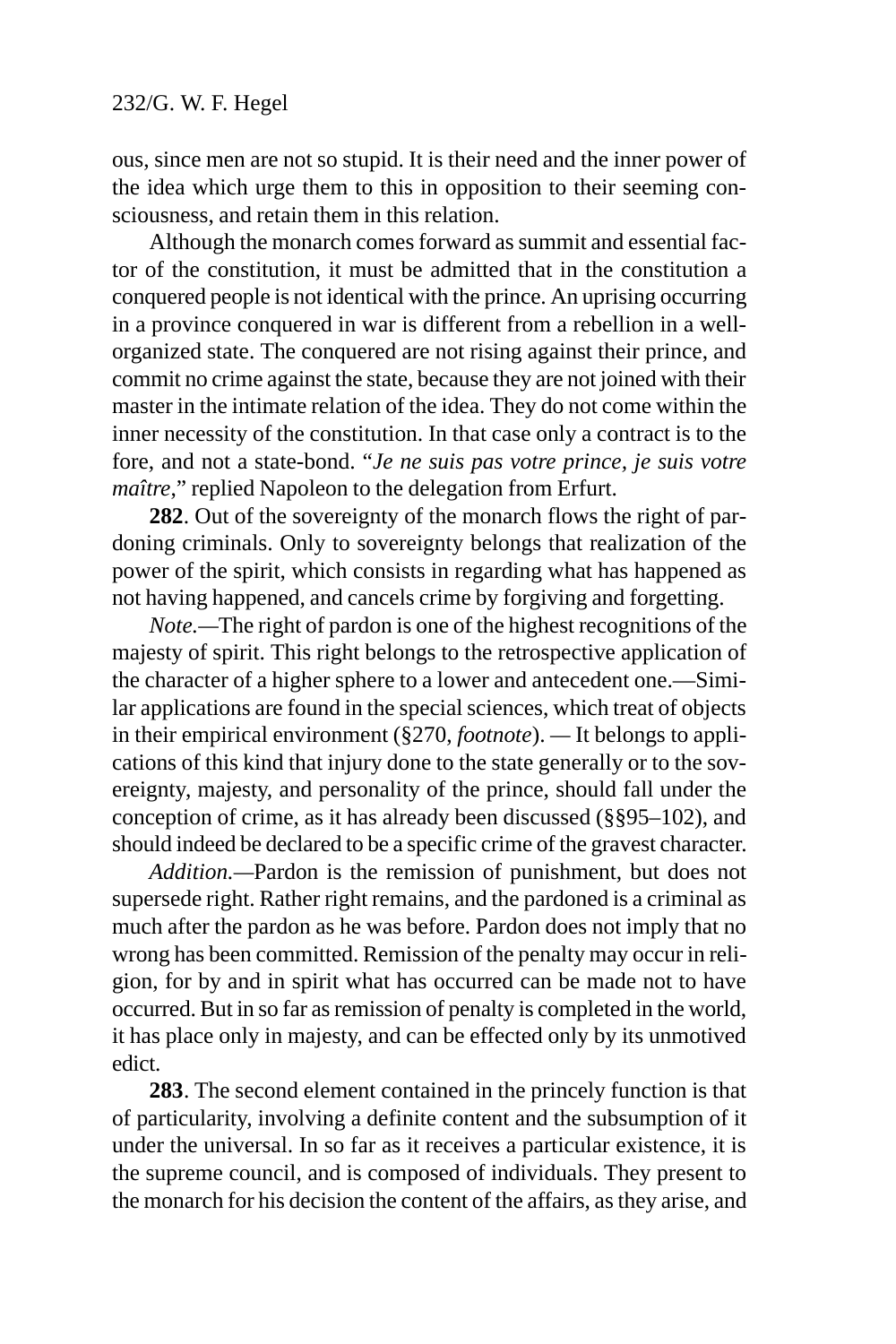of the legal cases which necessarily spring out of actual wants. Along with these they furnish also their objective sides, namely, the grounds for decision, the laws which bear on the case, the circumstances, etc. As the individuals who discharge this office have to do with the monarch's immediate person, their appointment and dismissal lie in his unlimited, free, arbitrary will.

**284**. The objective side of decision, including knowledge of the special content and circumstances, and the legal and other evidence, is alone responsible. It, that is to say, is alone able to furnish proof of objectivity. It must, therefore, come before a council other than the personal will of the monarch, as such. These councils, advising boards or individual advisers, are alone answerable. The peculiar majesty of the monarch, as the final deciding subjectivity, is exalted above all responsibility for the acts of government.

**285**. The third element of the princely function concerns the absolutely universal, which consists subjectively in the conscience of the monarch, objectively in the whole constitution and the laws. The princely function presupposes these other elements, just as much as they presuppose it.

**286**. The objective guarantee of the princely office, or the securing of the lawful succession to the throne by inheritance, lies in the fact that, just as this office has a reality distinct from the other elements determined by reason, so the others have also their independent and peculiar rights and duties. Every member of a rational organism, while preserving itself in independence, preserves also the peculiarities of the others.

*Note.—*One of the later results of history is such a modification of the monarchical constitution that the succession to the throne is determined by the law of primogeniture. This is, as it were, a return to the patriarchal principle, out of which this mode of succession has historically arisen, although it now bears the higher form of an absolute pinnacle of an organically developed state. This result has a most significant bearing upon public liberty, and is one of the most important elements in a rational constitution, although, as has already been observed, it is not so generally understood as it is respected. The earlier and merely feudal monarchies, and despotism also, reveal in their history the alternation of revolutions, high-handed dealings of princes, rebellion, overthrow of princely individuals and houses, and a general desolation and destruction, internal and external. The reason is that their division of state offices, entrusted as they were to vassals, pashas, etc., was only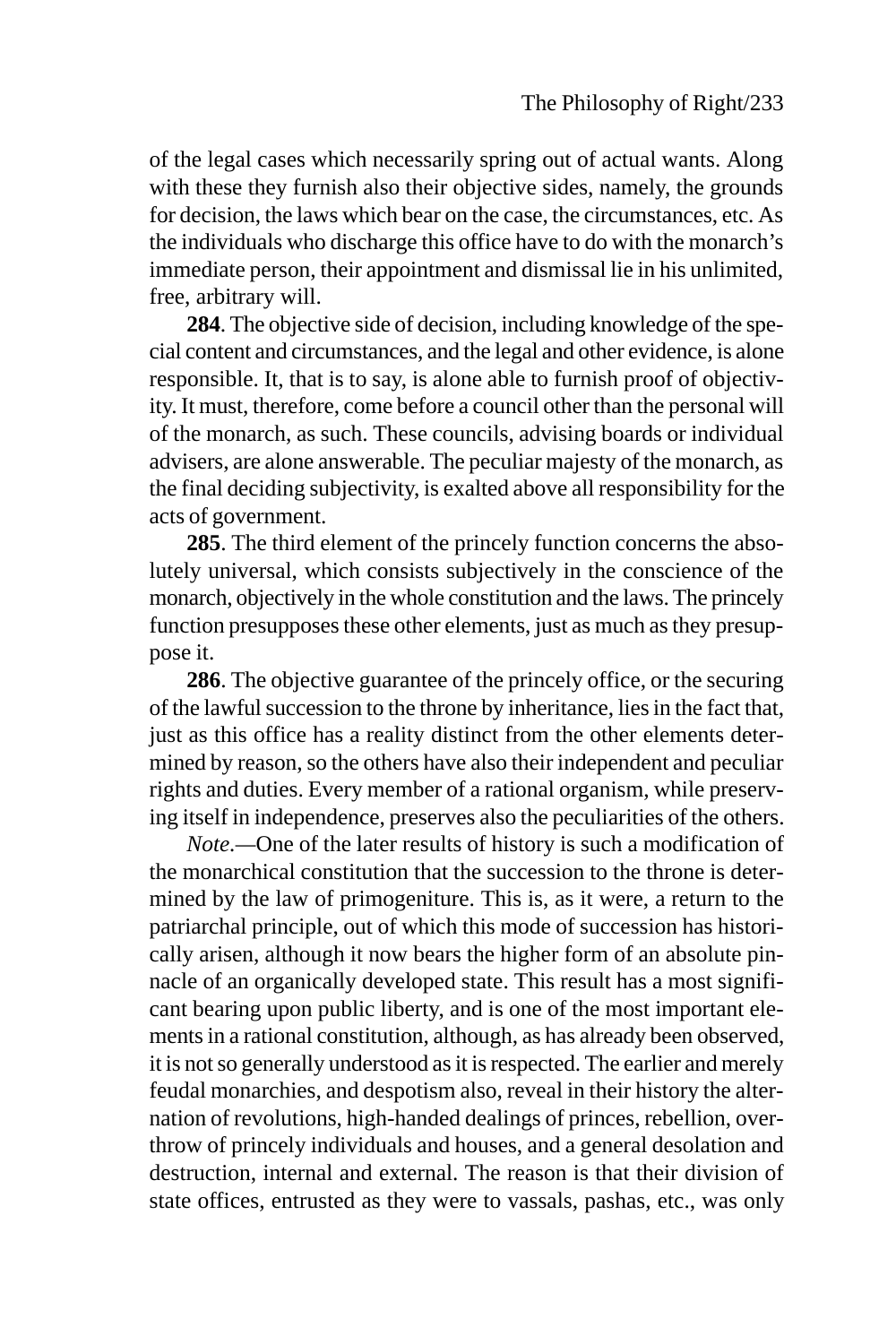mechanical. It was not a distinction inherent in the essential character and form, but one of merely greater or less power. Accordingly, each part, preserving and producing only itself, did not preserve and produce the rest. All the elements were thus completely, isolated and independent.

In the organic relation, in which members, and not parts, are related to one another, each one preserves the rest while fulfilling its own sphere. The preservation of the other members is the substantial end and product of each one in preserving itself. The guarantees asked for, be they for the stability of succession, for the stability of the princely office generally, or for justice and public liberty, are secured in institutions. Love of the people, character, oaths, force, etc., may be regarded as subjective guarantees; but when we speak of a constitution, we are engaged with only objective guarantees, institutions, or organically intertwined and self-conditioned elements. Thus, public freedom and hereditary succession are mutual guarantees, and are absolutely connected. Public liberty is the rational constitution, and hereditary succession of the princely function lies, as has been shown, in the conception of the constitution.

# B. *The Executive.*

**287**. Decision is to be distinguished from its execution and application, and in general from the prosecution and preservation of what has been already resolved, namely, the existing laws, regulations, establishments for common ends, and the like. This business of subsumption or application is undertaken by the executive, including the judiciary and police. It is their duty directly to care for each particular thing in the civic community, and in these private ends make to prevail the universal interest.

**288**. Common interests of private concern occur within the civic community, and fall outside of the self-constituted and self-contained universal of the state (§256). They are administered in the corporations (§251) of the societies, trades, and professions, by their superintendents and representatives. The affairs, overseen by them, are the private property and interest of these particular spheres, whose authority depends upon the mutual trust of the associates, and confidence in the securities. Yet these circles must be subordinate to the higher interest of the state. Hence, in filling these posts generally, there will occur a mingling of the choice of the interested parties with the ratification of a higher author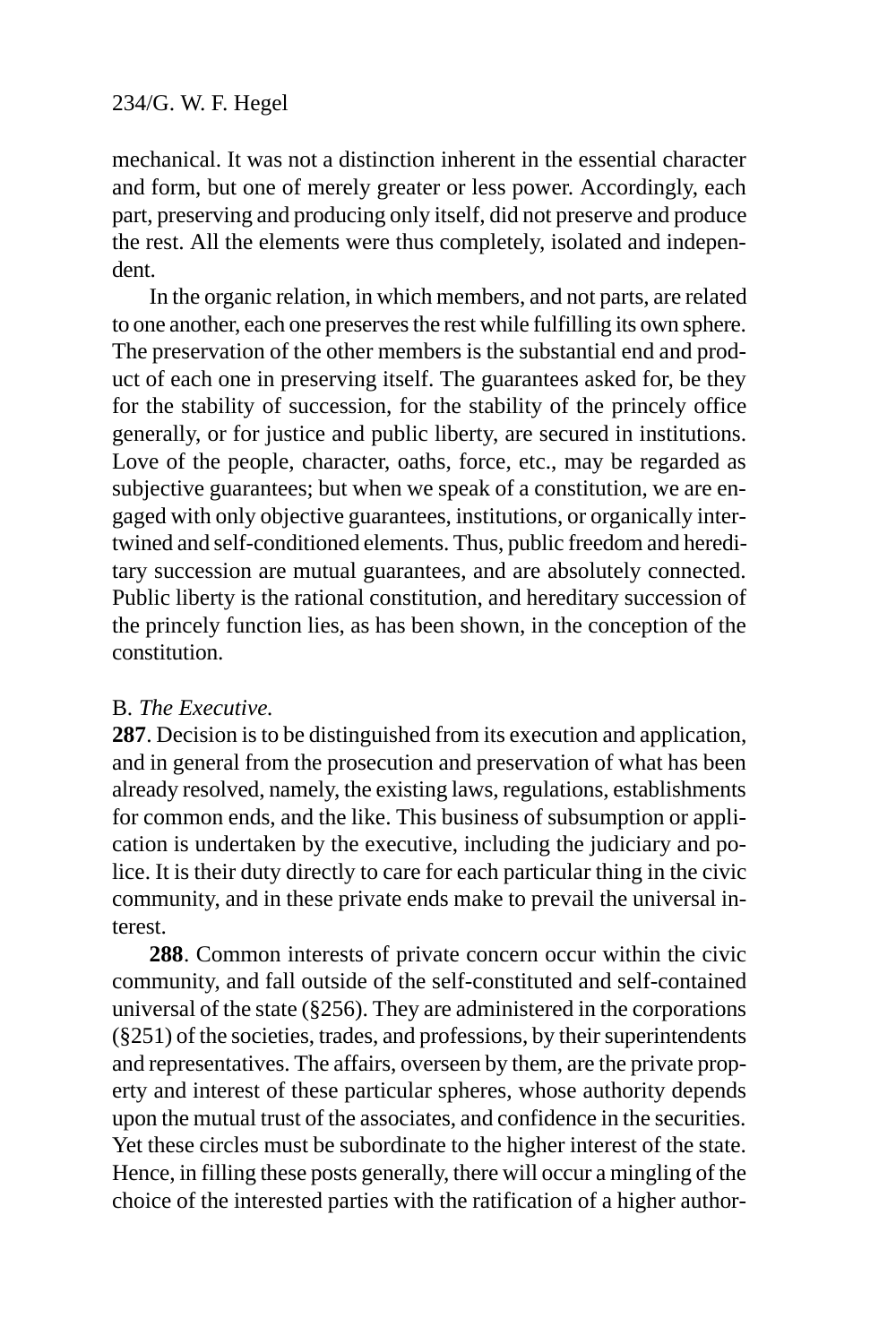ity.

**289**. To secure the universal interest of the state and to preserve the law in the province of particular rights, and also to lead these rights back to the universal interest, require the attention of subordinates of the executive. These subordinates are on one side executive officers and on the other a college of advisers. These two meet together in the highest offices of all, which are in contact with the monarch.

*Note.—*The civic community is, as we saw, the arena for the contest of the private interests of all against all. It is also the seat of battle between private interest and the collective special interest, and likewise of both private and collective special interests with the higher standpoint and order of the state. The spirit of the corporation, begotten in the course of regulating the particular spheres, becomes by a process internal to itself converted into the spirit of the state. It finds the state to be the means of preserving particular ends. This is the secret of the patriotism of the citizens in one of its phases. They are aware that the state is their substantive being, because it preserves their particular spheres, sustains their authority, and considers their welfare. Since the spirit of the corporation contains directly the riveting of the particular to the universal, it exhibits the depth and strength of the state as it exists in sentiment. The administration of the business of the corporation through its own representatives is often clumsy, because, while they see and know their own peculiar interests and affairs, they do not discern the connection with remote conditions or the universal standpoint. Other elements contribute to this result, as, e.g., an intimate private relation between the representatives and their subordinates. Circumstances often tend to equalize these two classes which are in many ways mutually dependent. This peculiar territory can be looked on as handed over to the element of formal freedom, in which the knowledge, judgment, and practice of individuals, as also their small passions and fancies, may have room to wrestle with one another. This may all the more easily happen, the more trivial from the universal side of the state is the mismanaged affair, especially when the mismanagement stands of itself in direct relation to the satisfaction and opinion, which are derived from it.

**290**. In the business of the executive also there is a division of labour (§198). The organized executive officers have therefore a formal though difficult task before them. The lower concrete civil life must be governed from below in a concrete way. And yet the work must be divided into its abstract branches, specially officered by middlemen, whose ac-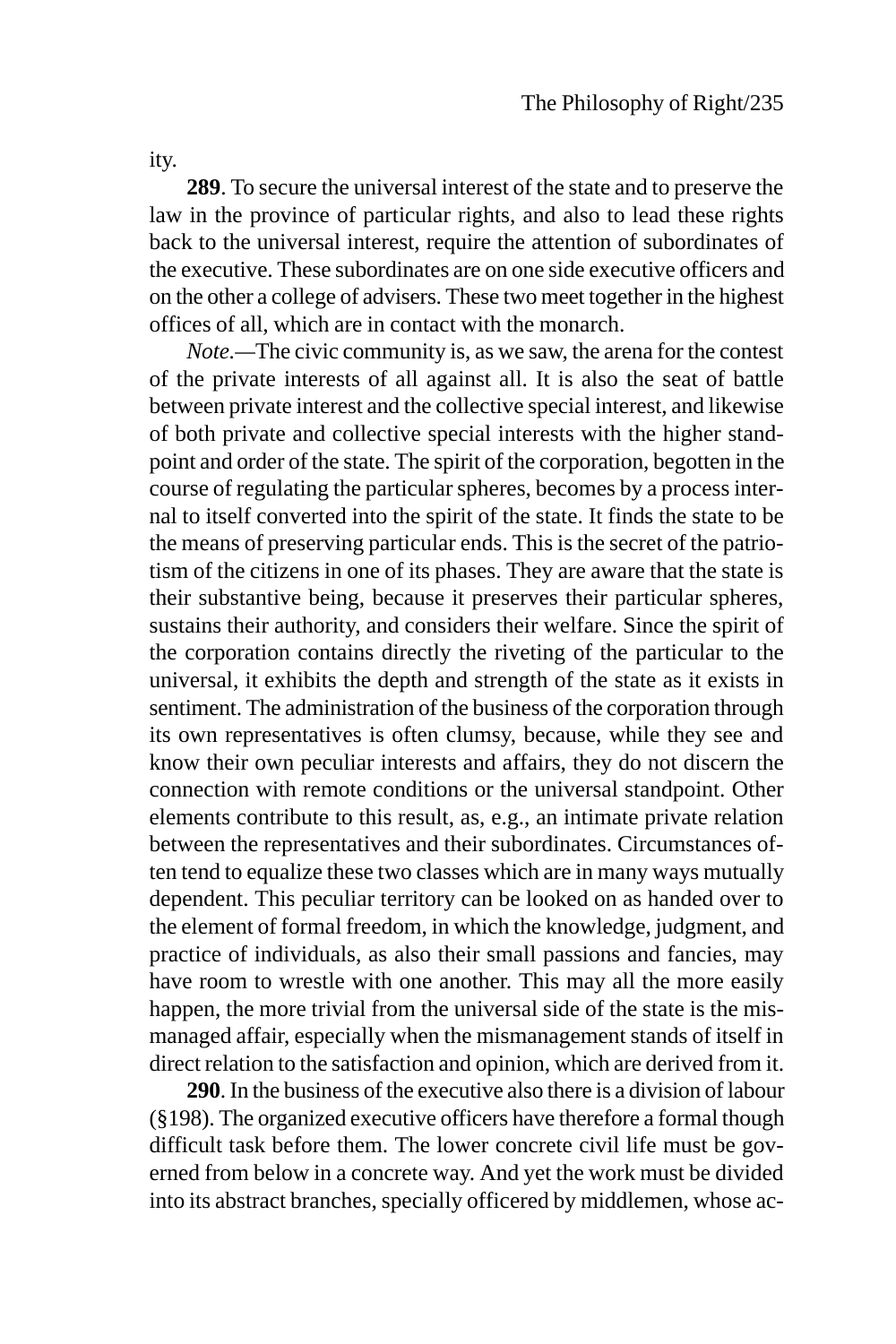tivity in connection with those below them must from the lowest to the highest executive offices take the form of a continuous concrete oversight.

*Addition*.—The main point which crops up in connection with the executive is the division of offices. This division is concerned with the transition from the universal to the particular and singular; and the business is to be divided according to the different branches. The difficulty is that the different functions, the inferior and superior, must work in harmony. The police and the judiciary proceed each on its own course, it is true, but they yet in some office or other meet again. The means used to effect this conjunction often consists in appointing the chancellor of state and the prime minister, ministers in council. The matter is thus simplified on its upper side. In this way also everything issues from above out of the ministerial power, and business is, as they say, centralized. With this are associated the greatest possible despatch and efficiency in regard to what may affect the universal interests of state. This regime was introduced by the French Revolution, developed by Napoleon, and in France is found to this day. But France, on the other hand, has neither corporations nor communes, that is to say, the sphere in which particular and general interests coincide. In the Middle Ages this sphere had acquired too great an independence. Then there were states within the state, who persisted in behaving as if they were self-subsistent bodies. Though this ought not to occur, yet the peculiar strength of states lies in the communities. Here the government meets vested interests, which must be respected by it. These interests are inspected, and may be assisted by the government. Thus the individual finds protection in the exercise of his rights, and so attaches his particular interest to the preservation of the whole. For some time past the chief task has been that of organization carried on from above: while the lower and bulky part of the whole was readily left more or less unorganized. Yet it is of high importance that it also should be organized, because only as an organism is it a power or force. Otherwise it is a mere heap or mass of broken bits. An authoritative power is found only in the organic condition of the particular spheres.

**291**. The offices of the executive are of an objective nature, which is already independently marked out in accordance with their substance (§287). They are at the same time conducted by individuals. Between the objective element and individuals there is no direct, natural connecting tie. Hence individuals are not set aside for these offices by natural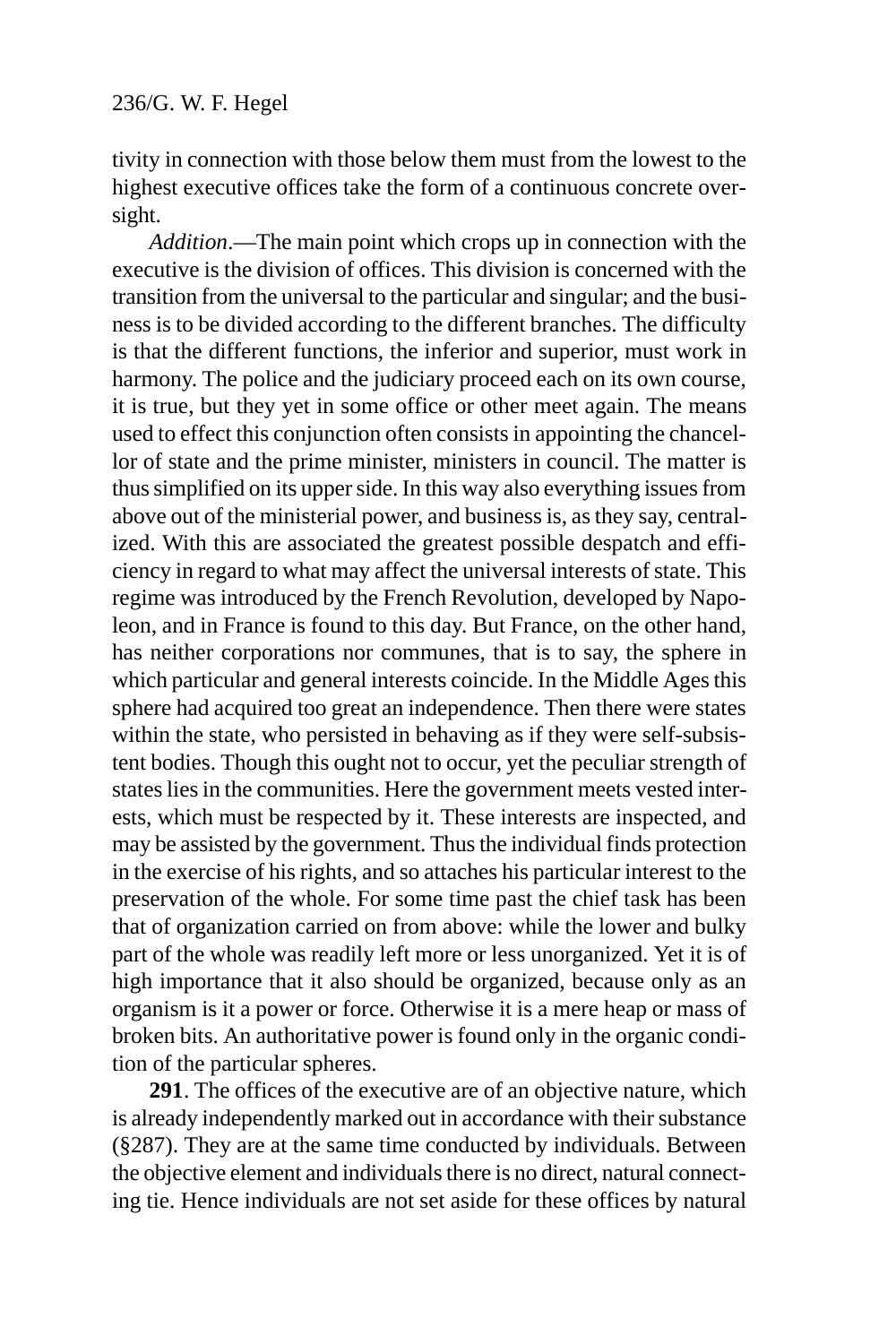personality or by birth. There is required in them the objective element, namely, knowledge and proof of fitness. This proof guarantees to the state what it needs, and, as it is the sole condition, makes it possible for any citizen to devote himself to the universal class.

**292**. The subjective side is found in this, that out of many one individual must be chosen, and empowered to discharge the office. Since in this case the objective element does not lie in genius, as it does in art, the number of persons from whom the selection may be made is necessarily indefinite, and whom finally to prefer is beyond the possibility of absolute determination. The junction of individual and office, two phases whose relation is always accidental, devolves upon the princely power as decisive and sovereign.

**293**. The particular state-business, which monarchy transfers to executive officers, constitutes the objective side of the sovereignty inherent in the monarch. The distinguishing feature of this state-business is found in the nature of its matter. Just as the activity of the officers is the discharge of a duty, so their office is not subject to chance but a right.

**294**. The individual, who by the act of the sovereign (§292) is given an official vocation, holds it on the condition that he discharges his duty, which is the substantive factor in his relation. By virtue of this factor the individual finds in his official employment his livelihood and the assured satisfaction of his particularity (§264), and in his external surroundings and official activity is free from subjective dependence and influences.

*Note.—*The state cannot rely upon service which is capricious and voluntary, such, for example, as the administration of justice by knightserrant. This service reserves to itself the right to act in accordance with subjective views, and also the right to withhold itself at will, or to realize subjective ends. The opposite extreme to the knight-errant in reference to public service would be the act of the public servant, who was attached to his employment merely by want, without true duty or right.

The public service requires the sacrifice of independent self-satisfaction at one's pleasure, and grants the right of finding satisfaction in the performance of duty, but nowhere else. Here is found the conjunction of universal and particular interests, a union which constitutes the conception and the internal stability of the state (§260).

Official position is not based upon contract (§75), although it involves the consent of the two sides and also a double performance. The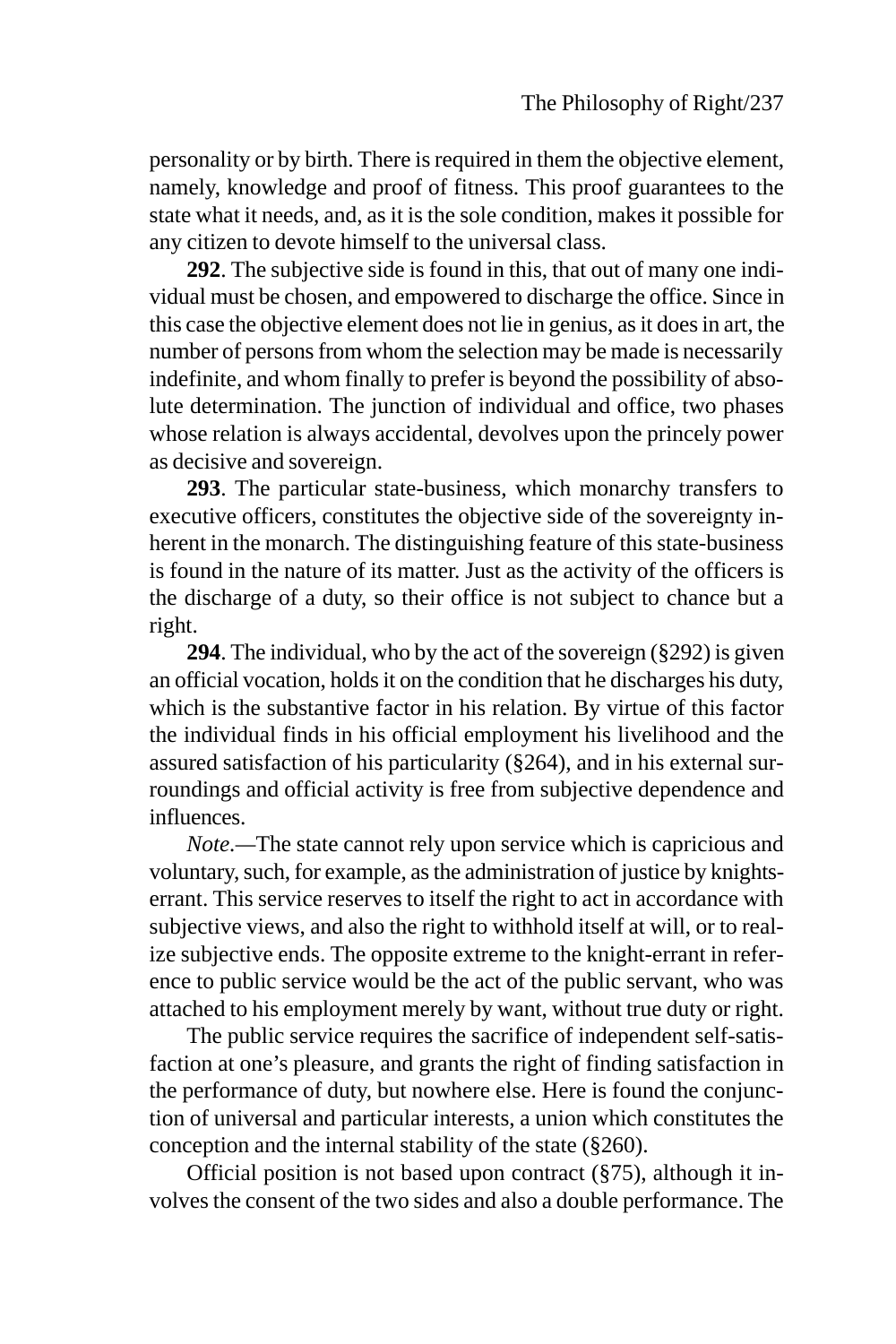public servant is not called to a single chance act of service, as is the attorney, but finds in his work the main interest of both his spiritual and his particular existence. So also it is not a matter merely external and particular, the performance of which is intrusted to him. The value of such a matter on its inner side is different from the externality of it, and thus is not as yet injured, as a stipulation is (§77), merely by non- performance. That which the public servant has to perform is as it stands of absolute value. Hence positive injury or non-performance, either being opposed to the essence of service, is a wrong to the universal content (§95, a negative-infinite judgment), and therefore a fault or crime.

The assured satisfaction of particular want does away with external need. There is no occasion to seek the means for alleviating want at the cost of official activity and duty. In the universal function of state those who are commissioned with the affairs of state are protected also against the other subjective side, the private passion of subjects, whose private interests, etc., may be injured by the furtherance of the universal.

**295**. Security for the state and its subjects against misuse of power by the authorities and their officers is found directly in their responsibility arising out of their nature as a hierarchy. But it is also found in the legitimate societies and corporations. They hold in check the inflow of subjective wilfulness into the power of the officers. They also supplement from below the control from above, which cannot reach down to the conduct of individuals.

*Note.—*In the conduct and character of the officers the laws and decisions of government touch individuality, and are given reality. On this depend the satisfaction and confidence of the citizens in the government. On this also depends the execution of the government's intentions, or else the weakening and frustration of them, since the manner in which the intention is realized is by sensibilitv and sentiment easily estimated more highly than the act itself, even though it be a tax. It is due to this direct and personal contact that the control from above may incompletely attain its end. This end may find an obstacle in the common interest of the official class, which is distinct from both subjects and superiors. Especially when institutions are perhaps not yet perfected, the higher interference of sovereignty for the removal of these hindrances (as for example that of Friedrich II in the famous Müller-Arnold affair) is demanded and justified.

**296**. Whether or no integrity of conduct, gentleness, and freedom from passion pass into social custom depends upon the nature of the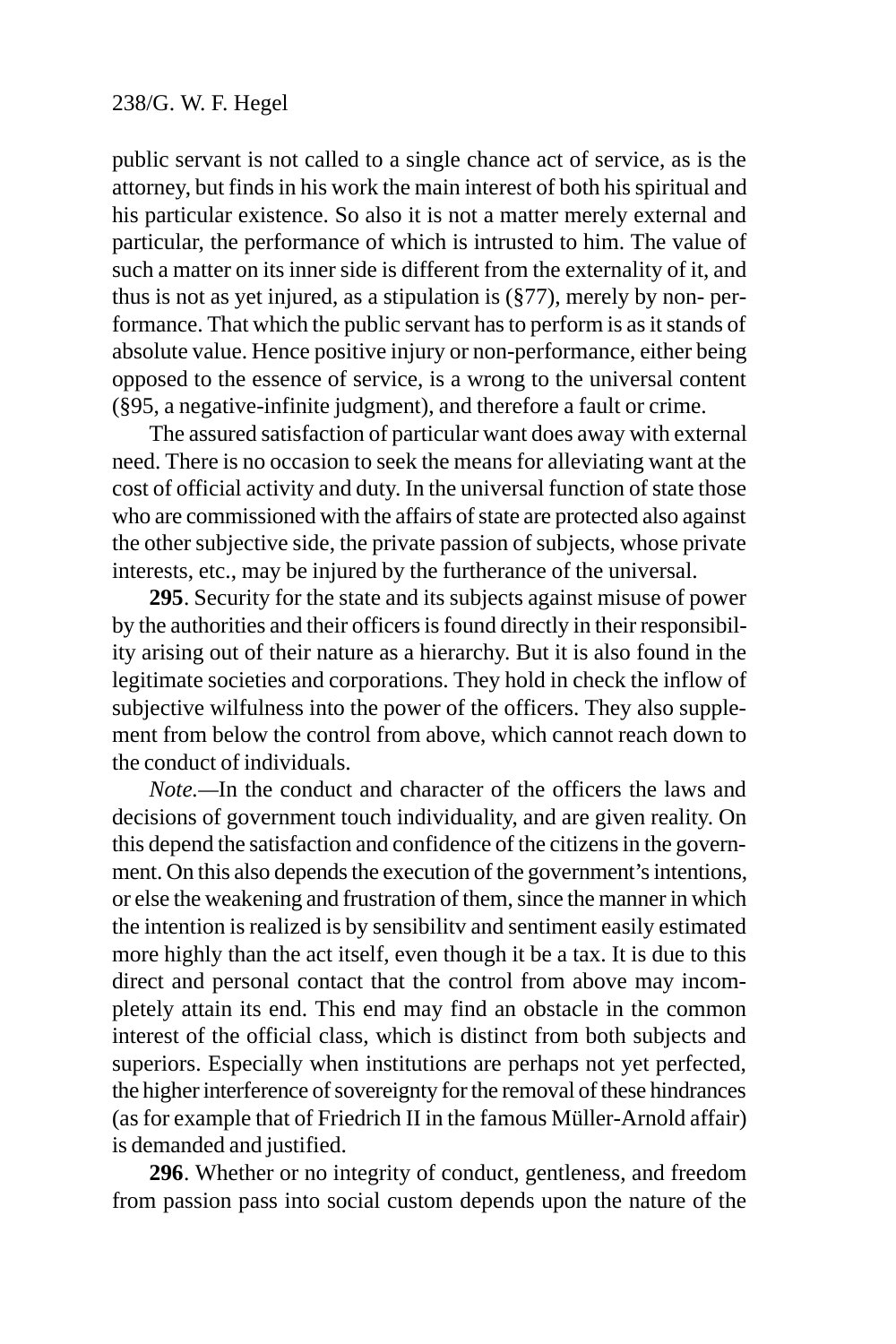direct ethical life and thought. These phases of character maintain the spiritual balance over against the merely mental acquisition of the socalled sciences, dealing with the objects of these spheres of government, against also the necessary practice of business, and the actual labour of mechanical and other trades. The greatness of the state is also a controlling element, by virtue of which the importance of family relations and other private ties is diminished, and revenge, hate, and the like passions become inoperative and powerless. In concern for the great interests of a large state, these subjective elements sink out of sight, and there is produced an habitual regard for universal interests and affairs.

**297**. The members of the executive and the state officials constitute the main part of the middle class, in which are found the educated intelligence and the consciousness of right of the mass of a people. The institutions of sovereignty operating from above and the rights of corporations from below prevent this class from occupying the position of an exclusive aristocracy and using their education and skill wilfully and despotically.

*Note.—*At one time the administration of justice, whose object is the peculiar interest of all individuals, had been converted into an instrument of gain and despotism. The knowledge of law was concealed under a pedantic or foreign speech, and the knowledge of legal procedure under an involved formalism.

*Addition.—*The state's consciousness and the most conspicuous education are found in the middle class, to which the state officials belong. The members of this class, therefore, form the pillars of the state in regard to rectitude and intelligence. The state, if it has no middle class, is still at a low stage of development. In Russia, for example, there is a multitude of serfs and a host of rulers. It is of great concern to the state that a middle class should be formed, but this can be effected only in an organization such as we have described, namely, by the legalization of particular circles, which are relatively independent, and by a force of officials, whose wilfulness has no power over these legalized circles. Action in accordance with universal right, and the habit of such action, are consequences of the opposition produced by these self-reliant independent circles.

# C. *The Legislature.*

**298**. The legislature interprets the laws and also those internal affairs of the state whose content is universal. This function is itself a part of the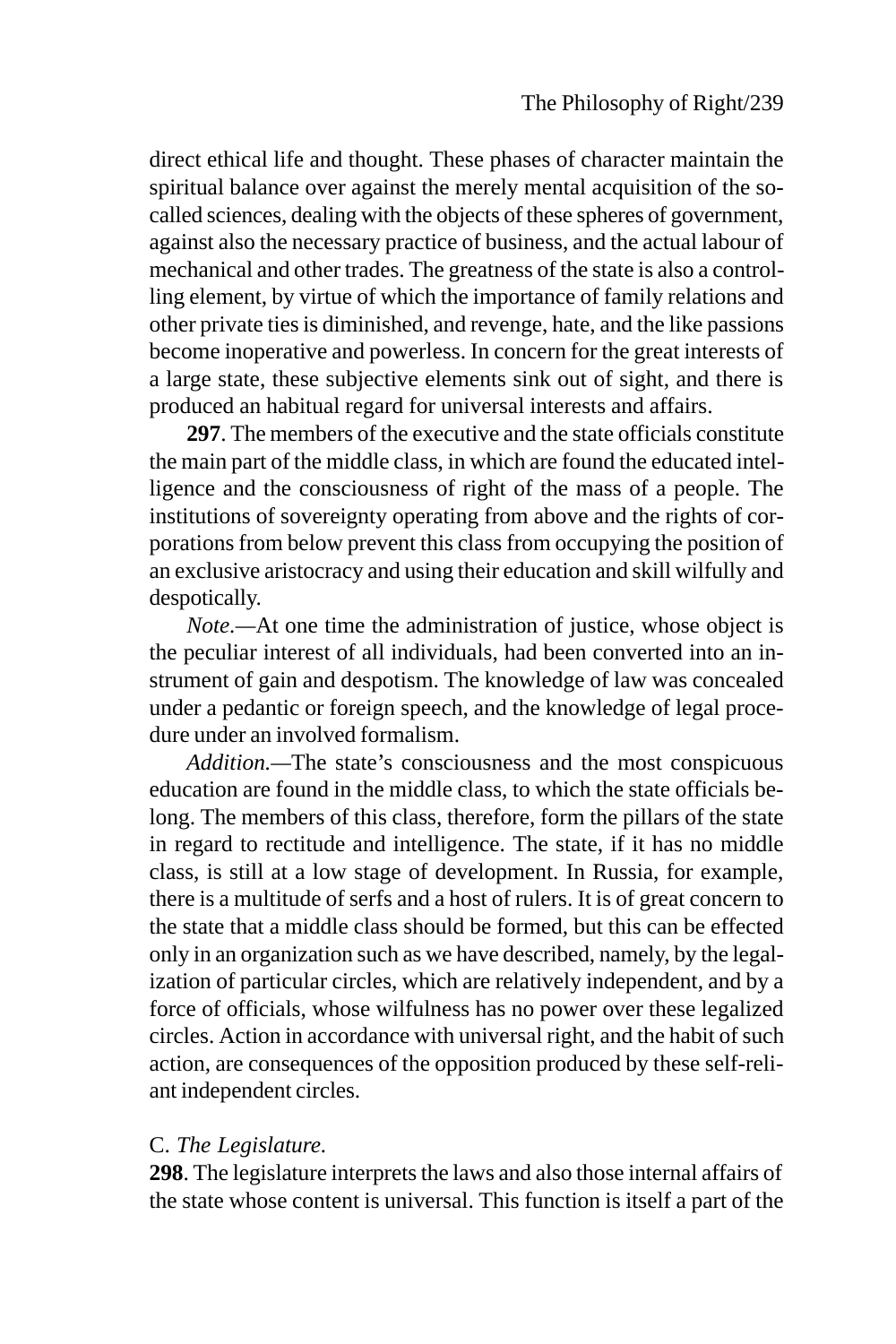constitution. In it the constitution is presupposed, and so far lies absolutely beyond direct delimitation. Yet it receives development in the improvement of the laws, and the progressive character of the universal affairs of government.

*Addition.—*The constitution must unquestionably be the solid ground, on which the legislature stands. Hence, the prime essential is not to set to work to make a constitution. It exists, but yet it radically becomes, that is, it is formed progressively. This progress is an alteration which is not noticed, and has not the form of an alteration. For example, the wealth of princes and their families was at first a private possession in Germany; then, without any struggle or opposition it was converted into domains, that is, state wealth. This came about through the princes feeling the need of an undivided possession and demanding from the country, and the landed classes generally, security for the same. There was in this way developed a kind of possession, over which the princes had no longer the sole disposition. In a similar way, the emperor was formerly judge, and travelled about in his kingdom giving the law. Through the merely seeming or external progress of civilization, it has become necessary that the emperor should more and more delegate this office of judge to others. Thus the judicial function passed from the person of the prince to colleagues. So the progress of any condition of things is a seemingly calm and unnoticed one. In the lapse of time a constitution attains a position quite other than it had before.

**299**. These objects are defined in reference to individuals more precisely in two ways,  $(\alpha)$  what of good comes to individuals to enjoy at the hands of the state, and  $(\beta)$  what they must perform for the state. The first division embraces the laws of private right in general, also the rights of societies and corporations. To these must be added universal institutions, and indirectly (§298) the whole of the constitution. But that which, on the other hand, is to be performed, is reduced to money as the existing universal value of things and services. Hence, it can be determined only in so equitable a way that the particular tasks and services, which the individual can perform, may be effected by his private will.

*Note.—*The object-matter of universal legislation may be in general distinguished from that of the administrative and executive functions in this way. Only what is wholly universal in its content falls under legislation, while administration deals with the particular and also the special way of carrying it out. But this distinction is not absolute, since the law, as it is a law, and not a mere general command such as "Thou shalt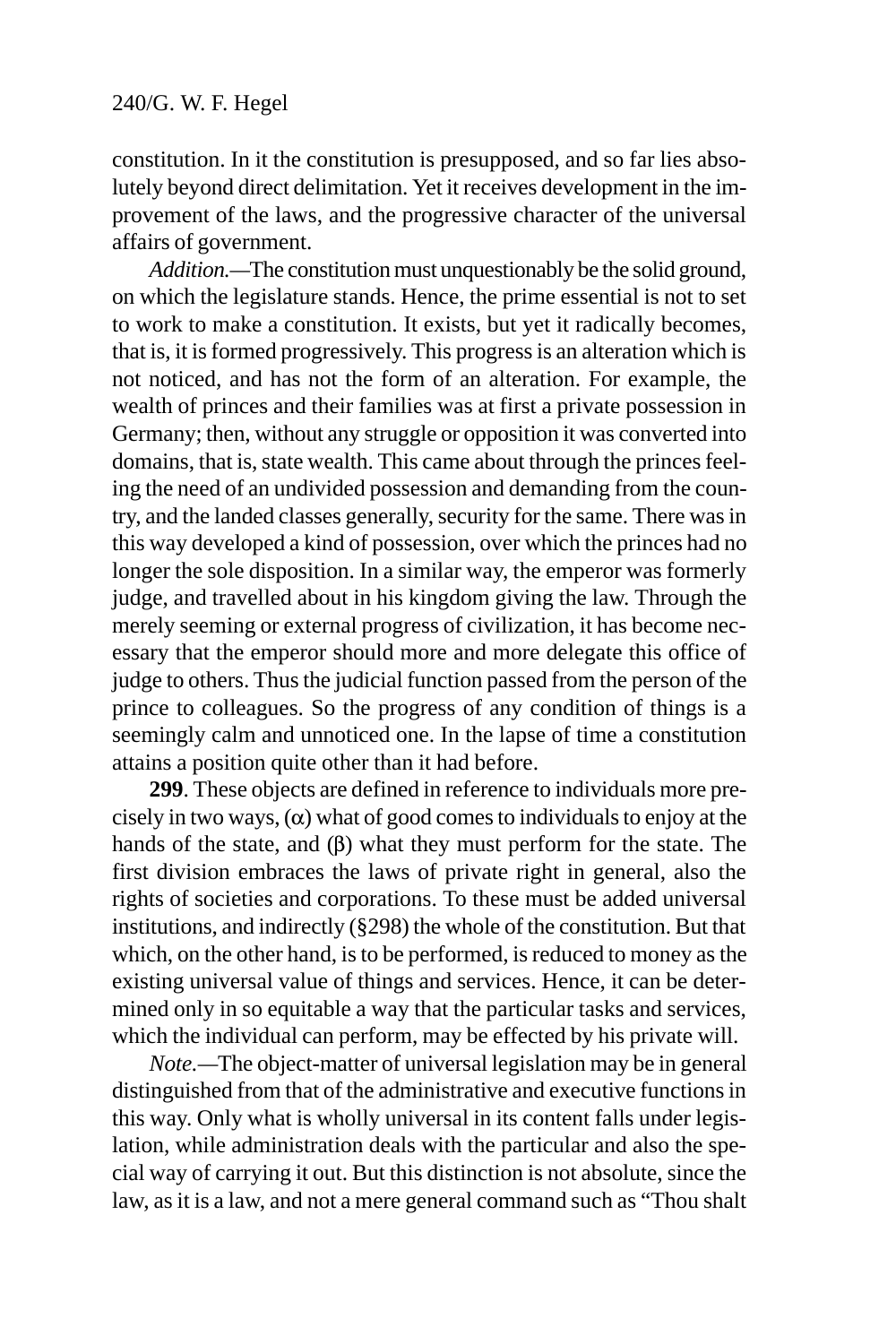not kill" (§140, *note,* p. 142), must be in itself definite, and the more definite it is, the more nearly its content approaches the possibility of being carried out as it is. But at the same time such a complete settlement of the laws would give them an empirical side, which in actual execution would make them subject to alteration. This would be detrimental to their character as laws. The organic unity of the functions of state implies that one single spirit both fixes the nature of the universal and also carries it out to its definite reality.

It may occur that the state lays no direct claim upon the many kinds of skill, possessions, talents, faculties, with the manifold personal wealth which is contained in them and is tinged with subjective sentiment, but only upon that form of wealth which appears as money.—The services referring to the defence of the state against enemies belong to the duty discussed in the next section of this treatise. Money is, in fact, not a special kind of wealth, but the universal element in all kinds, in so far as they in production are given such an external reality as can be apprehended as an object. Only at this external point of view is it possible and just to estimate performances quantitatively.

Plato in his "Republic" allows the rulers to appoint individuals to their particular class, and assign to them their particular tasks (§185, *note*). In feudal-monarchy vassals had to perform a similarly unlimited service, and simply in their particularity to discharge such a duty as that of a judge. Services in the East, such as the vast undertakings in architecture in Egypt, are also in quality particular. In all these relations there is lacking the principle of subjective freedom. In accordance with this principle, the substantive act of the individual, which even in the above- mentioned services is in its content particular, should proceed from his particular will. This right is possible only when the demand for work rests upon the basis of universal value. Through the influence of this right the substitution of money for services has been introduced.

*Addition.*—The two aspects of the constitution refer to the rights and the services of individuals. The services are now almost all reduced to money. Military duty is perhaps the only remaining personal service. In former times claim was made to the concrete individual, who was summoned to work in accordance with his skill. Now the state buys what it needs. This may seem abstract, dead, and unfeeling. It may also seem as if to be satisfied with abstract services were for the state a retrograde step. But the principle of the modern state involves that everything which the individual does should be occasioned by his will. By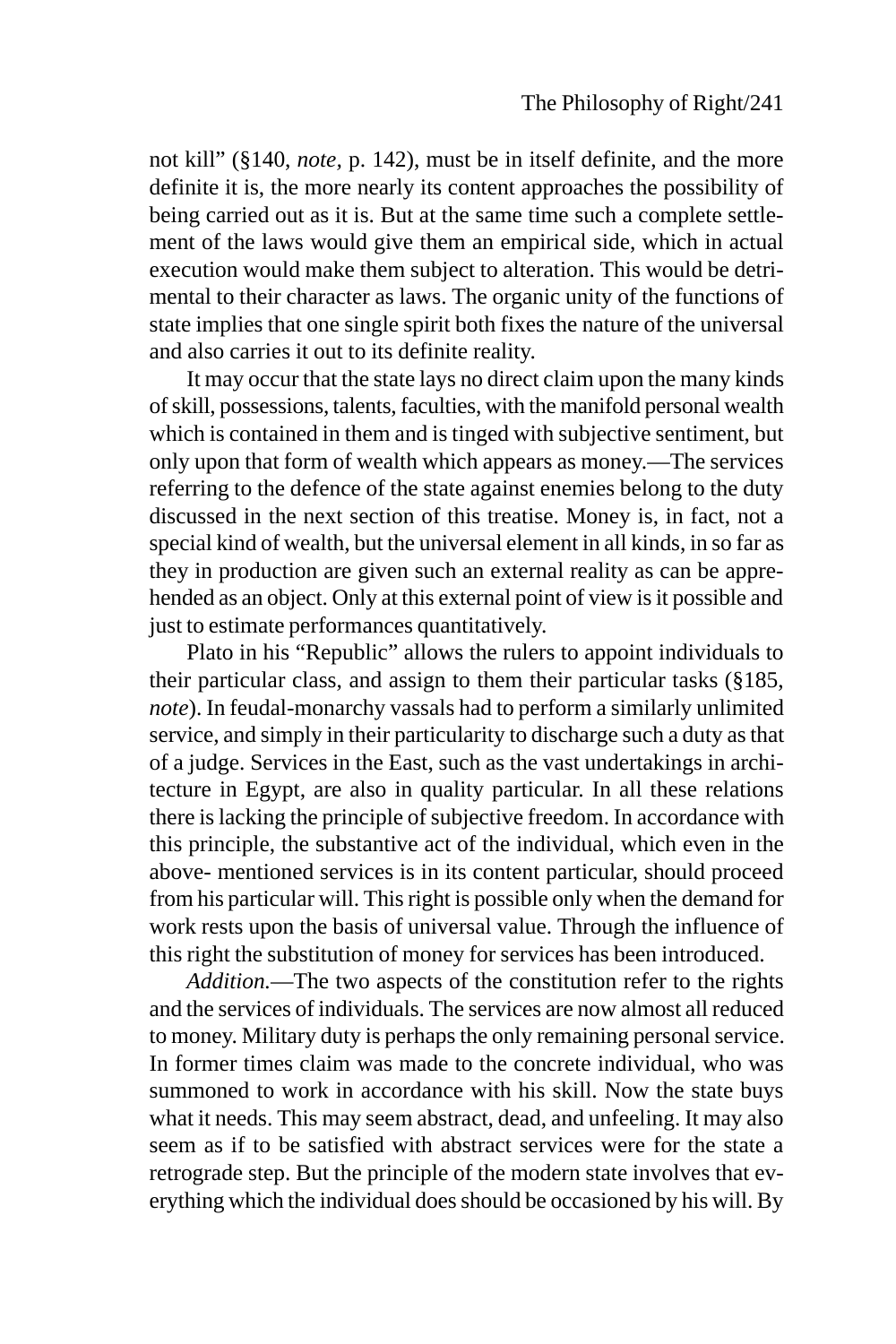means of money the justice implied in equality can be much better substantiated. The talented would be more heavily taxed than the man without talents if respect were had to concrete capacity. But now, out of reverence for subjective liberty, the principle is brought to light that only that shall be laid hold upon which is of a nature to be laid hold upon.

**300**. In the legislative function in its totality are active both the monarchical element and the executive. The monarchical gives the final decision, and the executive element advises. The executive element has concrete knowledge and oversight of the whole in its many sides and in the actual principles firmly rooted in them. It has also acquaintance with the wants of the offices of state. In the legislature are at last represented the different classes or estates.

*Addition.—*It proceeds from a wrong view of the state to exclude the members of the executive from the legislature, as was at one time done by the constituent assembly. In England the ministers are rightly members of parliament, since those who share in the executive should stand in connection with and not in opposition to the legislature. The idea that the functions of government should be independent contains the fundamental error that they should check one another. But this independence is apt to usurp the unity of the state, and unity is above all things to be desired.

**301**. By admitting the classes the legislature gives not simply implicit but actual existence to matters of general concern. The element of subjective formal freedom, the public consciousness, or the empirical universality of the views and thoughts of the many, here becomes a reality.

*Note.*—The expression "The Many" (of  $\pi$ o $\lambda \lambda$ ou) characterizes the empirical universality better than the word "All," which is in current use. Under this "all," children, women, etc., are manifestly not meant to be included. Manifestly, therefore, the definite term "all" should not be employed, when, it may be, some quite indefinite thing is being discussed.

There are found in current opinion so unspeakably many perverted and false notions and sayings concerning the people, the constitution, and the classes, that it would be a vain task to specify, explain, and correct them. When it is argued that an assembly of estates is necessary and advantageous, it is meant that the people's deputies, or, indeed, the people itself, must best understand their own interest, and that it has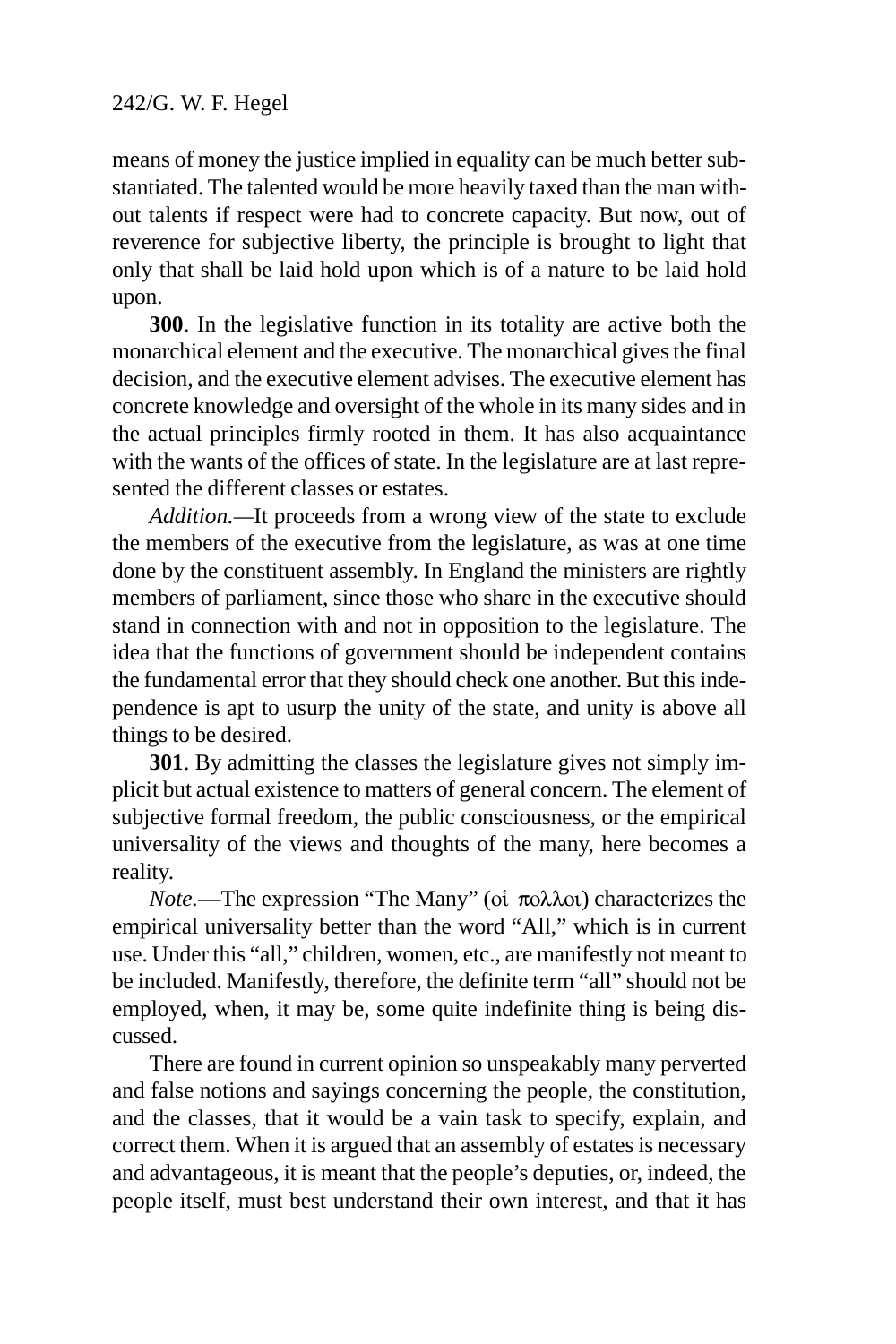undoubtedly the truest desire to secure this interest. But it is rather true that the people, in so far as this term signifies a special part of the citizens, does not know what it wills. To know what we will, and further what the absolute will, namely reason, wills, is the fruit of deep knowledge and insight, and is therefore not the property of the people.

It requires but little reflection to see that the services performed by the classes in behalf of the general well-being and public liberty cannot be traced to an insight special to these classes. The highest state officials have necessarily deeper and more comprehensive insight into the workings and needs of the state, and also greater skill and wider practical experience. They are able without the classes to secure the best results, just as it is they who must continually do this when the classes are in actual assembly. General well-being does not therefore depend upon the particular insight of the classes, but is rather the achievement of the official deputies. They can inspect the work of the officers who are. farthest removed from the observation of the chief functionaries of state. They, too, have a concrete perception of the more urgent special needs and defects. But to this intelligent oversight must be added the possibility of public censure. This possibility has the effect of calling out the best insight upon public affairs and projects, and also the purest motives; its influence is felt by the members of the classes themselves. As for the conspicuously good will, which is said to be shown by the classes towards the general interest, it has already been remarked (§272, *note*) that the masses, who in general adopt a negative standpoint, take for granted that the will of the government is evil or but little good. If this assumption were replied to in kind, it would lead to the recrimination that the classes, since they originate in individuality, the private standpoint and particular interests, are apt to pursue these things at the expense of the universal interest; while the other elements of the state, being already at the point of view of the state, are devoted to universal ends. As for the pledge to respect the public welfare and rational freedom, it should be given especially by the classes, but is shared in by all the other institutions of state. This guarantee is present in such institutions as the sovereignty of the monarch, hereditary succession, and the constitution of the law-courts, much more pronouncedly than in the classes. The classes, therefore, are specially marked out by their containing the subjective element of universal liberty. In them the peculiar insight and peculiar will of the sphere, which in this treatise has been called the civic community, is actualized in relation to the state. It is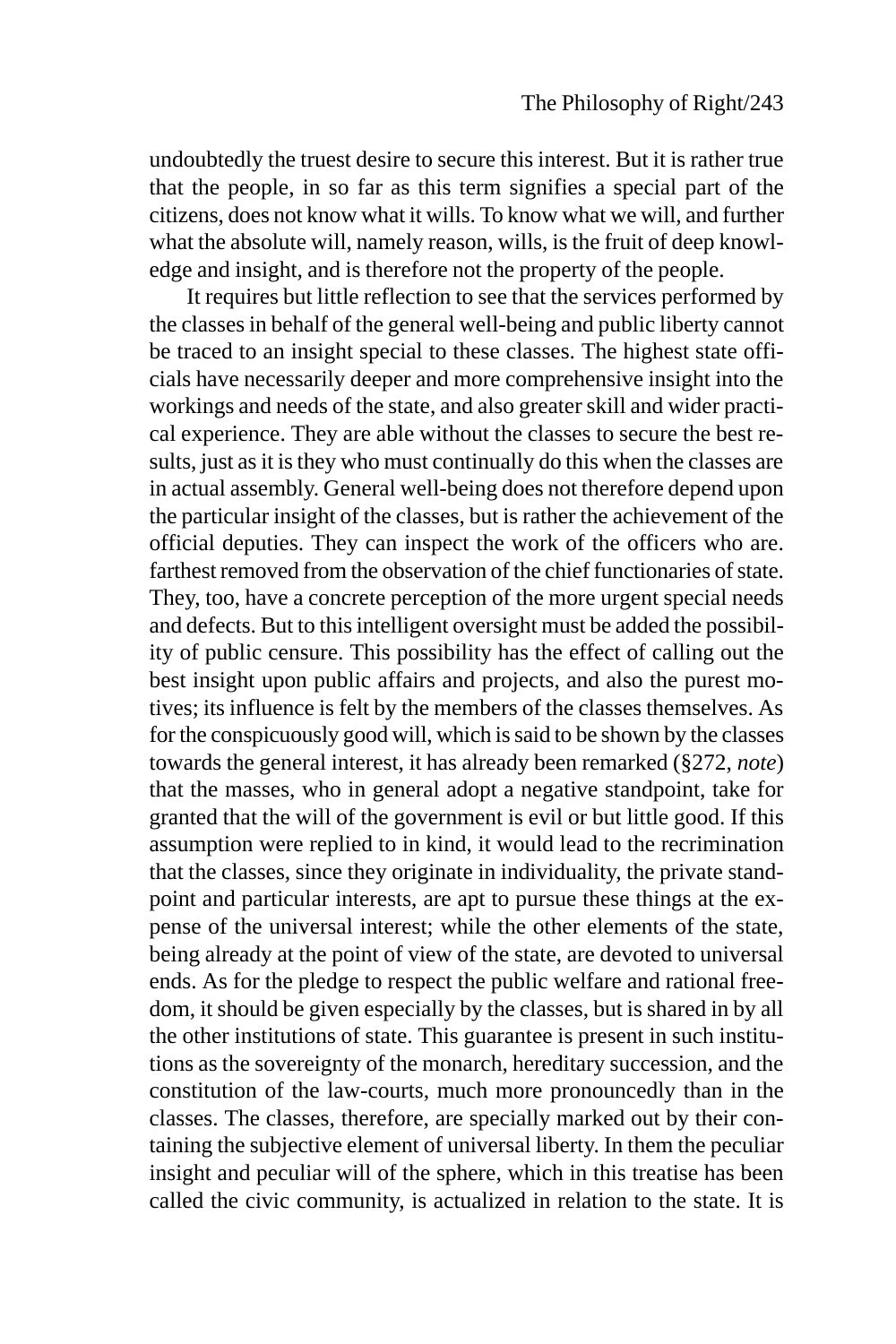here as elsewhere by means of the philosophic point of view that this element is discerned to be a mark of the idea when developed to a totality. This inner necessity is not to be confounded with the external necessities and utilities of this phase of state activity.

*Addition.—*The attitude of the government to the classes must not be in its essence hostile. The belief in the necessity of this hostile relation is a sad mistake. The government is not one party which stands over against another, in such a way that each is seeking to wrest something from the other. If the state should find itself in such a situation, it must be regarded as a misfortune and not as a sign of health. Further, the taxes, to which the classes give their consent, are not to be looked upon as a gift to the state, but are contributed for the interest of the contributors. The peculiar significance of the classes or estates is this, that through them the state enters into and begins to share in the subjective consciousness of the people.

**302**. The classes, considered as a mediating organ, stand between the government and the people at large in their several spheres and individual capacities. This specific designation of the classes requires of them a sense and sentiment both for the state and government and for the interests of special circles and individuals. This position of the classes has, in common with the organized executive, a mediatorial function. It neither isolates the princely function as an extreme, causing it to appear as a mere ruling power acting capriciously, nor does it isolate the particular interests of communities, corporations, and individuals. Furthermore, individuals are not in it contrasted with the organized state, and thus are not presented as a mass or heap, as unorganized opinion and will, or as a mere collective force.

*Note.—*It is one of the fundamental principles of logic, that a definite element, which, when standing in opposition, has the bearing of an extreme, ceases to be in opposition and becomes an organic element, when it is observed to be at the same time a mean. In this present question it is all the more important to make prominent this principle, since the prejudice is as common as it is dangerous, which presents the classes as essentially in opposition to the government. Taken organically, that is, in its totality, the element of the classes proves its right only through its office of mediation. Thus the opposition is reduced to mere appearance. If it, in so far as it is manifested, were not concerned merely with the superficial aspect of things but became a substantive opposition, the state would be conceived of as in decay.—That the antagonism is not of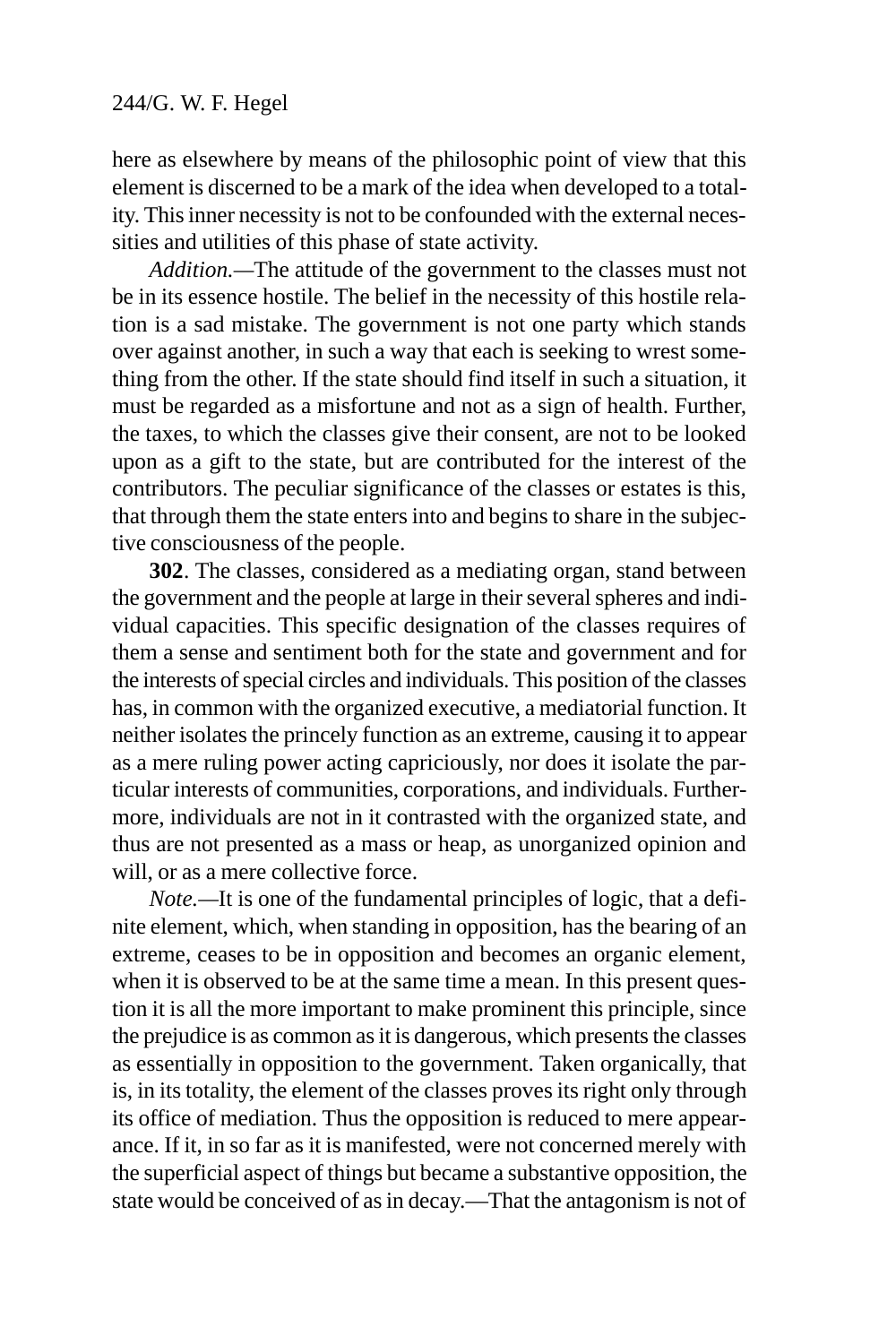this radical kind is shown by the fact that the objects, against which it is directed, are not the essential phases of the political organism, but things that are more special and indifferent. The passion, which attaches itself to this opposition, becomes mere party seeking for some subjective interest, perhaps for one of the higher offices of state.

*Addition.—*The constitution is essentially a system of mediation. In despotic lands where there are only princes and people, the people act, if they act at all, in such a way as to disturb or destroy the political organization. But when the multitude has an organic relation to the whole, it obtains its interests in a right and orderly way. If this middle term is not present, the utterance of the masses is always violent. Therefore, the despot treats the people with indulgence, while his rage affects only those in his immediate neighbourhood. So also the people in a despotism pay light taxes, which in a constitutional state become larger through the people's own consciousness. In no other land are taxes so heavy as they are in England.

**303**. The universal class, the class devoted to the service of the government, has directly in its structure the universal as the end of its essential activity. In that branch of the legislative function, which contains the classes, the private individual attains political significance and efficiency. Hence, private persons cannot appear in the legislature either as a mere undistinguished mass, or as an aggregate of atoms. In fact, they already exist under two distinct aspects. They are found in the class, which is based on the substantive relation, and also in the class based upon particular interests and the labour by which they are secured (§201 and fol.). Only in this way is the actual particular in the state securely attached to the universal.

*Note.—*This view makes against another widespread idea, that since the private class is in the legislature exalted to participation in the universal business, it must appear in the form of individuals, be it that representatives are chosen for this purpose, or that every person shall exercise a voice. But even in the family this abstract atomic view is no longer to be found, nor in the civic community, in both of which the individual makes his appearance only as a member of a universal. As to the state, it is essentially an organization, whose members are independent spheres, and in it no phase shall show itself as an unorganized multitude. The many, as individuals, whom we are prone to call the people, are indeed a collective whole, but merely as a multitude or formless mass, whose movement and action would be elemental, void of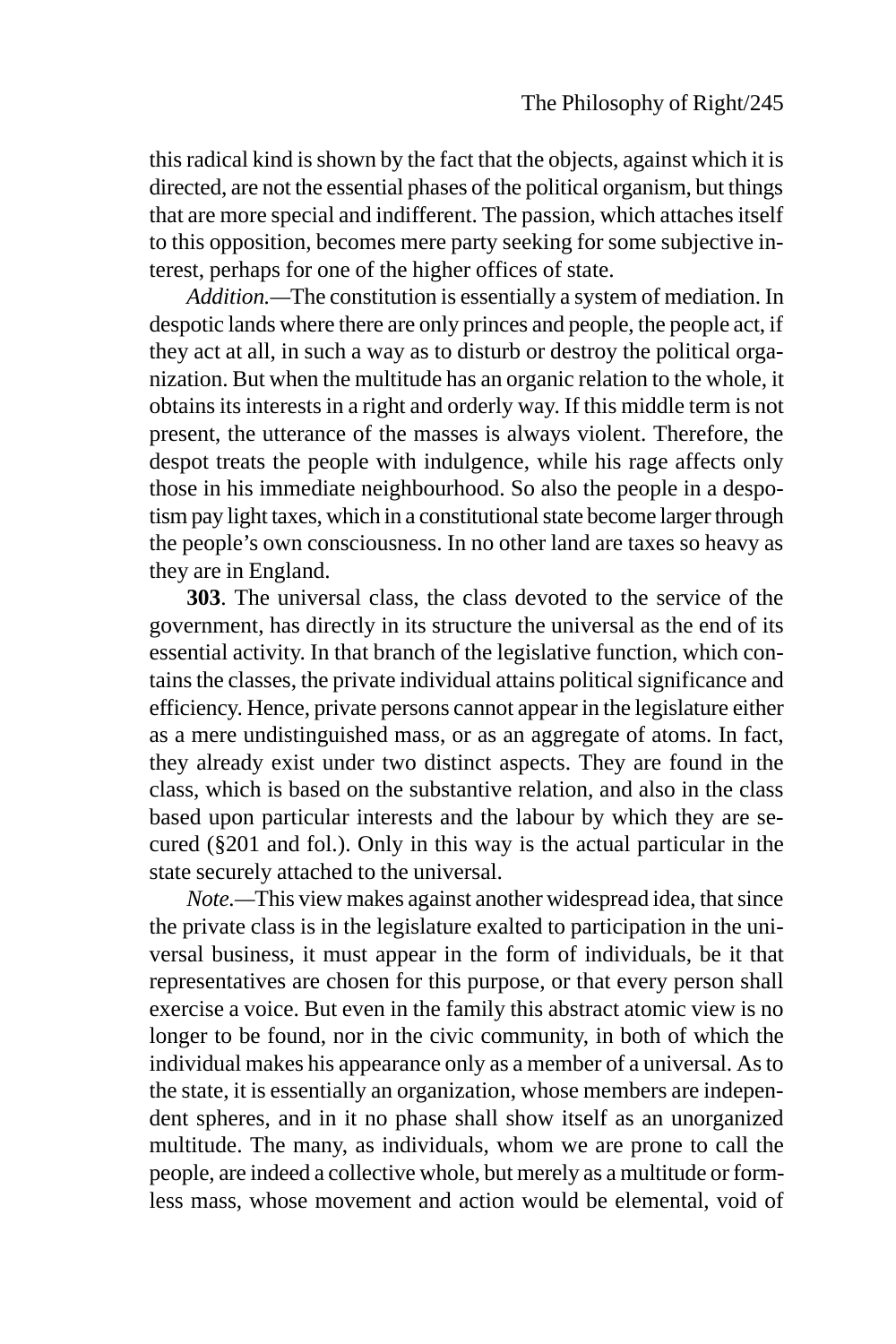reason, violent, and terrible. When in reference to the constitution we still hear the people, that is, this unorganized mass, spoken of, we may take it for granted that we shall be given only generalities and warped declamations.

The view leading to the disintegration of the common existence found in the various circles, which are elements in the political world or highest concrete universality, would seek to divide the civic from the political life. The basis of the state would then be only the abstract individuality of wilfulness and opinion, a foundation which is merely accidental, and not absolutely steadfast and authoritative. That would be like building political life in the air. Although in these so-called theories the classes of the civic community generally and the classes in their political significance lie far apart, yet speech has retained their unity, a union which indeed existed long ago.

**304**. The distinction of classes, which is already present in the earlier spheres, is contained also within the strict circumference of the political classes generally. Their abstract position is the extreme of empirical universality in opposition to the princely or monarchical principle. In this abstract position there is only the possibility of agreement, and hence quite as much the possibility of antagonism. It becomes a reasonable relation, and leads to the conclusion of the syllogism (§302, *note*), only if its middle term, or element of mediation, becomes a reality. Just as from the side of the princely function the executive (§300) has already this character of reconciliation, so also from the side of the classes should one of their elements be converted into a mediating term.

**305**. Of the classes of the civic community one contains the principle, which is really capable of filling this political position. This is the class, whose ethical character is natural. As its basis it has family life, and as regards subsistence it has the possession of the soil. As regards its particularity it has a will, which rests upon itself, and, in common with the princely function, it bears the mark of nature.

**306**. In its political position and significance this class becomes more clearly defined, when its means are made as independent of the wealth of the state as they are of the uncertainty of trade, the desire for gain, and the fluctuations of property. It is secure from the favour at once of the executive and of the multitude. It is further secured even from its own caprice, since the members of this class, who are called to this office, do without the rights exercised by the other citizens. They do not freely dispose of their property, nor do they divide it equally among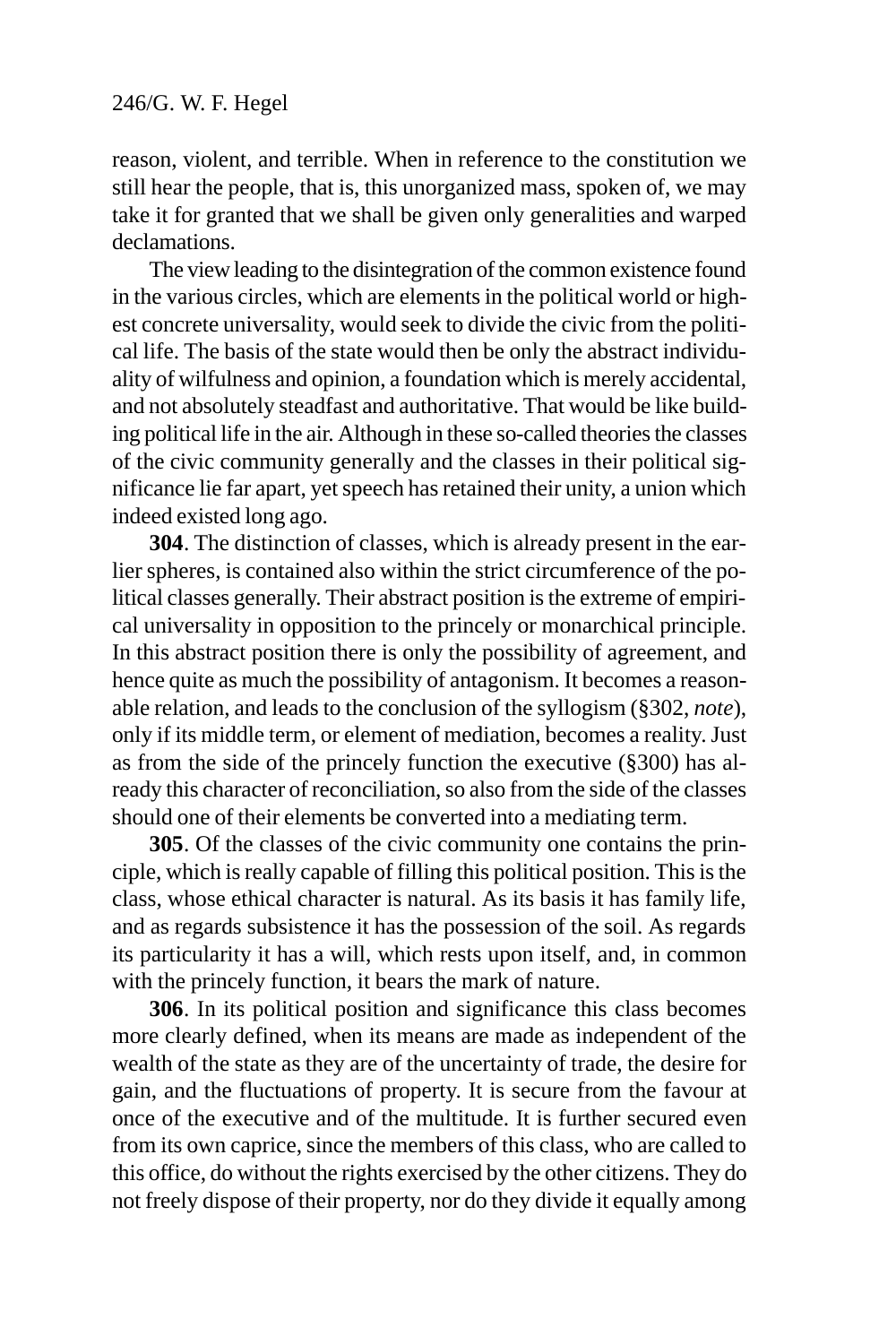their children, whom they love equally. This wealth becomes an inalienable inheritance burdened by primogeniture.

*Addition.—*This class has a more independent volition. The class of property owners is divided into two broad parts, the educated and the peasants. In contradistinction to these two kinds stand both the industrial class, which is dependent on and directed by the general wants, and the universal class, which is essentially dependent upon the state. The security and stability of this propertied class may be increased still more by the institution of primogeniture. This, however, is desirable only in reference to the state, since it entails a sacrifice for the political purpose of giving to the eldest son an independent life. Primogeniture is instituted that the state may reckon upon, not the mere possibility belonging to sentiment, but upon something necessary. Now sentiment, it is true, is not bound up with a competence. But it is relatively necessary that some having a sufficient property and being thereby freed from external pressure, should step forth without hindrance and use their activity for the state. But to establish and foster primogeniture where there are no political institutions would be nothing but a fetter clogging the freedom of private right. Unless this freedom is supplemented by the political sense, it goes to meet its dissolution.

**307**. The right of this part of the substantive class is based upon the nature-principle of the family. But through heavy sacrifices for the state this principle is transformed, and by the transformation this class is set apart for political activity. Hence it is called and entitled to this sphere by birth, without the accident of choice. It thus receives a stable substantive situation intermediate between the subjective caprice and the accidents of the two extremes. While it resembles the princely function (§306), it participates in the wants and rights of the other extreme. It thus becomes a support at once to the throne and to the community.

**308**. Under the other part of the general class element is found the fluctuating side of the civic community, which externally because of its numerous membership, and necessarily because of its nature and occupation, takes part in legislation only through deputies. If the civic community appoints these deputies, it does so in accordance with its real nature. It is not a number of atoms gathering together merely for a particular and momentary act without any further bond of union, but a body systematically composed of constituted societies, communities, and corporations. These various circles receive in this way political unity. Through the just claim of this part to be represented by a deputation to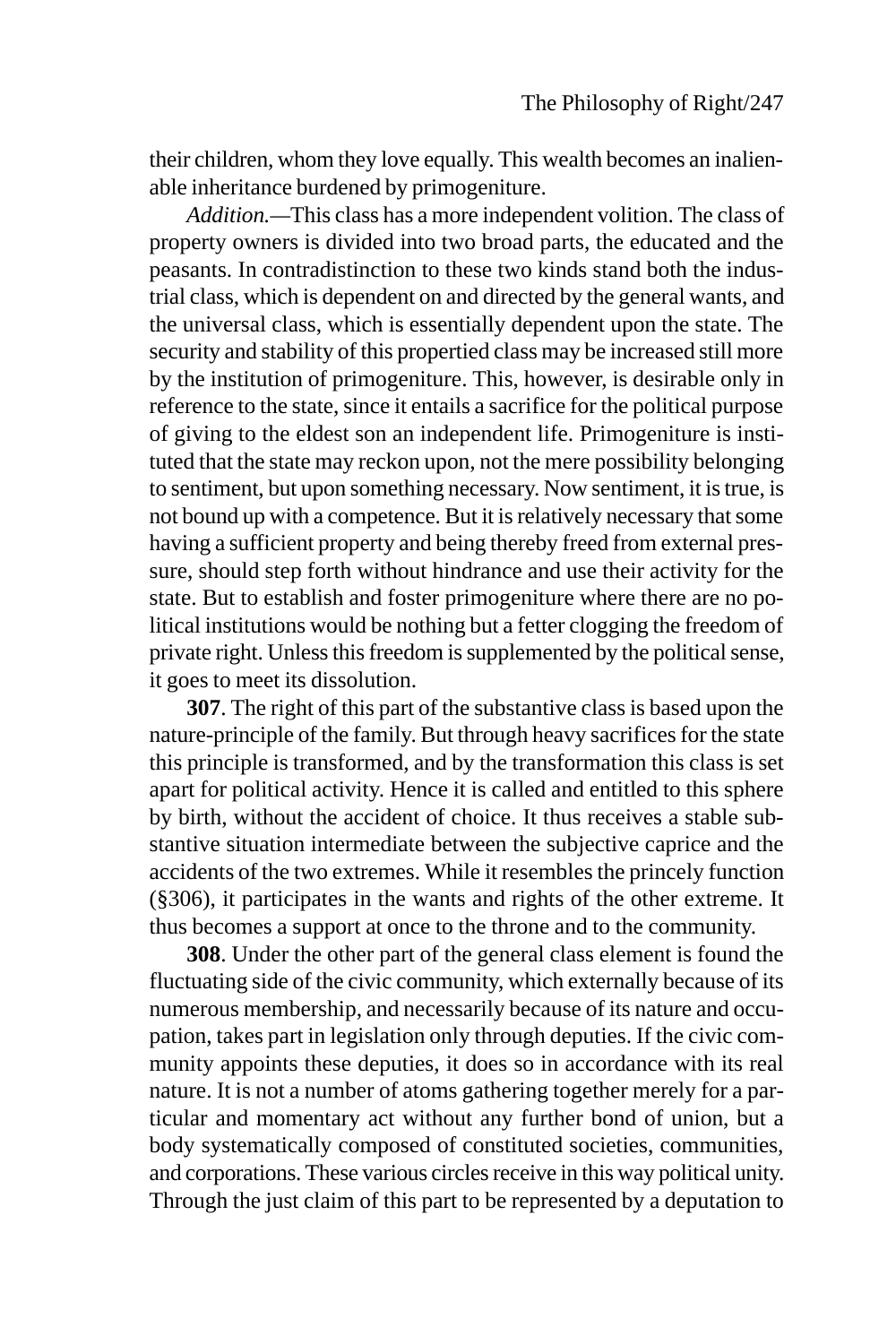be summoned by the princely power, and also through the claim of the first part to make an appearance (§307), the existence of the classes and of their assembly finds its peculiar constitutional guarantee.

*Note.—*It is held that all should share individually in the counsels and decisions regarding the general affairs of state. The reason assigned is that all are members of the state, its affairs are the affairs of all, and for the transaction of these affairs all with their knowledge and will have a right to be present. This is a notion which, although it has no reasonable form, the democratic element would insert into the organism of state, notwithstanding the fact that the state is an organism only because of its reasonable form. This superficial view fastens upon and adheres to the abstraction "member of the state." But the rational method, the consciousness of the idea, is concrete and is combined with the true practical sense, which is itself nothing else than the rational sense or the sense for the idea. Yet this sense is not to be confounded with mere business routine, or bounded by the horizon of a limited sphere. The concrete state is the whole, articulated into its particular circles, and the member of the state is the member of a circle or class. Only his objective character can be recognized in the state. His general character contains the twofold element, private person and thinking person, and thinking is the consciousness and willing of the universal. But consciousness and will cease to be empty only when they are filled with particularity, and by particularity is meant the characteristic of a particular class. The individual is species, let us say, but has his intrinsic general actuality in the species next above it. He attains actual and vital contact with the universal in the sphere of the corporations and societies (§251). It remains open to him by means of his skill to make his way into any class, for which he has the capacity, including the universal class. Another assumption, found in the current idea that all should have a share in the business of state, is that all understand this business. This is as absurd as it, despite its absurdity, is widespread. However, through the channel of public opinion (§316) every one is free to express and make good his subjective opinion concerning the universal.

**309**. Counsels and decisions upon universal concerns require delegates, who are chosen under the belief that they have a better understanding of state business than the electors themselves. They are trusted to prosecute not the particular interest of a community or a corporation in opposition to the universal, but the universal only. Hence, to the deputies are not committed specific mandates or explicit instructions. But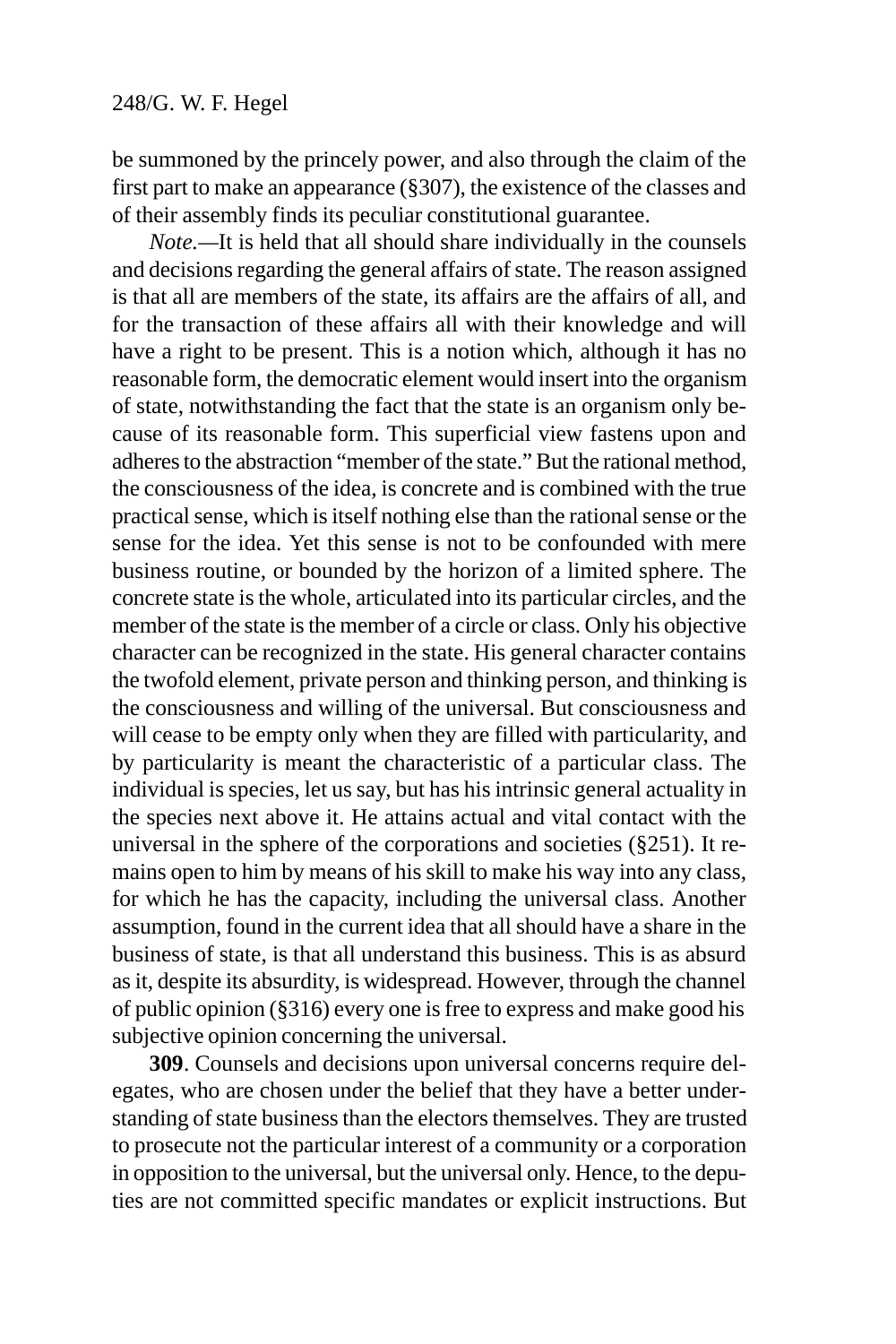just as little has the assembly the character merely of a lively gathering of persons, each of whom is bent upon instructing, convincing, and advising the rest.

*Addition.—*In the case of representation consent is not given directly by all, but by those who are qualified, since here the individual voter is no longer a mere infinite person. Representation is based upon confidence; but confidence is different from simply casting a vote. To be guided by the majority of votes is antagonistic to the principle that I must meet my duty as a particular person. We have confidence in a person when we believe in his insight and his willingness to treat my affair as his own according to the best light of his knowledge and conscience. The principle of the individual subjective will also disappears, for confidence is concerned with a thing, the guiding ideals of a man, his behaviour, his acts, his concrete understanding. A representative must have a character, insight, and will capable of participating in universal business. He speaks not in his character as an abstract individual, but as one who seeks to make good his interests in an assembly occupied with the universal. And the electors merely ask for some guarantee that the delegate shall carry out and further this universal.

**310**. Independent means has its right in the first part of the classes. The guarantee implied in a qualification and sentiment adequate to public ends is found in the second part, which arises out of the fluctuating, variable element of the civic community. It is chiefly found in sentiment, skill, and practical knowledge of the interests of the state and civic community, all of which qualities are acquired through actual conduct of business in the magistracies and public offices, and are preserved by practical use. It is found present, too, in the official or political sense, which is fashioned and tested by actual experience.

*Note.—*Subjective opinion readily finds the demand for guarantees superfluous or injurious, when it is made upon the so-called people. But the state contains the objective as its distinguishing trait, and not subjective opinion with its self-confidence. Individuals can be for the state only what in them is objectively recognizable and approved. Since this second part of the class-element has its root in particular interests and concerns, where accident, change, and caprice have the right to disport themselves, the state must here look the more closely after the objective.

The external qualification of a certain property appears, when taken abstractly, a one-sided external extreme, in contrast with the other just as one-sided extreme, namely, the mere subjective confidence and opin-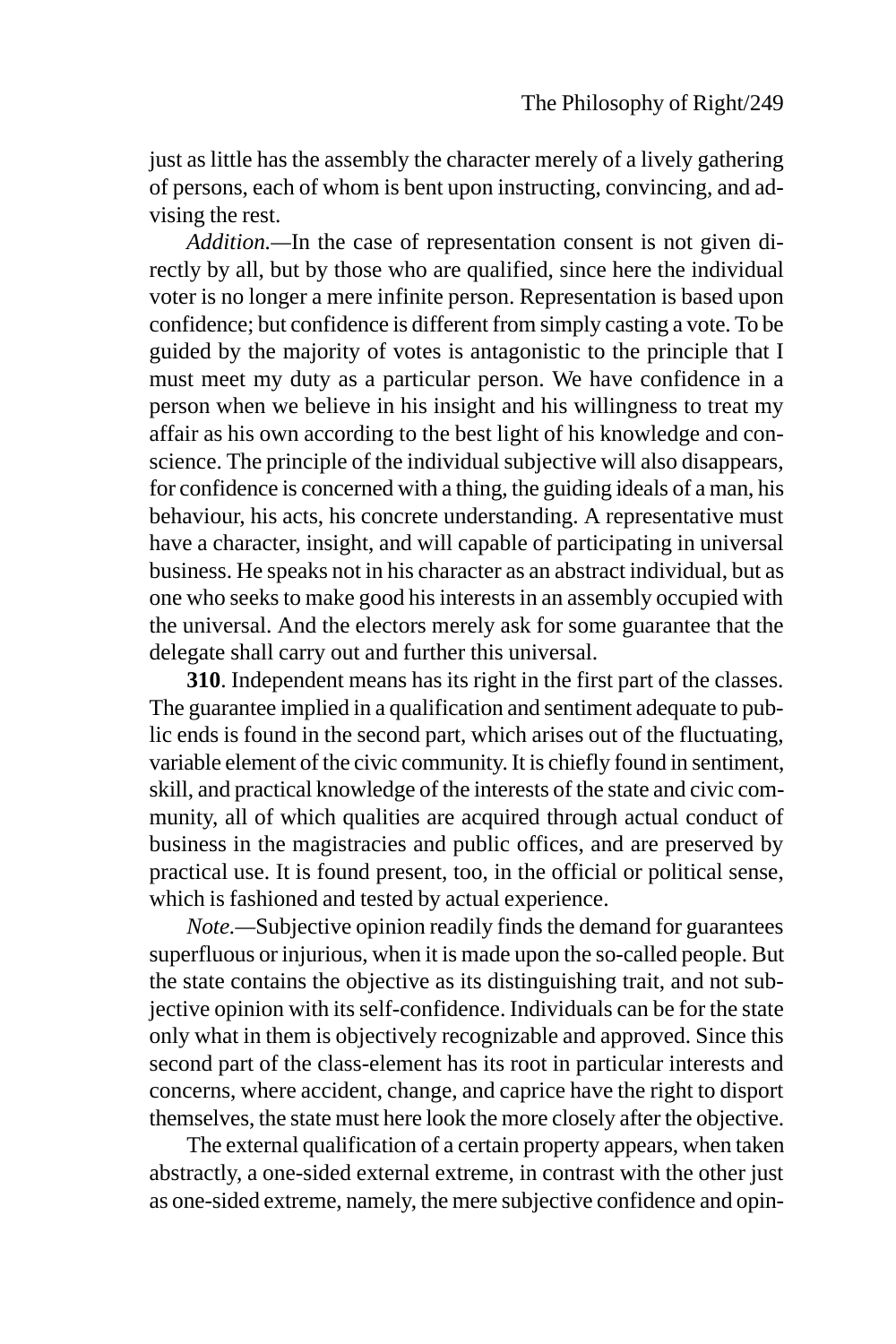ion of the electors. Each in its abstraction is distinguished from the concrete qualifications, indicated in §302, which are required of those who advise concerning the business of state.—Nevertheless, in the choice of a magistrate or other officer of a society or an association, a property qualification is rightly made a condition, especially as much of the business is administered without remuneration. This qualification has also direct value in regard to the political business of the classes, if the members receive no salary.

**311**. Deputies from the civic community should be acquainted with the particular needs and interests of the body which they represent, and also with the special obstacles which ought to be removed. They should therefore be chosen from amongst themselves. Such a delegation is naturally appointed by the different corporations of the civic community (§308) by a simple process, which is not disturbed by abstractions and atomistic notions. Thus they fulfil the point of view of the community directly, and either an election is altogether superfluous, or the play of opinion and caprice is reduced to a minimum.

*Note.*—It is a manifest advantage to have amongst the delegates individuals who represent every considerable special branch of the community, such as trade, manufacture, etc. These individuals must be thoroughly acquainted with their branch and belong to it. In the idea of a loose, indefinite election this important circumstance is given over to accident. Every branch, however, has an equal right to be represented. To regard the deputies as representatives has a significance that is organic and rational, only if they are not representatives of mere separate individuals or of a mere multitude, but of one of the essential spheres of the community and of its larger interests. Representation no longer means that one person should take the place of another. Rather is the interest itself actually present in the person of the representative, since he is there in behalf of his own objective nature.

Of elections by means of many separate persons it may be observed that there is necessarily little desire to vote, because one vote has so slight an influence. Even when those who are entitled to vote are told how extremely valuable their privilege is, they do not vote. Hence occurs just the opposite of what is sought. The selection passes into the hands of a few, a single party, or a special accidental interest, which should rather be neutralized.

**312**. Of the two elements comprised under the classes, each brings into council a particular modification. As one of these elements has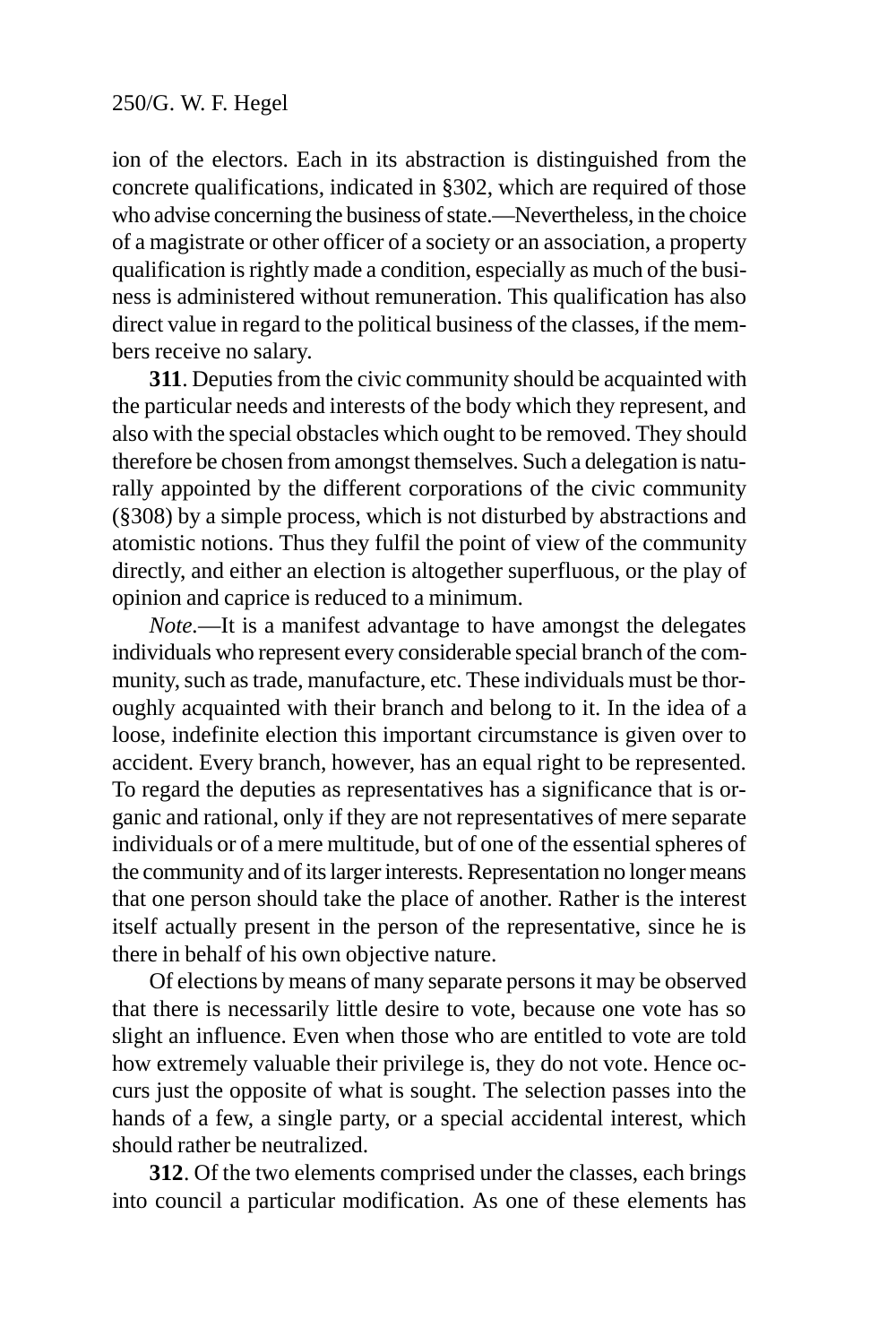within the sphere of the classes the peculiar function of mediation, and that, too, between two things which both exist, it has a separate existence. The assembly of the classes is thus divided into two chambers.

**313**. By this separation the number of courts is increased, and there is a greater certainty of mature judgment. Moreover, an accidental decision, secured on the spur of the moment by a simple majority of the votes, is rendered much less probable. But these are not the main advantages. There is, besides, smaller opportunity or occasion for direct opposition to arise between the class element and the government. Or in the case when the mediating element is also found on the side of the lower chamber, the insight of this lower house becomes all the stronger, since it in this case appears to be more unpartisan and its opposition to be neutralized.

**314**. The classes are not the sole investigators of the affairs of state and sole judges of the general interest. Rather do they form merely an addition (§301). Their distinctive trait is that, as they represent the members of the civic community who have no share in the government, it is through their co-operating knowledge, counsel, and judgment that the element of formal freedom attains its right. Besides, a general acquaintance with state affairs is more widely extended through the publicity given to the transactions of the classes.

**315**. By means of this avenue to knowledge public opinion first attains to true thoughts, and to an insight into the condition and conception of the state and its concerns. It thus first reaches the capacity of judging rationally concerning them. It learns, besides, to know and esteem the management, talents, virtues, and skill of the different officers of state. While these talents by receiving publicity are given a strong impulse towards development and an honourable field for exhibiting their worth, they are also an antidote for the pride of individuals and of the multitude, and are one of the best means for their education.

*Addition.—*To open the proceedings of the assembly of classes to the public is of great educational value, especially for the citizens. By it the people learn most certainly the true nature of their interests. There prevails extensively the idea that everybody knows already what is good for the state, and that this general knowledge is merely given utterance to in a state assembly. But, indeed, the very opposite is the fact. Here, first of all are developed virtues, talents, skill, which have to serve as examples. Indeed, these assemblies may be awkward for the ministers, who must here buckle on their wit and eloquence to resist the attacks of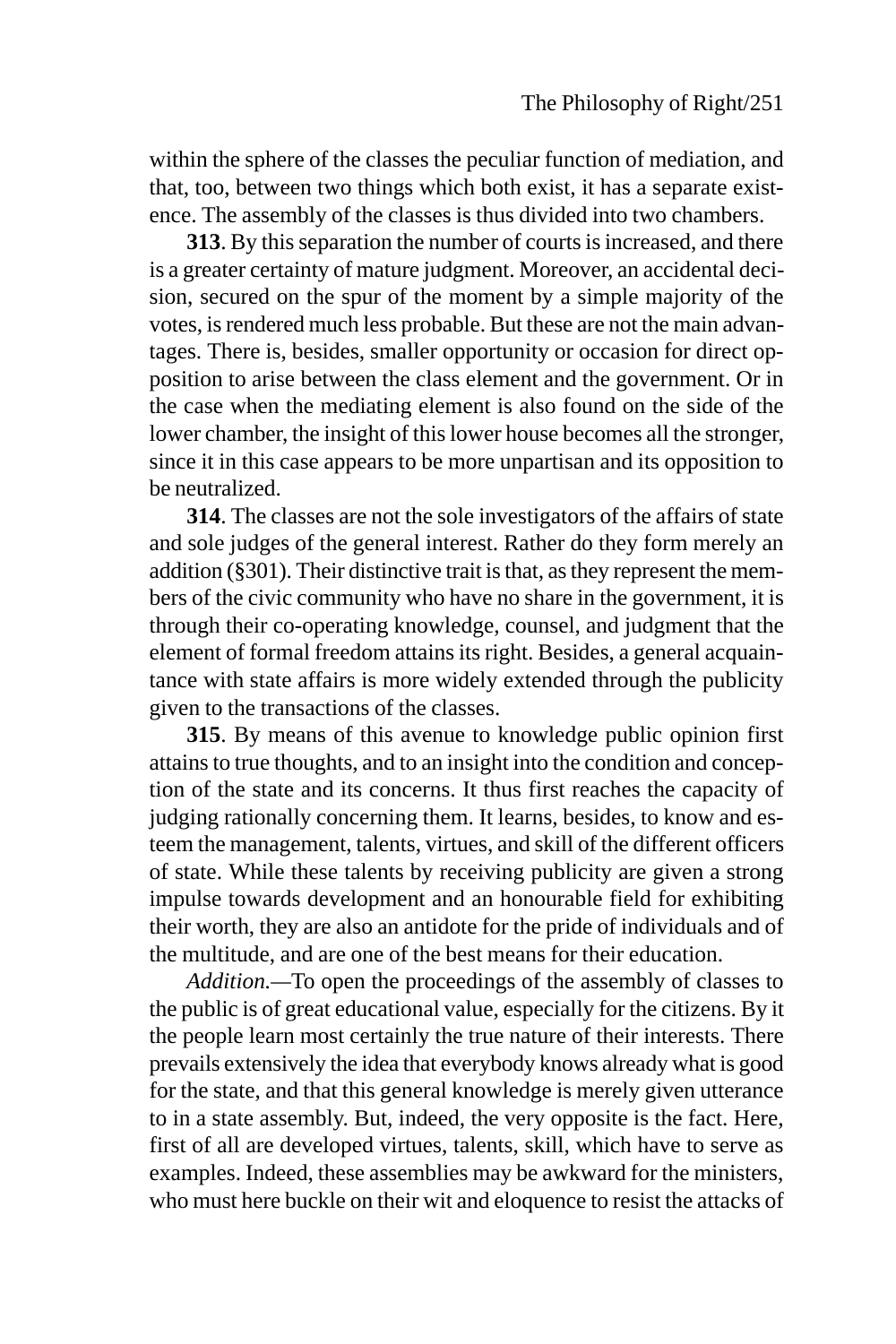their opponents. Publicity is the greatest opportunity for instruction in the state interests generally. Amongst a people, where publicity is the rule, there is seen quite a different attitude towards the state than in those places where state assemblies are not found or are secret. By the publication of every proceeding, the chambers are first brought into union with the larger general opinion. It is shown that what a man fancies when he is at home with his wife and friends is one thing, and quite another thing what occurs in a great gathering where one clever stroke annihilates the preceding.

**316**. Formal subjective freedom, implying that individuals as such should have and express their own judgment, opinion, and advice concerning affairs of state, makes its appearance in that aggregate, which is called public opinion. In it what is absolutely universal, substantive, and true is joined with its opposite, the independent, peculiar, and particular opinions of the many. This phase of existence is therefore the actual contradiction of itself; knowledge is appearance, the essential exists directly as the unessential.

*Addition.—*Public opinion is the unorganized means through which what a people wills and thinks is made known. That which is effective in the state must indeed be in organic relation to it; and in the constitution this is the case. But at all times public opinion has been a great power, and it is especially so in our time, when the principle of subjective freedom has such importance and significance. What now shall be confirmed is confirmed no longer through force, and but little through use and wont, but mainly by insight and reasons.

**317**. Public opinion contains therefore the eternal substantive principles of justice, the true content and result of the whole constitution, of legislation, and of the universal condition in general. It exists in the form of sound human understanding, that is, of an ethical principle which in the shape of prepossessions runs through everything. It contains the true wants and right tendencies of actuality.

But when this inner phase comes forth into consciousness, it appears to imaginative thinking in the form of general propositions. It claims to be of interest partly on its own separate account; but it also comes to the assistance of concrete reasoning upon felt wants and upon the events, arrangements, and relations of the state. When this happens, there is brought forward also the whole range of accidental opinion, with its ignorance and perversion, its false knowledge and incorrect judgment. Now, as to the consciousness of what is peculiar in thought and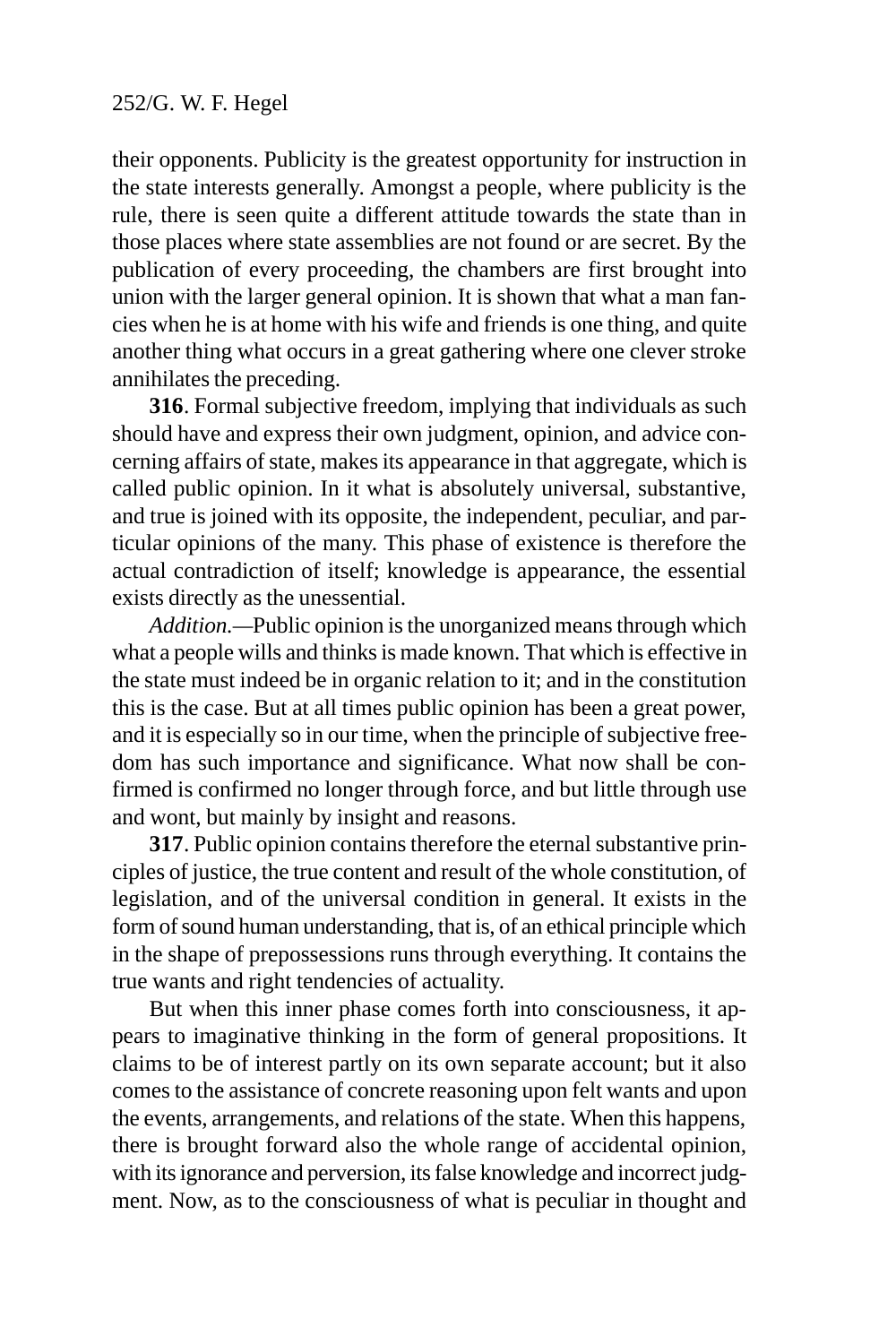knowledge, with which the present phenomenon has to do, it may be said that the worse an opinion is, the more peculiar and unique it is. The bad is in its content wholly particular and unique; the rational, on the contrary, is the absolutely universal. Yet it is the unique upon which opinion founds its exalted self-esteem.

*Note.—*Hence it is not to be regarded merely as a difference in the subjective point of view when it is declared on one side

"Vox populi, vox dei;"

and on the other side (in Ariosto, for example),<sup>15</sup>

"Che 'l Volgare ignorante ogn' un riprenda E parli più di quel che meno intenda:"

both phases are found side by side in public opinion. Since truth and endless error are so directly united in it, either the one or the other is not truly in earnest. It may seem hard to decide which is in earnest; and it would still be hard, even if we were to confine ourselves to the direct expression of public opinion. But since in its inner being public opinion is the substantive, it is truly in earnest only about that. Yet the substantive cannot be extracted from public opinion; it, by its very nature as substantive, can be known only out of itself and on its own account. No matter what passion is expended in support of an opinion, no matter how seriously it is defended or attacked, this is no criterion of its practical validity. Yet least of all would opinion tolerate the idea that its earnestness is not earnest at all.

A great mind has publicly raised the question, whether it be permitted to deceive a people. We must answer that a people does not allow itself to be deceived in regard to its substantive basis, or the essence and definite character of its spirit; but in regard to the way in which it knows this, and judges of its acts and phases, it deceives itself.

*Addition.—*The principle of the modern world demands that what every man is bound to recognize must seem to him justified. He, moreover, has had a voice in the discussion and decision. If he has given his word and indicated that he is responsible, his subjectivity is satisfied, and he allows many things to go unchallenged. In France freedom of speech has always proved less dangerous than silence. One fears that if a man is silent he will retain his aversion to an object; but reasoning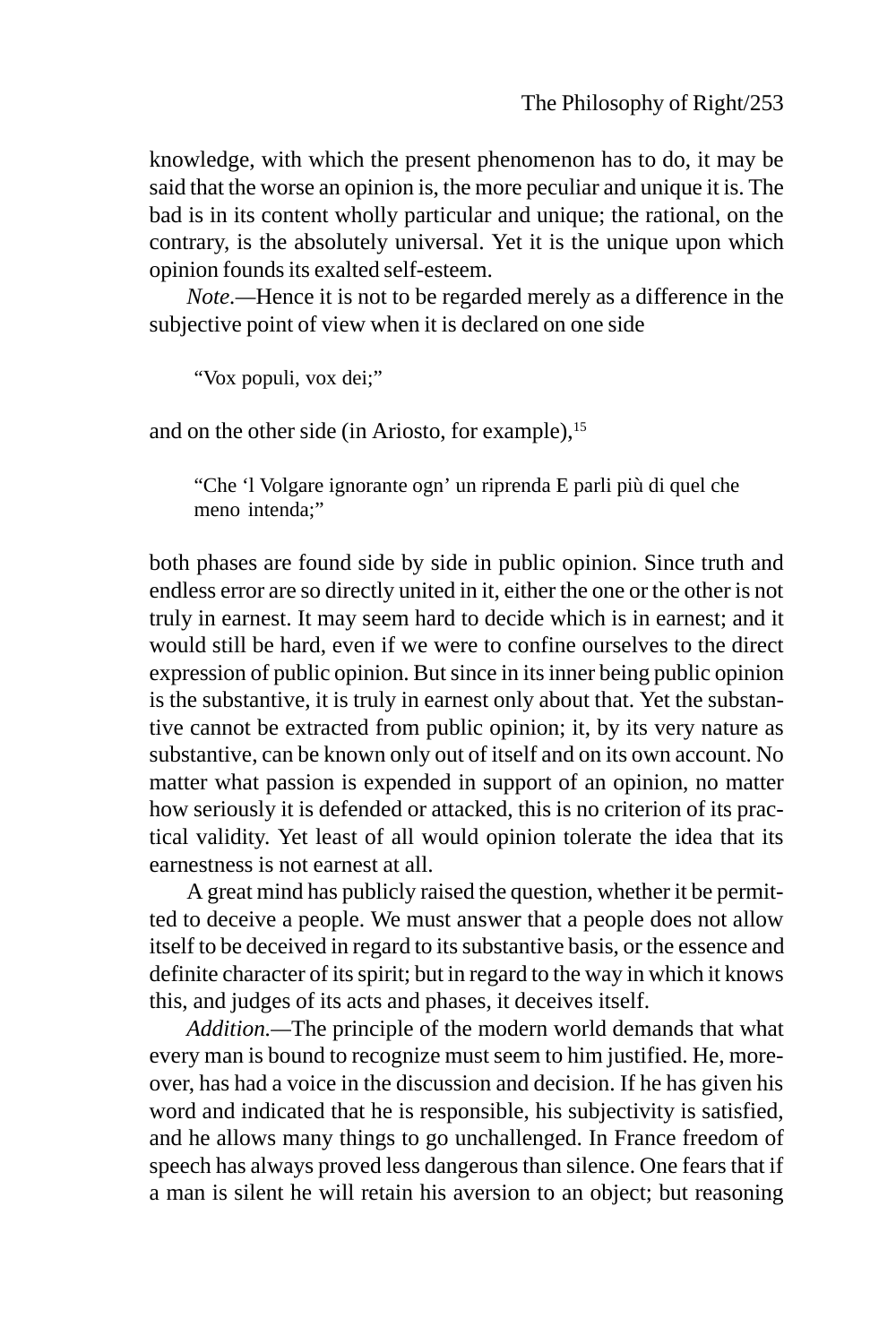upon it furnishes a safety-valve and brings satisfaction, while the object, in the meantime, pursues its way unmolested.

**318**. Public opinion deserves, therefore, to be esteemed and despised; to be despised in its concrete consciousness and expression, to be esteemed in its essential basis. At best, its inner nature makes merely an appearance in its concrete expression, and that, too, in a more or less troubled shape. Since it has not within itself the means of drawing distinctions, nor the capacity to raise its substantive side into definite knowledge, independence of it is the first formal condition of anything great and reasonable, whether in actuality or in science. Of any reasonable end we may be sure that public opinion will ultimately be pleased with it, recognize it, and constitute it one of its prepossessions.

*Addition.—*In public opinion all is false and true, but to find out the truth in it is the affair of the great man. He who tells the time what it wills and means, and then brings it to completion, is the great man of the time. In his act the inner significance and essence of the time is actualized. Who does not learn to despise public opinion, which is one thing in one place and another in another, will never produce anything great.

**319**. The liberty of taking part in state affairs, the pricking impulse to say and to have said one's opinion, is directly secured by police laws and regulations, which, however, hinder and punish the excess of this liberty. Indirect security is based upon the government's strength, which lies mainly in the rationality of its constitution and the stability of its measures, but partly also in the publicity given to the assemblies of the classes. Security is guaranteed by publicity in so far as the assemblies voice the mature and educated insight into the interests of the state, and pass over to others what is less significant, especially if they are disabused of the idea that the utterances of these others are peculiarly important and efficacious. Besides, a broad guarantee is found in the general indifference and contempt, with which shallow and malicious utterances are quickly and effectually visited.

*Note.—*One means of freely and widely participating in public affairs is the press, which, in its more extended range, is superior to speech, although inferior in vivacity.— To define the liberty of the press as the liberty to speak and write what one pleases is parallel to the definition of liberty in general, as liberty to do what one pleases. These views belong to the undeveloped crudity and superficiality of fanciful theorizing. Nowhere so much as in this matter does formalism hold its ground so obstinately, and so little permits itself to be influenced by reasons. And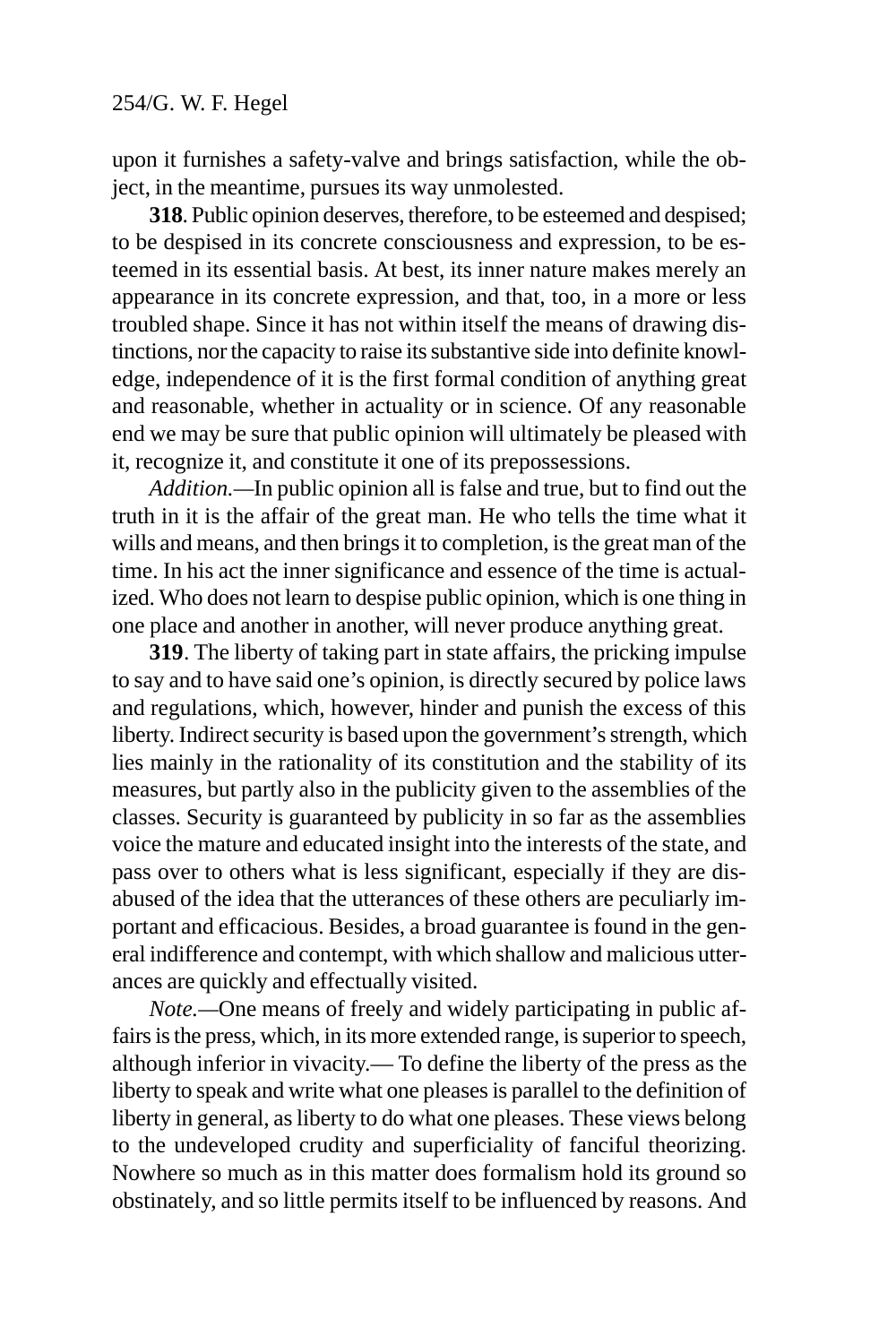this was to be expected, because the object is here the most transient, accidental, and particular in the whole range of opinion, with its infinite variety of content and aspect. Of course, there is no obscurity about a direct summons to steal, murder, or revolt. But, aside from that, much depends on the manner and form of expression. The words may seem to be quite general and undefined, and yet may conceal a perfectly definite significance. Besides, they may have consequences, which are not actually expressed. Indeed, it may even be debated whether these consequences are really in the expression and properly follow from it. This indefi-niteness in the form and in the substance does not admit of the laws attaining in this case the precision usually demanded of laws. Since in this field crime, wrong, and injustice have their most particular and subjective shape, the indefiniteness of the wrong causes the sentence also to be completely subjective. Besides, the injury is in this matter sought to be done to and make itself real in the thought, opinion, and will of others. But it thus comes into contact with the freedom of others, upon whom it depends whether the act is actually an injury or not.

Hence, the laws are open to criticism because of their indefiniteness. By the skilful use of terms they may be evaded; or, on the other hand, it may be contended that the sentence is merely subjective. It may be maintained further that an expression is not a deed but only an opinion, or thought, or a simple saying. Thus, from the mere subjectivity of content and from the insignificance of a mere opinion or saying the inference is drawn that these words should pass unpunished. Yet in the same breath there is demanded as great a respect and esteem for that very opinion of mine as for my real mental possession, and for the utterance of that opinion as for the deliberate utterance of a mental possession.

The fact remains that injury to the honour of individuals generally, as libel, abuse, disdainful treatment of the government, its officials and officers, especially the person of the prince, contempt for the laws, incitement to civil broil, etc., are all crimes or faults of different magnitudes. The greater indefiniteness of these acts, due to the element in which they find utterance, does not annul their real character. It simply causes the subjective ground, on which the offence is committed, to decide the nature and shape of the reaction. It is this subjective nature of the offence, which in the reaction converts subjectivity and uncertainty into necessity, whether this reaction be mere prevention of crime by the police or specific punishment. Here, as always, formalism relies on iso-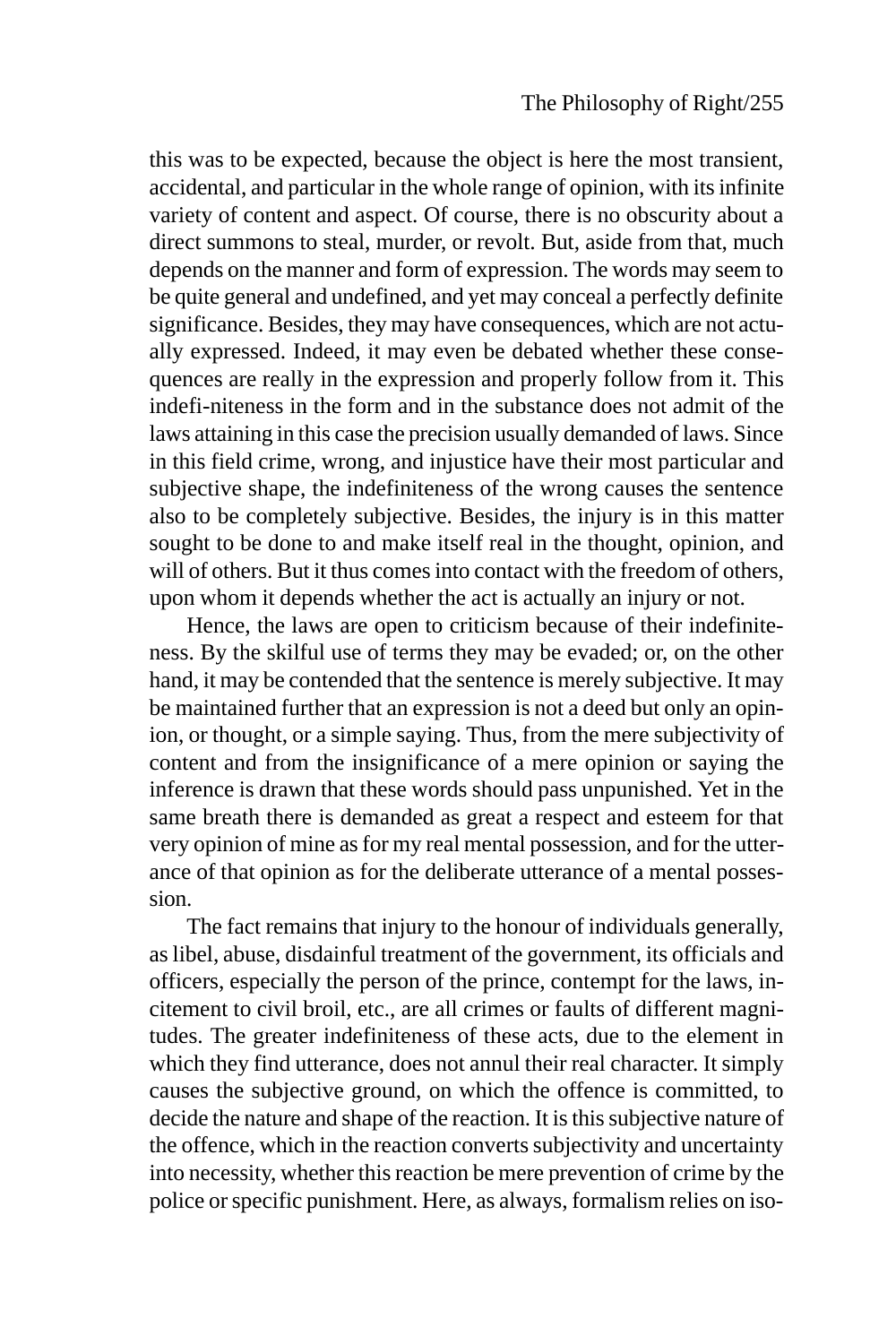### 256/G. W. F. Hegel

lated aspects, belonging to the external appearance, and seeks by these abstractions of its own creation to reason away the real and concrete nature of the thing.

As to the sciences, they, if they are sciences in reality, are not found in the region of opinion and subjective thought, nor does their method of -presentation consist in the adroit use of terms, or allusions, or halfuttered, half-concealed opinions, but in the simple, definite, and open expression of the sense and meaning. Hence, the sciences do not come under the category of public opinion (§316).

For the rest, the element in which public opinion finds utterance and becomes an overt and tangible act is, as we have already observed, the intelligence, principles, and opinions of others. It is this element which determines the peculiar effect of these acts or the danger of them to individuals, the community or the state (§218), just as a spark, if thrown upon a heap of gunpowder, is much more dangerous than if thrown on the ground, where it goes out and leaves no trace.—Hence, as the right of science finds security in the content of its matter, so also may an uttered wrong find security, or, at least, toleration, in the contempt with which it is received. Offences, which are in strictness punishable at law, may thus partly come under a kind of nemesis. Internal impotence, by opposing itself to the talents and virtues, by which it feels oppressed, comes in this way to itself, and gives self-consciousness to its own nothingness. A more harmless form of nemesis was found amongst the Roman soldiers in the satirical songs directed against their emperors on the triumphal march. Having gone through hard service, and yet failing to secure mention in the list of honours, they sought to get even with the emperor in this jesting way. But even the nemesis which is bad and malevolent is, when treated with scorn, deprived of its effect. Like the public, which to some extent forms a circle for this kind of activity, it is limited to a meaningless delight in others' misfortunes and to a condemnation, which is inherent in itself.

**320**. There is the subjectivity, which is the dissolution of the established state life. It has its external manifestation in the opinion or reasoning, which, in seeking to make good its own random aims, destroys itself. This subjectivity has its true reality in its opposite, namely, in that subjectivity, which, being identical with the substantive will, and constituting the conception of the princely power, is the ideality of the whole. This higher subjectivity has not as yet received in this treatise its right and visible embodiment.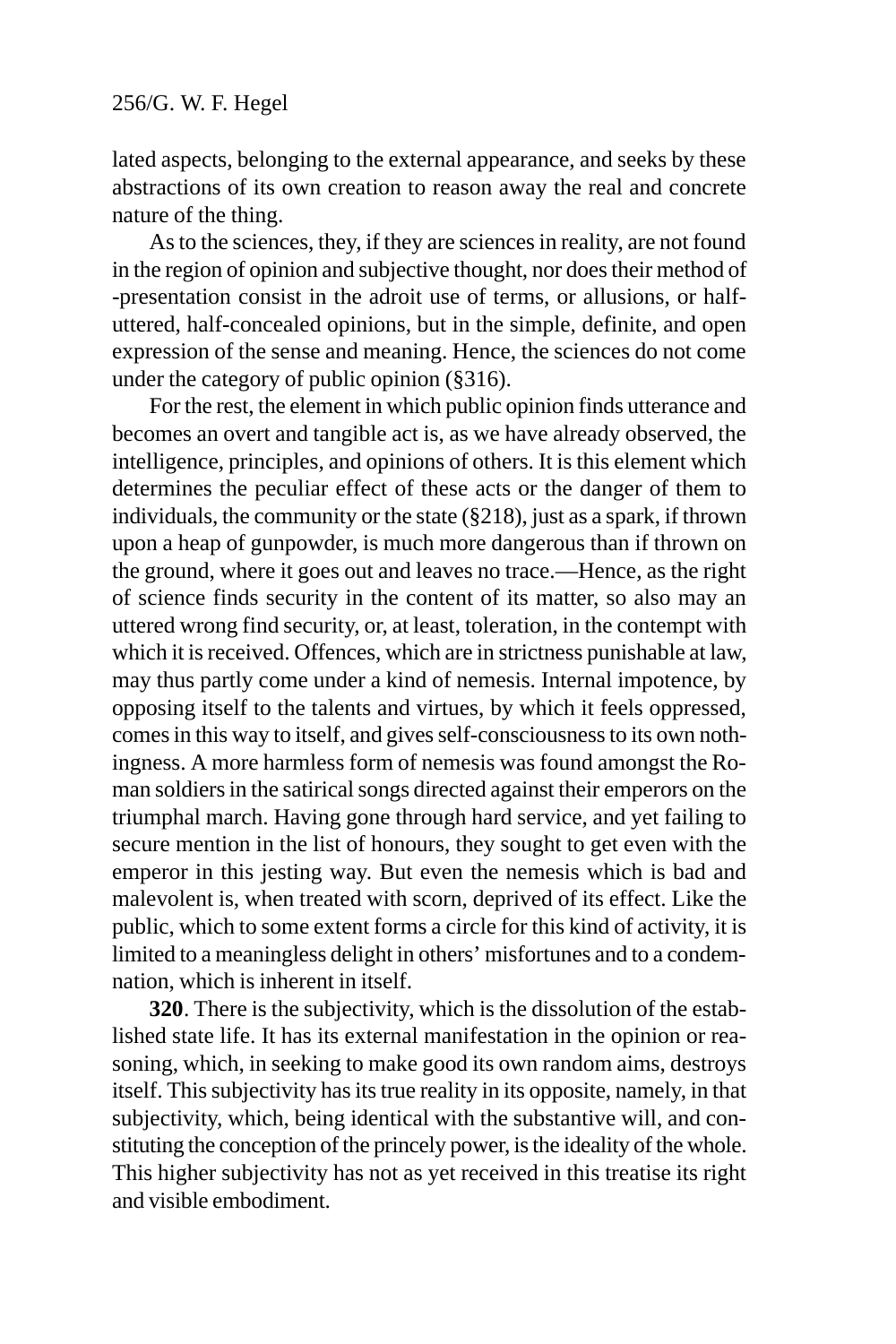*Addition.—*We have already regarded subjectivity as existing in the monarch, and in that capacity occupying the pinnacle of the state. The other side of subjectivity manifests itself arbitrarily and quite externally in public opinion. The subjectivity of the monarch is in itself abstract, but it should be concrete, and should as concrete be the ideality which diffuses itself over the whole. In the state which is at peace, all branches of the civic life have their subsistence, but this subsistence beside and outside of one another the branches have only as it issues out of the idea of the whole. This process or idealization of the whole must also have its own manifestation.

### II. External Sovereignty.

**321**. Internal sovereignty (§278) is this ideality in so far as the elements of spirit, and of the state as the embodiment of spirit, are unfolded in their necessity, and subsist as organs of the state. But spirit, involving a reference to itself, which is negative and infinitely free, becomes an independent existence, which has incorporated the subsistent differences, and hence is exclusive. So constituted, the state has an individuality, which exists essentially as an individual, and in the sovereign is a real, direct individual (§279).

**322**. Individuality, as exclusive and independent existence, appears as a relation to other self- dependent states. The independent existence of the actual spirit finds an embodiment in this general self-dependence, which is, therefore, the first freedom and highest dignity of a people.

*Note*.—Those who, out of a desire for a collective whole, which will constitute a more or less self-dependent state, and have its own centre, are willing to abandon their own centre and self- dependence, and form with others a new whole, are ignorant of the nature of a collective whole, and underrate the pride of a people in its independence.— The force, which states have on their first appearance in history, is this self-dependence, even though it is quite abstract and has no further internal development. Hence, in its most primitive manifestation, the state has at its head an individual, whether he be patriarch, chief, or what not.

**323**. In actual reality, this negative reference of the state to itself appears as reference to each other of two independent things, as though the negative were some external thing. This negative reference has, therefore, in its existence the form of an event, involving accidental occurrences coming from without. But it is in fact its own highest element, its real infinitude, the idealization of all its finite materials. The substance,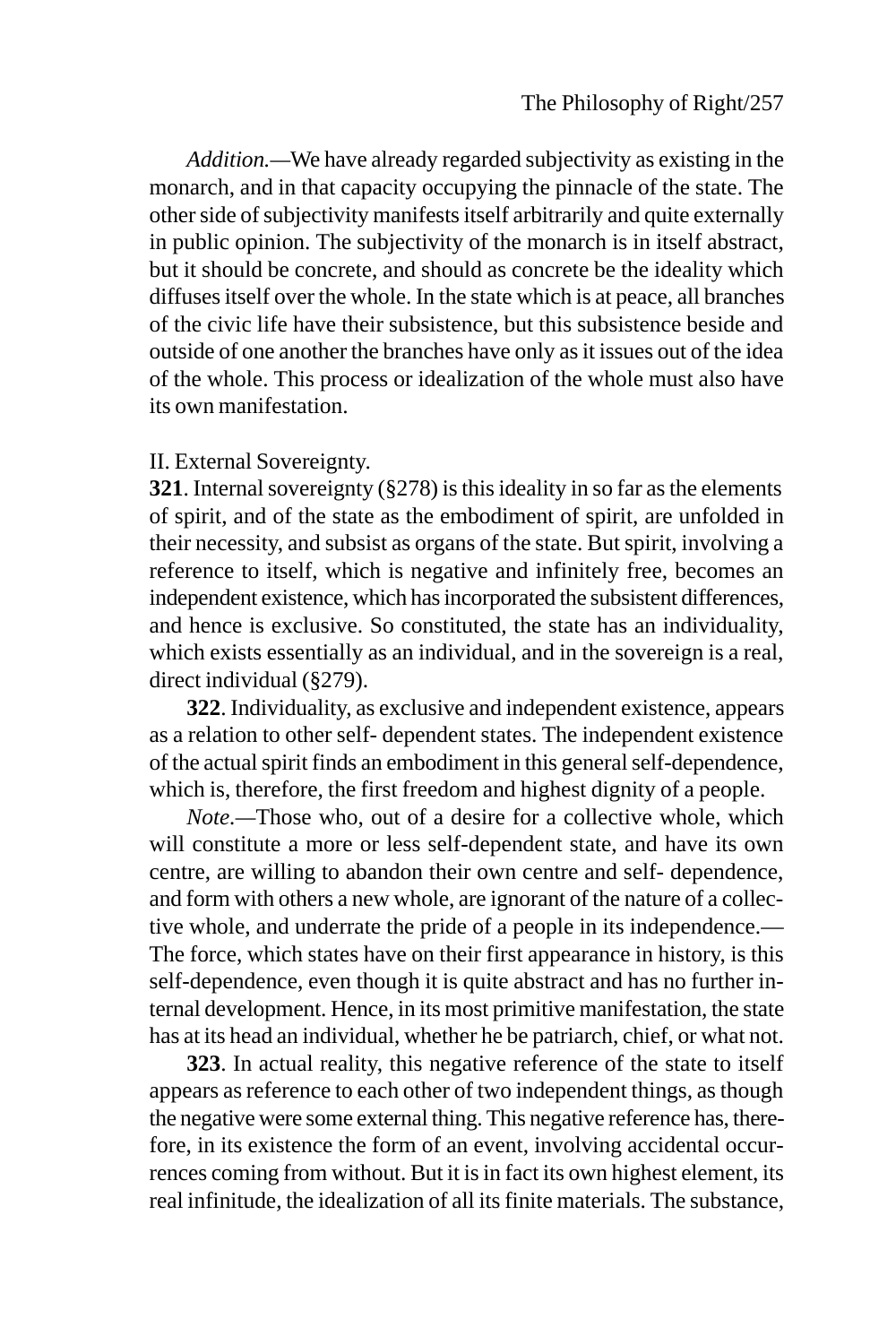as the absolute power, is here brought into contrast with all that is individual and particular, such as life, property, the rights of property, or even wider circles, and makes their relative worthlessness a fact for consciousness.

**324**. The phase, according to which the interest and right of individuals is made a vanishing factor, is at the same time a positive element, forming the basis of their, not accidental and fleeting, but absolute individuality. This relation and the recognition of it constitute their substantial duty. Property and life, not to speak of opinions and the ordinary routine of existence, they must sacrifice, if necessary, in order to preserve the substantive individuality, independence, and sovereignty of the state.

*Note.—*It is a very distorted account of the matter when the state, in demanding sacrifices from the citizens, is taken to be simply the civic community, whose object is merely the security of life and property. Security cannot possibly be obtained by the sacrifice of what is to be secured.

Herein is to be found the ethical element in war. War is not to be regarded as an absolute evil. It is not a merely external accident, having its accidental ground in the passions of powerful individuals or nations, in acts of injustice, or in anything which ought not to be. Accident befalls that which is by nature accidental, and this fate is a necessity. So from the standpoint of the conception and in philosophy the merely accidental vanishes, because in it, as it is a mere appearance, is recognized its essence, namely, necessity. It is necessary that what is finite, such as life and property, should have its contingent nature exposed, since contingency is inherent in the conception of the finite. This necessity has in one phase of it the form of a force of nature, since all that is finite is mortal and transient. But in the ethical life, that is to say, the state, this force and nature are separated. Necessity becomes in this way exalted to the work of freedom, and becomes a force which is ethical. What from the standpoint of nature is transient, is now transient because it is willed to be so; and that, which is fundamentally negative, becomes substantive and distinctive individuality in the ethical order.

It is often said, for the sake of edification, that war makes short work of the vanity of temporal things. It is the element by which the idealization of what is particular receives its right and becomes an actuality. Moreover, by it, as I have elsewhere expressed it, "finite pursuits are rendered unstable, and the ethical health of peoples is preserved.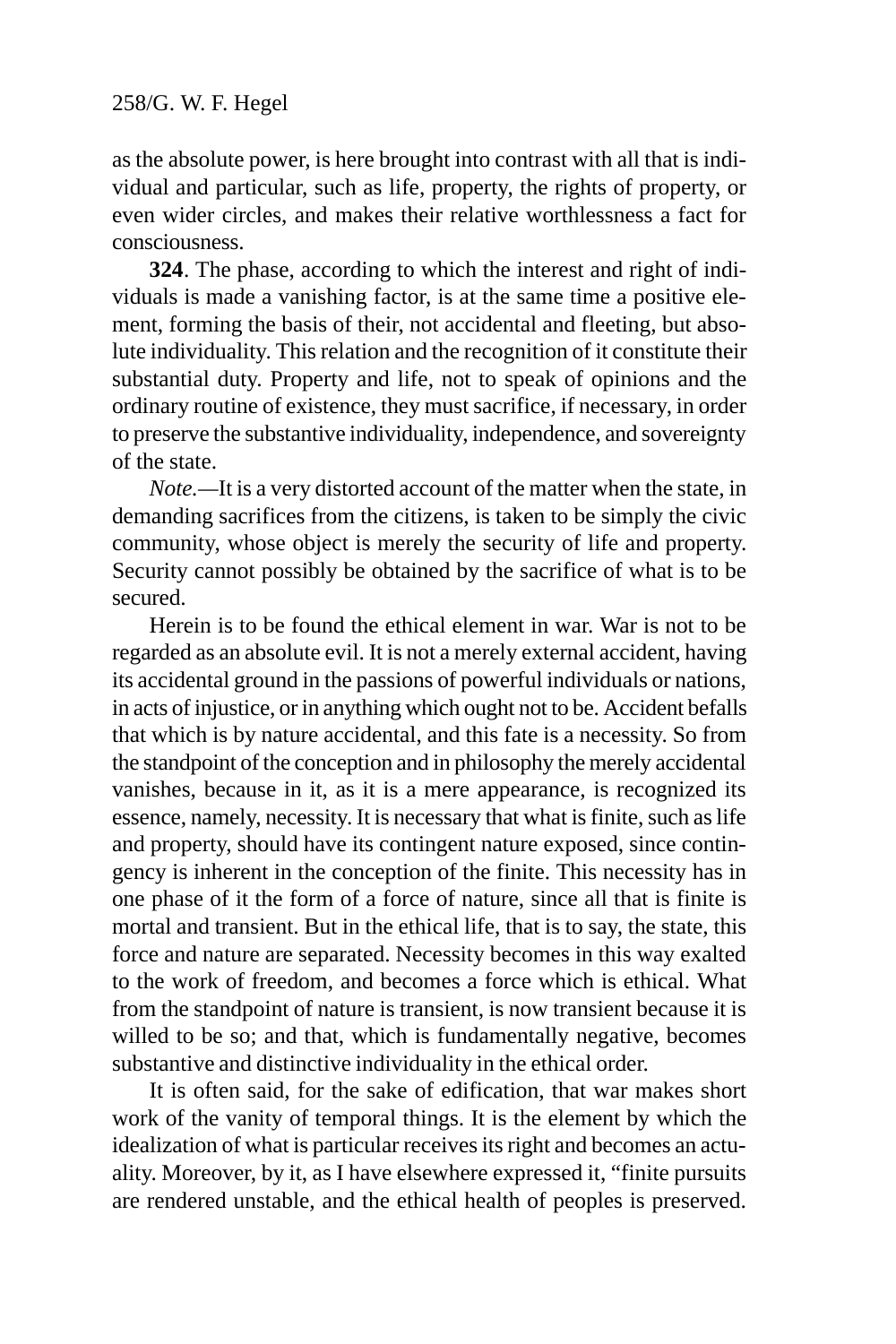Just as the movement of the ocean prevents the corruption which would be the result of perpetual calm, so by war people escape the corruption which would be occasioned by a continuous or eternal peace."—The view that this quotation contains merely a philosophical idea, or, as it is sometimes called, a justification of providence, and that actual war needs another kind of justification, will be taken up later. The idealization, which comes to the surface in war, viewed as an accidental foreign relation, is the same as the ideality by virtue of which the internal state functions are organic elements of the whole. This principle is found in history in such a fact as that successful wars have prevented civil broils and strengthened the internal power of the state. So, too, peoples, who have been unwilling or afraid to endure internal sovereignty, have been subjugated by others, and in their struggles for independence have had honour and success small in proportion to their failure to establish within themselves a central political power; their freedom died through their fear of its dying. Moreover, states, which have no guarantee of independence in the strength of their army, states, *e.g.,* that are very small in comparison with their neighbours, have continued to subsist because of their internal constitution, which merely of itself would seem to promise them neither internal repose nor external security. These phenomena are illustrations of our principle drawn from history.

*Addition.—*In peace the civic life becomes more and more extended. Each separate sphere walls itself in and becomes exclusive, and at last there is a stagnation of mankind. Their particularity becomes more and more fixed and ossified. Unity of the body is essential to health, and where the organs become hard death ensues. Everlasting peace is frequently demanded as the ideal towards which mankind must move. Hence, Kant proposed an alliance of princes, which should settle the controversies of states, and the Holy Alliance was probably intended to be an institution of this kind. But the state is individual, and in individuality negation is essentially implied. Although a number of states may make themselves into a family, the union, because it is an individuality, must create an opposition, and so beget an enemy. As a result of war peoples are strengthened, nations, which are involved in civil quarrels, winning repose at home by means of war abroad. It is true that war occasions insecurity of possessions, but this real insecurity is simply a necessary commotion. From the pulpit we hear much regarding the uncertainty, vanity, and instability of temporal things. At the very same time every one, no matter how much he is impressed by these utterances, thinks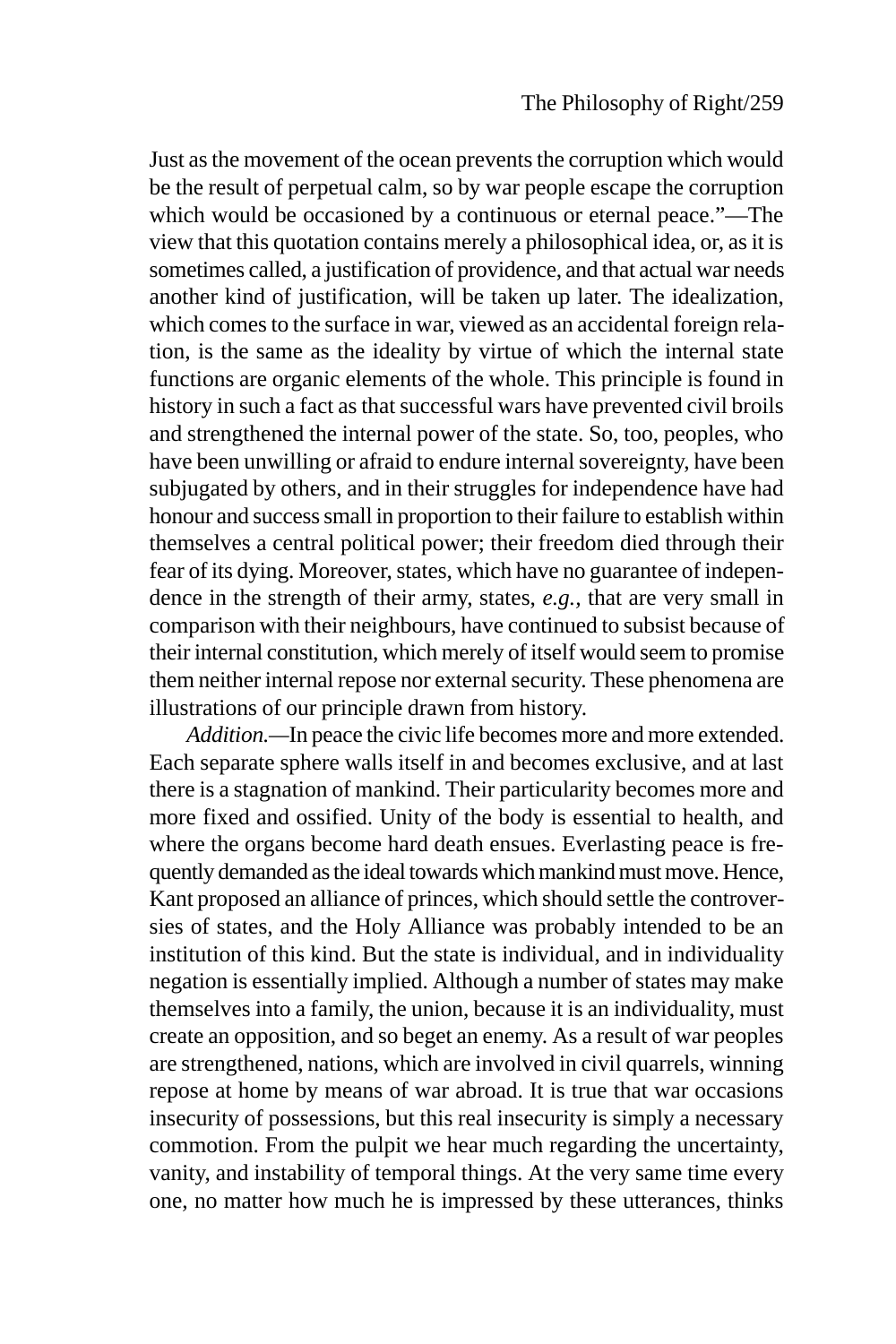that he will manage to retain his own stock and store. But if the uncertainty comes in the form of hussars with glistening sabres, and begins to work in downright earnest, this touching edification turns right about face, and hurls curses at the invader. In spite of this, wars arise, when they lie in the nature of the matter. The seeds spring up afresh, and words are silenced before the earnest repetitions of history.

**325**. Sacrifice for the sake of the individuality of the state is the substantive relation of all the citizens, and is, thus, a universal duty. It is ideality on one of its sides, and stands in contrast to the reality of particular subsistence. Hence it itself becomes a specific relation, and to it is dedicated a class of its own, the class whose virtue is bravery.

**326**. Dissensions between states may arise out of any one specific side of their relations to each other. Through these dissensions the specific part of the state devoted to defence receives its distinguishing character. But if the whole state, as such, is in danger of losing its independence, duty summons all the citizens to its defence. If the whole becomes a single force, and is torn from its internal position and goes abroad, defence becomes converted into a war of conquest.

*Note.—*The weaponed force of the state constitutes its standing army. The specific function of defending the state must be intrusted to a separate class. This proceeding is due to the same necessity by which each of the other particular elements, interests, or affairs, has a separate place, as in marriage, the industrial class, the business class, and the political class. Theorizing, which wanders up and down with its reasons, goes about to contemplate the greater advantages or the greater disadvantages of a standing army. Mere opinion decides against an army, because the conception of the matter is harder to understand than are separate and external sides. Another reason is that the interests and aims of particularity, expenses, consequent higher taxation, etc., are counted of greater concern by the civic community than is the absolutely necessary. On this view the necessary is valuable only as a means to the preservation of the various special civic interests.

**327**. Bravery taken by itself is a formal virtue, since in it freedom is farthest removed from all special aims, possessions, and enjoyments, and even from life. But it involves a negation or renunciation of only external realities, and does not carry with it a completion of the spiritual nature. Thus, the sentiment of courage may be based upon any one of a variety of grounds, and its actual result may be not for the brave themselves, bat only for others.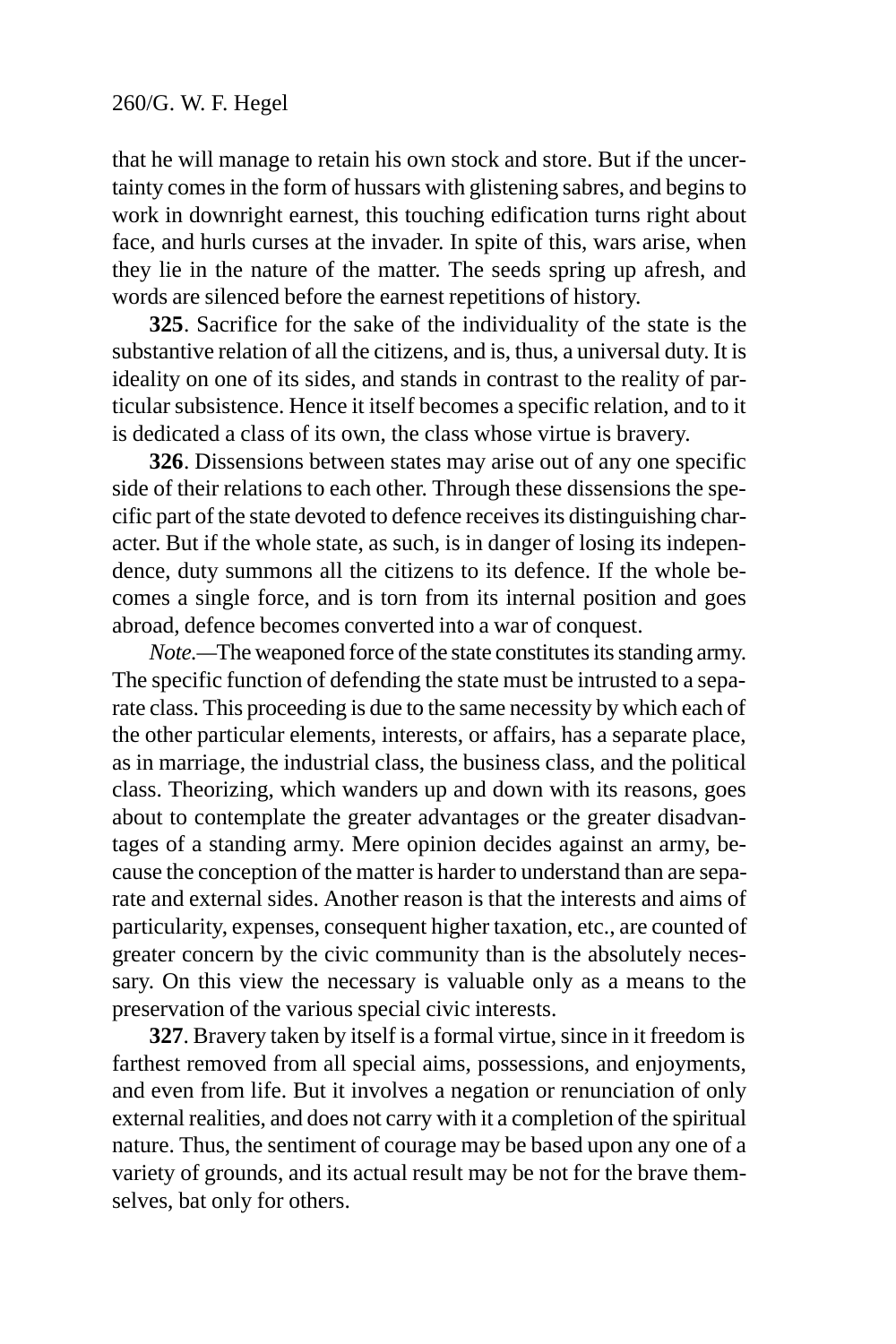*Addition.—*The military class is the class of universality. To it are assigned the defence of the state and the duty of bringing into existence the ideality implicit in itself. In other words it must sacrifice itself. Bravery is, it is true, of different sorts. The courage of the animal, or the robber, the bravery due to a sense of honour, the bravery of chivalry, are not yet the true forms of it. True bravery in civilized peoples consists in a readiness to offer up oneself in the service of the state, so that the individual counts only as one amongst many. Not personal fearlessness, but the taking of one's place in a universal cause, is the valuable feature of it. In India five hundred men conquered twenty thousand, who were by no means cowardly but lacked the sense of co- operation.

**328**. The content of bravery as a sentiment is found in the true absolute final end, the sovereignty of the state. Bravery realizes this end, and in so doing gives up personal reality. Hence, in this feeling are found the most rigorous and direct antagonisms. There is present in it a self-sacrifice, which is yet the existence of freedom. In it is found the highest self-control or independence, which yet in its existence submits to the mechanism of an external order and a life of service. An utter obedience or complete abnegation of one's own opinion and reasonings, even an absence of one's own spirit, is coupled with the most intense and comprehensive direct presence of the spirit and of resolution. The most hostile and hence most personal attitude towards individuals is allied with perfect indifference, or even, it may be, a kindly feeling towards them as individuals.

*Note.—*To risk one's life is indeed something more than fear of death, but it is yet a mere negative, having no independent character and value. Only the positive element, the aim and content of the act, gives significance to the feeling of fearlessness. Robbers or murderers, having in view a crime, adventurers bent upon gratifying merely their own fancy, risk their lives without fear.—The principle of the modern world, that is, the thought and the universal, have given bravery a higher form. It now seems to be mechanical in its expression, being the act not of a particular person, but of a member of the whole. As antagonism is now directed, not against separate persons, but against a hostile whole, personal courage appears as impersonal. To this change is due the invention of the gun; and this by no means chance invention has transmuted the merely personal form of bravery into the more abstract.

**329**. The state has a foreign aspect, because it is an individual subject. Hence, its relation to other states falls within the princely function.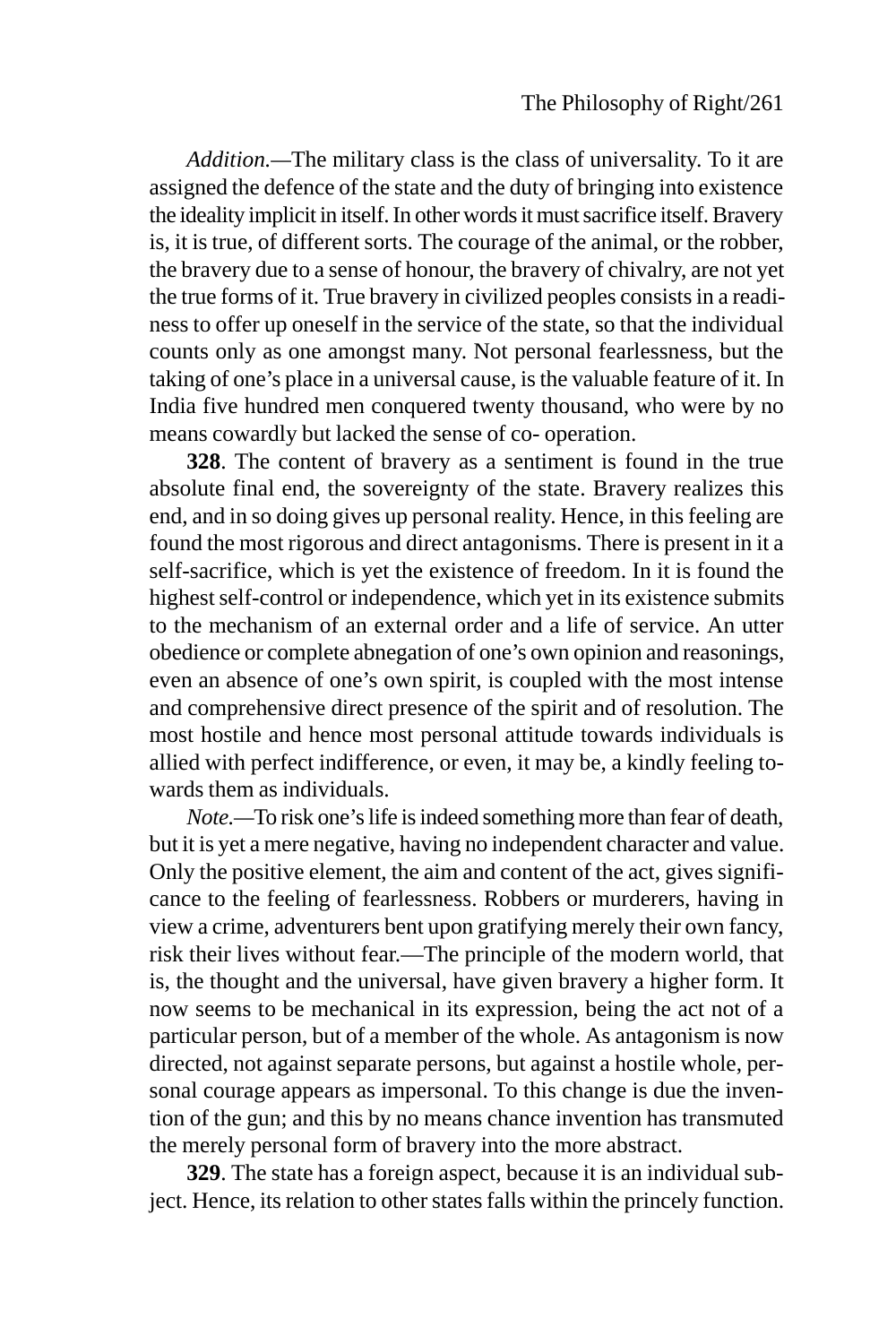Upon this function it devolves solely and directly to command the armed force, to entertain relations with other states through ambassadors, to decide upon peace and war, and to conduct other negotiations.

*Addition.—*In almost all European countries the individual summit is the princely function, which has charge of foreign affairs. Wherever the constitution requires the existence of classes or estates, it may be asked whether the classes, which in any case control the supplies, should not also resolve upon war and peace. In England, for example, no unpopular war can be waged. But if it is meant that princes and cabinets are more subject to passion than the houses, and hence that the houses should decide whether there should be war or peace, it must be replied, that often whole nations have been roused to a pitch of enthusiasm surpassing that of their princes. Frequently in England the whole people have insisted upon war, and in a certain measure compelled the ministers to wage it. The popularity of Pitt was due to his knowing how to meet what the nation willed. Not till afterwards did calm give rise to the consciousness that the war was utterly useless, and undertaken without adequate means. Moreover, a state is connected not only with another but with several others, and the complications are so delicate that they can be managed only by the highest power.

### B. International Law.

**330**. International law arises out of the relation to one another of independent states. Whatever is absolute in this relation receives the form of a command, because its reality depends upon a distinct sovereign will.

*Addition.*——A state is not a private person, but in itself a completely independent totality. Hence, the relation of states to one another is not merely that of morality and private right. It is often desired that states should be regarded from the standpoint of private right and morality. But the position of private persons is such that they have over them a law court, which realizes what is intrinsically right. A relation between states ought also to be intrinsically right, and in mundane affairs that which is intrinsically right ought to have power. But as against the state there is no power to decide what is intrinsically right and to realize this decision. Hence, we must here remain by the absolute command. States in their relation to one another are independent and look upon the stipulations which they make one with another as provisional.

**331**. The nation as a state is the spirit substantively realized and directly real. Hence, it is the absolute power on earth. As regards other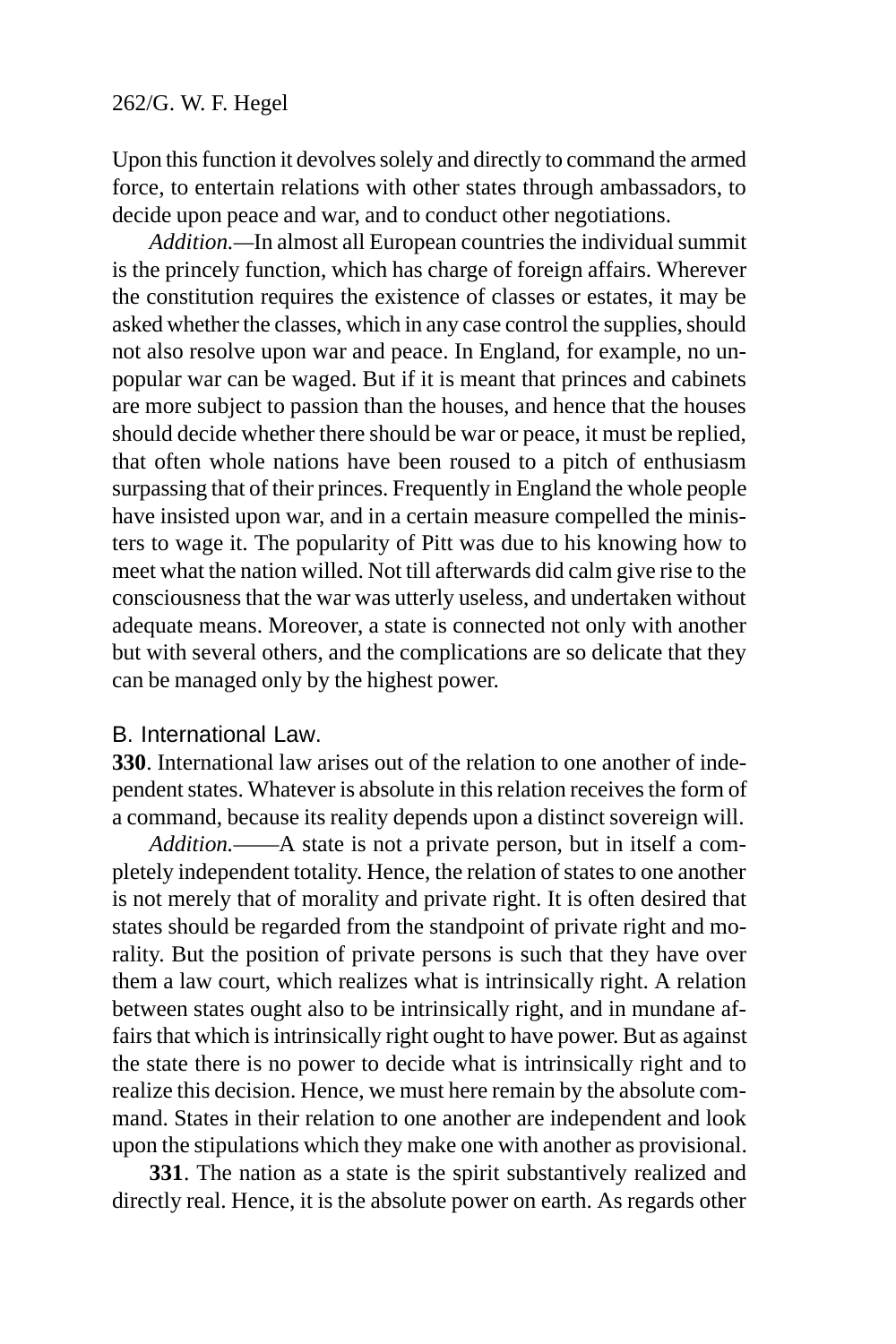states it exists in sovereign independence. Hence, to exist for and be recognized by another as such a state is its primary absolute right. But this right is yet only formal, and the state's demand to be recognized, when based on these external relations, is abstract. Whether the state exists absolutely and in concrete fact, depends upon its content, constitution, and condition. Even then the recognition, containing the identity of both inner and outer relations, depends upon the view and will of another.

*Note.—*Just as the individual person is not real unless related to others (§71 and elsewhere), so the state is not really individual unless related to other states (§322), The legitimate province of a state in its foreign relations, and more especially of the princely function, is on one side wholly internal; a state shall not meddle with the internal affairs of another state. Yet, on the other side, it is essential for its completeness that it be recognized by others. But this recognition demands as a guarantee that it shall recognize those who recognize it, and will have respect for their independence. Therefore they cannot be indifferent to its internal affairs.—In the case of a nomadic people, or any people occupying a lower grade of civilization, the question arises how far it can be considered as a state. The religious opinions formerly held by Jews and Mahomedans may contain a still higher opposition, which does not permit of the universal identity implied in recognition.

*Addition.—*When Napoleon, before the peace of Campoformio, said, "The French Republic needs recognition as little as the sun requires to be recognized," he really indicated the strength of the existence, which already carried with it a guarantee of recognition, without its having been expressed.

**332**. The direct reality, in which states stand to one another, sunders itself into various relations, whose nature proceeds from independent caprice on both sides, and hence has as a general thing the formal character of a contract. The subject matter of these contracts is, however, of infinitely narrower range than of those in the civic community. There individuals are dependent upon one another in a great variety of ways, while independent states are wholes, which find satisfaction in the main within themselves.

**333**. International law, or the law which is universal, and is meant to hold absolutely good between states, is to be distinguished from the special content of positive treaties, and has at its basis the proposition that treaties, as they involve the mutual obligations of states, must be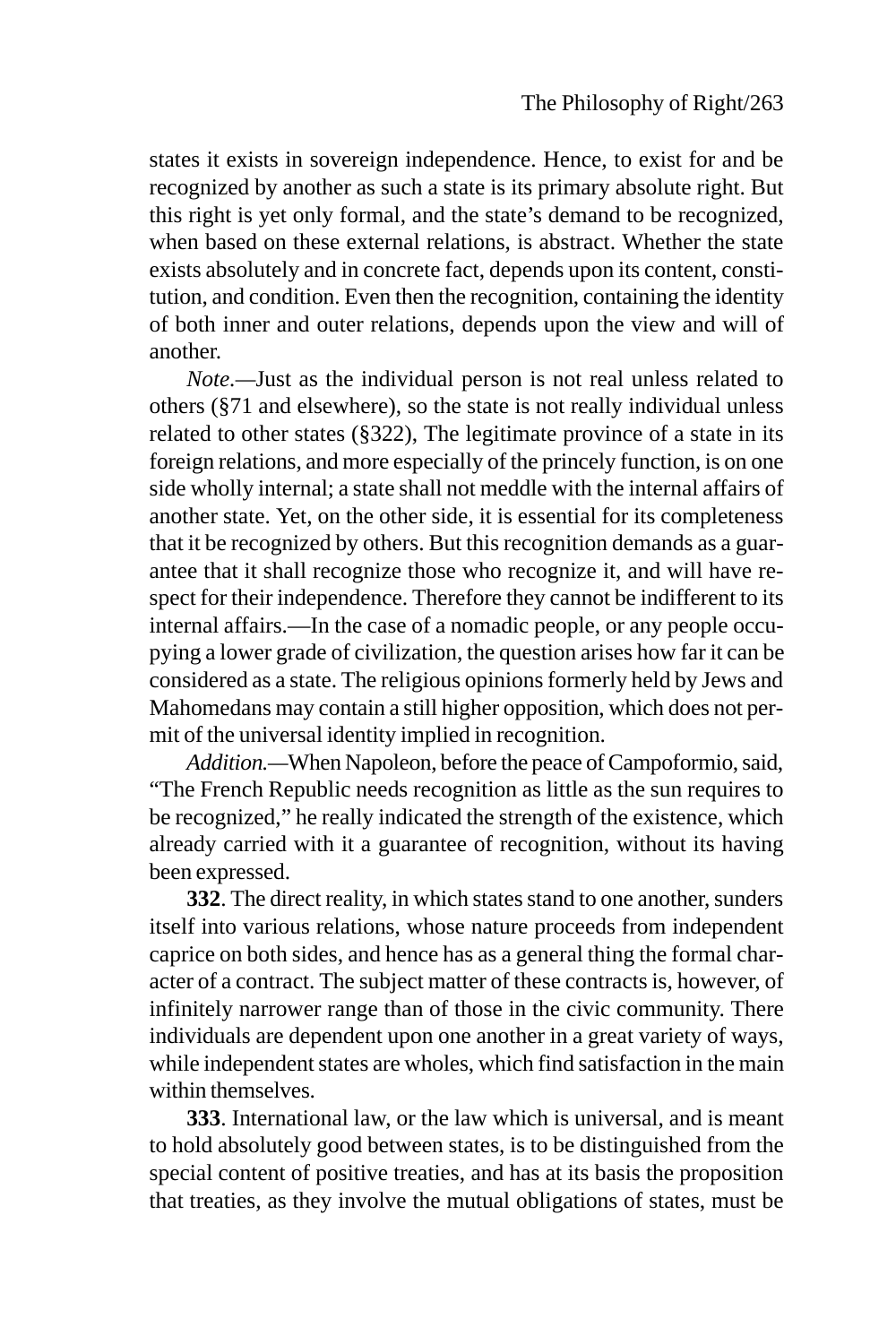### 264/G. W. F. Hegel

kept inviolate. But because the relation of states to one another has sovereignty as its principle, they are so far in a condition of nature one to the other. Their rights have reality not in a general will, which is constituted as a superior power, but in their particular wills. Accordingly the fundamental proposition of international law remains a good intention, while in the actual situation the relation established by the treaty is being continually shifted or abrogated.

*Note.—*There is no judge over states, at most only a referee or mediator, and even the mediatorial function is only an accidental thing, being due to particular wills. Kant's idea was that eternal peace should be secured by an alliance of states. This alliance should settle every dispute, make impossible the resort to arms for a decision, and be recognized by every state. This idea assumes that states are in accord, an agreement which, strengthened though it might be by moral, religious, and other considerations, nevertheless always rested on the private sovereign will, and was therefore liable to be disturbed by the element of contingency.

**334**. Therefore, when the particular wills of states can come to no agreement, the controversy can be settled only by war. Owing to the wide field and the varied relations of the citizens of different states to one another, injuries occur easily and frequently. What of these injuries is to be viewed as a specific breach of a treaty or as a violation of formal recognition and honour remains from the nature of the case indefinite. A state may introduce its infinitude and honour into every one of its separate compartments. It is all the more tempted to make or seek some occasion for a display of irritability, if the individuality within it has been strengthened by long internal rest, and desires an outlet for its pent-up activity.

**335**. Moreover, the state as a spiritual whole cannot be satisfied merely with taking notice of the fact of an injury, because injury involves a threatened danger arising from the possible action of the other state. Then, too, there is the weighing of probabilities, guesses at intentions, and so forth, all of which have a part in the creation of strife.

**336**. Each self-dependent state has the standing of a particular will; and it is on this alone that the validity of treaties depends. This particular will of the whole is in its content its well-being, and well-being constitutes the highest law in its relation to another. All the more is this so since the idea of the state involves that the opposition between right or abstract freedom on one side and the complete specific content or well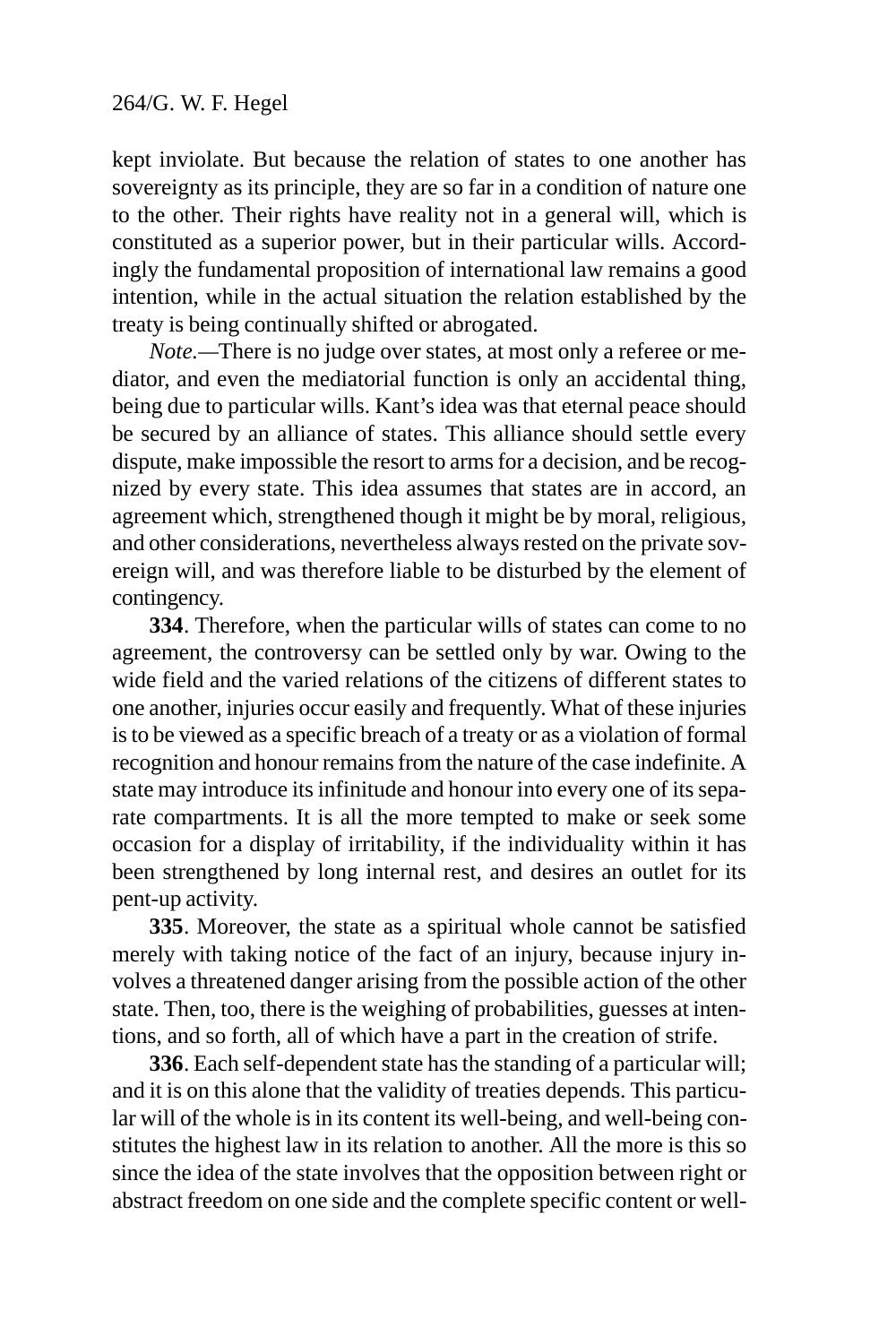being on the other is superseded. It is to states as concrete wholes that recognition (§331) is first granted.

**337**. The substantive weal of the state is its weal as a particular state in its definite interests and condition, its peculiar external circumstances, and its particular treaty obligations. Thus the government is a particular wisdom and not universal providence (§324, *note*). So, too, its end in relation to other states, the principle justifying its wars and treaties, is not a general thought, such as philanthropy, but the actually wronged or threatened weal in its definite particularity.

*Note.—*At one time a lengthy discussion was held with regard to the opposition between morals and politics, and the demand was made that politics should be in accordance with morality. Here it may be remarked merely that the commonweal has quite another authority than the weal of the individual, and that the ethical substance or the state has directly its reality or right not in an abstract, but in a concrete existence. This existence, and not one of the many general thoughts held to be moral commands, must be the principle of its conduct. The view that politics in this assumed opposition is presumptively in the wrong depends on a shallow notion both of morality and of the nature of the state in relation to morality.

**338**. Although in war there prevails force, contingency, and absence of right, states continue to recognize one another as states. In this fact is implied a covenant, by virtue of which each state retains absolute value. Hence, war, even when actively prosecuted, is understood to be temporary, and in international law is recognized as containing the possibility of peace. Ambassadors, also, are to be respected. War is not to be waged against internal institutions, or the peaceable family and private life, or private persons.

*Addition.—*Modern wars are carried on humanely. One person is not set in hate over against another. Personal hostilities occur at most in the case of the pickets. But in the army as an army, enmity is something undetermined, and gives place to the duty which each person owes to another.

**339**. For the rest, the capture of prisoners in time of war, and in time of peace the concession of rights of private intercourse to the subjects of another state, depend principally upon the ethical observances of nations. In them is embodied that inner universality of behaviour, which is preserved under all relations.

*Addition.—*The nations of Europe form a family by virtue of the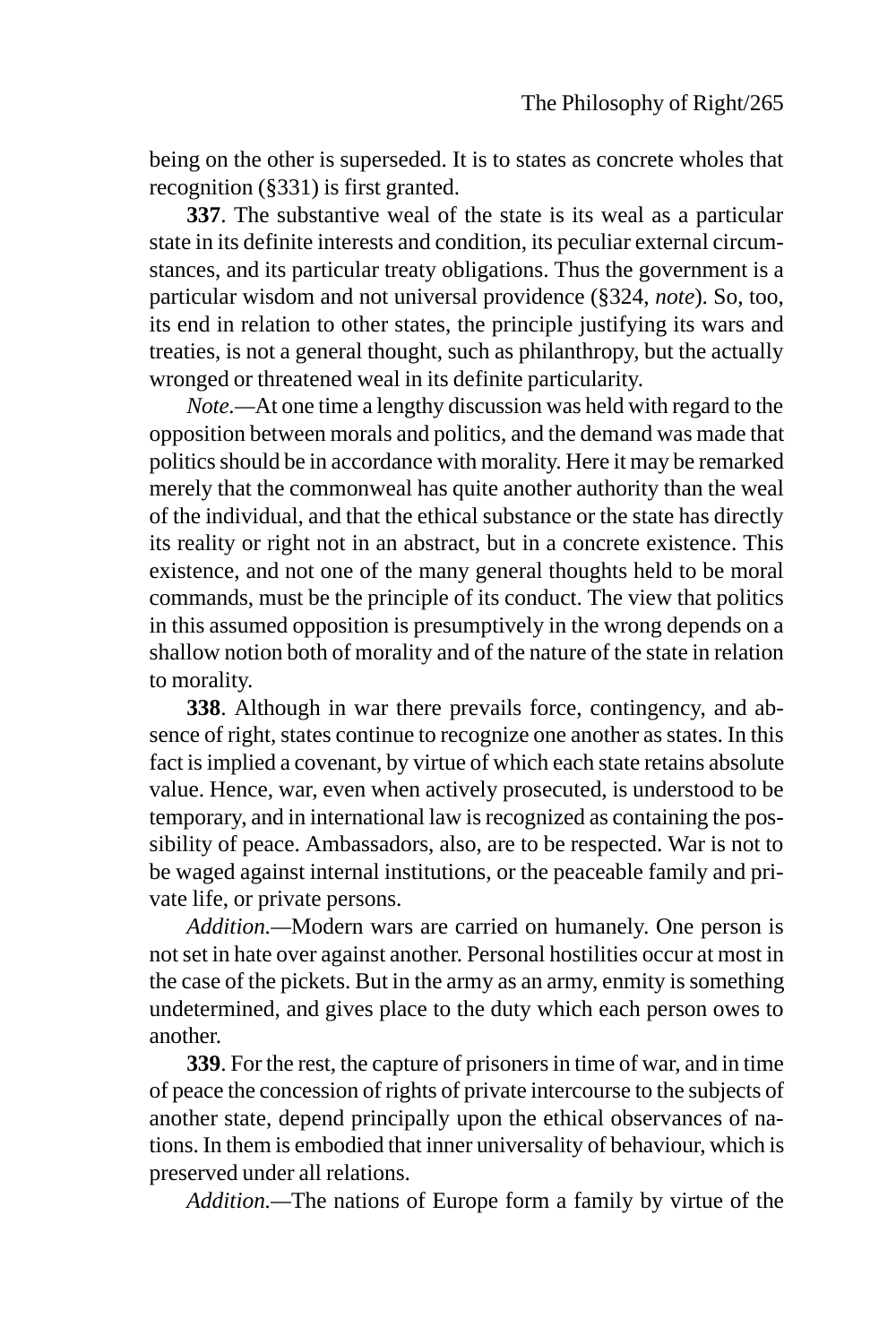universal principle of their legislation, their ethical observances, and their civilization. Amongst them international behaviour is ameliorated, while there prevails elsewhere a mutual infliction of evils. The relation of one state to another fluctuates; no judge is present to compose differences; the higher judge is simply the universal and absolute spirit, the spirit of the world.

**340**. As states are particular, there is manifested in their relation to one another a shifting play of internal particularity of passions, interests, aims, talents, virtues, force, wrong, vice, and external contingency on the very largest scale. In this play even the ethical whole, national independence, is exposed to chance. The spirit of a nation is an existing individual having in particularity its objective actuality and self-consciousness. Because of this particularity it is limited. The destinies and deeds of states in their connection with one another are the visible dialectic of the finite nature of these spirits. Out of this dialectic the universal spirit, the spirit of the world, the unlimited spirit, produces itself. It has the highest right of all, and exercises its right upon the lower spirits in world-history. The history of the world is the world's court of judgment.

## C. World-History.

**341**. The universal spirit exists concretely in art in the form of perception and image, in religion in the form of feeling and pictorial imaginative thinking, and in philosophy in the form of pure free thought. In world-history this concrete existence of spirit is the spiritual actuality in the total range of its internality and externality. It is a court of judgment because in its absolute universality the particular, namely, the Penates, the civic community, and the national spirit in their many-coloured reality are all merely ideal. The movement of spirit in this case consists in visibly presenting these spheres as merely ideal.

**342**. Moreover, world-history is not a court of judgment, whose principle is force, nor is it the abstract and irrational necessity of a blind fate. It is self-caused and self-realized reason, and its actualized existence in spirit is knowledge. Hence, its development issuing solely out of the conception of its freedom is a necessary development of the elements of reason. It is, therefore, an unfolding of the spirit's self-consciousness and freedom. It is the exhibition and actualization of the universal spirit.

**343**. The history of spirit is its overt deeds, for only what it does it is. and its deed is to make itself as a spirit the object of its conscious-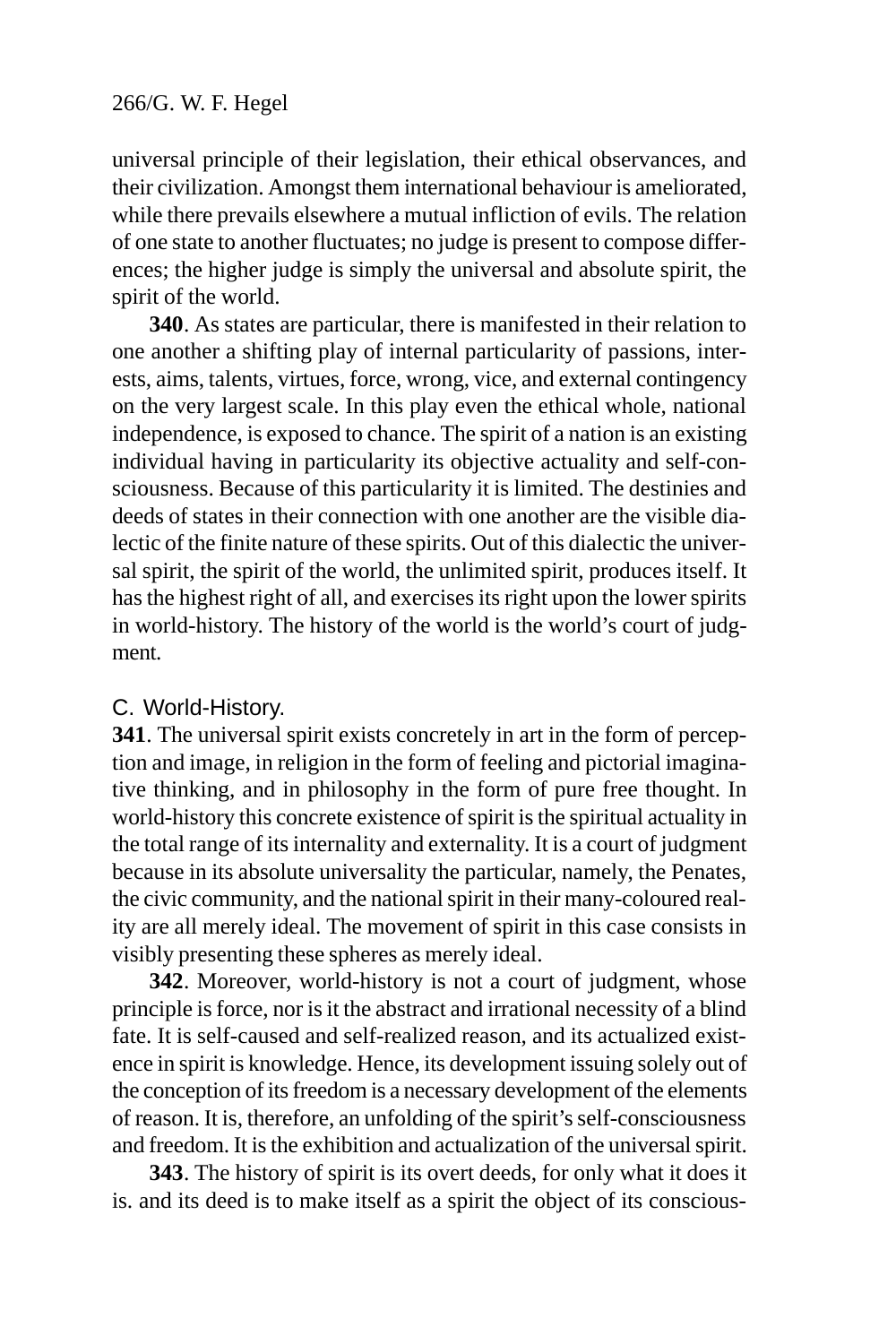ness, to explain and lay hold upon itself by reference to itself. To lay hold upon itself is its being and principle, and the completion of this act is at the same time self-renunciation and transition. To express the matter formally, the spirit which again apprehends what has already been grasped and actualized, or, what is the same thing, passes through selfrenunciation into itself, is the spirit of a higher stage.

*Note.—*Here occurs the question of the perfection and education of humanity. They who have argued in favour of this idea, have surmised something of the na.ture of spirit. They have understood that spirit has  $\Gamma$ νῶθι σεαυτὸν as a law of its being, and that when it lays hold upon what it itself is, it assumes a higher form. To those who have rejected this idea, spirit has remained an empty word and history a superficial play of accidental and so-called mere human strife and passion. Though in their use of the words "providence" and "design of providence," they express their belief in a higher control, they do not fill up the notion, but announce that the design of providence is for them unknowable and inconceivable.

**344**. States, peoples, and individuals are established upon their own particular definite principle, which has systematized reality in their constitutions and in the entire compass of their surroundings. Of this systematized reality they are aware, and in its interests are absorbed. Yet are they the unconscious tools and organs of the world-spirit, through whose inner activity the lower forms pass away. Thus the spirit by its own motion and for its own end makes ready and works out the transition into its next higher stage.

**345**. Justice and virtue, wrong, force, and crime, talents and their results, small and great passions, innocence and guilt, the splendour of individuals, national life, independence, the fortune and misfortune of states and individuals, have in the sphere of conscious reality their definite meaning and value, and find in that sphere judgment and their due. This due is, however, as yet incomplete. In world-history, which lies beyond this range of vision, the idea of the world- spirit, in that necessary phase of it which constitutes at any time its actual stage, is given its absolute right. The nation, then really flourishing, attains to happiness and renown, and its deeds receive completion.

**346**. Since history is the embodiment of spirit in the form of events, that is, of direct natural reality, the stages of development are present as direct natural principles. Because they are natural, they conform to the nature of a multiplicity, and exist one outside the other. Hence, to each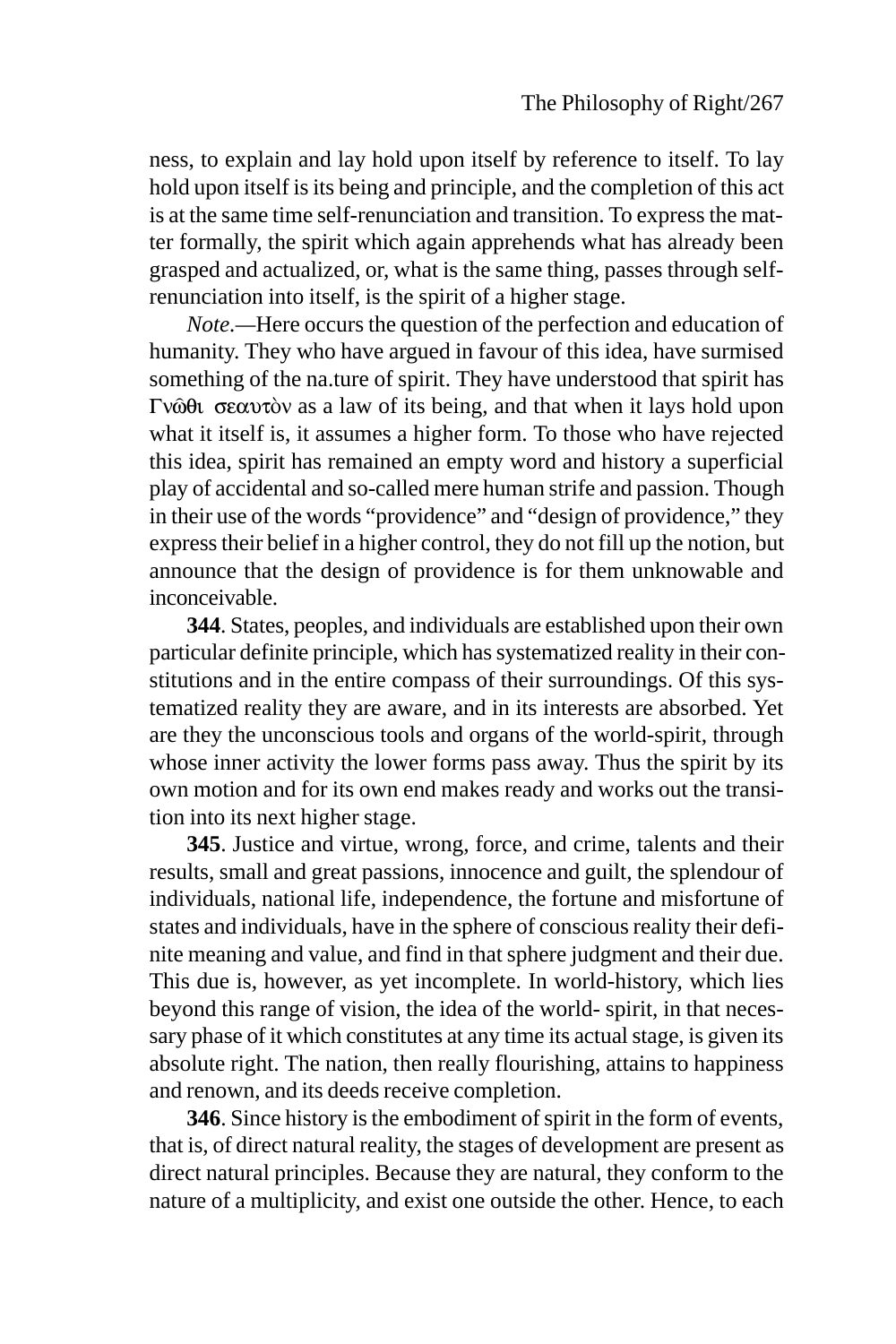nation is to be ascribed a single principle, comprised under its geographical and anthropological existence.

**347**. To the nation, whose natural principle is one of these stages, is assigned the accomplishment of it through the process characteristic of the self-developing self-consciousness of the world-spirit. In the history of the world this nation is for a given epoch dominant, although it can make an epoch but once (§346). In contrast with the absolute right of this nation to be the bearer of the current phase in the development of the world-spirit, the spirits of other existing nations are void of right, and they, like those whose epochs are gone, count no longer in the history of the world.

*Note.—*The special history of a world-historic nation contains the unfolding of its principle from its undeveloped infancy up to the time when, in the full manhood of free ethical self- consciousness, it presses in upon universal history. It contains, moreover, the period of decline and destruction, the rise of a higher principle being marked in it simply as the negative of its own. Hence, the spirit passes over into that higher principle, and thus indicates to world-history another nation. From that time onward the first nation has lost absolute interest, absorbs the higher principle positively, it may be, and fashions itself in accordance with it, but is, after all, only a recipient, and has no indwelling vitality and freshness. Perhaps it loses its independence, perhaps continues to drag itself on as a particular state or circle of states, and spends itself in various random civil enterprises and foreign broils.

**348**. At the summit of all actions, including world-historical actions, stand individuals. Each of these individuals is a subjectivity who realizes what is substantive (§279, *note*). He is a living embodiment of the substantive deed of the world-spirit, and is, therefore, directly identical with this deed. It is concealed even from himself, and is not his object and end (§344). Thus they do not receive honour and thanks for their acts either from their contemporaries (§344), or from the public opinion of posterity. By this opinion they are viewed merely as formal subjectivities, and, as such, are simply given their part in immortal fame.

**349**. A people is not as yet a state. The transition from the family, horde, clan, or multitude into a state constitutes the formal realization in it of the idea. If the ethical substance, which every people has implicitly, lacks this form, it is without that objectivity which comes from laws and thought-out regulations. It has neither for itself nor for others any universal or generally admitted reality. It will not be recognized. Its inde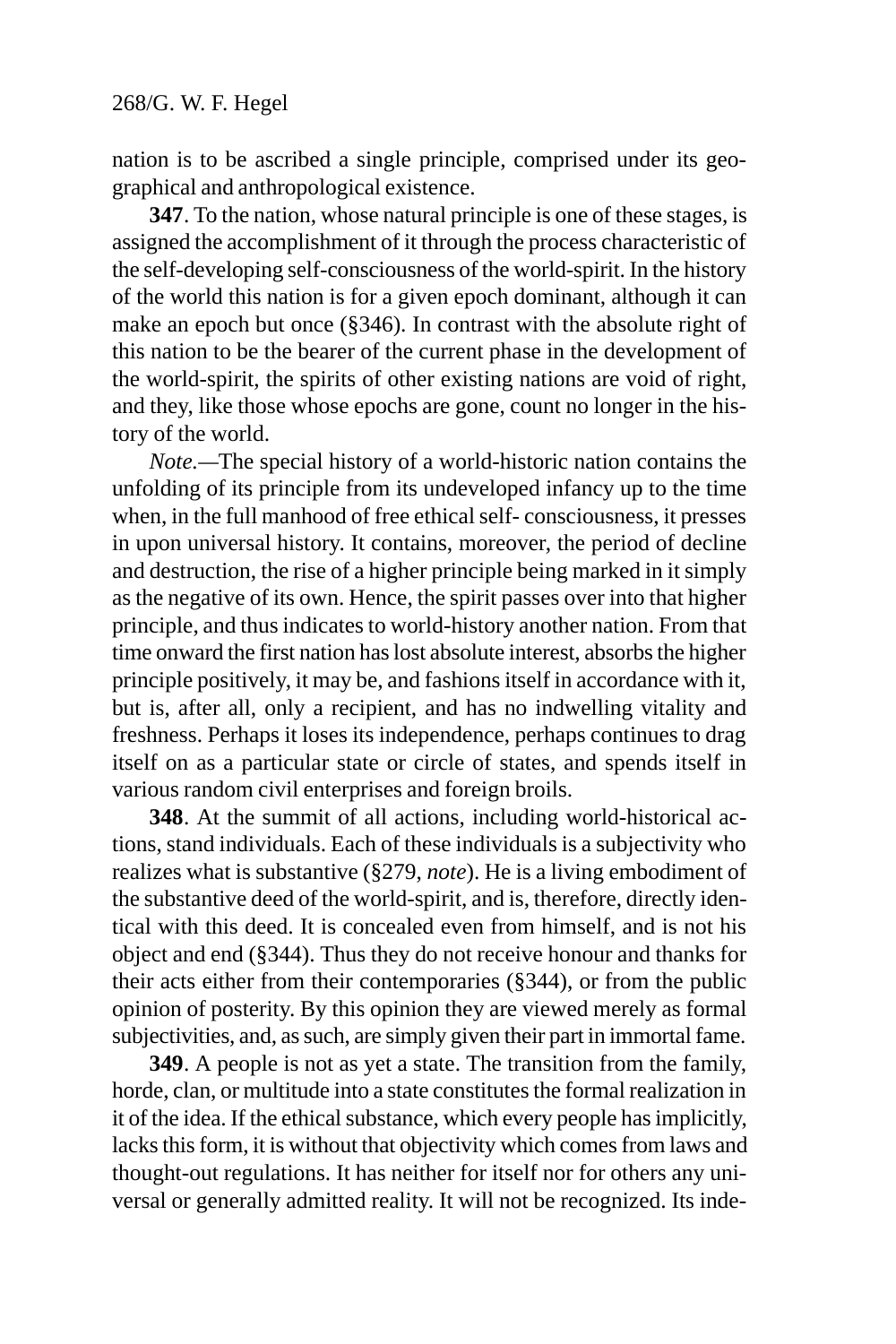pendence, being devoid of objective law or secure realized rationality, is formal only and not a sovereignty.

*Note.*—From the ordinary point of view we do not call the patriarchal condition a constitution, or a people in this condition a state, or its independence sovereignty. Before the beginning of actual history there are found uninteresting stupid innocence and the bravery arising out of the formal struggle for recognition and out of revenge (§§331, 57, *note*).

**350**. It is the absolute right of the idea to come visibly forth, and proceeding from marriage and agriculture (§203, *note*) realize itself in laws and objective institutions. This is true whether its realization appears in the form of divine law and beneficence or in the form of force and wrong. This right is the right of heroes to found states.

**351**. In the same way civilized nations may treat as barbarians the peoples who are behind them in the essential elements of the state. Thus, the rights of mere herdsmen, hunters, and tillers of the soil are inferior, and their independence is merely formal.

*Note.—*Wars and contests arising under such circumstances are struggles for recognition in behalf of a certain definite content. It is this feature of them which is significant in world-history.

**352**. The concrete ideas, which embody the national minds or spirits, has its truth in the concrete idea in its absolute universality. This is the spirit of the world, around whose throne stand the other spirits as perfecters of its actuality, and witnesses and ornaments of its splendour. Since it is, as spirit, only the movement of its activity in order to know itself absolutely, to free its consciousness from mere direct naturalness, and to come to itself, the principles of the different forms of its selfconsciousness, as they appear in the process of liberation, are four. They are the principles of the four world-historic kingdoms.

**353**. In its first and direct revelation the world-spirit has as its principle the form of the substantive spirit, in whose identity individuality is in its essence submerged and without explicit justification.

In the second principle the substantive spirit is aware of itself. Here spirit is the positive content and filling, and is also at the same time the living form, which is in its nature self- referred.

The third principle is the retreat into itself of this conscious selfreferred existence. There thus arises an abstract universality, and with it an infinite opposition to objectivity, which is regarded as bereft of spirit.

In the fourth principle this opposition of the spirit is overturned in order that spirit may receive into its inner self its truth and concrete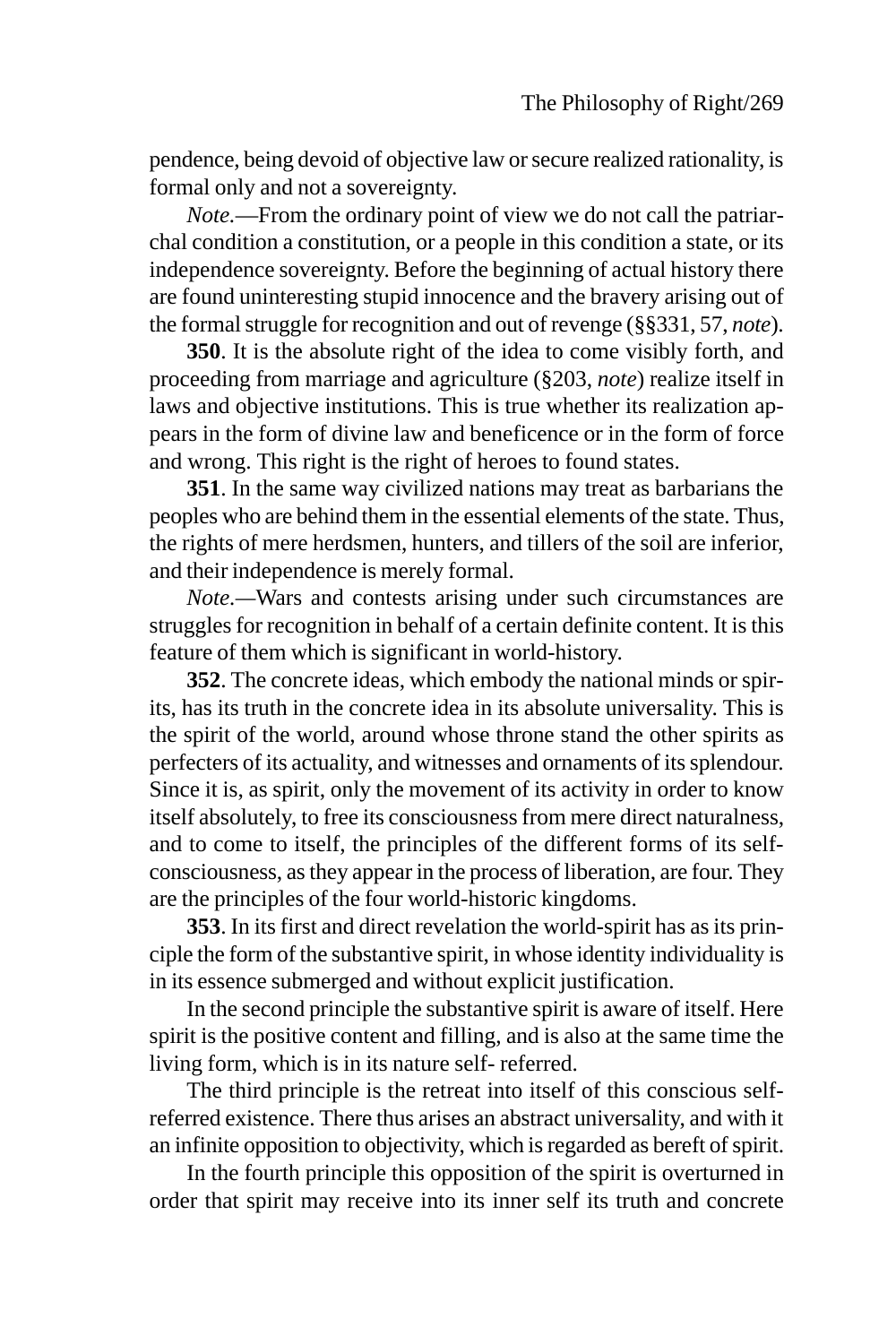essence. It thus becomes at home with objectivity, and the two are reconciled. Because the spirit has come back to its formal substantive reality by returning out of this infinite opposition, it seeks to produce and know its truth as thought, and as a world of established reality.

**354**. In accordance with these four principles the four world-historic empires are (1) the Oriental, (2) the Greek, (3) the Roman, and (4) the Germanic.

**355**. (1) THE ORIENTAL EMPIRE:—The first empire is the substantive world-intuition, which proceeds from the natural whole of patriarchal times. It has no internal divisions. Its worldly government is theocracy, its ruler a high priest or God, its constitution and legislation are at the same time its religion, and its civic and legal regulations are religious and moral commands or usages. In the splendour of this totality the individual personality sinks without rights; external nature is directly divine or an ornament of God, and the history of reality is poetry. The distinctions, which develop themselves in customs, government, and the state, serve instead of laws, being converted by mere social usage into clumsy, diffuse, and superstitious ceremonies, the accidents of personal power and arbitrary rule. The division into classes becomes a caste fixed as the laws of nature. Since in the Oriental empire there is nothing stable, or rather what is firm is petrified, it has life only in a movement, which goes on from the outside, and becomes an elemental violence and desolation. Internal repose is merely a private life, which is sunk in feebleness and lassitude.

*Note.—*The element of substantive natural spirituality is present in the first forming of every state, and constitutes the absolute startingpoint of its history. This assertion is presented and historically established by Dr. Stuhr in his well-reasoned and scholarly treatise "Vom Untergange der Naturstaaten" (Berlin, 1812), who, moreover, suggests in this work a rational method of viewing constitutional history and history in general. The principle of subjectivity and self-conscious freedom he ascribes to the German nation. But since the treatise is wholly taken up with the decline of the nature-states, it simply leads to the point at which this modern principle makes its appearance. At that time it assumed in part the guise of restless movement, human caprice, and corruption, in part the particular guise of feeling, not having as yet developed itself into the objectivity of self-conscious substantivity or the condition of organized law.

**356**. (2) THE GREEK EMPIRE:—This empire still contains the earlier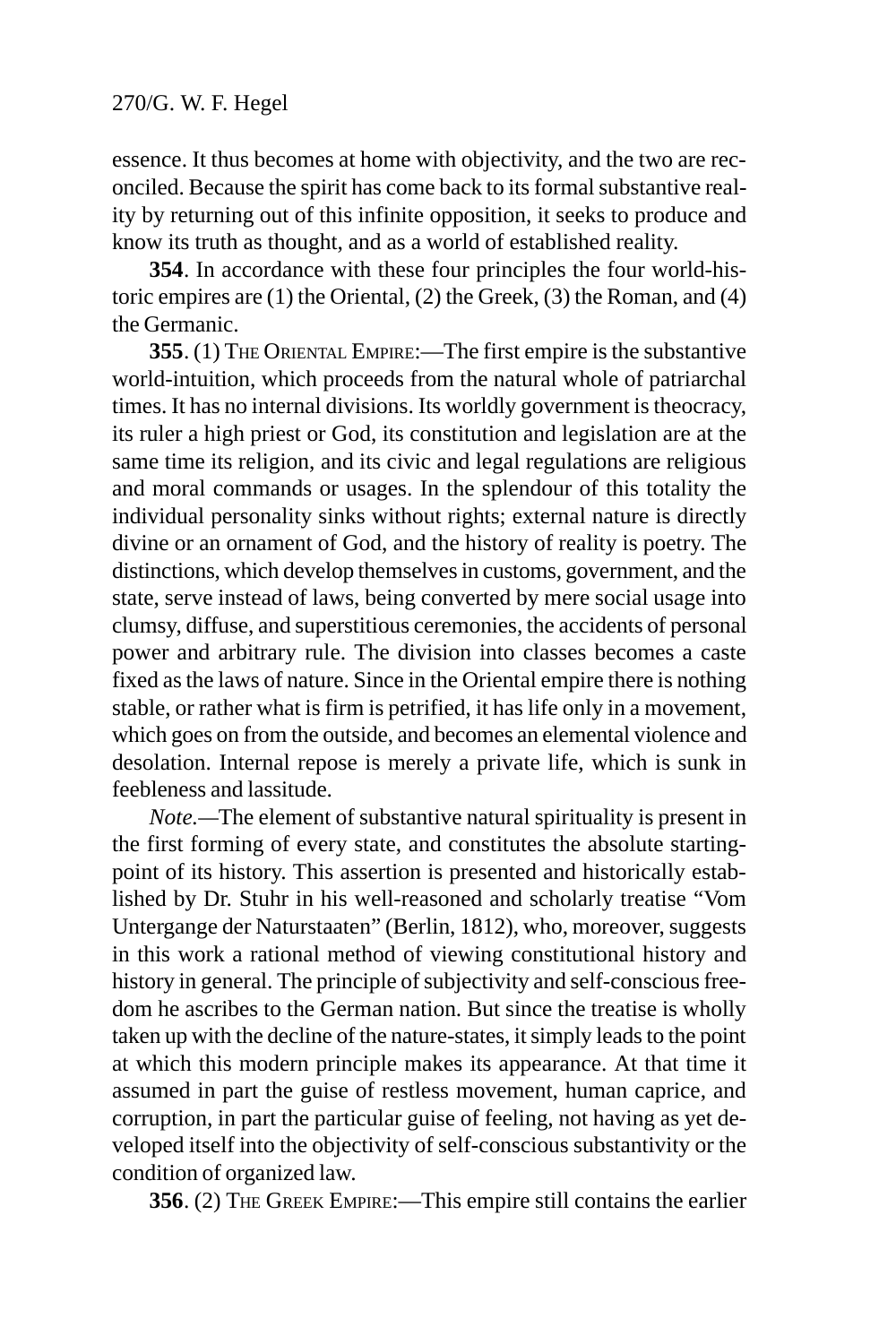substantive unity of the finite and infinite, but only as a mysterious background, suppressed and kept down in gloomy reminiscence, in caves and in traditional imagery. This background under the influence of the self-distinguishing spirit is recreated into individual spirituality, and exalted into the daylight of consciousness, where it is tempered and clarified into beauty and a free and cheerful ethical life. Here arises the principle of personal individuality, although it is not as yet self-centred, but held in its ideal unity. One result of this incompleteness is that the whole is broken up into a number of particular national minds or spirits. Further, the final decision of will is not as yet intrusted to the subjectivity of the independent self-consciousness, but resides in a power, which is higher than, and lies beyond it (§279, *note*). Moreover, the particularity, which is found in wants, is not yet taken up into freedom, but segregated in a class of slaves.

**357**. (3) THE ROMAN EMPIRE:—In this empire the distinctions of spirit are carried to the length of an infinite rupture of the ethical life into two extremes, personal private self-consciousness, and abstract universality. The antagonism, arising between the substantive intuition of an aristocracy and the principle of free personality in democratic form, developed on the side of the aristocracy into superstition and the retention of cold self-seeking power, and on the side of the democracy into the corrupt mass. The dissolution of the whole culminates in universal misfortune, ethical life dies, national individualities, having merely the bond of union of a Pantheon, perish, and individuals are degraded to the level of that equality, in which they are merely private persons and have only formal rights.

**358**. (4) THE GERMAN EMPIRE:—Owing to the loss of itself and its world, and to the infinite pain caused by it, a loss of which the Jewish people were already held to be the type, spirit is pressed back into itself, and finds itself in the extreme of absolute negativity. But this extreme is the absolute turning-point, and in it spirit finds the infinite and yet positive nature of its own inner being. This new discovery is the unity of the divine and the human. By means of it objective truth is reconciled with freedom, and that, too, inside of self-consciousness and subjectivity. This new basis, infinite and yet positive, it has been charged upon the northern principle of the Germanic nations to bring to completion.

**359**. The internal aspect of this northern principle exists in feeling as faith, love, and hope. Although it is in this form still abstract, it is the reconciliation and solution of all contradiction. It proceeds to unfold its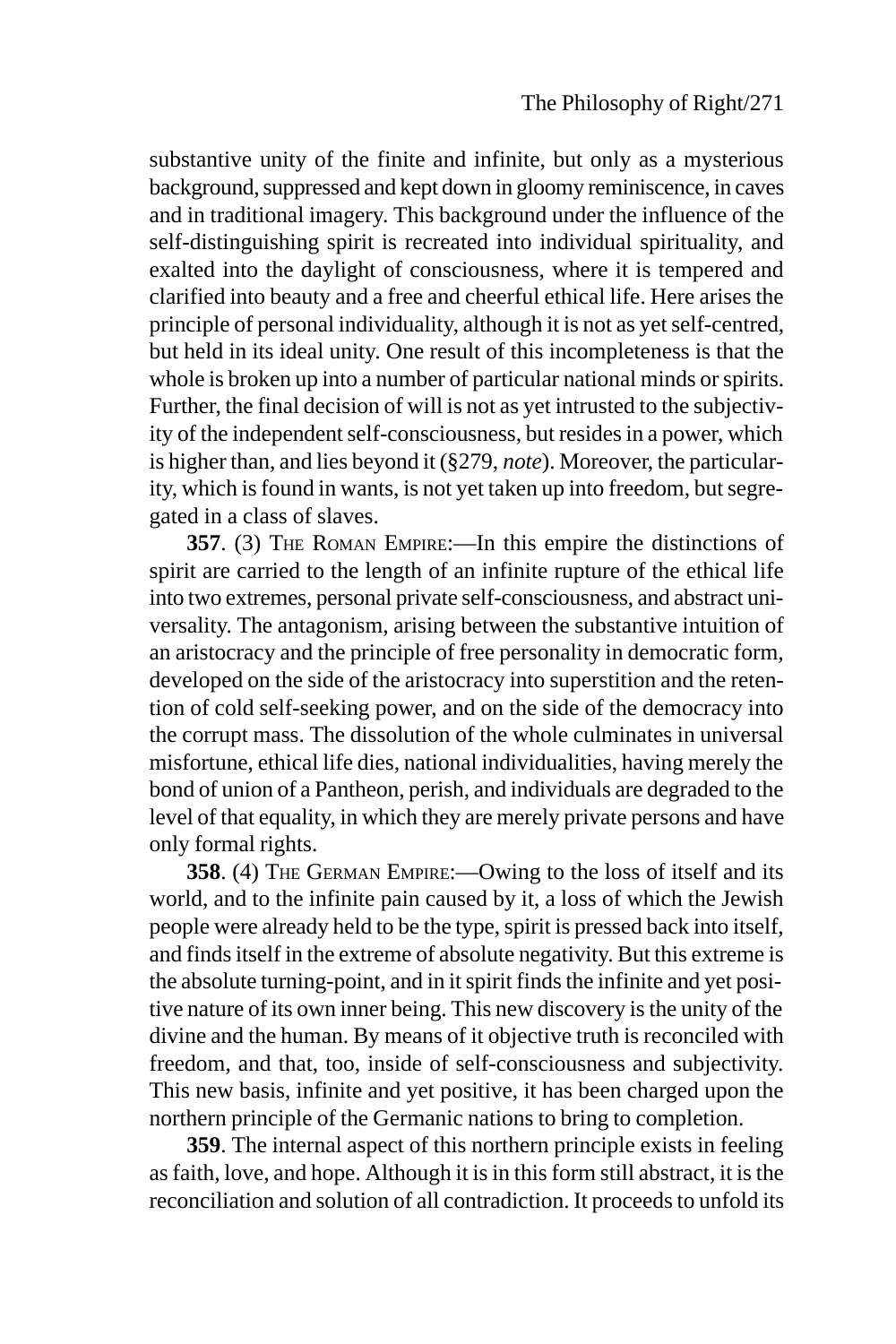### 272/G. W. F. Hegel

content in order to raise it to reality and self-conscious rationality. It thus constructs a kingdom of this world, based upon the feeling, trust, and fellowship of free men. This kingdom in this its subjectivity is an actual kingdom of rude caprice and barbarism in contrast with the world beyond. It is an intellectual empire, whose content is indeed the truth of its spirit. But as it is yet not thought out, and still is veiled in the barbarism of picture-thinking, it exists as a spiritual force, which exercises over the actual mind a despotic and tyrannical influence.

**360**. These kingdoms are based upon the distinction, which has now won the form of absolute antagonism, and yet at the same time are rooted in a single unity and idea. In the obdurate struggle, which thus ensues, the spiritual has to lower its heaven to the level of an earthly and temporal condition, to common worldliness, and to ordinary life and thought. On the other hand the abstract actuality of the worldly is exalted to thought, to the principle of rational being and knowing, and to the rationality of right and law. As a result of these two tendencies, the contradiction has become a marrowless phantasm. The present has stripped off its barbarism and its lawless caprice, and truth has stripped off its beyond and its casualness. The true atonement and reconciliation has become objective, and unfolds the state as the image and reality of reason. In the state, self-consciousness finds the organic development of its real substantive knowing and will, in religion it finds in the form of ideal essence the feeling and the vision of this its truth, and in science it finds the free conceived knowledge of this truth, seeing it to be one and the same in all its mutually completing manifestations, namely, the state, nature, and the ideal world.

#### The End.

# **Notes**

1. There are two kinds of laws, laws of nature and laws of right. The laws of nature are simply there, and are valid as they are. They cannot be gainsaid, although in certain cases they may be transgressed. In order to know laws of nature, we must set to work to ascertain them, for they are true, and only our ideas of them can be false. Of these laws the measure is outside of us. Our knowledge adds nothing to them, and does not further their operation. Only our knowledge of them expands. The knowledge of right is partly of the same nature and partly different. The laws of right also are simply there, and we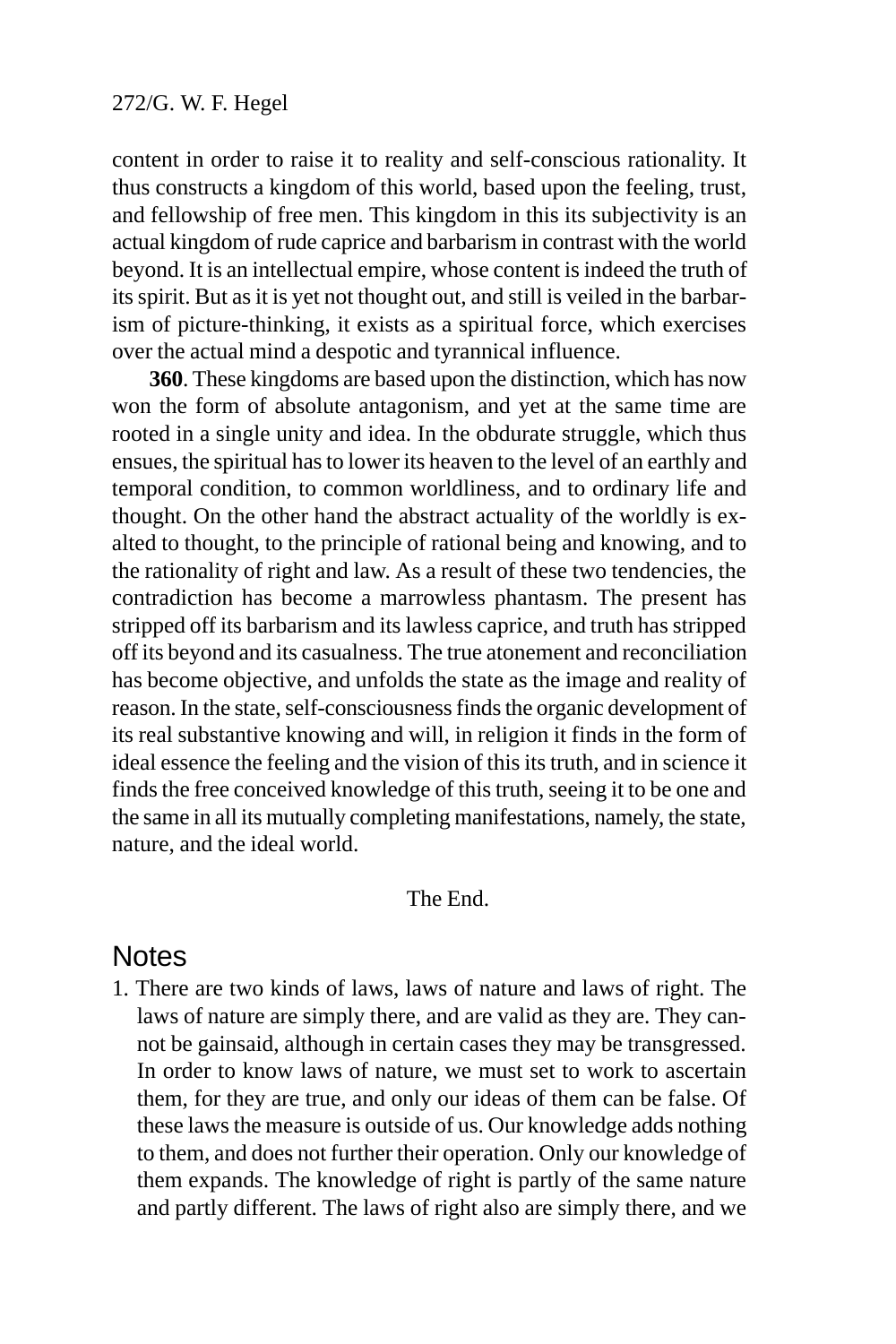have to become acquainted with them. In this way the citizen has a more or less firm hold of them as they are given to him, and the jurist also abides by the same standpoint. But there is also a distinction. In connection with the laws of right the spirit of investigation is stirred up, and our attention is turned to the fact that the laws, because they are different, are not absolute. Laws of right are established and handed down by men. The inner voice must necessarily collide or agree with them. Man cannot be limited to what is presented to him, but maintains that he has the standard of right within himself. He may be subject to the necessity and force of external authority, but not in the same way as he is to the necessity of nature; for always his inner being says to him how a thing ought to be, and within himself he finds the confirmation or lack of confirmation of what is generally accepted. In nature the highest truth is that a law is. In right a thing is not valid because it is, since every one demands that it shall conform to his standard. Hence arises a possible conflict between what is and what ought to be, between absolute unchanging right and the arbitrary decision of what ought to be right. Such division and strife occur only on the soil of the spirit. Thus the unique privilege of the spirit would appear to lead to discontent and unhappiness, and frequently we are directed to nature in contrast with the fluctuations of life. But it is exactly in the opposition arising between absolute right, and that which the arbitrary will seeks to make right, that the need lies of knowing thoroughly what right is. Men must openly meet and face their reason, and consider the rationality of right. This is the subject-matter of our science in contrast with jurisprudence, which often has to do merely with contradictions. Moreover the world of today has an imperative need to make this investigation. In ancient times respect and reverence for the law were universal. But now the fashion of the time has taken another turn, and thought confronts everything which has been approved. Theories now set themselves in opposition to reality, and make as though they were absolutely true and necessary. And there is now more pressing need to know and conceive the thoughts upon right. Since thought has exalted itself as the essential form, we must now be careful to apprehend right also as thought. It would look as though the door were thrown open for every casual opinion, when thought is thus made to supervene upon right. But true thought of a thing is not an opinion, but the conception of the thing itself. The conception of the thing does not come to us by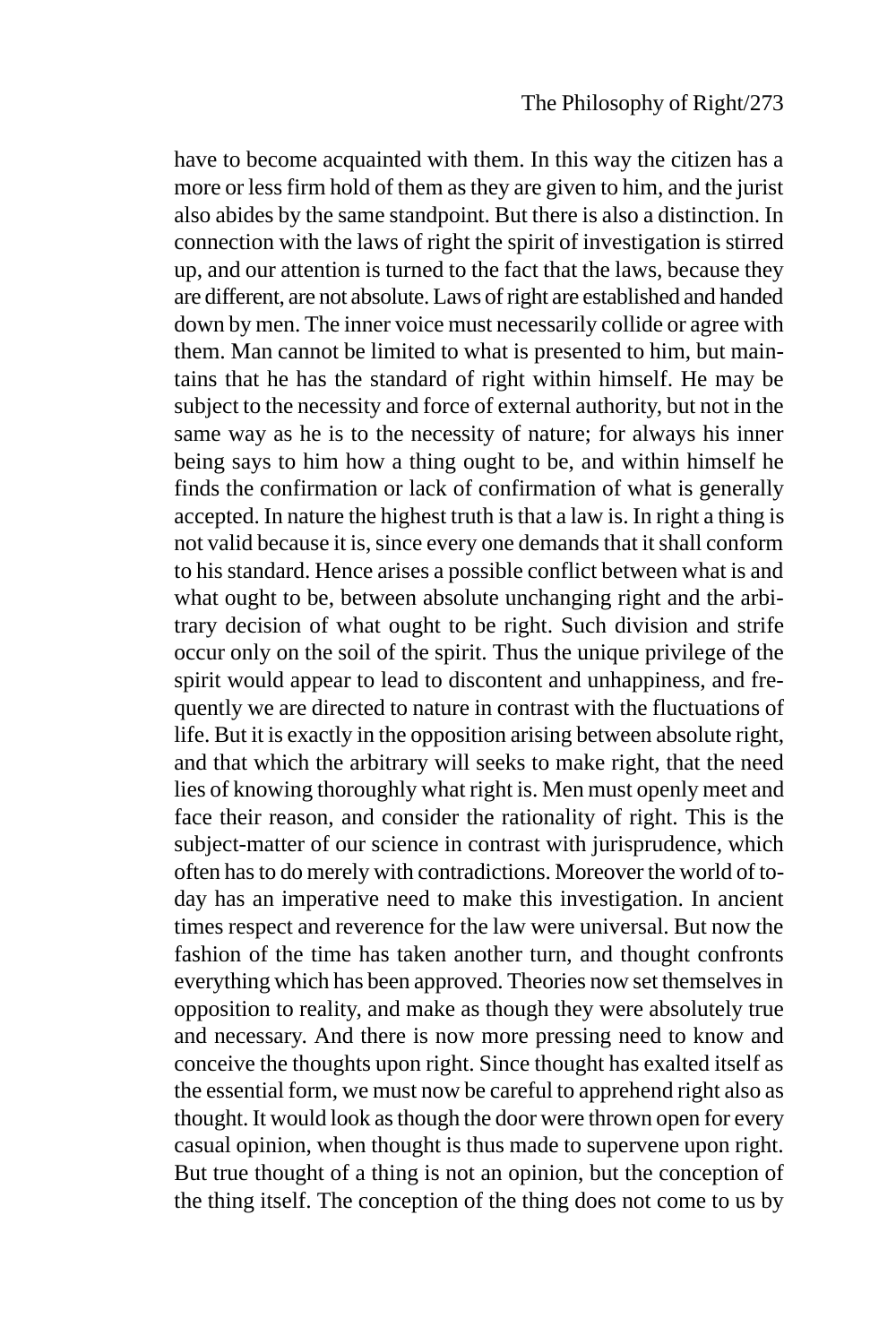nature. Every man has fingers, and may have brush and colours, but he is not by reason of that a painter. So is it with thought. The thought of right is not a thing which every man has at first hand. True thinking is thorough acquaintance with the object. Hence our knowledge must be scientific.

- 2. I have already had occasion to notice the shallowness of his science. See "Science of Logic" (Nürnberg, 1812), Introduction, p. 17.
- 3. The same view finds expression in a letter of Job. v. Müller ("Works," Part VIII, p. 56), who, speaking of the condition of Rome in the year 1803, when the city was under French rule, writes, "A professor, asked how the public academies were doing, answered, 'On les tolère comme les bordels!'" Similarly the so-called theory of reason or logic we may still hear commended, perhaps under the belief that it is too dry and unfruitful a science to claim any one's attention, or, if it be pursued here and there, that its formulae are without content, and, though not of much good, can be of no great harm. Hence the recommendation, so it is thought, if useless, can do no injury.
- 4. "Text-book of the History of Roman Law."
- 5. "To do with aversion what duty requires."
- 6. Pascal quotes also in the same place the prayer of Christ on the cross for his enemies, "Father, forgive them, for they know not what they do." He calls it a superfluous request, if the circumstance that they were not conscious of what they had done deprived the act of its taint of evil, since in that case it would not need to be forgiven. In the same way he quotes the view of Aristotle ("Nicomach." Eth. III. 2), who draws a distinction between the agent who is our  $\epsilon$  is  $\delta \omega \zeta$  and one who is άγνοῶν. In the first case the agent acts involuntarily, the lack of knowledge having to do with external circumstances (§117), and is thus not responsible for the act. But with regard to the other case, Aristotle says, "No bad man really knows what should be done and left undone, and it is this lack ( $\alpha \alpha \rho \tau(\alpha)$ ) which makes him unjust and evil. Ignorance of the choice between good and evil does not make an act involuntary or the agent irresponsible, but only makes the act bad." Aristotle has indeed a deeper insight into the connection of knowing and willing than is in vogue in the superficial philosophy, which teaches that ignorance, feeling, and inspiration are the truest principles of ethical conduct.
- 7. "That he feels fully convinced I do not in the least doubt. Yet many commit the worst outrages from just such a conviction. Besides, if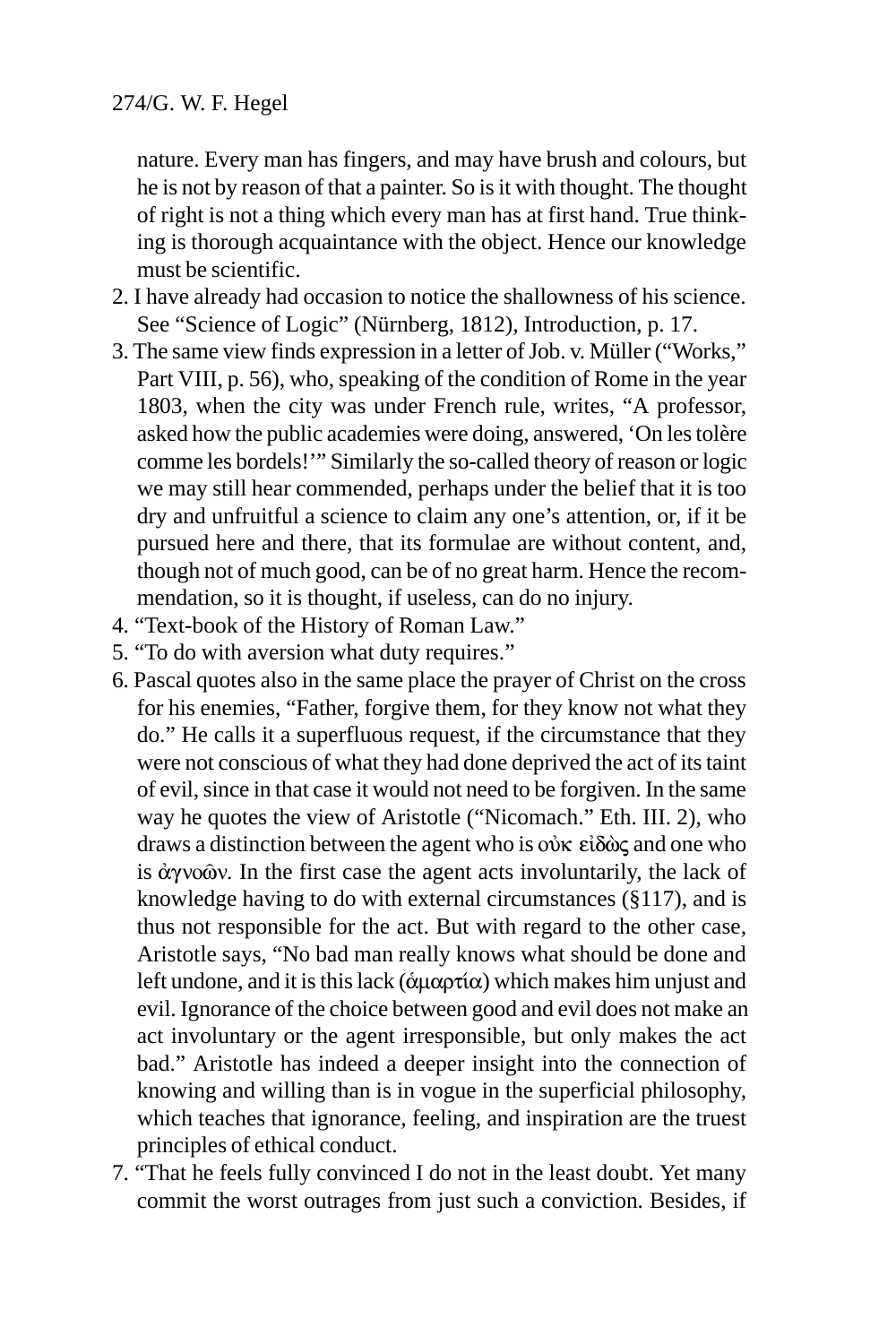that reason could avail everywhere as an excuse, there would no longer be any rational judgment upon good and evil, honourable and mean conduct. Lunacy would have the same rights as reason, or rather reason would no longer have any right or esteem. Its voice would be a thing of naught. Who does not doubt is in the truth! I tremble at the results of such a toleration, which would be exclusively to the advantage of unreason." Fr. H. Jacobi to Count Holmer. Eutin 5th Aug., 1800, Concerning Count Stolberg's Conversion (Brennus, Berlin, Aug., 1802).

- 8. Alluded to by Pascal above.
- 9. My deceased colleague, Professor Solger, adopted the interpretation of irony which Fried, v. Schlegel had at an early period of his literary career worked up till it became in his hands that subjectivity, which is conscious of itself as the highest. But Solger's superior judgment and more philosophic insight seized and retained of this view only the phase of dialectic proper, the moving pulse of the speculative method. Perfectly clear, however, he cannot be said to be, nor can I agree with the conceptions which he developed in his recent thoughtful and detailed criticism of Schlegel's lectures. ["Kritik über die Vorlesungen des Herrn August "Wilhelm v. Schlegel über dramatische Kunst und Literatur" (Wiener Jahrb. Bd. vii. S. 90 ff.).]

"True irony," says Solger (p. 92), "proceeds from the view that man, so long as he lives in this present world, can do his highest appointed task only in this world. To believe ourselves to be transcending finite ends is a vain imagination;" also "the highest exists for our conduct only in limited, finite form." This is, rightly understood, Platonic, and very truly spoken against the striving to attain the abstract infinite. But to say that the highest presents itself in a limited and finite form, as in ethics, and that the ethical is essentially reality and action, is very different from saying that the ethical is only a finite end. The finite form deprives the ethical matter of none of its real substance and infinitude. He goes on: "And just for this reason the highest is for us as empty as the lowest, and necessarily collapses along with us and our vain understanding. For truly the highest exists only in God, and reveals itself as divine in our collapse. In the divine we have no share, unless its immediate presence be revealed in the disappearance of our reality. The disposition, to which this principle of life is clearly present, is tragic irony." The name irony may be arbitrarily used to describe any state of mind, but it is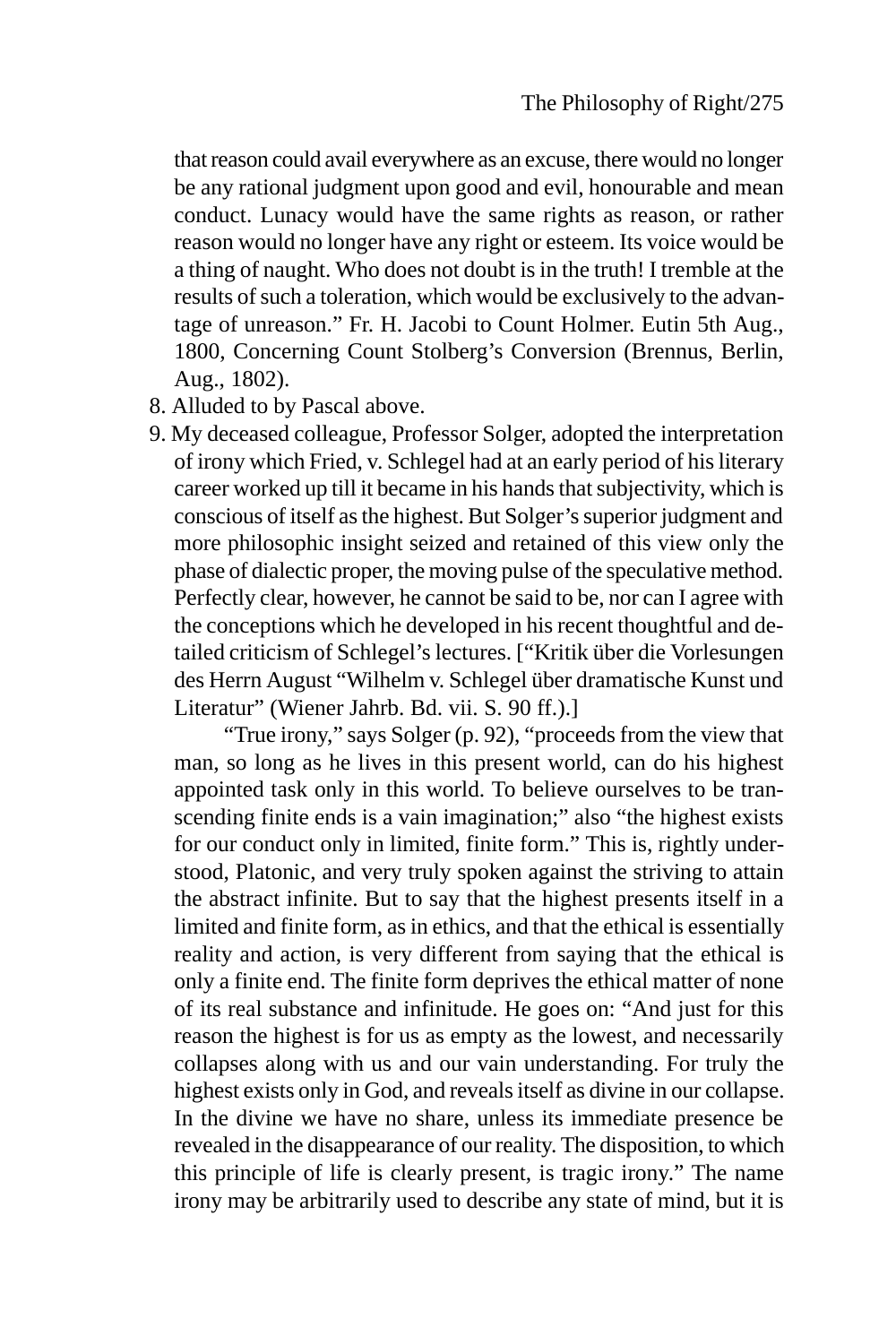far from clear how the highest goes down with our nothingness, or how the divine is revealed only in the disappearance of our reality. This position is also maintained in a passage on p. 91, which runs: "We see heroes in error in both thought and feeling, with regard not only to the effects of the most noble and the most beautiful, but also to their source and value; yes, we are exalted in the destruction of the best itself." The righteous destruction of ranting villains and criminals, of whom the hero in a modern tragedy, "Die Schuld," is an example, has indeed an interest for criminal law, but none for true art. But the tragic destruction of highly moral personages may interest, exalt, and reconcile us to itself, when they contract guilt by becoming opposing champions of equally just ethical forces, which by some misfortune come into collision. Out of this antagonism proceed the right and wrong of each party. There appears also the true ethical idea, purified and triumphant over onesidedness, and therefore reconciled with and in ourselves. Hence it is not the highest in us which is overwhelmed, nor is it when the best is submerged that we are exalted, but, on the contrary, when the truth triumphs. This, as I have explained, in the "Phänomenologie des Geistes," is the true and pure ethical interest of the ancient tragedy, although in the romantic drama this function of tragedy suffers a further modification. But, apart altogether from the misfortune of tragic collision, and the destruction of the individuals caught in this misfortune, the ethical idea has a real and present existence in the ethical world, and the ethical reality, namely, the state, has as its purpose and result that this highest shall not present itself in the real world as something valueless. This aim or object of the state the ethical consciousness possesses intuitively, and the thinking consciousness conceives.

- 10. See "Encyclopaedia of the Philosophical Sciences."
- 11. This book is of an original kind. The ill-humour of the author might in itself be not ignoble, since he was stirred to indignation by the false theories, to which is attached especially the name of Rousseau, and by the attempt to put them in operation. But Mr. v. Haller, in order to save himself, has thrown himself into a counter-position, which is wholly void of thought, and cannot, therefore, be said to have any standing-ground. He expresses the bitterest hatred of all law, legislation, and all formally and legally constituted right. Hatred of the law, and of legally constituted right is the shibboleth, by means of which are revealed and may be infallibly recognized fanaticism, mental im-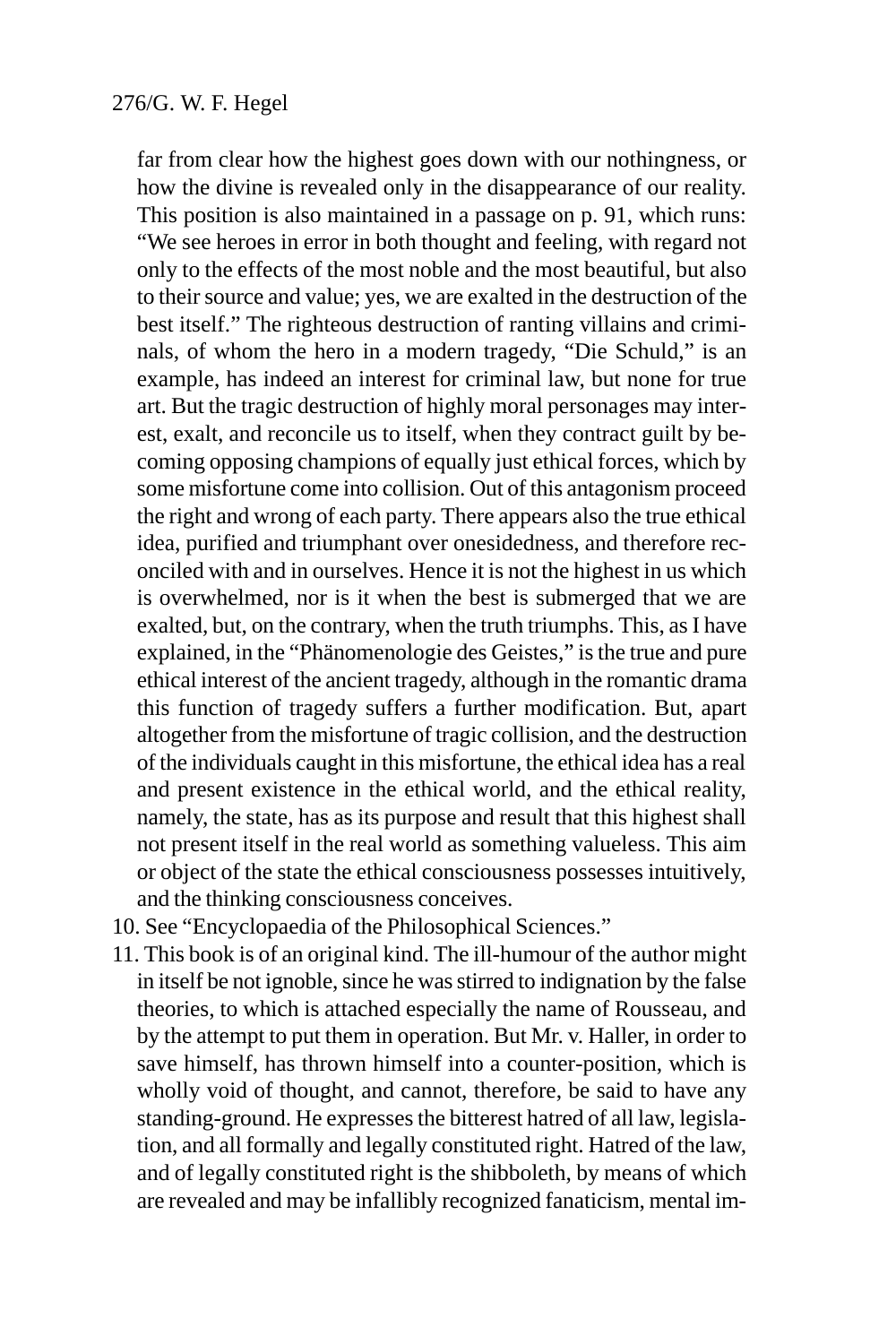becility, and the hypocrisy of good intentions, let them disguise themselves as they will. Such an originality as that of Mr. v. Haller's is always a noteworthy phenomenon, and for those of my readers who do not yet know the work, I shall quote a few passages in proof of my contention. Mr. v. H. (p. 342 ff., vol. i.) thus exhibits his fundamental proposition: "In the inorganic realm the greater oppresses the smaller, and the mighty the feeble; so is it also with animals, and the same law in more honourable forms, and often indeed in dishonourable forms, appears again in man." "It is the eternal, unchangeable decree of God that the more powerful rules, must rule, and will ever rule." From these sentences, and from those given further on, it may be seen in what sense the word "power" is here used. It not the power of right and the ethical, but the contingent force of nature. This he proceeds to make good upon this amongst other grounds (p. 365 and fol.), that by an admirable and wise provision of nature the feeling of one's own superiority irresistibly enriches the character, and favours the development of the very virtues which are most necessary in dealing with subordinates. He asks, with much rhetoric, "whether in the kingdom of science it is the strong or the weak, who are the more inclined to use authority and trust, in order to aid their low selfish purposes, and for the ruin of confiding men, whether the majority of the lawyers are not pettifoggers and pedants, who betray the hopes of confiding clients, make white black and black white, use the law as a vehicle of wrong, bring those who seek their protection to beggary, and, like the hungry vulture, tear in pieces the innocent lamb, etc." Mr. v. H. has here forgotten that he is employing this rhetoric in support of his sentence that the rule of the stronger is the eternal ordinance of God, the very same ordinance by virtue of which the vulture tears to pieces the innocent lamb. He seems to say that the stronger are quite right in using their knowledge of the law to plunder the feeble trusting clients. But it would be asking too much of him to bring two thoughts into relation when he has not one.

It is self-evident that Mr. v. H. is an enemy of statute-books. Civil laws in general are in his view "unnecessary, since they issue as self-evident from natural law." States, since states there are, would be saved the trouble devoted to laws, law-hooks, and the study of legal right, if they would simply repose on the principle that everything is self-evident. "But on the other side the laws are not properly speaking given to private persons. They are instructions for the judges,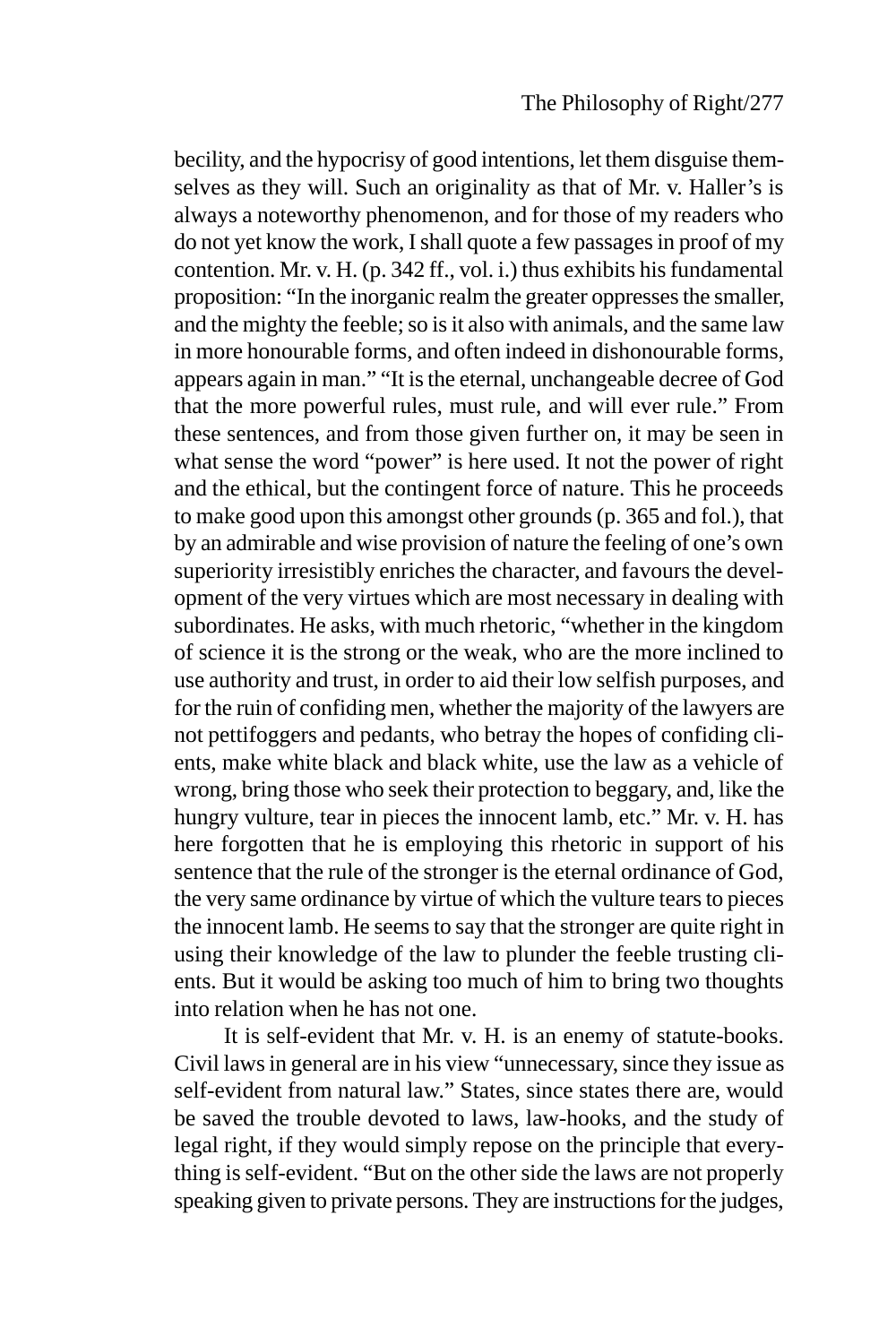who are by them made acquainted with the will of the rulers. The administration of the law (vol. i. p. 297; pt. i. p. 254, and elsewhere) is not a duty of the state, but a donation or assistance by the strong, and is merely supplementary. Of the means for the protection of rights the employment of law is not the most complete, but is rather uncertain and insecure. It leaves us with only our modern law-scholars, and robs us of the three other means, which lead most quickly and certainly to the end, the means which friendly nature has given man for the security of his rightful freedom." These three are (what do you think?) "(1) Private obedience and enforcement of the natural law, (2) Resistance to wrong, and (3) Flight, when there is no other remedy." How unfriendly are the jurists in comparison with friendly nature! "But the natural divine law (vol. i. p. 292), which all-bountiful nature has given to every one, is: Honour every one as thy equal." (According to the author's principle this should read: Honour him who is not thy equal, but the stronger.) "Wrong no man who does not wrong thee. Demand nothing but what he owes thee." (But what does he owe?) "Yes, and more, love thy neighbour and use him when thou canst." It is to be the planting of this law which is to make legislation and constitutions useless. It would be worth seeing how Mr. v. H. makes it intelligible that, irrespective of this planting, legislation and constitutions have come into the world.

In vol. iii. p. 362 fol., the author reaches the "so-called national liberties," that is, the laws and constitutions of nations. Every legally constituted right is in this larger use of the word a liberty. Of these laws he says this, amongst other things, "that their content is usually very insignificant, although in books great stress is laid upon these documentary liberties." When we realize that the author means the national liberties of the German Empire and of the English nation (the *Charta Magna,* "which, however, is little read, and, because of its antiquated expressions, less understood," and the *Bill of Rights*), and the national liberties of the people of Hungary and other lands, we are surprised to learn that he regards these so highly-valued possessions as insignificant. As great a surprise is it to hear that the laws, which are of daily and hourly concern, dealing with every piece of cloth that is worn and every piece of bread that is eaten, should have a value merely in books.

As for the general statute-book of Prussia, to quote only one thing more, Mr. v. H. has not one good word to say for it (vol. i. p.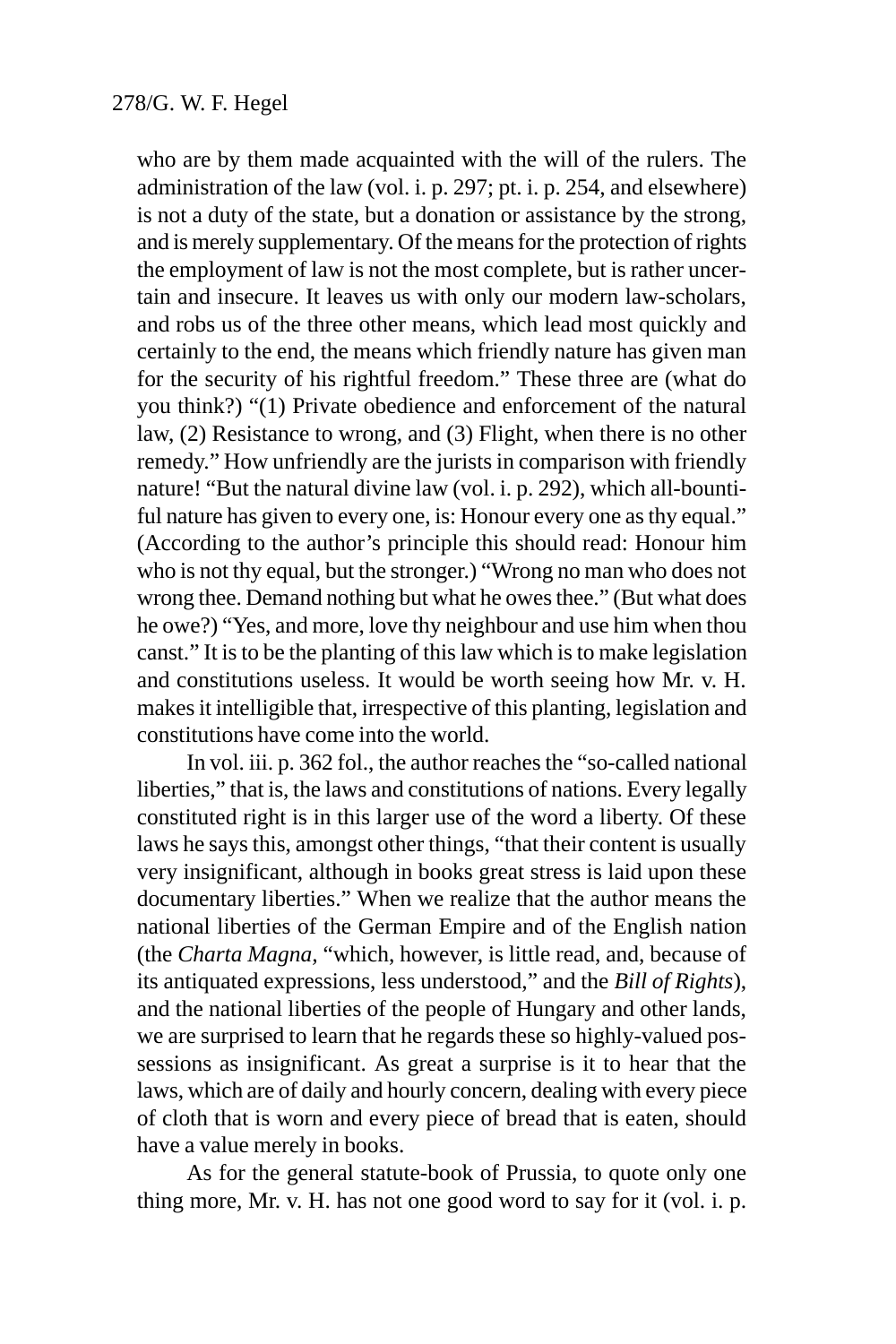185 fol.), because upon it the unphilosophical errors (not as yet the Kantian philosophy, at any rate, I must add, against which Mr. v. H. inveighs most bitterly of all) have had a bad effect, especially in the matters of the state, national wealth, the end of the state, the head of the state, his duties, the servants of the state, and such things. What most annoys Mr. v. H. is "the right to levy contributions upon private possessions, occupations, productions, and consumptions, in order to defray the expenses of the state. As state-wealth is not the private possession of the prince, but is qualified as the wealth of the state, neither the king himself nor any Prussian citizen has anything his own, neither body nor goods, and all the subjects become legal bondmen. They dare not with draw themselves from the service of the state."

In all this incredible crudity there is a touch of the ludicrous in the unspeakable pleasure which Mr. v. H. feels in his own revelations (vol. i., *preface*). It was "a joy, such as only a friend of truth can feel, when he after an honest investigation is assured that he has hit upon as it were" (yes, indeed, *As it were*!) "the voice of nature or the word of God." (The word of God is in its revelation quite distinct from the voice of nature and of the natural man.) "And when he might have sunk down in sheer amazement, a stream of joyous tears sprang from his eyes, and from that moment living religiosity arose within him." Mr. v. H. ought rather, in his religiosity, to have wept over his fate as the hardest chastisement of God. It is the most severe punishment which can be experienced to wander so far from thought and reason, from reverence for the law and from the knowledge of how infinitely important and divine it is that the duties of the state and the rights of the citizens, as also the rights of the state and the duties of the citizens, should be legally determined, to wander so far from this as to substitute an absurdity for the word of God.

12. Religion, knowledge, and science have as principles forms peculiar to themselves and different from that of the state. Hence, they enter the state partly as aids to education and sentiment, partly as ends for themselves, having an external reality. In both cases the principles of the state are merely applied to these spheres. In a fully concrete treatise on the state these spheres, as well as art and the mere natural relations, would have to be considered, and given their proper place. But in this treatise, where the Principle of the state is traversed in its own peculiar sphere in accordance with its idea, these other prin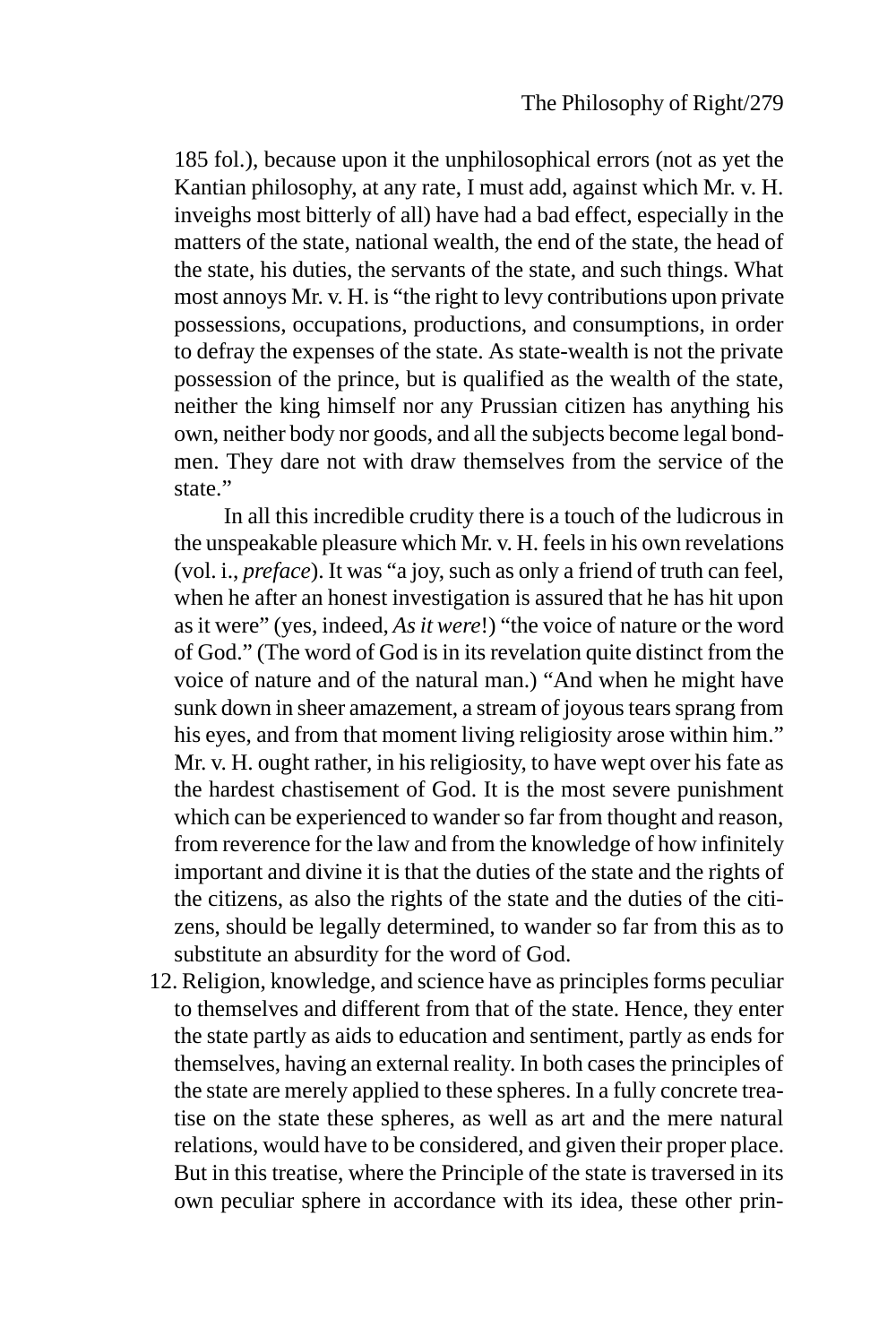ciples, and the application to them of the right of the state, can receive only a passing notice.

- 13. Of Quakers, Anabaptists, etc., it may be said that they are merely active members of the civic community, having as private persons only private relations with others. Even here, however, they have been permitted to forego the use of the oath. Direct state duties they fulfil passively. To one of the most important of these, that of defence against an enemy, they openly refuse to submit, and are granted release from it on condition of their substituting some other service. Towards these sects the state is expected to exercise toleration. Since they do not recognize their duties to it, they cannot claim the right to be members of it. Once in a North American Congress, when the abolition of the slavery of the negroes was being strongly advocated, a deputy from the Southern States made the apposite remark, "Let us have negroes; we let you have Quakers."—Only because the state is otherwise strong can it overlook and tolerate these anomalies. It relies upon the strength of its moral observances, and upon the inner reason of its institutions to diminish and overcome divisions, which it would nevertheless be within its strict right to abolish. So, too, states have had a formal right against the Jews in regard to the concession to them of even civil rights, because they are not merely a religious body, but claim to look upon themselves as a foreign nation. But the outcry raised against them on this and other grounds has overlooked the fact that they are first of all men, and that to be a man is more than a superficial abstract qualification (§209, *note*). The civil rights implied in it give rise to a feeling of self-respect, the sense of counting as a lawful person in the civic community. This feeling of being infinite and free from all others is the root out of which springs the needed balance of the various kinds of thought and sentiment. The isolation with which the Jews have been blamed it is better to preserve. It would have been a reproach and wrong for any state to have excluded them for this reason. To do so would be to misunderstand its own principle, the nature and power of its objective institutions (§268, *end of note*). To expel the Jews on the pretence that this course is in accordance with the highest justice, has proved an unwise measure, while the actual method employed by the government has been shown to be wise and honourable.
- 14. Laplace, in his "Darstellung des Weltsystems," Book V, ch. 4, writes, "When Galileo published his discoveries, to which he was assisted